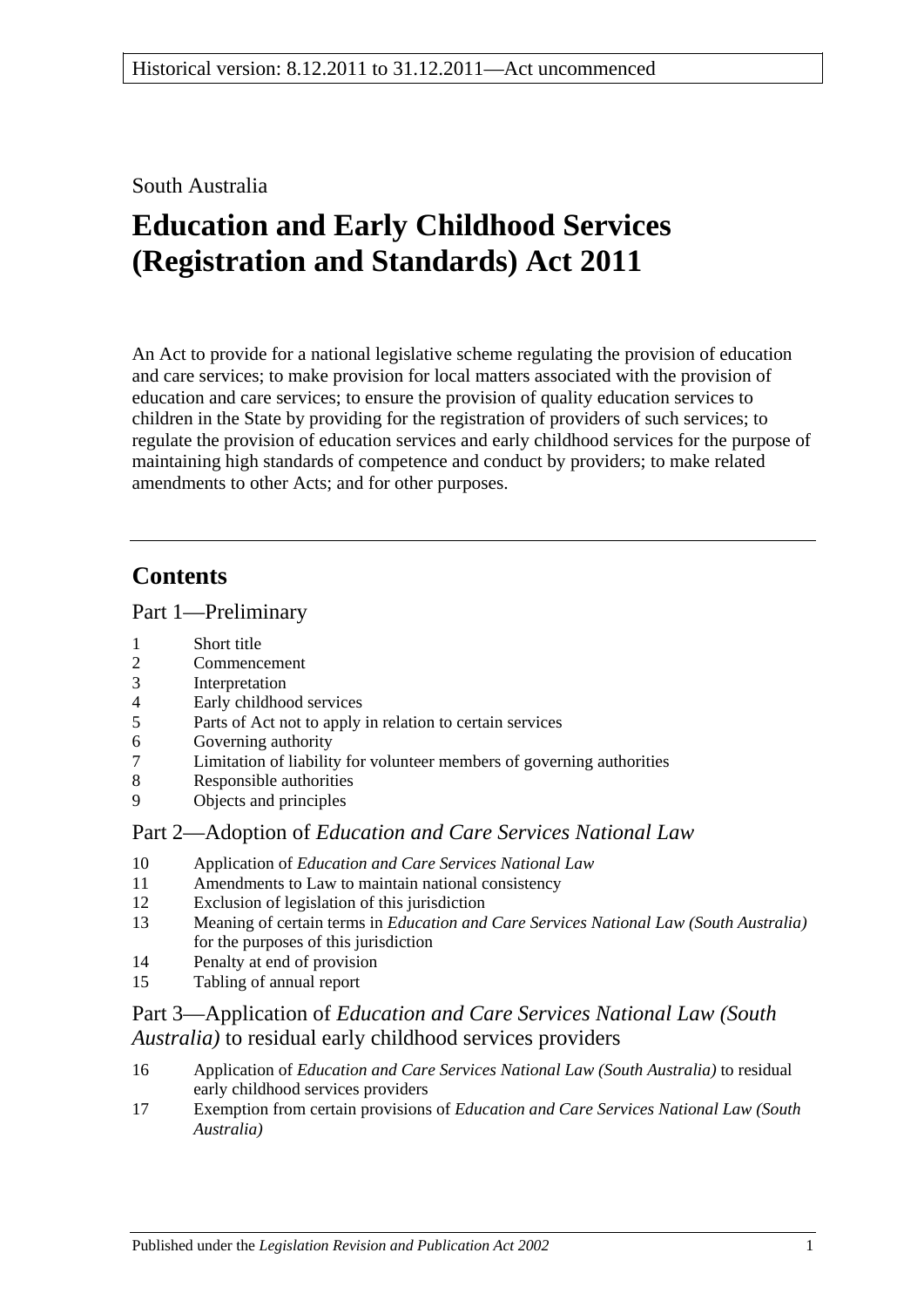Part [4—Administration](#page-28-3)

Division [1—The Minister](#page-28-4)

- [Functions of Minister](#page-28-5)
- [Ministerial directions](#page-29-0)
- [Power of delegation](#page-29-1)

# Division [2—The Education and Early Childhood Services Registration and](#page-30-0)  [Standards Board of South Australia](#page-30-0)

Subdivision [1—The Board](#page-30-1)

- [Establishment of Board](#page-30-2)
- [Composition of Board](#page-30-3)
- [Conditions of membership](#page-31-0)
- [Casual vacancies](#page-32-0)
- [Allowances and expenses](#page-32-1)
- [Validity of acts](#page-32-2)

### Subdivision [2—Registrars and staff](#page-32-3)

- [Registrars of Board](#page-32-4)
- [Staff of Board](#page-33-0)

### Subdivision [3—Functions of Board](#page-34-0)

- [Functions of Board](#page-34-1)
- [Complaint made directly to Board to be referred to school](#page-34-2)
- [Committees](#page-35-0)
- [Power of delegation](#page-35-1)

Subdivision [4—Board's procedures](#page-36-0)

- [Board's procedures](#page-36-1)
- Conflict of interest etc under *[Public Sector \(Honesty and Accountability\) Act](#page-36-2) 1995*
- [Powers of Board in relation to witnesses etc](#page-37-0)
- [Principles governing proceedings](#page-38-0)
- [Representation at proceedings before Board](#page-38-1)<br>38 Costs
- [Costs](#page-38-2)

Subdivision [5—Financial matters, audit and annual report](#page-38-3)

- [Accounts and audit](#page-38-4)
- [Annual report](#page-39-0)

# Part [5—Registration of schools](#page-39-1)

- Division [1—Registers](#page-39-2)
- [Registers](#page-39-3)

Division [2—Registration on schools register](#page-40-0)

- [Schools to be registered](#page-40-1)
- [Registration on schools register](#page-40-2)
- [Board may impose conditions on registration](#page-40-3)
- [Certificates of registration](#page-41-0)
- [Removal from schools register](#page-41-1)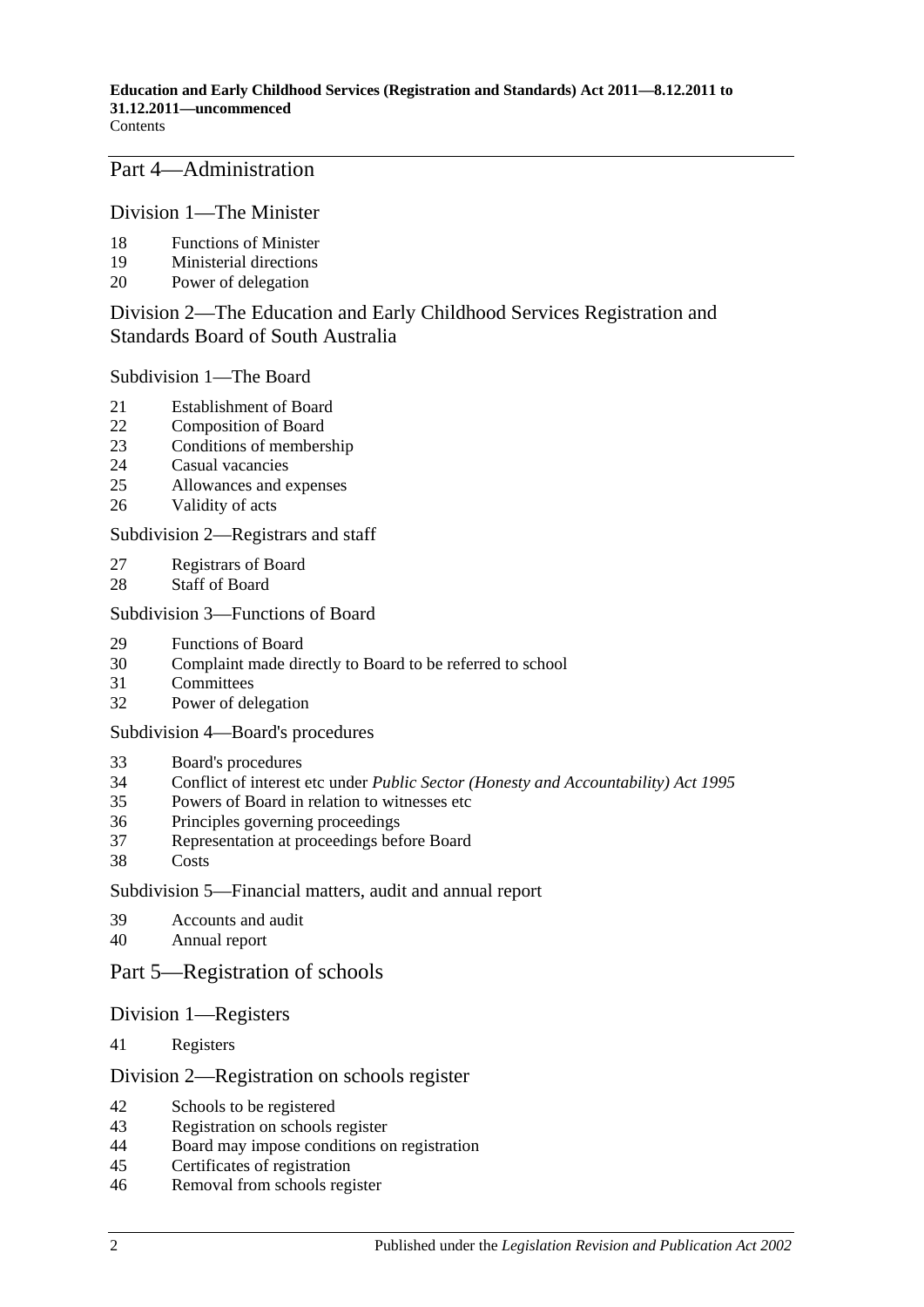- [Board may cancel registration if education services not provided](#page-41-2)
- [Reinstatement on schools register](#page-41-3)
- [Endorsement of registration with approval to enrol full fee paying overseas students](#page-42-0)
- [Removal of endorsement](#page-42-1)

# Division [3—Offences](#page-43-0)

- [Procurement of registration by fraud](#page-43-1)
- [Improper directions to another member of governing authority](#page-43-2)
- [Illegal holding out](#page-43-3)

#### Division [4—Review of registration](#page-43-4)

[Review of registration](#page-43-5)

# Part [6—Record keeping and information gathering](#page-44-0)

### Division [1—Records to be kept by registered schools](#page-44-1)

- [Interpretation](#page-44-2)
- [Records to be kept by registered schools](#page-44-3)

### Division [2—Information gathering](#page-44-4)

[Board may require information](#page-44-5)

# Part [7—Disciplinary proceedings](#page-45-0)

### Division [1—Preliminary](#page-45-1)

- [Application of Part](#page-45-2)
- [Interpretation](#page-45-3)
- [Cause for disciplinary action](#page-45-4)

# Division [2—Constitution of Board for purpose of proceedings](#page-46-0)

[Constitution of Board for purpose of proceedings](#page-46-1)

#### Division [3—Proceedings before Board](#page-48-0)

- [Inquiries by Board as to matters constituting grounds for disciplinary action](#page-48-1)
- [Contravention etc of condition](#page-49-0)
- [Contravention of prohibition order](#page-49-1)
- [Register of prohibition orders](#page-49-2)
- [Variation or revocation of conditions imposed by Board](#page-50-0)
- [Further provisions as to proceedings before Board under this Part](#page-50-1)

#### Part [8—Enforcement](#page-51-0)

- [Authorised officers](#page-51-1)
- [Powers of authorised officers](#page-51-2)
- [Offence to hinder etc authorised officers](#page-52-0)

#### Part [9—Review and appeal](#page-52-1)

#### Division [1—Internal review](#page-52-2)

[Internal review of certain decisions of Board](#page-52-3)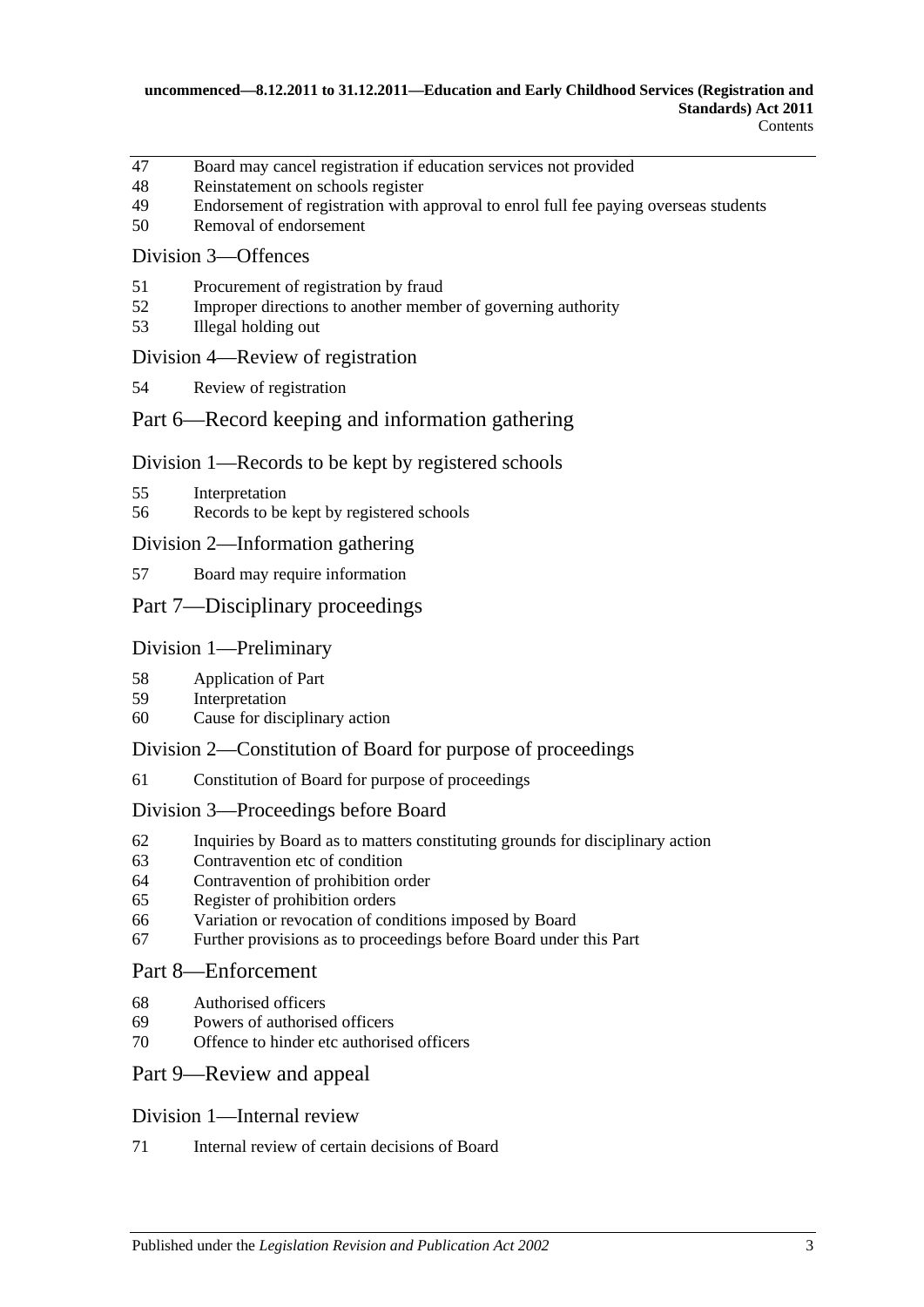#### Division [2—Appeal](#page-53-0)

- [Right of appeal to District Court](#page-53-1)
- [Operation of order may be suspended](#page-54-0)
- [Variation or revocation of conditions imposed by District Court](#page-54-1)

### Part [10—Miscellaneous](#page-54-2)

- [Use of certain terms or descriptions prohibited](#page-54-3)
- [Exemptions](#page-55-0)
- [Statutory declarations](#page-55-1)
- [False or misleading statement](#page-55-2)
- [Victimisation](#page-56-0)
- [Self-incrimination](#page-56-1)
- [Punishment of conduct that constitutes offence](#page-57-0)
- [Continuing offence](#page-57-1)
- [Offences by bodies corporate](#page-57-2)
- [General defence](#page-57-3)
- [Immunity of persons engaged in administration of Act](#page-57-4)
- [Application of fines](#page-57-5)
- [Confidentiality](#page-58-0)
- [Service](#page-58-1)
- [Evidentiary provision](#page-59-0)
- [Regulations](#page-59-1)

# [Schedule 1—Education and Care Services National Law](#page-60-0)

# Part 1—Preliminary

- Short title
- Commencement
- Objectives and guiding principles
- 4 How functions to be exercised<br>5 Definitions
- **Definitions**
- Interpretation generally
- Single national entity
- Extraterritorial operation of Law
- Law binds the State

# Part 2—Provider approval

### Division 1—Application for provider approval

- Application for provider approval
- Form of application
- Applicant must be fit and proper person
- Matters to be taken into account in assessing whether fit and proper person
- Regulatory Authority may seek further information
- Grant or refusal of provider approval
- Notice of decision on application
- Duration of provider approval
- Effect of provider approval
- Conditions on provider approval
- Copy of provider approval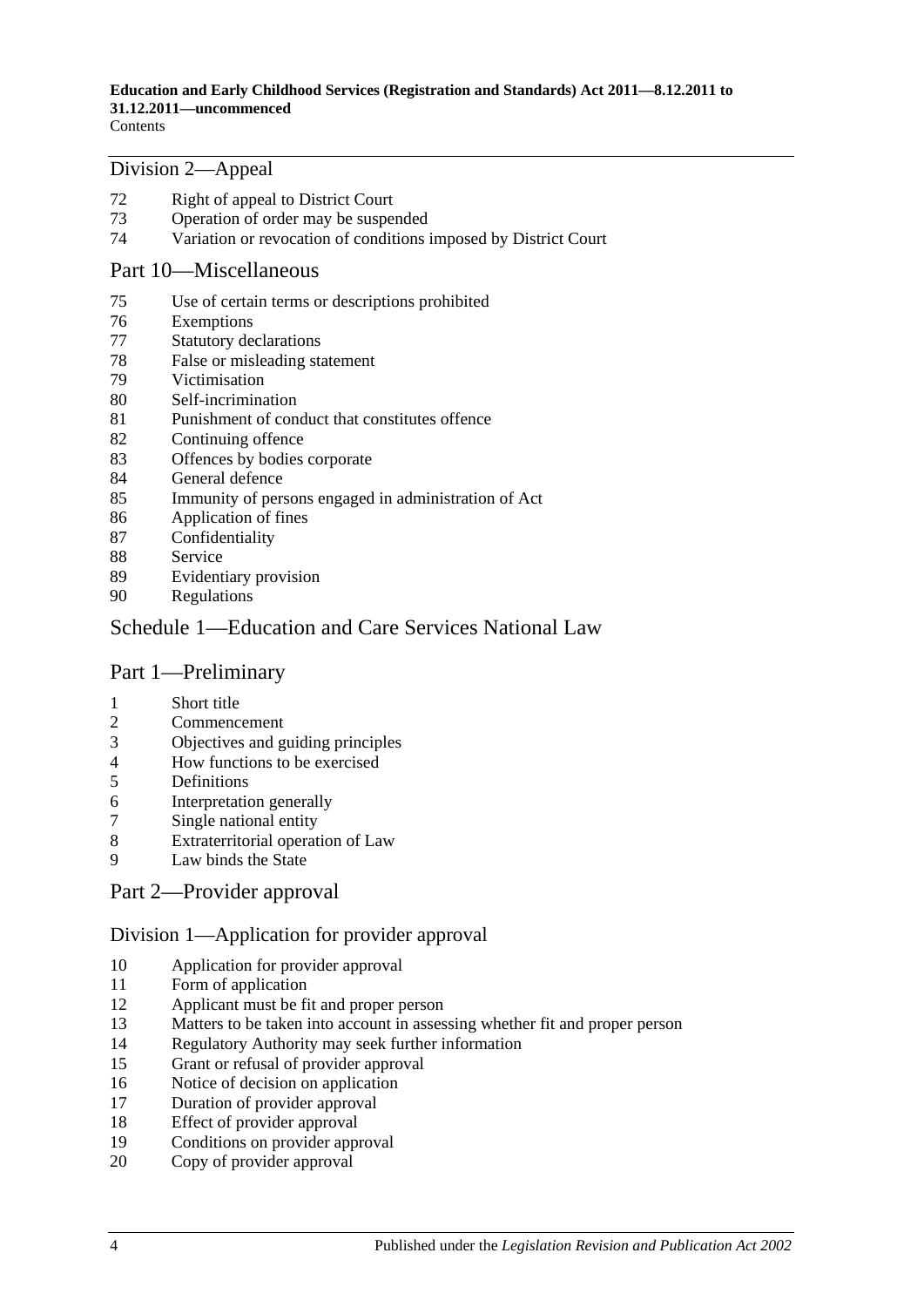Division 2—Reassessment

Reassessment of fitness and propriety

### Division 3—Amendment of provider approvals

- Amendment of provider approval on application
- Amendment of provider approval by Regulatory Authority
- Copy of amended provider approval to be provided

### Division 4—Suspension or cancellation of provider approval

- Grounds for suspension of provider approval
- Show cause notice before suspension
- Decision to suspend after show cause process
- Suspension without show cause notice
- Notice and taking effect of suspension
- Effect of suspension
- Grounds for cancellation of provider approval
- Show cause notice before cancellation
- Decision in relation to cancellation
- Effect of cancellation
- Approved provider to provide information to Regulatory Authority
- Notice to parents of suspension or cancellation
- Voluntary suspension of provider approval
- Surrender of provider approval by approved provider

Division 5—Approval of executor, representative or guardian as approved provider

- Death of approved provider
- Incapacity of approved provider
- Decision on application

#### Division 6—Exercise of powers by another Regulatory Authority

Exercise of powers by another Regulatory Authority

Part 3—Service approval

#### Division 1—Application for service approval

- Application for service approval
- Form of application
- Regulatory Authority may seek further information
- Investigation of application for service approval
- Determination of application
- Grant or refusal of service approval
- Grounds for refusal
- Notice of decision on application
- Conditions on service approval
- Copy of service approval to be provided
- Annual fee

### Division 2—Amendment of service approval

- Amendment of service approval on application
- Amendment of service approval by Regulatory Authority
- Notice of change to nominated supervisor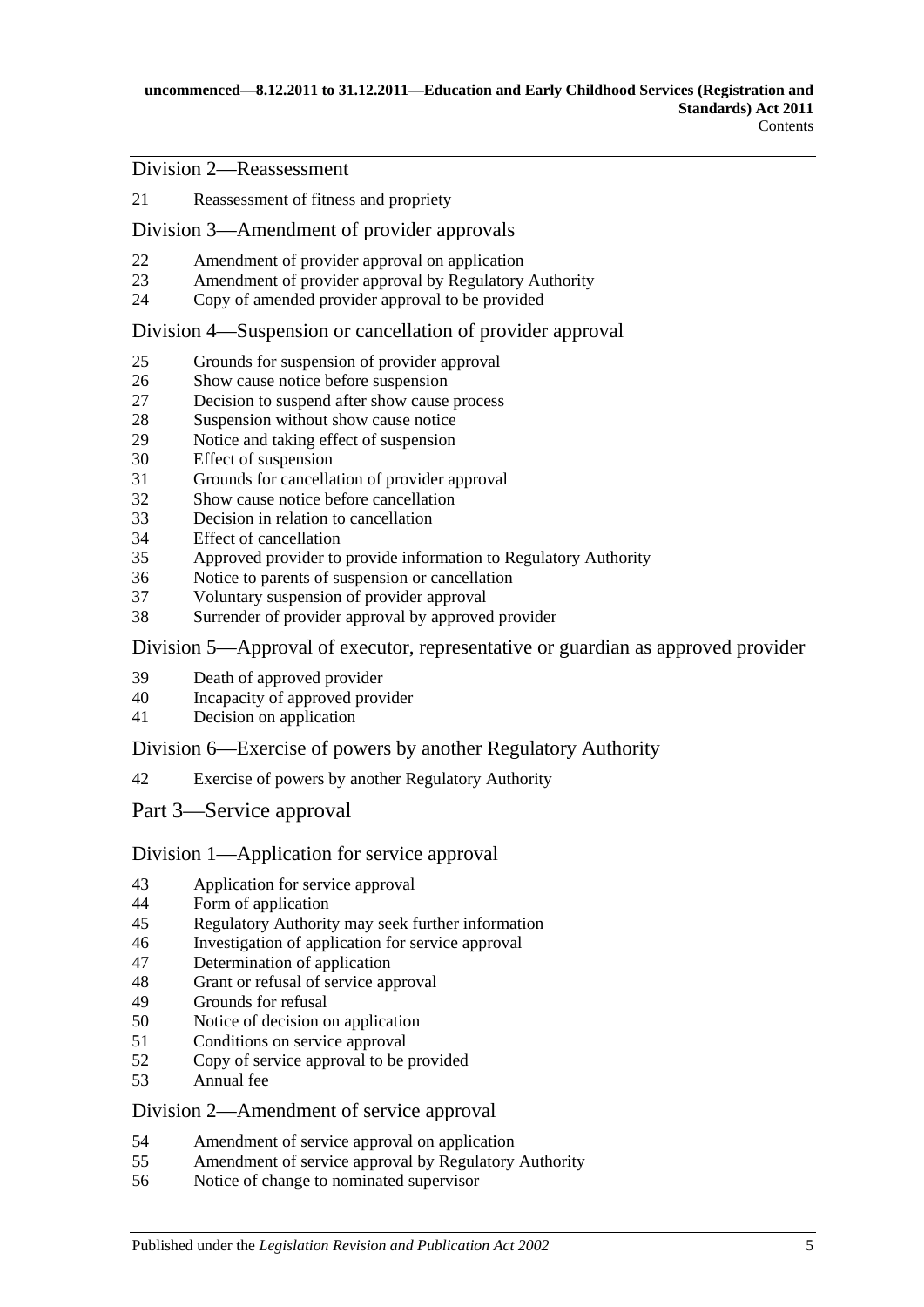**Contents** 

Copy of amended service approval to be provided

Division 3—Transfer of service approval

- Service approval may be transferred
- Regulatory Authority to be notified of transfer
- Consent of Regulatory Authority required for transfer
- Consent taken to be given unless Regulatory Authority intervenes
- Transfer may be subject to intervention by Regulatory Authority
- Effect of intervention
- Regulatory Authority may request further information
- Decision after intervention
- Regulatory Authority to notify outcome 7 days before transfer
- Transfer of service approval without consent is void
- Confirmation of transfer
- Notice to parents

#### Division 4—Suspension or cancellation of service approval

- Grounds for suspension of service approval
- Show cause notice before suspension
- Decision in relation to suspension
- Suspension of service approval without show cause
- Notice and effect of decision
- Suspension of service approval to the extent that it relates to associated children's service
- Transfer of suspended service
- Grounds for cancellation of service approval
- Show cause notice before cancellation
- Decision in relation to cancellation
- Cancellation of service approval to the extent that it relates to associated children's service
- Application for transfer of cancelled service
- 82 Decision on application to transfer cancelled service
- Approved provider to provide information to Regulatory Authority
- Notice to parents of suspension or cancellation
- Voluntary suspension of service approval
- Surrender of service approval

#### Division 5—Application for service waiver

- Application for service waiver for service
- Form of application
- Powers of Regulatory Authority in considering application
- Matters to be considered
- Decision on application
- Revocation of service waiver
- Effect of service waiver
- Division 6—Temporary waiver
- Application for temporary waiver
- Form of application
- Regulatory Authority may seek further information
- Special circumstances
- 98 Decision on application<br>99 Revocation of temporary
- Revocation of temporary waiver
- Effect of temporary waiver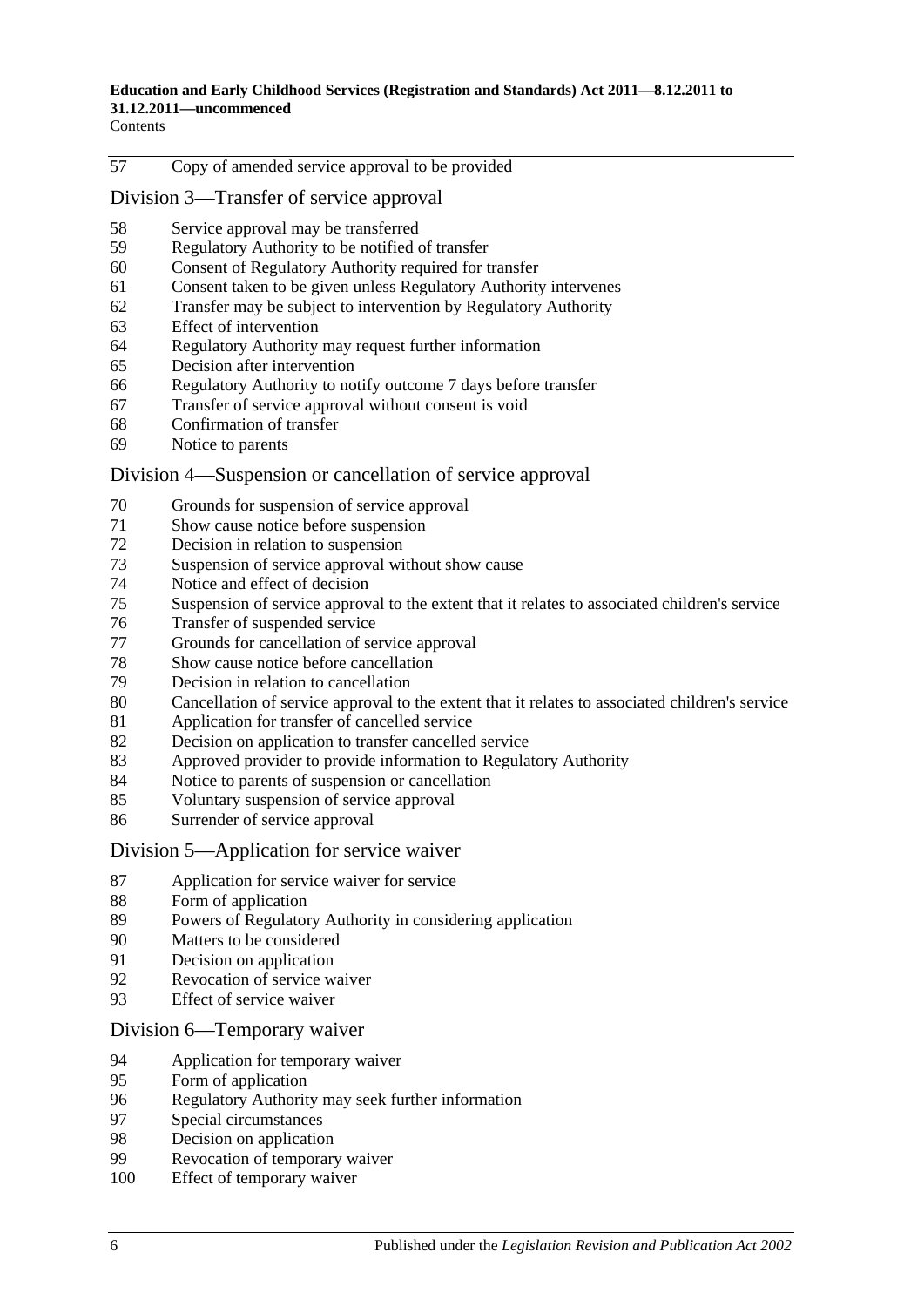### Division 7—Exercise of powers by another Regulatory Authority

Exercise of powers by another Regulatory Authority—family day care services

### Division 8—Associated children's services

Application of this Law to associated children's services

### Division 9—Offences

- Offence to provide an education and care service without service approval
- Offence to advertise education and care service without service approval

### Part 4—Supervisor certificates

### Division 1—Application for supervisor certificate

- Purpose of supervisor certificate
- Application for supervisor certificate
- Form of application
- Applicant must satisfy Regulatory Authority of specified matters
- Matters to be taken into account in assessing whether fit and proper person
- Regulatory Authority may seek further information
- Grant or refusal of supervisor certificate
- Grounds for refusal
- Notice of decision on application
- Grant of supervisor certificate to specified classes of persons
- Conditions on certificate
- Issue of certificate
- Effect of supervisor certificate

Division 2—Reassessment

Reassessment of suitability

#### Division 3—Amendment of supervisor certificate

- Amendment of supervisor certificate on application
- Amendment of supervisor certificate by Regulatory Authority
- Notice of change of circumstances
- Notice of change of information

#### Division 4—Suspension or cancellation of supervisor certificate

- Grounds for suspension or cancellation of supervisor certificate
- Show cause notice before suspension or cancellation
- Decision in relation to suspension or cancellation
- Suspension of supervisor certificate without show cause notice
- Notice and taking effect of suspension or cancellation
- 128 Suspension or cancellation of certain supervisor certificates<br>129 Voluntary suspension of supervisor certificate
- 129 Voluntary suspension of supervisor certificate<br>130 Surrender of a supervisor certificate by certifie
- Surrender of a supervisor certificate by certified supervisor

### Division 5—Exercise of powers by another Regulatory Authority

Exercise of powers by another Regulatory Authority

#### Division 6—Offence

Offence to act as supervisor without supervisor certificate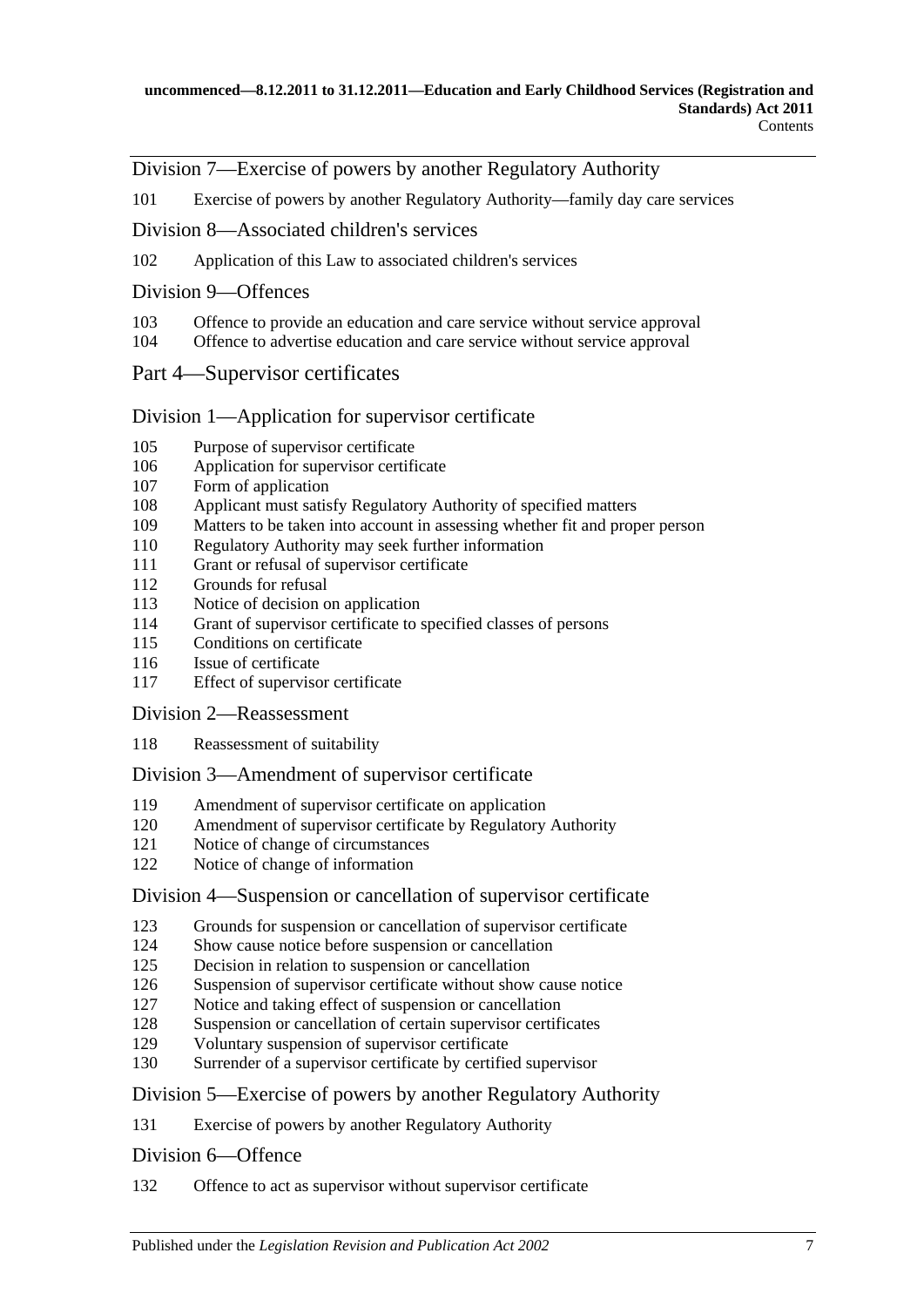### Part 5—Assessments and ratings

# Division 1—Assessment and rating

- Assessment for rating purposes
- Rating levels
- Rating of approved education and care service
- Notice to approved education and care service of rating
- Suspension of rating assessment

#### Division 2—Reassessment and re-rating

- Regulatory Authority may reassess and re-rate approved education and care service
- Application for reassessment and re-rating by approved provider
- Application of Division 1

#### Division 3—Review by Regulatory Authority

- Review by Regulatory Authority
- Process for review
- Outcome of review by Regulatory Authority

#### Division 4—Review by Ratings Review Panel

Subdivision 1—Application for review

- Application for further review by Ratings Review Panel
- Form and time of application

#### Subdivision 2—Establishment of Ratings Review Panel

- Establishment of Ratings Review Panel
- Review Panel pool
- Procedure of Panel
- Transaction of business by alternative means

Subdivision 3—Conduct of review

- Conduct of review
- Decision on review by Ratings Review Panel

### Division 5—Awarding of highest rating

- Application for highest rating
- Assessment of education and care service
- Board may seek information and documents
- Decision on application
- Notice of decision
- Reassessment of highest rating level
- Revocation of highest rating level
- Re-application for highest rating level

#### Division 6—Publication of rating levels

Publication of ratings

### Part 6—Operating an education and care service

- Offence to operate education and care service without nominated supervisor
- Offence to operate education and care service unless responsible person is present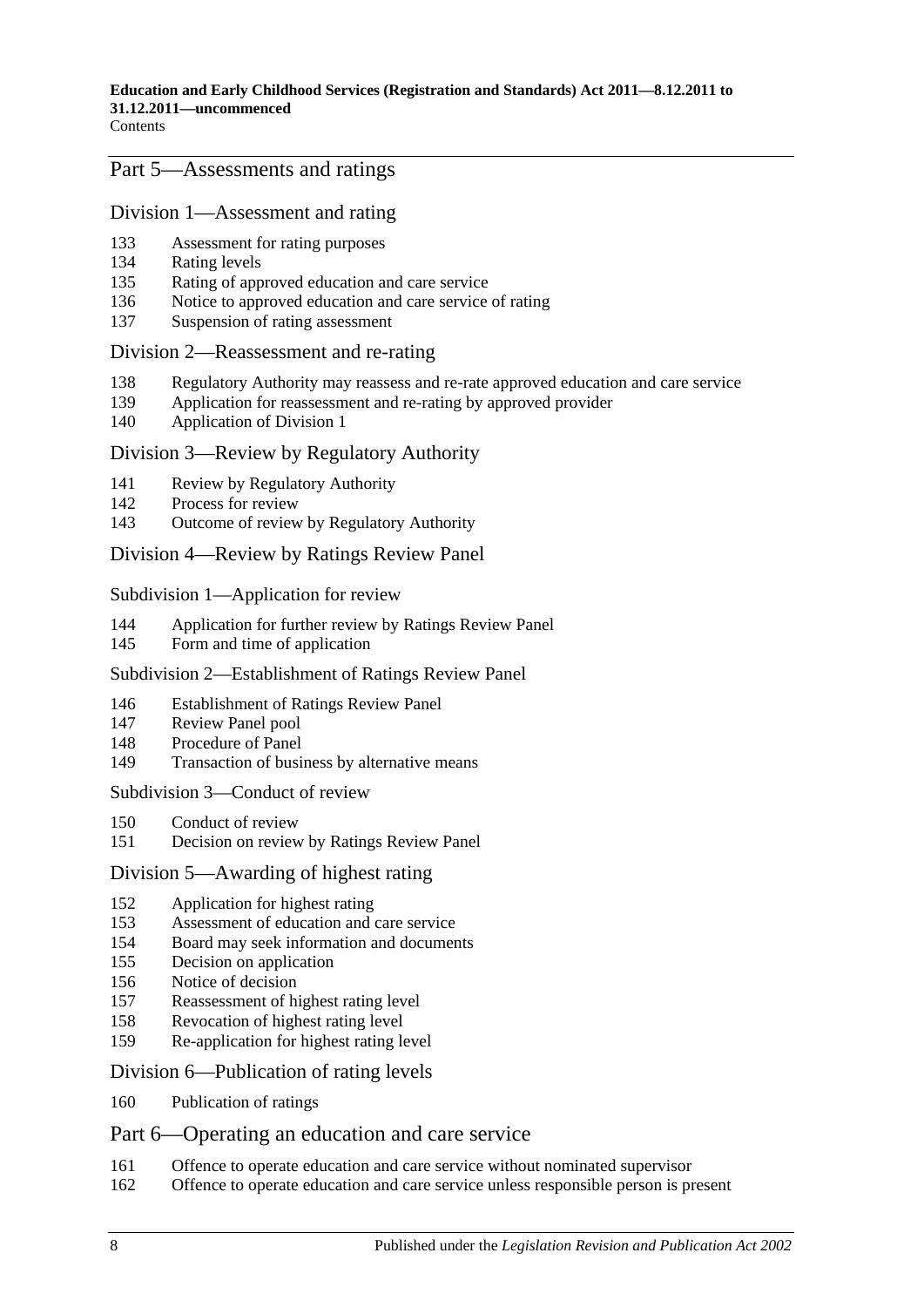- Offence relating to appointment or engagement of family day care co-ordinators
- Offence relating to assistance to family day care educators
- Offence to inadequately supervise children
- Offence to use inappropriate discipline
- Offence relating to protection of children from harm and hazards
- Offence relating to required programs
- Offence relating to staffing arrangements
- Offence relating to unauthorised persons on education and care service premises
- Offence relating to direction to exclude inappropriate persons from education and care service premises
- Offence to fail to display prescribed information
- Offence to fail to notify certain circumstances to Regulatory Authority
- Offence to fail to notify certain information to Regulatory Authority
- Offence relating to requirement to keep enrolment and other documents

### Part 7—Compliance with this Law

Division 1—Notices

- 176 Compliance directions<br>177 Compliance notices
- Compliance notices
- Notice to suspend education and care by a family day care educator
- Emergency action notices

#### Division 2—Enforceable undertakings

- Enforceable undertakings
- Failure to comply with enforceable undertakings

### Division 3—Prohibition notices

- Grounds for issuing prohibition notice
- Show cause notice to be given before prohibition notice
- Deciding whether to issue prohibition notice
- Content of prohibition notice
- Cancellation of prohibition notice
- Person must not contravene prohibition notice
- Offence to engage person to whom prohibition notice applies

#### Division 4—Emergency removal of children

Emergency removal of children

#### Part 8—Review

#### Division 1—Internal review

- Reviewable decision—internal review
- Internal review of reviewable decisions

## Division 2—External review

- 192 Reviewable decision—external review<br>193 Application for review of decision of the
- Application for review of decision of the Regulatory Authority

#### Division 3—General

Relationship with Act establishing administrative body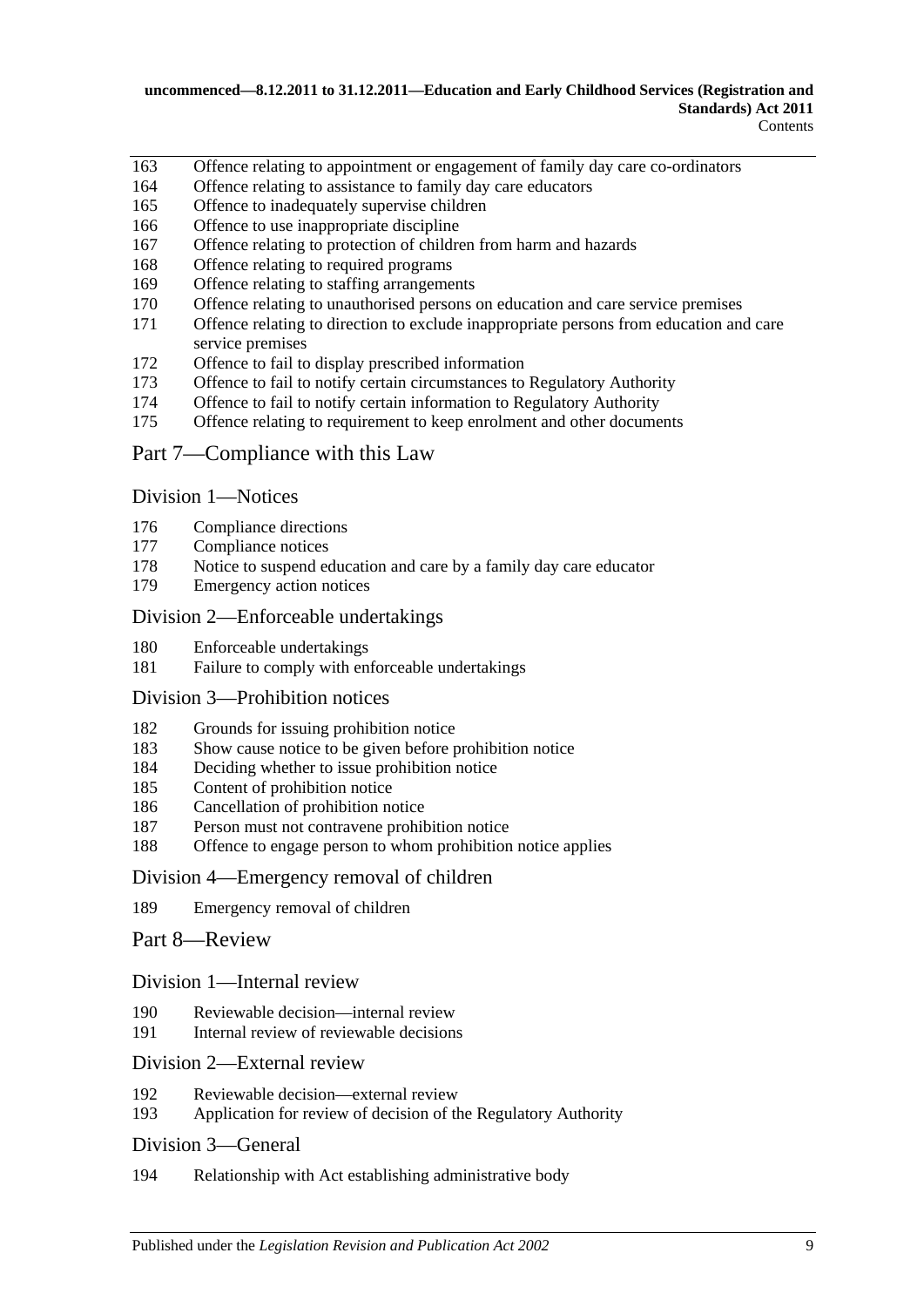# Part 9—Monitoring and enforcement

### Division 1—Authorised officers

- Authorisation of authorised officers
- Identity card

#### Division 2—Powers of entry

- Powers of entry for assessing and monitoring approved education and care service
- National Authority representative may enter service premises in company with Regulatory Authority
- Powers of entry for investigating approved education and care service
- Powers of entry to business premises
- Entry to premises with search warrant
- Seized items
- Court may extend period

#### Division 3—Other powers

- Power to require name and address
- Power to require evidence of age, name and address of person
- Power of authorised officers to obtain information documents and evidence

#### Division 4—Offences relating to enforcement

- Offence to obstruct authorised officer
- Offence to fail to assist authorised officer
- Offence to destroy or damage notices or documents
- Offence to impersonate authorised officer
- Protection against self incrimination
- Warning to be given
- Occupier's consent to search

### Division 5—Powers of Regulatory Authority

- Powers of Regulatory Authority to obtain information for rating purposes
- Power of Regulatory Authority to obtain information, documents and evidence by notice
- Power of Regulatory Authority to obtain information, documents and evidence at education and care service
- Offence to fail to comply with notice or requirement
- Offence to hinder or obstruct Regulatory Authority
- Self incrimination not an excuse

#### Part 10—Ministerial Council

- 220 Functions of Ministerial Council
- 221 Powers of Ministerial Council
- Directions
- How Ministerial Council exercises powers

## Part 11—Australian Children's Education and Care Quality Authority

#### Division 1—The National Authority

- National Authority
- Functions of National Authority
- National Authority may advise and seek guidance of Ministerial Council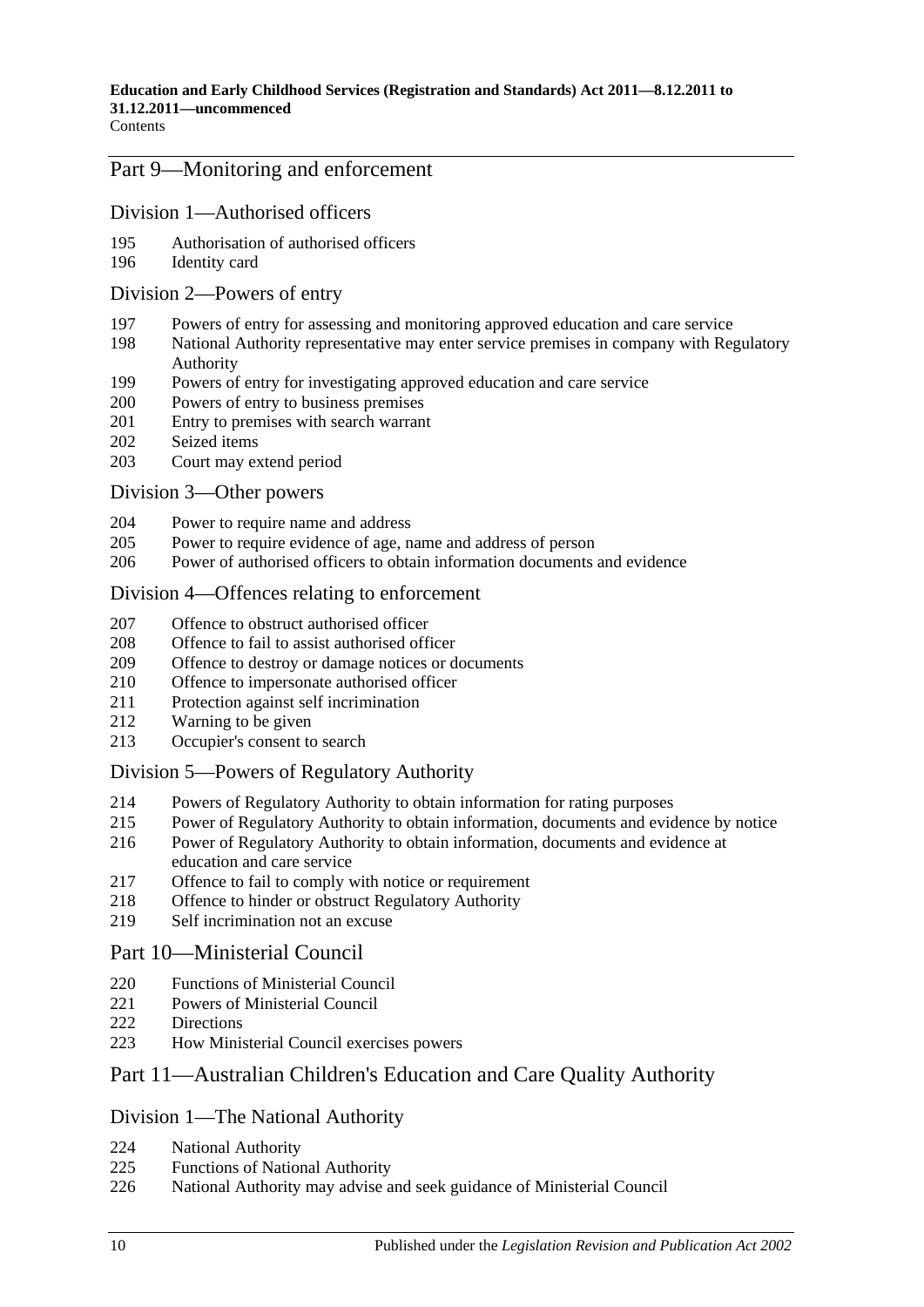- Powers of National Authority
- Co-operation with participating jurisdictions and Commonwealth
- National audit functions

### Division 2—The Board of the National Authority

#### Subdivision 1—Establishment and responsibilities

- National Authority Board
- Responsibilities of Board
- Membership of Board

#### Subdivision 2—Members

- Terms of office of members
- Remuneration
- Vacancy in the office of member
- Acting positions
- 237 Leave of absence<br>238 Disclosure of con
- Disclosure of conflict of interest

#### Subdivision 3—Procedure of Board

- General procedure
- 240 Ouorum
- Chief executive officer may attend meetings of the Board
- Presiding member
- Voting
- Defects in appointment of members
- Transaction of business by alternative means
- Delegation by Board
- Committees

#### Subdivision 4—Chief executive officer of the National Authority

- Chief executive officer
- Functions of chief executive officer
- Terms and conditions of appointment
- Remuneration
- Vacancy in office
- Resignation
- Termination of appointment
- Acting chief executive officer
- Disclosure of interests

#### Subdivision 5—Staff, consultants and contractors

- Staff of National Authority
- Staff seconded to National Authority
- Consultants and contractors

### Part 12—Regulatory Authority

- Functions of Regulatory Authority
- Powers of Regulatory Authority
- Delegations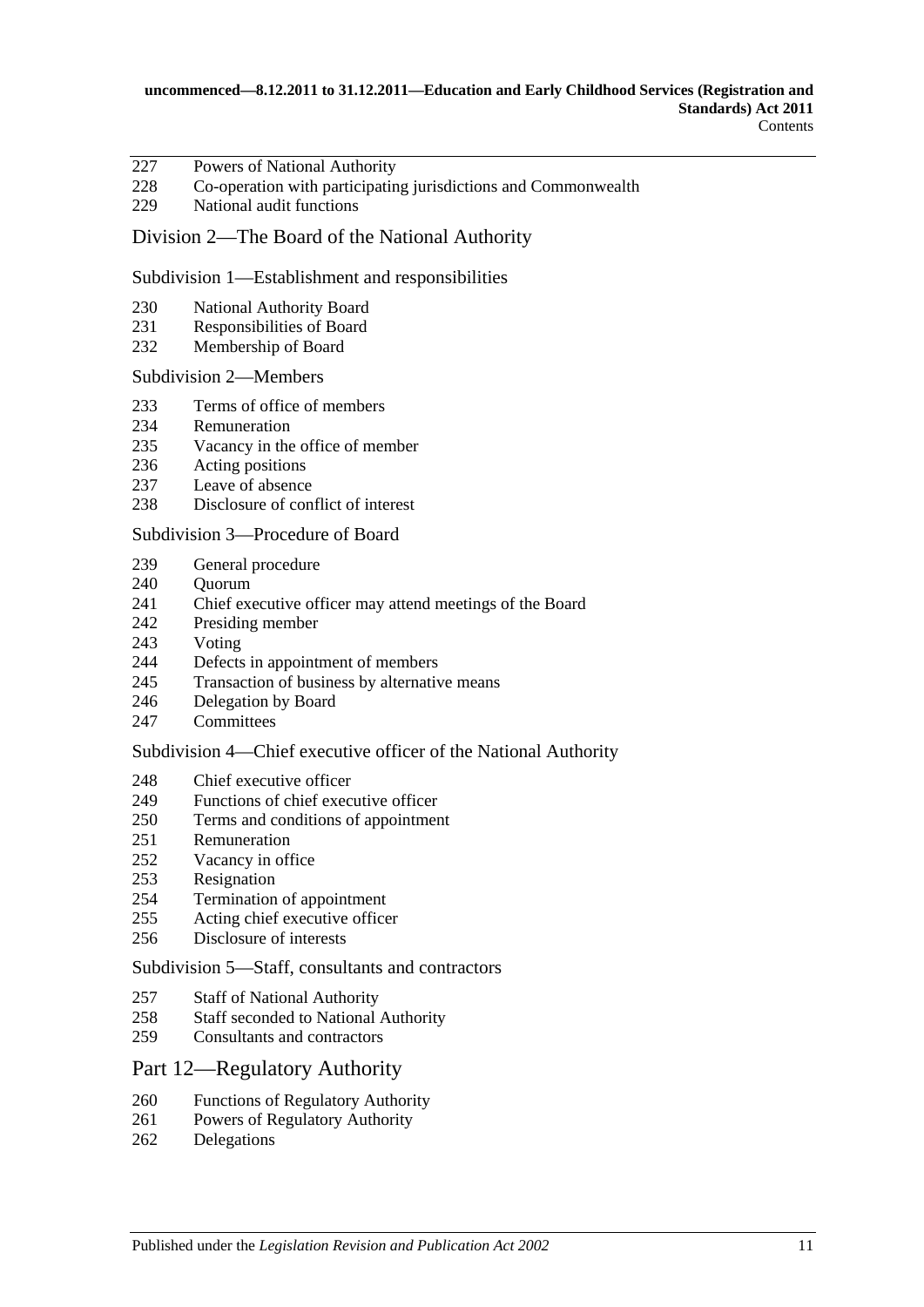**Contents** 

### Part 13—Information, records and privacy

Division 1—Privacy

Application of Commonwealth Privacy Act

### Division 2—Application of Commonwealth FOI Act

Application of Commonwealth FOI Act

Division 3—Application of New South Wales State Records Act

Application of State Records Act

#### Division 4—Registers

- Register of approved providers
- Register of education and care services
- Register of certified supervisors
- Register of family day care educators

#### Division 5—Publication of information

Publication of information

#### Division 6—Disclosure of information

- Disclosure of information to other authorities
- Disclosure of information to education and care services
- Duty of confidentiality

#### Part 14—Miscellaneous

#### Division 1—Finance

- Australian Children's Education and Care Quality Authority Fund
- Payments into Authority Fund
- Payments out of Authority Fund
- Investment of money in Authority Fund
- Financial management duties of National Authority

#### Division 2—Reporting

- Annual report
- Tabling and publication of annual report
- Other reporting

### Division 3—Application of Commonwealth Ombudsman Act

Application of Commonwealth Ombudsman Act

#### Division 4—Legal proceedings

- Who may bring proceedings for an offence?
- When proceedings may be brought
- 285 Offences by bodies corporate<br>286 Application of Law to partner
- Application of Law to partnerships and eligible associations and other entities
- Multiple holders of an approval
- Double jeopardy
- Immunity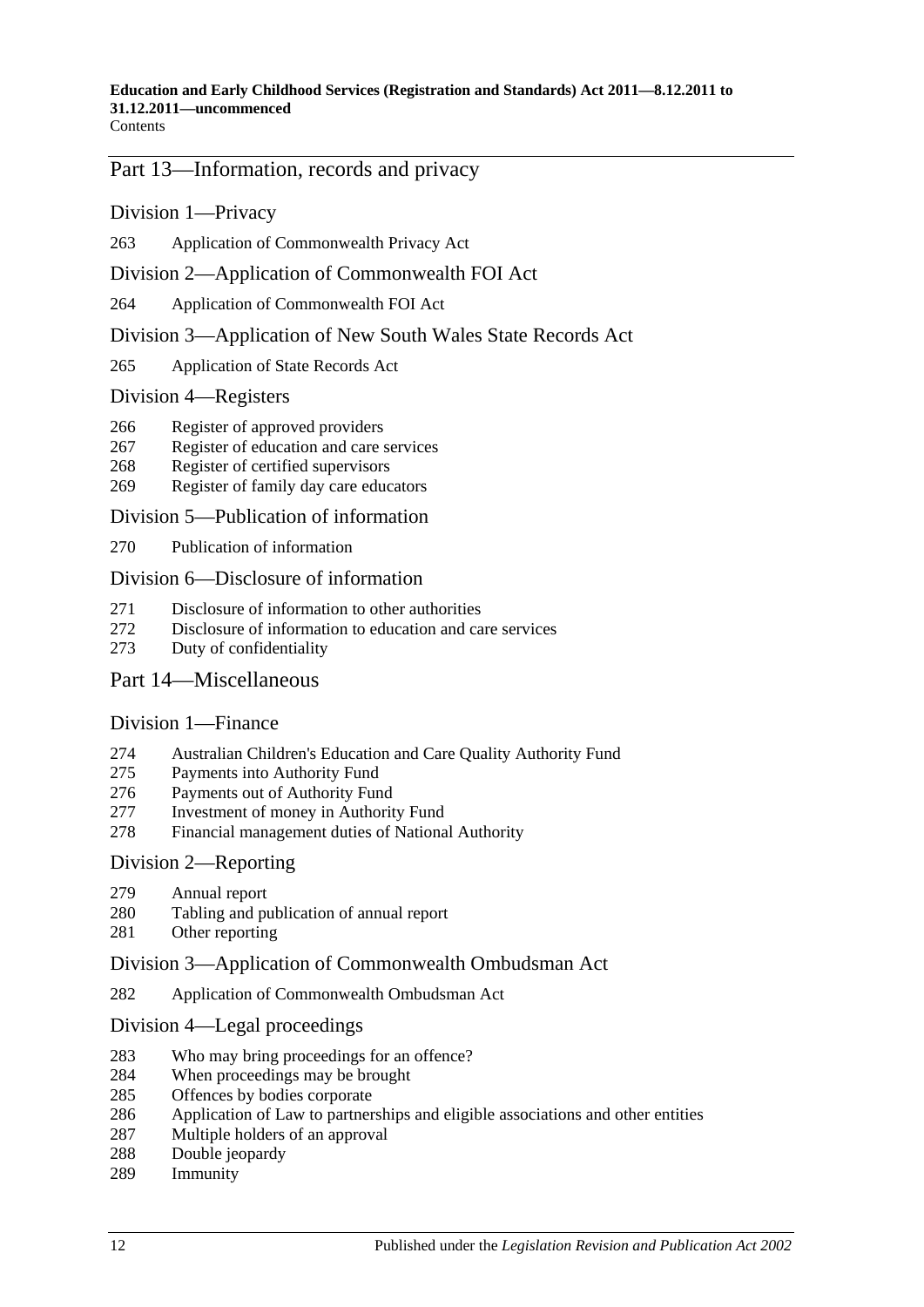- Immunity—education law
- Infringement offences
- Evidentiary certificates

### Division 5—Service of notices

- Service of notices
- Service by post

### Division 6—False or misleading information

False or misleading information or documents

#### Division 7—Protection from reprisal

- Definitions
- Protection from reprisal
- 298 Proceedings for damages for reprisal<br>299 Application for injunction or order
- Application for injunction or order
- Injunction or order

#### Division 8—National regulations

- National regulations
- Publication of national regulations
- Parliamentary scrutiny of national regulations
- Effect of disallowance of national regulation

### Part 15—Transitional provisions

#### Division 1—Introductory

#### Definitions

### Division 2—Education and care services

- Approved provider
- Service approvals
- Approved family day care venues
- Approval of declared out of scope services
- Application for service waiver or temporary waiver
- Existing applicants
- Existing multiple approvals to merge
- Display of accreditation and rating
- Effect of non-compliance in 3 years before scheme commencement day
- Certified supervisors
- Nominated supervisors
- Notices and undertakings
- Offences

#### Division 3—National Authority

- First meeting of National Authority
- First chief executive officer of National Authority
- First annual report of National Authority

#### Division 4—General

Information retention and sharing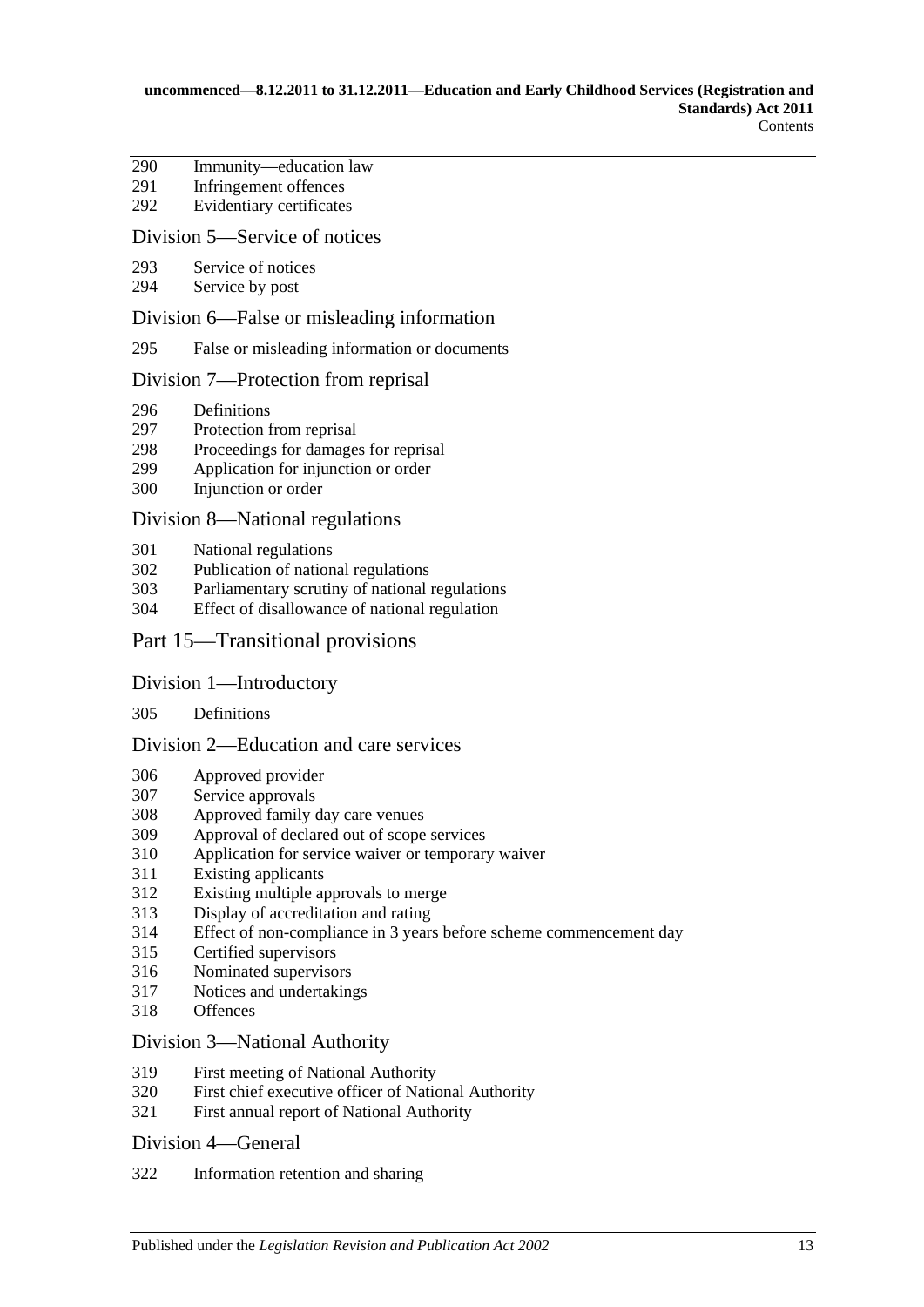**Contents** 

| 323 | Approved learning framework          |
|-----|--------------------------------------|
| 324 | Savings and transitional regulations |

# Schedule 1—Miscellaneous provision relating to interpretation

# Part 1—Preliminary

Displacement of Schedule by contrary intention

# Part 2—General

- Law to be construed not to exceed legislative power of Legislature
- Every section to be a substantive enactment
- Material that is, and is not, part of this Law
- References to particular Acts and to enactments
- 6 References taken to be included in Act or Law citation etc<br>
The interpretation hest achieving Law's purpose
- Interpretation best achieving Law's purpose
- Use of extrinsic material in interpretation
- Effect of change of drafting practice and use of examples
- Use of examples
- Compliance with forms

# Part 3—Terms and references

- Definitions
- Provisions relating to defined terms and gender and number
- Meaning of "may" and "must" etc
- Words and expressions used in statutory instruments
- Effect of express references to bodies corporate and individuals
- Production of records kept in computers etc
- References to this jurisdiction to be implied
- References to officers and holders of offices
- Reference to certain provisions of Law
- Reference to provisions of this Law or an Act is inclusive

# Part 4—Functions and powers

- Performance of statutory functions
- Power to make instrument or decision includes power to amend or repeal
- Matters for which statutory instruments may make provision
- Presumption of validity and power to make
- Appointments may be made by name or office
- Acting appointments
- Powers of appointment imply certain incidental powers
- 29 Delegation of functions<br>30 Exercise of nowers between
- Exercise of powers between enactment and commencement

# Part 5—Distance, time and age

Matters relating to distance, time and age

# Part 6—Effect of repeal, amendment or expiration

- Time of Law ceasing to have effect
- Repealed Law provisions not revived
- Saving of operation of repealed Law provisions
- Continuance of repealed provisions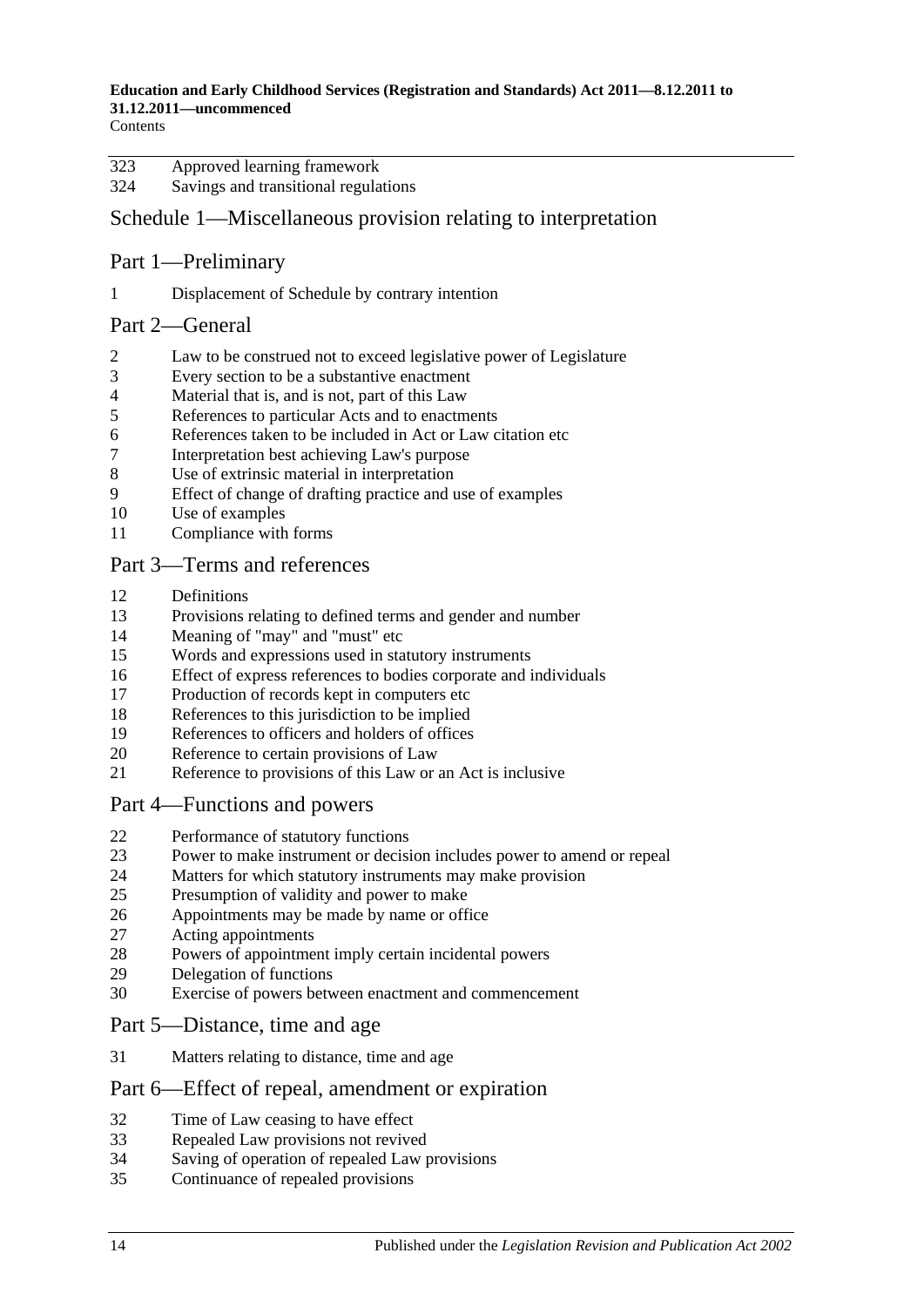Law and amending Acts to be read as one

# Part 7—Instruments under Law

Schedule applies to statutory instruments

# Part 8—Application to coastal sea

Application

### Schedule 2—Powers of entry by search warrant

- Application for warrant
- Issue of warrant
- Application by electronic communication
- Procedure before entry under warrant
- Powers after entering premises

# Schedule 2—Modifications to *[Education and Care Services National Law](#page-201-0)  (South Australia)* [for purposes of Part](#page-201-0) 3

- [Interpretation](#page-201-1)
- [Exclusion of certain provisions](#page-201-2)
- [Certain provisions to apply as modified](#page-202-0)
- [National regulations not to apply](#page-203-0)

# Schedule [3—Related amendments, repeal and transitional provisions](#page-203-1)

# Part 1—Preliminary

[Amendment provisions](#page-203-2)

### Part 2—Amendment of *Child Sex Offenders Registration Act 2006*

[Amendment of section 64—Interpretation](#page-203-3)

### Part 3—Amendment of *Children's Protection Act 1993*

[Amendment of section 31—Constitution of family care meeting](#page-203-4)

### Part 4—Amendment of *Children's Services Act 1985*

- [Amendment of section 3—Interpretation](#page-204-0)
- [Repeal of sections 7 and 8](#page-204-1)
- [Repeal of Part 2 Divisions 3 and 4](#page-204-2)
- [Repeal of Part 3 Divisions 1, 2 and 3](#page-204-3)
- [Repeal of section 41](#page-204-4)
- [Amendment of section 42—Registration](#page-204-5)
- [Amendment of section 46—Appeal against decisions of the Director](#page-204-6)
- [Repeal of Part 3 Division 6](#page-204-7)<br>12 Repeal of section 49
- [Repeal of section 49](#page-204-8)
- [Repeal of sections 54, 55 and 56](#page-204-9)
- [Amendment of section 57—Regulations](#page-205-0)

### Part 5—Amendment of *Criminal Law Consolidation Act 1935*

- [Amendment of section 49—Unlawful sexual intercourse](#page-205-1)
- [Amendment of section 50—Persistent sexual exploitation of a child](#page-205-2)
- [Amendment of section 57—Consent no defence in certain cases](#page-205-3)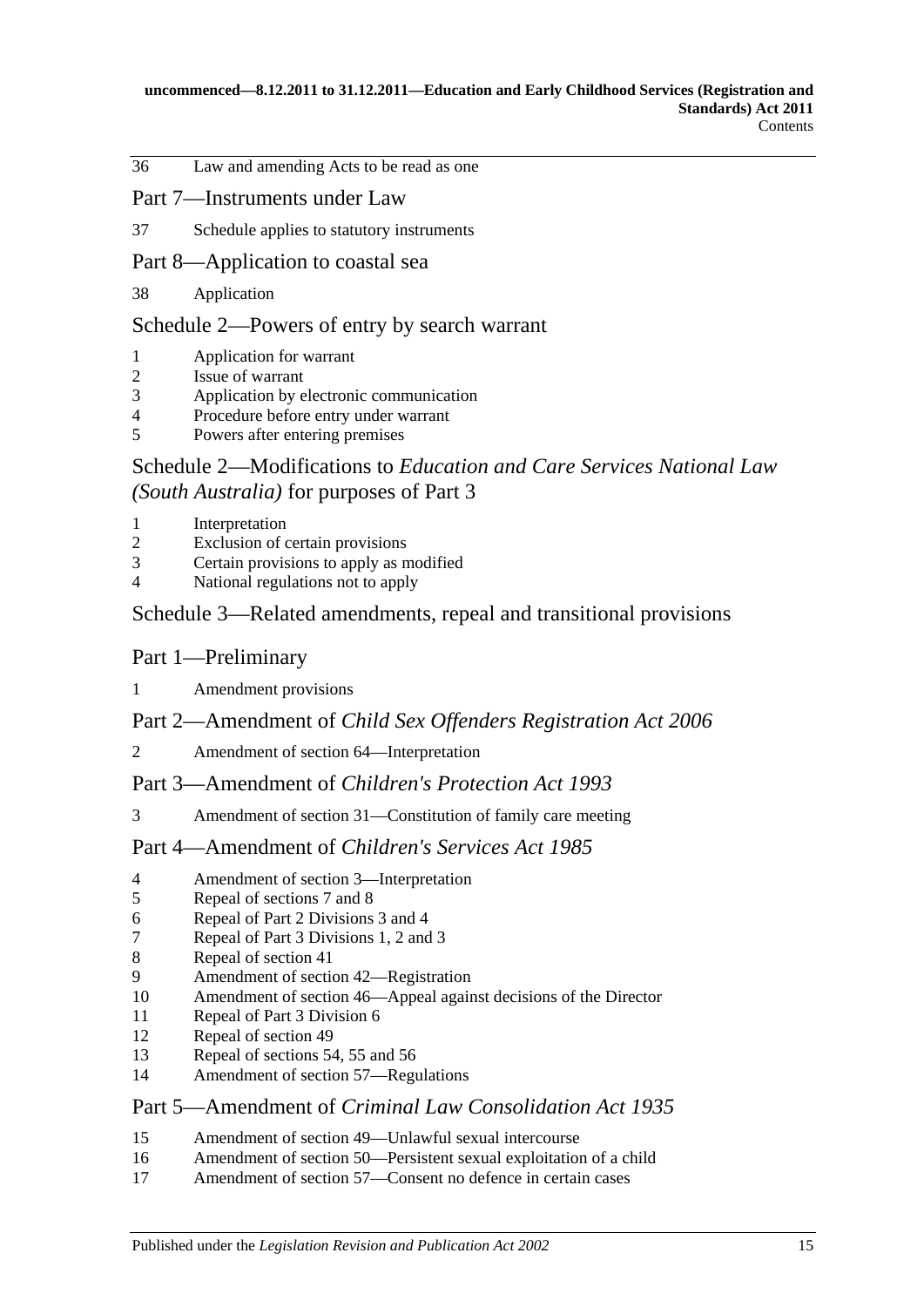**Contents** 

# Part 6—Amendment of *Education Act 1972*

- 18 [Amendment of section 5—Interpretation](#page-205-4)<br>19 Repeal of Part 5
- [Repeal of Part 5](#page-205-5)
- Part 7—Amendment of *Intervention Orders (Prevention of Abuse) Act 2009*
- 20 [Amendment of section 3—Interpretation](#page-206-0)
- Part 8—Amendment of *Local Government Act 1999*
- 21 [Amendment of section 165—Rebate of rates—educational purposes](#page-206-1)

# Part 9—Amendment of *SACE Board of South Australia Act 1983*

- 22 [Amendment of Schedule 1—Designated entities](#page-206-2)
- Part 10—Amendment of *Sewerage Act 1929*
- 23 [Amendment of section 66—Government lands to be assessed](#page-206-3)
- Part 11—Amendment of *Summary Offences Act 1953*
- 24 [Amendment of section 38A—Sale of books and educational matter](#page-206-4)

# Part 12—Amendment of *Teachers Registration and Standards Act 2004*

- 25 [Amendment of section 3—Interpretation](#page-207-0)
- 26 [Amendment of section 20—Requirement to be registered](#page-207-1)

# Part 13—Amendment of *Technical and Further Education Act 1975*

- 27 [Amendment of section 5—Application of Act](#page-207-2)
- Part 14—Transitional provisions

Division 1—Transitional provisions related to Part 3 of Act (residual early childhood services)

- 28 [Interpretation](#page-207-3)
- 29 [Certain persons etc taken to be approved providers](#page-208-0)
- 30 [Certain residual early childhood services taken to hold service approval](#page-208-1)
- 31 [Certain persons taken to be certified supervisors](#page-209-0)
- 32 [Certain persons taken to be nominated supervisors](#page-209-1)

# Division 2—Transitional provisions related to Part 5 of Act (registration of schools)

- 33 [Government schools taken to be registered under Part](#page-210-0) [5 Division](#page-210-0) 2 of Act
- 34 [Certain non-Government schools taken to be registered under Part](#page-210-1) [5 Division](#page-210-1) 2 of Act
- 35 [Exemptions](#page-210-2)

# [Legislative history](#page-211-0)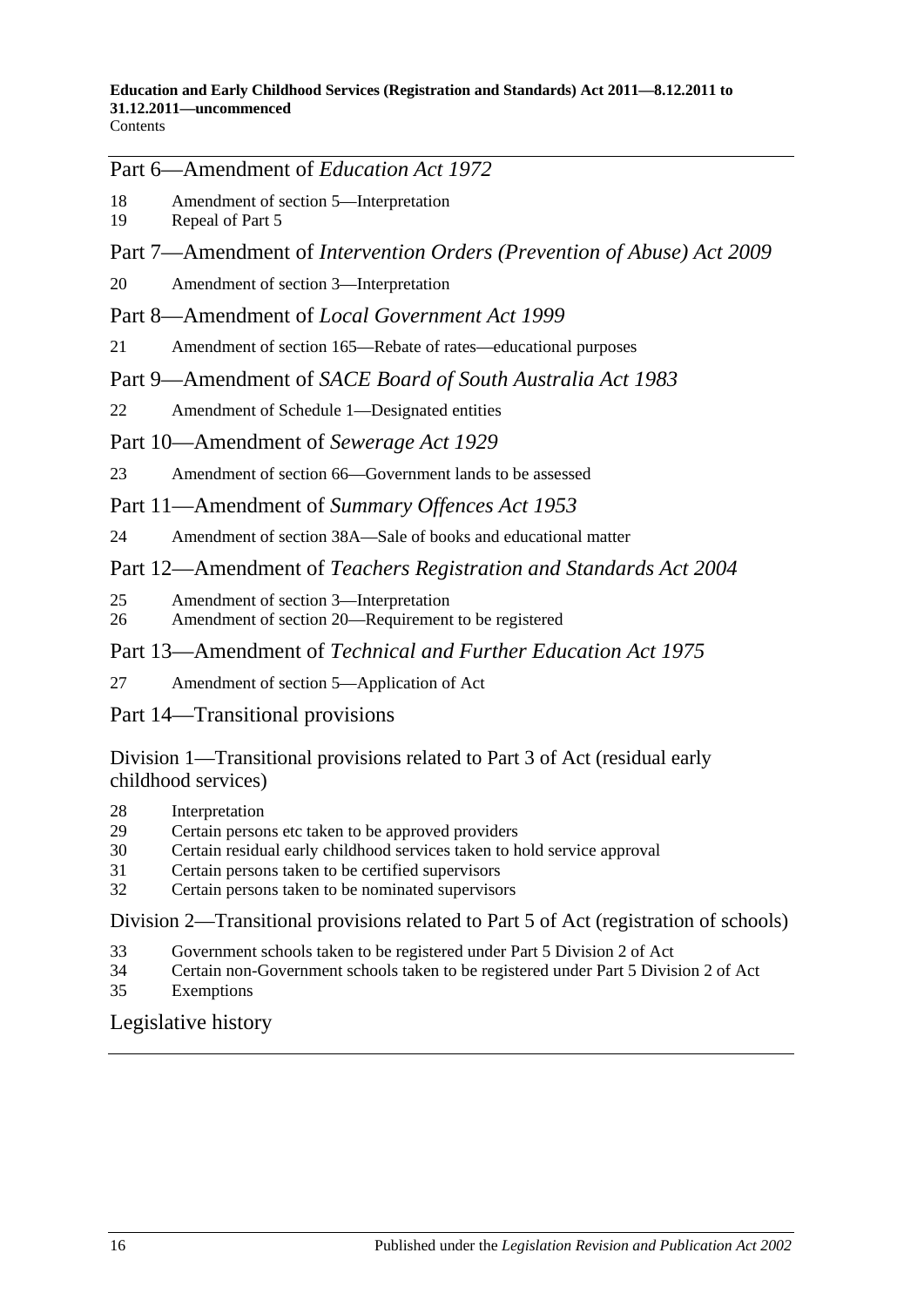# <span id="page-16-0"></span>**The Parliament of South Australia enacts as follows:**

# **Part 1—Preliminary**

# <span id="page-16-1"></span>**1—Short title**

This Act may be cited as the *Education and Early Childhood Services (Registration and Standards) Act 2011*.

### <span id="page-16-2"></span>**2—Commencement**

- (1) This Act will come into operation on a day to be fixed by proclamation.
- (2) Section 7(5) of the *[Acts Interpretation Act](http://www.legislation.sa.gov.au/index.aspx?action=legref&type=act&legtitle=Acts%20Interpretation%20Act%201915) 1915* does not apply to this Act or to a provision of this Act.

# <span id="page-16-3"></span>**3—Interpretation**

(1) In this Act, unless the contrary intention appears—

*authorised officer* means a person who is authorised by the Board to be an authorised officer under [section](#page-51-1) 68;

*Board* means the Education and Early Childhood Services Registration and Standards Board of South Australia established under this Act;

*Catholic school*—see [subsection](#page-18-0) (2);

*child* means a person under the age of 18 years;

*Director-General* means the person for the time being holding, or acting in, the office of Director-General under the *[Education Act](http://www.legislation.sa.gov.au/index.aspx?action=legref&type=act&legtitle=Education%20Act%201972) 1972*;

*District Court* means the Administrative and Disciplinary Division of the District Court;

*early childhood services*—see [section](#page-19-0) 4;

*Early Childhood Services Registrar* means the person holding or acting in the office of Registrar for the early childhood services sector—see section  $27(1)(c)$ ;

*Education and Care Services National Law (South Australia)*—see [section](#page-22-1) 10;

*Education and Care Services National Law text* means the *Education and Care Services National Law* set out in [Schedule 1](#page-60-0) (as in force from time to time);

*education services* means—

- (a) courses of instruction in primary or secondary education; and
- (b) any other service declared by the regulations to be included in the ambit of this definition,

but does not include any service declared by the regulations not to be included in the ambit of this definition;

*endorsement*, of a school's registration, means an endorsement of the school's registration to enrol full fee paying overseas students under [section](#page-42-0) 49;

*governing authority* of a school—see [section](#page-20-1) 6;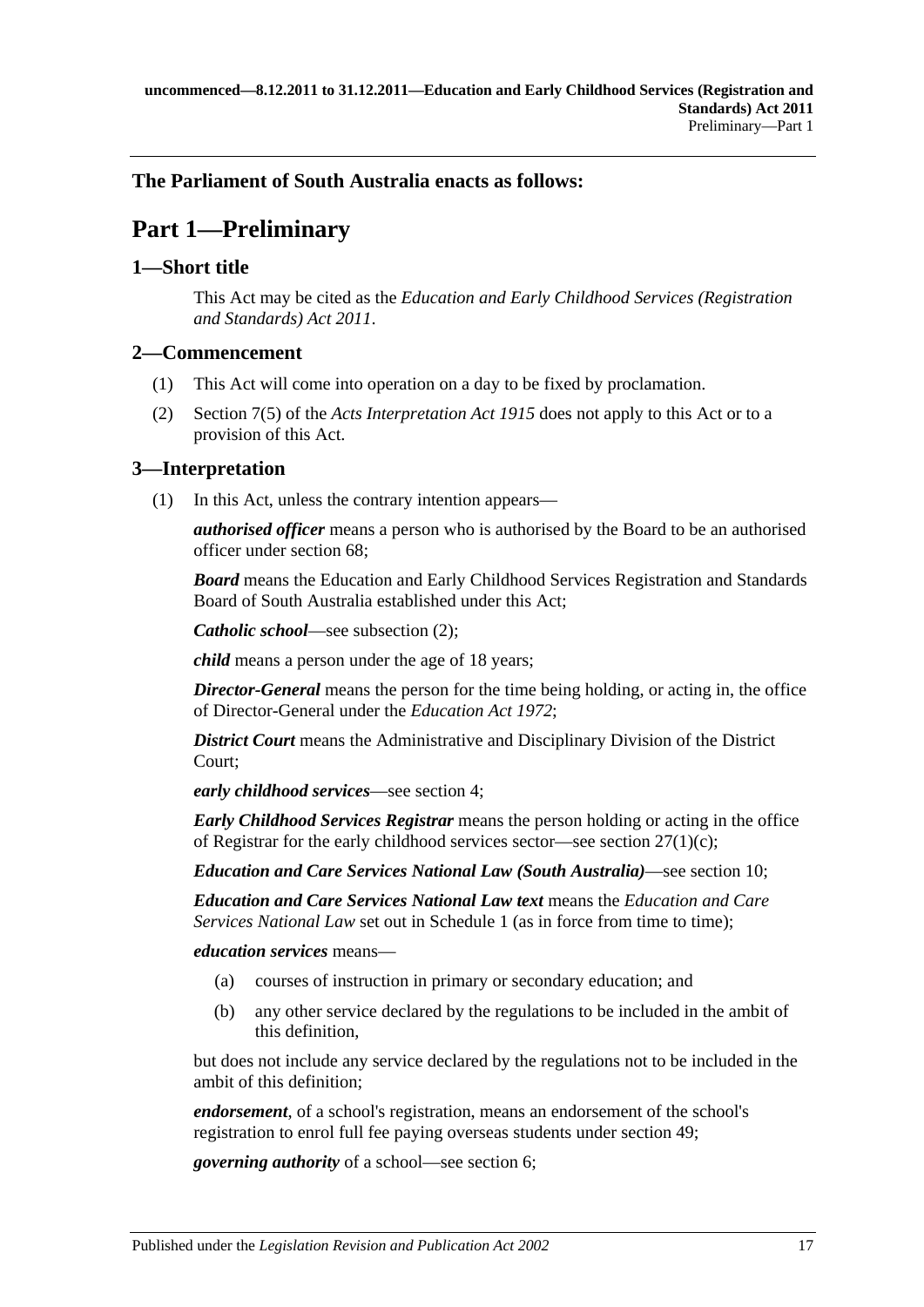*Government school* means a school established under the *[Education Act](http://www.legislation.sa.gov.au/index.aspx?action=legref&type=act&legtitle=Education%20Act%201972) 1972* or the repealed Act (within the meaning of that Act);

*Government Schools Registrar* means the person holding or acting in the office of Registrar for the Government sector—see section [27\(1\)\(a\);](#page-32-5)

*incorporated services provider*—see [subsection](#page-18-1) (7)(a);

*misconduct* means—

- (a) improper conduct in relation to the provision of education services; or
- (b) incompetence or negligence in relation to the provision of education services; or
- (c) conduct that constitutes an offence punishable by imprisonment for 1 year or more under some other Act or law (whether or not a person has been charged with, or found guilty of, the offence);

*non-Government school* means a school that is not a Government school;

*non-Government Schools Registrar* means the person holding or acting in the office of Registrar for the non-Government sector—see section [27\(1\)\(b\);](#page-32-6)

*proceedings before the Board*—the following are proceedings before the Board:

- (a) an application for registration or reinstatement of registration;
- (b) a review under Part [5 Division](#page-43-4) 4;
- (c) proceedings under [Part](#page-45-0) 7;

*registered*, in relation to a school, means registered on the schools register under [Part](#page-39-1) 5;

*relevant Registrar* means—

- (a) in relation to matters involving early childhood services only—the Early Childhood Services Registrar;
- (b) in relation to matters involving education services only—
	- (i) in relation to matters involving Government schools only—the Government Schools Registrar;
	- (ii) in relation to matters involving non-Government schools only—the non-Government Schools Registrar;
	- (iii) in relation to matters involving both Government and non-Government schools—the Registrar specified by the Board in relation to the matter;
- (c) in relation to matters involving both early childhood services and education services—the Registrar specified by the Board in relation to the matter;

*responsible authority* for a school—see [section](#page-20-3) 8;

*school* means a provider of education services;

*schools register*—see section [41\(1\)\(a\);](#page-39-4)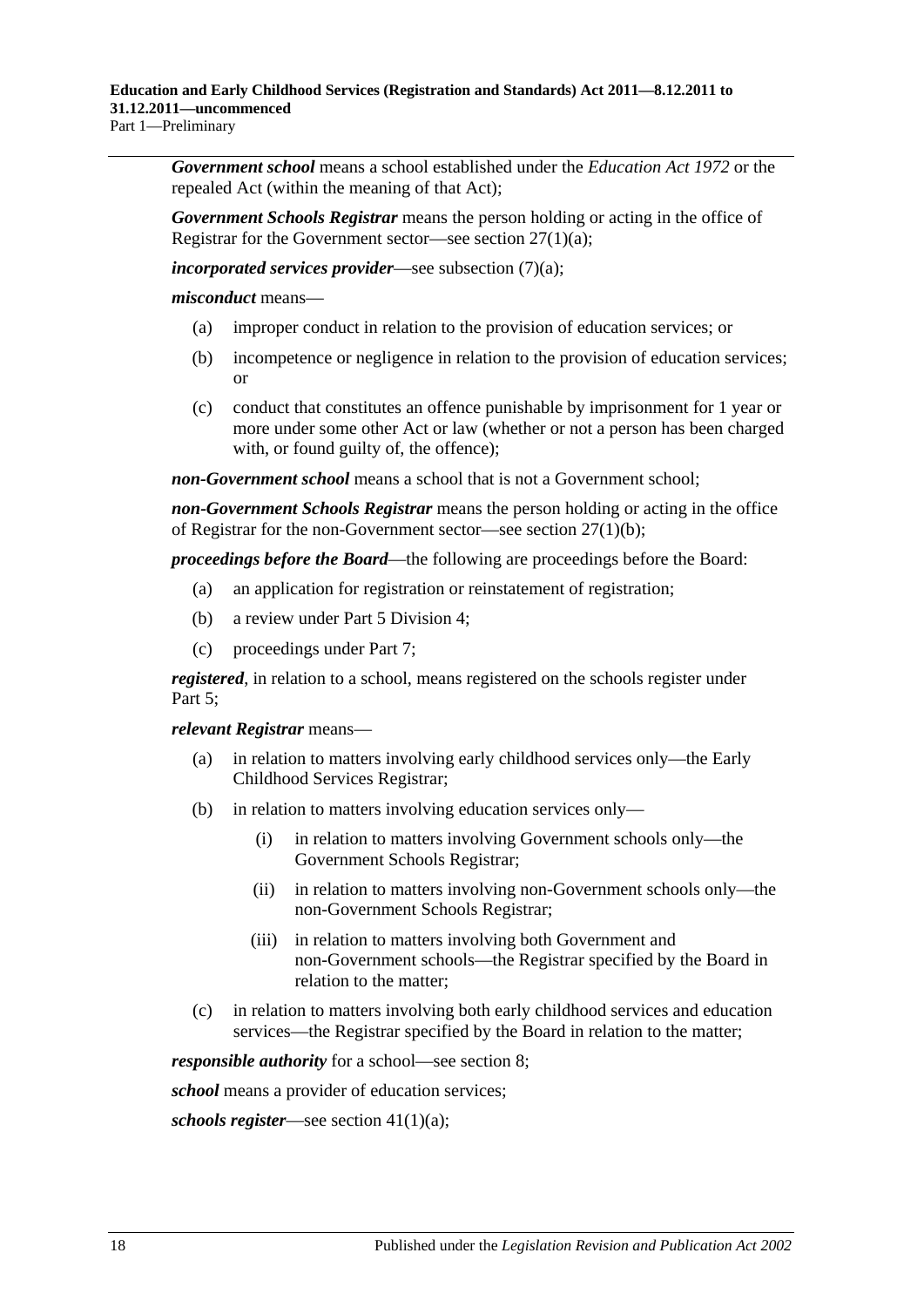*teacher* means a person registered as a teacher under the *[Teachers Registration and](http://www.legislation.sa.gov.au/index.aspx?action=legref&type=act&legtitle=Teachers%20Registration%20and%20Standards%20Act%202004)  [Standards Act](http://www.legislation.sa.gov.au/index.aspx?action=legref&type=act&legtitle=Teachers%20Registration%20and%20Standards%20Act%202004) 2004* and includes a person who holds a special authority to teach under that Act;

*trustee services provider*—see [subsection](#page-19-1) (7)(b).

- <span id="page-18-0"></span>(2) For the purposes of this Act, a reference to a *Catholic school* will be taken to be a reference to a non-Government school specified as such by the South Australian Commission for Catholic Schools Incorporated by notice in writing given to the non-Government Schools Registrar (and a reference to the *Catholic sector* will be taken to have a corresponding meaning).
- (3) For the purposes of this Act, a student (other than a student or class of students declared by the regulations not to be a full fee paying overseas student) is to be regarded as a *full fee paying overseas student*—
	- $(a)$  if—
		- (i) the student holds a temporary entry permit in force under the *Migration Act 1958* of the Commonwealth; and
		- (ii) the Commonwealth and the State disregard the student (or a class of students to which that student belongs) when calculating the amount of any assistance to the school at which the student is enrolled; or
	- (b) in any other circumstances prescribed by the regulations.
- (4) Without limiting the generality of the expression, a person will be taken to *carry on the business of providing education services* if the person, in the course of carrying on a business—
	- (a) provides services to a school for which the person is entitled to receive a share in the profits or income of the school; or
	- (b) engages in any other conduct declared by the regulations to be carrying on the business of providing education services.
- (5) A reference in this Act to *misconduct* extends to—
	- (a) misconduct committed before the commencement of this Act; and
	- (b) misconduct committed within or outside South Australia or the Commonwealth.
- (6) A reference in this Act to *engaging in conduct* includes a reference to failing or refusing to engage in conduct.
- <span id="page-18-1"></span>(7) For the purposes of this Act—
	- (a) an *incorporated services provider* is a school that is a body corporate and a person occupies a *position of authority* in such a provider if the person—
		- (i) is a director of the body corporate; or
		- (ii) exercises, or is in a position to exercise, control or substantial influence over the body corporate in the conduct of its affairs; or
		- (iii) manages, or is to manage, the business of the body corporate that consists of the provision of education services; or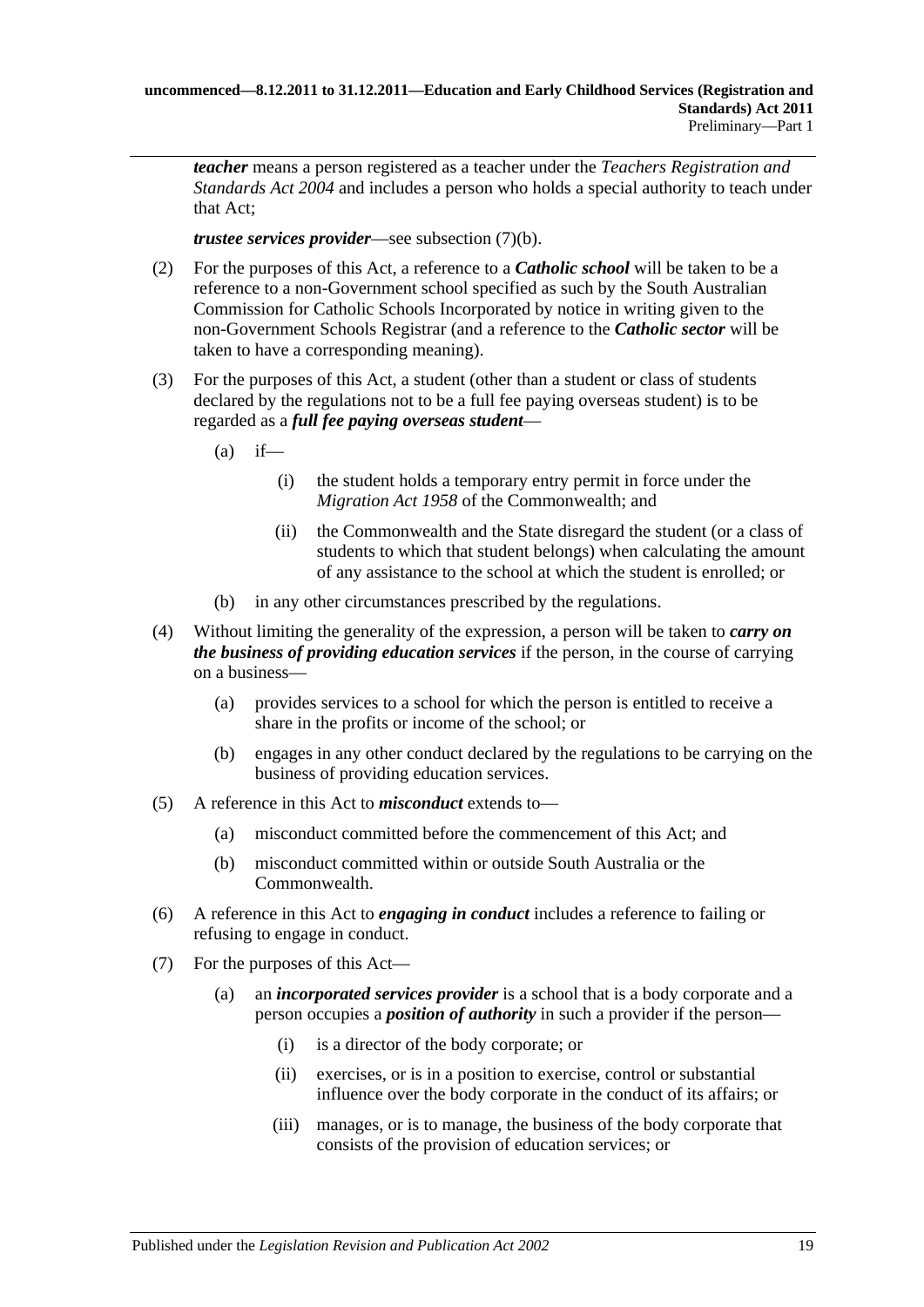- (iv) if the body corporate is a proprietary company—is a shareholder in the body corporate;
- <span id="page-19-1"></span>(b) a *trustee services provider* is a provider acting as a school in the capacity of trustee of a trust and a person occupies a *position of authority* in such a provider if the person is a trustee or beneficiary of the trust.
- (8) For the purposes of this Act, a person occupies a *position of authority* in a body corporate other than an incorporated services provider if the person—
	- (a) is a director of the body corporate; or
	- (b) exercises, or is in a position to exercise, control or substantial influence over the body corporate in the conduct of its affairs; or
	- (c) if the body corporate is a proprietary company—is a shareholder in the body corporate.
- (9) However—
	- (a) a minor who is a shareholder in a proprietary company, or a beneficiary under a trust, is not, for that reason, to be regarded as a person occupying a position of authority; and
	- (b) a charitable organisation that is a beneficiary of a trust is not, for that reason, to be regarded as occupying a position of authority.
- (10) For the purposes of this Act, a person who holds more than 10% of the issued share capital of a public company will be regarded as a person occupying a position of authority in that company.

### <span id="page-19-0"></span>**4—Early childhood services**

- (1) In this Act, *early childhood services* means services of the following kinds:
	- (a) in-home care services;
	- (b) occasional care services;
	- (c) rural and mobile care services;
	- (d) family day care services that are not education and care services within the meaning of the *Education and Care Services National Law (South Australia)*;
	- (e) any other service declared by the regulations to be included in the ambit of this definition,

but does not include a service declared by the regulations not to be included in the ambit of this subsection.

(2) In this section—

*in-home care services* means services of a kind specified by the regulations for the purposes of this definition;

*occasional care services* means services of a kind specified by the regulations for the purposes of this definition;

*rural and mobile care services* means services of a kind specified by the regulations for the purposes of this definition.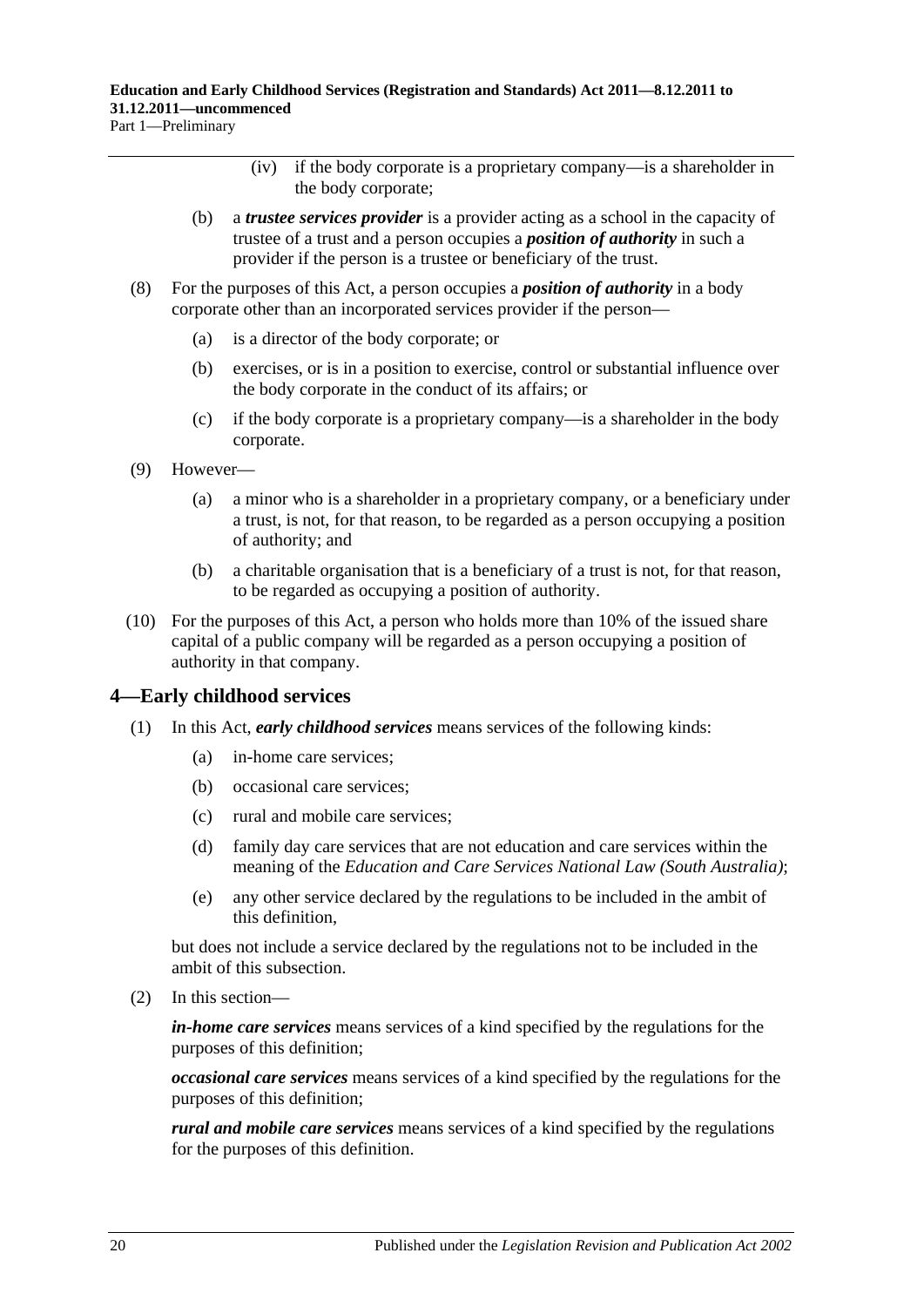## <span id="page-20-0"></span>**5—Parts of Act not to apply in relation to certain services**

The following provisions of this Act do not apply to, or in relation to, services (however described) of a kind to which the *Education and Care Services National Law (South Australia)* applies (other than where that Law applies to residual early childhood services under [Part](#page-28-0) 3):

- (a) [sections](#page-19-0) 4 and [9;](#page-21-0)
- (b) [Part](#page-39-1) 5 to [Part](#page-54-2) 10 (inclusive).

# <span id="page-20-1"></span>**6—Governing authority**

For the purposes of this Act, the *governing authority* of a school means the person, board, committee or other authority by which the school is administered and, in the case of an incorporated or trustee services provider, includes each person who occupies a position of authority in the provider.

# <span id="page-20-2"></span>**7—Limitation of liability for volunteer members of governing authorities**

- (1) Despite any other provision of this Act, a volunteer member of the governing authority of a school can only be guilty of a prescribed offence against this Act if the prosecution proves that—
	- (a) the volunteer member knew, or ought reasonably to have known, that there was a significant risk that such an offence would be committed; and
	- (b) the volunteer member was in a position to influence the conduct of the governing authority in relation to the commission of such an offence; and
	- (c) the volunteer member failed to exercise due diligence to prevent the commission of the offence.
- (2) In this section—

*prescribed offence* means—

- (a) an offence against [section](#page-40-1) 42,  $63(1)$ ,  $75(2)$  or [76;](#page-55-0) or
- (b) any other offence prescribed by the regulations for the purposes of this section;

*volunteer member* of the governing authority of a school means a person who is acting as a member of the governing authority on a voluntary basis (whether or not the person receives out-of-pocket expenses).

# <span id="page-20-3"></span>**8—Responsible authorities**

- (1) The Director-General is the *responsible authority* for Government schools.
- (2) The Executive Officer of the South Australian Commission for Catholic Schools Incorporated (including a person for the time being holding or acting in that position) is the *responsible authority* for all Catholic schools.
- (3) The Director of Lutheran Schools, South Australia (including a person for the time being holding or acting in that position) is the *responsible authority* for all Lutheran schools.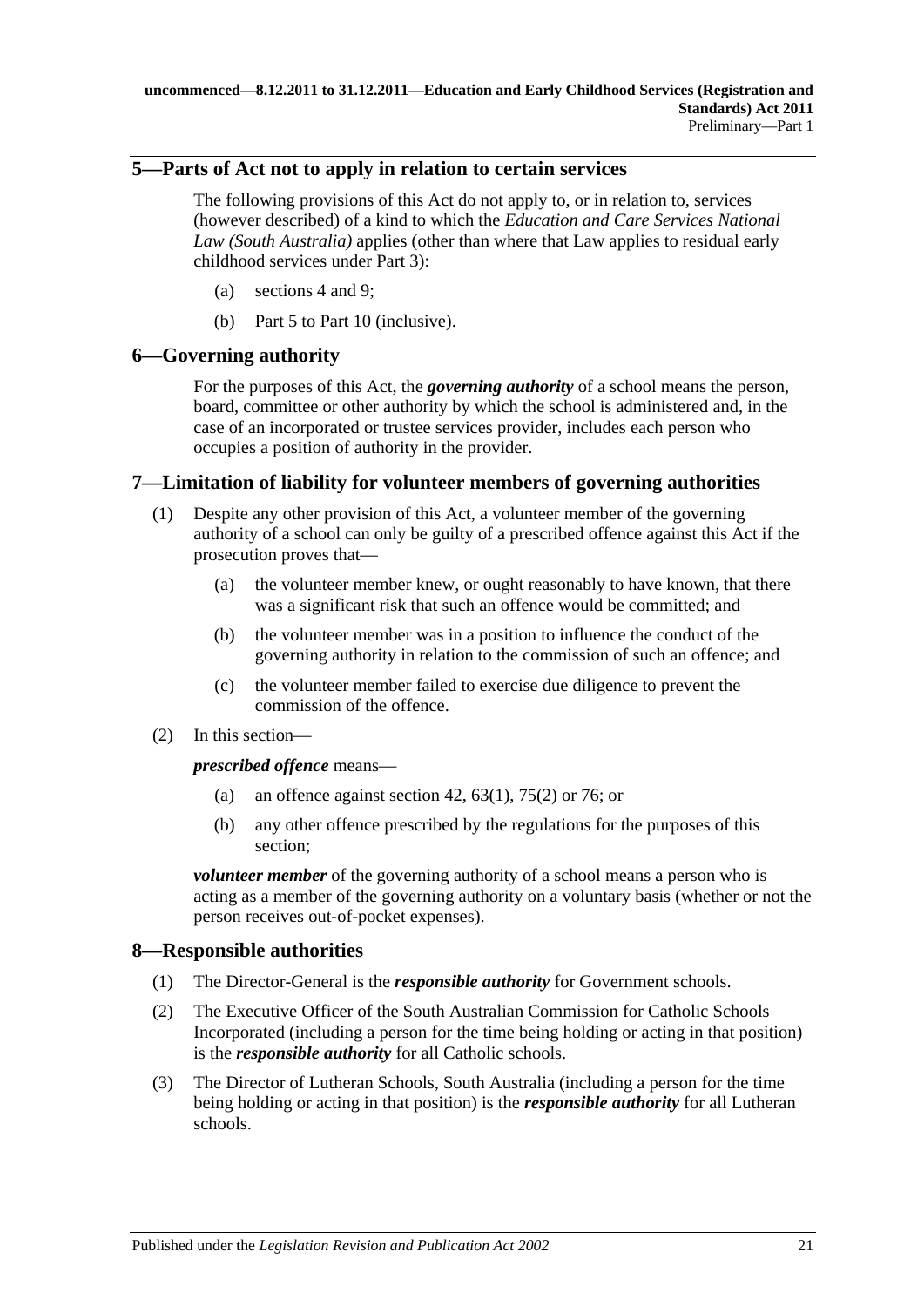Part 1—Preliminary

- (4) The Director of Education, Seventh Day Adventist schools (including a person for the time being holding or acting in that position) is the *responsible authority* for all Seventh Day Adventist schools.
- <span id="page-21-1"></span>(5) The Minister may, on the application of a school or class of schools (not being a school or class of schools contemplated by a preceding subsection), by notice in writing, appoint a person—
	- (a) who has been nominated by the school or class of schools; and
	- (b) who has agreed in writing to the appointment,

to be the *responsible authority* for the school or class of schools.

- (6) The Minister may, by subsequent notice in writing, vary or revoke a notice under [subsection](#page-21-1)  $(5)$ .
- (7) In the case of a school in relation to which a responsible authority cannot be determined according to a preceding subsection, each member of the governing authority of the school will be taken to be a *responsible authority* for the school.
- (8) In this section—

*Lutheran school* means a school that is a member of the Lutheran Schools Association;

*Seventh Day Adventist school* means a school operated by the Seventh Day Adventist Schools SA Trust.

### <span id="page-21-0"></span>**9—Objects and principles**

- (1) The objects of this Act include providing for the regulation of the provision of education and early childhood services in a manner that maintains high standards of competence and conduct by providers and—
	- (a) recognises that all children should have access to high quality education and early childhood facilities and services that—
		- (i) address their developmental needs; and
		- (ii) maximise their learning and development potential through an appropriate curriculum; and
		- (iii) support their educational achievement; and
		- (iv) promote enthusiasm for learning; and
		- (v) support, promote and contribute to their health, safety and well-being; and
	- (b) provides for a diverse range of services; and
	- (c) recognises the rights of parents to access a diverse range of education and early childhood services providers; and
	- (d) enhances public confidence in the operation of education and early childhood services providers.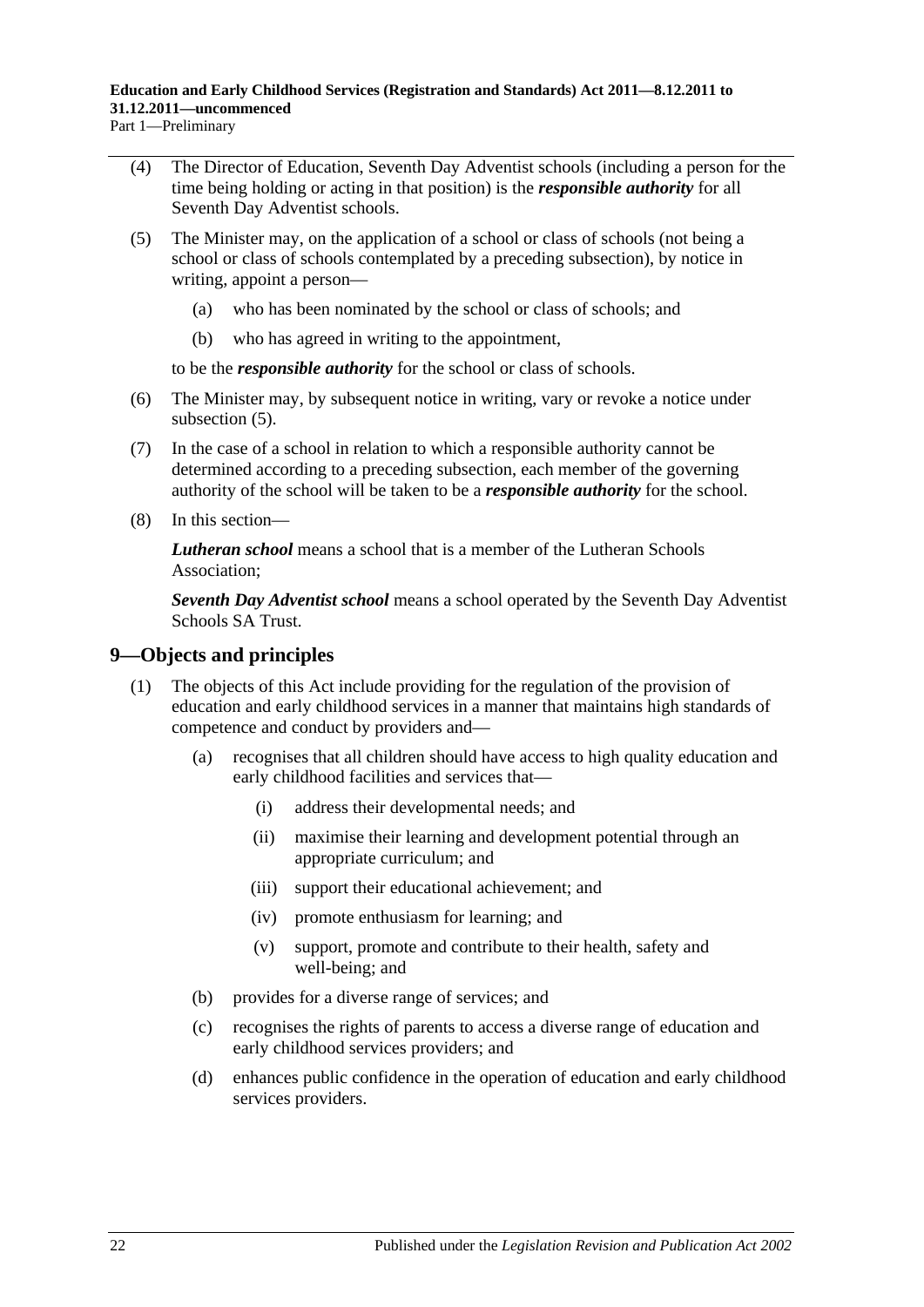- (2) The following principles should be taken into account in the administration of this Act:
	- (a) parents and guardians should have the right to choose the best services for their family;
	- (b) parents and guardians, and members of school communities, should have access to relevant information concerning the regulation of their child's school;
	- (c) the welfare and best interests of children is the primary consideration in the performance of the Board's functions;
	- (d) any person who works with children is obliged to protect them, respect their dignity and privacy and safeguard and promote their well-being;
	- (e) cooperation between the Minister, the Board and the school education sectors contributes to achieving the effective provision of education and early childhood services;
	- (f) successful learning is built on a foundation of rich, engaging environments and meaningful interactions in which children's voices are listened to and acted on.
- (3) In exercising a power or performing a function under this Act, the Board should have regard to, and seek to give effect to, the following principles:
	- (a) providers of education services and early childhood services should not be burdened by regulation more than is reasonably necessary;
	- (b) the actions of the Board in relation to minimising or responding to a particular risk should be proportionate to the potential harm posed by the risk;
	- (c) the Board should have regard to all of the circumstances of a particular provider of education services or early childhood services (including, without limiting this paragraph, the provider's history of compliance with this or any other relevant Act and any risk that the provider may not comply with this Act in the future).

#### **Note—**

The *Education and Care Services National Law (South Australia)* may contain further objects and principles in respect of services to which that Law applies.

# <span id="page-22-0"></span>**Part 2—Adoption of** *Education and Care Services National Law*

### <span id="page-22-2"></span><span id="page-22-1"></span>**10—Application of** *Education and Care Services National Law*

- (1) The Education and Care Services National Law text—
	- (a) applies as a law of this jurisdiction; and
	- (b) as so applying may be referred to as the *Education and Care Services National Law (South Australia)*.
- (2) [Subsection](#page-22-2) (1) applies subject to any modifications made to the *Education and Care Services National Law* by or under this Act.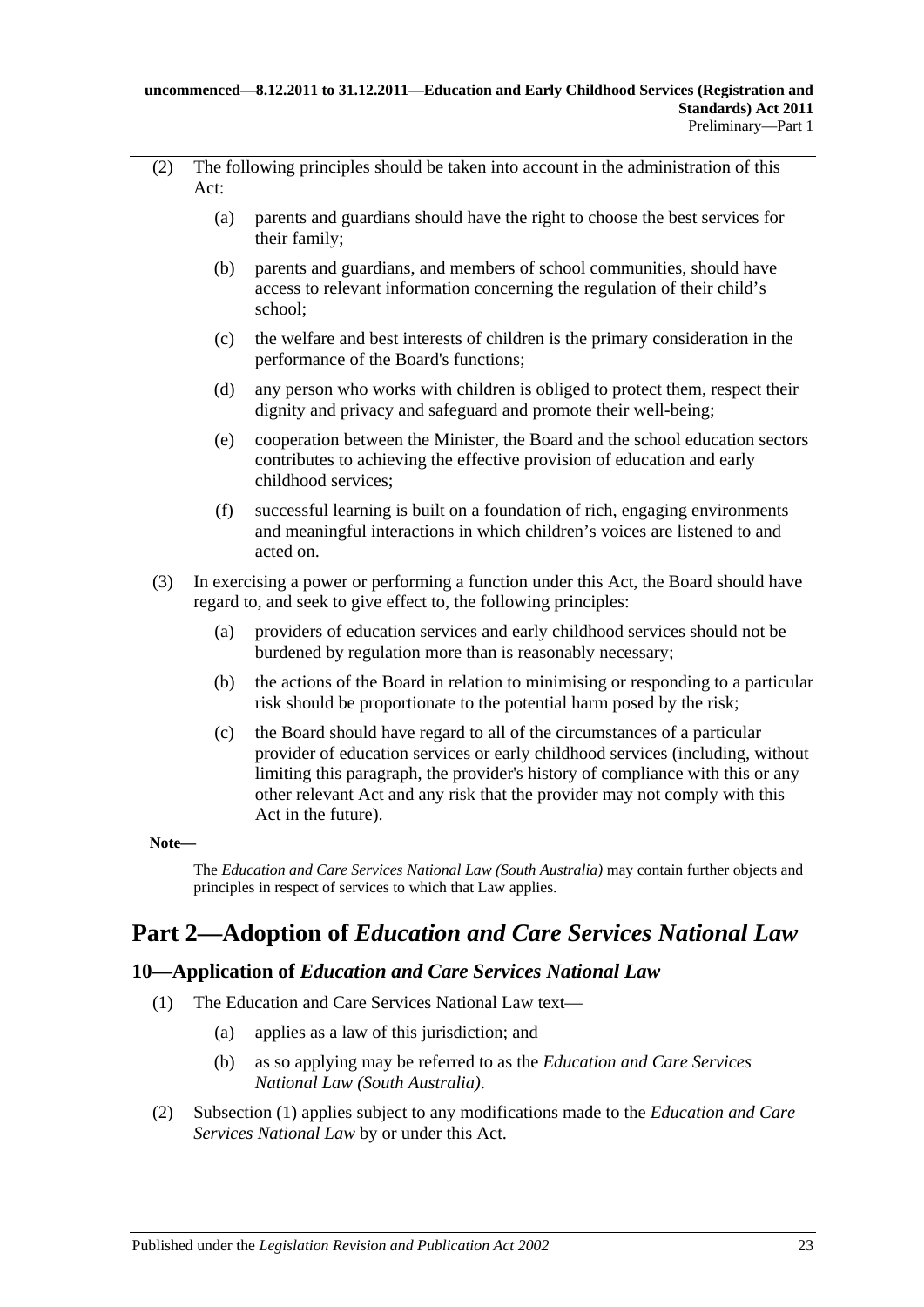Part 2—Adoption of *Education and Care Services National Law*

### <span id="page-23-2"></span><span id="page-23-0"></span>**11—Amendments to Law to maintain national consistency**

- $(1)$  If—
	- (a) the Parliament of Victoria enacts an amendment to the *Education and Care Services National Law* set out in the Schedule to the *Education and Care Services National Law Act 2010* of Victoria; and
	- (b) the Governor is satisfied that an amendment that corresponds, or substantially corresponds, to the amendment made by the Parliament of Victoria should be made to the *Education and Care Services National Law (South Australia)*,

the Governor may, by regulation, amend the Education and Care Services National Law text.

- (2) The Governor may, as part of a regulation made under [subsection](#page-23-2) (1), make any additional provision (including so as to modify the terms of an amendment that has been made to the *Education and Care Services National Law* by the Parliament of Victoria or to provide for related or transitional matters) considered by the Governor to be necessary to ensure that the amendment to the *Education and Care Services National Law* has proper effect in South Australia.
- (3) A regulation made under this section may, if the regulation so provides, take effect from the day of the commencement of an amendment to the *Education and Care Services National Law* made by the Parliament of Victoria (including a day that is earlier than the day of the regulation's publication in the Gazette).

# <span id="page-23-1"></span>**12—Exclusion of legislation of this jurisdiction**

- (1) Subject to [subsections](#page-23-3) (2) and [\(3\),](#page-23-4) the following Acts do not apply to the *Education and Care Services National Law (South Australia)* or the national regulations:
	- (a) the *[Acts Interpretation Act](http://www.legislation.sa.gov.au/index.aspx?action=legref&type=act&legtitle=Acts%20Interpretation%20Act%201915) 1915*;
	- (b) the *[Subordinate Legislation Act](http://www.legislation.sa.gov.au/index.aspx?action=legref&type=act&legtitle=Subordinate%20Legislation%20Act%201978) 1978*.
- <span id="page-23-3"></span>(2) To avoid doubt, the *[Subordinate Legislation Act](http://www.legislation.sa.gov.au/index.aspx?action=legref&type=act&legtitle=Subordinate%20Legislation%20Act%201978) 1978* applies to a regulation made under [section](#page-23-0) 11.
- <span id="page-23-4"></span>(3) In connection with the operation of section 303 of the *Education and Care Services National Law (South Australia)*—
	- (a) the Minister must, after a regulation made under that Law is tabled in each House of Parliament, forward a copy of the regulation to the Legislative Review Committee of the Parliament for inquiry and report; and
	- (b) if a regulation is disallowed under that section, the disallowance will have effect in this State despite any provision in the *Education and Care Services National Law*.
- (4) The following Acts do not apply to the *Education and Care Services National Law (South Australia)* or the national regulations except to the extent that that Law or those instruments apply to the Regulatory Authority, or to the employees, decisions, actions and records of the Regulatory Authority:
	- (a) the *[Ombudsman Act](http://www.legislation.sa.gov.au/index.aspx?action=legref&type=act&legtitle=Ombudsman%20Act%201972) 1972*;
	- (b) the *[Public Finance and Audit Act](http://www.legislation.sa.gov.au/index.aspx?action=legref&type=act&legtitle=Public%20Finance%20and%20Audit%20Act%201987) 1987*;
	- (c) the *[Public Sector Act](http://www.legislation.sa.gov.au/index.aspx?action=legref&type=act&legtitle=Public%20Sector%20Act%202009) 2009*;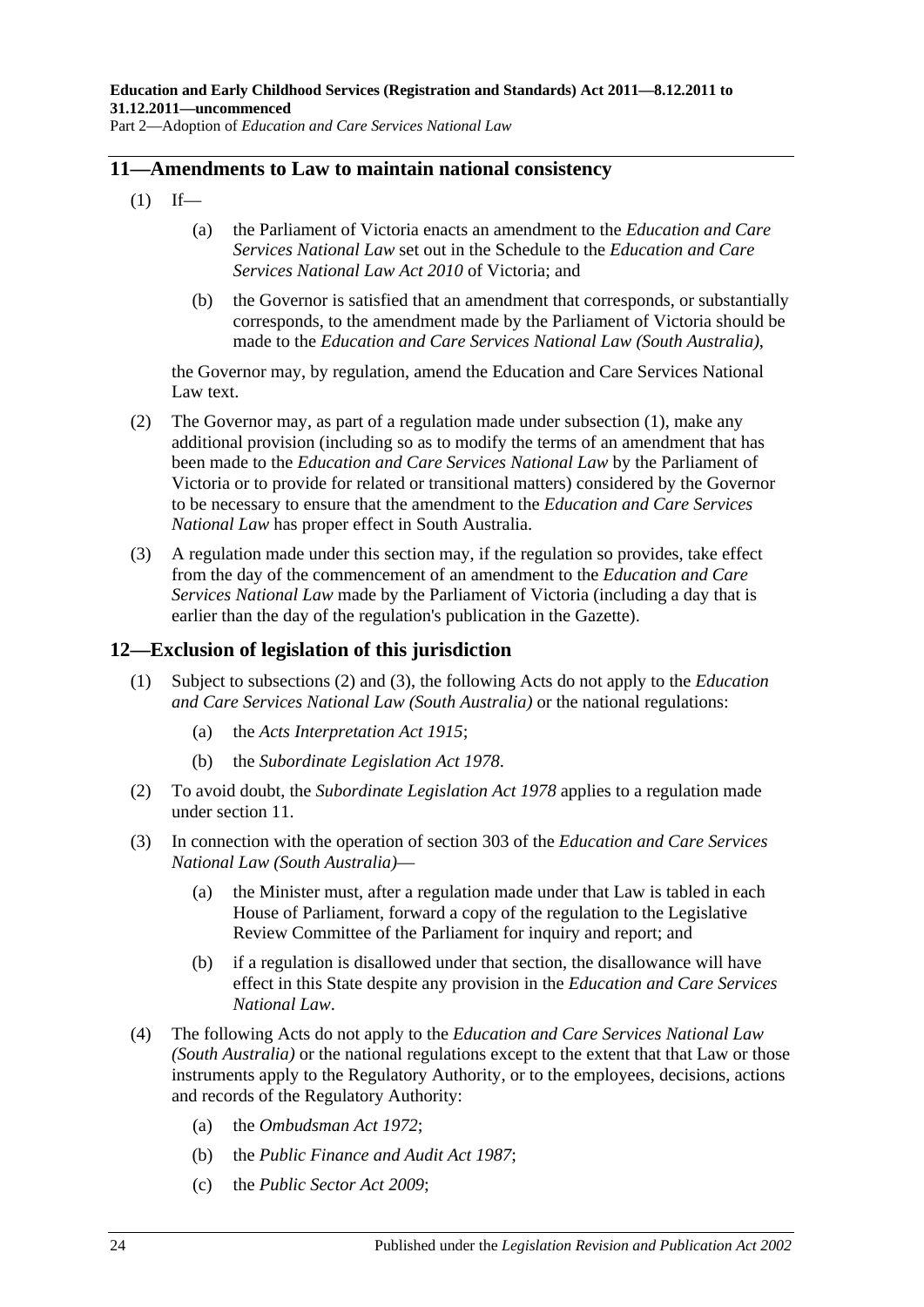- (d) the *[Public Sector \(Honesty and Accountability\) Act](http://www.legislation.sa.gov.au/index.aspx?action=legref&type=act&legtitle=Public%20Sector%20(Honesty%20and%20Accountability)%20Act%201995) 1995*;
- (e) the *[State Records Act](http://www.legislation.sa.gov.au/index.aspx?action=legref&type=act&legtitle=State%20Records%20Act%201997) 1997*.
- (5) The *[Freedom of Information Act](http://www.legislation.sa.gov.au/index.aspx?action=legref&type=act&legtitle=Freedom%20of%20Information%20Act%201991) 1991* does not apply in relation to the National Quality Framework.
- (6) In this section—

*National Quality Framework*, *national regulations* and *Regulatory Authority* have the same meanings as in the *Education and Care Services National Law (South Australia)*.

### <span id="page-24-0"></span>**13—Meaning of certain terms in** *Education and Care Services National Law (South Australia)* **for the purposes of this jurisdiction**

(1) In the *Education and Care Services National Law (South Australia)*—

*child protection law* means—

- (a) the *[Children's Protection Act](http://www.legislation.sa.gov.au/index.aspx?action=legref&type=act&legtitle=Childrens%20Protection%20Act%201993) 1993*; and
- (b) the *[Family and Community Services Act](http://www.legislation.sa.gov.au/index.aspx?action=legref&type=act&legtitle=Family%20and%20Community%20Services%20Act%201972) 1972*; and
- (c) the *[Guardianship and Administration Act](http://www.legislation.sa.gov.au/index.aspx?action=legref&type=act&legtitle=Guardianship%20and%20Administration%20Act%201993) 1993*; and
- (d) any other Act declared by the regulations to be a child protection law;

*court* means the Magistrates Court;

*local authority* means a local council within the meaning of the *[Local Government](http://www.legislation.sa.gov.au/index.aspx?action=legref&type=act&legtitle=Local%20Government%20Act%201999)  Act [1999](http://www.legislation.sa.gov.au/index.aspx?action=legref&type=act&legtitle=Local%20Government%20Act%201999)*;

*magistrate* means a person holding office as a Magistrate under the *[Magistrates](http://www.legislation.sa.gov.au/index.aspx?action=legref&type=act&legtitle=Magistrates%20Act%201983)  Act [1983](http://www.legislation.sa.gov.au/index.aspx?action=legref&type=act&legtitle=Magistrates%20Act%201983)*;

*public authority* means a body established for a public purpose by or under an Act;

*superior court* means the Supreme Court;

*this jurisdiction* means South Australia.

- (2) For the purposes of the definition of *children's services law* in the *Education and Care Services National Law (South Australia)*, this Act, the *[Children's Services](http://www.legislation.sa.gov.au/index.aspx?action=legref&type=act&legtitle=Childrens%20Services%20Act%201985)  Act [1985](http://www.legislation.sa.gov.au/index.aspx?action=legref&type=act&legtitle=Childrens%20Services%20Act%201985)* and any other Act prescribed by the regulations are declared to be children's services laws for this jurisdiction.
- (3) For the purposes of the definition of *children's services regulator* in the *Education and Care Services National Law (South Australia)*, the Board is declared to be the children's services regulator for this jurisdiction.
- (4) For the purposes of the definition of *education law* in the *Education and Care Services National Law (South Australia)*, this Act, the *[Education Act](http://www.legislation.sa.gov.au/index.aspx?action=legref&type=act&legtitle=Education%20Act%201972) 1972* and any other Act prescribed by the regulations are declared to be education laws for this jurisdiction.
- (5) For the purposes of the definition of *former education and care services law* in the *Education and Care Services National Law (South Australia)*, the *[Education Act](http://www.legislation.sa.gov.au/index.aspx?action=legref&type=act&legtitle=Education%20Act%201972) 1972* and the *[Children's Services Act](http://www.legislation.sa.gov.au/index.aspx?action=legref&type=act&legtitle=Childrens%20Services%20Act%201985) 1985* are declared to be former education and care services laws for this jurisdiction.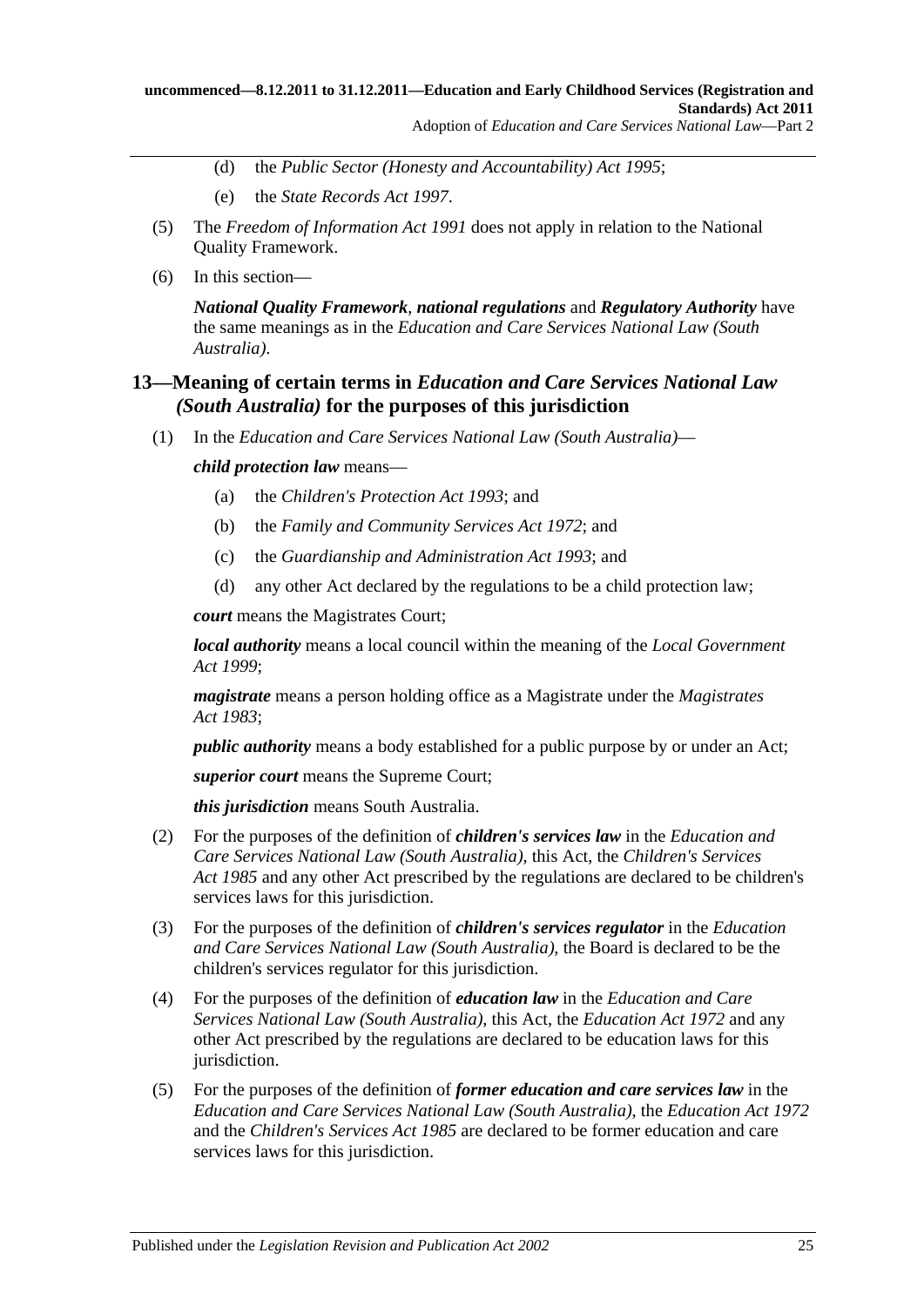Part 2—Adoption of *Education and Care Services National Law*

- (6) For the purposes of the definition of *infringements law* in the *Education and Care Services National Law (South Australia)*, the *[Expiation of Offences Act](http://www.legislation.sa.gov.au/index.aspx?action=legref&type=act&legtitle=Expiation%20of%20Offences%20Act%201996) 1996* is declared to be an infringements law for this jurisdiction.
- (7) For the purposes of the definition of *public sector law* in the *Education and Care Services National Law (South Australia)*, the *[Public Sector Act](http://www.legislation.sa.gov.au/index.aspx?action=legref&type=act&legtitle=Public%20Sector%20Act%202009) 2009* and the *[Public](http://www.legislation.sa.gov.au/index.aspx?action=legref&type=act&legtitle=Public%20Sector%20(Honesty%20and%20Accountability)%20Act%201995)  [Sector \(Honesty and Accountability\) Act](http://www.legislation.sa.gov.au/index.aspx?action=legref&type=act&legtitle=Public%20Sector%20(Honesty%20and%20Accountability)%20Act%201995) 1995* are declared to be public sector laws for this jurisdiction.
- (8) For the purposes of the definition of *relevant tribunal or court* in the *Education and Care Services National Law (South Australia)*—
	- (a) the Magistrates Court is declared to be the relevant tribunal or court for this jurisdiction for the purposes of section 181 of the *Education and Care Services National Law (South Australia)*; and
	- (b) the District Court is declared to be the relevant tribunal or court for this jurisdiction for the purposes of Part 8 of the *Education and Care Services National Law (South Australia)*.
- (9) For the purposes of the definition of *Regulatory Authority* in the *Education and Care Services National Law (South Australia)*, the Board is declared to be the Regulatory Authority for this jurisdiction.
- (10) For the purposes of the definition of *working with children law* in the *Education and Care Services National Law (South Australia)*, the *[Children's Protection Act](http://www.legislation.sa.gov.au/index.aspx?action=legref&type=act&legtitle=Childrens%20Protection%20Act%201993) 1993*, and any other Act prescribed by the regulations, are declared to be working with children laws for this jurisdiction.
- (11) For the purposes of the definition of *declared approved family day care service* in section 305 of the *Education and Care Services National Law (South Australia)*, a family day care scheme that was, immediately before the scheme commencement day, being operated by the administrative unit of the Public Service responsible under the Minister for the administration of the *[Children's Services Act](http://www.legislation.sa.gov.au/index.aspx?action=legref&type=act&legtitle=Childrens%20Services%20Act%201985) 1985* is declared to be a declared approved family day care service for this jurisdiction.
- (12) For the purposes of the definition of *declared approved family day care venue* in section 305 of the *Education and Care Services National Law (South Australia)*, premises that, immediately before the scheme commencement day, were the subject of an approval as family day care premises under section 33 of the *[Children's Services](http://www.legislation.sa.gov.au/index.aspx?action=legref&type=act&legtitle=Childrens%20Services%20Act%201985)  Act [1985](http://www.legislation.sa.gov.au/index.aspx?action=legref&type=act&legtitle=Childrens%20Services%20Act%201985)* are declared to be a declared approved family day care venue for this jurisdiction.
- (13) For the purposes of the definition of *declared approved provider* in section 305 of the *Education and Care Services National Law (South Australia)*, the following are declared to be declared approved providers for this jurisdiction:
	- (a) the administrative unit of the Public Service that was, immediately before the scheme commencement day, responsible under the Minister for the administration of the *[Children's Services Act](http://www.legislation.sa.gov.au/index.aspx?action=legref&type=act&legtitle=Childrens%20Services%20Act%201985) 1985*;
	- (b) a person or body who, immediately before the scheme commencement day, held a licence to conduct or control a child care centre under the *[Children's](http://www.legislation.sa.gov.au/index.aspx?action=legref&type=act&legtitle=Childrens%20Services%20Act%201985)  [Services Act](http://www.legislation.sa.gov.au/index.aspx?action=legref&type=act&legtitle=Childrens%20Services%20Act%201985) 1985*;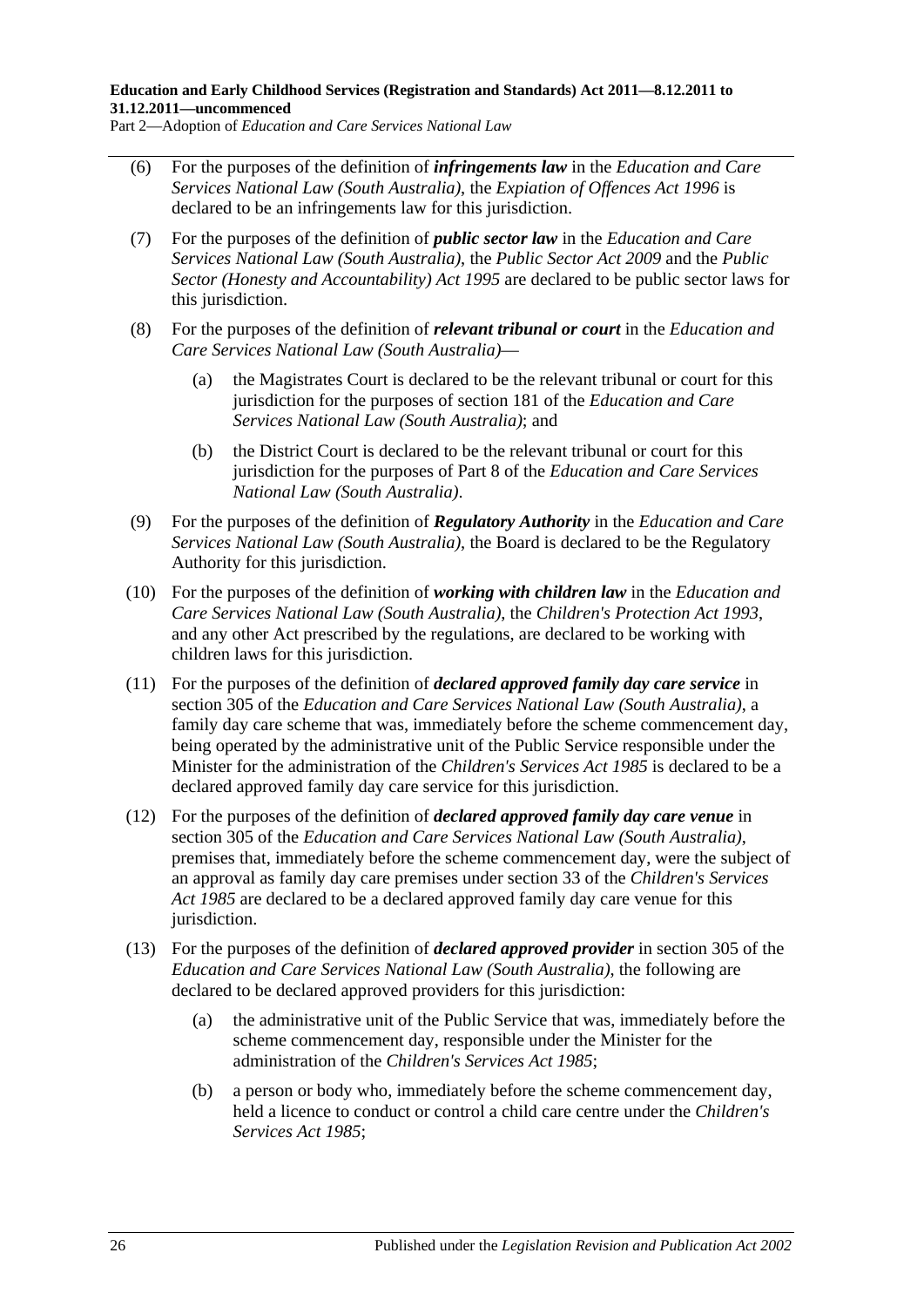- (c) a person or body who, immediately before the scheme commencement day, operated an out of school hours care service that was registered with the National Childcare Accreditation Council of Australia;
- (d) a person or body who, immediately before the scheme commencement day, operated a pre-school education service on the premises of, or in relation to, a non-Government school registered under the *[Education Act](http://www.legislation.sa.gov.au/index.aspx?action=legref&type=act&legtitle=Education%20Act%201972) 1972*;
- (e) a person or body who, immediately before the scheme commencement day, operated an out of school hours care service on the premises of, or in relation to, a non-Government school registered under the *[Education Act](http://www.legislation.sa.gov.au/index.aspx?action=legref&type=act&legtitle=Education%20Act%201972) 1972*;
- (f) any other person or body declared by the regulations to be included in the ambit of this subsection.
- <span id="page-26-0"></span>(14) For the purposes of the definition of *declared approved service* in section 305 of the *Education and Care Services National Law (South Australia)*, the following education and care services are declared to be declared approved services for this jurisdiction:
	- (a) a family day care service;
	- (b) a child care centre service;
	- (c) an out of school hours care service;
	- (d) a pre-school education service;
	- (e) any other service declared by the regulations to be included in the ambit of this subsection.
- (15) For the purposes of the definition of *declared certified supervisor* in section 305 of the *Education and Care Services National Law (South Australia)*, the following persons are declared to be declared certified supervisors for this jurisdiction:
	- (a) a natural person who was, immediately before the scheme commencement day and in accordance with regulation 18(1) of the *[Children's Services \(Child](http://www.legislation.sa.gov.au/index.aspx?action=legref&type=subordleg&legtitle=Childrens%20Services%20(Child%20Care%20Centre)%20Regulations%201998)  [Care Centre\) Regulations](http://www.legislation.sa.gov.au/index.aspx?action=legref&type=subordleg&legtitle=Childrens%20Services%20(Child%20Care%20Centre)%20Regulations%201998) 1998*, a manager of a child care centre;
	- (b) a person who was, immediately before the scheme commencement day, a qualified contact staff member (within the meaning of the *[Children's Services](http://www.legislation.sa.gov.au/index.aspx?action=legref&type=subordleg&legtitle=Childrens%20Services%20(Child%20Care%20Centre)%20Regulations%201998)  [\(Child Care Centre\) Regulations](http://www.legislation.sa.gov.au/index.aspx?action=legref&type=subordleg&legtitle=Childrens%20Services%20(Child%20Care%20Centre)%20Regulations%201998) 1998*) in relation to a child care centre;
	- (c) a person who was, at any time in the 2 years immediately preceding the scheme commencement day, employed in a position of the following kinds in the administrative unit of the Public Service that was, at the relevant time, responsible under the Minister for the administration of the *[Children's](http://www.legislation.sa.gov.au/index.aspx?action=legref&type=act&legtitle=Childrens%20Services%20Act%201985)  [Services Act](http://www.legislation.sa.gov.au/index.aspx?action=legref&type=act&legtitle=Childrens%20Services%20Act%201985) 1985*:
		- (i) a field worker in relation to the provision of family day care;
		- (ii) a coordinator in relation to the provision of family day care;
		- (iii) a team leader in relation to the provision of family day care;
		- (iv) a manager in relation to the provision of family day care;
	- (d) a teacher who was, at any time in the 2 years immediately preceding the scheme commencement day, employed in relation to the provision of an education and care service of a kind contemplated by [subsection](#page-26-0) (14);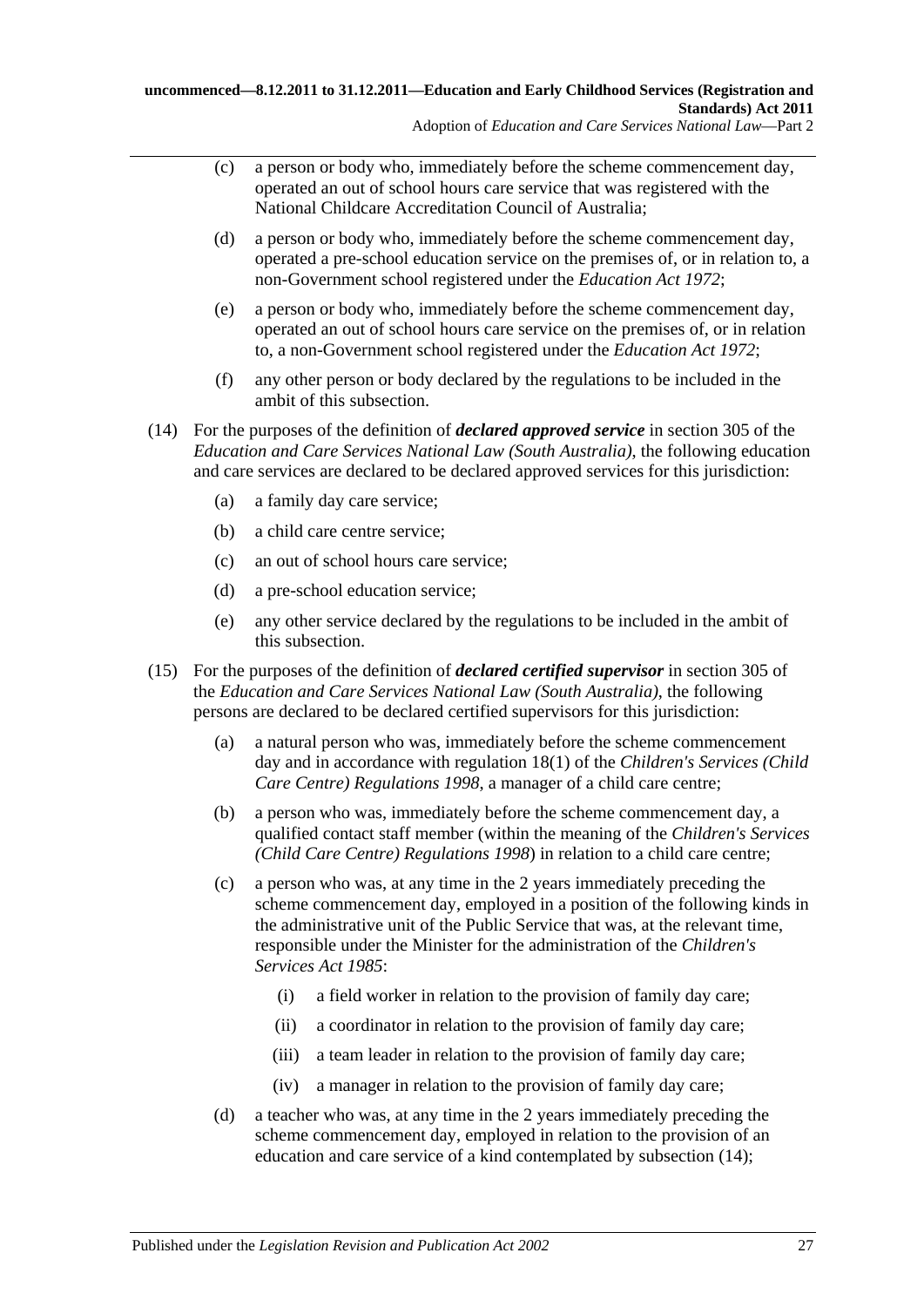Part 2—Adoption of *Education and Care Services National Law*

- (e) any other person, or class of person, declared by the regulations to be included within the ambit of this subsection.
- (16) For the purposes of the definition of *declared nominated supervisor* in section 305 of the *Education and Care Services National Law (South Australia)*, a person authorised in writing by the Minister for the purposes of this subsection is declared to be a declared nominated supervisor for this jurisdiction.
- <span id="page-27-2"></span>(17) For the purposes of the definition of *former approval* in section 305 of the *Education and Care Services National Law (South Australia)*, an authorisation (however described) under the *[Education Act](http://www.legislation.sa.gov.au/index.aspx?action=legref&type=act&legtitle=Education%20Act%201972) 1972* or the *[Children's Services Act](http://www.legislation.sa.gov.au/index.aspx?action=legref&type=act&legtitle=Childrens%20Services%20Act%201985) 1985* in force immediately before the scheme commencement day to provide a service of a kind contemplated by [subsection](#page-26-0) (14) is declared to be a former approval for this jurisdiction.
- (18) For the purposes of [subsection](#page-27-2) (17), and without limiting any other way in which a person may be authorised under the *[Education Act](http://www.legislation.sa.gov.au/index.aspx?action=legref&type=act&legtitle=Education%20Act%201972) 1972* or the *[Children's Services](http://www.legislation.sa.gov.au/index.aspx?action=legref&type=act&legtitle=Childrens%20Services%20Act%201985)  Act [1985](http://www.legislation.sa.gov.au/index.aspx?action=legref&type=act&legtitle=Childrens%20Services%20Act%201985)* to provide a particular service—
	- (a) a person or body will be taken to have been authorised under the *[Education](http://www.legislation.sa.gov.au/index.aspx?action=legref&type=act&legtitle=Education%20Act%201972)  Act [1972](http://www.legislation.sa.gov.au/index.aspx?action=legref&type=act&legtitle=Education%20Act%201972)* or the *[Children's Services Act](http://www.legislation.sa.gov.au/index.aspx?action=legref&type=act&legtitle=Childrens%20Services%20Act%201985) 1985* (as the case requires) to provide a service of a kind contemplated by [subsection](#page-26-0) (14) if the person or body was, immediately before the scheme commencement day, providing a service of the relevant kind; and
	- (b) that authorisation will be taken to have been in force immediately before the scheme commencement day.
- (19) For the purposes of this section, a reference to an Act of this jurisdiction includes a reference to regulations made under that Act.
- (20) In this section—

*scheme commencement day* has the same meaning as in the *Education and Care Services National Law (South Australia)*.

### <span id="page-27-0"></span>**14—Penalty at end of provision**

In the *Education and Care Services National Law (South Australia)*, a penalty specified at the end of a provision indicates that a contravention of the provision is punishable on conviction by a penalty not more than the specified penalty.

### <span id="page-27-1"></span>**15—Tabling of annual report**

- (1) Without limiting section 280 of the *Education and Care Services National Law (South Australia)*, the Minister must cause copies of the annual report of the National Authority, and the report of the public sector auditor with respect to the financial statement in the report, to be laid before both Houses of Parliament.
- (2) In this section—

*National Authority* has the same meaning as in the *Education and Care Services National Law (South Australia)*.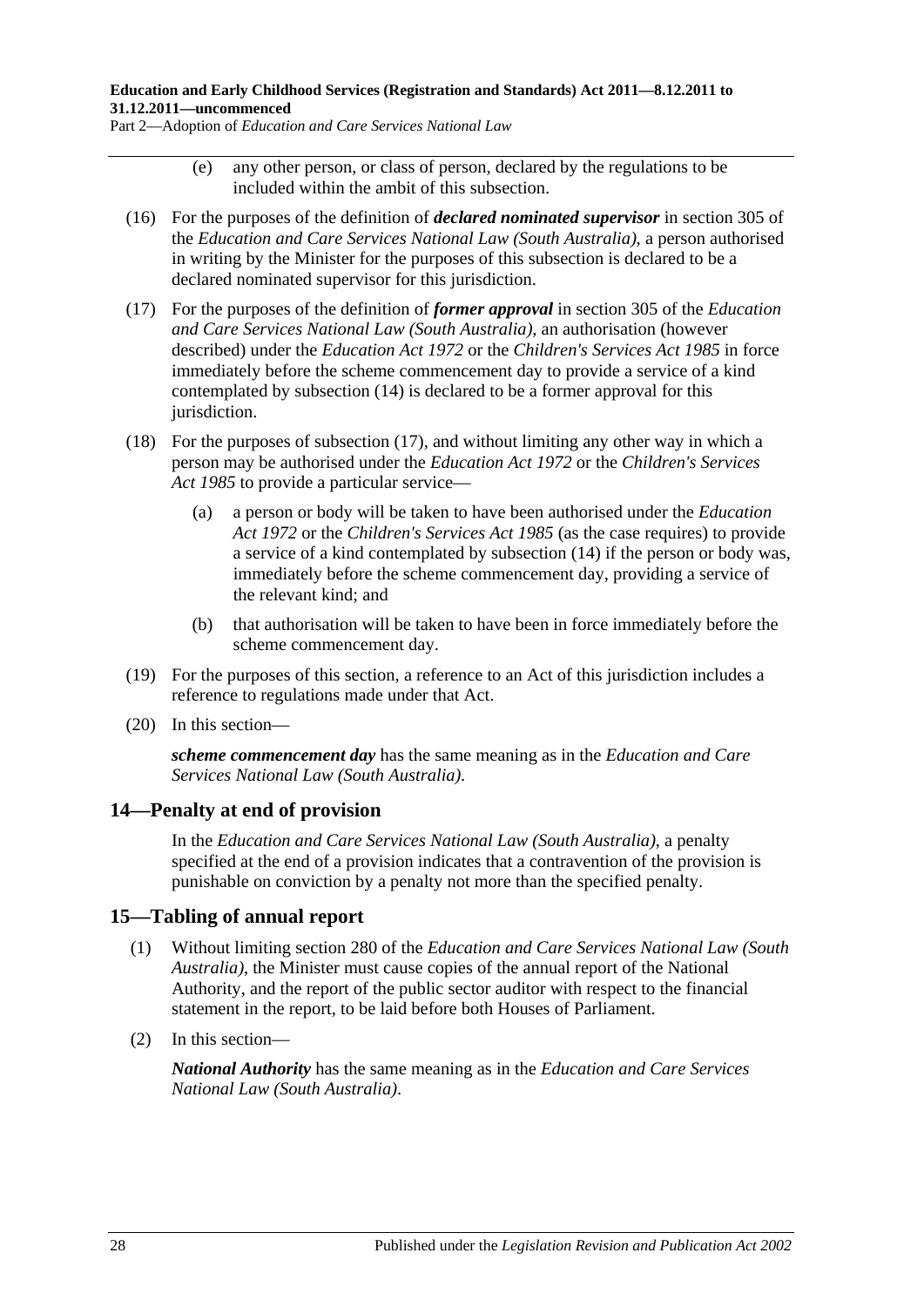# <span id="page-28-0"></span>**Part 3—Application of** *Education and Care Services National Law (South Australia)* **to residual early childhood services providers**

# <span id="page-28-1"></span>**16—Application of** *Education and Care Services National Law (South Australia)* **to residual early childhood services providers**

- (1) The *Education and Care Services National Law (South Australia)*, as modified by [Schedule](#page-201-0) 2 and as in force from time to time, applies in relation to all residual early childhood services as if they were education and care services within the meaning of that Law.
- (2) In this section—

*residual early childhood services* means early childhood services of a kind to which the *Education and Care Services National Law (South Australia)* would not, but for this section, apply.

**Note—**

See section 4 for the definition of early childhood services.

# <span id="page-28-2"></span>**17—Exemption from certain provisions of** *Education and Care Services National Law (South Australia)*

- <span id="page-28-6"></span>(1) Subject to this section, the Minister may, by notice in writing—
	- (a) exempt a person, or class of persons, subject to such conditions as the Minister thinks fit and specifies in the notice, from specified provisions of the *Education and Care Services National Law (South Australia)* as they apply to, or in relation to, residual early childhood services; or
	- (b) vary or revoke an exemption, or a condition of an exemption, under this section or impose a further condition.
- (2) The Minister must consult with the Board before making a notice under [subsection](#page-28-6)  $(1)$ .
- (3) A person who contravenes a condition of an exemption is guilty of an offence. Maximum penalty: \$10 000.

# <span id="page-28-3"></span>**Part 4—Administration**

# <span id="page-28-4"></span>**Division 1—The Minister**

# <span id="page-28-5"></span>**18—Functions of Minister**

- (1) The functions of the Minister under this Act are—
	- (a) to support the delivery of the highest possible standard of education services and early childhood services;
	- (b) to work with the Board to ensure effective monitoring and evaluation of the delivery of education and early childhood services;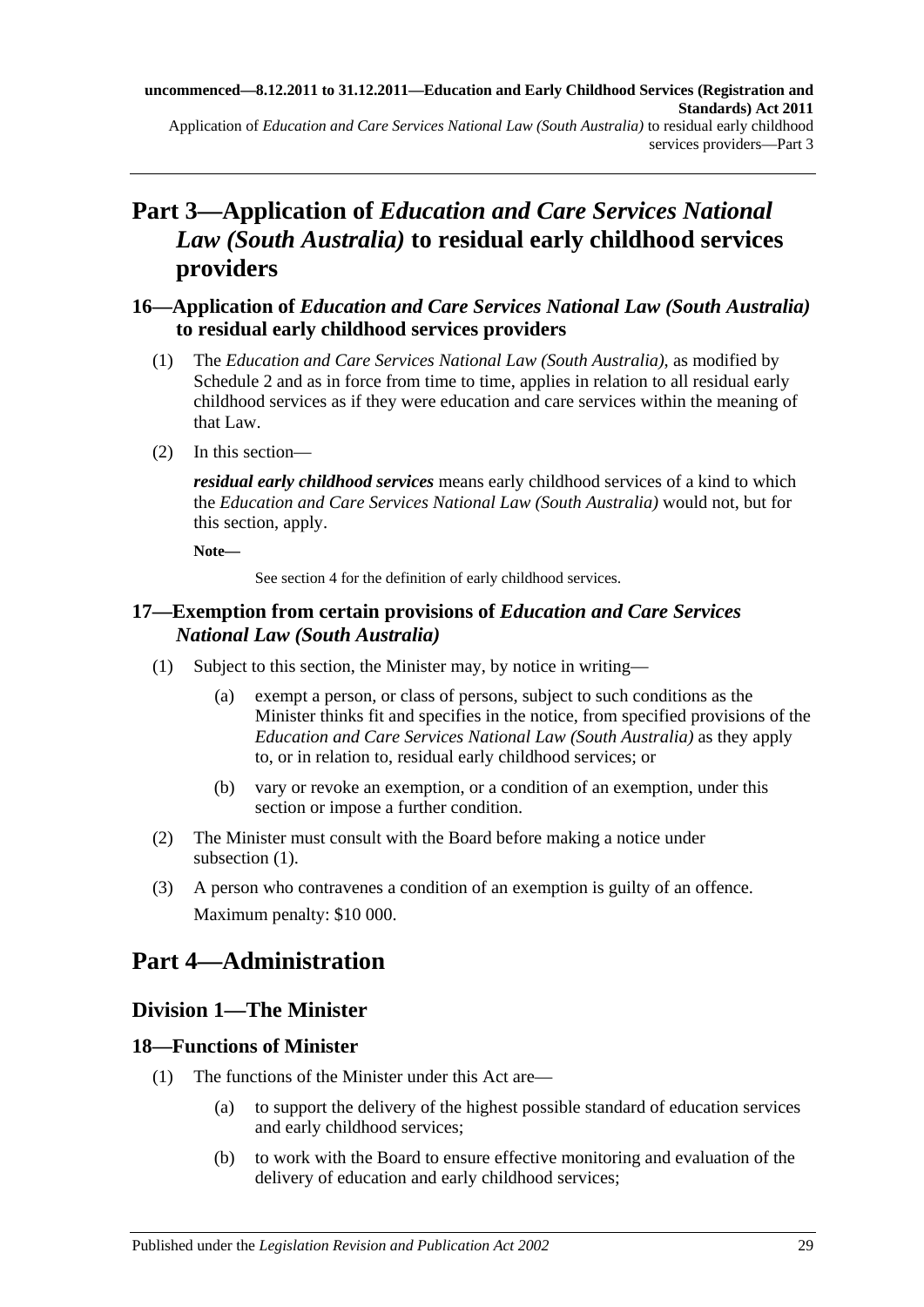Part 4—Administration Division 1—The Minister

- (c) to support the promotion of, and public awareness on the availability and quality of, education and early childhood services;
- (d) such other functions assigned to the Minister by or under this or any other Act.
- (2) For the purposes of this section, a reference to early childhood services includes a reference to an education and care service (within the meaning of the *Education and Care Services National Law (South Australia)*).

#### **Note—**

The *Education and Care Services National Law (South Australia)* may contain further functions in respect of services to which that Law applies.

### <span id="page-29-0"></span>**19—Ministerial directions**

- (1) Subject to this section, the Minister may give the Board a direction about any matter relevant to the performance or exercise of a function or power of the Board.
- (2) No Ministerial direction may be given—
	- (a) in relation to the registration of a particular school, or the imposition of conditions on the registration of a particular school, or the suspension or cancellation of the registration of a particular school; or
	- (b) in relation to the determination of criteria for registration under this Act; or
	- (c) in relation to any particular proceedings before the Board; or
	- (d) in relation to a particular complaint of a kind contemplated by [section](#page-34-2) 30.
- (3) A direction given by the Minister under this section must be in writing.
- (4) If the Minister gives a direction under this section—
	- (a) the Minister must prepare a report on the matter and cause a copy of the report to be laid before each House of Parliament; and
	- (b) the Board must cause details of the direction to be published in its next annual report.

### <span id="page-29-2"></span><span id="page-29-1"></span>**20—Power of delegation**

- (1) The Minister may delegate a function or power under this Act (other than a prescribed function or power) to a specified body or person (including a person for the time being holding or acting in a specified office or position).
- (2) A delegation under this section—
	- (a) must be by instrument in writing; and
	- (b) may be absolute or conditional; and
	- (c) does not derogate from the ability of the Minister to act in any matter; and
	- (d) is revocable at will.
- (3) A function or power delegated under this section may, if the instrument of delegation so provides, be further delegated.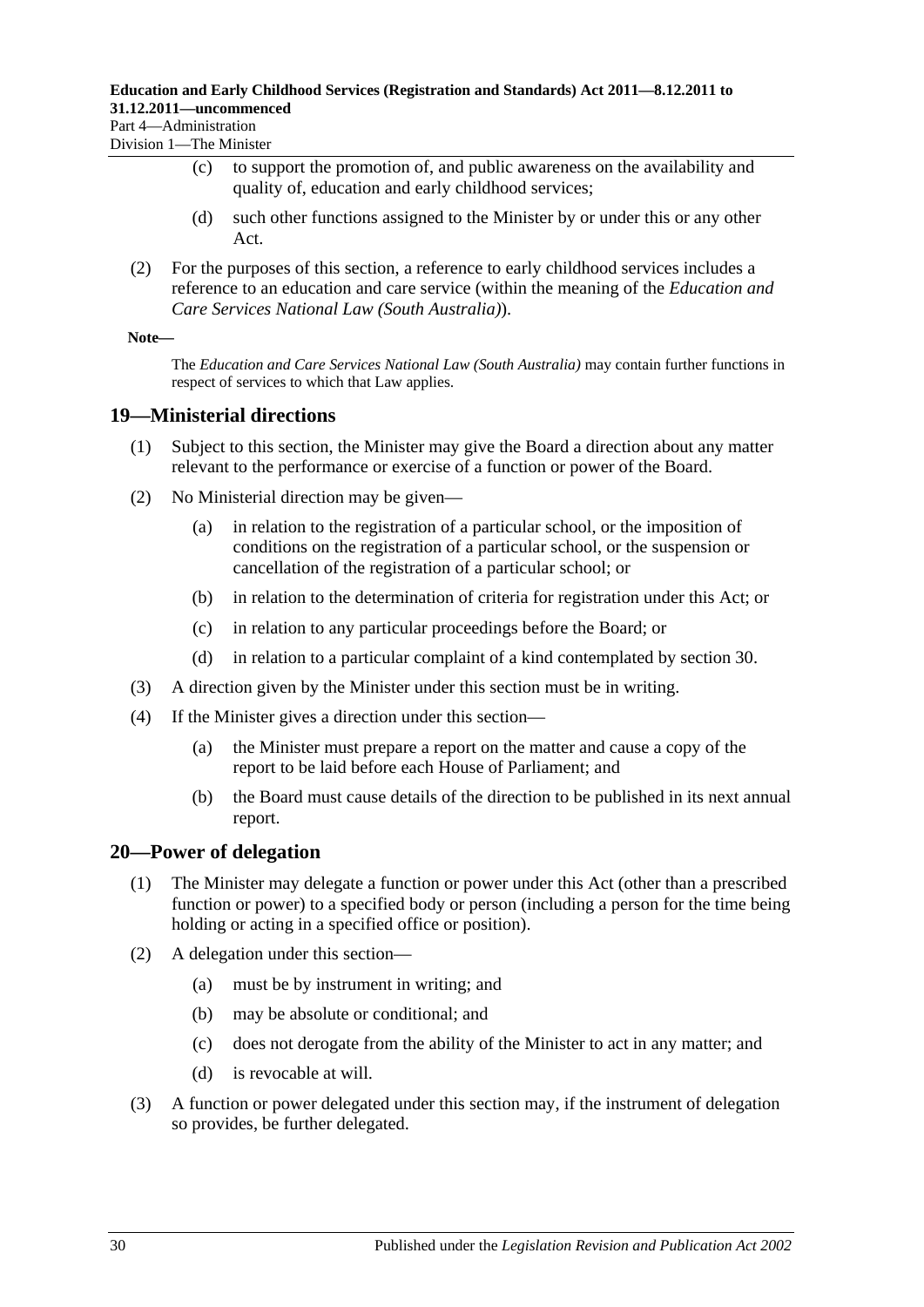<span id="page-30-4"></span>(4) A person to whom a function has been delegated under [subsection](#page-29-2) (1) who has a direct or indirect personal or pecuniary interest in any matter in relation to which the person proposes to perform the functions must disclose the nature of the interest in writing to the Minister.

Maximum penalty: \$20 000.

(5) It is a defence to a charge of an offence against [subsection](#page-30-4) (4) for the defendant to prove that he or she was not, at the time of the alleged offence, aware of his or her interest in the matter.

# <span id="page-30-0"></span>**Division 2—The Education and Early Childhood Services Registration and Standards Board of South Australia**

# <span id="page-30-1"></span>**Subdivision 1—The Board**

# <span id="page-30-2"></span>**21—Establishment of Board**

- (1) The *Education and Early Childhood Services Registration and Standards Board of South Australia* is established.
- (2) The Board—
	- (a) is a body corporate; and
	- (b) has perpetual succession and a common seal; and
	- (c) can sue and be sued in its corporate name; and
	- (d) has the functions and powers assigned or conferred by or under this or any other Act.
- (3) If a document appears to bear the common seal of the Board, it will be presumed, in the absence of proof to the contrary, that the common seal of the Board was duly fixed to the document.

# <span id="page-30-3"></span>**22—Composition of Board**

- (1) The Board consists of 13 members appointed by the Governor on the nomination of the Minister, being persons who collectively have, in the opinion of the Minister, the knowledge, skills and experience necessary to enable the Board to carry out its functions effectively.
- <span id="page-30-6"></span><span id="page-30-5"></span>(2) Of those members—
	- (a) 1 (who will be the presiding member) must be a person who has, in the opinion of the Minister, extensive knowledge and expertise in the education and care of children; and
	- (b) 2 must be nominated from a panel of 4 persons submitted by the Director-General; and
	- (c) 2 must be nominated from a panel of 4 persons submitted by the Association of Independent Schools of South Australia; and
	- (d) 2 must be nominated from a panel of 4 persons submitted by the South Australian Commission for Catholic Schools Incorporated; and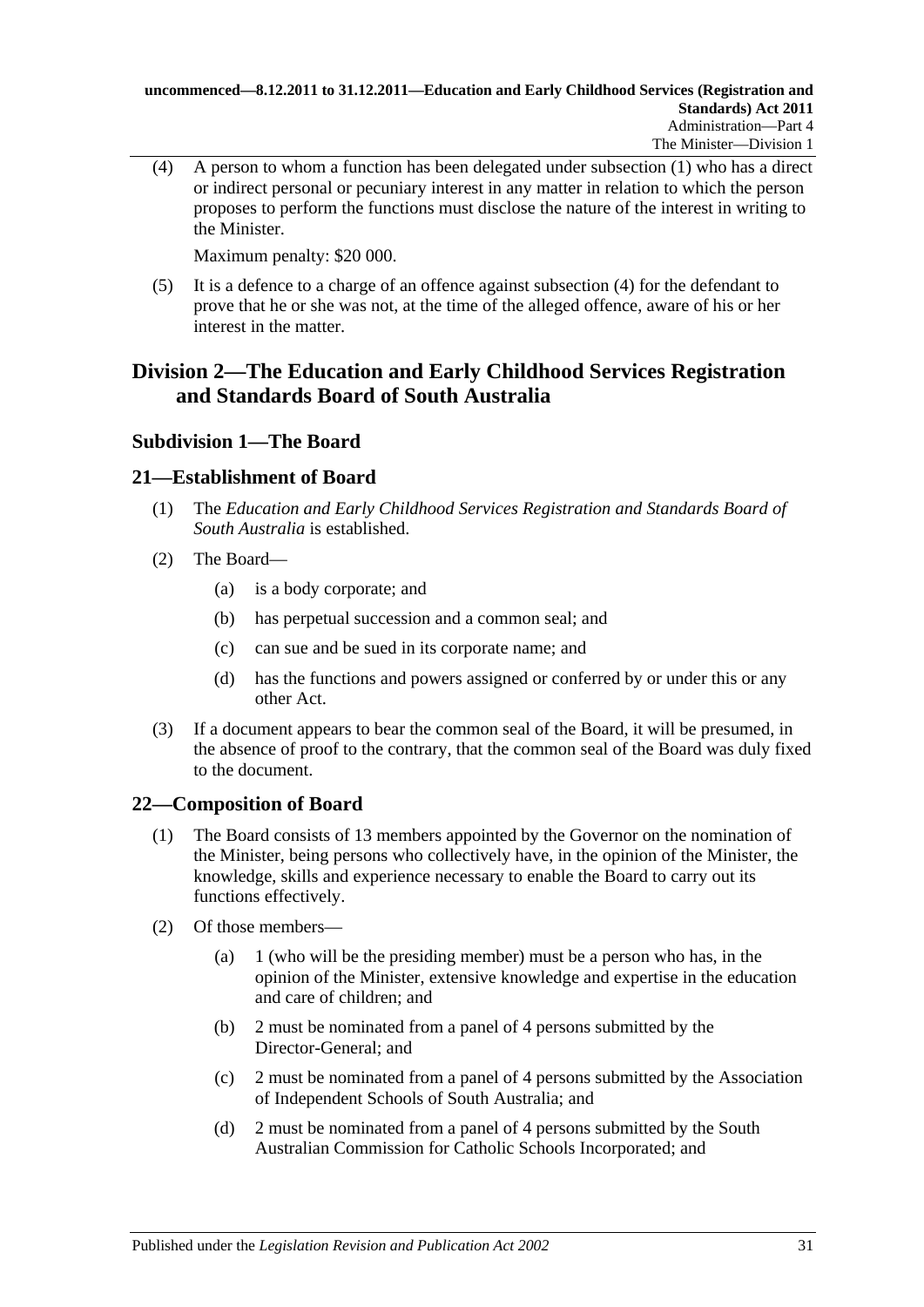#### Part 4—Administration

<span id="page-31-1"></span>Division 2—The Education and Early Childhood Services Registration and Standards Board of South Australia

- (e) 2 must be nominated from a panel of 4 persons submitted by the prescribed child care bodies; and
- (f) 1 must be a legal practitioner.
- (3) If the Minister does not receive a submission from a body under [subsection](#page-30-5)  $(2)(c)$ , [\(d\)](#page-30-6) or [\(e\)](#page-31-1) within 2 months after requesting the submission of 4 names by that body, the Minister may, by notice in writing, request the relevant body to make a nomination within a time (being not less than 1 month) allowed in the notice and if a nomination is not made within that time, then the Minister may proceed to nominate a person or persons determined by the Minister in lieu of a person submitted by that body.
- (4) Subject to this section, the Minister should, before nominating a person for appointment to the Board (other than for the purposes of [subsection](#page-30-5)  $(2)(c)$ ,  $(d)$  or  $(e)$ ), under a scheme determined by the Minister for the purposes of this section—
	- (a) call for expressions of interest; and
	- (b) take into account any representations made by a prescribed designated entity.
- (5) In nominating the remaining members of the Board, the Minister should, as far as is reasonably practicable, endeavour to achieve a gender balance on the Board.
- (6) The requirements of qualification and nomination (if applicable) made by this section in relation to the appointment of a member extend to the appointment of a deputy of that member.
- (7) The Governor may, on the recommendation of the Minister, appoint a suitable person to be the deputy presiding member of the Board.
- (8) The Governor may, on the nomination of the Minister, appoint a suitable person to be the deputy of a member of the Board.
- (9) A deputy may act as a member of the Board during any period of absence of the member in relation to whom the deputy has been appointed.

### <span id="page-31-0"></span>**23—Conditions of membership**

- (1) Subject to this section, a member of the Board will hold office on conditions determined by the Governor for a term, not exceeding 3 years, specified in the instrument of appointment and is, at the expiration of a term of office, eligible for reappointment.
- (2) A member of the Board cannot hold office for consecutive terms that exceed 9 years in total.
- <span id="page-31-2"></span>(3) The Governor may remove a member of the Board from office—
	- (a) for breach of, or non-compliance with, a condition of appointment; or
	- (b) for mental or physical incapacity to carry out duties of office satisfactorily; or
	- (c) for neglect of duty; or
	- (d) for dishonourable conduct.
- (4) The office of a member of the Board becomes vacant if the member—
	- (a) dies; or
	- (b) completes a term of office and is not reappointed; or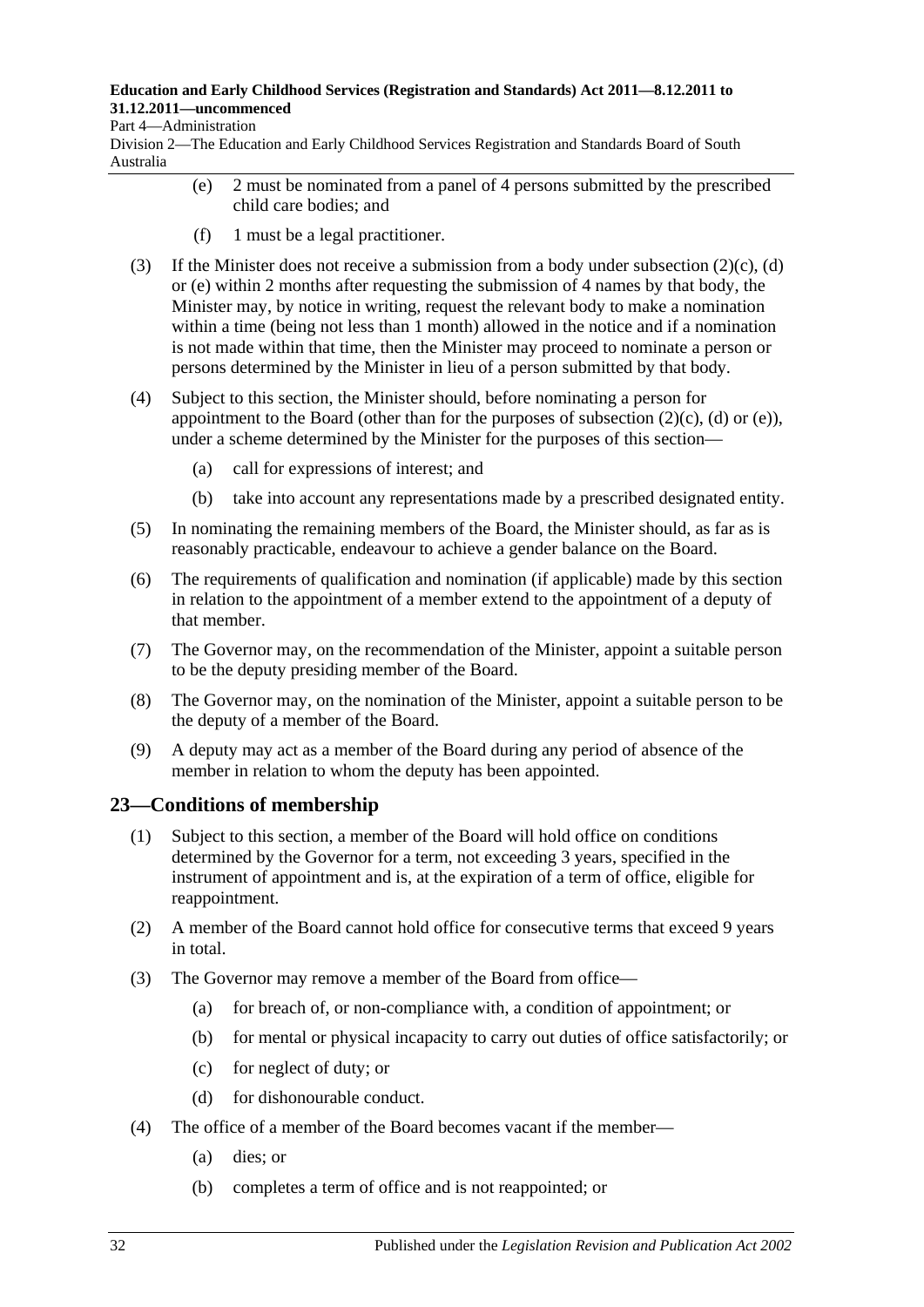#### **uncommenced—8.12.2011 to 31.12.2011—Education and Early Childhood Services (Registration and Standards) Act 2011** Administration—Part 4

The Education and Early Childhood Services Registration and Standards Board of South Australia—Division 2

- (c) resigns by written notice addressed to the Minister; or
- (d) is found guilty of a prescribed offence; or
- (e) is removed from office by the Governor under [subsection](#page-31-2) (3); or
- (f) accepts employment as a Registrar under this Act.

#### <span id="page-32-0"></span>**24—Casual vacancies**

The following rules govern the appointment of a person to fill a casual vacancy that occurs in the office of a member appointed in accordance with section  $22(2)(c)$ , [\(d\)](#page-30-6) or  $(e)$ :

- (a) if the vacancy occurs within 12 months after the member's appointment, the Governor must appoint on the nomination of the Minister 1 of the remaining persons from the panel submitted in relation to the member's appointment;
- (b) if—
	- (i) none of the remaining persons are qualified for appointment; or
	- (ii) none of the remaining persons are available or willing to be appointed; or
	- (iii) if the vacancy occurs later than 12 months after the member's appointment,

the Governor may appoint a person nominated by the Minister from a new panel of 4 persons submitted by the body referred to in the relevant paragraph (and, if the Minister does not receive a submission from the body within 14 days after requesting the submission of 4 names by that body, the Minister may proceed to nominate a person determined by the Minister in lieu of a person submitted by that body);

(c) the person appointed holds office for the balance of the term of that person's predecessor.

#### <span id="page-32-1"></span>**25—Allowances and expenses**

A member of the Board (other than a member who is a member of the Public Service) is entitled to fees, allowances and expenses approved by the Governor.

#### <span id="page-32-2"></span>**26—Validity of acts**

An act or proceeding of the Board is not invalid by reason only of a vacancy in its membership or a defect in the appointment of a member.

#### <span id="page-32-3"></span>**Subdivision 2—Registrars and staff**

#### <span id="page-32-4"></span>**27—Registrars of Board**

- <span id="page-32-6"></span><span id="page-32-5"></span>(1) There will be the following Registrars of the Board:
	- (a) the Registrar for the Government sector (the *Government Schools Registrar*);
	- (b) the Registrar for the non-Government sector (the *non-Government Schools Registrar*);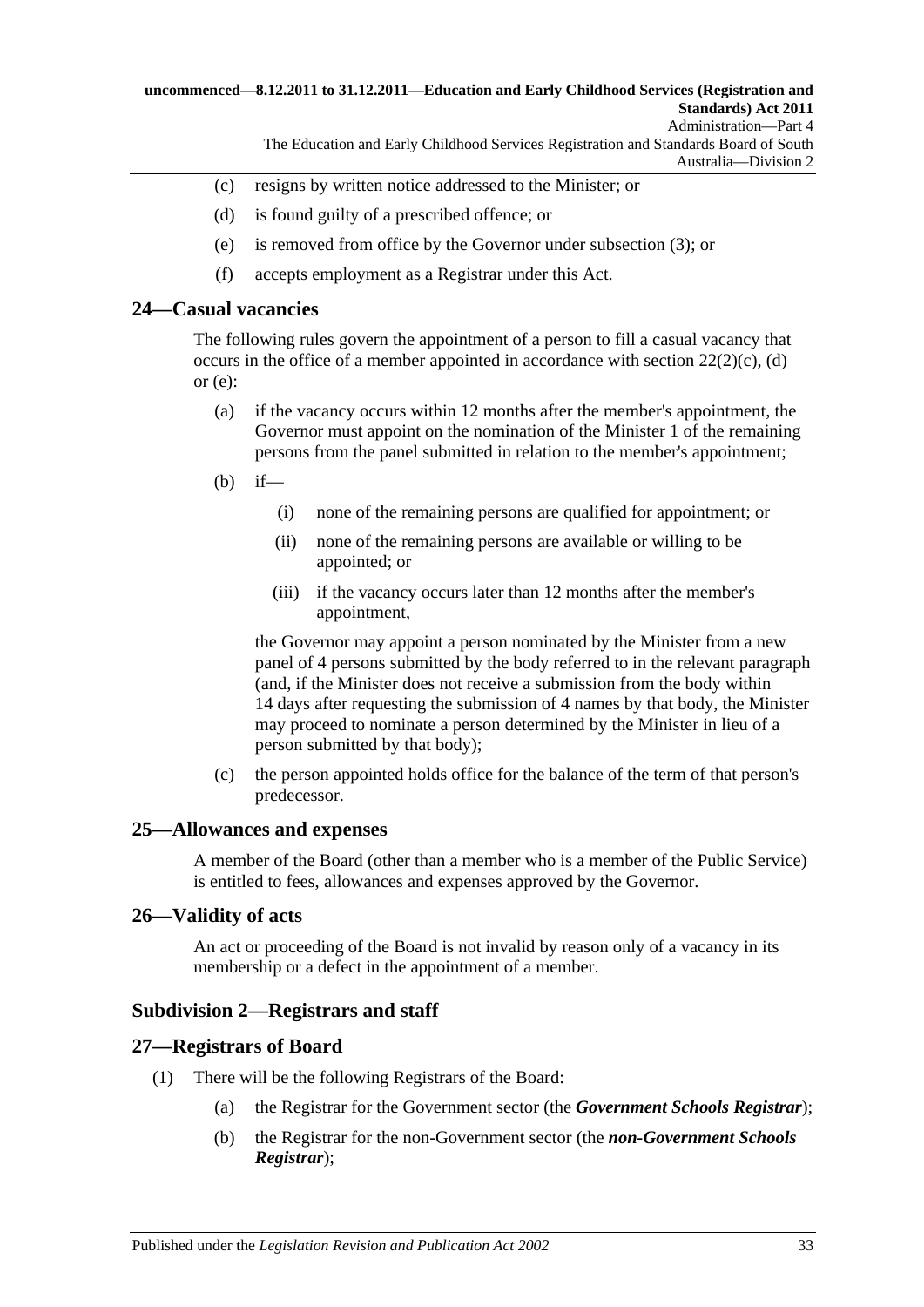#### Part 4—Administration

<span id="page-33-1"></span>Division 2—The Education and Early Childhood Services Registration and Standards Board of South Australia

- (c) the Registrar for the early childhood services sector (the *Early Childhood Services Registrar*).
- (2) The Registrars will be appointed by the Board on terms and conditions determined by the Board.

### <span id="page-33-0"></span>**28—Staff of Board**

- (1) The Board's staff consists of—
	- (a) Public Service employees assigned to assist the Board; and
	- (b) persons employed by the Board, on terms and conditions determined by the Board after consultation with the Minister, to assist the Board.
- <span id="page-33-2"></span>(2) If a person commences employment as a member of the staff of the Board after ceasing to be employed—
	- (a) in the Public Service of the State; or
	- (b) by a prescribed employing authority,

and that employment with the Board follows immediately on the cessation of that previous employment, then—

- (c) the person's existing and accruing rights immediately before the cessation of that previous employment in respect of recreation leave, sick leave and long service leave continue in full force and effect as if that previous employment had been employment by the Board; and
- (d) the person is not entitled to payment in lieu of those rights.
- (3) Except where [subsection](#page-33-2) (2) applies, if a person commences employment as a member of the staff of the Board within 3 months after ceasing to be employed—
	- (a) in the Public Service of the State; or
	- (b) by a prescribed employing authority; or
	- (c) in prescribed employment,

the person's existing and accruing rights immediately before the cessation of that employment in respect of recreation leave, sick leave and long service leave continue, to the extent directed by the Board and subject to such conditions as may be determined by the Board, as if that previous employment had been employment by the Board.

- (4) The Board may, under an arrangement established by the Minister administering an administrative unit of the Public Service, make use of the services or staff of that administrative unit.
- (5) In this section—

*prescribed employing authority* means—

- (a) the employing authority under the *[Education Act](http://www.legislation.sa.gov.au/index.aspx?action=legref&type=act&legtitle=Education%20Act%201972) 1972*; or
- (b) the employing authority under the *[Children's Services Act](http://www.legislation.sa.gov.au/index.aspx?action=legref&type=act&legtitle=Childrens%20Services%20Act%201985) 1985*; or
- (c) any other person or body declared by the Minister to be included in the ambit of this definition.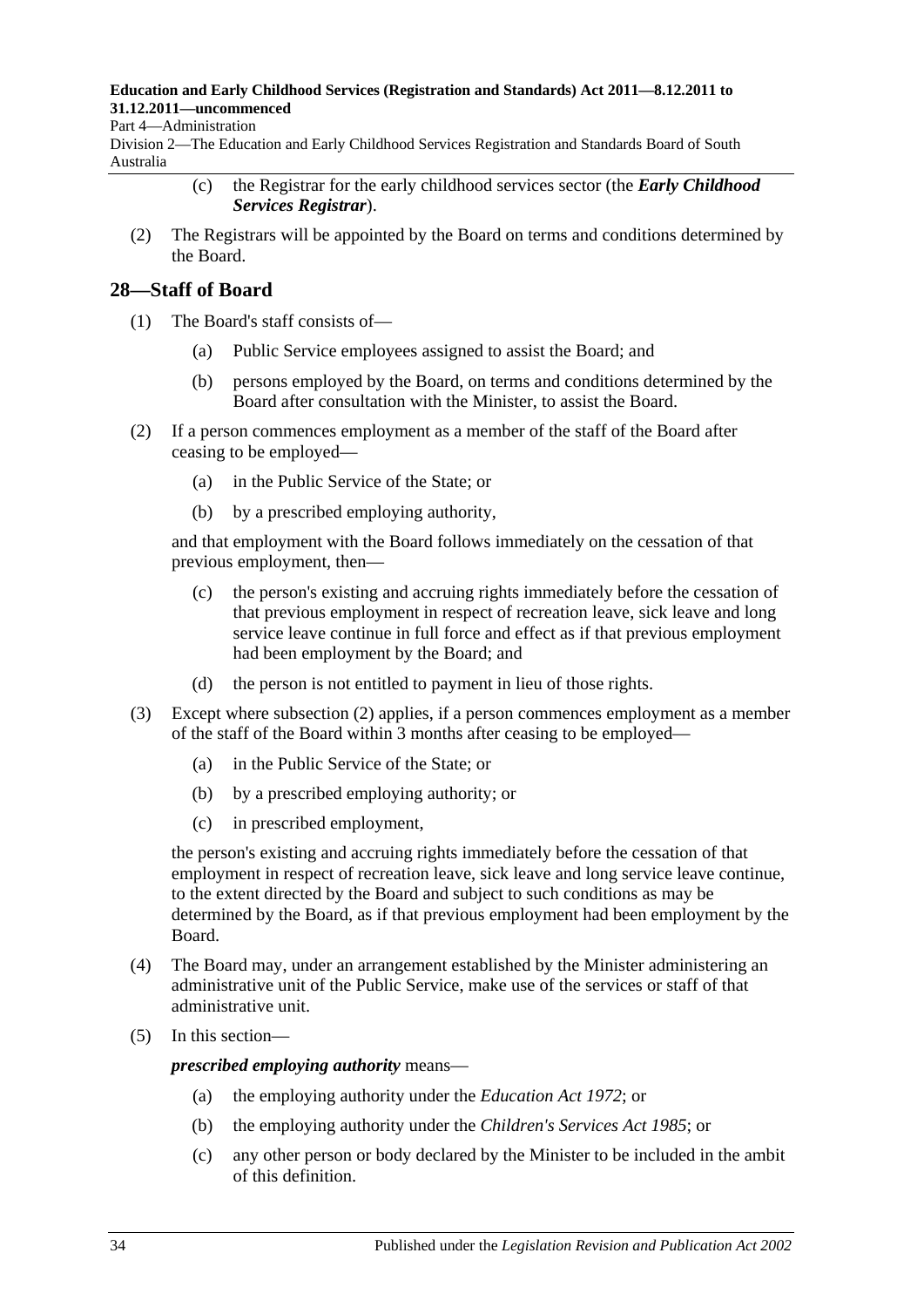#### **uncommenced—8.12.2011 to 31.12.2011—Education and Early Childhood Services (Registration and Standards) Act 2011** Administration—Part 4 The Education and Early Childhood Services Registration and Standards Board of South

# <span id="page-34-0"></span>**Subdivision 3—Functions of Board**

### <span id="page-34-1"></span>**29—Functions of Board**

- (1) The functions of the Board are as follows:
	- (a) to regulate the provision of education services and early childhood services;
	- (b) to approve the requirements for endorsement of registration;
	- (c) to establish and maintain the registers contemplated by this Act;
	- (d) to prepare or endorse codes of conduct for registered schools;
	- (e) to provide advice to the Minister as the Board considers appropriate;
	- (f) to carry out other functions assigned to the Board under this or any other Act or by the Minister.
- <span id="page-34-3"></span>(2) A code of conduct prepared or endorsed by the Board cannot come into operation except with the written approval of—
	- (a) the Minister; and
	- (b) a majority of the peak bodies prescribed by the regulations for the purpose of this subsection.
- <span id="page-34-5"></span><span id="page-34-4"></span>(3) The Board must, in relation to each code of conduct prepared or endorsed by the Board and that has been approved in accordance with [subsection](#page-34-3) (2)—
	- (a) cause a copy of the code to be published in the Gazette, together with a statement of the operative date of the code (which cannot be a date earlier than the date of publication); and
	- (b) take reasonable steps to send a copy of the code to each school to which it applies; and
	- (c) ensure that a copy of the code is published on the Internet and kept available for public inspection without charge during normal office hours at the principal office of the Board,

<span id="page-34-6"></span>(although proof of compliance with [paragraphs](#page-34-4) (a), [\(b\)](#page-34-5) and [\(c\)](#page-34-6) is not necessary for the purposes of any proceedings that involve an alleged contravention of or failure to comply with a code of conduct).

## <span id="page-34-2"></span>**30—Complaint made directly to Board to be referred to school**

- (1) If a person makes a complaint to the Board or a Registrar in relation to the provision of education services by a registered school, the Board or Registrar must refer the complaint to the registered school to be dealt with in accordance with the procedures for handling complaints established by the school.
- (2) However, if the Board is of the opinion that the subject matter of a complaint—
	- (a) would, if proved, constitute a proper cause for disciplinary action under [Part](#page-45-0) 7; and
	- (b) is of such seriousness that the matter should instead be the subject of a complaint laid under [section](#page-48-1) 62,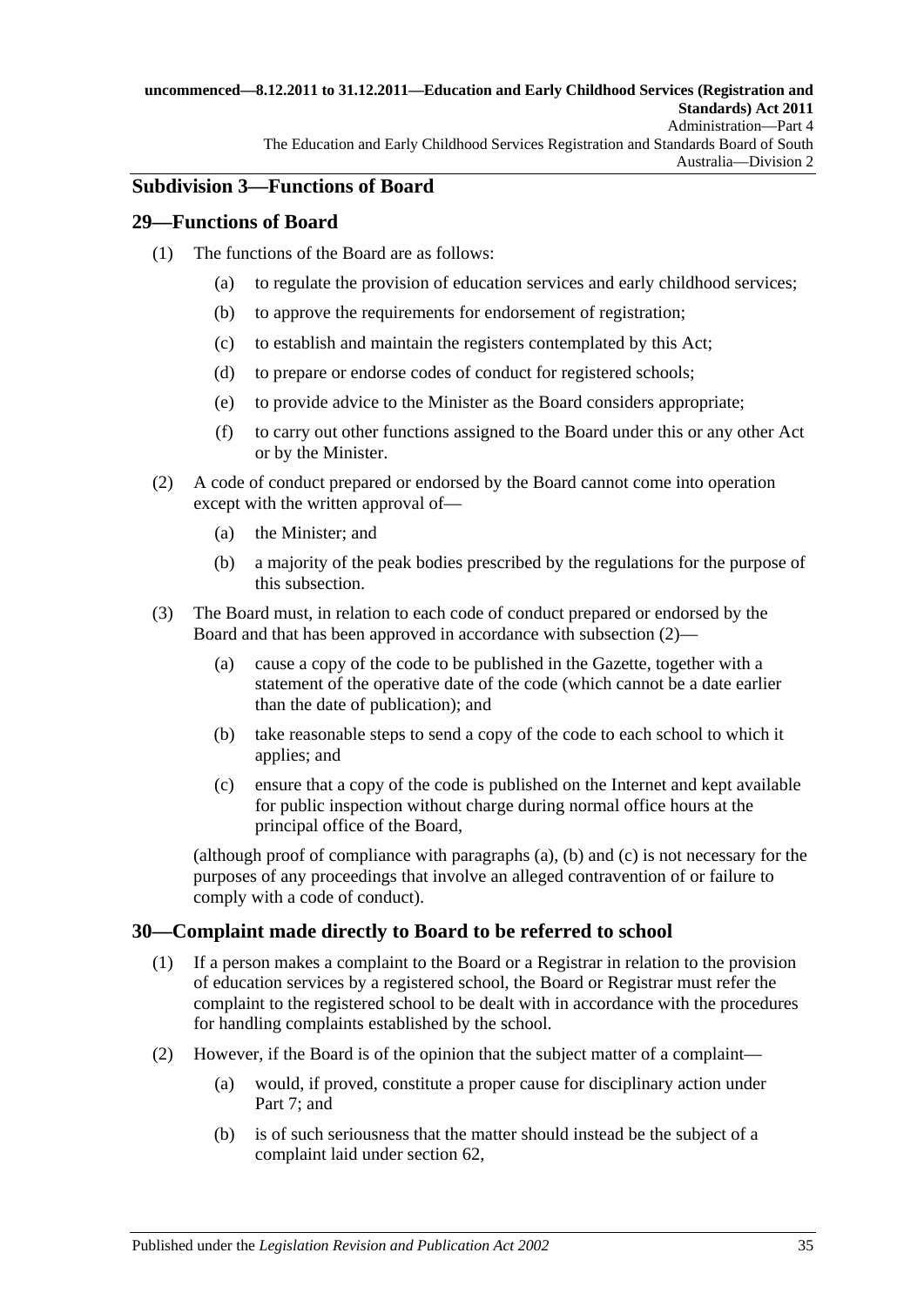#### Part 4—Administration

Division 2—The Education and Early Childhood Services Registration and Standards Board of South Australia

the Board may direct the relevant Registrar to lay a complaint under that section instead of referring the matter to the registered school.

### <span id="page-35-0"></span>**31—Committees**

- (1) The Board may establish committees—
	- (a) to advise the Board or a Registrar on any matter; or
	- (b) to carry out functions on behalf of the Board.
- (2) The membership of a committee will be determined by the Board and may, but need not, consist of, or include, members of the Board.
- (3) The Board will determine who will be the presiding member of a committee.
- <span id="page-35-2"></span>(4) The procedures to be observed in relation to the conduct of the business of a committee will be—
	- (a) as determined by the Board; and
	- (b) insofar as a procedure is not determined under [paragraph](#page-35-2) (a)—as determined by the committee.

# <span id="page-35-3"></span><span id="page-35-1"></span>**32—Power of delegation**

- (1) The Board may delegate a function or power under this Act (other than a function or power under [Part](#page-45-0) 7 or a prescribed function or power)—
	- (a) to a member of the Board, a Registrar or an employee of the Board; or
	- (b) to a committee established by the Board; or
	- (c) to a specified body or person (including a person for the time being holding or acting in a specified office or position).
- (2) A delegation under this section—
	- (a) must be by instrument in writing; and
	- (b) may be absolute or conditional; and
	- (c) does not derogate from the ability of the Board to act in any matter; and
	- (d) is revocable at will.
- (3) A function or power delegated under this section may, if the instrument of delegation so provides, be further delegated.
- <span id="page-35-4"></span>(4) A person to whom a function has been delegated under [subsection](#page-35-3) (1) who has a direct or indirect personal or pecuniary interest in any matter in relation to which the person proposes to perform the functions must disclose the nature of the interest in writing to the Board.

Maximum penalty: \$20 000.

(5) It is a defence to a charge of an offence against [subsection](#page-35-4) (4) to prove that the defendant was not, at the time of the alleged offence, aware of his or her interest in the matter.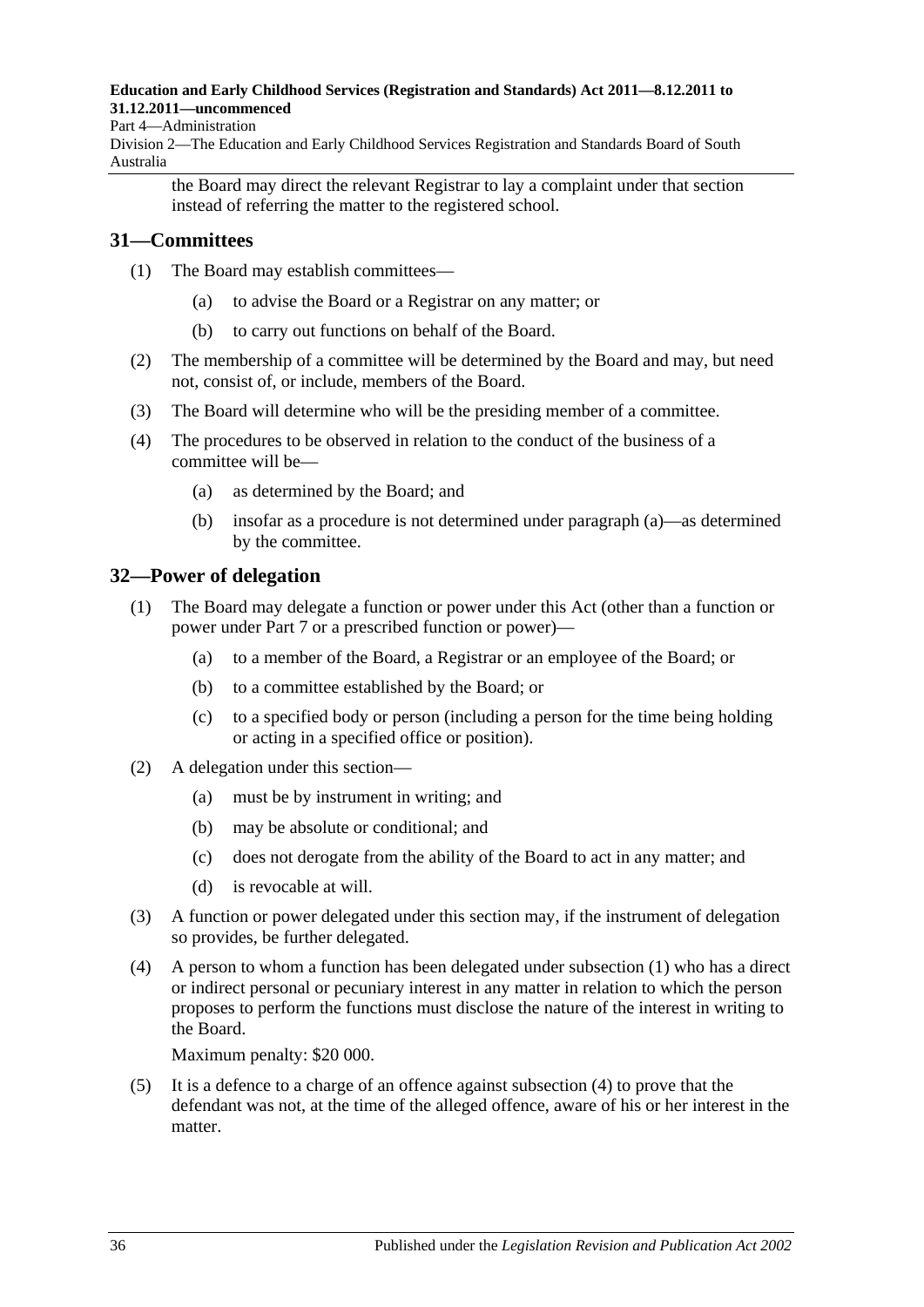## <span id="page-36-0"></span>**Subdivision 4—Board's procedures**

## **33—Board's procedures**

- (1) Subject to this Act, a quorum of the Board consists of one half the total number of its members (ignoring any fraction resulting from the division) plus 1.
- (2) At least 1 member of the Board appointed in accordance with each of [paragraphs](#page-30-0) (c), [\(d\)](#page-30-1) and [\(e\)](#page-31-0) of [section](#page-30-2) 22 must be present at any meeting of the Board.
- (3) A meeting of the Board will be chaired by the presiding member or, in his or her absence, by the deputy presiding member and, in the absence of both the presiding member and the deputy presiding member, the members present at a meeting of the Board must choose 1 of their number to preside at the meeting.
- (4) A decision carried by a majority of the votes cast by members of the Board at a meeting is a decision of the Board.
- (5) Each member present at a meeting of the Board has 1 vote on any question arising for decision.
- (6) A conference by telephone or other electronic means between the members of the Board will, for the purposes of this section, be taken to be a meeting of the Board at which the participating members are present if—
	- (a) notice of the conference is given to all members in the manner determined by the Board for the purpose; and
	- (b) each participating member is capable of communicating with every other participating member during the conference.
- (7) A proposed resolution of the Board becomes a valid decision of the Board despite the fact that it is not voted on at a meeting of the Board if—
	- (a) notice of the proposed resolution is given to all members of the Board in accordance with procedures determined by the Board; and
	- (b) a majority of the members express concurrence in the proposed resolution by letter, telegram, telex, fax, email or other written communication setting out the terms of the resolution.
- (8) The Board must have accurate minutes kept of its meetings.
- (9) Subject to this Act, the Board may determine its own procedures.

## **34—Conflict of interest etc under** *Public Sector (Honesty and Accountability) Act 1995*

A member of the Board will not be taken to have a direct or indirect interest in a matter for the purposes of the *[Public Sector \(Honesty and Accountability\) Act](http://www.legislation.sa.gov.au/index.aspx?action=legref&type=act&legtitle=Public%20Sector%20(Honesty%20and%20Accountability)%20Act%201995) 1995* by reason only of the fact that the member has an interest in the matter that is shared in common with persons involved in the provision of education services or early childhood services generally, or a substantial section of persons involved in the provision of education services or early childhood services.

**Note—**

The *[Public Sector \(Honesty and Accountability\) Act](http://www.legislation.sa.gov.au/index.aspx?action=legref&type=act&legtitle=Public%20Sector%20(Honesty%20and%20Accountability)%20Act%201995) 1995* imposes duties of honesty and accountability on public sector office holders, including members of the Board.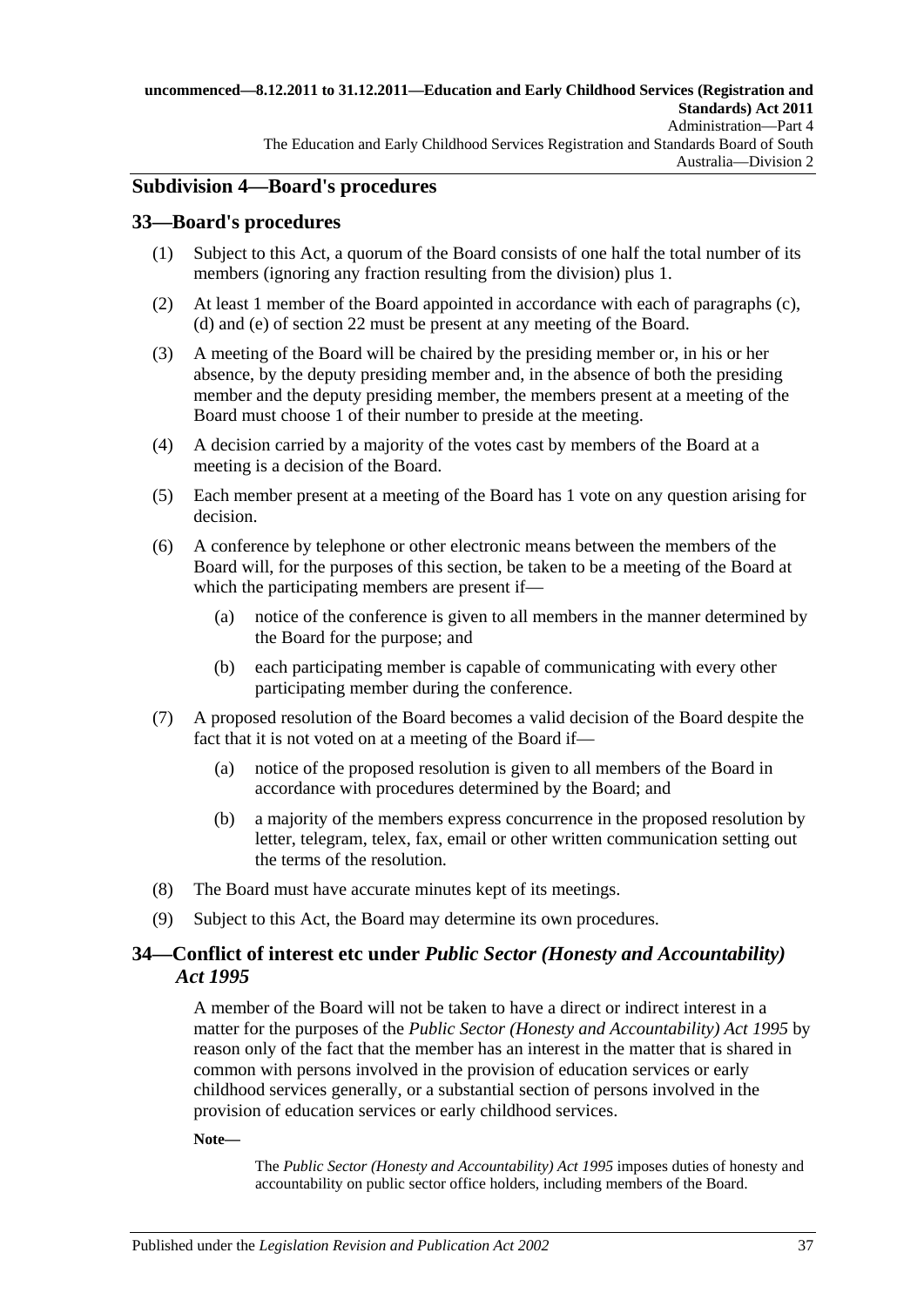#### Part 4—Administration

Division 2—The Education and Early Childhood Services Registration and Standards Board of South Australia

## **35—Powers of Board in relation to witnesses etc**

- (1) For the purposes of proceedings before the Board (whether such proceedings are disciplinary proceedings or otherwise), the Board may—
	- (a) by summons signed on behalf of the Board by a member of the Board or the relevant Registrar, require the attendance before the Board of a person whom the Board thinks fit to call before it; or
	- (b) by summons signed on behalf of the Board by a member of the Board or the relevant Registrar, require the production of relevant documents, records or equipment and, in the case of a document or record that is not in the English language—
		- (i) a written translation of the document or record into English; and
		- (ii) a certificate signed by a translator approved by the Board certifying that the translation accurately reproduces in English the contents of the document or record; or
	- (c) inspect documents, records or equipment produced before it, and retain them for such reasonable period as it thinks fit, and make copies of the documents or records or their contents; or
	- (d) require a person to make an oath or affirmation (which may be administered by a member of the Board) to answer truthfully questions put by a member of the Board or a person appearing before the Board; or
	- (e) require a person appearing before the Board (whether summoned to appear or not) to answer questions put by a member of the Board or by a person appearing before the Board.
- (2) On the receipt of an application for the issue of a summons under this section, a member of the Board or the relevant Registrar may, without referring the matter to the Board, issue a summons on behalf of the Board.
- (3) A person who—
	- (a) fails without reasonable excuse to comply with a summons issued to attend, or to produce documents, records or equipment, before the Board; or
	- (b) having been served with a summons to produce—
		- (i) a written translation of the document or record into English; and
		- (ii) a certificate signed by a translator approved by the Board certifying that the translation accurately reproduces in English the contents of the document or record,

fails, without reasonable excuse, to comply with the summons; or

(c) refuses to be sworn or to affirm, or refuses or fails to answer truthfully a relevant question when required to do so by the Board,

is guilty of an offence.

Maximum penalty: \$10 000 or imprisonment for 6 months.

(4) A person who appears as a witness before the Board has the same protection as a witness in proceedings before the Supreme Court.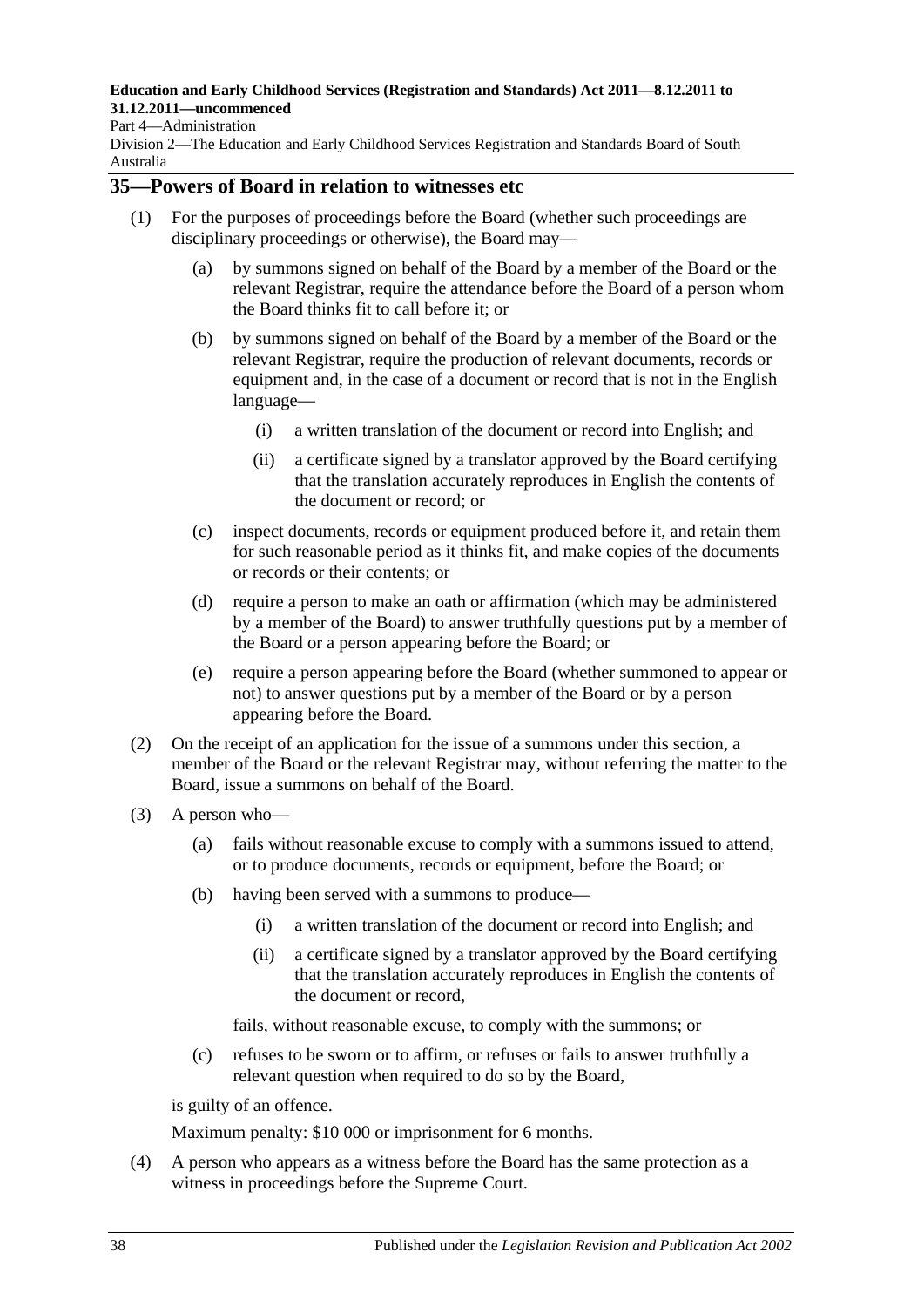#### **uncommenced—8.12.2011 to 31.12.2011—Education and Early Childhood Services (Registration and Standards) Act 2011** Administration—Part 4

The Education and Early Childhood Services Registration and Standards Board of South Australia—Division 2

- (5) In the course of proceedings before the Board (whether such proceedings are disciplinary proceedings or otherwise), the Board may—
	- (a) receive in evidence a transcript of evidence taken in proceedings before a court, tribunal or other body constituted under the law of South Australia or of any other State or a Territory of Australia or of another country, and draw any conclusions of fact from the evidence that it considers proper; and
	- (b) adopt, as in its discretion it considers proper, any findings, decision, judgment, or reasons for judgment, of any such court, tribunal or body that may be relevant to the proceedings.

## <span id="page-38-0"></span>**36—Principles governing proceedings**

- (1) In proceedings before the Board, the Board—
	- (a) is not bound by the rules of evidence and may inform itself on any matter as it thinks fit; and
	- (b) must act according to the principles of natural justice and ensure procedural fairness; and
	- (c) must act according to equity, good conscience and the substantial merits of the case without regard to technicalities and legal forms.
- (2) In proceedings before the Board, the Board must keep the parties to the proceedings properly informed as to the progress and outcome of the proceedings.

## **37—Representation at proceedings before Board**

- (1) A party to proceedings before the Board is entitled to be represented at the hearing of those proceedings.
- (2) The Board may be assisted by legal counsel at the hearing of proceedings.

## **38—Costs**

- (1) The Board may award such costs against a party to proceedings before it as the Board considers just and reasonable.
- (2) A party who is dissatisfied with the amount of the costs awarded by the Board may request a Master of the District Court to tax the costs and, after taxing the costs, the Master may confirm or vary the amount of the costs awarded by the Board.
- (3) Costs awarded by the Board under this section may be recovered as a debt.

## **Subdivision 5—Financial matters, audit and annual report**

## **39—Accounts and audit**

- (1) The Board must keep proper accounting records in relation to its financial affairs, and must have annual statements of accounts prepared in respect of each financial year.
- (2) The accounts must be audited at least once in every year by an auditor approved by the Auditor-General and appointed by the Board.
- (3) The Auditor-General may at any time audit the accounts of the Board.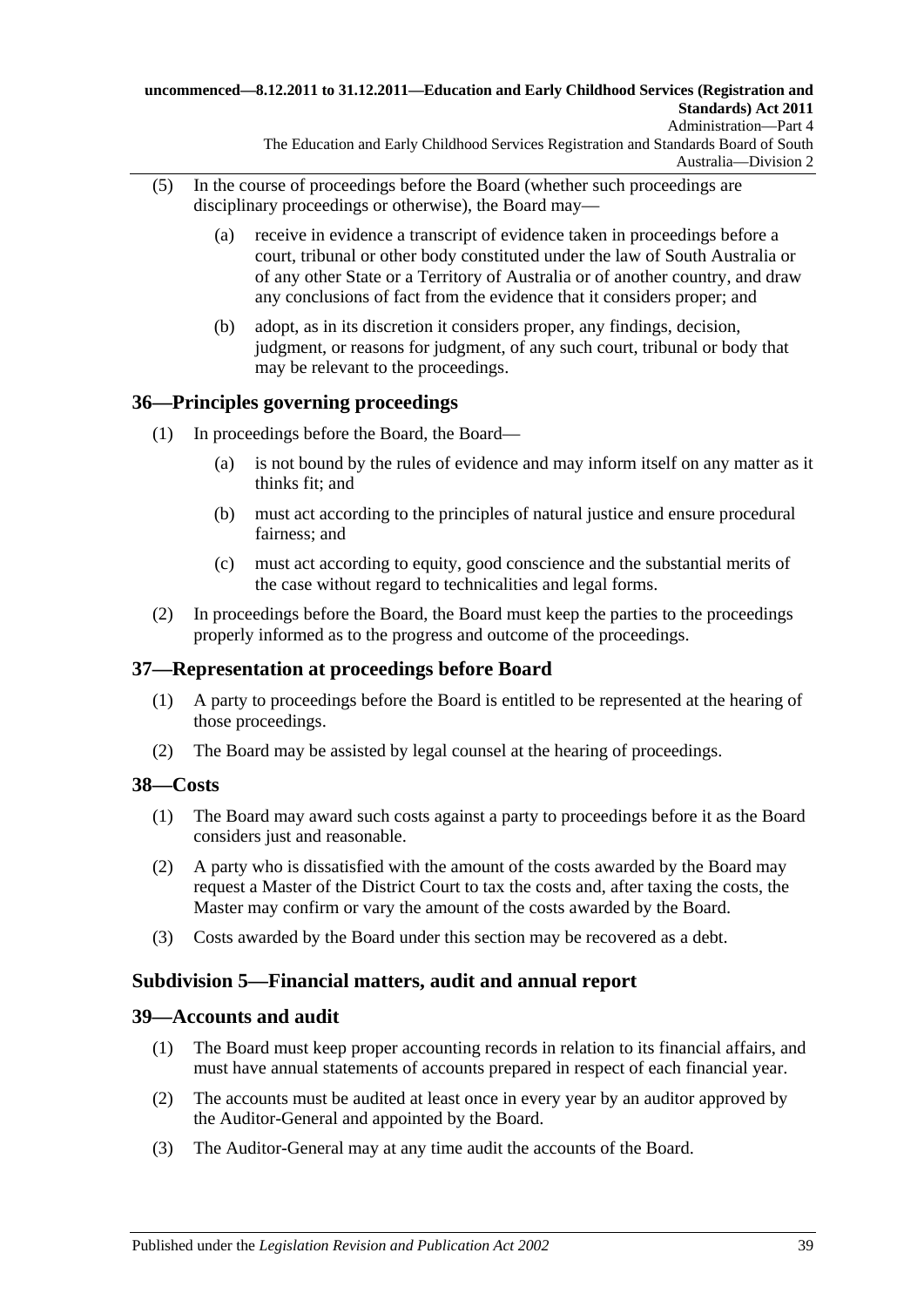#### Part 4—Administration

Division 2—The Education and Early Childhood Services Registration and Standards Board of South Australia

### **40—Annual report**

- (1) The Board must, on or before 31 October in each year, deliver to the Minister a report on the administration of this Act and the work of the Board during the financial year ending on the preceding 30 June.
- (2) The report must—
	- (a) include the information prescribed by the regulations in relation to the relevant financial year; and
	- (b) incorporate the audited accounts of the Board for the relevant financial year.
- (3) The Minister must, within 12 sitting days after receiving a report under this section, have copies of the report laid before both Houses of Parliament.

# **Part 5—Registration of schools**

## **Division 1—Registers**

### **41—Registers**

- (1) The Board must keep the following registers:
	- (a) a *schools register*, comprised of the following parts:
		- (i) Government schools;
		- (ii) non-Government schools;
	- (b) a register of schools that have been removed from the schools register and who have not been reinstated to that register.
- (2) The schools register must include the following information in relation to each school on the register:
	- (a) the name of the school;
	- (b) the address of each campus of the school;
	- (c) the conditions (if any) of the registration;
	- (d) any endorsement of the registration;
	- (e) any other information required by the regulations.
- (3) The Registrars are responsible to the Board for the form and maintenance of the registers.
- (4) The Registrars must correct an entry in a register that is not, or has ceased to be, correct.
- (5) The registers must be kept available for inspection by any person during ordinary office hours at the principal office of the Board and the registers, or extracts of the registers, may be made available to the public by electronic means.
- (6) A person may, on payment of the prescribed fee, obtain a copy of any part of a register.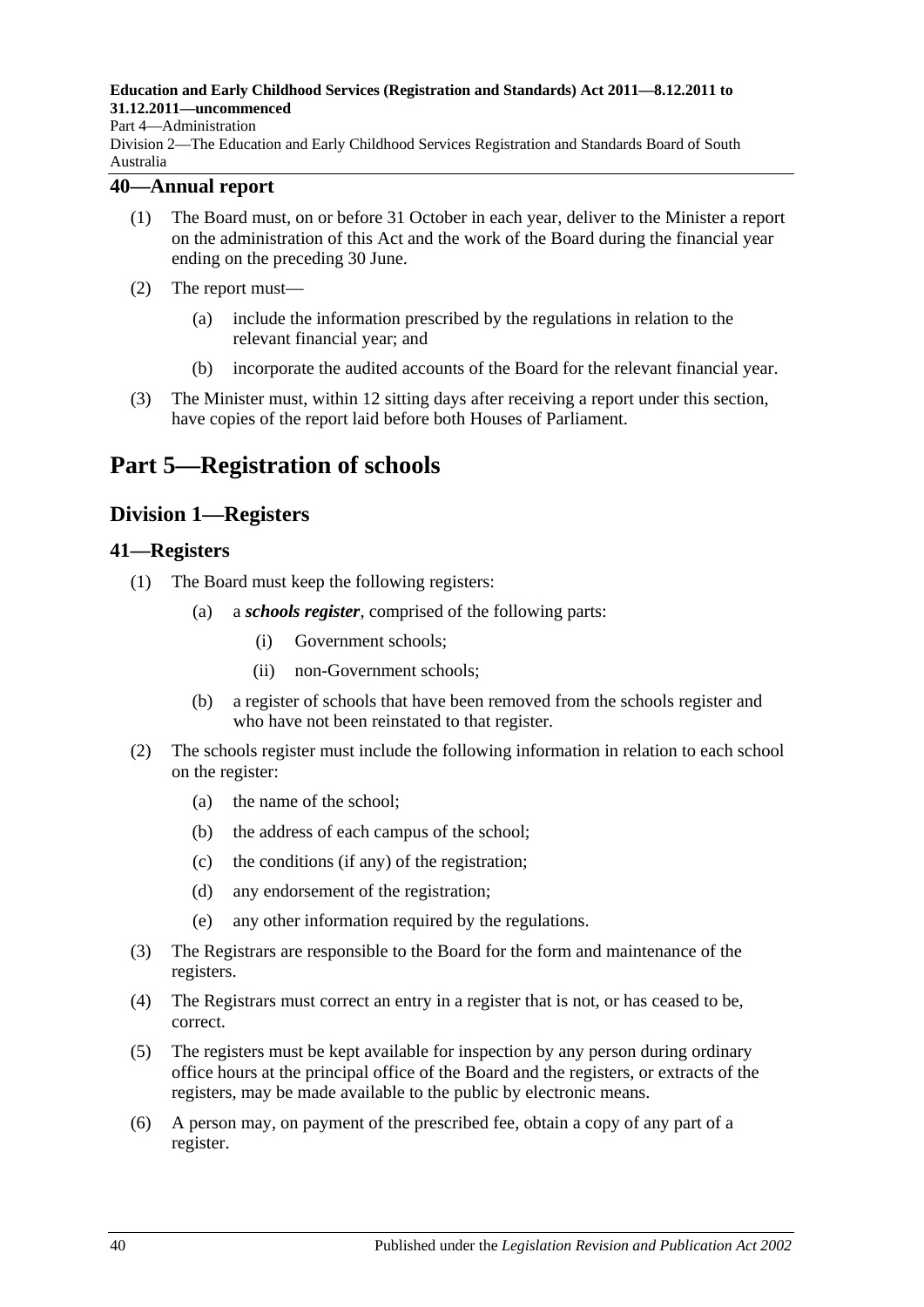## **Division 2—Registration on schools register**

## <span id="page-40-0"></span>**42—Schools to be registered**

- (1) A school at which education services are provided, or students enrolled, must be registered under this Division.
- (2) If a school provides education services or enrols students in contravention of [subsection](#page-40-0) (1)—
	- (a) if the school is an incorporated or trustee services provider—the school; or
	- (b) in any other case—the responsible authority for the school,

is guilty of an offence.

Maximum penalty: \$75 000.

## <span id="page-40-1"></span>**43—Registration on schools register**

- (1) Subject to this Act, a school is eligible for registration on the schools register if the Board, on application made in accordance with this Act, is satisfied that—
	- (a) the nature and content of the instruction offered, or to be offered, at the school is satisfactory; and
	- (b) the school provides adequate protection for the safety, health and welfare of its students; and
	- (c) the school satisfies any other requirements set out in the regulations for the purposes of this subsection.
- <span id="page-40-2"></span>(2) The Governor may only make regulations for the purposes of [subsection](#page-40-1) (1) on the recommendation of the Board.
- (3) Before making a recommendation for the purposes of [subsection](#page-40-2) (2), the Board must consult with the bodies prescribed by the regulations for the purposes of this subsection (and may consult with any other person or body the Board thinks fit).
- (4) An application for registration must—
	- (a) be made in a manner and form determined by the Board; and
	- (b) be accompanied by the prescribed fee.
- (5) An applicant for registration must provide the Board with such further information as the Board may reasonably require to determine the application.
- (6) A school's registration remains in force until cancelled under this Act.

## <span id="page-40-3"></span>**44—Board may impose conditions on registration**

- (1) The Board may impose such conditions on the registration of a school as it thinks fit (including, to avoid doubt, a condition restricting the kind of education services that may be provided by the school).
- (2) The Board may, by notice in writing, on application by the school concerned or of its own motion, vary the conditions of registration of the school by the addition, substitution or deletion of 1 or more conditions.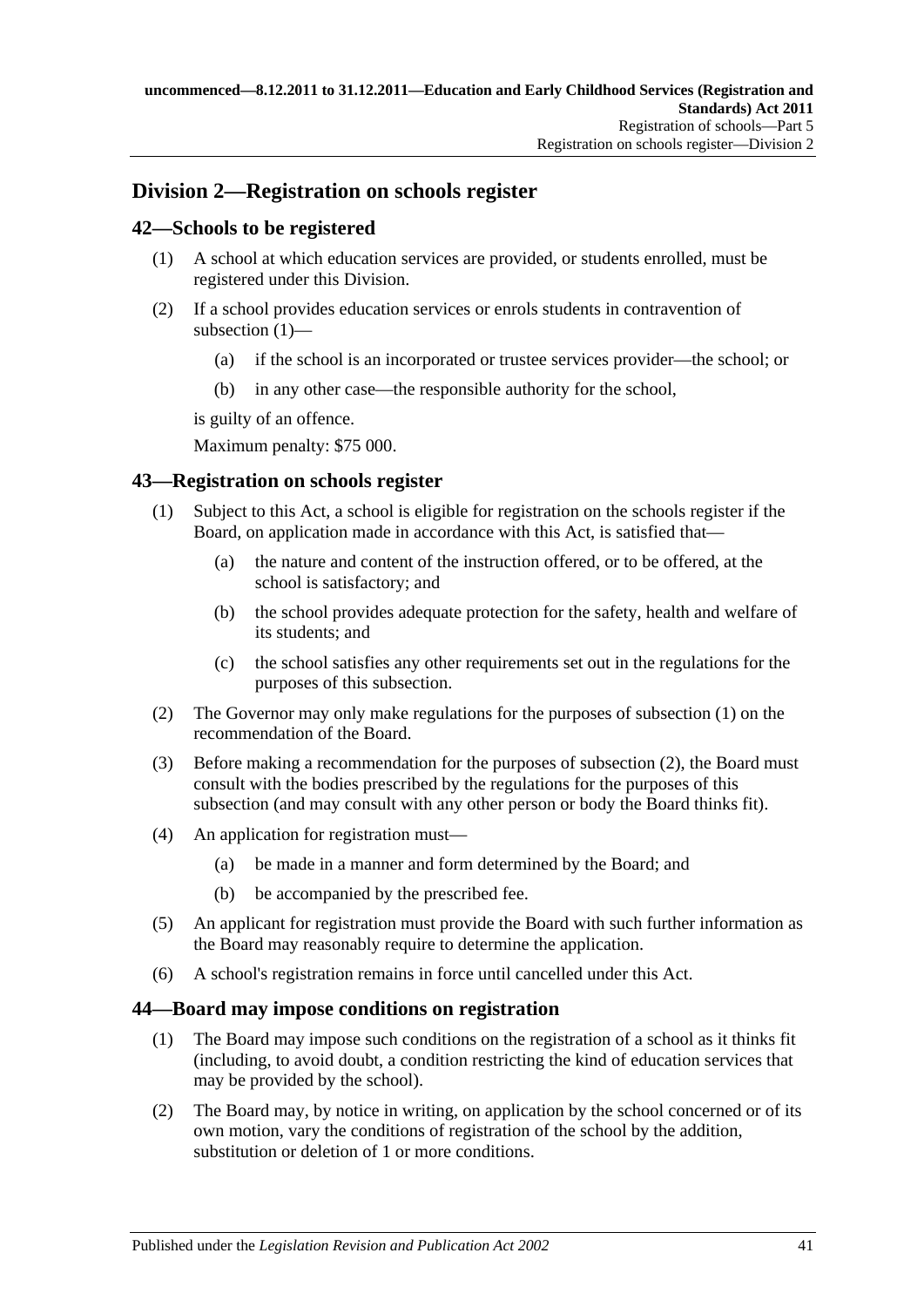### **45—Certificates of registration**

- (1) If the Board registers a school on the schools register, the Board must issue to the school a certificate of registration in the prescribed form (and if a registered school has more than 1 campus, the Board must issue a sufficient number of duplicate certificates of registration to enable the school to comply with this section).
- (2) A registered school must at all times and in a conspicuous place at each of the school's campuses, display—
	- (a) the certificate of registration, or a duplicate certificate of registration, for the school; and
	- (b) a copy of any notice under [section](#page-40-3) 44 varying the conditions of registration of the school.

### **46—Removal from schools register**

- (1) The Board must remove a school from the schools register—
	- (a) on the application of the school; or
	- (b) if the school ceases to be eligible for registration on the schools register; or
	- (c) if the school's registration is suspended or cancelled under this Act.
- <span id="page-41-0"></span>(2) The Board may act under [subsection](#page-41-0) (1)(c) without giving prior notice to the school.

## **47—Board may cancel registration if education services not provided**

The Board may cancel the registration of a registered school if the Board is satisfied that the school no longer provides education services pursuant to the registration.

### **48—Reinstatement on schools register**

- (1) A school that has been removed from the schools register—
	- (a) on application by the school; or
	- (b) on account of the school ceasing to be eligible for registration on the schools register,

may apply to the Board for reinstatement on the schools register.

- (2) Subject to [subsection](#page-41-1) (3), a school whose registration has been suspended may apply to the Board for reinstatement on the schools register.
- <span id="page-41-1"></span>(3) If in disciplinary proceedings the registration of a school is suspended for a specified period, the school may, with the consent of the Board, apply for reinstatement before the end of that period but such reinstatement does not have effect until after the expiration of the period.
- (4) A school that has been disqualified from being registered under this Act may, subject to the terms of the order for disqualification, apply to the Board for reinstatement on the schools register.
- (5) An application for reinstatement must—
	- (a) be made to the Board in the manner and form approved by the Board; and
	- (b) be accompanied by the reinstatement fee fixed under this Act.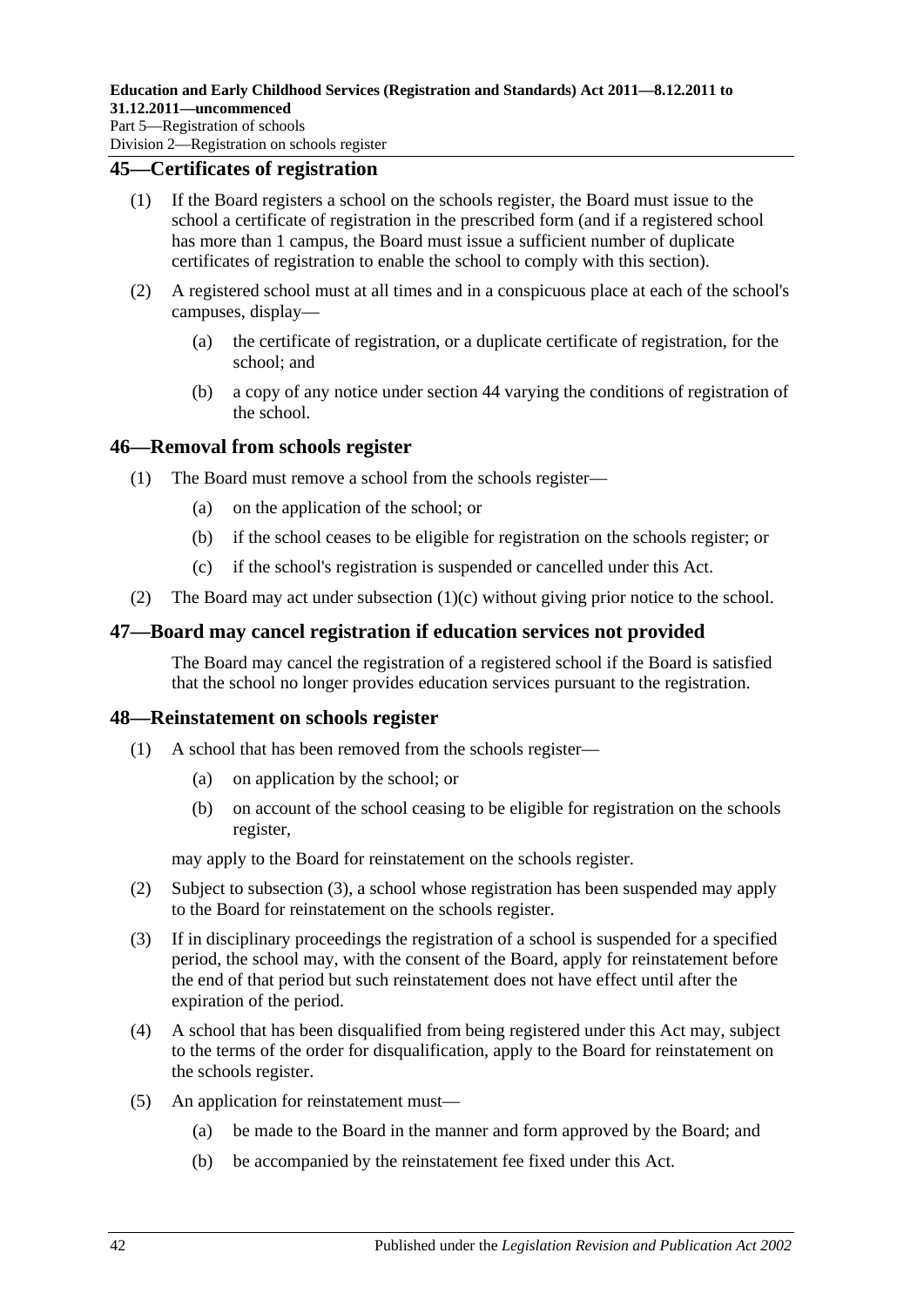- (6) An applicant for reinstatement must provide the Board with such further information as the Board may reasonably require to determine the application.
- (7) The Board may only reinstate on the schools register an applicant under this section if satisfied that the applicant is eligible for registration on that register.
- (8) Without limiting the circumstances in which the Board may refuse to reinstate an applicant on the schools register, the Board may refuse to reinstate an applicant on the schools register until all complaints (if any) laid against the applicant under this Act, or a law of another State or a Territory of the Commonwealth providing for the registration or some other form of accreditation of persons who provide education services, have been finally disposed of.

## <span id="page-42-2"></span>**49—Endorsement of registration with approval to enrol full fee paying overseas students**

- <span id="page-42-1"></span>(1) If the Board is satisfied on application under this section that a registered school has satisfied the requirements set out in the regulations for the purposes of this subsection, the Board must endorse the school's registration with an approval to enrol full fee paying overseas students.
- (2) An application for endorsement—
	- (a) must be made in a manner and form determined by the Board; and
	- (b) may be dealt with at the same time as an application for registration under this Division; and
	- (c) must be accompanied by the prescribed fee.
- (3) An applicant for endorsement must provide the Board with such further information as the Board may reasonably require to determine the application.
- (4) An endorsement—
	- (a) may be subject to such conditions as the Board thinks fit; and
	- (b) has effect for the period specified by the Board in the endorsement.
- (5) The Board may, by notice in writing, on application by the school concerned—
	- (a) vary the conditions of an endorsement by the addition, substitution or deletion of 1 or more conditions; or
	- (b) extend the period during which the endorsement has effect.

## **50—Removal of endorsement**

- (1) The Board must remove an endorsement from a school's registration—
	- (a) on the application of the school; or
	- (b) if the endorsement is cancelled under this Act.
- <span id="page-42-0"></span>(2) The Board may act under [subsection](#page-42-0) (1)(b) without giving prior notice to the school.
- <span id="page-42-3"></span>(3) The Board may remove the endorsement from a school's registration if the Board is satisfied that the school no longer satisfies the requirements set out in the regulations for the purposes of [section](#page-42-1) 49(1).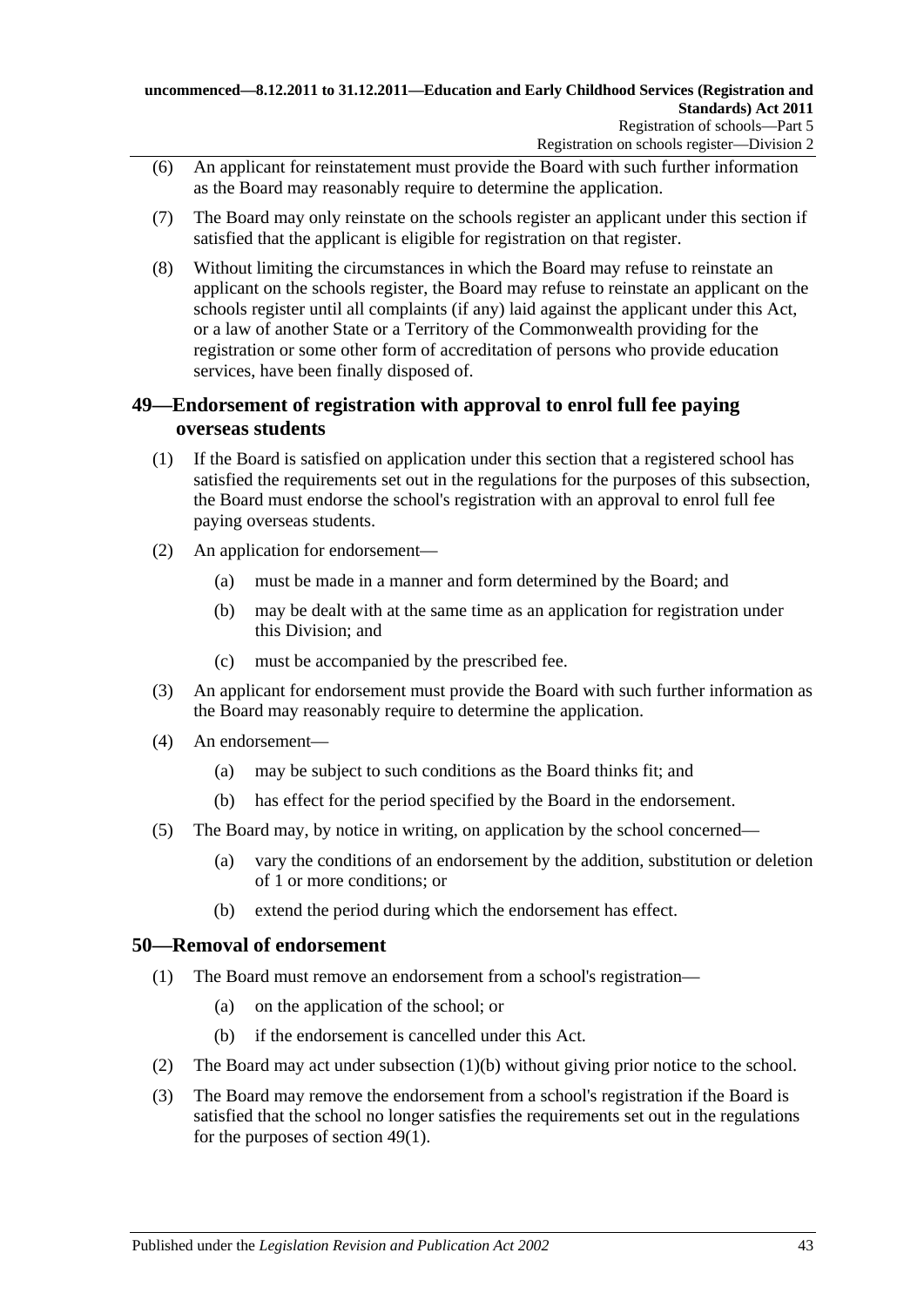## **Division 3—Offences**

## **51—Procurement of registration by fraud**

A person who, by fraud or any other dishonest means, procures (whether for himself or herself or for another person or body)—

- (a) registration, or reinstatement of registration, under this Act; or
- (b) endorsement of a registration,

is guilty of an offence.

Maximum penalty: \$75 000 or imprisonment for 6 months.

## **52—Improper directions to another member of governing authority**

A person who occupies a position of authority in an incorporated or trustee services provider and who directs or pressures a member of the governing authority of the school, or the responsible authority for the school, to engage in misconduct is guilty of an offence.

Maximum penalty: \$75 000.

## **53—Illegal holding out**

(1) A person must not hold a school out as a registered school, or permit another person to do so, unless the school is a registered school.

Maximum penalty: \$50 000.

(2) A person must not hold a registered school out as having a registration that is subject to, or not subject to, a particular condition, or permit another person to do so, unless the school's registration is subject to, or not subject to, the condition (as the case requires).

Maximum penalty: \$50 000.

(3) A person must not hold a registered school out as having a registration that is endorsed with an approval to enrol full fee paying overseas students, or permit another person to do so, unless the registration of the school is so endorsed.

Maximum penalty: \$50 000.

## <span id="page-43-1"></span>**Division 4—Review of registration**

## <span id="page-43-0"></span>**54—Review of registration**

- (1) The Board must review the registration of registered schools in accordance with any requirements set out in the regulations.
- (2) The Governor may only make regulations for the purposes of [subsection](#page-43-0) (1) on the recommendation of the Board.
- (3) Without limiting [section](#page-38-0) 36, the Board must give a registered school at least 21 days notice of a proposed review under this section.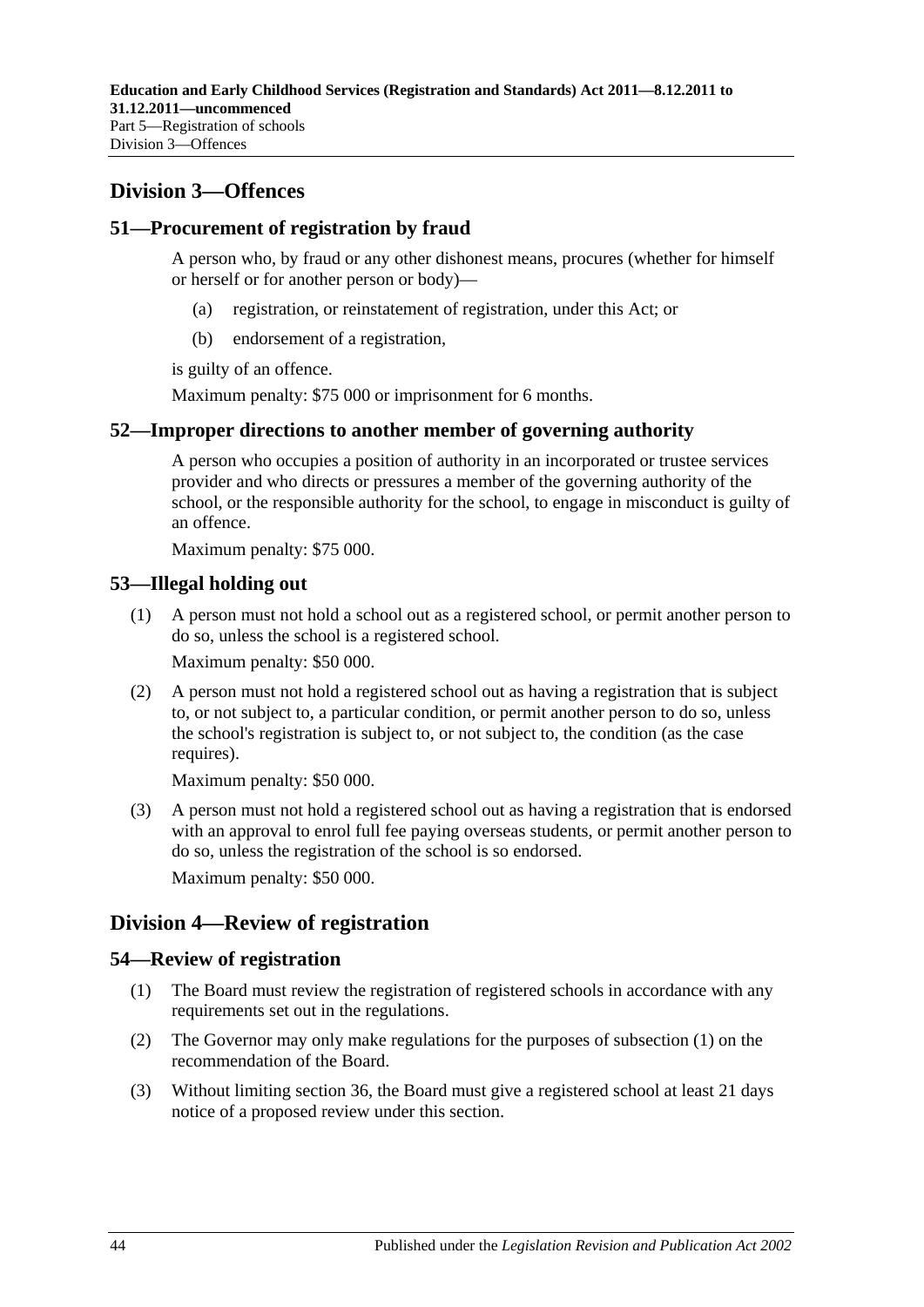# <span id="page-44-2"></span>**Part 6—Record keeping and information gathering**

## **Division 1—Records to be kept by registered schools**

## **55—Interpretation**

In this Part—

- (a) a reference to a *registered school* includes a reference to a person or body that is not but that was, at the relevant time, a registered school;
- (b) a reference to a *person who is a member of a governing authority* of a school includes a reference to a person who is not but who was, at the relevant time, a member of the governing authority for a school;
- (c) a reference to a *person who occupies a position of authority* in an incorporated or trustee services provider includes a reference to a person who is not but who was, at the relevant time, a person who occupied a position of authority in an incorporated or trustee services provider;
- (d) a reference to a *responsible authority* for a school includes a reference to a person who is not but who was, at the relevant time, a responsible authority for a school.

## <span id="page-44-0"></span>**56—Records to be kept by registered schools**

- (1) A registered school must keep the following records in relation to the provision of education services by the school:
	- (a) in relation to education services provided before the commencement of this section—any records required to be kept under section 72N of the *[Education](http://www.legislation.sa.gov.au/index.aspx?action=legref&type=act&legtitle=Education%20Act%201972)  Act [1972](http://www.legislation.sa.gov.au/index.aspx?action=legref&type=act&legtitle=Education%20Act%201972)* (as in force immediately before the commencement of this section);
	- (b) in relation to education services provided after the commencement of this section—the records required by the regulations.
- (2) The records required to be kept under [subsection](#page-44-0) (1) must be retained in accordance with any requirement set out in the regulations.

## **Division 2—Information gathering**

## <span id="page-44-1"></span>**57—Board may require information**

- (1) The Board may, by notice in writing, require—
	- (a) a registered school; or
	- (b) in the case of an incorporated or trustee services provider—a person who occupies a position of authority in the provider,

to provide such information in relation to the provision of education services by, or on behalf of, the school or person as the Board may reasonably require in relation to the administration of this Act.

(2) A registered school or person must not, without reasonable excuse, refuse or fail to comply with a notice under [subsection](#page-44-1) (1).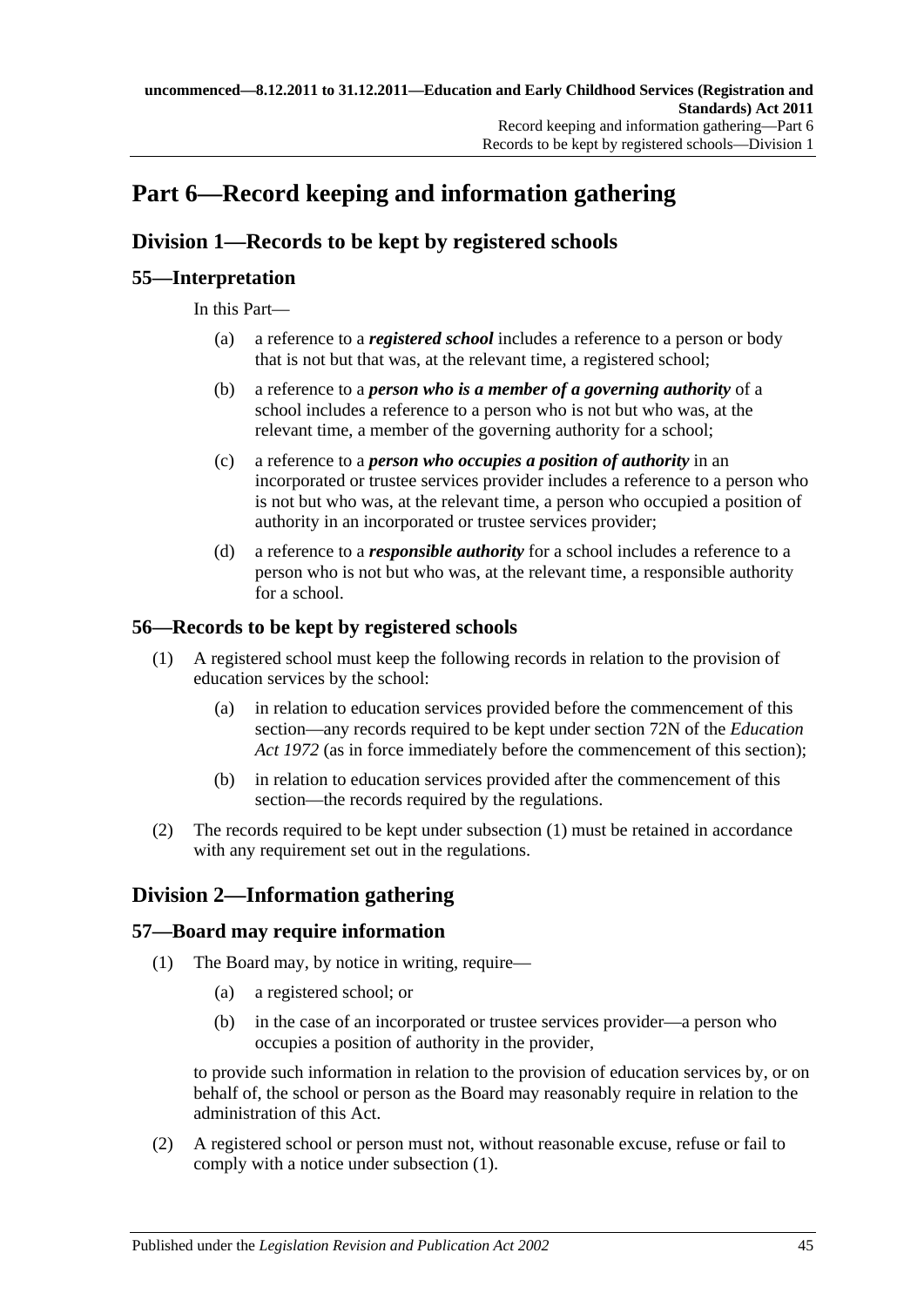# <span id="page-45-0"></span>**Part 7—Disciplinary proceedings**

## **Division 1—Preliminary**

## **58—Application of Part**

This Part does not apply to a teacher in respect of a matter that would constitute a proper cause for disciplinary action against the teacher under the *[Teachers](http://www.legislation.sa.gov.au/index.aspx?action=legref&type=act&legtitle=Teachers%20Registration%20and%20Standards%20Act%202004)  [Registration and Standards Act](http://www.legislation.sa.gov.au/index.aspx?action=legref&type=act&legtitle=Teachers%20Registration%20and%20Standards%20Act%202004) 2004*.

## **59—Interpretation**

In this Part—

- (a) a reference to a *registered school* includes a reference to a school that is not but that was, at the relevant time, a registered school;
- (b) a reference to a *person who is a member of a governing authority* of a school includes a reference to a person who is not but who was, at the relevant time, a member of the governing authority for a school;
- (c) a reference to a *person who occupies a position of authority* in an incorporated or trustee services provider includes a reference to a person who is not but who was, at the relevant time, a person who occupied a position of authority in an incorporated or trustee services provider;
- (d) a reference to a *responsible authority* for a school includes a reference to a person who is not but who was, at the relevant time, a responsible authority for a school.

## **60—Cause for disciplinary action**

- (1) There is proper cause for disciplinary action against a registered school if—
	- (a) the school's registration was improperly obtained; or
	- (b) an endorsement on the school's registration was improperly obtained; or
	- (c) the school has contravened a condition of its registration; or
	- (d) the school has contravened a condition of an endorsement on its registration; or
	- (e) the school has contravened or failed to comply with a provision of this Act; or
	- (f) the school has contravened or failed to comply with a code of conduct applying to the school under this Act; or
	- (g) the school has not provided adequate protection for the safety, health and welfare of students to whom it provides education services; or
	- (h) a member of the governing authority of the school is not a fit and proper person to be a member of such a governing authority; or
	- (i) the school, or a member of the governing authority of the school, has engaged in misconduct.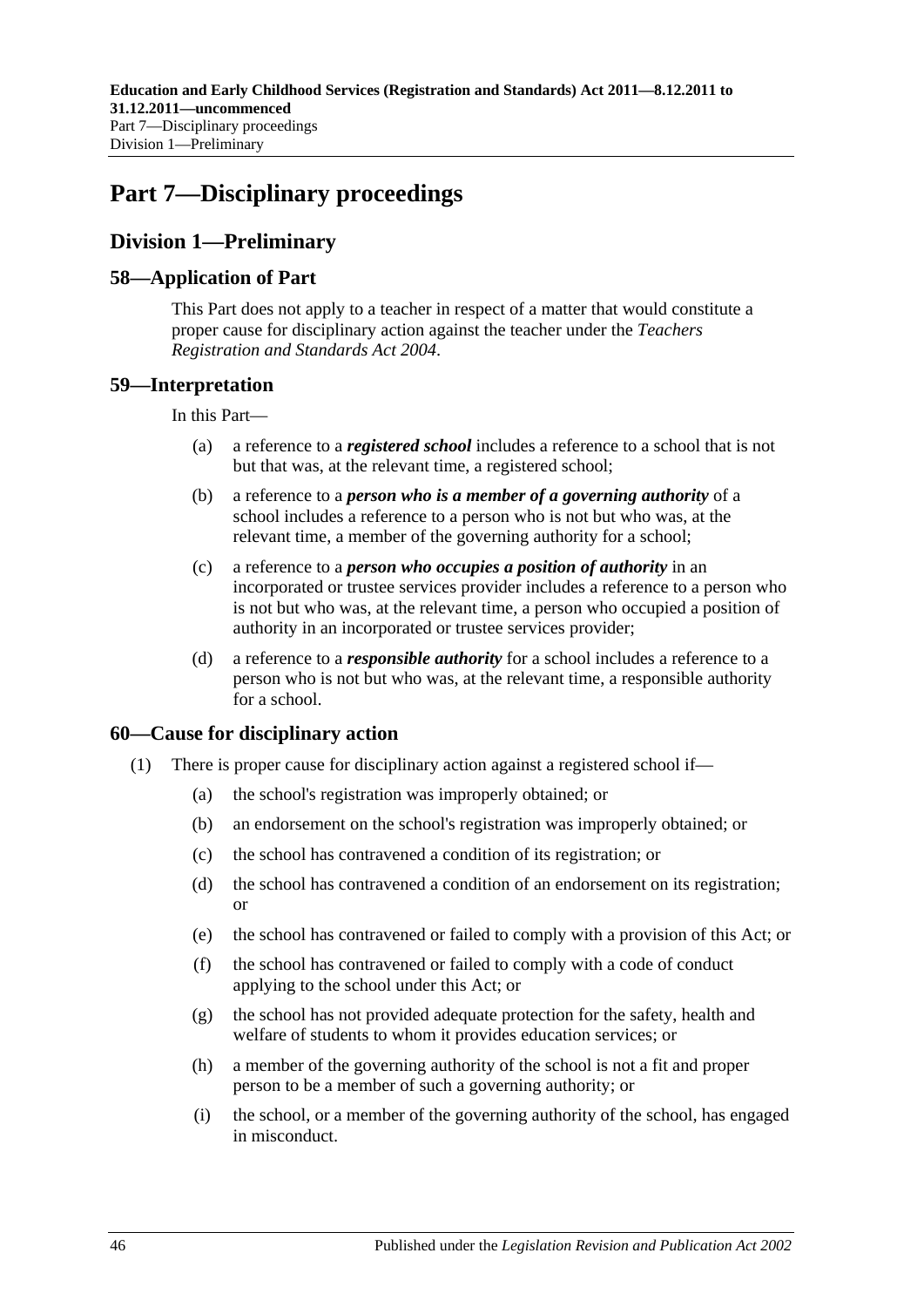- (2) There is proper cause for disciplinary action against a person who is a member of the governing authority of a registered school if—
	- (a) the person has contravened or failed to comply with a provision of this Act; or
	- (b) the person has, in connection with the provision of education services by the registered school, engaged in misconduct; or
	- (c) the person is not a fit and proper person to be a member of the governing authority of a registered school.
- (3) There is proper cause for disciplinary action against a person who occupies a position of authority in an incorporated or trustee services provider if—
	- (a) the person has contravened or failed to comply with a provision of this Act; or
	- (b) the person has, in connection with the provision of education services by the provider, engaged in misconduct; or
	- (c) the person is not a fit and proper person to occupy a position of authority in an incorporated or trustee services provider.
- (4) There is proper cause for disciplinary action against a responsible authority for a registered school if—
	- (a) the person has contravened or failed to comply with a provision of this Act; or
	- (b) the person has, in connection with the provision of education services by the registered school, engaged in misconduct; or
	- (c) the person is not a fit and proper person to be the responsible authority for a registered school.

## **Division 2—Constitution of Board for purpose of proceedings**

## **61—Constitution of Board for purpose of proceedings**

- (1) The Governor may appoint a person as a special member of the Board under this Part (and a person so appointed may (but need not) act as a member of the Board for the purpose of any proceedings under this Part).
- (2) The Board will, for the purpose of hearing and determining proceedings under this Part, be constituted of not less than 3 members selected by the presiding member (or, in the absence of the presiding member, the deputy presiding member).
- (3) At least 1 of the members of the Board, as constituted for the purposes of particular proceedings under this Part, must be a legal practitioner.
- (4) At least 1 of the members of the Board, as constituted for the purposes of proceedings under this Part relating to a particular registered school or person, must be—
	- (a) if the registered school, or the registered school or school education sector to which the alleged conduct of the person relates, is a Government school or the Government sector—a member of the Board appointed in accordance with section  $22(2)(b)$ ; or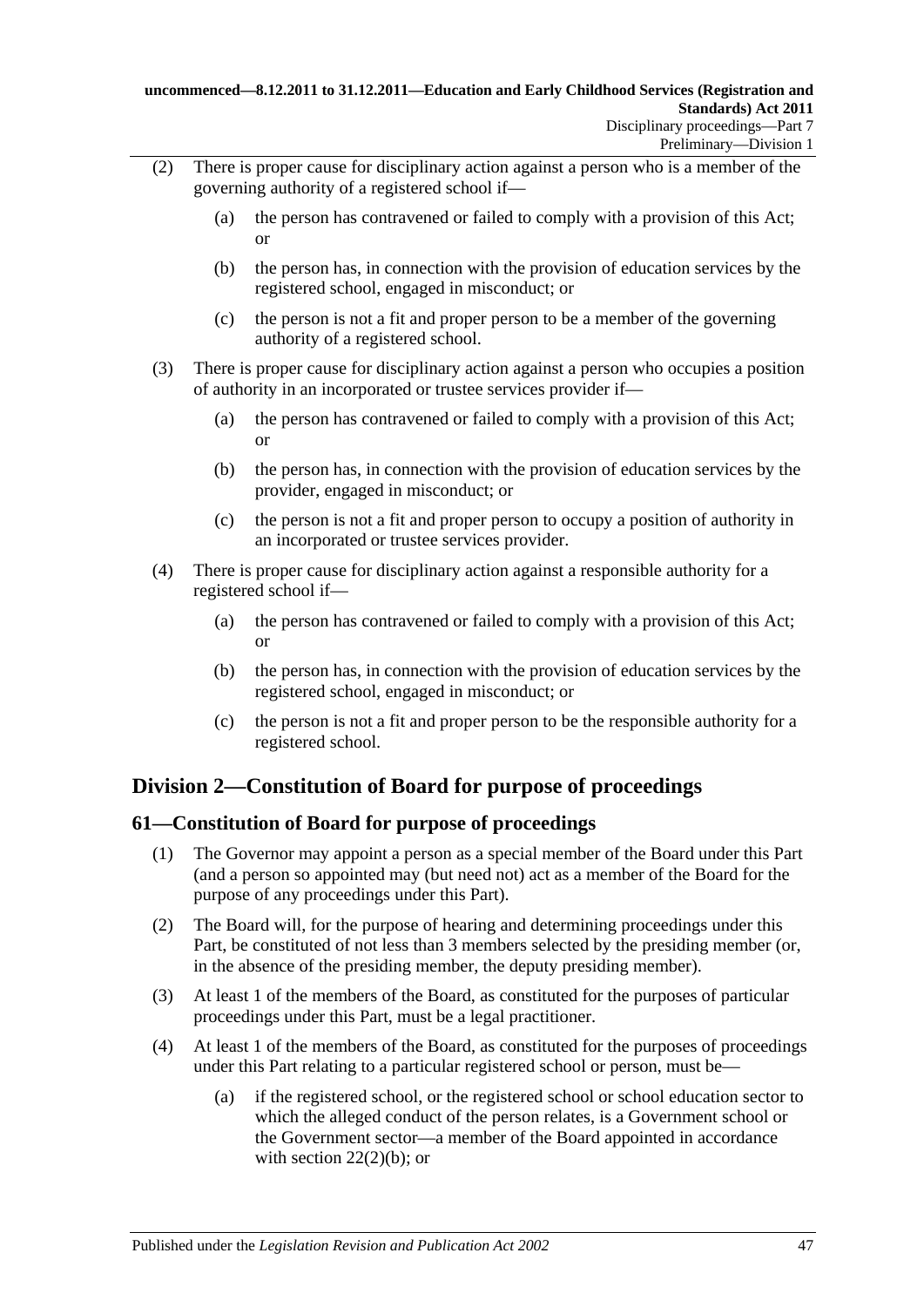Part 7—Disciplinary proceedings

Division 2—Constitution of Board for purpose of proceedings

- (b) if the registered school, or the registered school or school education sector to which the alleged conduct of the person relates, is a member of the Association of Independent Schools of South Australia or such part of the school education sector as may be relevant to that association—a member of the Board appointed in accordance with section  $22(2)(c)$ ; or
- (c) if the registered school, or the registered school or school education sector to which the alleged conduct of the person relates, is a Catholic school or the Catholic sector—a member of the Board appointed in accordance with section  $22(2)(d)$ .
- (5) Proceedings of the Board as constituted for the purposes of particular proceedings under this Part will be presided over by—
	- (a) if a member of the Board as constituted under this section is appointed by the presiding member or deputy presiding member (as the case requires) to preside over the proceedings—that member; or
	- (b) in any other case—a member of the Board as constituted under this section who is a legal practitioner.
- (6) If a member of the Board as constituted for the purposes of particular proceedings under this Part (other than the member presiding over the proceedings) dies or is for any other reason unable to continue with the proceedings, the Board constituted of the remaining members may, if the member presiding over the proceedings so determines, continue and complete the proceedings.
- (7) Any questions of law or procedure arising before the Board will be determined by the member presiding over the proceedings and any other questions by majority decision of the members.
- (8) The Board constituted of the member presiding over the proceedings may, sitting alone—
	- (a) deal with—
		- (i) preliminary, interlocutory or procedural matters; or
		- (ii) questions of costs; or
		- (iii) questions of law; or
	- (b) enter consent orders,

and may, for that purpose or as a consequence, while sitting alone, make any determination or order (including a final order) that the member considers appropriate.

(9) A member of the Board who is dealing with a question of law may refer the question for the opinion of the Supreme Court.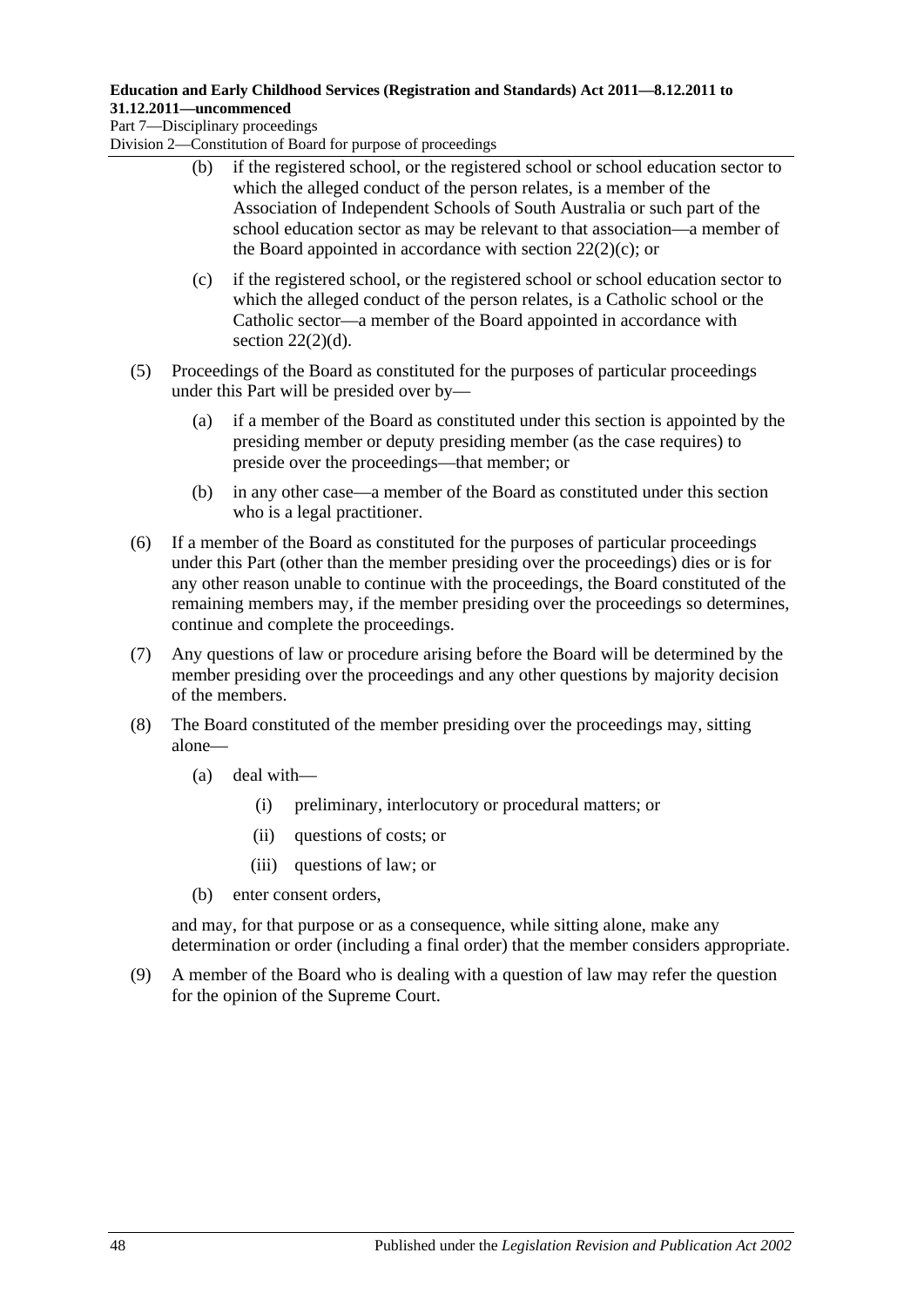## **Division 3—Proceedings before Board**

## <span id="page-48-1"></span>**62—Inquiries by Board as to matters constituting grounds for disciplinary action**

- (1) A complaint setting out matters that are alleged to constitute grounds for disciplinary action against a registered school or person may be laid before the Board (in a manner and form approved by the Board) by—
	- (a) the relevant Registrar; or
	- (b) the Minister.
- (2) If a complaint is laid under this section, the Board must, subject to this section, inquire into the subject matter of the complaint.
- (3) If the complaint arises out of a review conducted under Part [5 Division](#page-43-1) 4, the Board may determine that the review constitutes an inquiry under this section.
- <span id="page-48-0"></span>(4) If, after conducting an inquiry under this section, the Board is satisfied on the balance of probabilities that there is proper cause for disciplinary action against the respondent, the Board may, by order, do 1 or more of the following:
	- (a) if the respondent is a registered school—
		- (i) impose conditions on the respondent's registration restricting the respondent's right to provide education services; or
		- (ii) cancel any endorsement on the respondent's registration; or
		- (iii) suspend the respondent's registration for a period not exceeding 1 year; or
		- (iv) cancel the respondent's registration; or
		- (v) disqualify the respondent from being registered under this Act;
	- (b) if the respondent is the responsible authority for a school appointed by notice under [section](#page-20-0) 8—revoke the respondent's appointment as the responsible authority for the school;
	- (c) in any case—
		- (i) censure the respondent; or
		- (ii) prohibit the respondent from carrying on the business of providing education services; or
		- (iii) prohibit the respondent from being a member of a governing authority of a school; or
		- (iv) prohibit the respondent from occupying a position of authority in a corporate or trustee services provider; or
		- (v) prohibit the respondent from being a responsible authority for a school.
- (5) The Board may—
	- (a) stipulate that a disqualification or prohibition under [subsection](#page-48-0) (4) is to apply—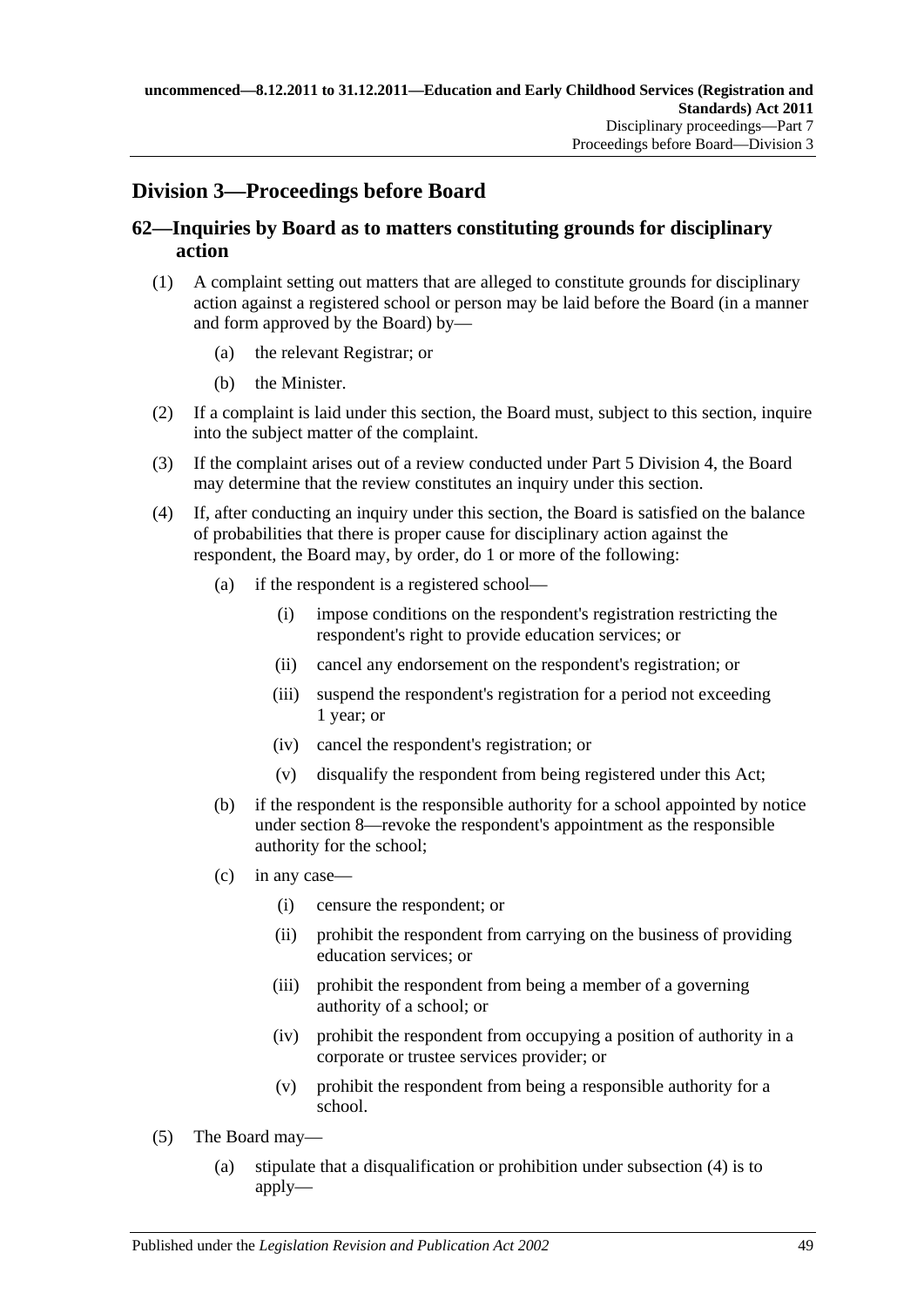Part 7—Disciplinary proceedings Division 3—Proceedings before Board

- (i) permanently; or
- (ii) for a specified period; or
- (iii) until the fulfilment of specified conditions; or
- (iv) until further order; or
- (b) stipulate that an order relating to a registered school or person is to have effect at a specified future time and impose conditions as to the conduct of the school or person, or the person's business, until that time.

## **63—Contravention etc of condition**

- (1) If a registered school contravenes or fails to comply with a condition imposed by the Board under [section](#page-48-1) 62—
	- (a) if the registered school is an incorporated or trustee services provider—the registered school; or
	- (b) in any other case—the responsible authority for the school,

is guilty of an offence.

Maximum penalty: \$75 000.

(2) A person who contravenes or fails to comply with a condition imposed by the Board under [section](#page-48-1) 62 is guilty of an offence.

Maximum penalty: \$75 000.

## **64—Contravention of prohibition order**

(1) A person who carries on the business of providing education services in contravention of an order of the Board under this Part is guilty of an offence.

Maximum penalty: \$75 000 or imprisonment for 6 months.

(2) A person who continues as or becomes a member of a governing authority of a school in contravention of an order of the Board under this Part is guilty of an offence.

Maximum penalty: \$75 000 or imprisonment for 6 months.

(3) A person who occupies a position of authority in a corporate or trustee services provider in contravention of an order of the Board under this Part is guilty of an offence.

Maximum penalty: \$75 000 or imprisonment for 6 months.

(4) A person who continues as or becomes the responsible authority for a school in contravention of an order of the Board under this Part is guilty of an offence.

Maximum penalty: \$75 000 or imprisonment for 6 months.

## **65—Register of prohibition orders**

(1) The Board must keep a register of persons who have been prohibited by order of the Board under this Part from carrying on the business of providing education services, being a member of a governing authority of a school, occupying a position of authority in a corporate or trustee services provider or being the responsible authority for a school (as the case requires).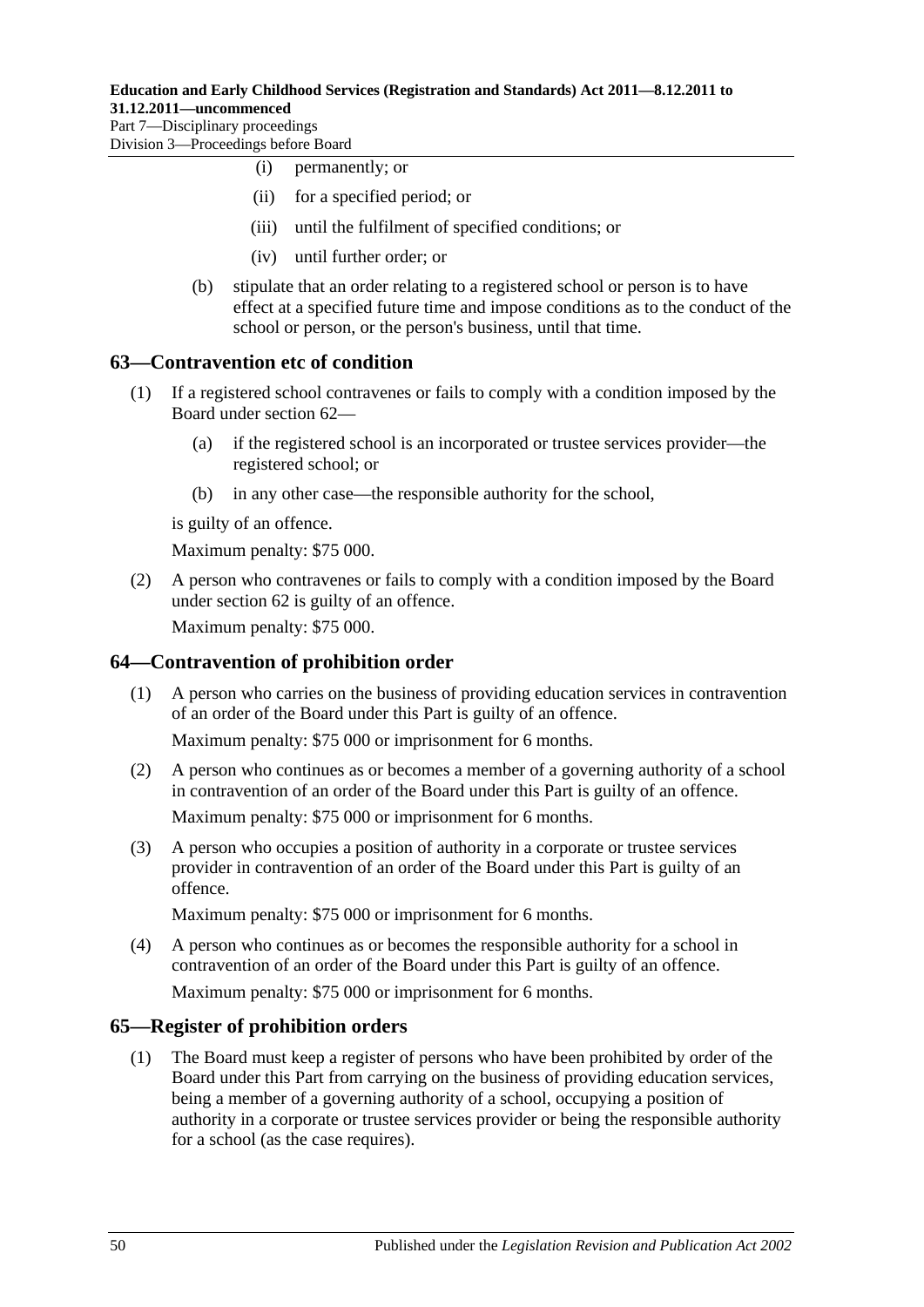### (2) The register—

- (a) must not include any person who is dead;
- (b) must include, in relation to each person on the register—
	- (i) the person's full name and business address; and
	- (ii) particulars of the order; and
	- (iii) any other information required by the regulations.
- (3) The Registrars are responsible to the Board for the form and maintenance of the register.
- (4) The Registrars must correct an entry in the register that is not, or has ceased to be, correct.
- (5) The register must be kept available for inspection by any person during ordinary office hours at the principal office of the Board and the register may be made available to the public by electronic means.
- (6) A person may, on payment of the prescribed fee, obtain a copy of any part of the register.

## <span id="page-50-1"></span>**66—Variation or revocation of conditions imposed by Board**

- (1) The Board may, by notice in writing, on application by a registered school, vary or revoke a condition imposed by the Board under [section](#page-48-1) 62 in relation to the school's registration.
- (2) The relevant Registrar and the Minister are entitled to appear and be heard on an application under this section.

## <span id="page-50-0"></span>**67—Further provisions as to proceedings before Board under this Part**

- (1) Subject to this Act, the Board must give to all of the parties to proceedings before the Board under this Part at least 14 days written notice of the time and place at which it intends to conduct the proceedings, and must afford to the parties a reasonable opportunity to call and give evidence, to examine or cross-examine witnesses, and to make submissions to the Board.
- (2) However, the Board may, if it thinks special reasons exist for doing so, give a lesser period of written notice under [subsection](#page-50-0) (1).
- (3) The requirement to give written notice under [subsection](#page-50-0) (1) does not extend to adjournments.
- (4) If a party to whom notice has been given under [subsection \(1\)](#page-50-0) does not attend at the time and place fixed by the notice, the Board may proceed to hear and determine the matter in the absence of that party.
- (5) A person who is aggrieved by the conduct of a person that is the subject matter of proceedings before the Board under this Part is, subject to any direction of the Board to the contrary, entitled to be present at the hearing of the proceedings.

**Note—**

Other provisions relating to the procedures of the Board are set out in Part [4 Division](#page-36-0) 2 [Subdivision](#page-36-0) 4.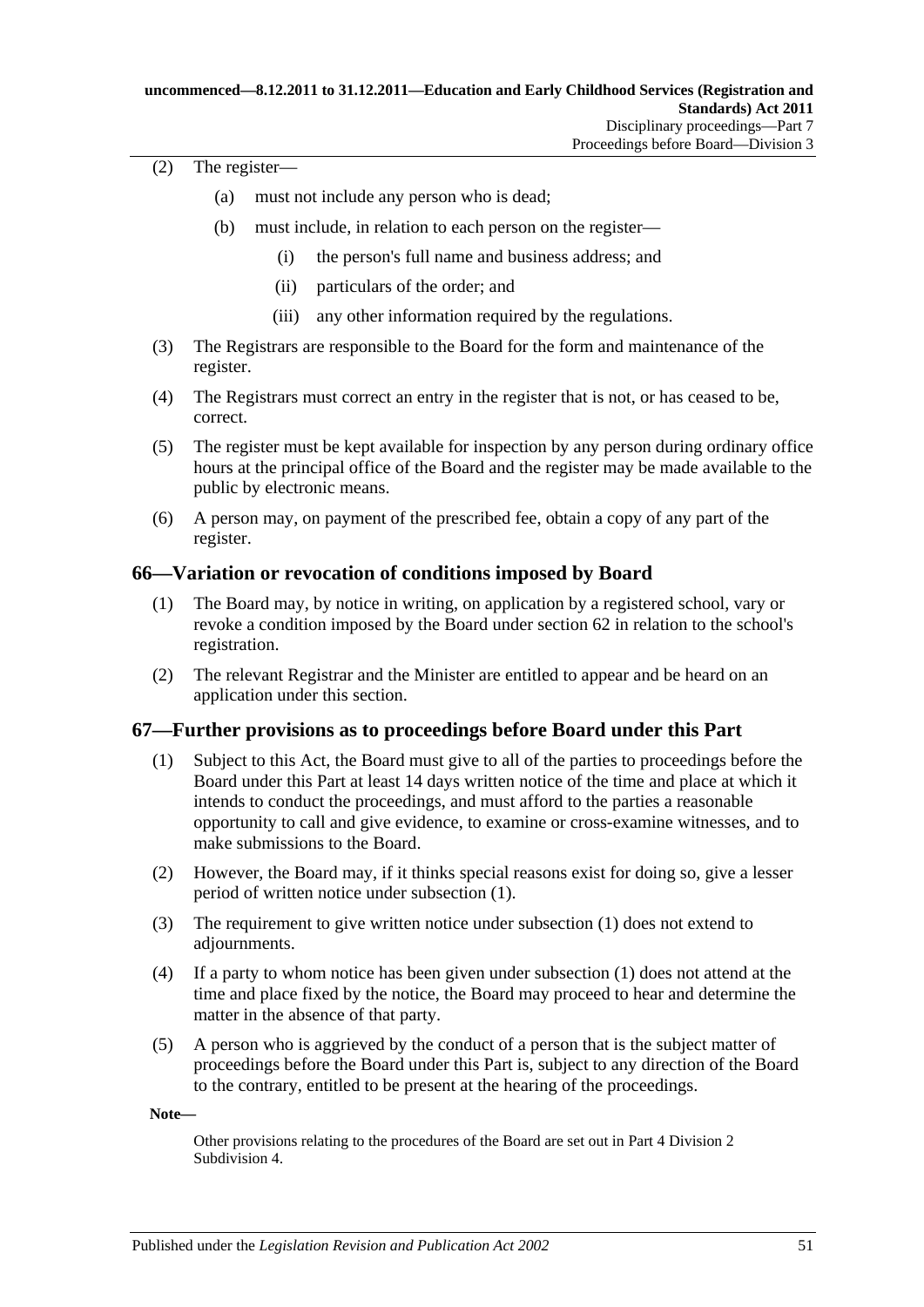# **Part 8—Enforcement**

## **68—Authorised officers**

- (1) The Board may, by notice in writing, authorise a person to be an authorised officer for the purposes of this Act.
- (2) An authorisation may be made subject to conditions or limitations specified in the instrument of authorisation.
- (3) The Board may, by notice in writing to an authorised officer, vary or revoke an authorisation, or a condition or limitation of an authorisation, on any grounds it thinks fit.

## **69—Powers of authorised officers**

- (1) If there are reasonable grounds for suspecting—
	- (a) that there is proper cause for disciplinary action against a school or person; or
	- (b) that a school or person has committed an offence against this Act,

an authorised officer may investigate the matter.

- <span id="page-51-1"></span><span id="page-51-0"></span>(2) Subject to this Act, for the purposes of an investigation, or in relation to a review of the registration of a registered school under Part [5 Division](#page-43-1) 4, an authorised officer may—
	- (a) at any reasonable time, enter and inspect—
		- (i) the premises of a registered school; or
		- (ii) any other premises on which the authorised officer reasonably suspects an offence against this Act has been or is being committed; or
	- (b) with the authority of a warrant issued by a magistrate or in circumstances in which the authorised officer reasonably believes that immediate action is required, use reasonable force to break into or open any part of, or anything in or on any premises referred to in [paragraph](#page-51-0) (a); or
	- (c) while on premises entered under [paragraph](#page-51-0) (a) or [\(b\),](#page-51-1) seize and retain anything found on the premises that the authorised officer reasonably believes may afford evidence relevant to the matters under investigation; or
	- (d) require any person who has possession of documents or records relevant to the matters under investigation to produce those documents or records for inspection (including written documents or records that reproduce, in a readily understandable form, information kept by computer, microfilm or other process); or
	- (e) inspect any documents or records produced to the authorised officer and retain them for such reasonable period as the authorised officer thinks fit, and make copies of the documents or records; or
	- (f) require any person who is in a position to provide information relevant to the matters under investigation to answer any question put by the authorised officer in relation to those matters; or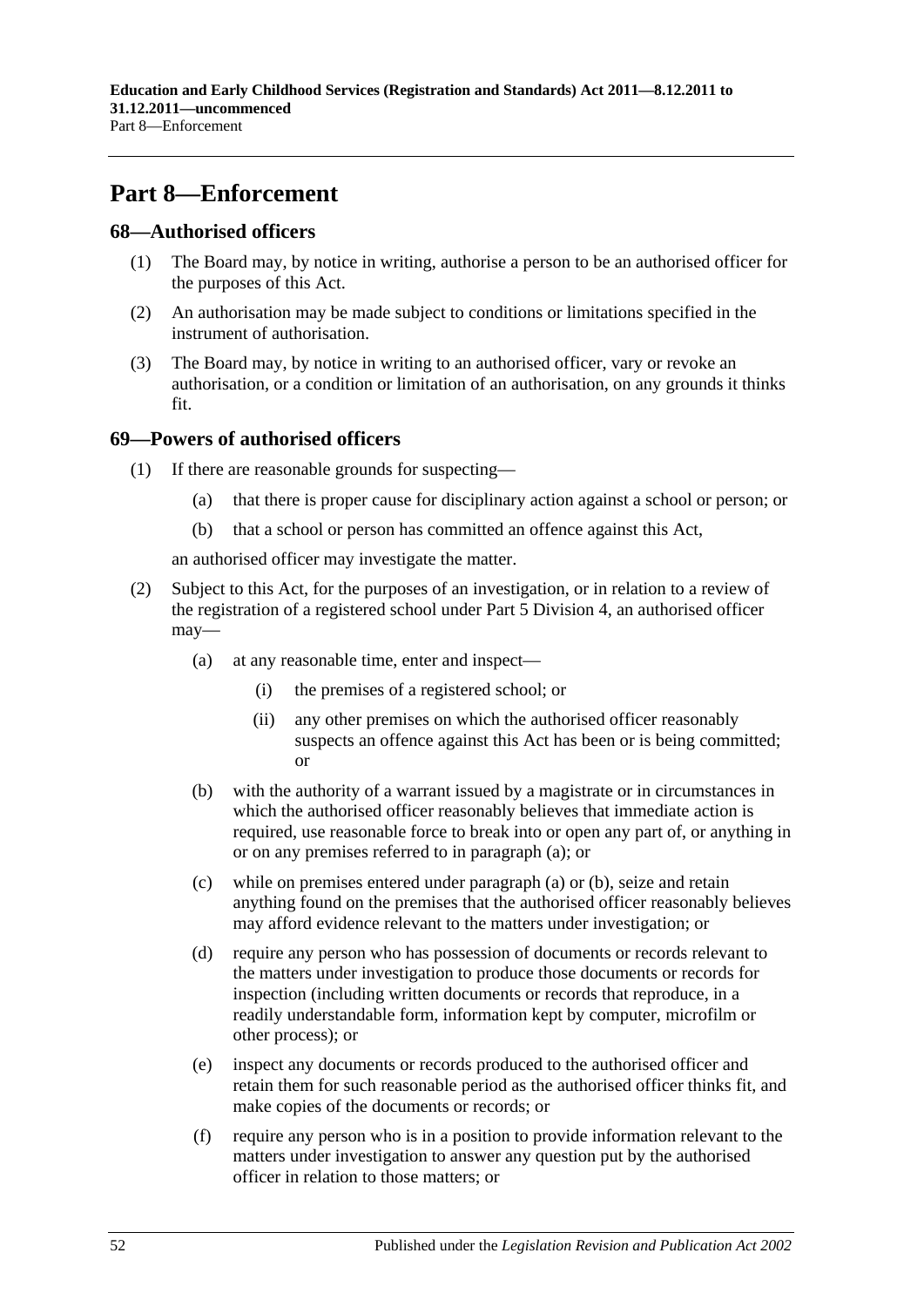- (g) take photographs, films or video or audio recordings; or
- (h) if the authorised officer reasonably suspects that an offence against this Act has been or is being committed, require the suspected offender to state his or her full name and address.
- (3) An authorised officer must not exercise the power conferred by [subsection](#page-51-0) (2)(a) in relation to any residential premises except with the permission of the occupier of the premises or on the authority of a warrant issued by a magistrate.
- (4) A magistrate must not issue a warrant under this section unless satisfied, by information given on oath, that the warrant is reasonably required in the circumstances.

## **70—Offence to hinder etc authorised officers**

- (1) Subject to this section, a person who—
	- (a) hinders or obstructs an authorised officer, or a person assisting an authorised officer, in the exercise of powers conferred by this Part; or
	- (b) uses abusive, threatening or insulting language to an authorised officer, or a person assisting an authorised officer; or
	- (c) when required by an authorised officer under this Part to answer a question, refuses or fails to answer the question to the best of the person's knowledge, information and belief; or
	- (d) falsely represents, by words or conduct, that he or she is an authorised officer,

is guilty of an offence.

Maximum penalty: \$5 000.

(2) A person is not required to answer a question if the answer to the question would tend to incriminate the person or make the person liable to a penalty.

# **Part 9—Review and appeal**

## **Division 1—Internal review**

## <span id="page-52-0"></span>**71—Internal review of certain decisions of Board**

- (1) This section applies to the following decisions of the Board:
	- (a) a refusal by the Board to register, or reinstate the registration of, a school under this Act;
	- (b) a refusal by the Board to endorse the registration of a school under [section](#page-42-2) 49;
	- (c) the removal by the Board of an endorsement of registration under [section](#page-42-3)  $50(3)$ ;
	- (d) the imposition by the Board of conditions on a school's registration or endorsement of registration under this Act (other than where the conditions were imposed under [Part](#page-45-0) 7);
	- (e) any other decision of a kind prescribed by the regulations.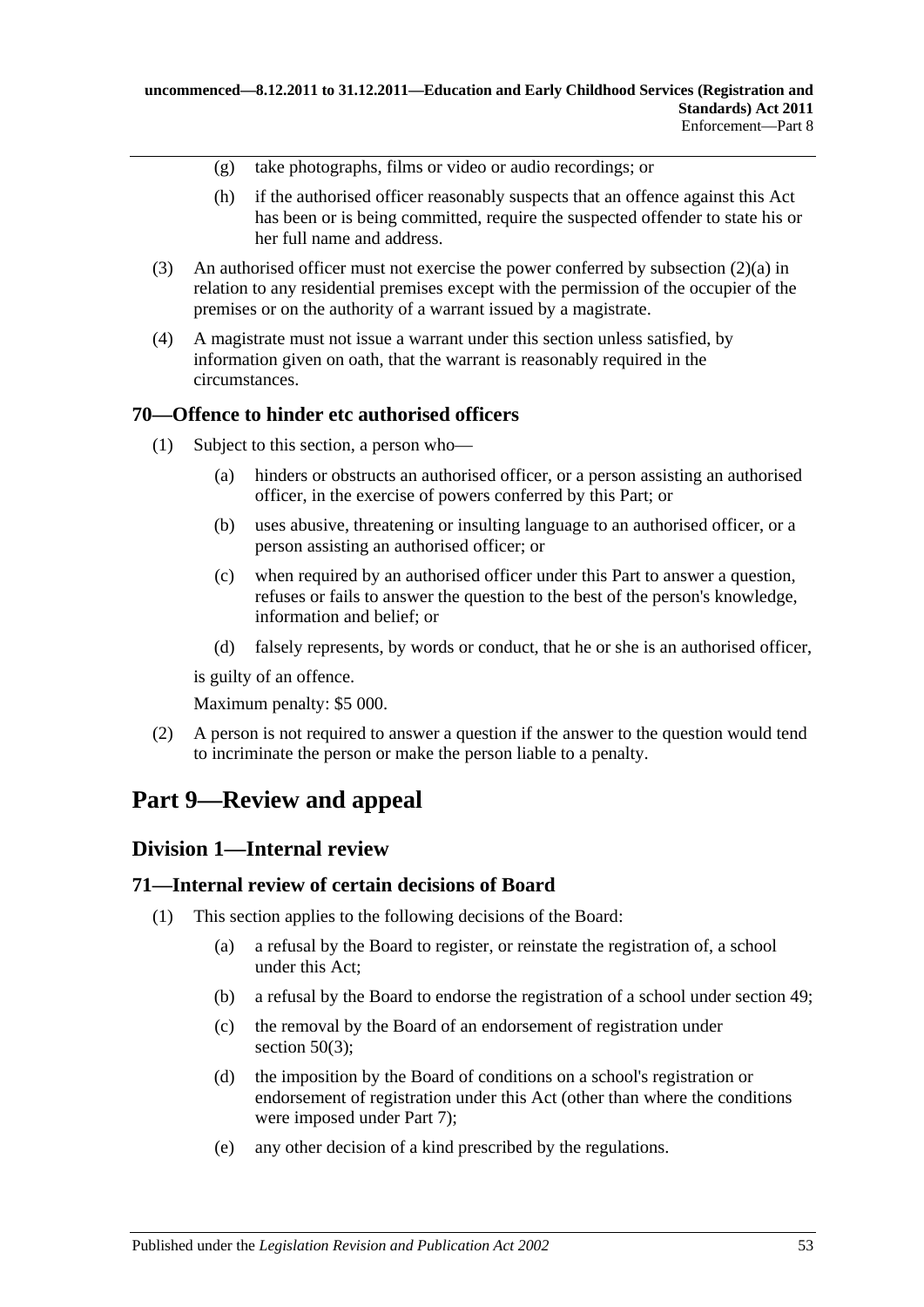<span id="page-53-0"></span>Division 1—Internal review

- (2) A school or person who is the subject of a decision to which this section applies (the *original decision*) may apply to the Board for a review of the decision.
- (3) An application under [subsection](#page-53-0) (2)—
	- (a) must be made in a manner and form determined by the Board; and
	- (b) unless the Board allows otherwise, must be made within 14 days after—
		- (i) if the school or person was notified of the original decision in accordance with this Act—the day on which the school or person was so notified; or
		- (ii) if the school or person was not notified of the original decision in accordance with this Act—the school or person becomes aware of the decision.
- (4) The member of the Board or person who conducts the review must not have been involved in, or in relation to, the original decision.
- <span id="page-53-2"></span>(5) The person conducting the review may ask the applicant for further information.
- <span id="page-53-1"></span>(6) A review must be conducted within 30 days after the application is made.
- (7) However, the period specified in [subsection](#page-53-1) (6) may be extended by up to 30 days—
	- (a) if a request for further information is made under [subsection](#page-53-2) (5); or
	- (b) by agreement between the applicant and the Board.
- <span id="page-53-4"></span><span id="page-53-3"></span>(8) On completion of a review, the Board—
	- $(a)$  may—
		- (i) confirm the original decision; or
		- (ii) vary the original decision; or
		- (iii) quash the original decision and substitute any decision that the Board could have made in the first instance; and
	- (b) must, as soon as is reasonably practicable, give the applicant written notice of the results of the review setting the reasons for the Board's decision under [paragraph](#page-53-3) (a).

## **Division 2—Appeal**

## **72—Right of appeal to District Court**

- (1) An appeal lies to the District Court against—
	- (a) a refusal by the Board to register, or reinstate the registration of, a school under this Act; or
	- (b) a refusal by the Board to endorse the registration of a school under [section](#page-42-2) 49; or
	- (c) the removal by the Board of an endorsement of registration under [section](#page-42-3)  $50(3)$ ; or
	- (d) the imposition by the Board of conditions on a school's registration or endorsement of registration under this Act; or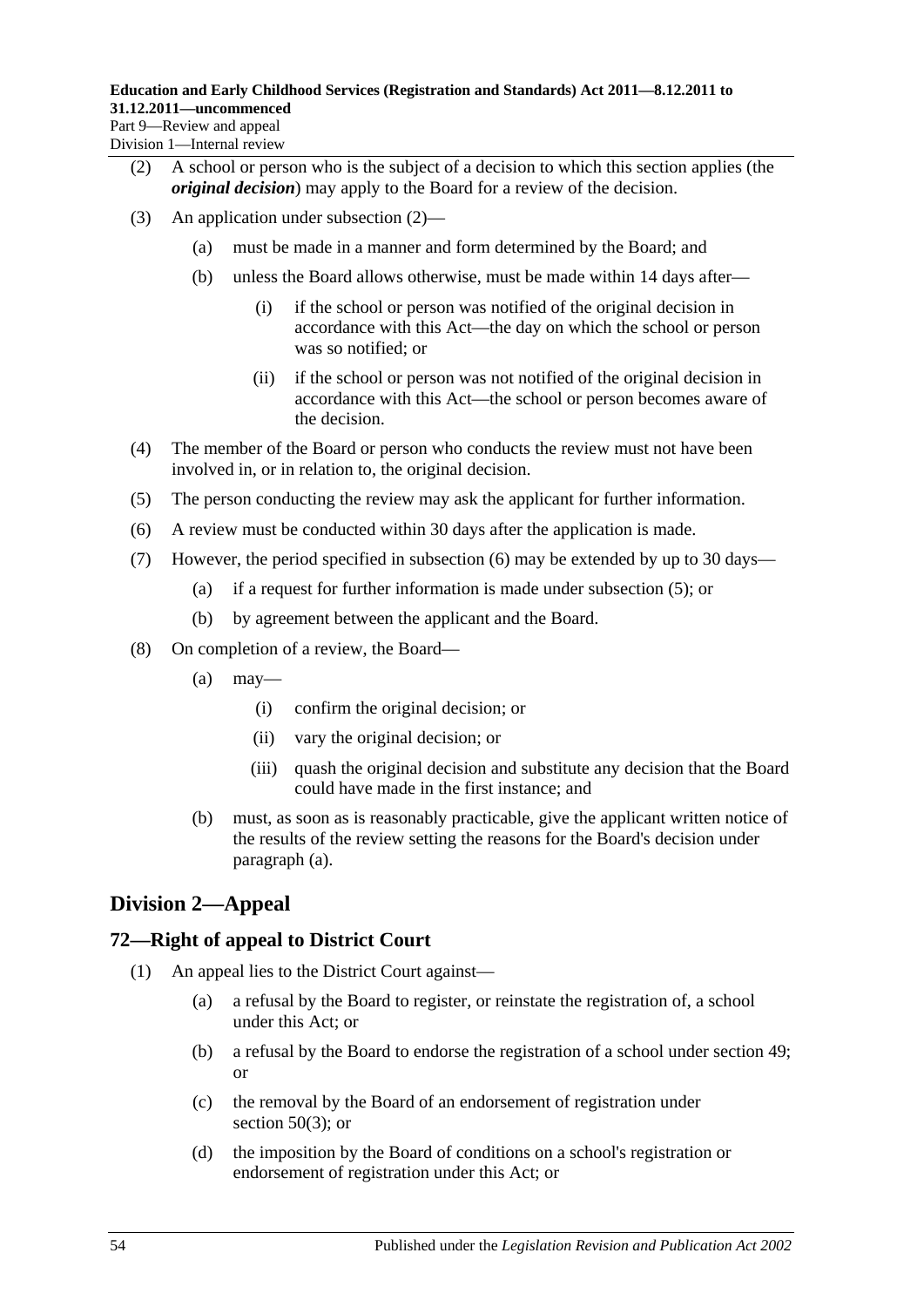- (e) a decision made by the Board in proceedings under [Part](#page-45-0) 7.
- <span id="page-54-0"></span>(2) An appeal under [subsection](#page-54-0) (1)(e) against a decision may be instituted—
	- (a) in the case of a decision made in disciplinary proceedings—by the complainant or the respondent in the proceedings in which the decision was made;
	- (b) in the case of a decision under [section](#page-50-1) 66—by the applicant or a person entitled to be heard in the proceedings.
- (3) An appeal must be instituted—
	- (a) if the decision is the subject of a review under [section](#page-52-0) 71—within 28 days after written notice is given to the applicant under [section](#page-53-4) 71(8); or
	- (b) in any other case—within 28 days after the date of the decision appealed against.

## <span id="page-54-1"></span>**73—Operation of order may be suspended**

- (1) If an order has been made by the Board, and the Board or the District Court is satisfied that an appeal against the order has been instituted, or is intended, the Board or District Court (as the case requires) may suspend the operation of the order until the determination of the appeal.
- (2) If the Board has suspended the operation of an order under [subsection](#page-54-1) (1), the Board may terminate the suspension, and if the District Court has done so, the District Court may terminate the suspension.

## **74—Variation or revocation of conditions imposed by District Court**

- (1) The District Court may, on application by a registered school, vary or revoke a condition imposed by the District Court in relation to the registration of the school.
- (2) The Board and the Minister are entitled to appear and be heard on an application under this section.

## **Part 10—Miscellaneous**

## <span id="page-54-2"></span>**75—Use of certain terms or descriptions prohibited**

- (1) A school that is not registered on the schools register must not use a prescribed term, or derivatives of the words comprising the term, to describe a service provided by the school.
- (2) If a school contravenes [subsection](#page-54-2) (1)—
	- (a) if the school is an incorporated or trustee services provider—the school; or
	- (b) in any other case—the responsible authority for the school,

is guilty of an offence.

Maximum penalty: \$50 000.

(3) A person who is not registered on the schools register must not use a prescribed term, or derivatives of the words comprising the term, to describe himself or herself or a service that he or she provides.

Maximum penalty: \$50 000.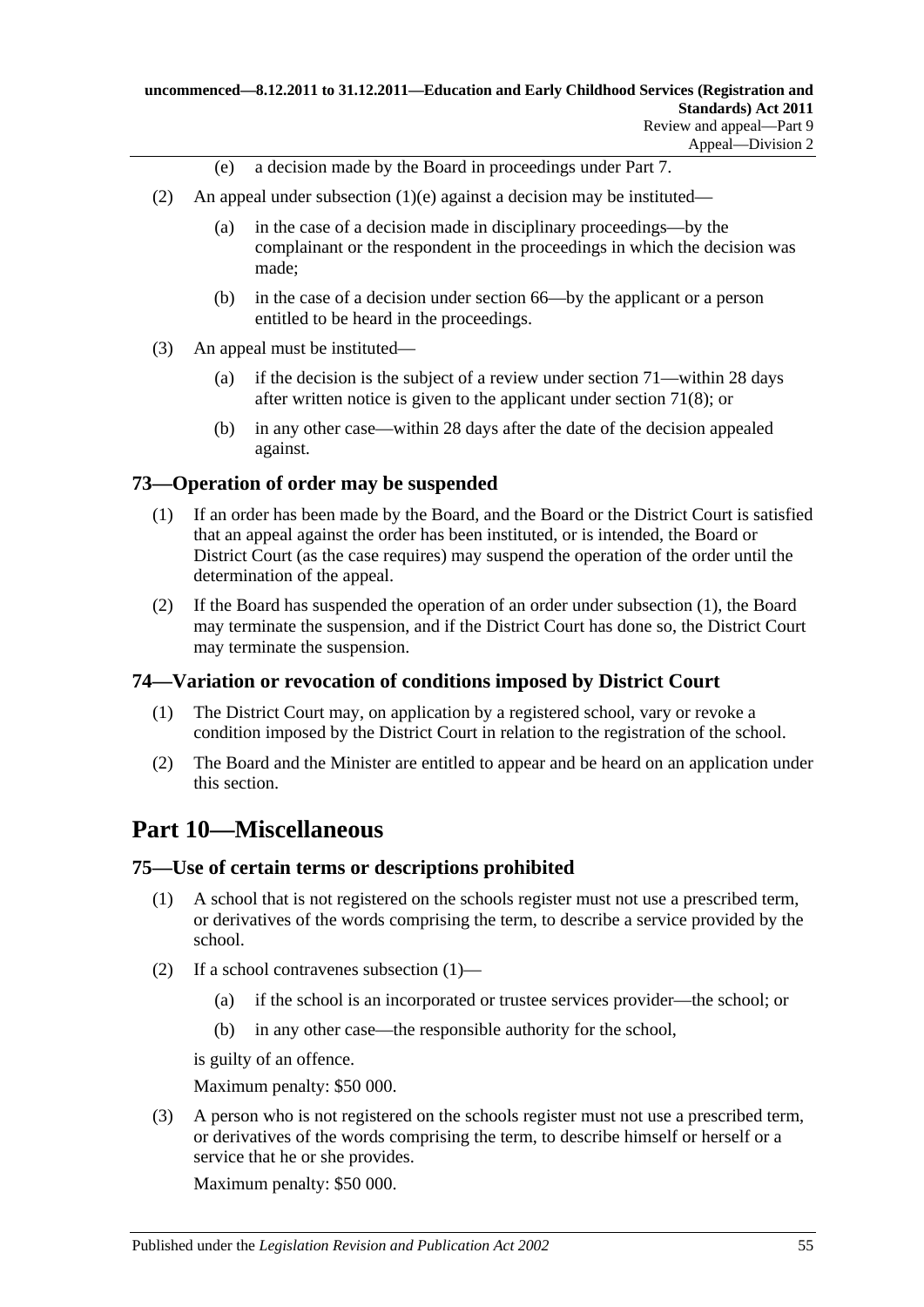Part 10—Miscellaneous

(4) A person must not, in the course of advertising or promoting a service that he or she provides, use a prescribed term, or derivatives of the words comprising the term, to describe a school that is engaged in the provision of the service unless the school is registered on the schools register.

Maximum penalty: \$50 000.

(5) In this section—

*prescribed term* means—

- (a) registered school; or
- (b) any other word or expression prescribed by the regulations.

## <span id="page-55-0"></span>**76—Exemptions**

- (1) Subject to this section, the Minister may, by notice in writing
	- exempt a registered school or person, or a class of registered schools or persons, subject to such conditions as the Minister thinks fit and specifies in the notice, from specified provisions of this Act; or
	- (b) vary the conditions of an exemption by the addition, substitution or deletion of 1 or more conditions.
- (2) The Minister must consult with the Board before making a notice under [subsection](#page-55-0)  $(1)$ .
- (3) If a registered school or person contravenes a condition of an exemption—
	- $(a)$
- (i) if the registered school is an incorporated or trustee services provider—the registered school; or
- (ii) in any other case—the responsible authority for the school; or
- (b) the person,

(as the case requires) is guilty of an offence.

Maximum penalty: \$10 000.

## **77—Statutory declarations**

If a person is required under this Act to provide information to the Board, the Board may require that the information be verified by statutory declaration and, in that event, the person will not be taken to have provided the information as required unless it has been verified in accordance with the requirements of the Board.

## **78—False or misleading statement**

A person must not make a statement that is false or misleading in a material particular (whether by reason of the inclusion or omission of any particular) in any information kept or provided under this Act.

Maximum penalty: \$20 000.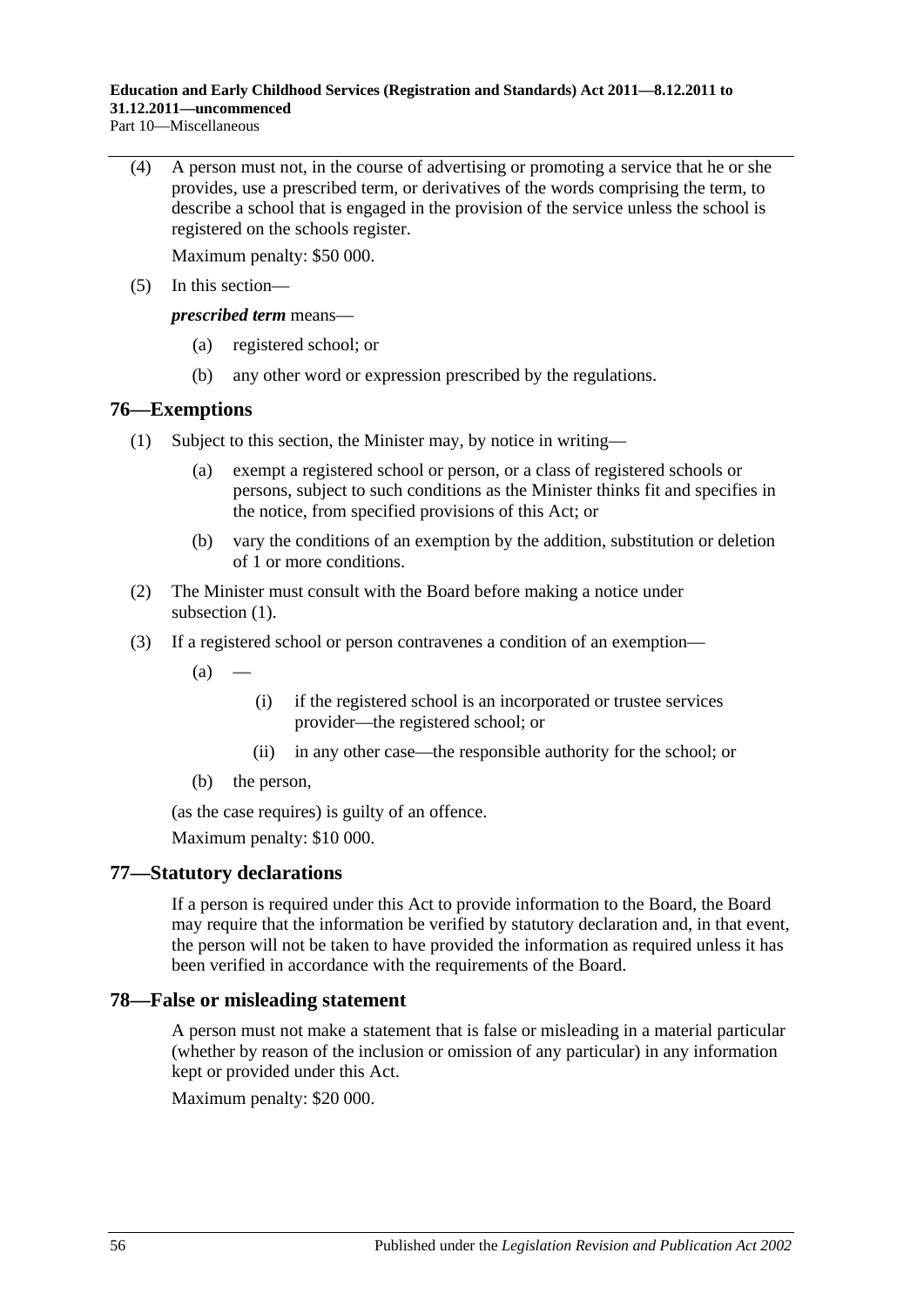## **79—Victimisation**

- (1) A person commits an act of victimisation against another person (the *victim*) if he or she causes detriment to the victim on the ground, or substantially on the ground, that the victim—
	- (a) has disclosed or intends to disclose information; or
	- (b) has made or intends to make an allegation,

that has given rise, or could give rise, to proceedings against the person under this Act.

- (2) An act of victimisation under this Act may be dealt with—
	- (a) as a tort; or
	- (b) as if it were an act of victimisation under the *[Equal Opportunity Act](http://www.legislation.sa.gov.au/index.aspx?action=legref&type=act&legtitle=Equal%20Opportunity%20Act%201984) 1984*,

but, if the victim commences proceedings in a court seeking a remedy in tort, he or she cannot subsequently lodge a complaint under the *[Equal Opportunity Act](http://www.legislation.sa.gov.au/index.aspx?action=legref&type=act&legtitle=Equal%20Opportunity%20Act%201984) 1984* and, conversely, if the victim lodges a complaint under that Act, he or she cannot subsequently commence proceedings in a court seeking a remedy in tort.

- (3) If a complaint alleging an act of victimisation under this Act has been lodged with the Commissioner for Equal Opportunity and the Commissioner is of the opinion that the subject matter of the complaint has already been adequately dealt with by a competent authority, the Commissioner may decline to act on the complaint or to proceed further with action on the complaint.
- (4) In this section—

*detriment* includes—

- (a) injury, damage or loss; or
- (b) intimidation or harassment; or
- (c) discrimination, disadvantage or adverse treatment in relation to the victim's employment or business; or
- (d) threats of reprisal.

## **80—Self-incrimination**

Subject to this Act, if a person is required to provide information or to produce a document, record or equipment under this Act and the information, document, record or equipment would tend to incriminate the person or make the person liable to a penalty, the person must nevertheless provide the information or produce the document, record or equipment, but the information, document, record or equipment so provided or produced will not be admissible in evidence against the person in proceedings for an offence, other than—

- (a) an offence against [Part](#page-44-2) 6 of this Act; or
- (b) an offence against this or any other Act relating to the provision of false or misleading information.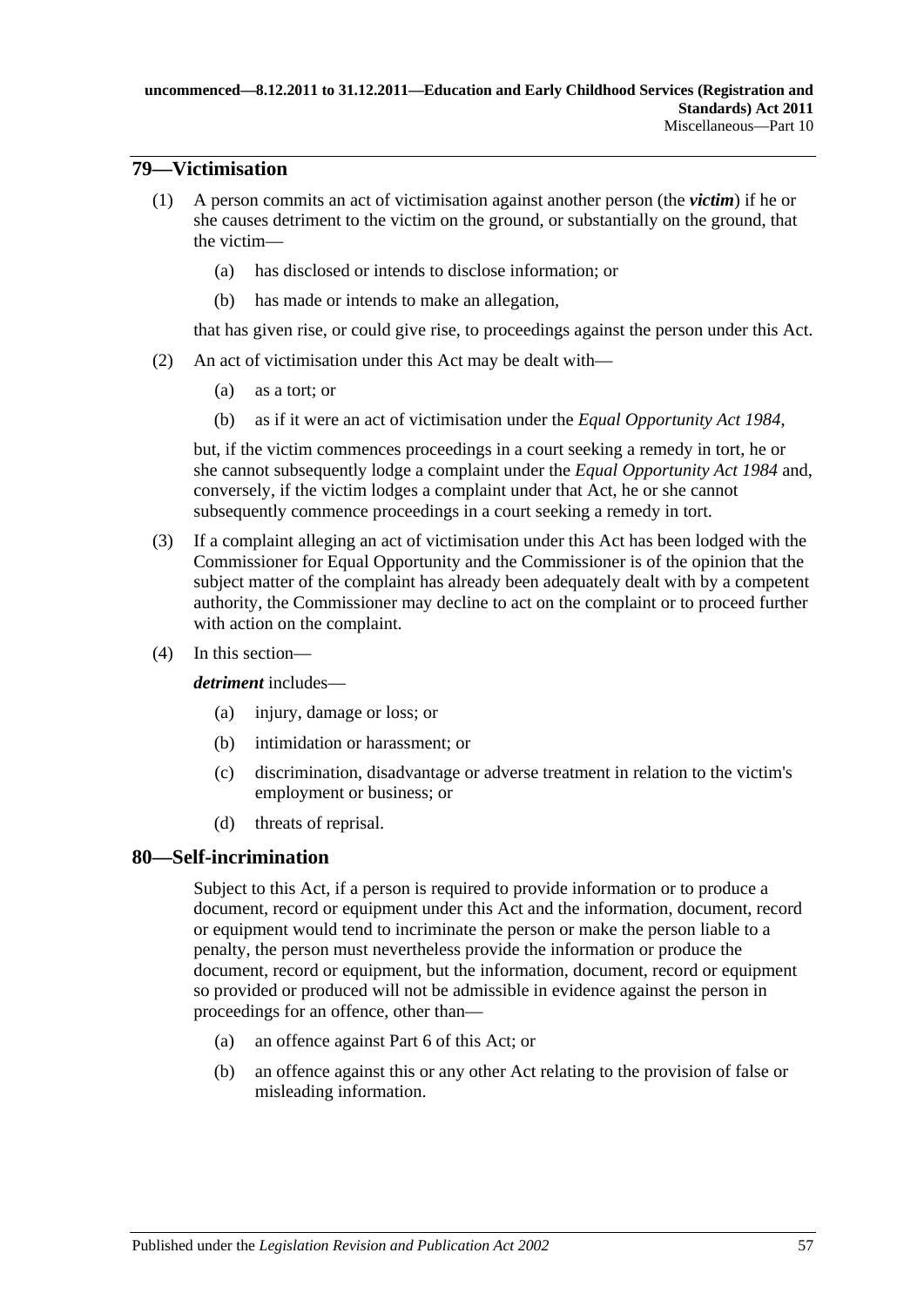## **81—Punishment of conduct that constitutes offence**

If conduct constitutes an offence and is also a ground for disciplinary action under this Act, the taking of disciplinary action under this Act is not a bar to conviction and punishment for the offence, nor is conviction and punishment for the offence a bar to disciplinary action under this Act.

## **82—Continuing offence**

- (1) A person convicted of an offence against a provision of this Act in respect of a continuing act or omission—
	- (a) is liable, in addition to the penalty otherwise applicable to the offence, to a penalty for each day during which the act or omission continued of not more than one tenth of the maximum penalty prescribed for that offence; and
	- (b) is, if the act or omission continues after the conviction, guilty of a further offence against the provision and liable, in addition to the penalty otherwise applicable to the further offence, to a penalty for each day during which the act or omission continued after the conviction of not more than one tenth of the maximum penalty prescribed for the offence.
- (2) If an offence consists of an omission to do something that is required to be done, the omission will be taken to continue for as long as the thing required to be done remains undone after the end of the period for compliance with the requirement.

## **83—Offences by bodies corporate**

If a body corporate commits an offence against this Act, any person with management or control of the body corporate who failed to exercise due diligence to prevent the contravention that is the subject of the offence also commits that offence and is liable to the penalty for that offence applicable to an individual.

### **84—General defence**

It is a defence to a charge of an offence against this Act if the defendant proves that the alleged offence was not committed intentionally and did not result from any failure on the part of the defendant to take reasonable care to avoid the commission of the offence.

### <span id="page-57-0"></span>**85—Immunity of persons engaged in administration of Act**

- (1) No personal liability attaches to a person engaged in the administration of this Act for an act or omission in good faith in the exercise or discharge, or purported exercise or discharge, of official powers or functions.
- (2) A liability that would, but for [subsection](#page-57-0) (1), lie against a person, lies instead against the Crown.

### **86—Application of fines**

A fine imposed for an offence against this Act must be paid to the Board.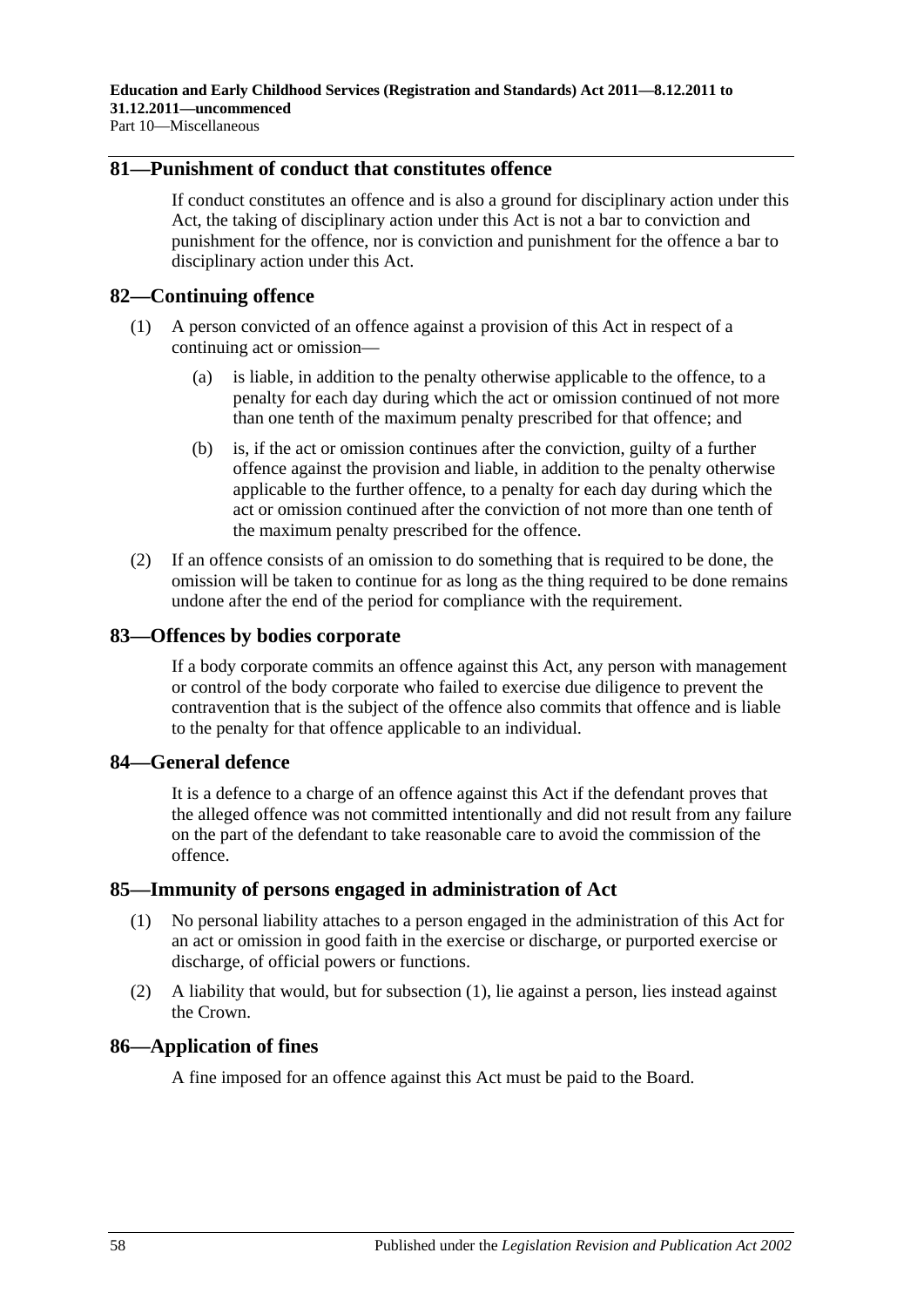## <span id="page-58-0"></span>**87—Confidentiality**

- (1) A person engaged or formerly engaged in the administration of this Act must not divulge or communicate personal information obtained (whether by that person or otherwise) in the course of official duties except—
	- (a) as required or authorised by or under this Act or any other Act or law; or
	- (b) with the consent of the person to whom the information relates; or
	- (c) in connection with the administration or enforcement of this or any other Act; or
	- (d) to an authority responsible under the law of a place outside this State for the registration or accreditation of persons who provide education services or early childhood services, where the information is required for the proper administration of that law; or
	- (e) to an agency or instrumentality of this State, the Commonwealth or another State or a Territory of the Commonwealth for the purposes of the proper performance of its functions.

Maximum penalty: \$10 000.

- (2) [Subsection](#page-58-0) (1) does not prevent disclosure of statistical or other data that could not reasonably be expected to lead to the identification of any person to whom it relates.
- (3) Information that has been disclosed under [subsection](#page-58-0) (1) for a particular purpose must not be used for any other purpose by—
	- (a) the person to whom the information was disclosed; or
	- (b) any other person who gains access to the information (whether properly or improperly and whether directly or indirectly) as a result of that disclosure.

Maximum penalty: \$10 000.

(4) The regulations may make further provision in respect of the disclosure of information obtained in the course of the administration of this Act.

## <span id="page-58-1"></span>**88—Service**

- (1) A notice or document required or authorised to be given or sent to, or served on, a person for the purposes of this Act may—
	- (a) be given to the person personally; or
	- (b) be posted in an envelope addressed to the person at the person's last known residential, business or (in the case of a corporation) registered address; or
	- (c) be left for the person at the person's last known residential, business or (in the case of a corporation) registered address with someone apparently over the age of 16 years; or
	- (d) be transmitted by fax or email to a fax number or email address provided by the person (in which case the notice or document will be taken to have been given or served at the time of transmission).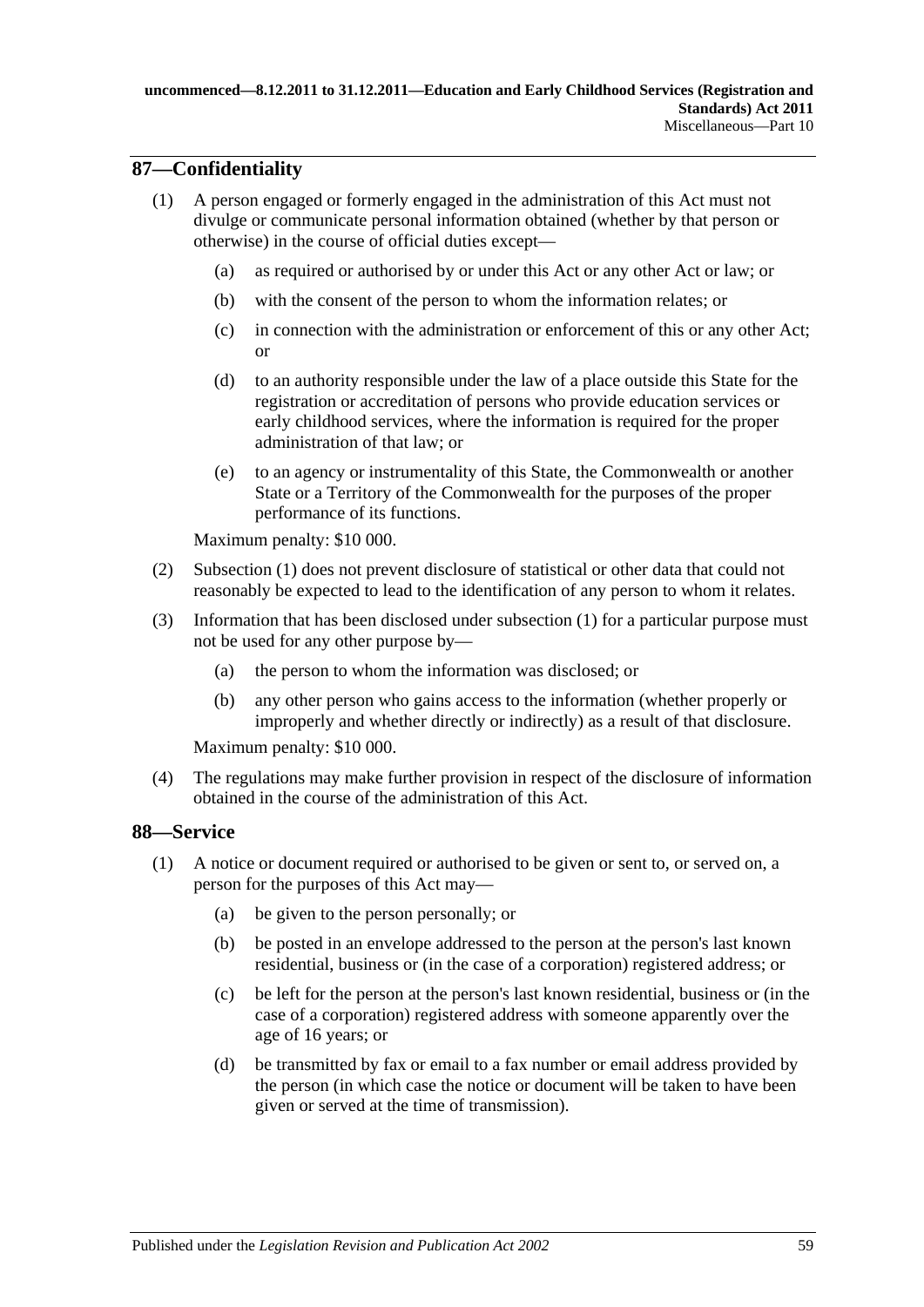Part 10—Miscellaneous

(2) Without limiting the effect of [subsection](#page-58-1) (1), a notice or other document required or authorised to be given or sent to, or served on, a person for the purposes of this Act may, if the person is a company or registered body within the meaning of the *Corporations Act 2001* of the Commonwealth, be served on the person in accordance with that Act.

## **89—Evidentiary provision**

- (1) In proceedings for an offence against this Act or in disciplinary proceedings under [Part](#page-45-0) 7, an allegation in the complaint—
	- (a) that a school named in the complaint is or is not, or was or was not on a specified date, registered on the schools register; or
	- (b) that the registration of a school named in the complaint is or is not, or was or was not on a specified date, subject to specified conditions; or
	- (c) that the registration of a school named in the complaint is or is not, or was or was not on a specified date, endorsed with an approval to enrol full fee paying overseas students; or
	- (d) that a person named in the complaint is, or was on a specified date, the responsible authority for a specified school; or
	- (e) that a person named in the complaint is, or was on a specified date, a member of the governing authority of a specified school; or
	- (f) that a person named in the complaint is, or was on a specified date, an authorised officer,

must be accepted as proved in the absence of proof to the contrary.

(2) In legal proceedings, a document apparently certified by a Registrar to be a copy of a register under this Act, or a copy of a code of conduct prepared or endorsed by the Board under this Act, must be accepted as such in the absence of proof to the contrary.

### <span id="page-59-0"></span>**90—Regulations**

- (1) The Governor may make such regulations as are contemplated by, or necessary or expedient for the purposes of, this Act.
- <span id="page-59-1"></span>(2) Without limiting [subsection](#page-59-0) (1), the regulations may—
	- (a) vary [Schedule](#page-201-0) 2;
	- (b) prescribe fees or charges for the purposes of this Act (including, to avoid doubt, for the purposes of the *Education and Care Services National Law (South Australia)*) and may provide for the payment, recovery, reduction or waiver of such fees or charges;
	- (c) exempt classes of persons or activities from the application of this Act or specified provisions of this Act, either unconditionally or subject to specified conditions;
	- (d) prescribe penalties, not exceeding \$10 000, for offences against the regulations;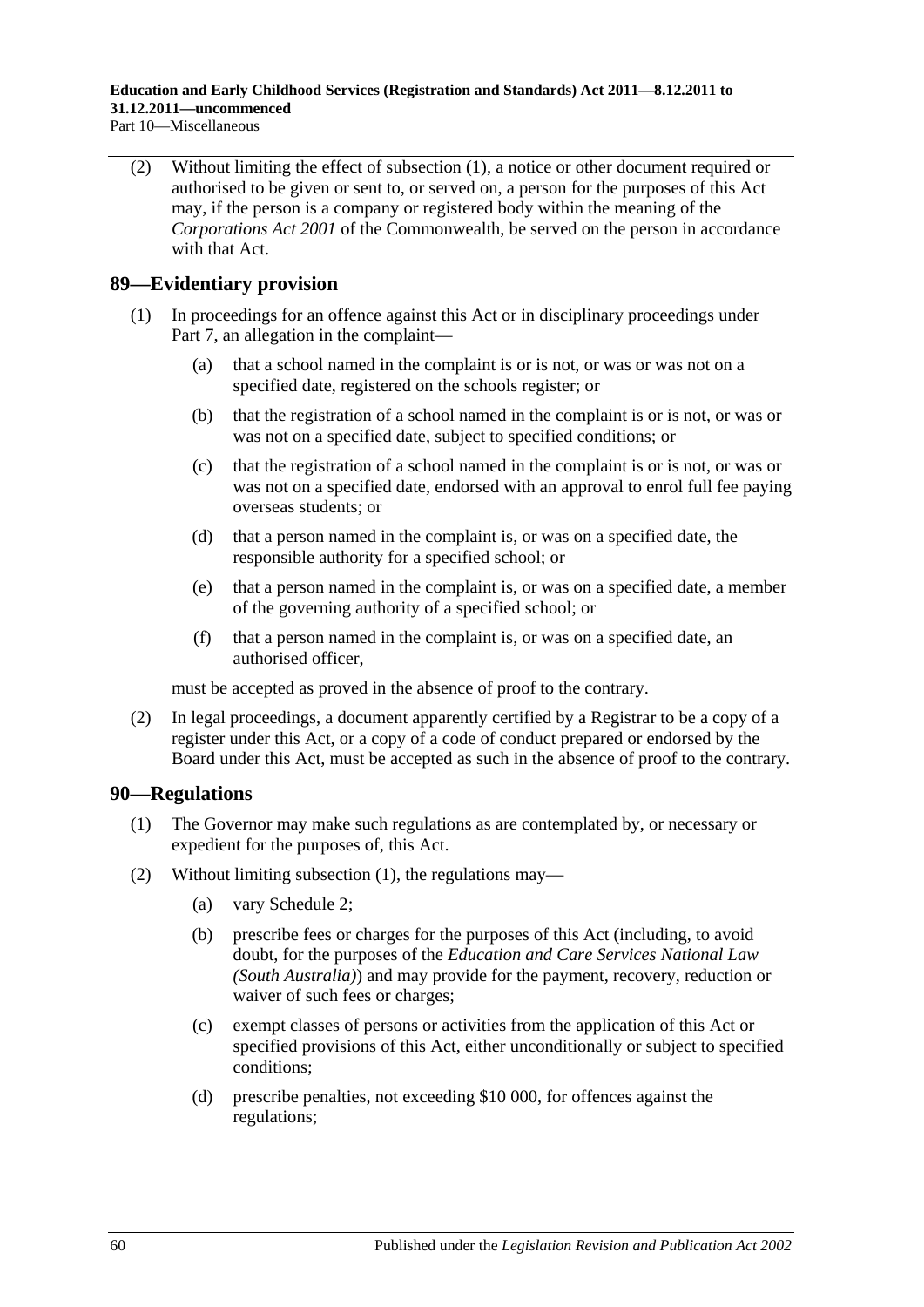- <span id="page-60-0"></span>(e) modify the operation of the *Education and Care Services National Law* and the national regulations under the *Education and Care Services National Law (South Australia)* as they apply in this jurisdiction (whether to a residual early childhood service or otherwise);
- <span id="page-60-1"></span>(f) make provisions of a saving or transitional nature consequent upon—
	- (i) the enactment of this Act; or
	- (ii) amendments to the Education and Care Services National Law text; or
	- (iii) amendments to the *Education and Care Services National Law (South Australia)*; or
	- (iv) variations to the national regulations under the *Education and Care Services National Law (South Australia)*.
- (3) A provision of a regulation contemplated by [subsection](#page-59-1) (2)(a), [\(e\)](#page-60-0) or [\(f\)](#page-60-1) may, if the regulation so provides, take effect from the commencement of this section or from a later day (but if a provision takes effect from a day earlier than the day of the regulation's publication in the Gazette, the provision does not operate to the disadvantage of a person by decreasing the person's rights or imposing liabilities on the person).
- (4) The regulations may—
	- (a) be of general application or vary in their application according to prescribed factors;
	- (b) refer to or incorporate, wholly or partially and with or without modification, a code, standard or other document prepared or published by a prescribed body, either as in force at the time the regulations are made or as in force from time to time;
	- (c) provide that a matter or thing in respect of which regulations may be made is to be determined according to the discretion of the Minister, the Board or other specified person or body.
- (5) If a code, standard or other document is referred to or incorporated in the regulations—
	- (a) a copy of the code, standard or other document must be kept available for public inspection, without charge and during ordinary office hours, at an office or offices specified in the regulations; and
	- (b) evidence of the contents of the code, standard or other document may be given in any legal proceedings by production of a document apparently certified by the Minister to be a true copy of the code, standard or other document.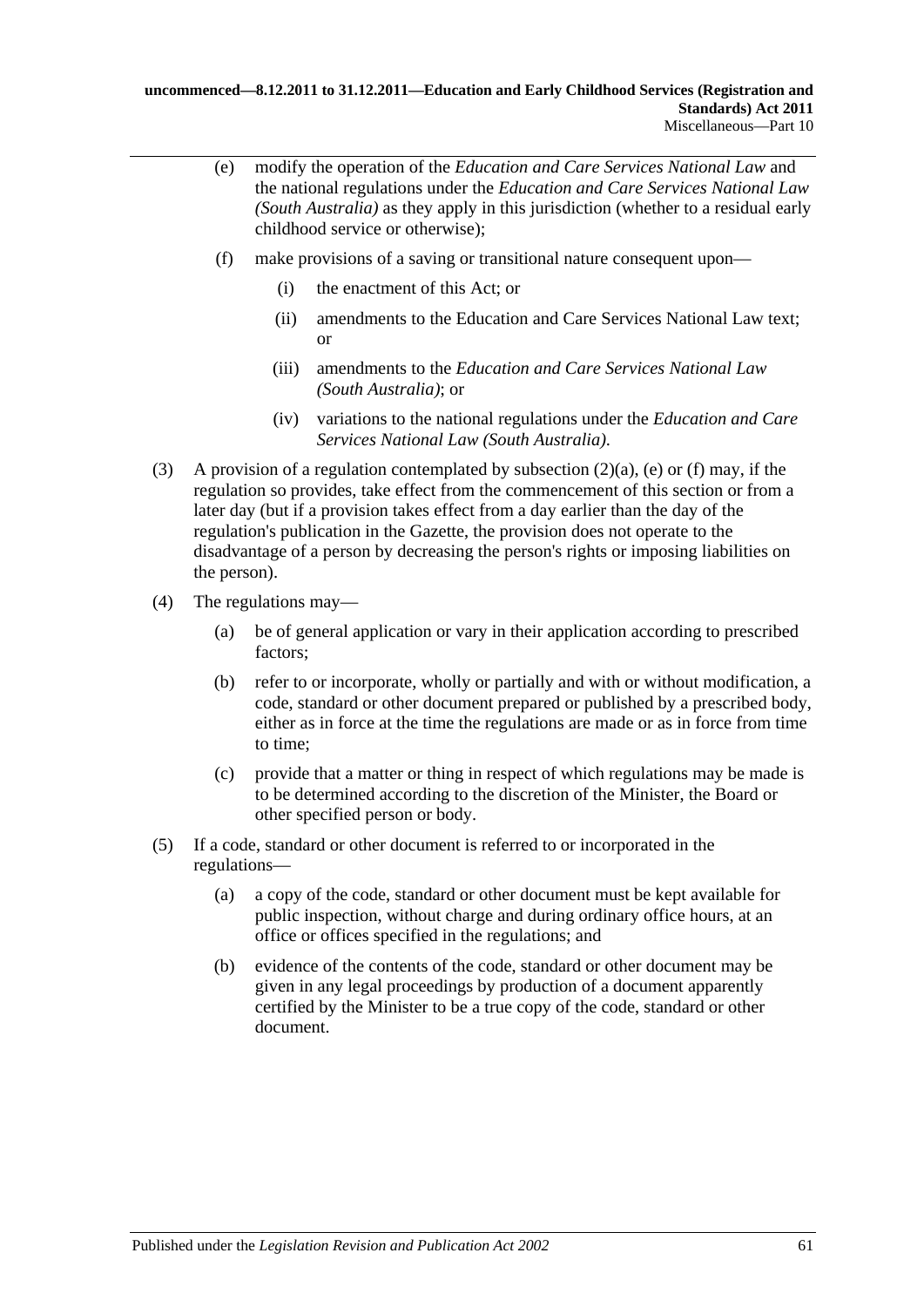# **Schedule 1—Education and Care Services National Law**

# **Part 1—Preliminary**

## **1—Short title**

This Law may be cited as the *Education and Care Services National Law*.

## **2—Commencement**

This Law commences in a participating jurisdiction as provided under the Act of that jurisdiction that applies this Law as a law of that jurisdiction.

## **3—Objectives and guiding principles**

- (1) The objective of this Law is to establish a national education and care services quality framework for the delivery of education and care services to children.
- (2) The objectives of the national education and care services quality framework are—
	- (a) to ensure the safety, health and wellbeing of children attending education and care services;
	- (b) to improve the educational and developmental outcomes for children attending education and care services;
	- (c) to promote continuous improvement in the provision of quality education and care services;
	- (d) to establish a system of national integration and shared responsibility between participating jurisdictions and the Commonwealth in the administration of the national education and care services quality framework;
	- (e) to improve public knowledge, and access to information, about the quality of education and care services;
	- (f) to reduce the regulatory and administrative burden for education and care services by enabling information to be shared between participating jurisdictions and the Commonwealth.
- (3) The guiding principles of the national education and care services quality framework are as follows—
	- (a) that the rights and best interests of the child are paramount;
	- (b) that children are successful, competent and capable learners;
	- (c) that the principles of equity, inclusion and diversity underlie this Law;
	- (d) that Australia's Aboriginal and Torres Strait Islander cultures are valued;
	- (e) that the role of parents and families is respected and supported;
	- (f) that best practice is expected in the provision of education and care services.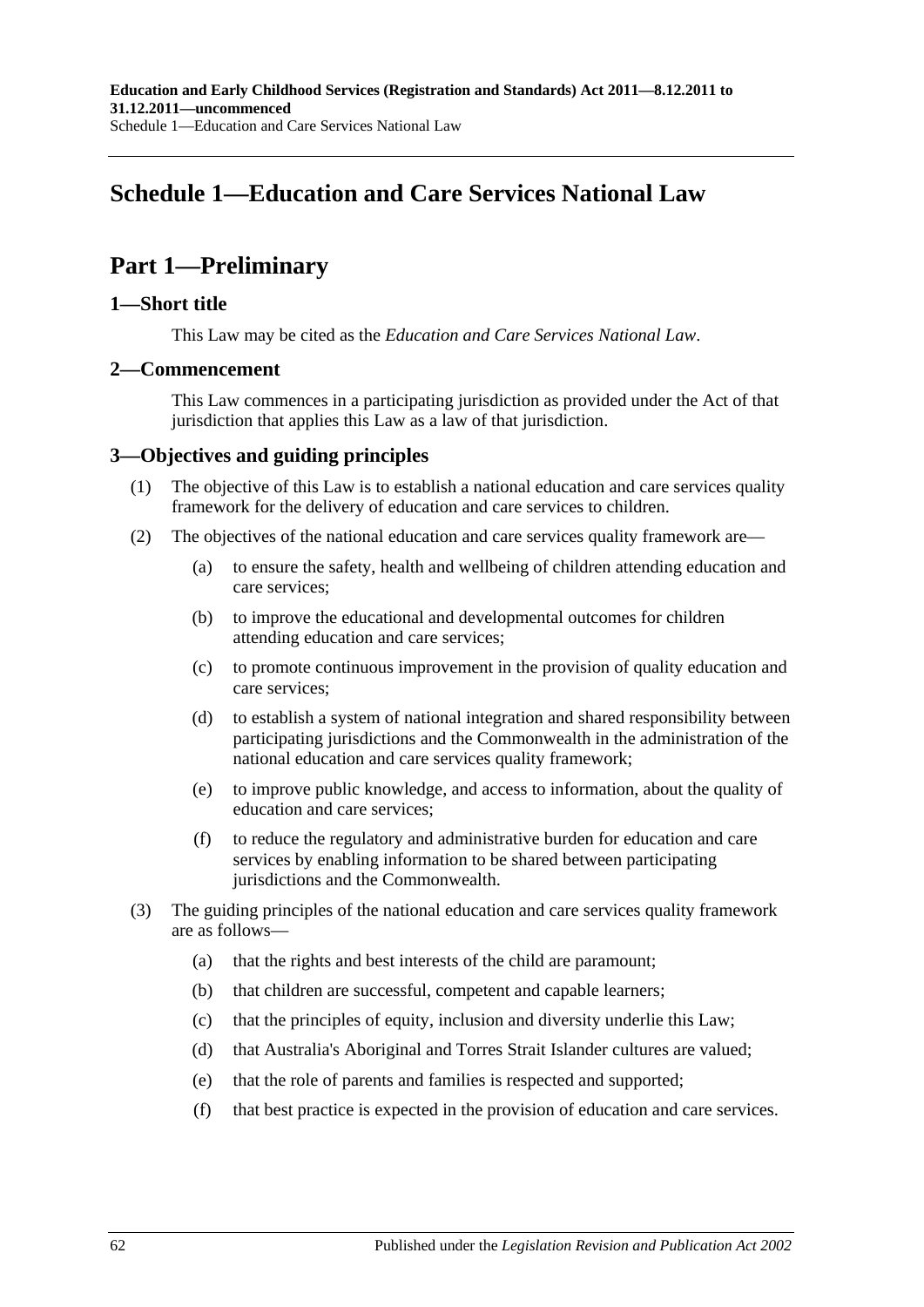## **4—How functions to be exercised**

An entity that has functions under this Law is to exercise its functions having regard to the objectives and guiding principles of the national education and care services quality framework set out in section 3.

## <span id="page-62-0"></span>**5—Definitions**

(1) In this Law—

*approved education and care service* means an education and care service for which a service approval exists;

*approved family day care service* means an approved education and care service that is a family day care service;

*approved family day care venue* means a place other than a residence where an approved family day care service is provided;

*approved learning framework* means a learning framework approved by the Ministerial Council;

*approved provider* means a person who holds a provider approval;

*associated children's service* means a children's service that is operated or intended to be operated by an approved provider at the same place as an approved education and care service;

*Australian Accounting Standards* means the standards issued or pronounced by the Australian Accounting Standards Board;

*authorised officer* means a person authorised to be an authorised officer under Part 9;

*Authority Fund* means the Australian Children's Education and Care Quality Authority Fund established under section 274;

*Board* means the Australian Children's Education and Care Quality Authority Board established under this Law;

*certified supervisor* means a person who holds a supervisor certificate;

*chief executive officer* means the chief executive officer of the National Authority appointed under this Law;

*children's service* means a service providing or intended to provide education and care on a regular basis to children under 13 years of age that is primarily regulated under a children's services law of a participating jurisdiction and is not an education and care service;

*children's services law*, in relation to a participating jurisdiction, means a law declared by a law of that jurisdiction to be a children's services law for the purposes of this Law;

*children's services regulator*, in relation to a participating jurisdiction, means a person declared by a law of that jurisdiction to be the children's services regulator for the purposes of this Law;

*Commonwealth Minister* means the Minister of the Commonwealth who is responsible for policies and programs relating to education and care services;

*compliance direction* means a compliance direction under section 176;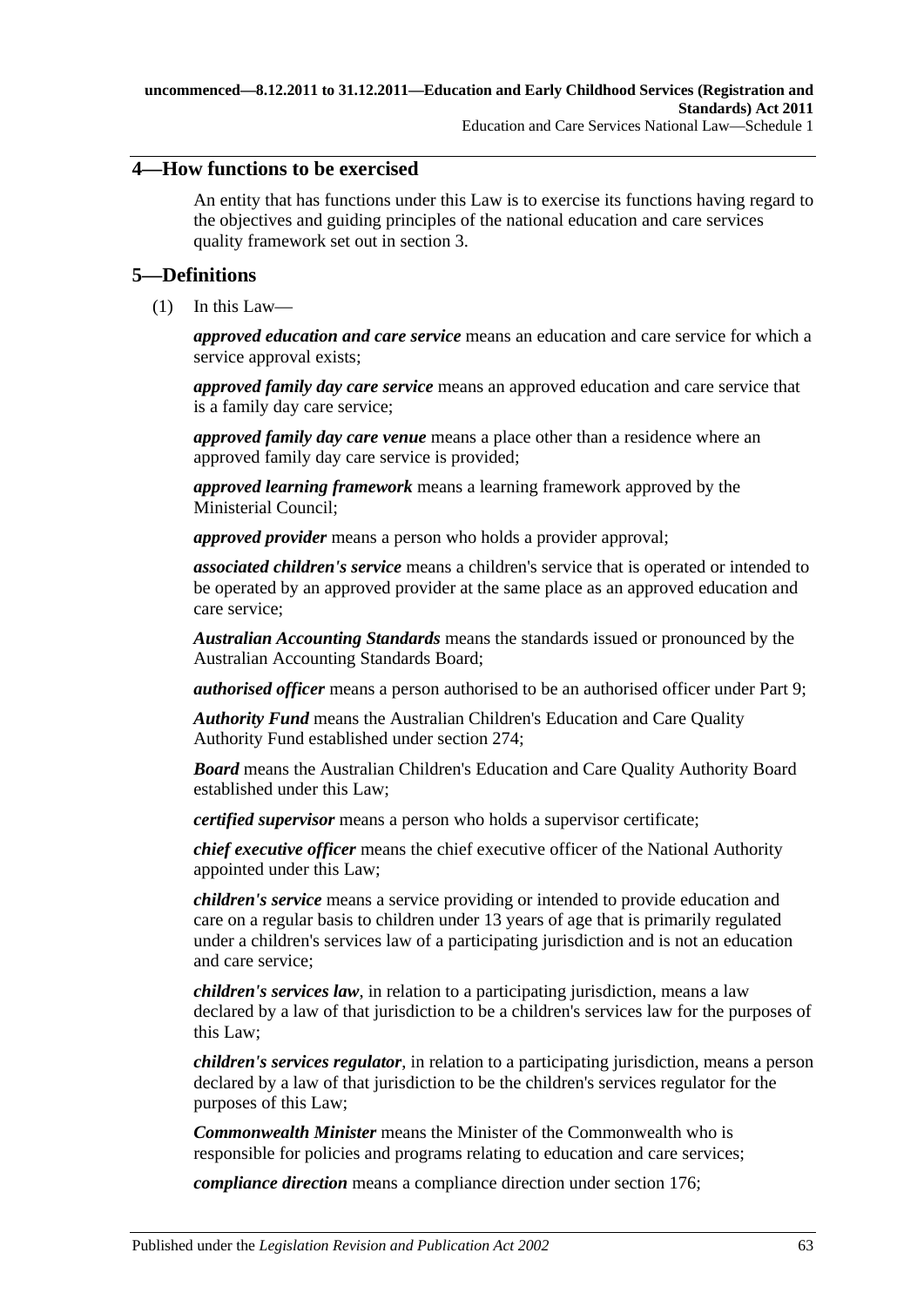*compliance notice* means a compliance notice under section 177;

*education and care service* means any service providing or intended to provide education and care on a regular basis to children under 13 years of age other than—

- (a) a school providing full-time education to children, including children attending in the year before grade 1 but not including a preschool program delivered in a school or a preschool that is registered as a school; or
- (b) a preschool program delivered in a school if—
	- (i) the program is delivered in a class or classes where a full-time education program is also being delivered to school children; and
	- (ii) the program is being delivered to fewer than 6 children in the school; or
- (c) a personal arrangement; or
- (d) a service principally conducted to provide instruction in a particular activity; or

#### **Example—**

Instruction in a particular activity could be instruction in sport, dance, music, culture or language or religious instruction.

- (e) a service providing education and care to patients in a hospital or patients of a medical or therapeutic care service; or
- (f) care provided under a child protection law of a participating jurisdiction; or
- (g) a prescribed class of disability service; or
- (h) a service of a prescribed class;

#### **Example—**

Education and care services to which this Law applies include long day care services, family day care services, outside school hours services and preschool programs including those delivered in schools, unless expressly excluded.

#### *education and care service premises* means—

- (a) in relation to an education and care service other than a family day care service, each place at which an education and care service operates or is to operate; or
- (b) in relation to a family day care service—
	- (i) an office of the family day care service; or
	- (ii) an approved family day care venue; or
	- (iii) each part of a residence used to provide education and care to children as part of a family day care service or used to provide access to the part of the residence used to provide that education and care;

*education law*, in relation to a participating jurisdiction, means a law declared by a law of that jurisdiction to be an education law for the purposes of this Law:

*educator* means an individual who provides education and care for children as part of an education and care service;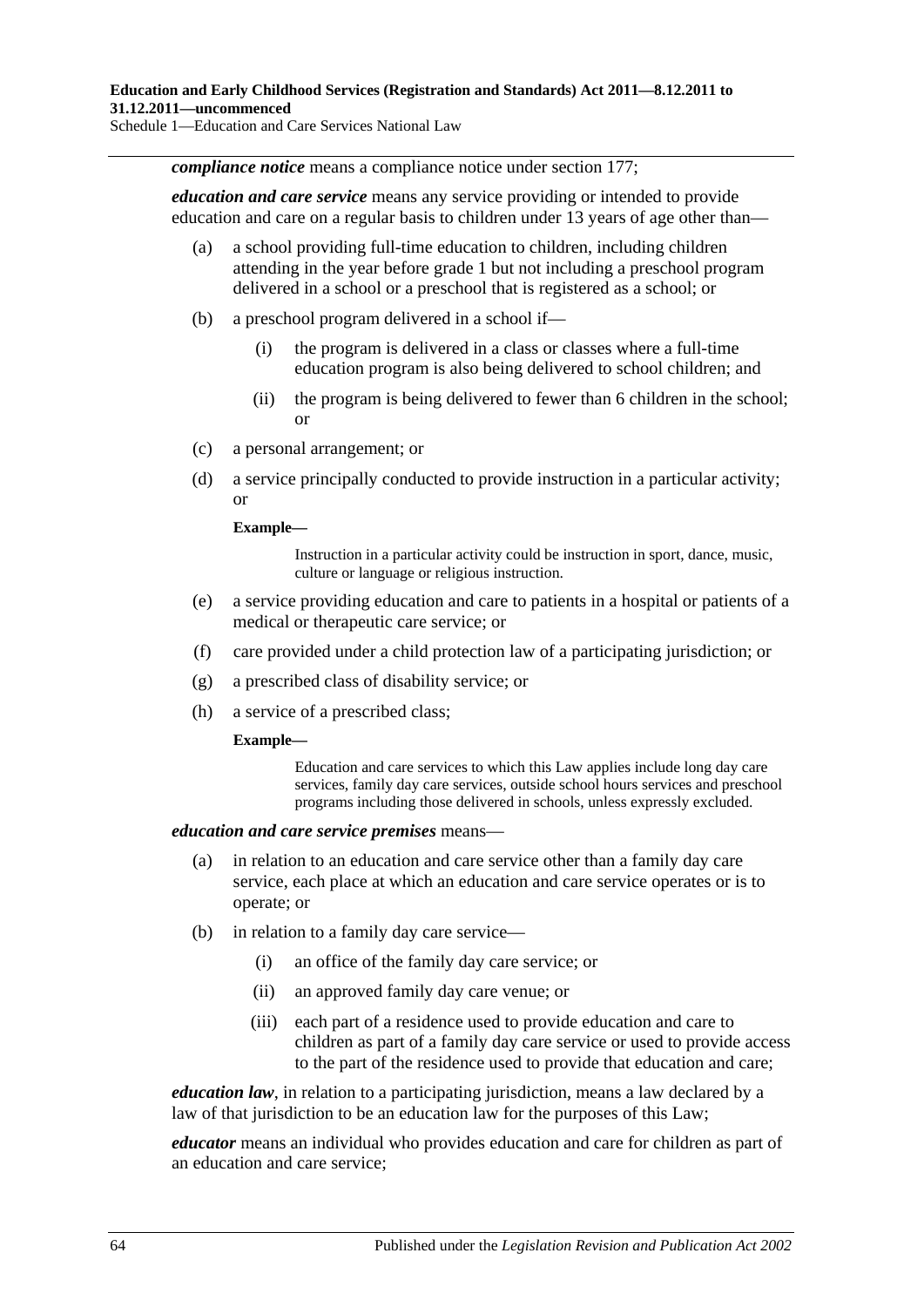*eligible association* means an association of a prescribed class;

*family day care co-ordinator* means a person employed or engaged by an approved provider of a family day care service to monitor and support the family day care educators who are part of the service;

*family day care educator* means an educator engaged by or registered with a family day care service to provide education and care for children in a residence or at an approved family day care venue;

*family day care residence* means a residence at which a family day care educator educates and cares for children as part of a family day care service;

*family day care service* means an education and care service that is delivered through the use of 2 or more educators to provide education and care for children in residences whether or not the service also provides education and care to children at a place other than a residence;

*family member*, in relation to a child, means—

- (a) a parent, grandparent, brother, sister, uncle, aunt, or cousin of the child, whether of the whole blood or half-blood and whether that relationship arises by marriage (including a de facto relationship) or by adoption or otherwise; or
- (b) a relative of the child according to Aboriginal or Torres Strait Islander tradition; or
- (c) a person with whom the child resides in a family-like relationship; or
- (d) a person who is recognised in the child's community as having a familial role in respect of the child;

*former education and care services law*, in relation to a participating jurisdiction, means a law declared by a law of that jurisdiction to be a former education and care services law for the purposes of this Law;

*grade 1*, in relation to a school, means the first year of compulsory full-time schooling;

*guardian*, in relation to a child, means the legal guardian of the child;

*infringements law*, in relation to a participating jurisdiction, means a law declared by a law of that jurisdiction to be an infringements law for the purposes of this Law;

*Ministerial Council* means the Ministerial Council consisting of the persons who from time to time hold office as Ministers of the Crown responsible for early childhood education or care in the governments of the States and Territories and the Commonwealth;

*National Authority* means the Australian Children's Education and Care Quality Authority established under this Law;

*national education and care services quality framework* means—

- (a) this Law; and
- (b) the national regulations; and
- (c) the National Quality Standard; and
- (d) the prescribed rating system;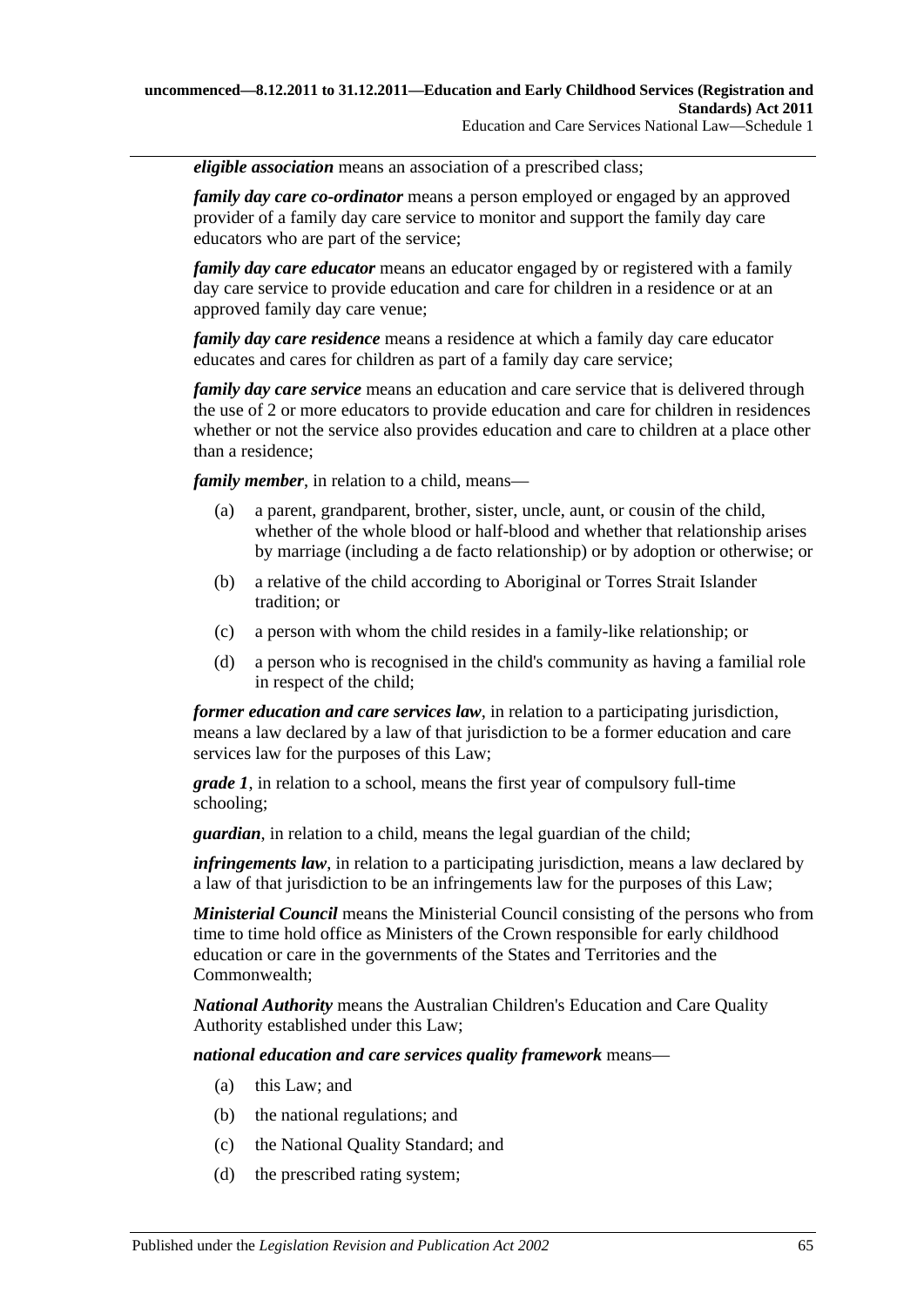Schedule 1—Education and Care Services National Law

*National Partnership Agreement* means the National Partnership Agreement on the National Quality Agenda for Early Childhood and Care entered into by the States and Territories and the Commonwealth on 7 December 2009, as amended from time to time;

*National Quality Framework* means the national education and care services quality framework;

*National Quality Standard* means the National Quality Standard prescribed by the national regulations;

*national regulations* means the regulations made under this Law;

*nominated supervisor*, in relation to an education and care service, means a person—

- (a) who is a certified supervisor; and
- (b) who is nominated by the approved provider of the service under Part 3 to be the nominated supervisor of that service; and
- (c) who has consented to that nomination;

#### **Note—**

A person may be both the nominated supervisor of a family day care service and the family day care co ordinator for that service if the person meets the criteria for each role.

*office*, in relation to a family day care service, means—

- (a) the principal office or any other business office of the approved provider of the service; or
- (b) any premises of the service from which its family day care educators are co-ordinated;

*parent*, in relation to a child, includes—

- (a) a guardian of the child; and
- (b) a person who has parental responsibility for the child under a decision or order of a court;

*participating jurisdiction* means a State or Territory in which—

- (a) this Law applies as a Law of the State or Territory; or
- (b) a law that substantially corresponds to the provisions of this Law has been enacted;

*payment*, in relation to a prescribed fee, includes payment by electronic or other means;

*person* means—

- (a) an individual; or
- (b) a body corporate; or
- (c) an eligible association; or
- (d) a partnership; or
- (e) a prescribed entity;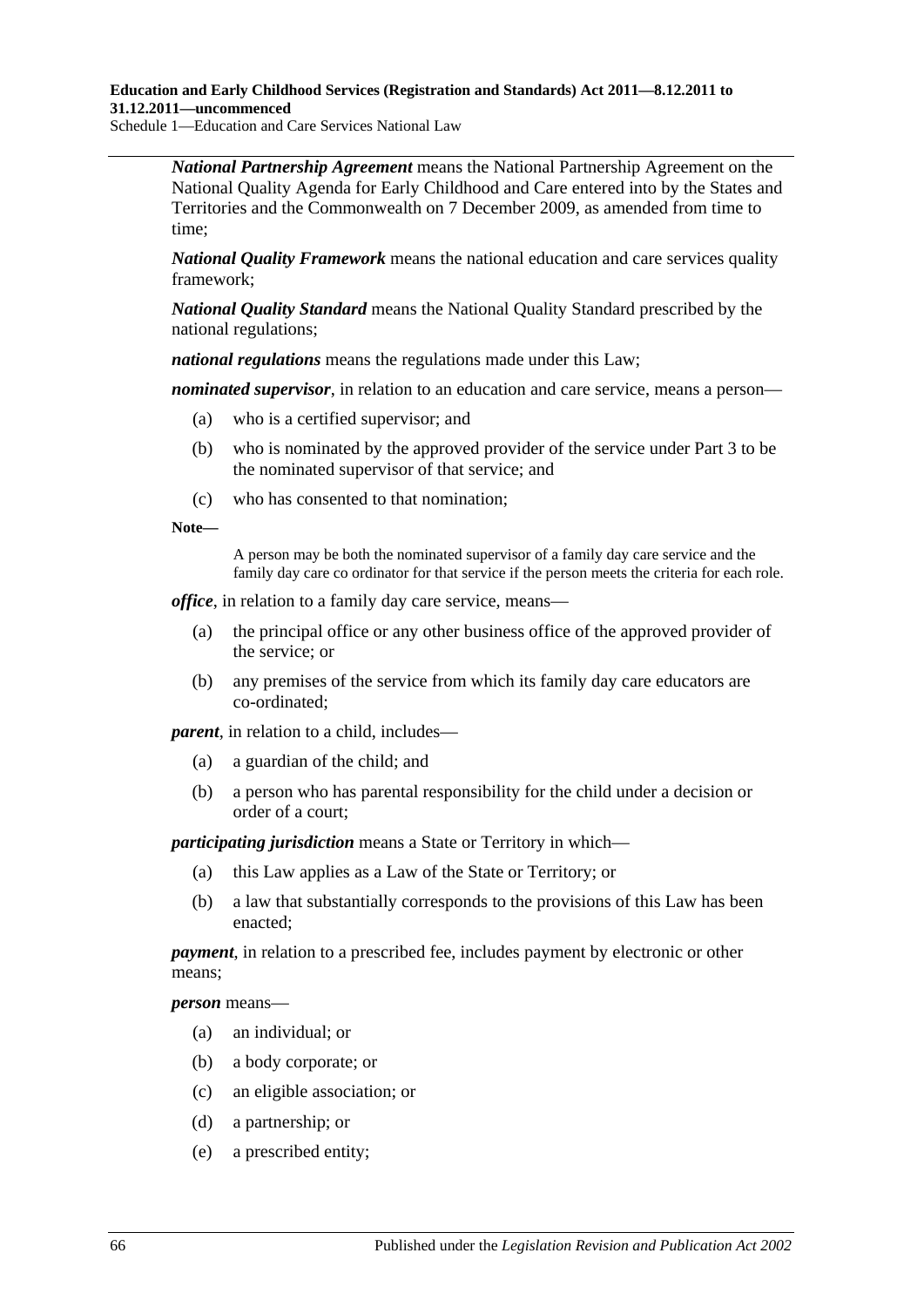*person with management or control*, in relation to an education and care service, means—

- (a) if the provider or intended provider of the service is a body corporate, an officer of the body corporate within the meaning of the *Corporations Act 2001* of the Commonwealth who is responsible for managing the delivery of the education and care service; or
- (b) if the provider of the service is an eligible association, each member of the executive committee of the association who has the responsibility, alone or with others, for managing the delivery of the education and care service; or
- (c) if the provider of the service is a partnership, each partner who has the responsibility, alone or with others, for managing the delivery of the education and care service; or
- (d) in any other case, a person who has the responsibility, alone or with others, for managing the delivery of the education and care service;

*personal arrangement* means education and care provided to a child—

- (a) by a family member or guardian of a child personally, otherwise than as a staff member of, or under an engagement with, a service providing education and care on a regular basis to children under 13 years of age; or
- (b) by a friend of the family of the child personally under an informal arrangement where no offer to provide that education and care was advertised;

*preschool program* means an early childhood educational program delivered by a qualified early childhood teacher to children in the year that is 2 years before grade 1 of school;

*prescribed ineligible person* means a person in a class of persons prescribed by the national regulations to be prescribed ineligible persons;

*protected disclosure*—see section 296;

*provider approval* means a provider approval—

- (a) granted under Part 2 of this Law or this Law as applying in another participating jurisdiction; and
- (b) as amended under this Law or this Law as applying in another participating jurisdiction,

but does not include a provider approval that has been cancelled;

*public sector law*, in relation to a participating jurisdiction, means a law declared by a law of that jurisdiction to be a public sector law for the purposes of this Law;

*rating assessment* means an assessment or reassessment of an approved education and care service under Part 5;

*Ratings Review Panel* means a Ratings Review Panel established under section 146;

*receiving approved provider* has the meaning set out in section 58;

*Regulatory Authority* means a person declared by a law of a participating jurisdiction to be the Regulatory Authority for that jurisdiction or for a class of education and care services for that jurisdiction;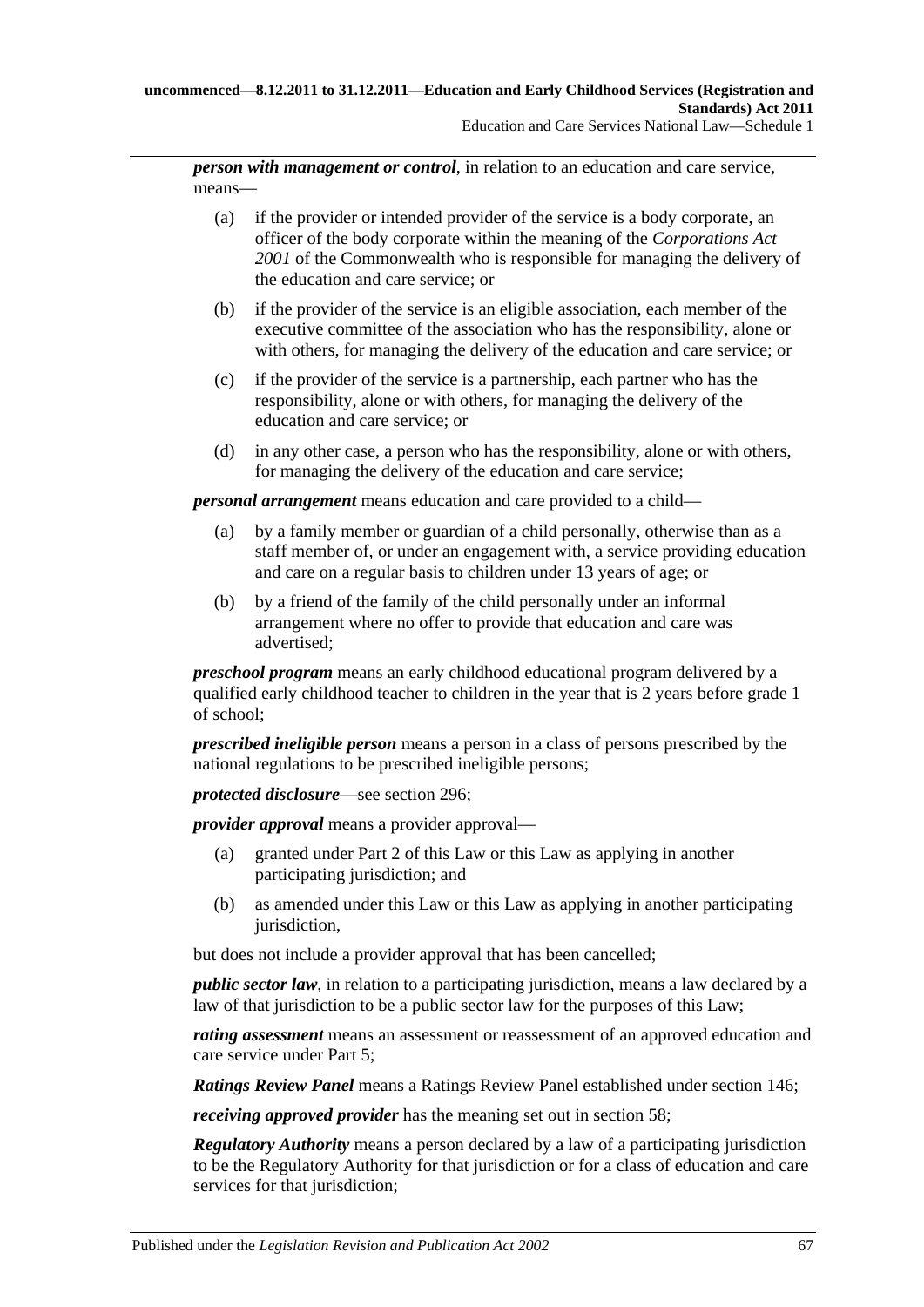Schedule 1—Education and Care Services National Law

*relevant Commonwealth Department* means the government department administered by the Commonwealth Minister;

*relevant tribunal or court*, in relation to a participating jurisdiction, means the tribunal or court declared by a law of that jurisdiction to be the relevant tribunal or court for the purposes of this Law or a provision of this Law;

*residence* means the habitable areas of a dwelling;

*school children* includes children attending school in the year before grade 1;

#### *school* means—

- (a) a government school; or
- (b) a non-government school that is registered or accredited under an education law of a participating jurisdiction;

*serious detrimental action*—see section 296;

*service approval* means a service approval—

- (a) granted under Part 3 of this Law or this Law as applying in another participating jurisdiction; and
- (b) as amended under this Law or this Law as applying in another participating jurisdiction.

but does not include a service approval that has been cancelled;

*staff member*, in relation to an education and care service, means any individual (other than the nominated supervisor or a volunteer) employed, appointed or engaged to work in or as part of an education and care service, whether as family day care co-ordinator, educator or otherwise;

*supervisor certificate* means a supervisor certificate—

- (a) issued under Part 4 of this Law or this Law as applying in another participating jurisdiction; and
- (b) as amended under this Law or this Law as applying in another participating jurisdiction.

but does not include a supervisor certificate that has been cancelled;

*transferring approved provider* has the meaning set out in section 58;

*working with children card* means a card issued to a person under a working with children law of a participating jurisdiction that permits that person to work with children;

*working with children check* means a notice, certificate or other document granted to, or with respect to, a person under a working with children law to the effect that—

- (a) the person has been assessed as suitable to work with children; or
- (b) there has been no information that if the person worked with children the person would pose a risk to the children; or
- (c) the person is not prohibited from attempting to obtain, undertake or remain in child-related employment;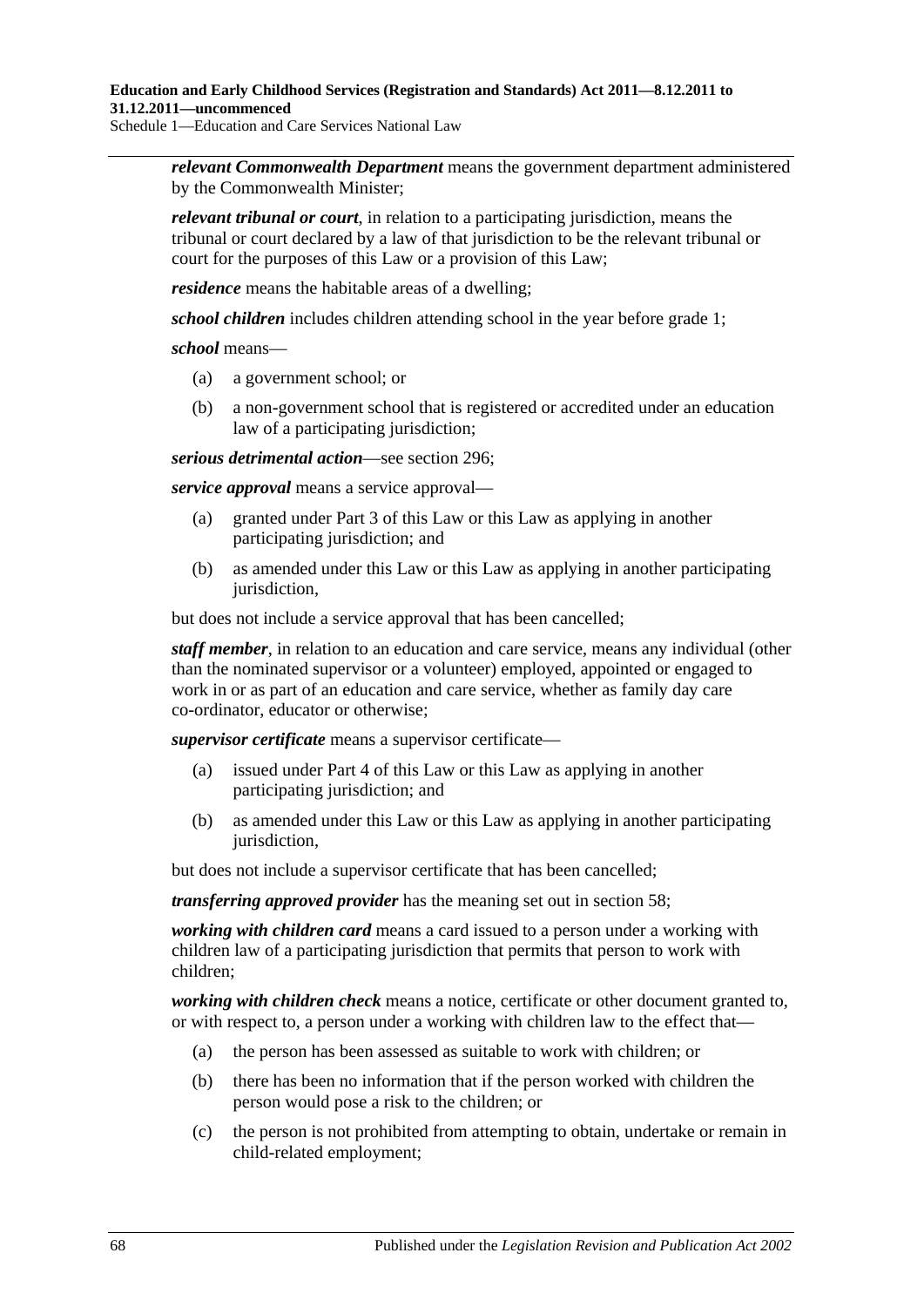*working with children law*, in relation to a participating jurisdiction, means a law declared by a law of that jurisdiction to be a working with children law for the purposes of this Law;

*working with vulnerable people law*, in relation to a participating jurisdiction, means a law declared by a law of that jurisdiction to be a working with vulnerable people law for the purposes of this Law.

- (2) In this Law, a reference (either generally or specifically) to a law or a provision of a law (including this Law) includes a reference to the statutory instruments made or in force under the law or provision.
- (3) In this Law a reference to education and care includes a reference to education or care.
- (4) In this Law, an education and care service as defined in [subsection](#page-62-0) (1) is an education and care service even if the service also provides education and care to children of or over the age of 13 years.
- (5) In this Law, a children's service as defined in [subsection](#page-62-0) (1) is a children's service even if the service also provides education and care to children of or over the age of 13 years.
- (6) In this Law, a reference to this Law as applying in a jurisdiction, includes a reference to a law that substantially corresponds to this Law enacted, or applying, in a jurisdiction.

## **6—Interpretation generally**

- (1) Schedule 1 applies in relation to this Law.
- (2) The National Partnership Agreement is declared to be a relevant document for the purposes of Schedule 1 of the definition of *extrinsic material* in [clause](#page-182-0) 8(1) of Schedule 1.

## **7—Single national entity**

- (1) It is the intention of the Parliament of this jurisdiction that this Law as applied by an Act of this jurisdiction, together with this Law as applied by Acts of other participating jurisdictions, has the effect that an entity established by this Law is one single national entity, with functions conferred by this Law as so applied.
- (2) An entity established by this Law has power to do acts in or in relation to this jurisdiction in the exercise of a function expressed to be conferred on it by this Law as applied by Acts of each participating jurisdiction.
- (3) An entity established by this Law may exercise its functions in relation to—
	- (a) one participating jurisdiction; or
	- (b) 2 or more or all participating jurisdictions collectively.
- (4) In this section, a reference to this Law as applied by an Act of a jurisdiction includes a reference to a law that substantially corresponds to this Law enacted in a jurisdiction.

## **8—Extraterritorial operation of Law**

It is the intention of the Parliament of this jurisdiction that the operation of this Law is to, as far as possible, include operation in relation to the following:

(a) things situated in or outside the territorial limits of this jurisdiction;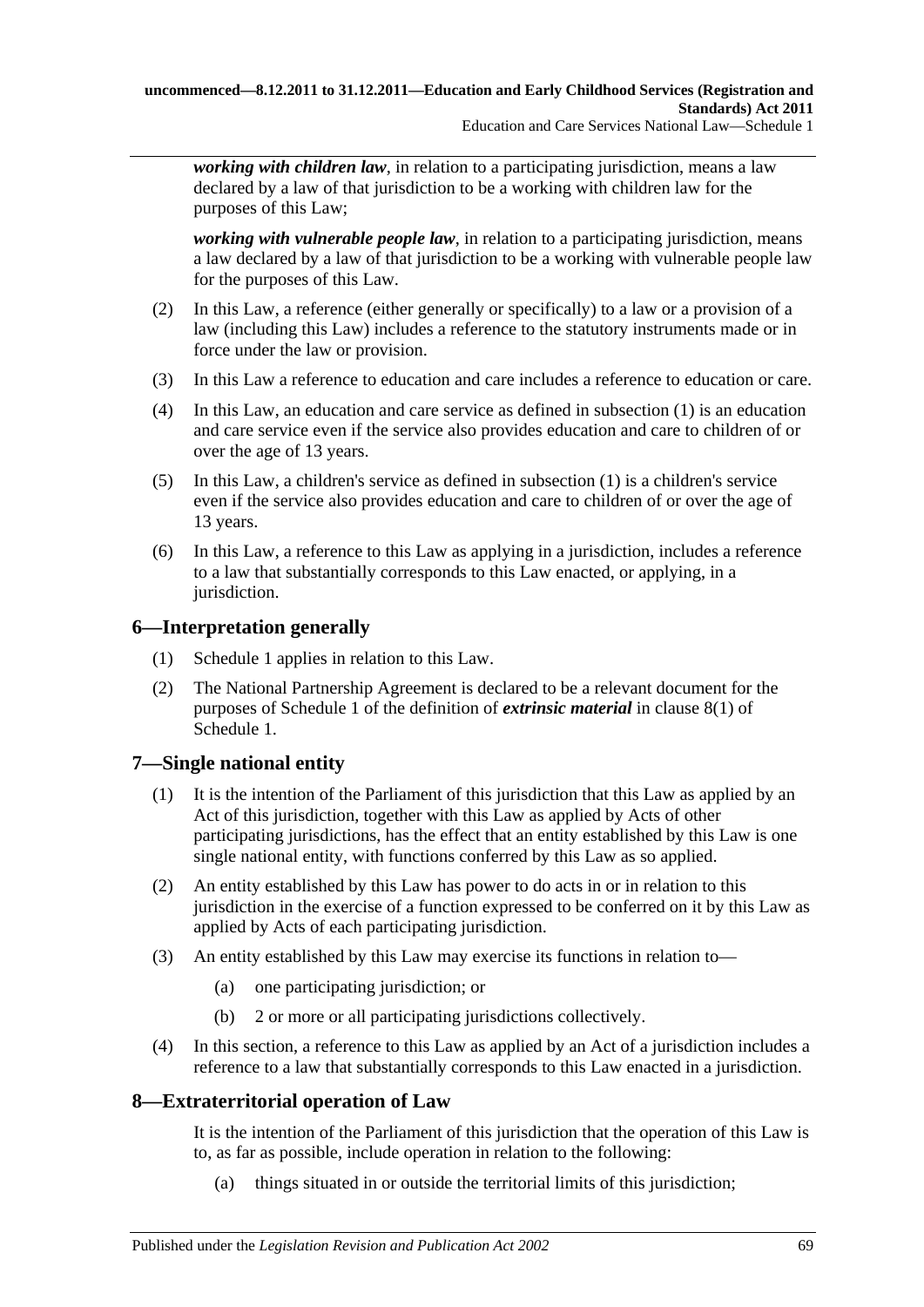Schedule 1—Education and Care Services National Law

- (b) acts, transactions and matters done, entered into or occurring in or outside the territorial limits of this jurisdiction;
- (c) things, acts, transactions and matters (wherever situated, done, entered into or occurring) that would, apart from this Law, be governed or otherwise affected by the law of another jurisdiction.

## **9—Law binds the State**

- (1) This Law binds the State.
- (2) In this section—

*State* means the Crown in right of this jurisdiction, and includes—

- (a) the Government of this jurisdiction; and
- (b) a Minister of the Crown in right of this jurisdiction; and
- (c) a statutory corporation, or other entity, representing the Crown in right of this jurisdiction.

## **Part 2—Provider approval**

## **Division 1—Application for provider approval**

## **10—Application for provider approval**

- (1) A person, other than a prescribed ineligible person, may apply to the Regulatory Authority for a provider approval.
- (2) An application may be made by more than one person.
- (3) If an application is made by more than one person—
	- (a) the prescribed information must be provided in respect of each person; and
	- (b) the requirements of this Division must be complied with by and in respect of each person.

## **11—Form of application**

An application under section 10 must—

- (a) be made to the Regulatory Authority of the participating jurisdiction—
	- (i) in which the applicant, or any of the applicants, is ordinarily resident; or
	- (ii) if the applicant or applicants are not individuals, in which the principal office of the applicant or any of the applicants is located; and
- (b) be in writing; and
- (c) include the prescribed information; and
- (d) include payment of the prescribed fee.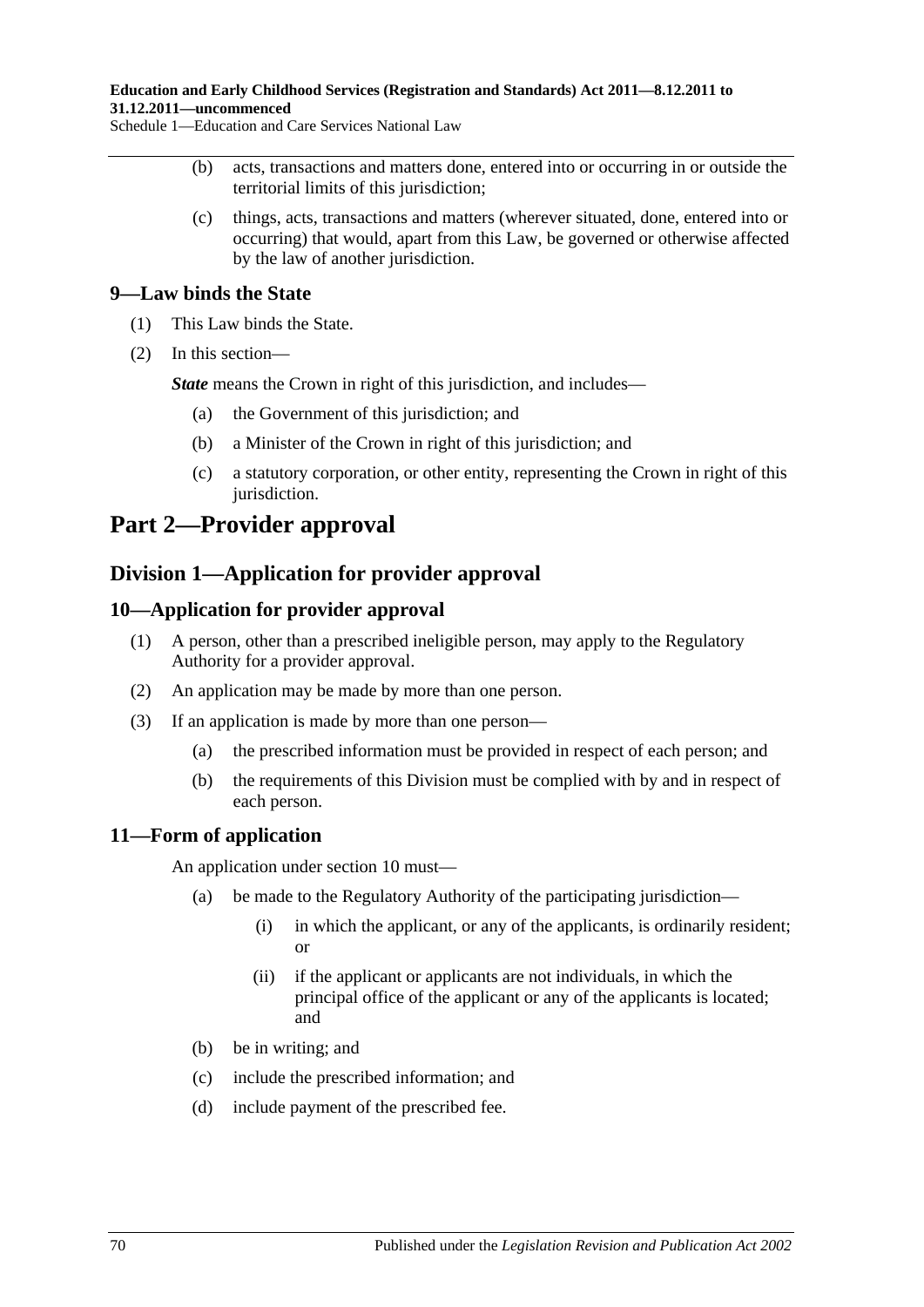## **12—Applicant must be fit and proper person**

- (1) An applicant who is an individual must satisfy the Regulatory Authority that the applicant is a fit and proper person to be involved in the provision of an education and care service.
- (2) If the applicant is not an individual, the applicant must satisfy the Regulatory Authority that—
	- (a) each person who will be a person with management or control of an education and care service to be operated by the applicant is a fit and proper person to be involved in the provision of an education and care service; and
	- (b) the applicant is a fit and proper person to be involved in the provision of an education and care service.
- (3) The head of a government department administering an education law of a participating jurisdiction is taken to be a fit and proper person for the purposes of this Part.

## **13—Matters to be taken into account in assessing whether fit and proper person**

- <span id="page-70-0"></span>(1) In determining whether a person is a fit and proper person under this Division, the Regulatory Authority must have regard to—
	- (a) the person's history of compliance with—
		- (i) this Law as applying in any participating jurisdiction; and
		- (ii) a former education and care services law of a participating jurisdiction; and
		- (iii) a children's services law of a participating jurisdiction; and
		- (iv) an education law of a participating jurisdiction; and
		- **Note—**

If a person has been served with an infringement notice for an offence under this Law, and the person has paid the penalty, the Regulatory Authority cannot consider that conduct when determining whether the person is fit and proper. See [section](#page-168-0) 291(5).

- (b) any decision under a former education and care services law, a children's services law or an education law of a participating jurisdiction to refuse, refuse to renew, suspend or cancel a licence, approval, registration or certification or other authorisation granted to the person under that law; and
- (c) either—
	- (i) any prescribed matters relating to the criminal history of the person to the extent that history may affect the person's suitability for the role of provider of an education and care service; or
	- (ii) any check of the person under a working with vulnerable people law of a participating jurisdiction; and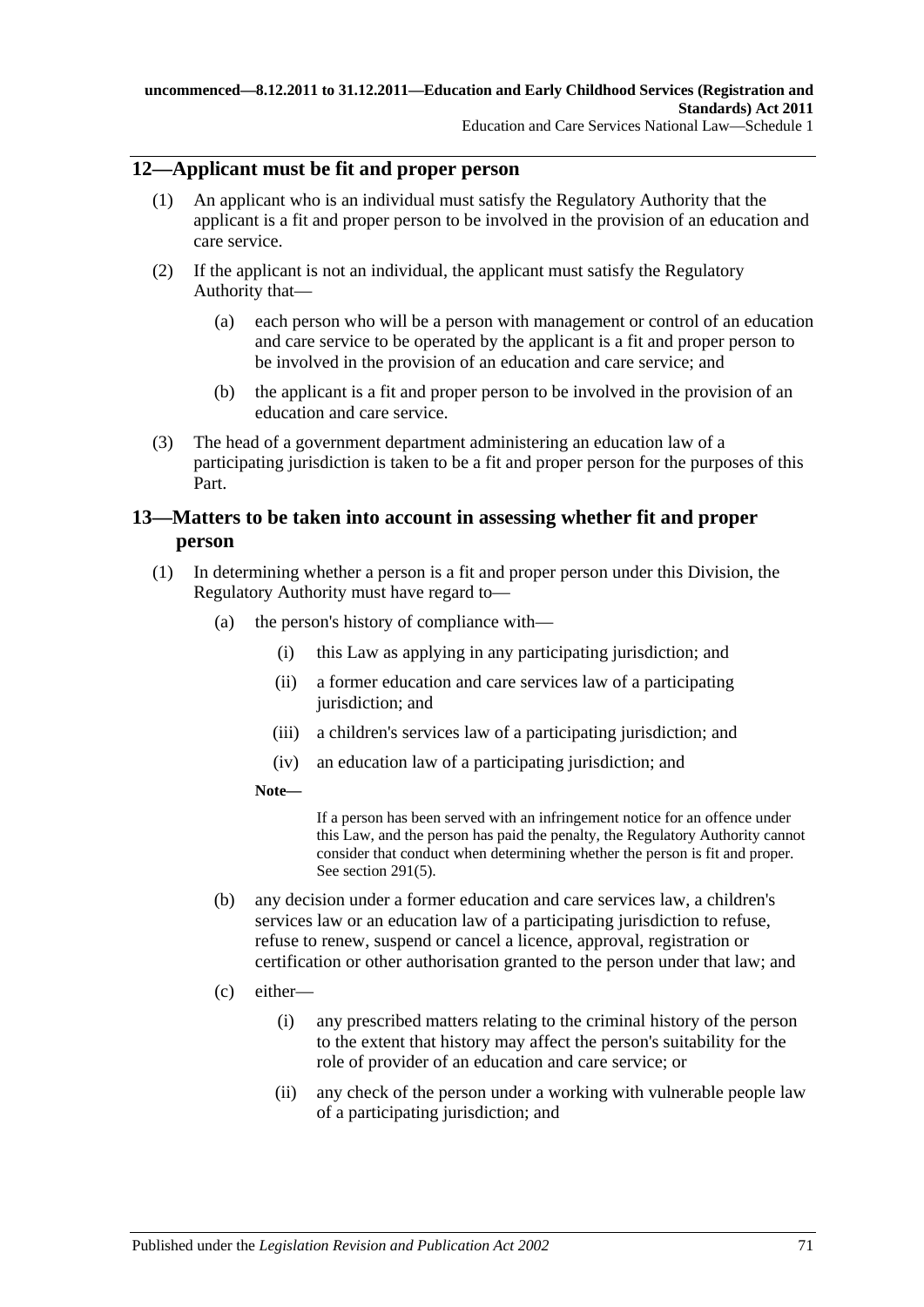Schedule 1—Education and Care Services National Law

- (d) whether the person is bankrupt, or has applied to take the benefit of any law for the relief of bankrupt or insolvent debtors or, in the case of a body corporate, is insolvent under administration or an externally-administered body corporate.
- <span id="page-71-0"></span>(2) Without limiting [subsection](#page-70-0) (1), the Regulatory Authority may have regard to—
	- (a) whether the person has a medical condition that may cause the person to be incapable of being responsible for providing an education and care service in accordance with this Law; and
	- (b) whether the financial circumstances of the person may significantly limit the person's capacity to meet the person's obligations in providing an education and care service in accordance with this Law.
- (3) Nothing in [subsection](#page-70-0) (1) or [\(2\)](#page-71-0) limits the circumstances in which a person may be considered not to be a fit and proper person to be involved in the provision of an education and care service.

## **14—Regulatory Authority may seek further information**

- (1) For the purpose of carrying out an assessment as to whether a person is a fit and proper person, the Regulatory Authority may—
	- (a) ask the person to provide further information; and
	- (b) undertake inquiries in relation to the person.
- <span id="page-71-2"></span>(2) If the Regulatory Authority asks the applicant for further information under this section, the period from the making of the request and the provision of the further information is not included in the period referred to in section 15 for the Regulatory Authority to make a decision on the application.

## **15—Grant or refusal of provider approval**

- (1) On an application under section 10, the Regulatory Authority may—
	- (a) grant the provider approval; or
	- (b) refuse to grant the provider approval.

**Note—**

A provider approval is granted subject to conditions in accordance with section 19.

- (2) The Regulatory Authority must not grant a provider approval unless the Authority is satisfied as to the matters in section 12.
- <span id="page-71-3"></span>(3) Subject to [subsection](#page-71-1) (4), the Regulatory Authority must make a decision on the application within 60 days after the Regulatory Authority receives the application. **Note—**

If further information is requested under [section](#page-71-2) 14(2), the period between the making of the request and the provision of the information is not included in the 60 day period.

<span id="page-71-1"></span>(4) The period referred to in [subsection](#page-71-3) (3) may be extended by up to 30 days with the agreement of the applicant.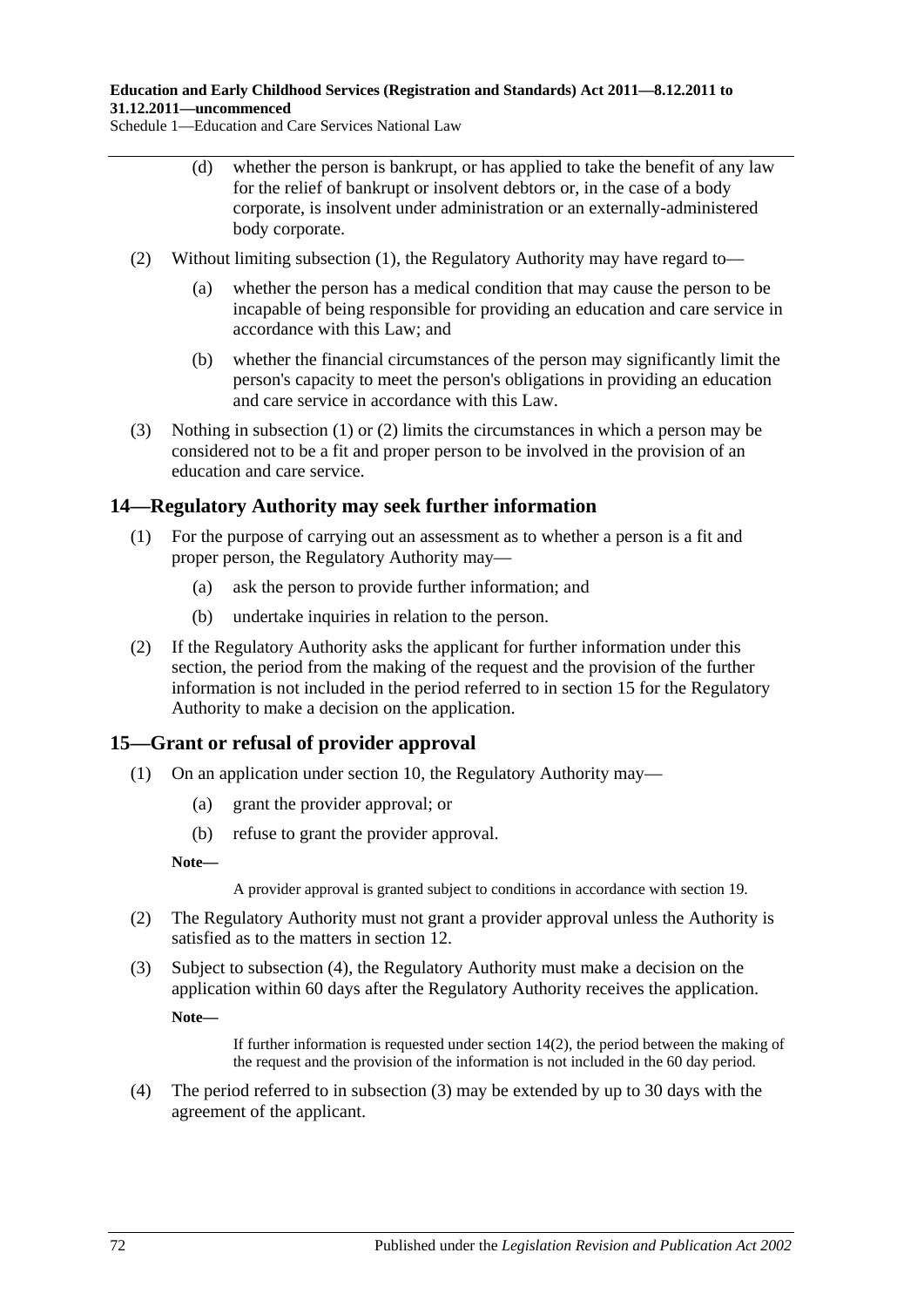- (5) The Regulatory Authority is taken to have refused to grant a provider approval if the Regulatory Authority has not made a decision under [subsection](#page-71-0) (1)—
	- (a) within the relevant period required under [subsection](#page-71-1) (3); or
	- (b) within the period extended under [subsection](#page-71-2) (4),

as the case requires.

## **16—Notice of decision on application**

The Regulatory Authority must give written notice to the applicant of a decision under section 15 and the reasons for that decision within 7 days after the decision is made.

## **17—Duration of provider approval**

A provider approval granted under section 15 continues in force until it is cancelled or surrendered under this Law, or this Law as applying in a participating jurisdiction.

## **18—Effect of provider approval**

A provider approval authorises the approved provider to operate an approved education and care service and an associated children's service if the approved provider is the holder of the service approval for those services.

## <span id="page-72-0"></span>**19—Conditions on provider approval**

- (1) A provider approval may be granted subject to any conditions that are prescribed in the national regulations or that are determined by the Regulatory Authority.
- (2) Without limiting [subsection](#page-72-0) (1), a provider approval is subject to the condition that the approved provider must comply with this Law.
- (3) A condition of a provider approval applies to the provider as the operator of any education and care service or associated children's service, unless the condition expressly provides otherwise.
- (4) An approved provider must comply with the conditions of the provider approval. Penalty:
	- (a) \$10 000, in the case of an individual.
	- (b) \$50 000, in any other case.

# **20—Copy of provider approval**

If the Regulatory Authority grants a provider approval under this Part, the Regulatory Authority must provide a copy of the provider approval to the approved provider stating—

- (a) the name of the approved provider; and
- (b) if the approved provider is not an individual, the address of the principal office of the provider; and
- (c) any conditions to which the approval is subject; and
- (d) the date that the provider approval was granted; and
- (e) the provider approval number; and
- (f) any other prescribed matters.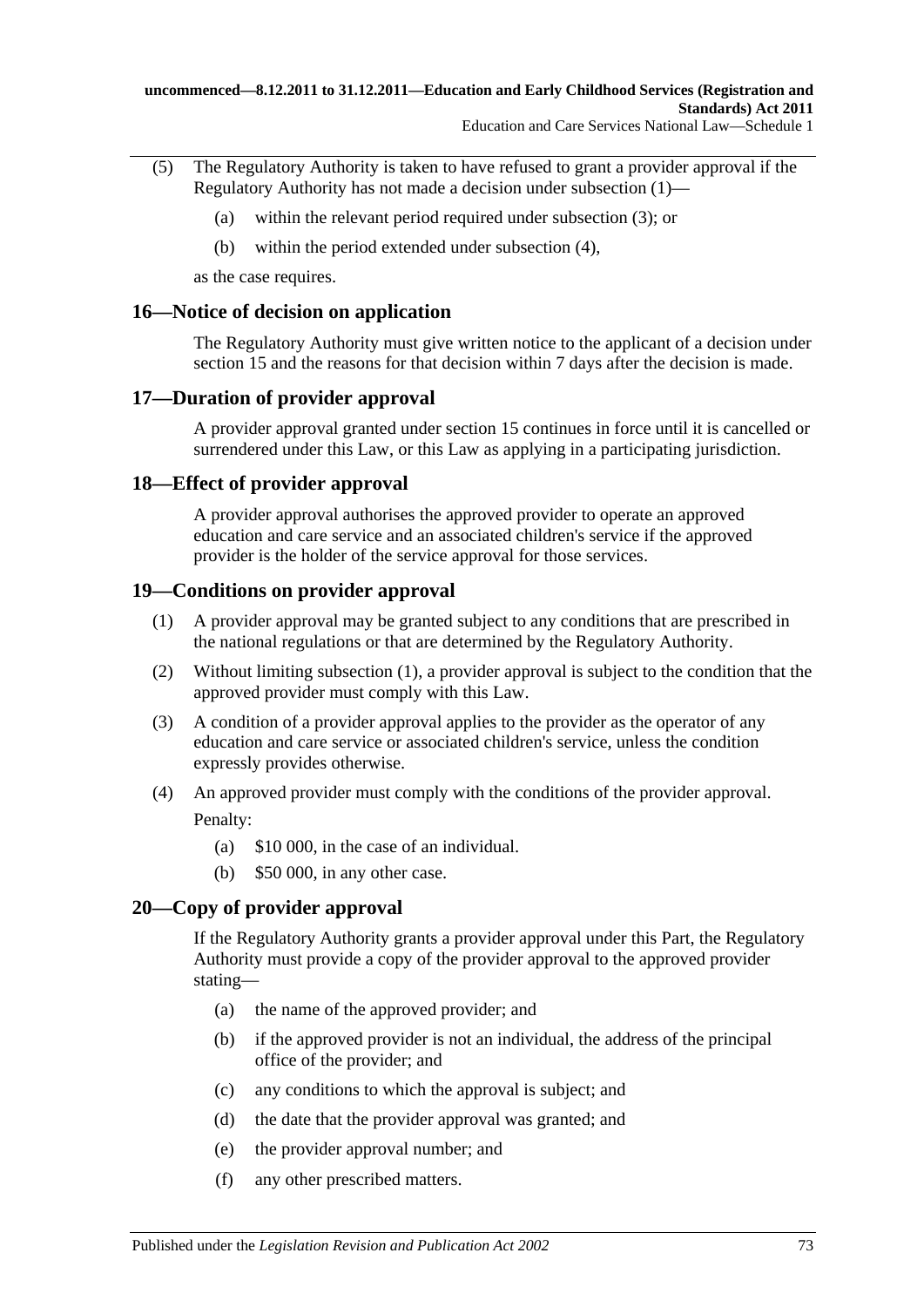# **Division 2—Reassessment**

# **21—Reassessment of fitness and propriety**

- (1) The Regulatory Authority may at any time assess—
	- (a) whether an approved provider continues to be a fit and proper person to be involved in the provision of an education and care service; or
	- (b) whether a person with management or control of an education and care service operated by an approved provider continues to be a fit and proper person to be involved in the provision of an education and care service; or
	- (c) whether a person who becomes a person with management or control of an education and care service operated by the approved provider after the grant of the provider approval is a fit and proper person to be involved in the provision of an education and care service.
- (2) Sections 13 and 14 apply to the reassessment.

# **Division 3—Amendment of provider approvals**

# **22—Amendment of provider approval on application**

- (1) An approved provider may apply to the Regulatory Authority for an amendment of the provider approval.
- (2) The application must—
	- (a) be in writing; and
	- (b) include the prescribed information; and
	- (c) include payment of the prescribed fee.
- <span id="page-73-0"></span>(3) The Regulatory Authority must decide the application by—
	- (a) amending the provider approval in the way applied for; or
	- (b) with the applicant's written agreement, amending the provider approval in another way; or
	- (c) refusing to amend the provider approval.
- (4) The Regulatory Authority must make a decision on the application within 30 days after the Regulatory Authority receives the application.
- (5) Without limiting [subsection](#page-73-0) (3), an amendment may vary a condition of the provider approval or impose a new condition on the provider approval.

# <span id="page-73-1"></span>**23—Amendment of provider approval by Regulatory Authority**

- (1) The Regulatory Authority may amend a provider approval at any time without an application from the approved provider.
- (2) Without limiting [subsection](#page-73-1) (1), an amendment may vary a condition of the provider approval or impose a new condition on the provider approval.
- <span id="page-73-2"></span>(3) The Regulatory Authority must give written notice to the approved provider of the amendment.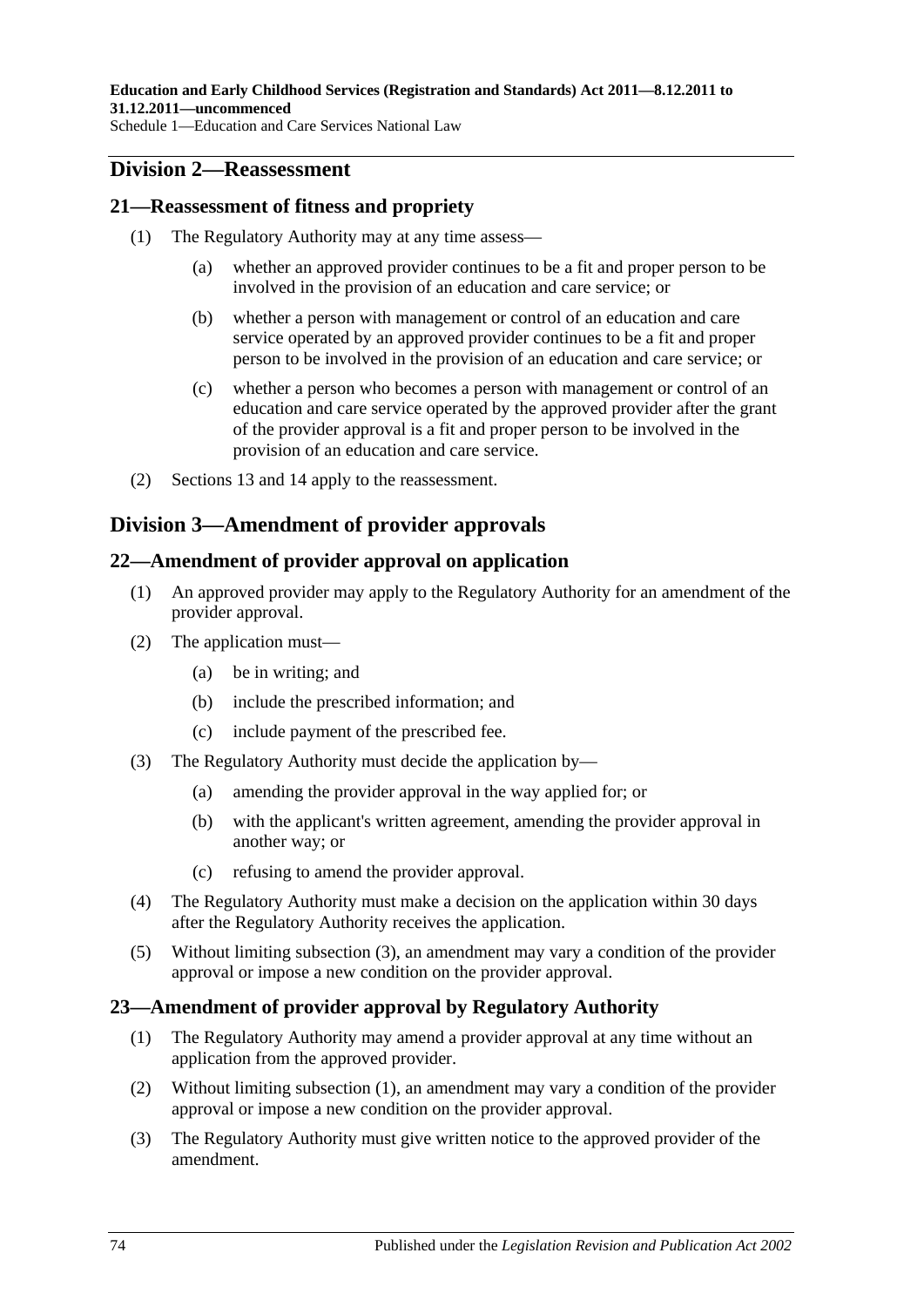- (4) An amendment under this section has effect—
	- (a) 14 days after the Regulatory Authority gives notice of the amendment under [subsection](#page-73-2) (3); or
	- (b) if another period is specified by the Regulatory Authority, at the end of that period.

# **24—Copy of amended provider approval to be provided**

If the Regulatory Authority amends a provider approval under this Division, the Regulatory Authority must—

- (a) provide an amended copy of the provider approval to the approved provider; and
- (b) make any necessary amendments to any service approval held by the provider and provide an amended copy of the service approval to the approved provider.

# **Division 4—Suspension or cancellation of provider approval**

# **25—Grounds for suspension of provider approval**

The Regulatory Authority may suspend a provider approval if—

- (a) the approved provider has been charged with an indictable offence, or with an offence that if committed in this jurisdiction would be an indictable offence, or any other circumstance indicates that the approved provider may not be a fit and proper person to be involved in the provision of an education and care service; or
- (b) the approved provider has failed to comply with a condition of the provider approval; or
- (c) the approved provider has failed to comply with this Law as applying in any participating jurisdiction; or
- (d) action is being taken under Part 7 (other than a compliance direction) in respect of more than one education and care service operated by the approved provider; or
- (e) the approved provider has not operated any education and care service for a period of more than 12 months (including any period of suspension); or
- (f) the approved provider purported to transfer or receive a transfer of an approved education and care service without the consent of the Regulatory Authority; or
- (g) the approved provider has not paid any outstanding prescribed fees.

# **26—Show cause notice before suspension**

(1) This section applies if the Regulatory Authority is considering the suspension of a provider approval under section 25.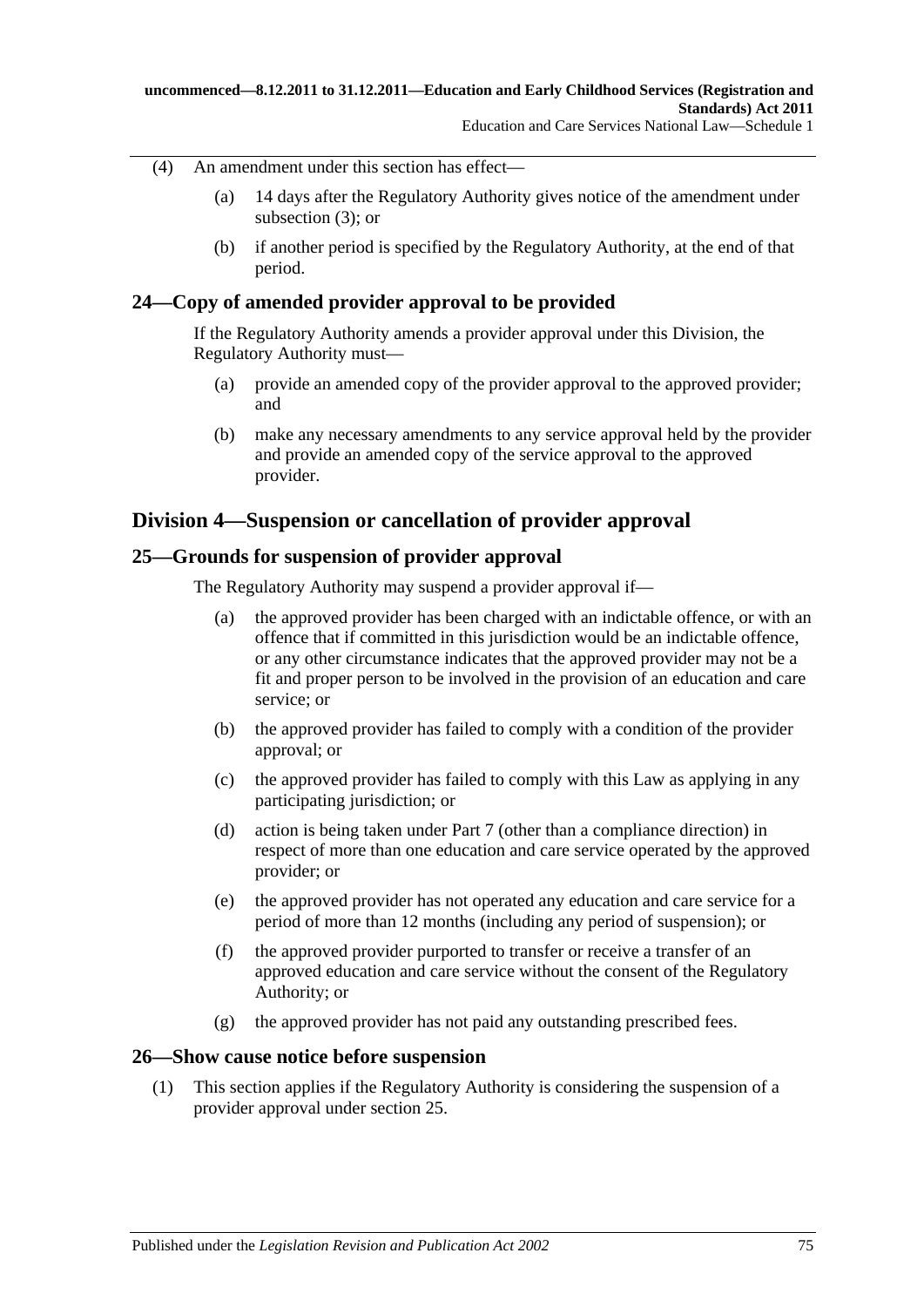#### **Education and Early Childhood Services (Registration and Standards) Act 2011—8.12.2011 to 31.12.2011—uncommenced**

Schedule 1—Education and Care Services National Law

- (2) The Regulatory Authority must first give the approved provider a notice (show cause notice) stating—
	- (a) that the Regulatory Authority intends to suspend the provider approval; and
	- (b) the proposed period of suspension; and
	- (c) the reasons for the proposed suspension; and
	- (d) that the approved provider may, within 30 days after the notice is given, give the Regulatory Authority a written response to the proposed suspension.

## <span id="page-75-0"></span>**27—Decision to suspend after show cause process**

After considering any written response from the approved provider received within the time allowed by section  $26(2)(d)$ , the Regulatory Authority may—

- (a) suspend the provider approval for a period not more than the prescribed period; or
- (b) decide not to suspend the provider approval.

## **28—Suspension without show cause notice**

- (1) The Regulatory Authority may suspend the provider approval on a ground referred to in section 25 without giving the approved provider a show cause notice under section 26 if the Regulatory Authority is satisfied that there is an immediate risk to the safety, health or wellbeing of a child or children being educated and cared for by an education and care service operated by the provider.
- (2) The suspension may not be for a period of more than 6 months.

## **29—Notice and taking effect of suspension**

- (1) The Regulatory Authority must give the approved provider written notice of the decision to suspend the provider approval.
- (2) The notice of a decision to suspend must set out the period of suspension and the date on which it takes effect.
- (3) The decision under section 27 to suspend takes effect at the end of 14 days after the date of the decision, or, if another period is specified by the Regulatory Authority, at the end of that period.
- (4) The decision under section 28 to suspend takes effect on the giving of the notice.

## <span id="page-75-1"></span>**30—Effect of suspension**

- (1) Subject to this section, if a provider approval is suspended under section 27 or 28 of this Law as applying in any participating jurisdiction, all service approvals held by the provider are also suspended for the same period.
- (2) A suspension under [subsection](#page-75-1) (1) applies to both education and care services and any associated children's services.
- (3) A person whose provider approval is suspended is taken not to be an approved provider for the period of the suspension.
- (4) A service approval is not suspended under [subsection](#page-75-1) (1) during any period that a person is approved under section 41 to manage or control the education and care service.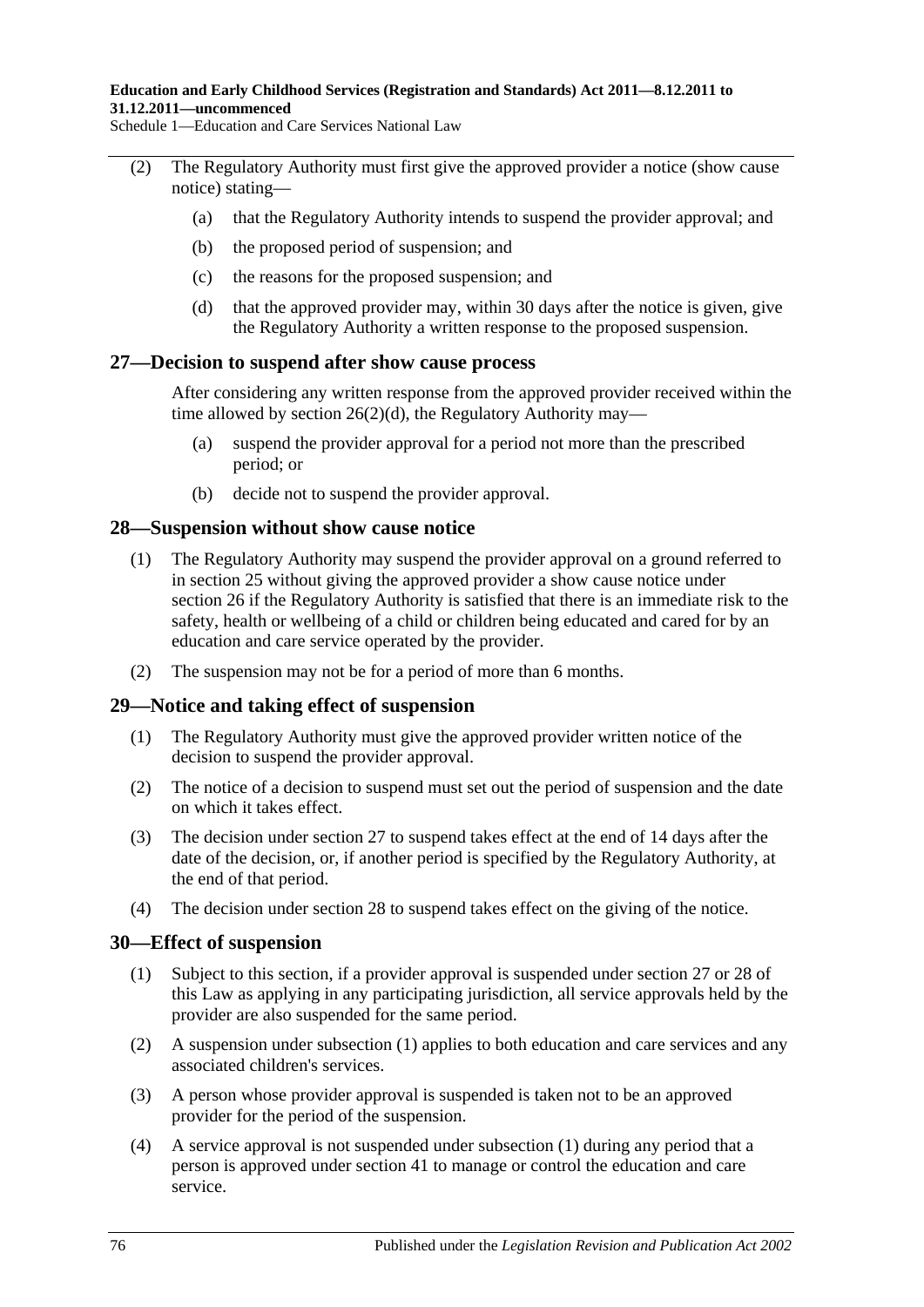- (5) The Regulatory Authority may consent under Part 3 to the transfer of a service approval that is suspended under section 27 or 28.
- (6) The suspension of the service approval ceases on the transfer taking effect, unless the conditions imposed by the Regulatory Authority on the consent to the transfer specify a later date.

# **31—Grounds for cancellation of provider approval**

The Regulatory Authority may cancel a provider approval if—

- (a) the Regulatory Authority is satisfied that the approved provider or a person with management or control of an education and care service operated by the approved provider is not a fit and proper person to be involved in the provision of an education and care service; or
- (b) the Regulatory Authority is satisfied that the continued provision of education and care services by the approved provider would constitute an unacceptable risk to the safety, health or wellbeing of any child or class of children being educated and cared for by an education and care service operated by the approved provider; or
- (c) the approved provider has been found guilty of an indictable offence or an offence that if committed in this jurisdiction would be an indictable offence; or
- (d) the approved provider has been found guilty of an offence under this Law as applying in any participating jurisdiction; or
- (e) the approved provider has breached a condition of the provider approval; or
- (f) the approved provider has not operated any education and care service for a period of more than 12 months (including any period of suspension).

# **32—Show cause notice before cancellation**

- (1) This section applies if the Regulatory Authority is considering the cancellation of a provider approval under section 31.
- (2) The Regulatory Authority must first give the approved provider a notice (*show cause notice*) stating—
	- (a) that the Regulatory Authority intends to cancel the provider approval; and
	- (b) the reasons for the proposed cancellation; and
	- (c) that the approved provider may, within 30 days after the notice is given, give the Regulatory Authority a written response to the proposed cancellation.

# <span id="page-76-0"></span>**33—Decision in relation to cancellation**

- (1) After considering any written response from the approved provider received within the time allowed under section  $32(2)(c)$ , the Regulatory Authority—
	- $(a)$  may—
		- (i) cancel the provider approval; or
		- (ii) suspend the provider approval for a period not more than the prescribed period; or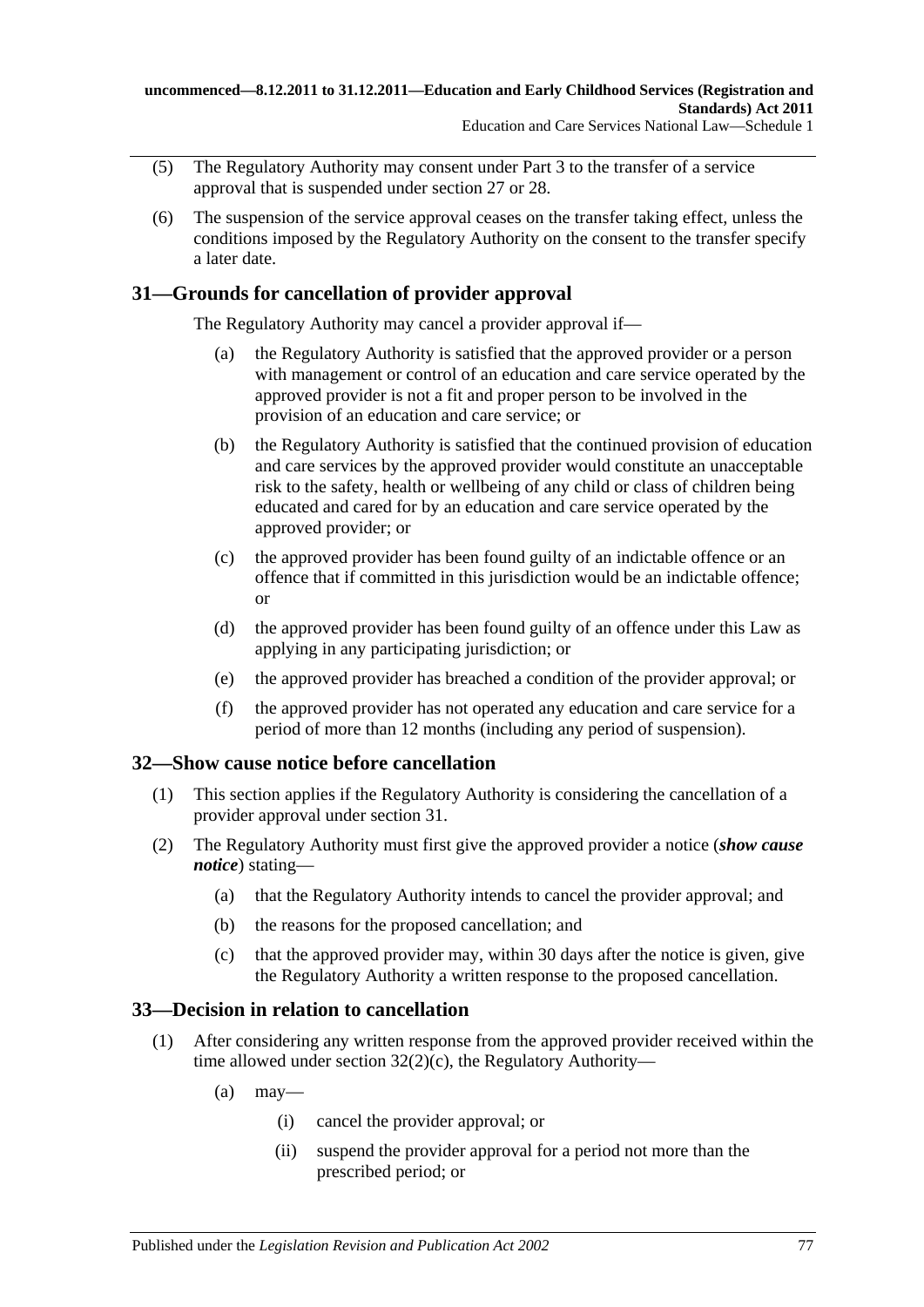(iii) decide not to cancel the provider approval; and

- (b) must give the approved provider written notice of the decision.
- (2) The decision to cancel the provider approval takes effect at the end of 14 days after the date of the decision or, if another period is specified by the Regulatory Authority, at the end of that period.
- (3) The notice of a decision to cancel the provider approval must set out the date on which it takes effect.
- (4) This Law applies to a suspension of a provider approval under this section as if it were a suspension under section 27.

# <span id="page-77-0"></span>**34—Effect of cancellation**

- (1) Subject to this section, if a provider approval is cancelled under section 33 of this Law as applying in any participating jurisdiction, all service approvals held by the person who was the approved provider are also cancelled.
- (2) A cancellation under [subsection](#page-77-0) (1) applies to both education and care services and any associated children's services.
- <span id="page-77-1"></span>(3) A service approval is not cancelled under [subsection](#page-77-0) (1) if before that cancellation a person is approved under section 41 to manage or control the education and care service.
- (4) A service approval is cancelled if a person referred to in [subsection](#page-77-1) (3) ceases to manage or control the service.
- (5) A provider whose provider approval is to be cancelled under section 33 may apply to the Regulatory Authority under Part 3 for consent to transfer a service approval held by the provider.
- (6) The application for consent to transfer must be made within 14 days after the date of the decision to cancel the provider approval is made.
- (7) If an application for consent to transfer is made, the service approval is suspended until the Regulatory Authority determines the application.
- (8) The suspension of the service approval ceases on the transfer taking effect, unless the conditions of the transfer specify a later date.
- (9) If the Regulatory Authority refuses to consent to the transfer, the service approval is cancelled on the making of the decision to refuse consent.

## **35—Approved provider to provide information to Regulatory Authority**

- (1) This section applies if a show cause notice has been given to an approved provider under section 26 or 32.
- <span id="page-77-2"></span>(2) The approved provider, at the request of the Regulatory Authority, must, within 7 days of the request, provide the Regulatory Authority with the contact details of the parents of all children enrolled at each education and care service operated by the approved provider.
- (3) The Regulatory Authority may use the information provided under [subsection](#page-77-2) (2) solely to notify the parents of children enrolled at an education and care service about the suspension or cancellation.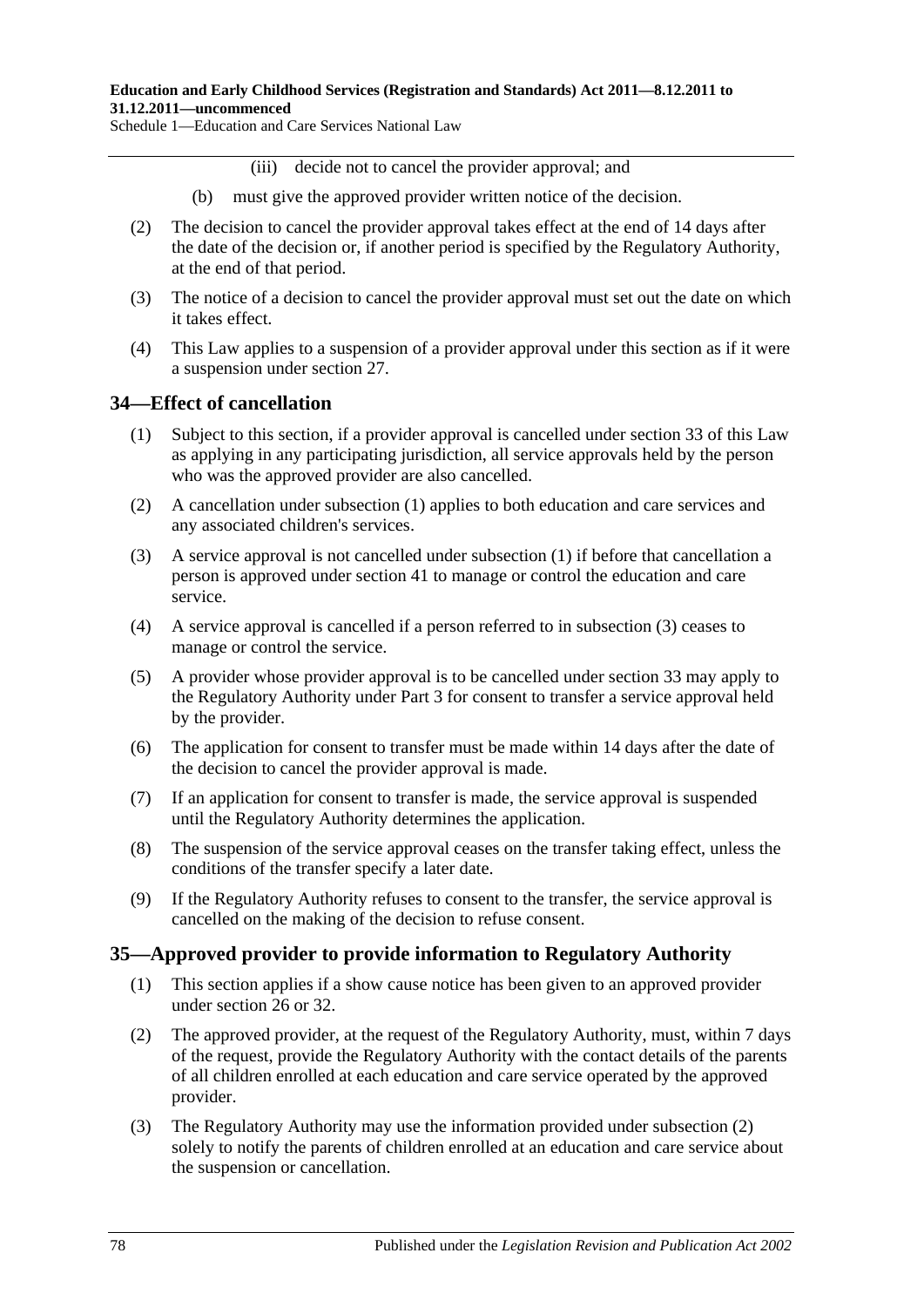## **36—Notice to parents of suspension or cancellation**

- (1) This section applies if a provider approval has been suspended or cancelled under section 27, 28, 33 or 34.
- <span id="page-78-0"></span>(2) The Regulatory Authority may require the person who is or was the approved provider to give written notice of the suspension or cancellation and its effect to the parents of children enrolled at all or any of the education and care services operated by that person.
- (3) A person must comply with a requirement made of that person under [subsection](#page-78-0) (2). Penalty:
	- (a) \$3 000 in the case of an individual.
	- (b) \$15 000 in any other case.

# **37—Voluntary suspension of provider approval**

- (1) An approved provider may apply to the Regulatory Authority for a suspension of the provider approval for a period of not more than 12 months.
- (2) The application must—
	- (a) be in writing; and
	- (b) include the prescribed information; and
	- (c) include payment of the prescribed fee.
- (3) The approved provider must, at least 14 days before making an application under this section, notify the parents of children enrolled at the education and care services operated by the approved provider of the intention to make the application.
- (4) The Regulatory Authority must within 30 days after the application is made decide whether or not to grant the application.
- (5) The Regulatory Authority must give written notice of its decision (including the period of suspension) to the approved provider.
- (6) If the Regulatory Authority decides to grant the application, the suspension takes effect on a date agreed between the Regulatory Authority and the approved provider.
- (7) A suspension under this section remains in force for the period of time specified in the notice.
- (8) The approved provider may apply to the Regulatory Authority to revoke the suspension before the end of the suspension period.
- (9) If the Regulatory Authority grants the application to revoke the suspension, the suspension ceases on the date determined by agreement with the approved provider.
- (10) If a provider approval is suspended under this section, each service approval held by the provider is also suspended for the same period unless—
	- (a) a person is approved under section 41 to manage or control the education and care service to which the approval relates; or
	- (b) the service approval is transferred under Division 3 of Part 3.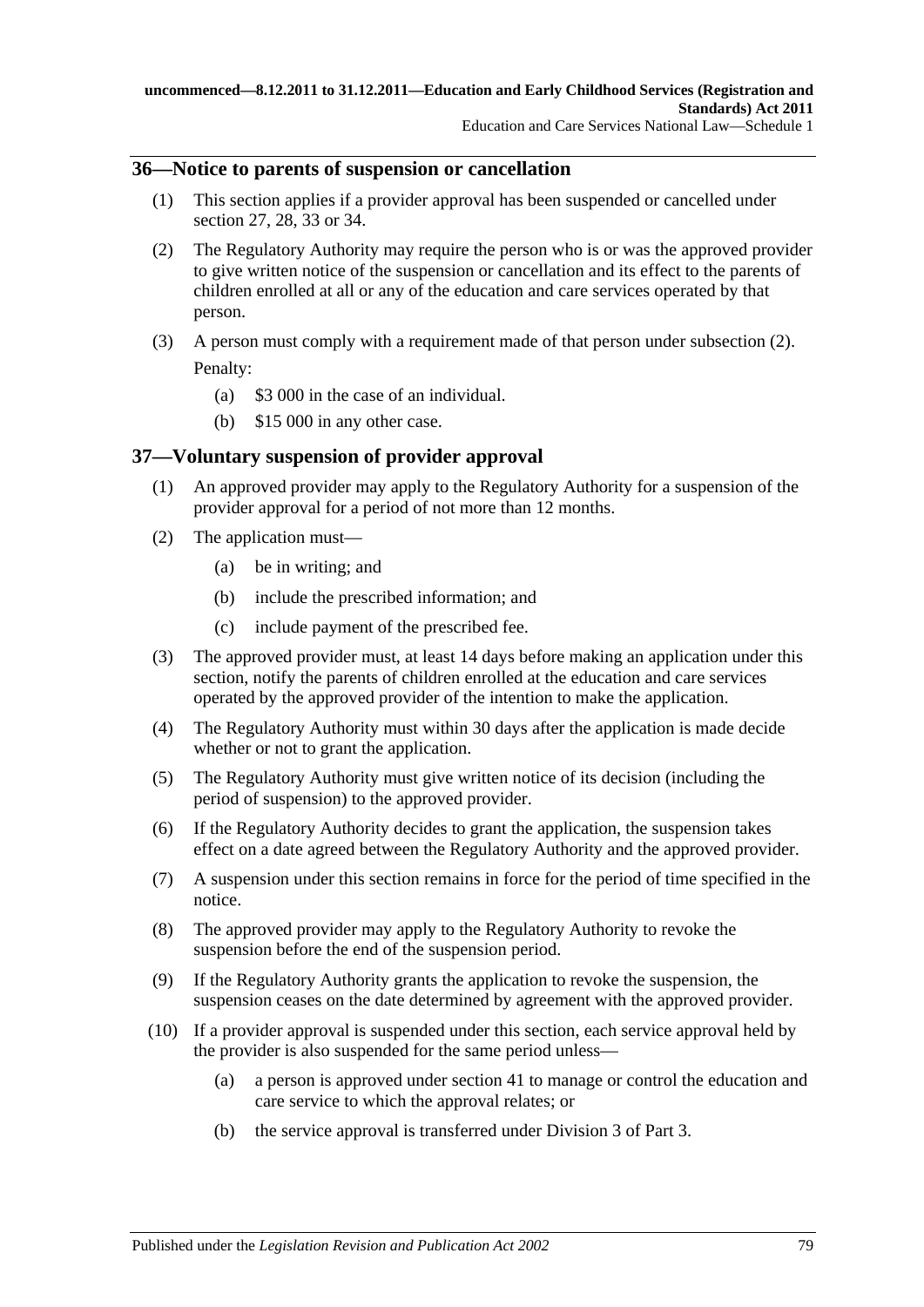# **38—Surrender of provider approval by approved provider**

- (1) An approved provider may surrender the provider approval by written notice to the Regulatory Authority.
- (2) The notice must specify a date on which the surrender is intended to take effect which must be—
	- (a) after the notice is given; and
	- (b) after the end of the period of notice required under [subsection](#page-79-0) (3).
- <span id="page-79-0"></span>(3) The approved provider must notify the parents of children enrolled at the education and care services operated by the approved provider of the intention to surrender the provider approval, at least 14 days before the surrender is intended to take effect.
- (4) If a provider approval is surrendered, the approval is cancelled on the date specified in the notice.
- (5) If a provider approval is surrendered, any service approval held by the provider is also taken to be surrendered.

**Note—**

If a service approval is surrendered, it is cancelled—see section 86. A cancelled service approval cannot be transferred—see definition of service approval and also Division 3 of Part 3.

# **Division 5—Approval of executor, representative or guardian as approved provider**

## **39—Death of approved provider**

- (1) This section applies if an approved provider dies.
- (2) The nominated supervisor or any other person having day to day control of an education and care service of the approved provider must notify the Regulatory Authority of the approved provider's death within 7 days after that death.
- (3) The executor of the estate of the approved provider may continue to operate any approved education and care service of the approved provider for the relevant period provided the nominated supervisor or any certified supervisor continues to manage the day to day operation of the service.
- (4) The executor of the estate of the approved provider may transfer, surrender or apply for suspension of a service approval of the approved provider under this Law during the relevant period as if the executor were the approved provider.
- <span id="page-79-1"></span>(5) The executor of the estate of the approved provider may apply to the Regulatory Authority for a provider approval.
- (6) The application must be made within 30 days of the death of the approved provider and must—
	- (a) be in writing; and
	- (b) include the prescribed information; and
	- (c) include payment of the prescribed fee.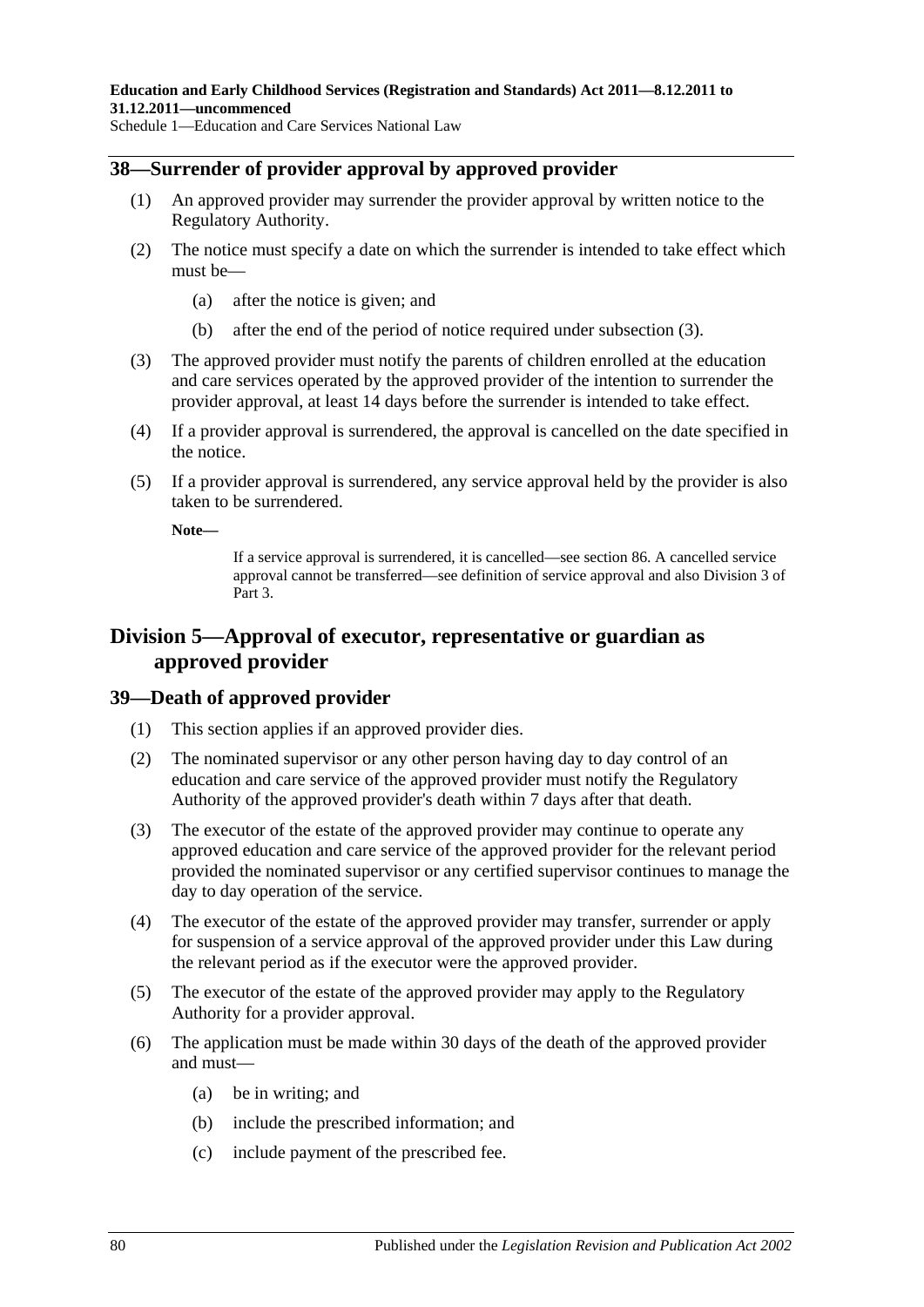- (7) In this section *relevant period* means—
	- (a) the period of 30 days after the death of the approved provider; or
	- (b) if the executor of the estate of the approved provider makes an application under [subsection](#page-79-1) (5) within that period, until the application is finally determined under this Law.

# **40—Incapacity of approved provider**

- (1) This section applies if an approved provider has become incapacitated.
- (2) The legal personal representative or guardian of an approved provider may apply to the Regulatory Authority for a provider approval.
- (3) The application must—
	- (a) be in writing; and
	- (b) include the prescribed information; and
	- (c) include payment of the prescribed fee.

# <span id="page-80-0"></span>**41—Decision on application**

- (1) The Regulatory Authority must not grant a provider approval to a person who has made an application under section 39 or 40 unless the Regulatory Authority is satisfied that the person is a fit and proper person to be involved in the provision of an education and care service.
- (2) Sections 12, 13 and 14 apply to the assessment of a person under [subsection](#page-80-0) (1).
- (3) Subject to this section, the Regulatory Authority may—
	- (a) grant the provider approval; or
	- (b) grant the provider approval subject to conditions; or
	- (c) refuse to grant the provider approval.
- (4) An approval under this section—
	- (a) may be granted for a period of not more than 6 months; and
	- (b) may be extended for a further period of not more than 6 months—

at the discretion of the Regulatory Authority.

(5) The provider approval is granted only in relation to the operation of the approved education and care services of the approved provider for whom the applicant is the executor, legal personal representative or guardian, as the case requires.

# **Division 6—Exercise of powers by another Regulatory Authority**

# **42—Exercise of powers by another Regulatory Authority**

(1) This section applies if the Regulatory Authority has granted a provider approval under this Part.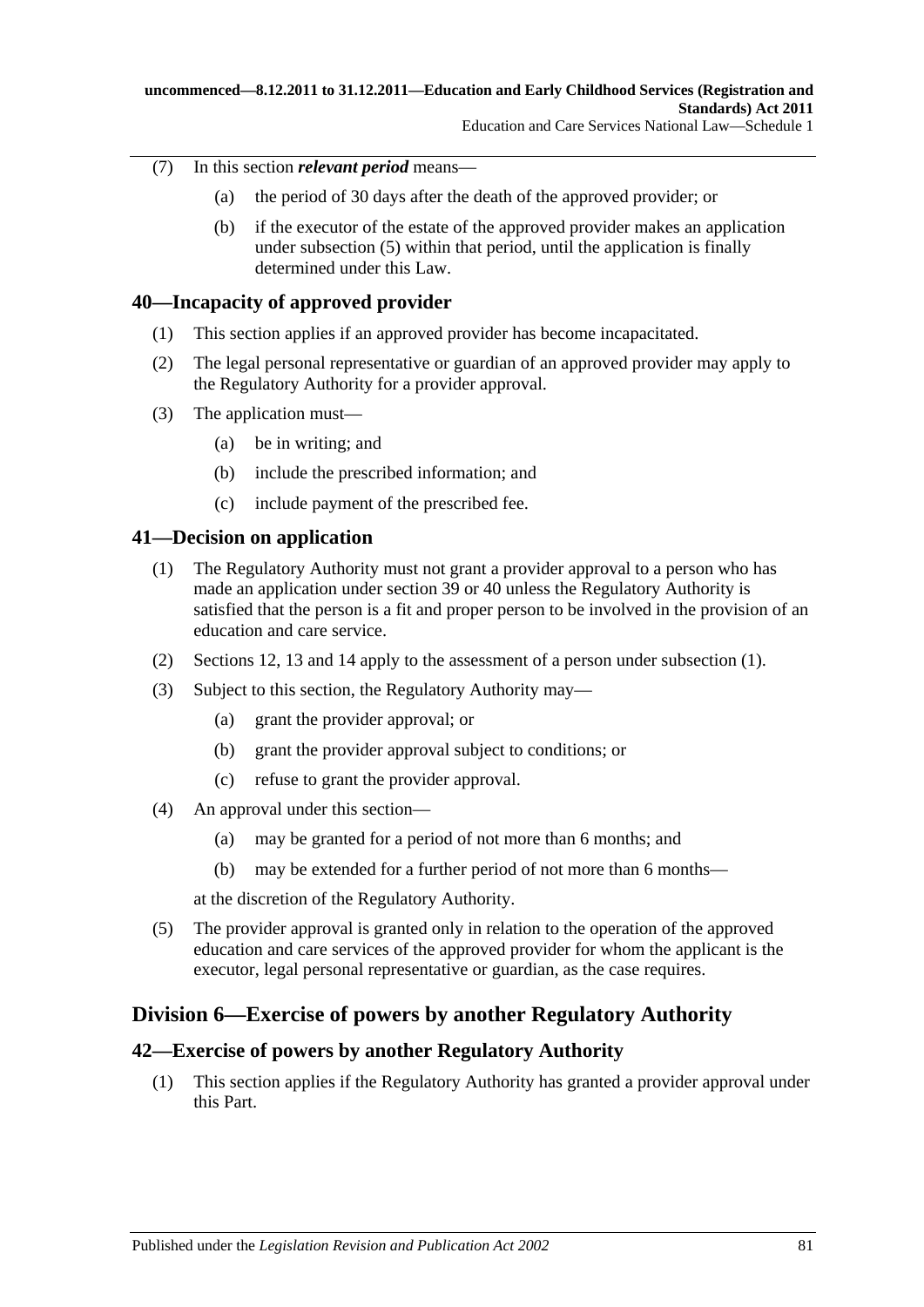**Education and Early Childhood Services (Registration and Standards) Act 2011—8.12.2011 to 31.12.2011—uncommenced**

Schedule 1—Education and Care Services National Law

- (2) A Regulatory Authority of another participating jurisdiction may exercise all of the powers and perform all of the functions of the Regulatory Authority under this Part (except Division 5) in respect of the provider approval if the approved provider operates an approved education and care service in that participating jurisdiction.
- <span id="page-81-0"></span>(3) A Regulatory Authority (including the Regulatory Authority of this jurisdiction) may only exercise a power to amend, suspend or cancel a provider approval after consulting with the Regulatory Authority of each participating jurisdiction in which the approved provider operates an approved education and care service.
- (4) A failure by a Regulatory Authority to comply with [subsection](#page-81-0) (3) does not affect the validity of the exercise of the power.
- (5) A cancellation or suspension of a provider approval in another participating jurisdiction has effect in this jurisdiction.

# **Part 3—Service approval**

# **Division 1—Application for service approval**

# **43—Application for service approval**

- (1) An approved provider may apply to the Regulatory Authority for a service approval for an education and care service.
- (2) An approved provider may only apply for a service approval for an education and care service if the approved provider is or will be the operator of the education and care service and is or will be responsible for the management of the staff members and nominated supervisor of that service.
- (3) A person who has applied for a provider approval may apply to the Regulatory Authority for a service approval, however the Regulatory Authority must not grant the service approval unless the provider approval is granted.

# **44—Form of application**

- (1) An application for a service approval must—
	- (a) be made to the Regulatory Authority of the participating jurisdiction in which the service is to be located; and
	- (b) be in writing; and
	- (c) include the prescribed information; and
	- (d) nominate a certified supervisor to be the nominated supervisor for the service and include that person's written consent to the nomination; and
	- (e) include payment of the prescribed fee.
- (2) An application for service approval may include an associated children's service.
- (3) The approved provider can be the nominated supervisor if he or she—
	- (a) is a certified supervisor; or
	- (b) has applied for a supervisor certificate,

however the Regulatory Authority must not grant the service approval unless the supervisor certificate has been granted.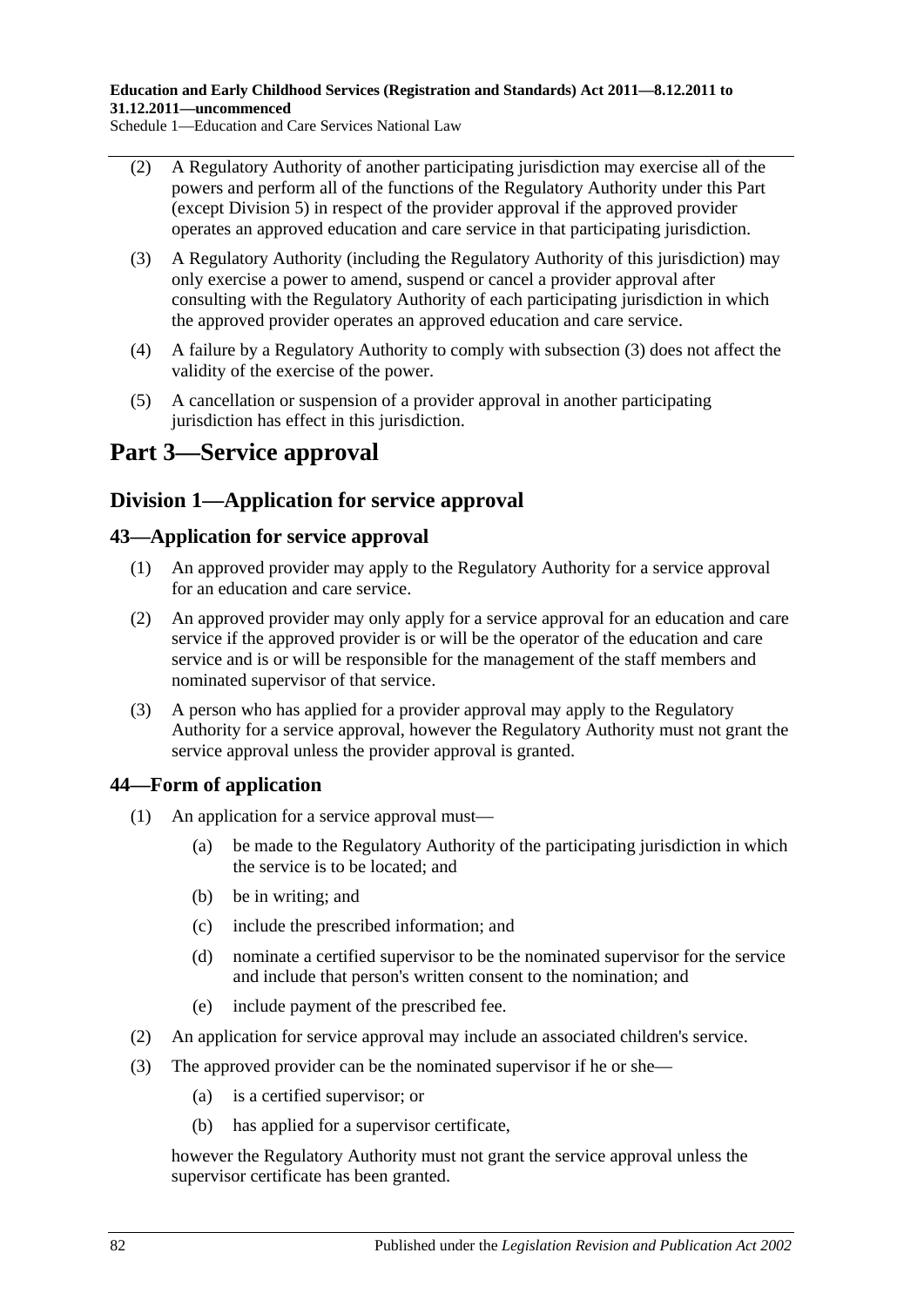# **45—Regulatory Authority may seek further information**

- (1) The Regulatory Authority may ask an applicant for a service approval to provide any further information that is reasonably required for the purpose of assessing the application.
- <span id="page-82-2"></span>(2) If the Regulatory Authority asks the applicant for further information under this section, the period from the making of the request until the provision of the further information is not included in the period referred to in section 48 for the Regulatory Authority to make a decision on the application.

# **46—Investigation of application for service approval**

- (1) For the purposes of determining an application for a service approval, the Regulatory Authority may—
	- (a) undertake inquiries and investigations, including inquiries relating to the previous licensing, accreditation or registration of the education and care service under a former education and care services law, a children's services law or an education law of any participating jurisdiction; and
	- (b) inspect the education and care service premises; and
	- (c) inspect the policies and procedures of the service.
- <span id="page-82-1"></span><span id="page-82-0"></span>(2) For the purposes of an inspection under [subsection](#page-82-0) (1)(b) or [\(c\),](#page-82-1) the Regulatory Authority may enter the education and care service premises at any reasonable time.

# **47—Determination of application**

- (1) Subject to [subsection](#page-83-0) (3), in determining an application under section 43, the Regulatory Authority must have regard to—
	- (a) the National Quality Framework; and
	- (b) except in the case of a family day care residence, the suitability of the education and care service premises and the site and location of those premises for the operation of an education and care service; and
	- (c) the adequacy of the policies and procedures of the service; and
	- (d) whether the applicant has a provider approval; and
	- (e) whether the nominated supervisor for the service is a certified supervisor and whether that person has consented in writing to the nomination; and
	- (f) any other matter the Regulatory Authority thinks fit; and
	- (g) any other prescribed matter.
- (2) In addition, the Regulatory Authority may have regard to either of the following:
	- (a) whether the applicant is capable of operating the education and care service having regard to its financial capacity and management capability and any other matter the Regulatory Authority considers relevant;
	- (b) the applicant's history of compliance with this Law or this Law as applying in any participating jurisdiction, including in relation to any other education and care service it operates.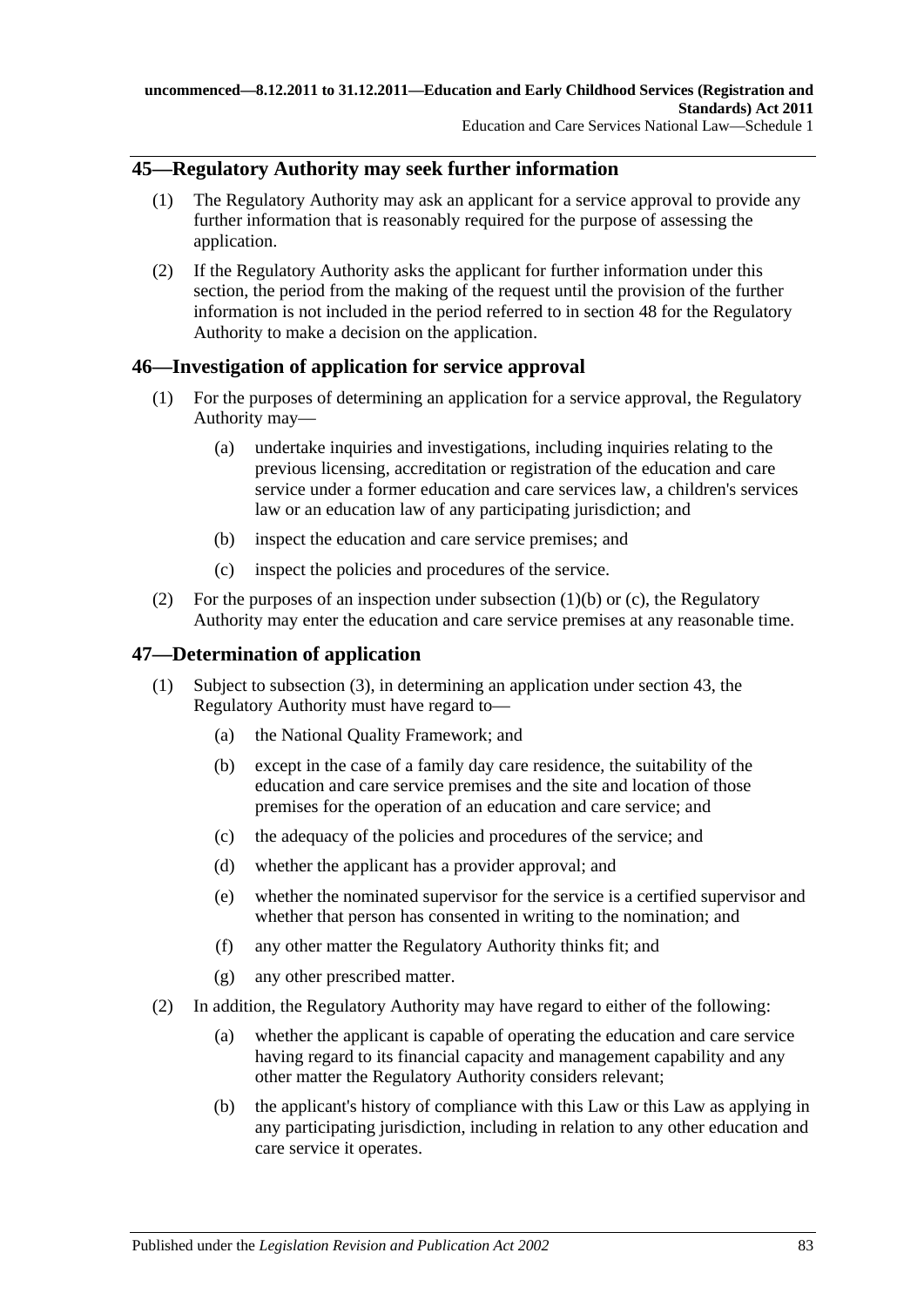**Education and Early Childhood Services (Registration and Standards) Act 2011—8.12.2011 to 31.12.2011—uncommenced**

Schedule 1—Education and Care Services National Law

- <span id="page-83-0"></span>(3) Subject to [subsection](#page-83-1) (4), in assessing an associated children's service for the purposes of determining whether to grant a service approval, the Regulatory Authority must have regard to the criteria under the children's services law of this jurisdiction for the grant of a children's services licence.
- <span id="page-83-1"></span>(4) The criteria referred to in [subsection](#page-83-0) (3) do not include criteria relating to whether the applicant is a fit and proper person.

#### <span id="page-83-4"></span>**48—Grant or refusal of service approval**

- (1) On an application under section 43, the Regulatory Authority may—
	- (a) grant the service approval; or
	- (b) refuse to grant the service approval.

**Note—**

A service approval is granted subject to conditions in accordance with section 51.

<span id="page-83-3"></span>(2) Subject to [subsection](#page-83-2) (3), the Regulatory Authority must make a decision on the application within 90 days after the Regulatory Authority received the application.

**Note—**

If further information is requested under [section](#page-82-2) 45(2), the period between the making of the request and the provision of the information is not included in the 90 day period.

- <span id="page-83-2"></span>(3) The period referred to in [subsection](#page-83-3) (2) may be extended with the agreement of the applicant.
- (4) The Regulatory Authority may grant a service approval solely for an education and care service if—
	- (a) the application includes an application for an associated children's service; and
	- (b) that associated children's service does not comply with the criteria referred to in [section](#page-83-0) 47(3).
- (5) The Regulatory Authority is taken to have refused to grant a service approval if the Regulatory Authority has not made a decision under [subsection](#page-83-4) (1)—
	- (a) within the relevant time required under [subsection](#page-83-3) (2); or
	- (b) within the period extended under [subsection](#page-83-2) (3),

as the case requires.

(6) A service approval cannot be granted solely for an associated children's service.

#### **49—Grounds for refusal**

- (1) The Regulatory Authority must refuse to grant a service approval if—
	- (a) the Regulatory Authority is satisfied that the service, if permitted to operate, would constitute an unacceptable risk to the safety, health or wellbeing of children who would be educated or cared for by the education and care service; or
	- (b) the applicant does not have a provider approval.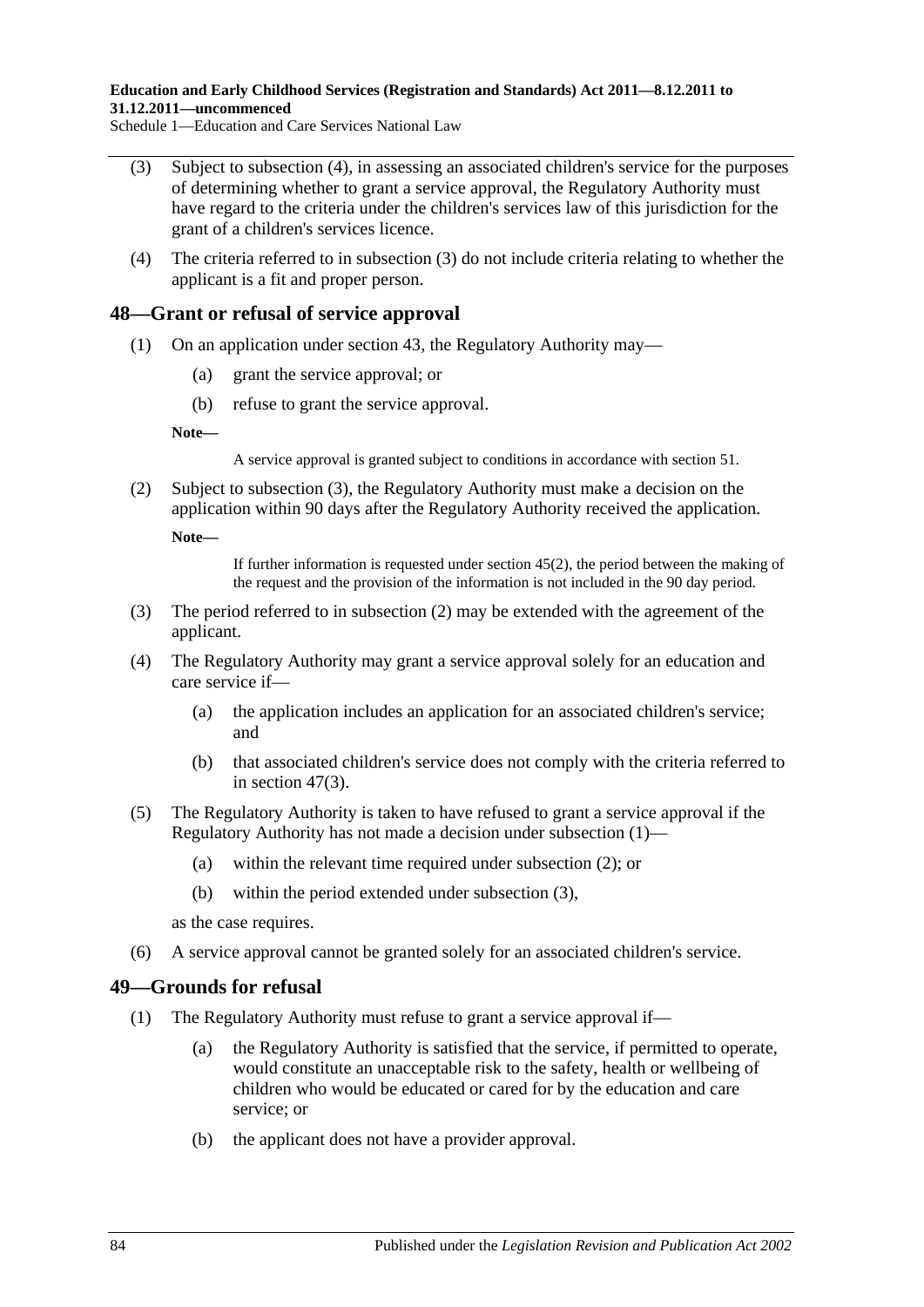(2) The Regulatory Authority may refuse to grant a service approval on any other grounds prescribed in the national regulations.

# **50—Notice of decision on application**

The Regulatory Authority must give written notice to the applicant of a decision under section 48 and the reasons for the decision within 7 days after the decision is made.

# **51—Conditions on service approval**

- (1) A service approval is granted subject to the condition that the education and care service is operated in a way that—
	- (a) ensures the safety, health and wellbeing of the children being educated and cared for by the service; and
	- (b) meets the educational and developmental needs of the children being educated and cared for by the service.
- (2) A service approval for a family day care service is granted subject to the additional condition that the approved provider must ensure that—
	- (a) sufficient persons are appointed as family day care co-ordinators to monitor and support the family day care educators engaged by or registered with the service; and
	- (b) each family day care educator is adequately monitored and supported by a family day care co-ordinator.
- (3) A service approval is granted subject to a condition that the service must commence ongoing operation of the service within 6 months after the approval is granted unless the Regulatory Authority agrees to an extension of time.
- (4) A service approval is granted subject to a condition that the approved provider must hold the prescribed insurance in respect of the education and care service.
- (5) A service approval is granted subject to any other conditions prescribed in the national regulations or imposed by—
	- (a) this Law; or
	- (b) the Regulatory Authority.
- (6) A condition of a service approval does not apply to an associated children's service unless the condition is expressed to apply to that associated children's service.
- (7) A condition of a service approval may be expressed to apply solely to an associated children's service only if the Regulatory Authority has first consulted with the children's services regulator.
- (8) An approved provider must comply with the conditions of a service approval held by the approved provider.

Penalty:

- (a) \$10 000, in the case of an individual.
- (b) \$50 000, in any other case.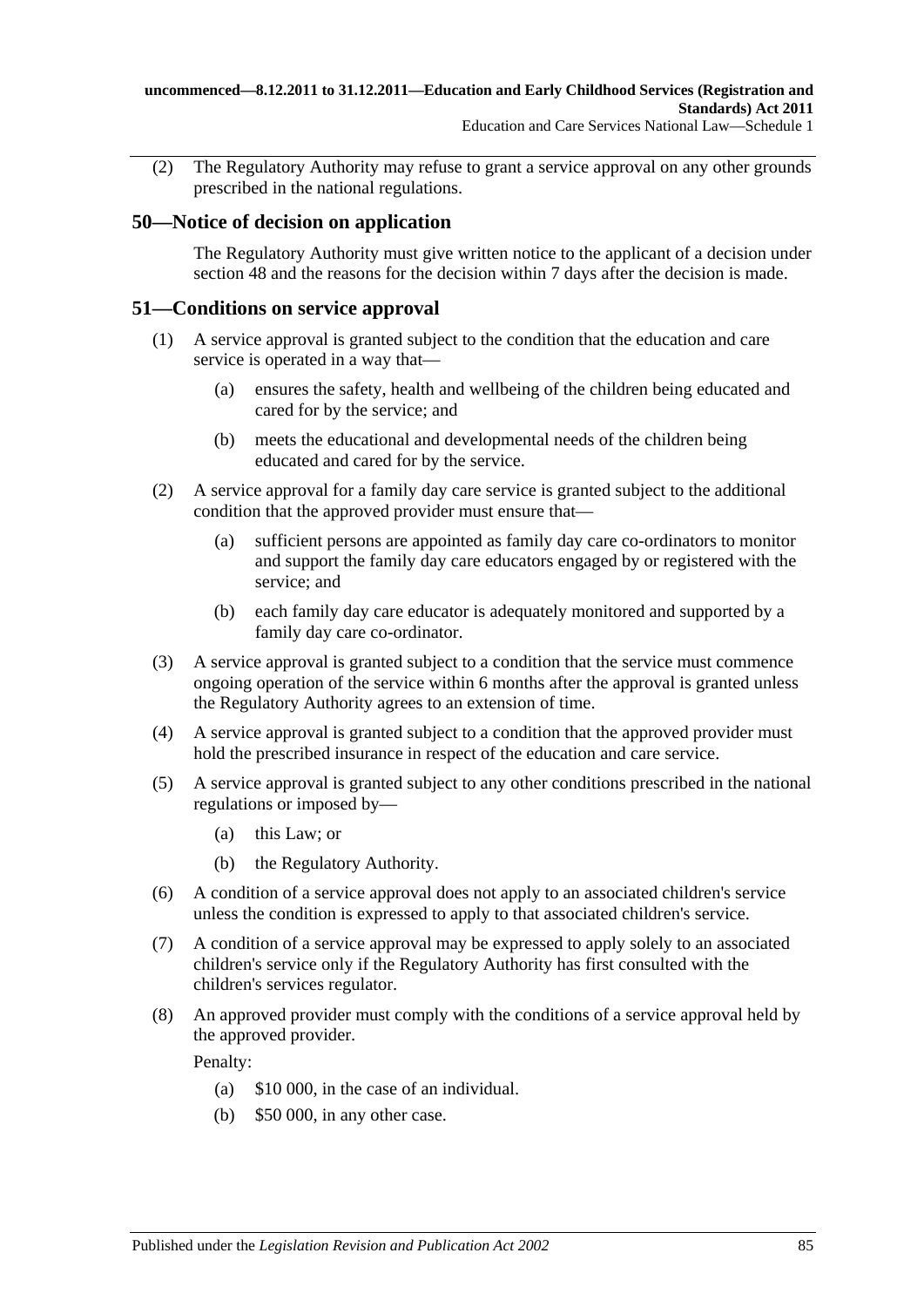# **52—Copy of service approval to be provided**

If the Regulatory Authority grants a service approval under this Part, the Regulatory Authority must provide a copy of the service approval to the approved provider stating—

- (a) the name of the education and care service; and
- (b) the location of the education and care service or, if the education and care service is a family day care service, the location of the principal office and any approved family day care venue for the service; and
- (c) any conditions to which the service approval is subject; and
- (d) the date the service approval was granted; and
- (e) the service approval number; and
- (f) the name of the approved provider; and
- (g) for a service other than a family day care service, the maximum number of children who can be educated and cared for by the service at any one time; and
- (h) the details of any service waiver under Division 5 or temporary waiver under Division 6 applying to the service; and
- (i) any other prescribed matters.

## **53—Annual fee**

An approved provider must, in accordance with the national regulations, pay the prescribed annual fee in respect of each service approval held by the approved provider.

# **Division 2—Amendment of service approval**

## **54—Amendment of service approval on application**

- (1) An approved provider may apply to the Regulatory Authority for an amendment of a service approval.
- (2) An application must—
	- (a) be in writing; and
	- (b) include the prescribed information; and
	- (c) include payment of the prescribed fee.
- (3) The Regulatory Authority may ask the approved provider to provide any further information that is reasonably required for the purpose of assessing the application.
- (4) If the Regulatory Authority asks the applicant for further information under this section, the period from the making of the request and the provision of the further information is not included in the period referred to in [subsection](#page-85-0) (5).
- <span id="page-85-0"></span>(5) The Regulatory Authority must make a decision on the application within 60 days after the Regulatory Authority receives the application.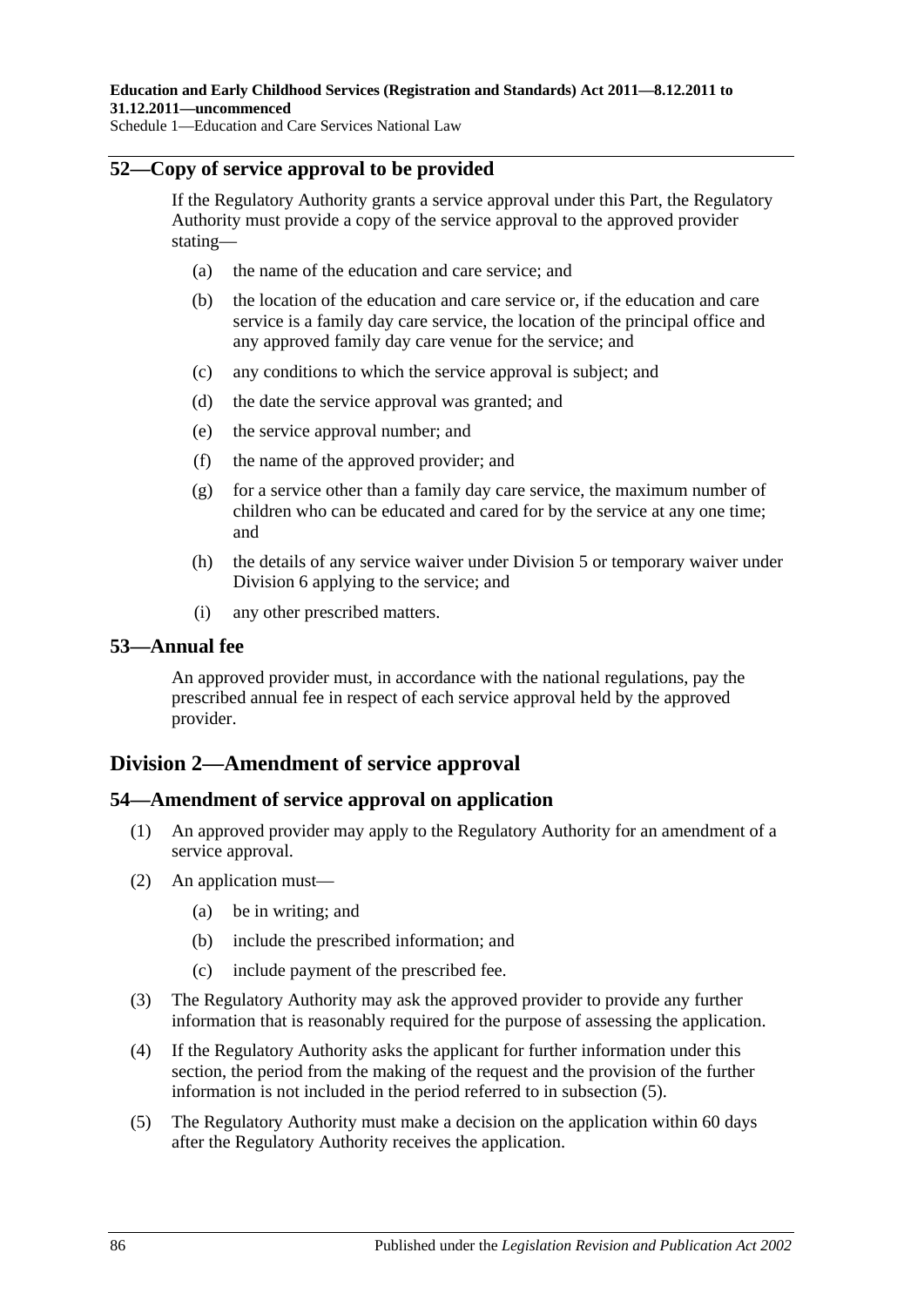- <span id="page-86-0"></span>(6) The Regulatory Authority must decide the application by—
	- (a) amending the service approval in the way applied for; or
	- (b) with the applicant's written agreement, amending the service approval in another way; or
	- (c) refusing to amend the service approval.
- (7) Without limiting [subsection](#page-86-0) (6), an amendment may vary a condition of the service approval or impose a new condition on the service approval.
- (8) An amendment cannot change a location of an education and care service.
- (9) The Regulatory Authority must give written notice of its decision to the approved provider.

## <span id="page-86-1"></span>**55—Amendment of service approval by Regulatory Authority**

- (1) The Regulatory Authority may amend a service approval at any time without an application from the approved provider.
- (2) Without limiting [subsection](#page-86-1) (1), an amendment may vary a condition of the service approval or impose a new condition on the service approval.
- <span id="page-86-2"></span>(3) The Regulatory Authority must give written notice of the amendment to the approved provider.
- (4) An amendment under this section has effect—
	- (a) 14 days after the Regulatory Authority gives notice of the amendment under [subsection](#page-86-2) (3); or
	- (b) if another period is specified by the Regulatory Authority, at the end of that period.
- (5) The Regulatory Authority must amend a service approval to the extent that it relates to an associated children's service in accordance with any direction by the children's services regulator if that direction is given in accordance with the children's services law of this jurisdiction.

## **56—Notice of change to nominated supervisor**

- (1) The approved provider of an education and care service must give written notice to the Regulatory Authority in accordance with this section if the approved provider wishes to change the person nominated as the nominated supervisor of the education and care service.
- (2) The notice must—
	- (a) nominate a certified supervisor to be the nominated supervisor for the service and include that person's written consent to the nomination; and
	- (b) include the prescribed information; and
	- (c) be given—
		- (i) at least 7 days before the new certified supervisor is to commence work as the nominated supervisor; or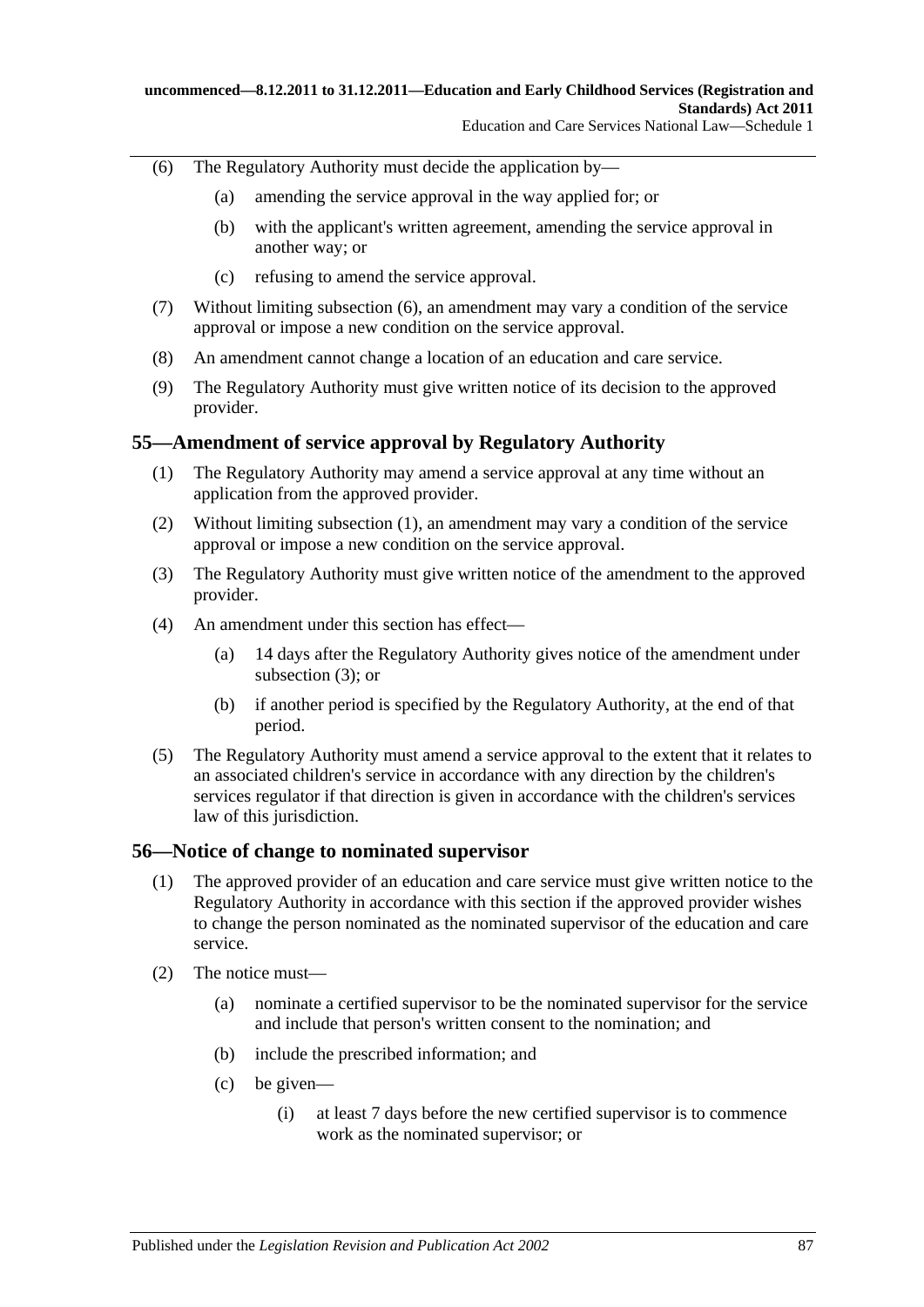#### **Education and Early Childhood Services (Registration and Standards) Act 2011—8.12.2011 to 31.12.2011—uncommenced**

Schedule 1—Education and Care Services National Law

(ii) if that period of notice is not possible in the circumstances, as soon as practicable and not more than 14 days after the certified supervisor commences work as the nominated supervisor.

## **57—Copy of amended service approval to be provided**

If the Regulatory Authority amends a service approval under this Division, the Authority must provide an amended copy of the service approval to the approved provider.

# **Division 3—Transfer of service approval**

## **58—Service approval may be transferred**

- (1) Subject to this Division, an approved provider who holds a service approval (*transferring approved provider*) may transfer the service approval to another approved provider (*receiving approved provider*).
- (2) If a service approval is transferred to a receiving approved provider the transfer includes the transfer of the service approval for any associated children's service.
- (3) A person who holds a provider approval may transfer a service approval held by the provider even if the provider approval or service approval is suspended.

## **59—Regulatory Authority to be notified of transfer**

- (1) The transferring approved provider and the receiving approved provider must jointly notify the Regulatory Authority of the transfer—
	- (a) at least 42 days before the transfer is intended to take effect; or
	- (b) if the Regulatory Authority considers that the circumstances are exceptional, a lesser period agreed to by the Regulatory Authority.

## (2) The notice must—

- (a) be in writing; and
- (b) include the prescribed information; and
- (c) include payment of the prescribed fee.

## **60—Consent of Regulatory Authority required for transfer**

A service approval cannot be transferred without the consent of the Regulatory Authority.

## **61—Consent taken to be given unless Regulatory Authority intervenes**

The Regulatory Authority is taken to have consented to the transfer of a service approval if—

- (a) the parties have given a notification under section 59; and
- (b) 28 days before the transfer is intended to take effect, the Regulatory Authority has not notified the parties that it intends to intervene under section 62.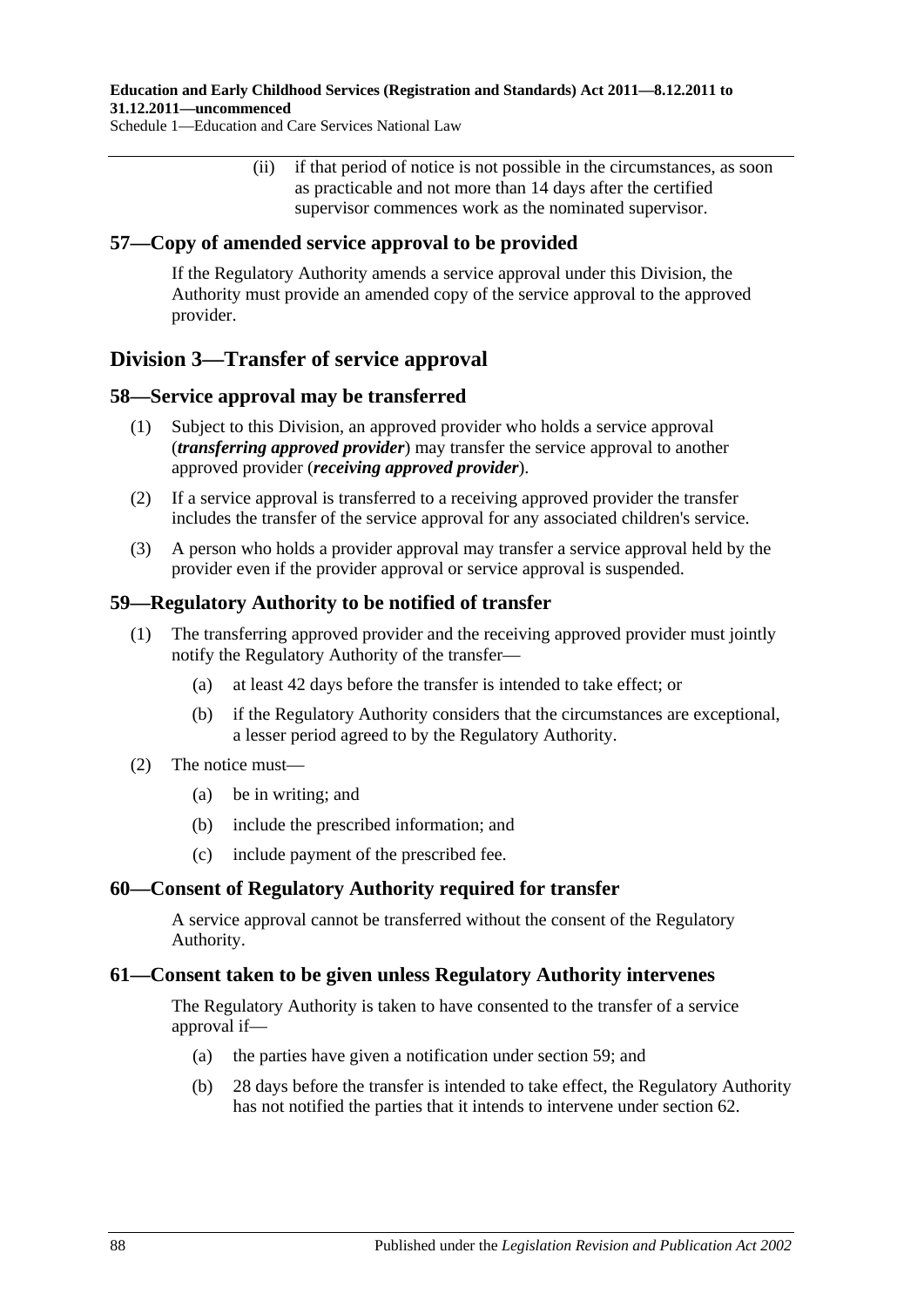# **62—Transfer may be subject to intervention by Regulatory Authority**

- (1) The Regulatory Authority may intervene in a transfer of a service approval if the Regulatory Authority is concerned as to any of the following matters:
	- (a) whether the receiving approved provider is capable of operating the education and care service having regard to its financial capacity and management capability and any other matter the Regulatory Authority considers relevant;
	- (b) the receiving approved provider's history of compliance with this Law as applying in a participating jurisdiction, including in relation to any other education and care service it operates;
	- (c) any other matter relevant to the transfer of the service approval.
- <span id="page-88-0"></span>(2) The Regulatory Authority must notify the transferring approved provider and the receiving approved provider of the decision to intervene.
- (3) The notice must be given at least 28 days before the date on which the transfer is intended to take effect.
- (4) A notification under [subsection](#page-88-0) (2) must—
	- (a) be in writing; and
	- (b) include the prescribed information.

## **63—Effect of intervention**

If the Regulatory Authority intervenes under section 62, the transfer must not proceed unless and until the Regulatory Authority gives written consent to the transfer.

## **64—Regulatory Authority may request further information**

If the Regulatory Authority has intervened under section 62, the Regulatory Authority may—

- (a) request further information from the transferring approved provider or receiving approved provider for the purposes of deciding whether to consent to the transfer; and
- (b) undertake inquiries in relation to the receiving approved provider for that purpose.

## **65—Decision after intervention**

- (1) If the Regulatory Authority has intervened under section 62, it may decide—
	- (a) to consent to the proposed transfer; or
	- (b) to refuse to consent to the proposed transfer.
- (2) If the Regulatory Authority consents to the proposed transfer the Regulatory Authority may impose conditions on the consent, including specifying the date on which the proposed transfer is to take effect.
- (3) The service approval must be transferred in accordance with the conditions imposed on the consent.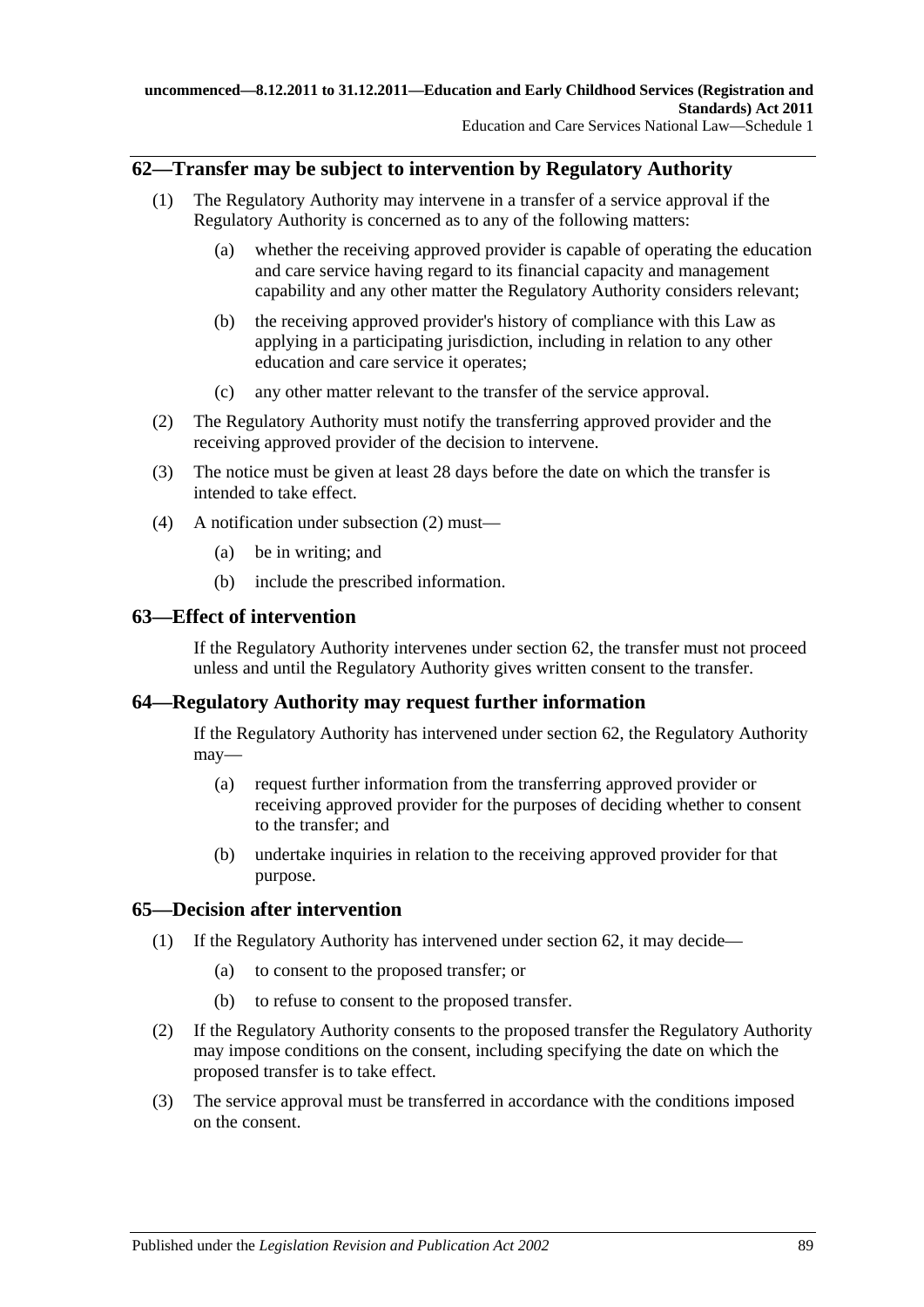# **66—Regulatory Authority to notify outcome 7 days before transfer**

- (1) If the Regulatory Authority has intervened in the transfer of a service approval, the Authority must, at least 7 days before the date on which the transfer is intended to take effect, give a notice to each party specifying that the Authority—
	- (a) consents to the transfer; or
	- (b) refuses to consent to the transfer; or
	- (c) has suspended further consideration of the transfer until further information is received and that the transfer may not proceed until a further notice is given under this section consenting to the transfer; or
	- (d) has not yet made a decision on the transfer and that the Regulatory Authority will make a decision on the transfer within 28 days and that the transfer may not proceed until a further notice is given under this section consenting to the transfer.
- (2) If the Regulatory Authority consents to the transfer, the notice—
	- (a) must specify—
		- (i) the date on which the transfer is to take effect; and
		- (ii) any conditions on the consent to the transfer; and
	- (b) may include notice of any condition that the Regulatory Authority has imposed on the provider approval or a service approval of the receiving approved provider because of the transfer.
- (3) If the Regulatory Authority refuses to consent to the transfer, the notice must include the reasons for the refusal.

## **67—Transfer of service approval without consent is void**

A transfer of a service approval is void if—

- (a) it is made without the consent of the Regulatory Authority; or
- (b) it is made in contravention of the conditions imposed by the Regulatory Authority on the consent to the transfer; or
- (c) it is made to a person who is not the approved provider who gave the notification under section 59 as the receiving approved provider.

## **68—Confirmation of transfer**

(1) The transferring approved provider and the receiving approved provider must give written notice to the Regulatory Authority within 2 days after the transfer takes effect specifying the date of the transfer.

Penalty:

- (a) \$4 000, in the case of an individual.
- (b) \$20 000, in any other case.
- (2) On receipt of a notice under this section, the Regulatory Authority must amend the service approval and provide an amended copy of the service approval to the receiving approved provider.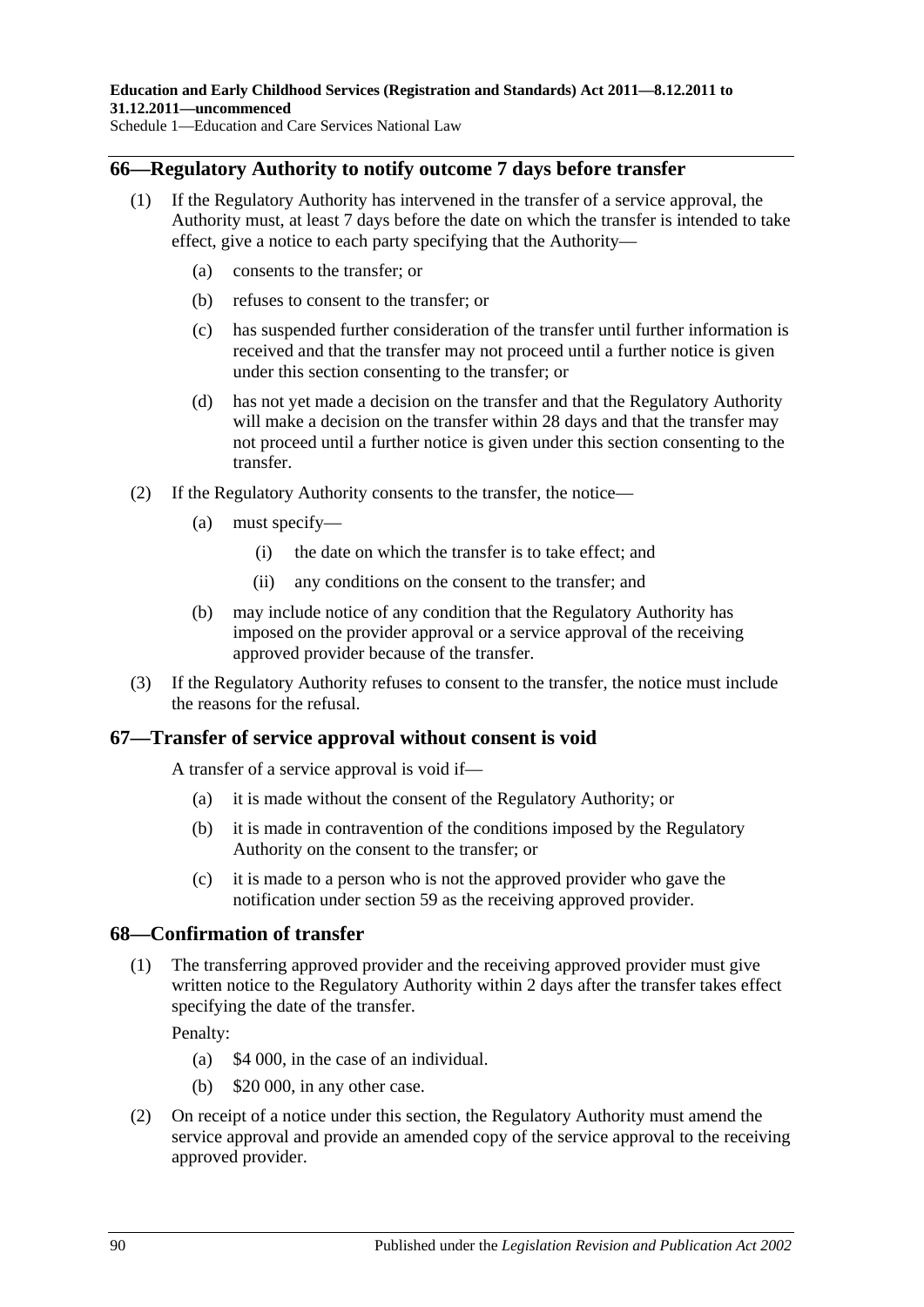- (3) The amendment to the service approval is taken to take effect on the date of the transfer.
- (4) An approved provider who gives notice under this section is not guilty of an offence for a failure of any other person to give that notice.

# **69—Notice to parents**

(1) The receiving approved provider must give written notice to the parents of children enrolled at an education and care service of the transfer of the service approval for that service to that provider.

Penalty:

- (a) \$3 000, in the case of an individual.
- (b) \$15 000, in any other case.
- (2) The notice must be given at least 2 days before the date on which the transfer of the service approval takes effect.

# **Division 4—Suspension or cancellation of service approval**

# **70—Grounds for suspension of service approval**

A Regulatory Authority may suspend a service approval if—

- (a) the Regulatory Authority reasonably believes that it would not be in the best interests of children being educated and cared for by the service for the service to continue; or
- (b) a condition of the service approval has not been complied with; or
- (c) the service is not being managed in accordance with this Law; or
- (d) the service has operated at a rating level as not meeting the National Quality Standard and—
	- (i) a service waiver or temporary waiver does not apply to the service in respect of that non-compliance; and
	- (ii) there has been no improvement in the rating level; or
- (e) the approved provider has contravened this Law as applying in any participating jurisdiction; or
- (f) the approved provider has failed to comply with a direction, compliance notice or emergency order under this Law as applying in any participating jurisdiction in relation to the service; or
- (g) the approved provider has—
	- (i) ceased to operate the education and care service at the education and care service premises for which the service approval was granted; and
	- (ii) within 6 months of ceasing to operate the service, has not transferred the service to another approved provider; or
- (h) the approved provider has not, within 6 months after being granted a service approval, commenced ongoing operation of the service; or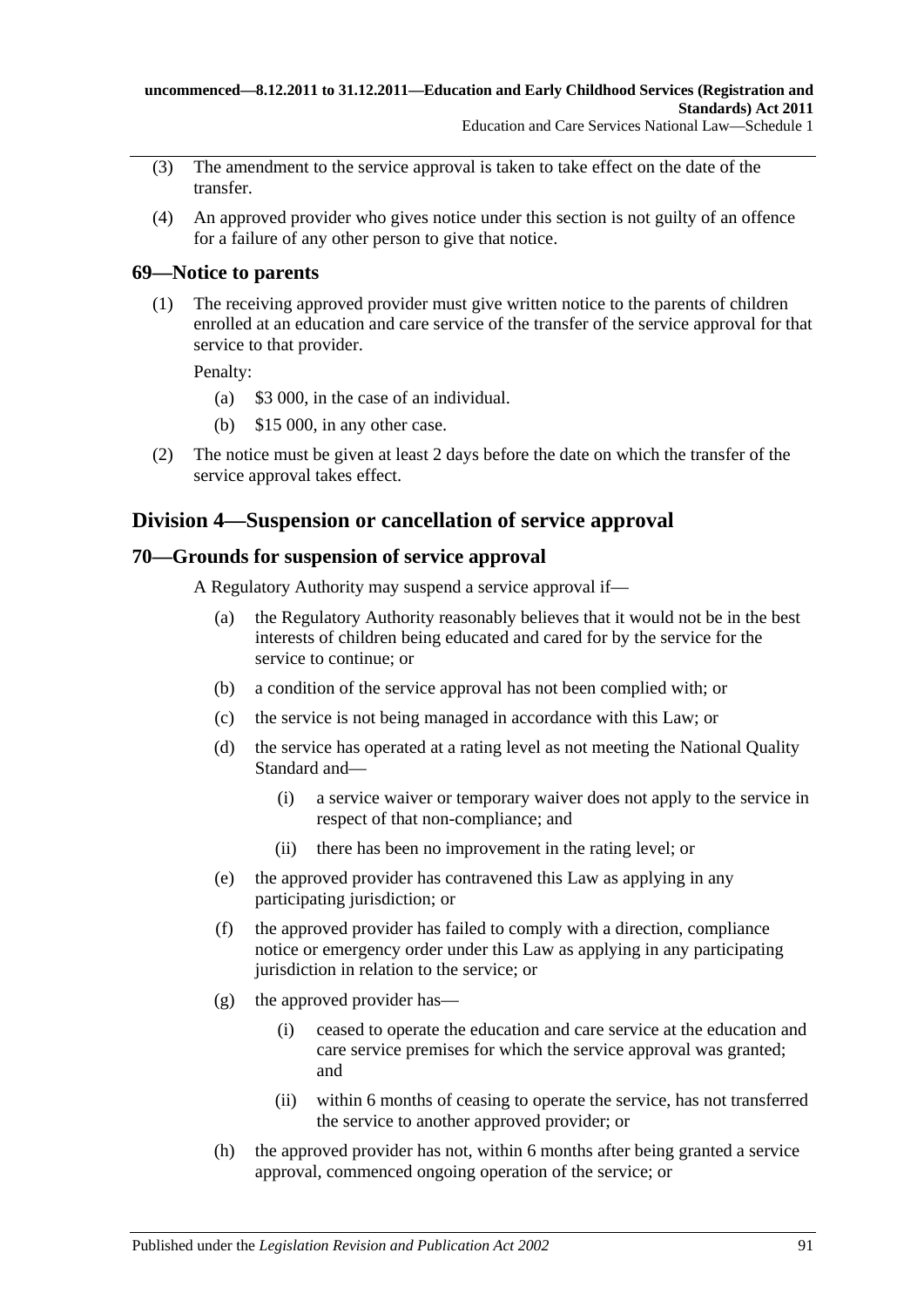#### **Education and Early Childhood Services (Registration and Standards) Act 2011—8.12.2011 to 31.12.2011—uncommenced**

Schedule 1—Education and Care Services National Law

(i) the approved provider has not paid the prescribed annual fee for the service approval.

## **71—Show cause notice before suspension**

- (1) This section applies if the Regulatory Authority is considering the suspension of a service approval under section 70.
- (2) The Regulatory Authority must first give the approved provider a notice (*show cause notice*) stating—
	- (a) that the Regulatory Authority intends to suspend the service approval; and
	- (b) the proposed period of suspension; and
	- (c) the reasons for the proposed suspension; and
	- (d) that the approved provider may, within 30 days after the notice is given, give the Regulatory Authority a written response to the proposed suspension.

# <span id="page-91-0"></span>**72—Decision in relation to suspension**

After considering any written response from the approved provider received within the time allowed by section  $71(2)(d)$ , the Regulatory Authority may—

- (a) suspend the service approval for a period not more than the prescribed period; or
- (b) decide not to suspend the service approval.

# **73—Suspension of service approval without show cause**

The Regulatory Authority may suspend the service approval without giving the approved provider a show cause notice under section 71 if the Regulatory Authority is satisfied that there is an immediate risk to the safety, health or wellbeing of a child or children being educated and cared for by the education and care service.

## **74—Notice and effect of decision**

- (1) The Regulatory Authority must give the approved provider written notice of the decision to suspend.
- (2) Subject to section 76, the decision under section 72 to suspend takes effect at the end of 14 days after the date of the decision, or, if another period is specified by the Regulatory Authority, at the end of that period.
- (3) Subject to section 76, the decision under section 73 to suspend takes effect on the giving of the notice.
- (4) The notice of a decision to suspend must set out—
	- (a) the period of suspension; and
	- (b) the date on which it takes effect.
- (5) A suspension of a service approval also suspends the service approval to the extent that it relates to an associated children's service.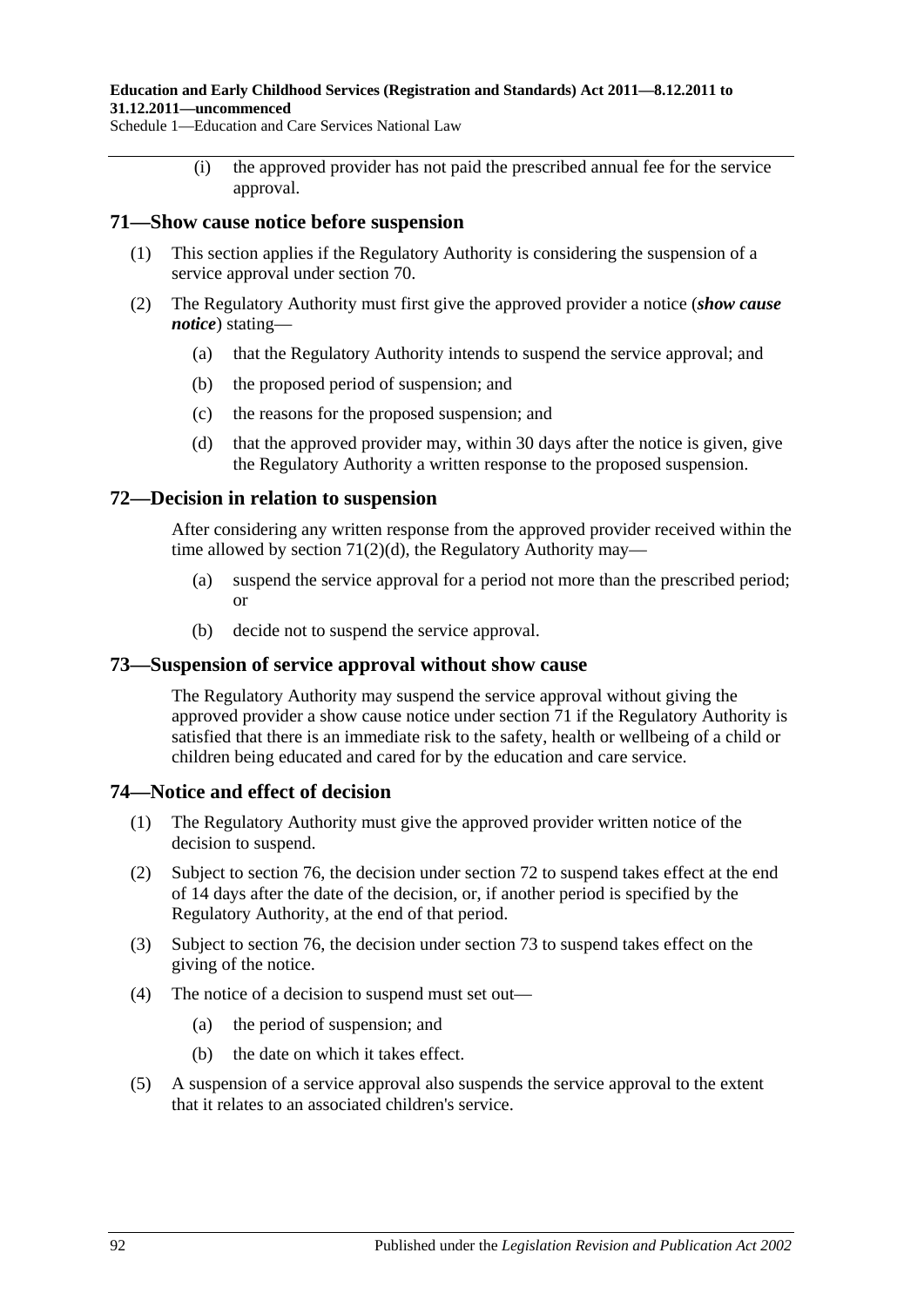# **75—Suspension of service approval to the extent that it relates to associated children's service**

- (1) If the Regulatory Authority considers that a service approval should be suspended to the extent only that it applies to an associated children's service, the Regulatory Authority must refer the matter to the children's services regulator of this jurisdiction for determination under the children's services law.
- (2) The children's services regulator must notify the Regulatory Authority if it proposes to conduct any investigation or inquiry into an associated children's service under the children's services law.
- (3) If a final determination is made under the children's services law of this jurisdiction that a service approval should be suspended to the extent that it relates to an associated children's service—
	- (a) the children's services regulator must advise the Regulatory Authority of that determination; and
	- (b) the service approval is suspended to the extent that it relates to the associated children's service in accordance with that determination.

# **76—Transfer of suspended service**

- (1) The Regulatory Authority may consent under this Part to the transfer of a service approval that is suspended under section 72 or 73.
- (2) The suspension of the service approval ceases on the transfer taking effect, unless the conditions of the Regulatory Authority's consent to the transfer otherwise provide.

# **77—Grounds for cancellation of service approval**

A Regulatory Authority may cancel a service approval if—

- (a) the Regulatory Authority reasonably believes that the continued operation of the education and care service would constitute an unacceptable risk to the safety, health or wellbeing of any child or class of children being educated and cared for by the education and care service; or
- (b) the service has been suspended under section 72 or 73 and the reason for the suspension has not been rectified at or before the end of the period of suspension; or
- (c) the service approval was obtained improperly; or
- (d) a condition of the service approval has not been complied with.

# **78—Show cause notice before cancellation**

- (1) This section applies if the Regulatory Authority is considering the cancellation of a service approval under section 77.
- (2) The Regulatory Authority must first give the approved provider a notice (show cause notice) stating—
	- (a) that the Regulatory Authority intends to cancel the service approval; and
	- (b) the reasons for the proposed cancellation; and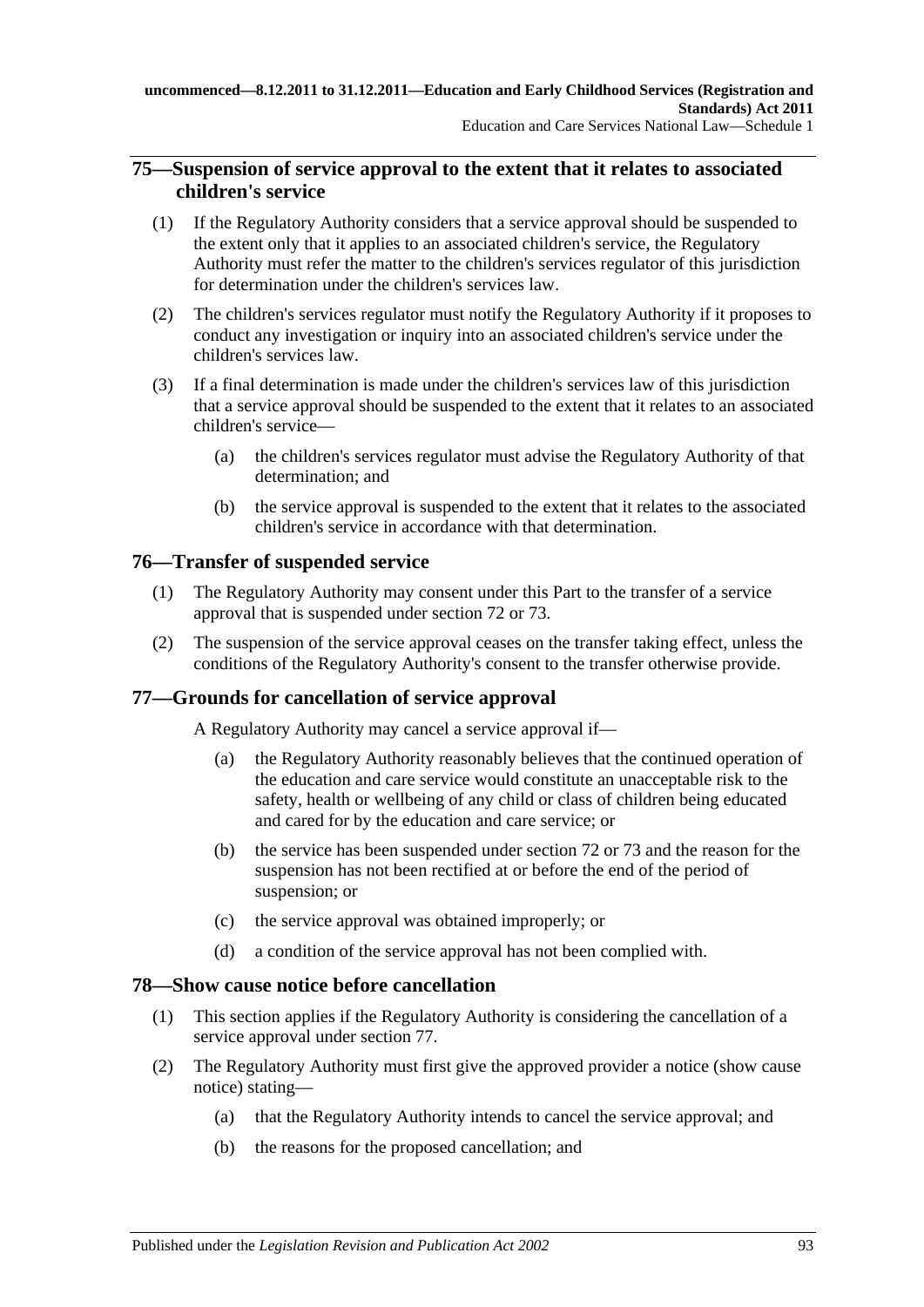#### **Education and Early Childhood Services (Registration and Standards) Act 2011—8.12.2011 to 31.12.2011—uncommenced**

<span id="page-93-0"></span>Schedule 1—Education and Care Services National Law

(c) that the approved provider may, within 30 days after the notice is given, give the Regulatory Authority a written response to the proposed cancellation.

# **79—Decision in relation to cancellation**

- (1) After considering any written response from the approved provider received within the time allowed by section [78\(2\)\(c\),](#page-93-0) the Regulatory Authority—
	- $(a)$  may—
		- (i) cancel the service approval; or
		- (ii) suspend the service approval for a period not more than the prescribed period; or
		- (iii) decide not to cancel the service approval; and
	- (b) must give the approved provider written notice of the decision.
- (2) Subject to section 81, the decision to cancel the service approval takes effect—
	- (a) at the end of 14 days after the date of the decision; or
	- (b) if another period is specified by the Regulatory Authority, at the end of that period.
- (3) The notice of a decision to cancel must set out the date on which it takes effect.
- (4) A cancellation of a service approval includes the cancellation of the service approval to the extent that it relates to an associated children's service.
- (5) This Law applies to a suspension of a service approval under this section as if it were a suspension under section 72.

# **80—Cancellation of service approval to the extent that it relates to associated children's service**

- (1) If the Regulatory Authority considers that a service approval should be cancelled to the extent only that it applies to an associated children's service, the Regulatory Authority must refer the matter to the children's services regulator of this jurisdiction for determination under the children's services law.
- (2) The children's services regulator must notify the Regulatory Authority if it proposes to conduct any investigation or inquiry into an associated children's service under the children's services law.
- (3) If a final determination is made under the children's services law of this jurisdiction that a service approval should be cancelled to the extent that it relates to an associated children's service—
	- (a) the children's services regulator must advise the Regulatory Authority of that determination; and
	- (b) the service approval is cancelled to the extent that it relates to the associated children's service in accordance with that determination.

# **81—Application for transfer of cancelled service**

(1) An approved provider may apply to the Regulatory Authority under this Part for consent to transfer a service approval that is to be cancelled under this Part.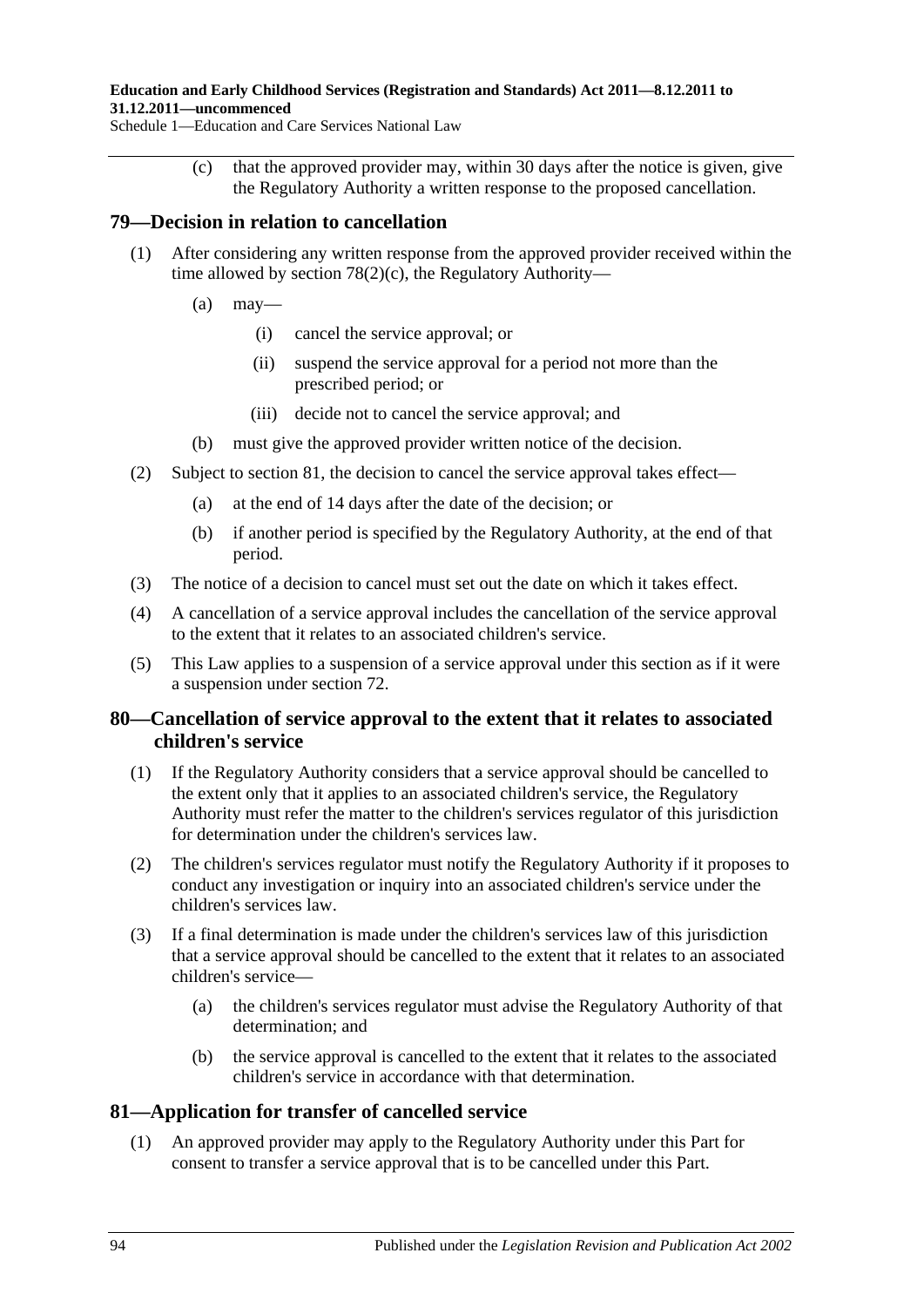- (2) The application for consent to transfer must be made within 14 days after the decision to cancel the service approval is made.
- (3) If an application for consent to transfer is made, the cancellation of the service approval does not take effect, and the service approval is suspended, until the Regulatory Authority determines the application.
- (4) An application cannot be made under this section for consent to transfer a cancelled service approval if the cancellation relates only to an associated children's service.

# **82—Decision on application to transfer cancelled service**

- (1) If the Regulatory Authority consents to the transfer—
	- (a) the decision to cancel the service approval is revoked; and
	- (b) the suspension of the service approval ceases on the transfer taking effect, unless the conditions imposed by the Regulatory Authority on the consent to the transfer specify a later date for the suspension to cease.
- (2) If the Regulatory Authority refuses to consent to the transfer, the service approval is cancelled on the making of the decision to refuse to consent.

# **83—Approved provider to provide information to Regulatory Authority**

- (1) This section applies if a show cause notice has been given to an approved provider under section 71 or 78.
- <span id="page-94-0"></span>(2) The approved provider, at the request of the Regulatory Authority, must provide the Authority with the contact details of the parents of all children enrolled at the education and care service.
- (3) The Regulatory Authority may use the information provided under [subsection](#page-94-0) (2) solely to notify the parents of children enrolled at an approved education and care service of a suspension or cancellation of the service approval for the service.

# **84—Notice to parents of suspension or cancellation**

- (1) This section applies if a service approval has been suspended or cancelled under section 72, 73, 79 or 81.
- <span id="page-94-1"></span>(2) The Regulatory Authority may require the approved provider to give written notice of the suspension or cancellation and its effect to the parents of children enrolled at the education and care service to which the approval relates and any associated children's service.
- (3) The approved provider must comply with a requirement made under [subsection](#page-94-1) (2). Penalty:
	- (a) \$3 000 in the case of an individual.
	- (b) \$15 000 in any other case.

# **85—Voluntary suspension of service approval**

- (1) An approved provider may apply to the Regulatory Authority for the suspension of a service approval for a period of not more than 12 months.
- (2) The application must—
	- (a) be in writing; and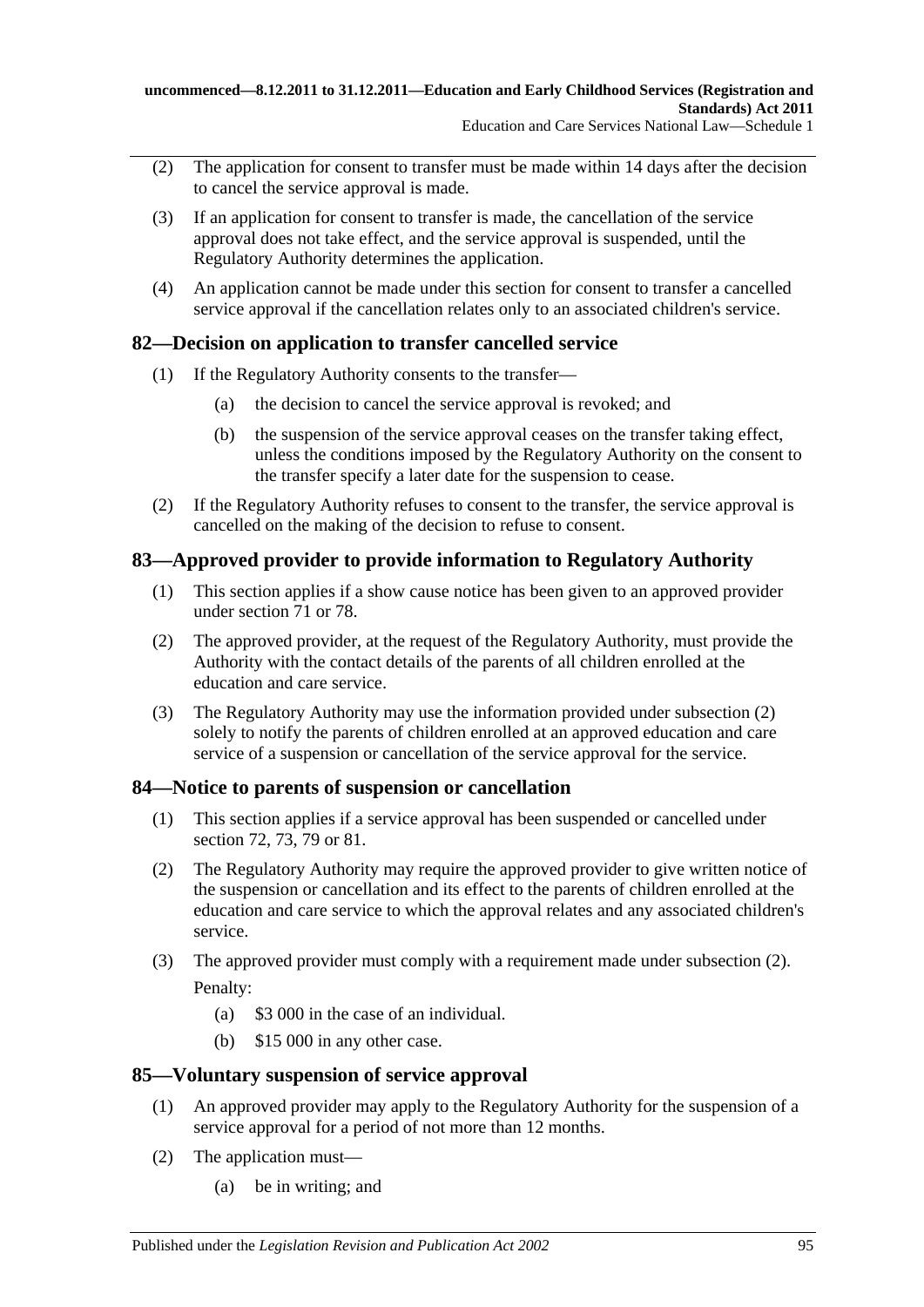- (b) include the prescribed information; and
- (c) include payment of the prescribed fee.
- (3) The Regulatory Authority may agree to the suspension, having regard to whether the suspension is reasonable in the circumstances.
- (4) The approved provider must, at least 14 days before making an application under this section, notify the parents of children enrolled at the education and care service and any associated children's service of the intention to make the application.
- (5) The Regulatory Authority must, within 30 days after the application is made, decide whether or not to grant the application.
- (6) If the Regulatory Authority decides to grant the application, the suspension takes effect on a date agreed between the Regulatory Authority and the approved provider.

## **86—Surrender of service approval**

- (1) An approved provider may surrender a service approval by written notice to the Regulatory Authority.
- (2) The notice must specify a date on which the surrender is intended to take effect which must be—
	- (a) after the notice is given; and
	- (b) after the end of the period of notice required under [subsection](#page-95-0) (3).
- <span id="page-95-0"></span>(3) The approved provider must notify the parents of children enrolled at the education and care service to which the approval relates and any associated children's service of the intention to surrender the service approval, at least 14 days before the surrender is intended to take effect.
- (4) If a service approval is surrendered, the approval is cancelled on the date specified in the notice.

# **Division 5—Application for service waiver**

## **87—Application for service waiver for service**

- (1) An approved provider may apply to the Regulatory Authority for a waiver from a requirement that an approved education and care service comply with a prescribed element or elements of the National Quality Standard and the national regulations as provided for in the national regulations.
- <span id="page-95-1"></span>(2) A person who applies for a service approval may apply for a service waiver under this section together with the application for the service approval.
- (3) The Regulatory Authority must not grant a service waiver to a person who applies under [subsection](#page-95-1) (2) unless the service approval is granted to that person.

# **88—Form of application**

An application under section 87 must—

- (a) be in writing; and
- (b) include the prescribed information; and
- (c) include payment of the prescribed fee.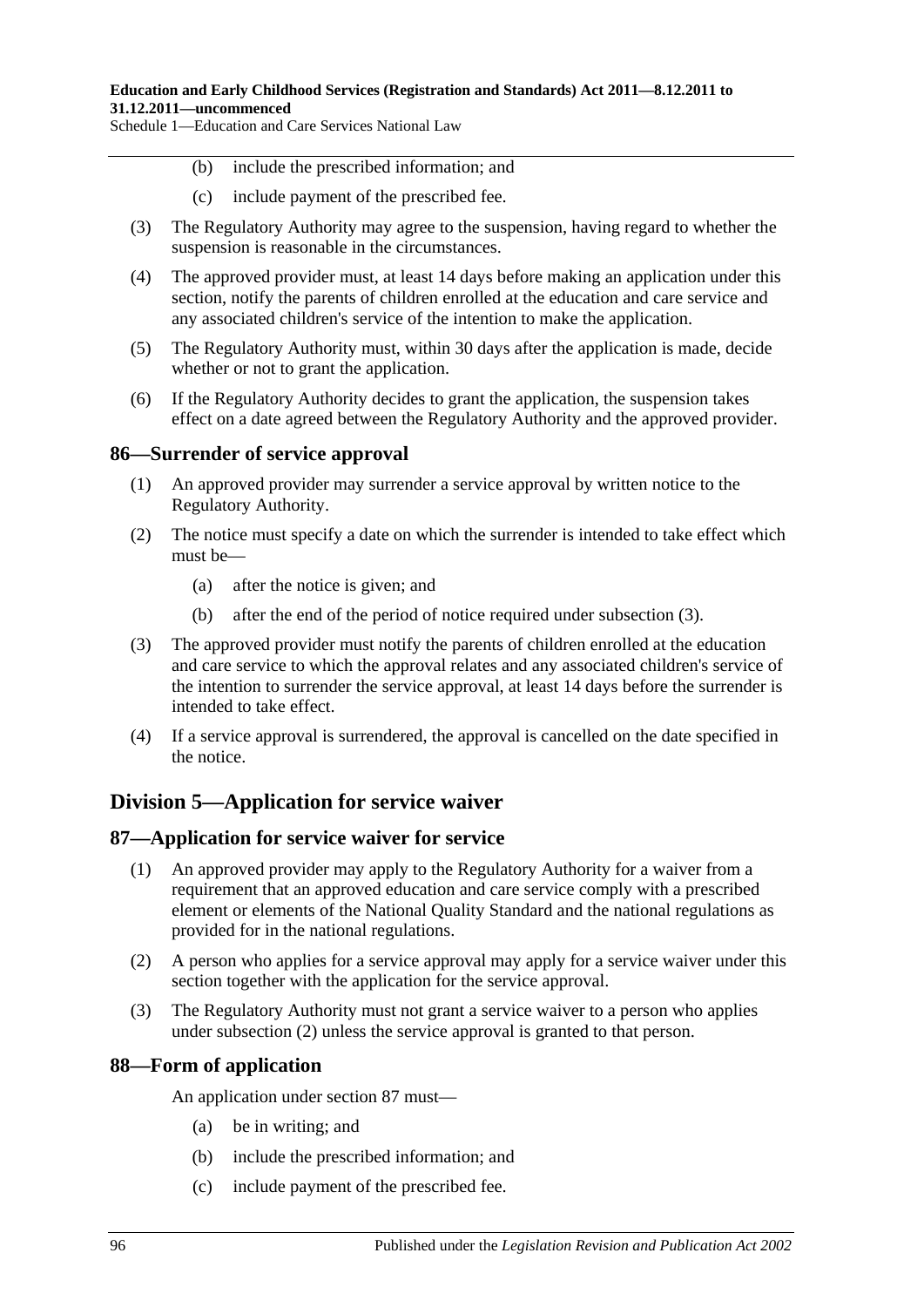# **89—Powers of Regulatory Authority in considering application**

For the purpose of determining an application under this Division, the Regulatory Authority may—

- (a) ask the applicant to provide further information; and
- (b) inspect the education and care service premises and the office of the applicant.

## **90—Matters to be considered**

In considering whether the grant of a service waiver is appropriate, the Regulatory Authority may have regard to either or both of the following:

- (a) whether the education and care service is able to meet the prescribed element or elements of the National Quality Standard and the national regulations by alternative means that satisfy the objectives of those elements;
- (b) any matters disclosed in the application that are relevant to the application for the service waiver.

## **91—Decision on application**

- (1) On an application under this Division, the Regulatory Authority may decide to grant the service waiver or refuse the application.
- (2) Subject to [subsection](#page-96-0) (3), the Regulatory Authority must notify the applicant within 60 days after the application is made of the Authority's decision on the application.
- <span id="page-96-0"></span>(3) If an application for a service waiver has been made together with an application for service approval, the Regulatory Authority may notify the applicant of the Authority's decision on the application at the same time as the notice of the decision on the application for the service approval.
- (4) If a service waiver is granted, the Regulatory Authority must issue or reissue the service approval specifying the element or elements of the National Quality Standard and the national regulations to which the service waiver applies.

# **92—Revocation of service waiver**

- (1) The Regulatory Authority may, at its discretion, revoke a service waiver.
- (2) An approved provider may apply to the Regulatory Authority for the revocation of a service waiver applying to any education and care service that it operates.
- (3) A revocation under this section takes effect at the end of the period prescribed in the national regulations.

## **93—Effect of service waiver**

While a service waiver is in force, the approved education and care service is taken to comply with the element or elements of the National Quality Standard and the national regulations that are specified in the service waiver.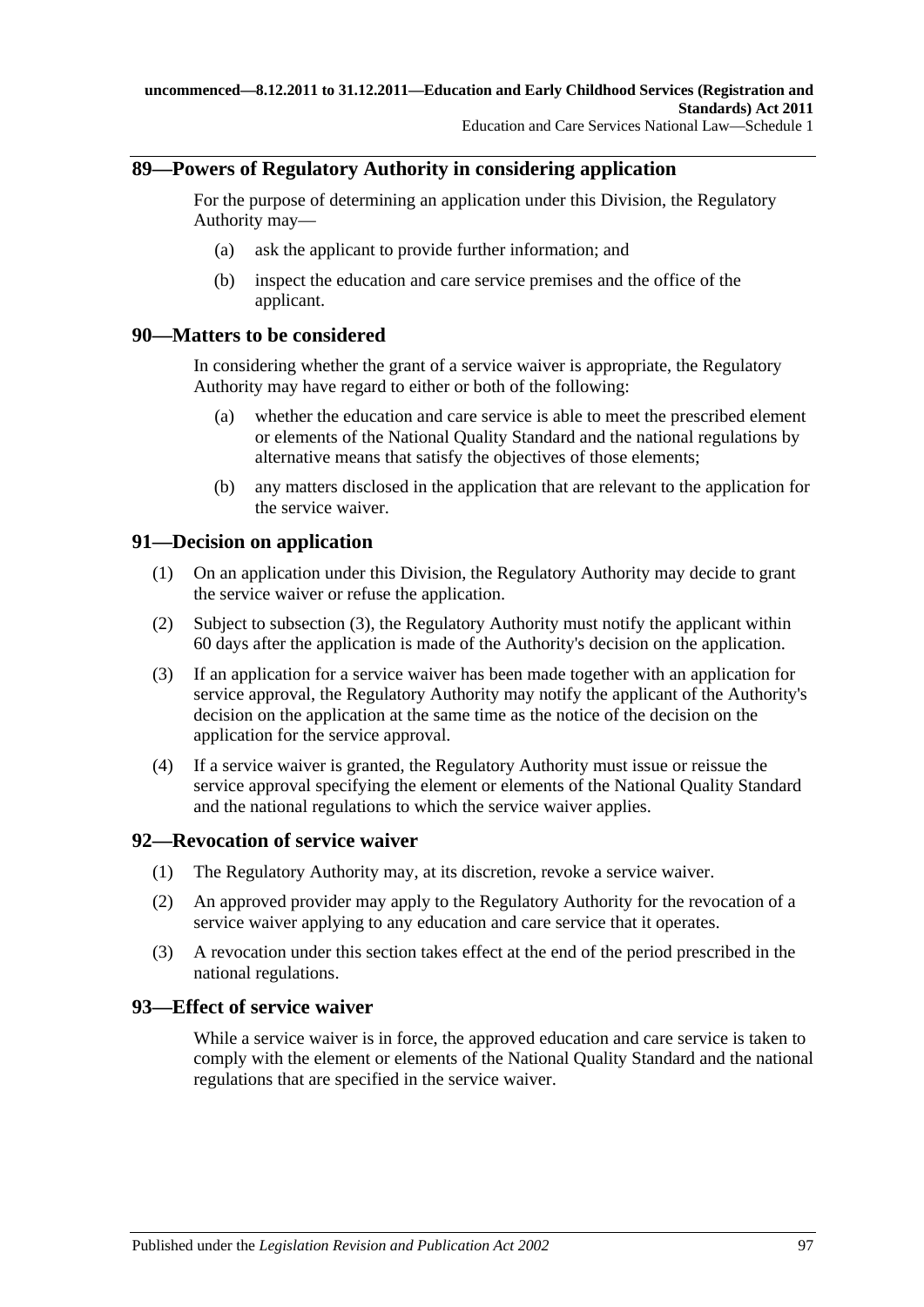# **Division 6—Temporary waiver**

## **94—Application for temporary waiver**

An approved provider may apply to the Regulatory Authority for a temporary waiver from a requirement that an approved education and care service comply with any prescribed element or elements of the National Quality Standard and the national regulations as provided for in the national regulations.

## **95—Form of application**

An application under section 94 must—

- (a) be in writing; and
- (b) include the prescribed information; and
- (c) include payment of the prescribed fee.

## **96—Regulatory Authority may seek further information**

For the purpose of determining an application under this Division, the Regulatory Authority may—

- (a) ask the applicant to provide further information; and
- (b) inspect the education and care service premises and the office of the applicant.

## **97—Special circumstances**

In considering whether the grant of a temporary waiver is appropriate, the Regulatory Authority must have regard to whether special circumstances disclosed in the application reasonably justify the grant of the temporary waiver.

## **98—Decision on application**

- (1) The Regulatory Authority must notify the applicant within 60 days after the application is made of the Authority's decision on the application.
- (2) A temporary waiver must specify the period of the waiver which cannot be for a period of more than 12 months.
- (3) The Regulatory Authority, on the application of the approved provider, may—
	- (a) extend and further extend the period of a temporary waiver by periods of not more than 12 months; and
	- (b) grant a further temporary waiver for an education and care service under this Division.
- (4) If the Regulatory Authority grants a temporary waiver, the Regulatory Authority must issue or reissue the service approval specifying the element or elements of the National Quality Standard and the national regulations which have been temporarily waived and the period of the waiver.

## **99—Revocation of temporary waiver**

The Regulatory Authority may, at its discretion, revoke a temporary waiver.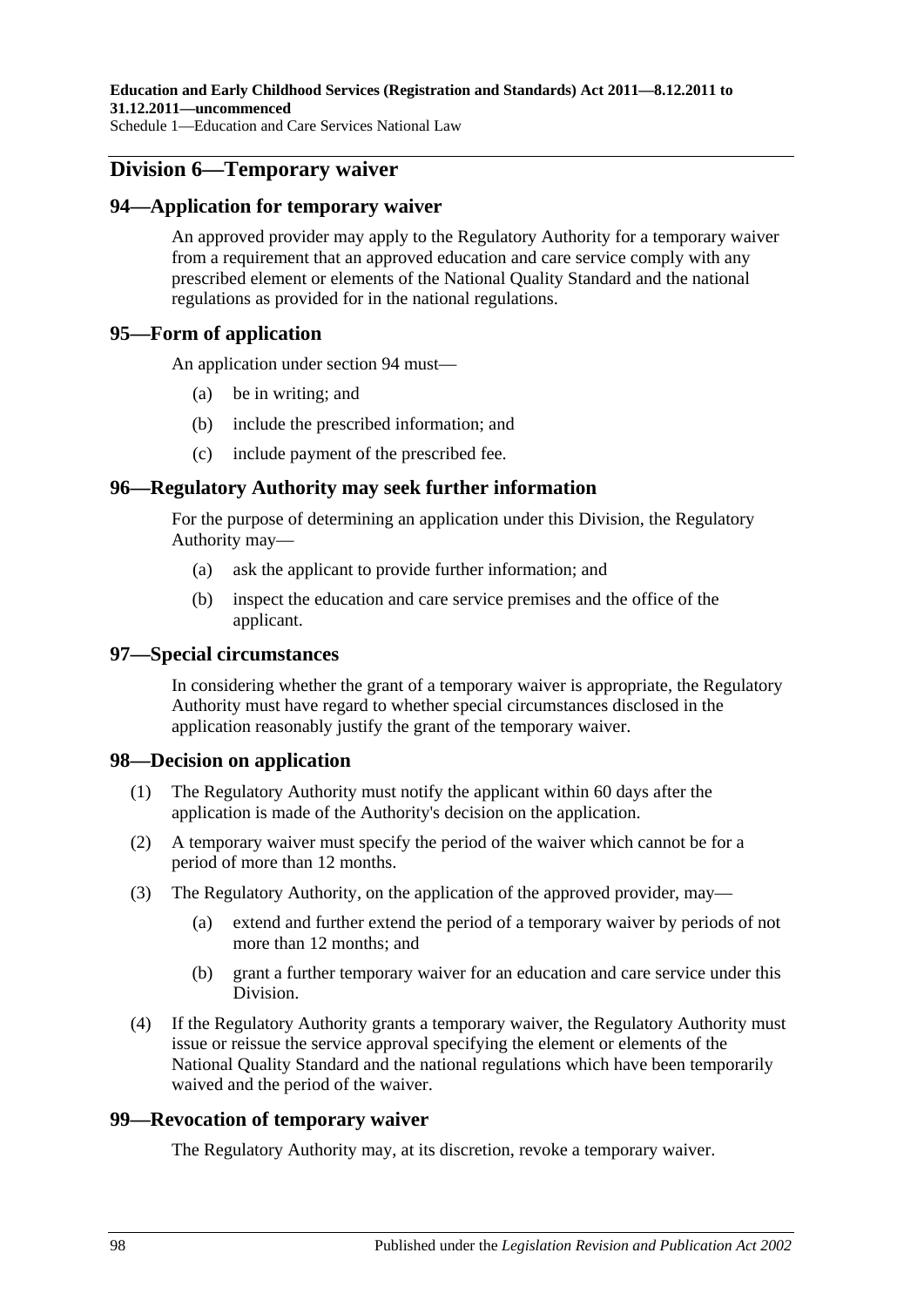# **100—Effect of temporary waiver**

While a temporary waiver is in force, the approved education and care service is not required to comply with the element or elements of the National Quality Standard and the national regulations that have been temporarily waived.

# **Division 7—Exercise of powers by another Regulatory Authority**

# **101—Exercise of powers by another Regulatory Authority—family day care services**

- (1) This section applies if the Regulatory Authority has granted a service approval under this Part to an approved provider for a family day care service.
- (2) A Regulatory Authority of another participating jurisdiction may exercise all the powers and perform all the functions of a Regulatory Authority under this Part (except Division 3 or section 76, 81 or 82) in respect of the service approval if the family day care service operates in that participating jurisdiction.
- <span id="page-98-0"></span>(3) A Regulatory Authority (including the Regulatory Authority of this jurisdiction) may only exercise a power to amend, suspend or cancel a service approval after consulting with the Regulatory Authority of each participating jurisdiction in which the family day care service operates.
- (4) A failure by a Regulatory Authority to comply with [subsection](#page-98-0) (3) does not affect the validity of the exercise of the power.
- (5) A cancellation or suspension of a service approval for a family day care service in another participating jurisdiction has effect in this jurisdiction.

# **Division 8—Associated children's services**

# **102—Application of this Law to associated children's services**

This Law does not apply to an associated children's service except as expressly provided in this Law.

# **Division 9—Offences**

# **103—Offence to provide an education and care service without service approval**

- <span id="page-98-1"></span>(1) A person must not provide an education and care service unless—
	- (a) the person is an approved provider in respect of that service; and
	- (b) the education and care service is an approved education and care service.

Penalty:

- (a) \$20 000, in the case of an individual.
- (b) \$100 000, in any other case.
- (2) [Subsection \(1\)](#page-98-1) does not apply to a family day care educator providing education and care to children as part of an approved family day care service.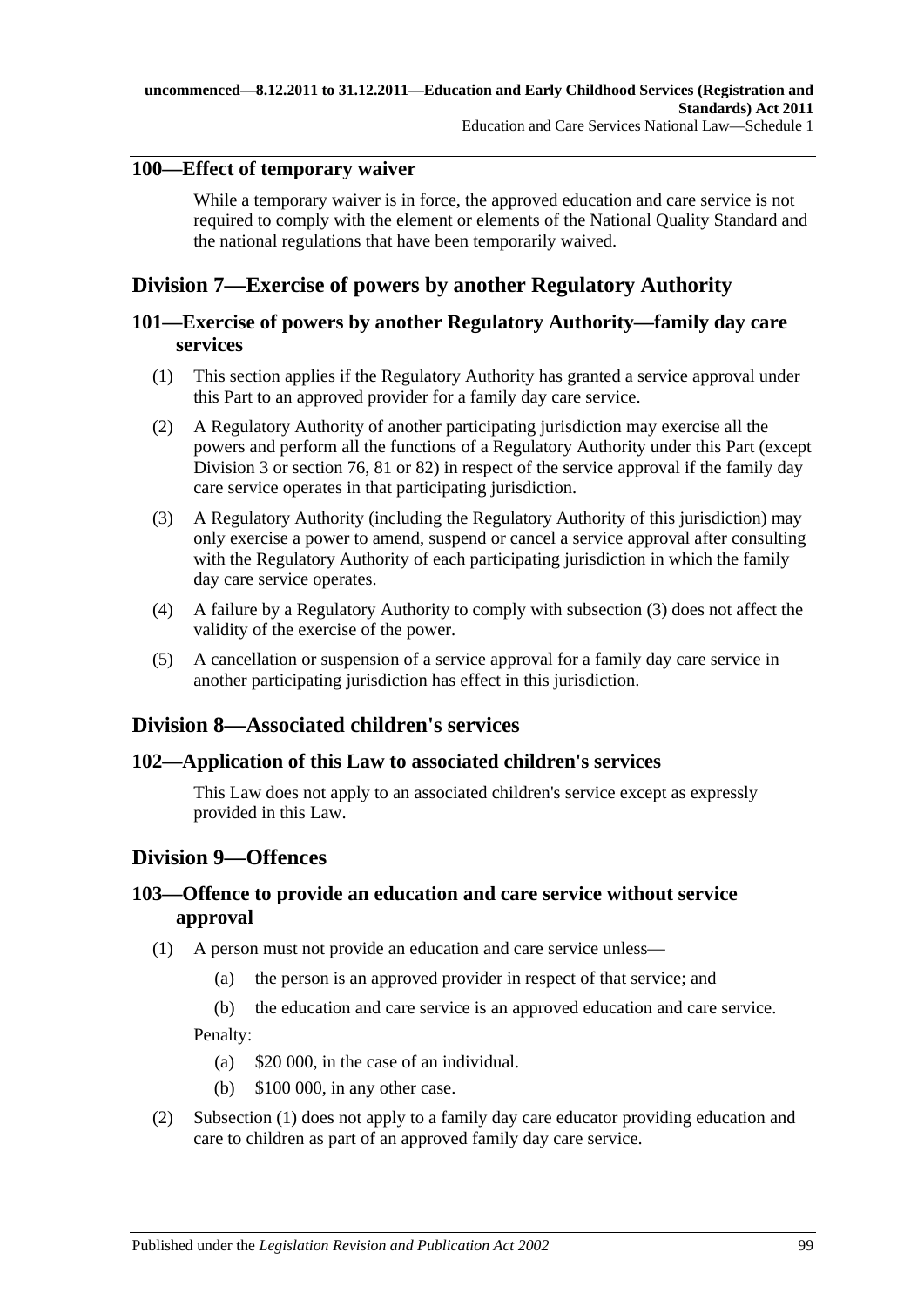## <span id="page-99-0"></span>**104—Offence to advertise education and care service without service approval**

- (1) A person must not knowingly publish or cause to be published an advertisement for an education and care service unless it is an approved education and care service. Penalty:
	- (a) \$6 000, in the case of an individual.
	- (b) \$30 000, in any other case.
- (2) [Subsection \(1\)](#page-99-0) does not apply if an application for a service approval in respect of the education and care service has been made under this Law but has not been decided.

# **Part 4—Supervisor certificates**

# **Division 1—Application for supervisor certificate**

## **105—Purpose of supervisor certificate**

A supervisor certificate makes the person to whom it is issued eligible to be placed in day to day charge of an approved education and care service.

## **106—Application for supervisor certificate**

- (1) A person may apply to the Regulatory Authority for a supervisor certificate.
- (2) An applicant must be an individual of or above the age of 18 years.
- (3) An application must be made to the Regulatory Authority of the participating jurisdiction in which the applicant is ordinarily resident or intending to reside.

# **107—Form of application**

An application under section 106 must—

- (a) be in writing signed by the applicant; and
- (b) include the prescribed information; and
- (c) include payment of the prescribed fee.

## **108—Applicant must satisfy Regulatory Authority of specified matters**

- <span id="page-99-1"></span>(1) An applicant must satisfy the Regulatory Authority that the applicant—
	- (a) is a fit and proper person to be a supervisor of an education and care service; and
	- (b) meets the prescribed minimum requirements for qualifications, experience and management capability.
- (2) The following persons are taken, in the absence of evidence to the contrary, to satisfy the requirements of [subsection](#page-99-1)  $(1)(a)$ :
	- (a) a person who is a registered teacher under an education law of a participating jurisdiction;
	- (b) a person who holds a current working with children card under the working with children law of a participating jurisdiction.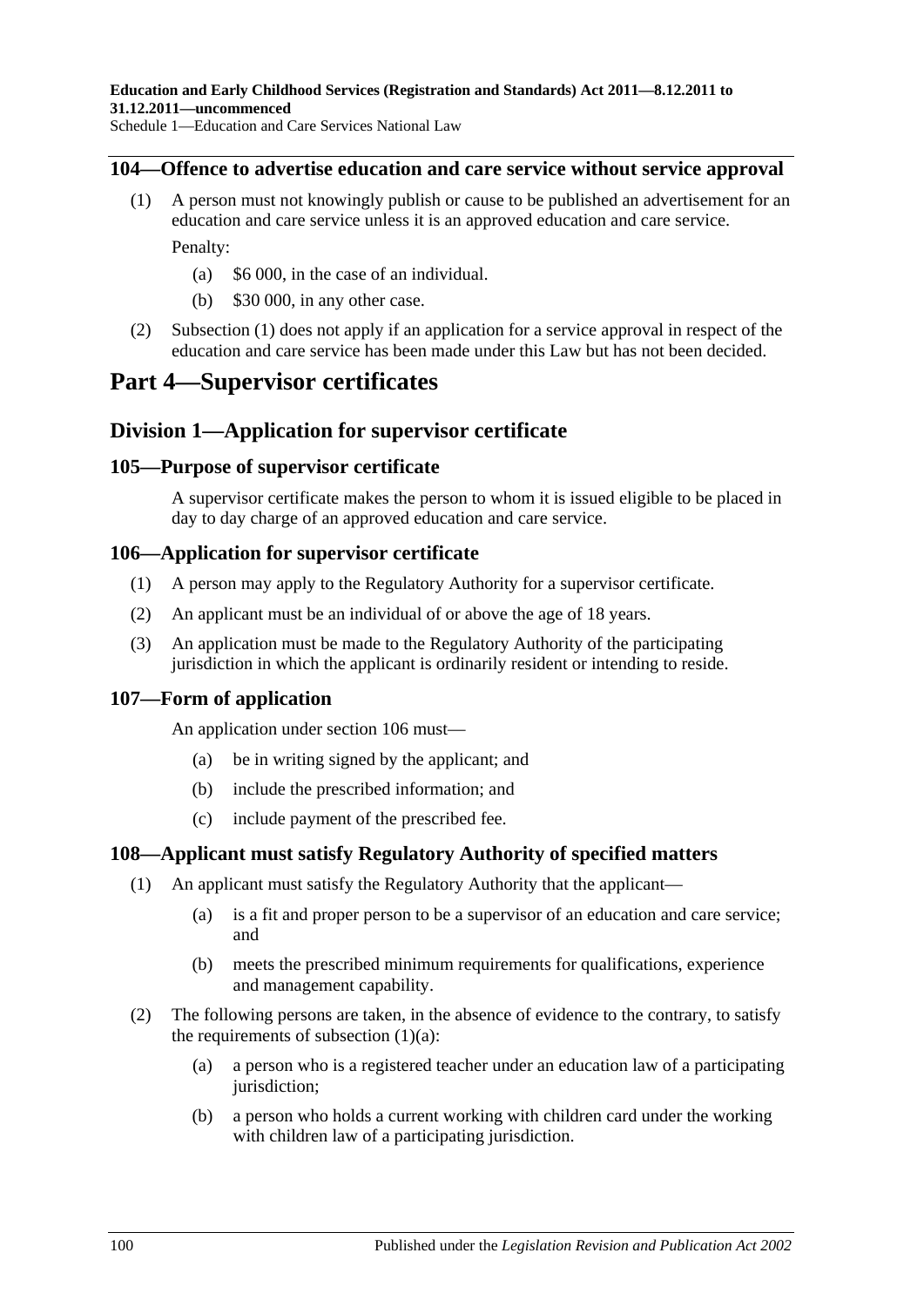# **109—Matters to be taken into account in assessing whether fit and proper person**

- <span id="page-100-0"></span>(1) The Regulatory Authority, in determining whether it is satisfied that a person is a fit and proper person under this Division, must have regard to—
	- (a) the history of the person's compliance with—
		- (i) this Law as applying in any participating jurisdiction; and
		- (ii) a former education and care services law of a participating jurisdiction; and
		- (iii) a children's services law of a participating jurisdiction; and
		- (iv) an education law of a participating jurisdiction; and

#### **Note—**

If a person has been served with an infringement notice for an offence under this Law, and the person has paid the penalty, the Regulatory Authority cannot consider that conduct when determining whether the person is fit and proper. See [section](#page-168-0) 291(5).

- (b) any decision under a former education and care services law, a children's services law or an education law of a participating jurisdiction to refuse, refuse to renew, suspend or cancel a licence, approval, registration or certification or other authorisation granted to the person under that law; and
- (c) the working with children check for that person, or if there is no working with children check for that person, any prescribed matters relating to the criminal history of the person to the extent that that history may affect the person's suitability for the role of supervisor of an education and care service.
- <span id="page-100-1"></span>(2) Without limiting [subsection](#page-100-0) (1), the Regulatory Authority may have regard to whether the person has a medical condition that may affect the person's capacity to be the supervisor of an education and care service.
- (3) Nothing in [subsection](#page-100-0) (1) or [\(2\)](#page-100-1) limits the circumstances in which a person may be considered not to satisfy the Regulatory Authority that he or she is a fit and proper person to be a supervisor of an education and care service.

# **110—Regulatory Authority may seek further information**

- (1) For the purpose of carrying out an assessment as to whether a person is a fit and proper person to hold a supervisor certificate, the Regulatory Authority may—
	- (a) ask the person in respect of whom the assessment is being carried out to provide further information; and
	- (b) undertake inquiries or investigations in relation to the person in respect of whom the assessment is being carried out.
- <span id="page-100-2"></span>(2) If the Regulatory Authority asks the applicant for further information under this section, the period from the making of the request until the provision of the further information is not included in the period referred to in section 111 for the Regulatory Authority to make a decision on the application.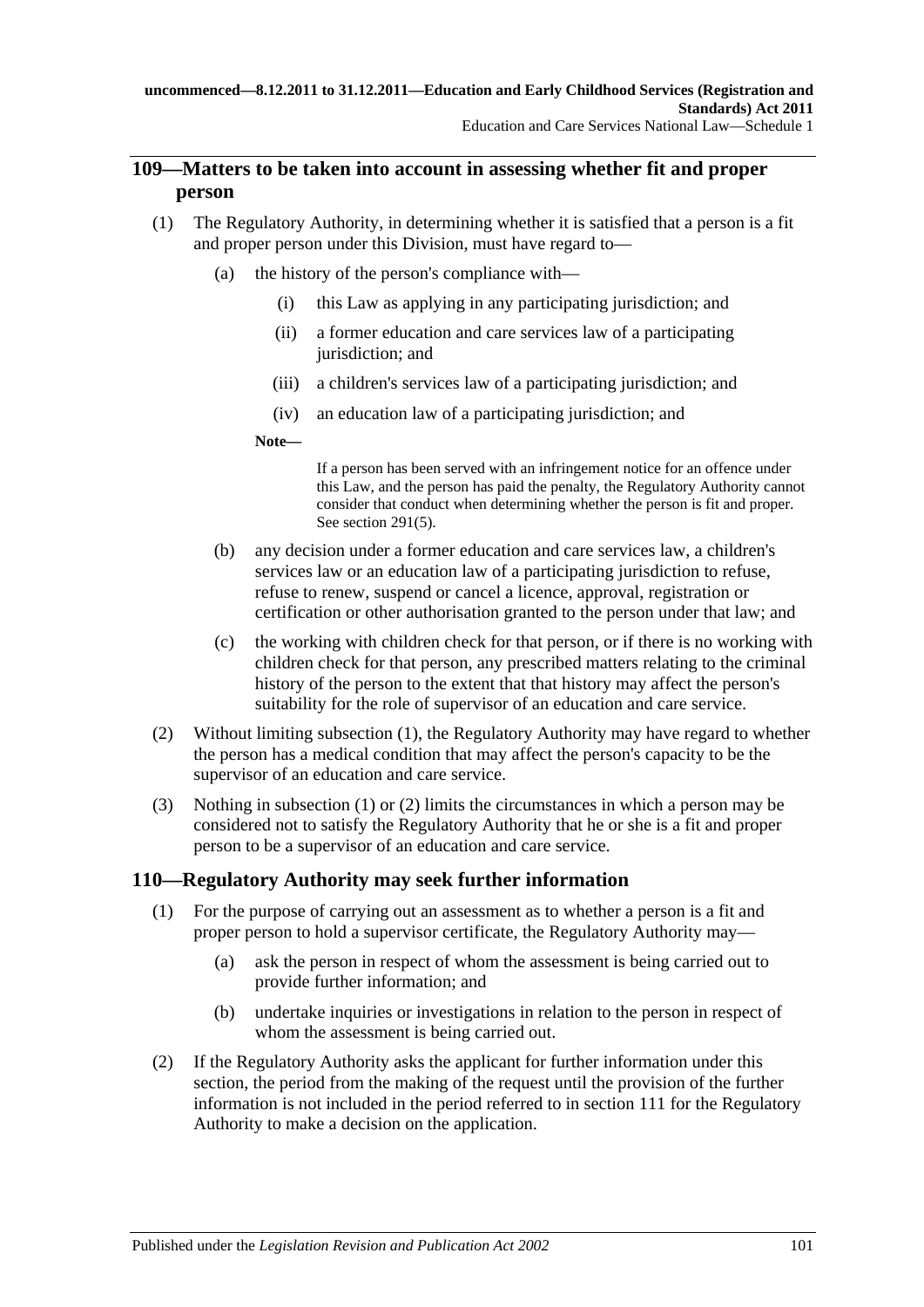## <span id="page-101-2"></span>**111—Grant or refusal of supervisor certificate**

(1) The Regulatory Authority may grant or refuse to grant a supervisor certificate on an application under section 106.

**Note—**

A supervisor certificate is granted subject to conditions in accordance with section 115.

<span id="page-101-1"></span>(2) Subject to [subsection](#page-101-0) (3), the Regulatory Authority must make a decision on the application within 60 days after the Regulatory Authority received the application.

**Note—**

If further information is requested under [section](#page-100-2)  $110(2)$ , the period between the making of the request and the provision of the information is not included in the 60 day period.

- <span id="page-101-0"></span>(3) The period referred to in [subsection](#page-101-1) (2) may be extended by up to 30 days with the agreement of the applicant.
- (4) The Regulatory Authority is taken to have refused to grant a supervisor certificate if the Regulatory Authority has not made a decision under [subsection](#page-101-2) (1)—
	- (a) within the relevant time required under [subsection](#page-101-1) (2); or
	- (b) within the period extended under [subsection](#page-101-0) (3),

as the case requires.

#### **112—Grounds for refusal**

The Regulatory Authority must refuse to grant a supervisor certificate if—

- (a) the Regulatory Authority is not satisfied that the applicant is a fit and proper person to be the supervisor of an education and care service; or
- (b) the applicant is under the age of 18 years; or
- (c) the Regulatory Authority is not satisfied that the applicant meets the prescribed minimum requirements for qualifications, experience and management capability.

## **113—Notice of decision on application**

The Regulatory Authority must give written notice to the applicant of a decision under section 111 and the reasons for the decision within 7 days after the decision is made.

## **114—Grant of supervisor certificate to specified classes of persons**

(1) The Regulatory Authority may grant a supervisor certificate to a person in a prescribed class of persons.

**Note—**

A supervisor certificate is granted subject to conditions in accordance with section 115.

(2) Sections 106 to 113 do not apply to the grant of a supervisor certificate under this section.

## <span id="page-101-3"></span>**115—Conditions on certificate**

- (1) A supervisor certificate is subject to any conditions imposed by—
	- (a) this Law; or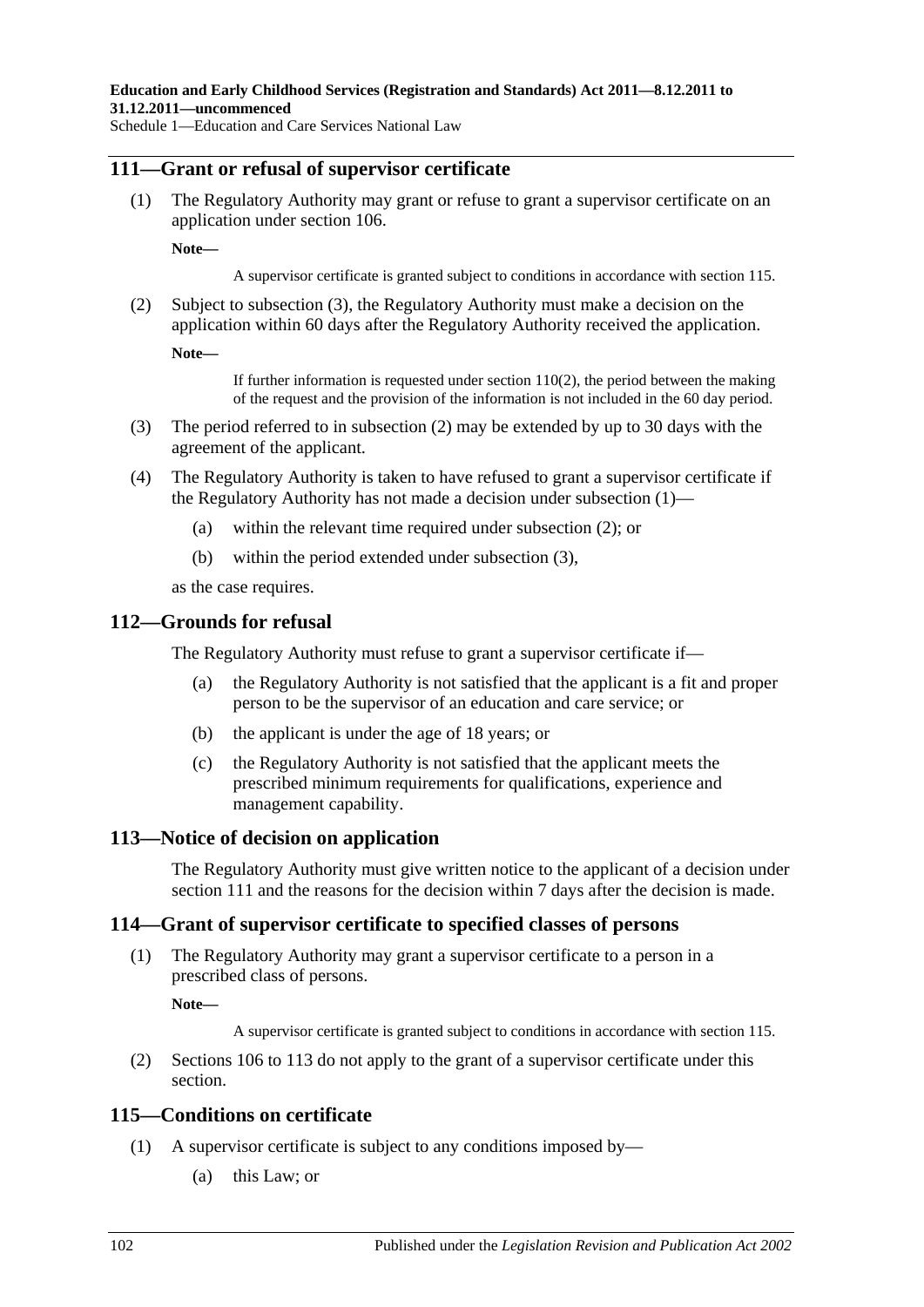(b) the Regulatory Authority.

- (2) Without limiting [subsection](#page-101-3) (1), a supervisor certificate is subject to the condition that the certified supervisor must, to the extent that a matter is within the supervisor's control, comply with this Law in relation to that matter.
- (3) Without limiting [subsection](#page-101-3) (1), a supervisor certificate is subject to the condition that the certified supervisor must notify the Regulatory Authority of a change in his or her name or mailing address.
- (4) A certified supervisor must comply with the conditions of the supervisor certificate held by that person. Penalty: \$4 000.

**116—Issue of certificate**

If the Regulatory Authority grants a supervisor certificate under section 111 or 114, the Authority must issue a certificate containing the following information to the applicant:

- (a) the name of the certified supervisor or the prescribed class of person to which the certified supervisor belongs;
- (b) any conditions imposed on the supervisor certificate;
- (c) the date the supervisor certificate was granted;
- (d) the certified supervisor number;
- (e) any other prescribed information.

# **117—Effect of supervisor certificate**

A person who is the holder of a supervisor certificate may—

- (a) be nominated as the nominated supervisor of an education and care service; and
- (b) be the responsible person present at the education and care service premises in the absence of the approved provider or the nominated supervisor.

# **Division 2—Reassessment**

# **118—Reassessment of suitability**

- (1) The Regulatory Authority may at any time reassess whether a certified supervisor is a fit and proper person to be a supervisor of an education and care service.
- (2) Sections 108, 109 and 110 apply to the reassessment.

# **Division 3—Amendment of supervisor certificate**

# **119—Amendment of supervisor certificate on application**

- (1) A certified supervisor may apply to the Regulatory Authority for an amendment of the supervisor certificate.
- (2) The application must—
	- (a) be in writing; and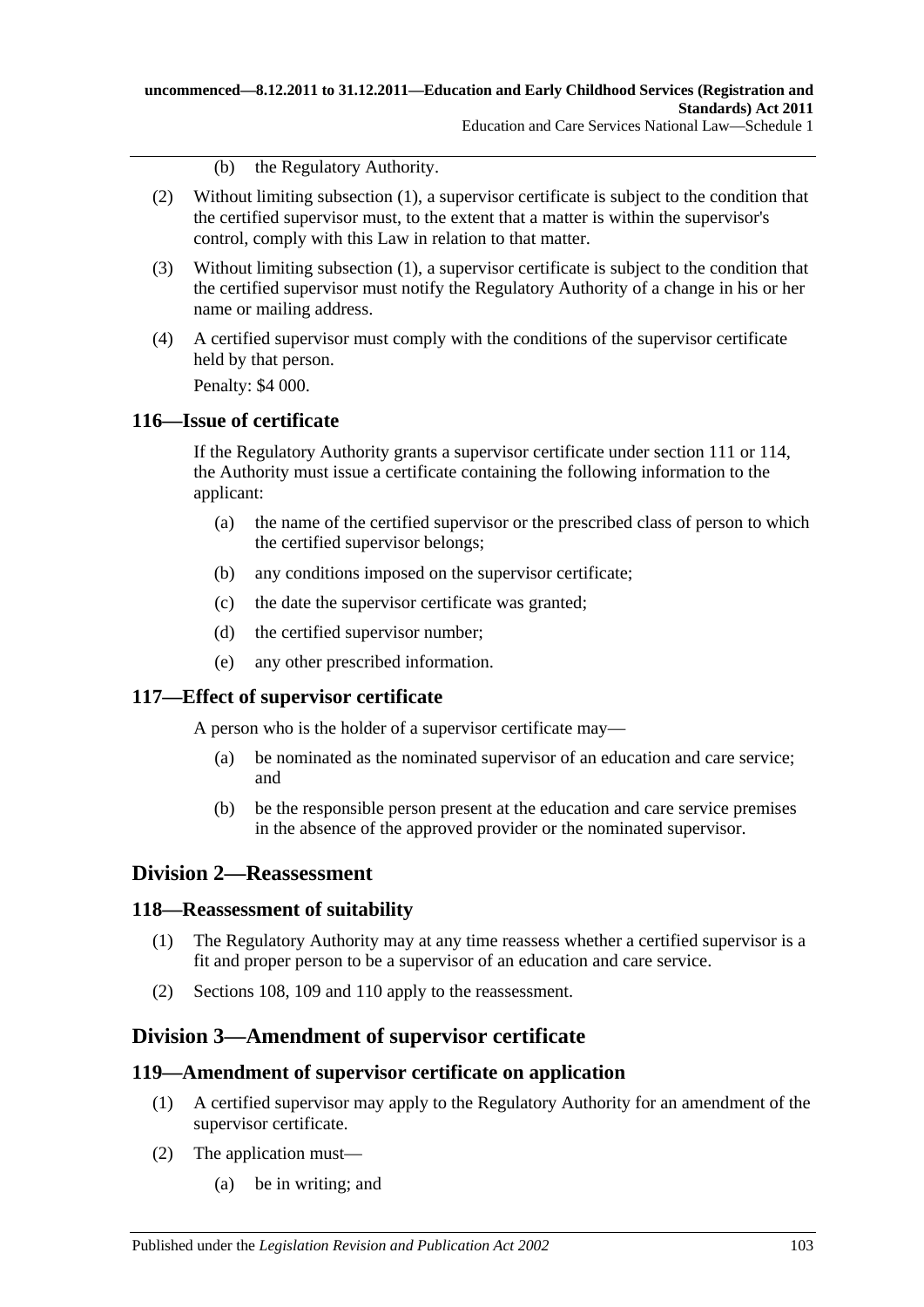- (b) include the prescribed information; and
- (c) include payment of the prescribed fee.
- <span id="page-103-0"></span>(3) The Regulatory Authority must decide the application by—
	- (a) amending the supervisor certificate in the way applied for; or
	- (b) with the applicant's written agreement, amending the supervisor certificate in another way; or
	- (c) refusing to amend the supervisor certificate.
- (4) The Regulatory Authority must make a decision on the application within 30 days after the Regulatory Authority receives the application.
- (5) Without limiting [subsection](#page-103-0) (3), an amendment may vary a condition of the supervisor certificate or impose a new condition on the supervisor certificate.

## <span id="page-103-1"></span>**120—Amendment of supervisor certificate by Regulatory Authority**

- (1) The Regulatory Authority may amend a supervisor certificate at any time.
- (2) Without limiting [subsection](#page-103-1) (1), an amendment may vary a condition of the supervisor certificate or impose a new condition on the supervisor certificate.
- <span id="page-103-2"></span>(3) The Regulatory Authority must give written notice to the certified supervisor of the amendment.
- (4) An amendment under this section has effect—
	- (a) 14 days after the Regulatory Authority gives notice of the amendment under [subsection](#page-103-2) (3); or
	- (b) if another period is specified by the Regulatory Authority, at the end of that period.

## **121—Notice of change of circumstances**

- (1) A certified supervisor must notify the Regulatory Authority of—
	- (a) any change in the circumstances of the supervisor that affects—
		- (i) a requirement under section 108 or 109; or
		- (ii) the information specified in the supervisor certificate under section 116; or
	- (b) the suspension or cancellation of a working with children check, working with children card or teacher registration held by the certified supervisor; or
	- (c) any disciplinary proceedings in relation to the certified supervisor under an education law of a participating jurisdiction.

Penalty: \$4 000.

(2) The notice must be given within 7 days after the change occurs.

## **122—Notice of change of information**

If the certified supervisor notifies the Regulatory Authority of a change in any of the information stated on the supervisor certificate, the Regulatory Authority may amend the supervisor certificate to show the correct information.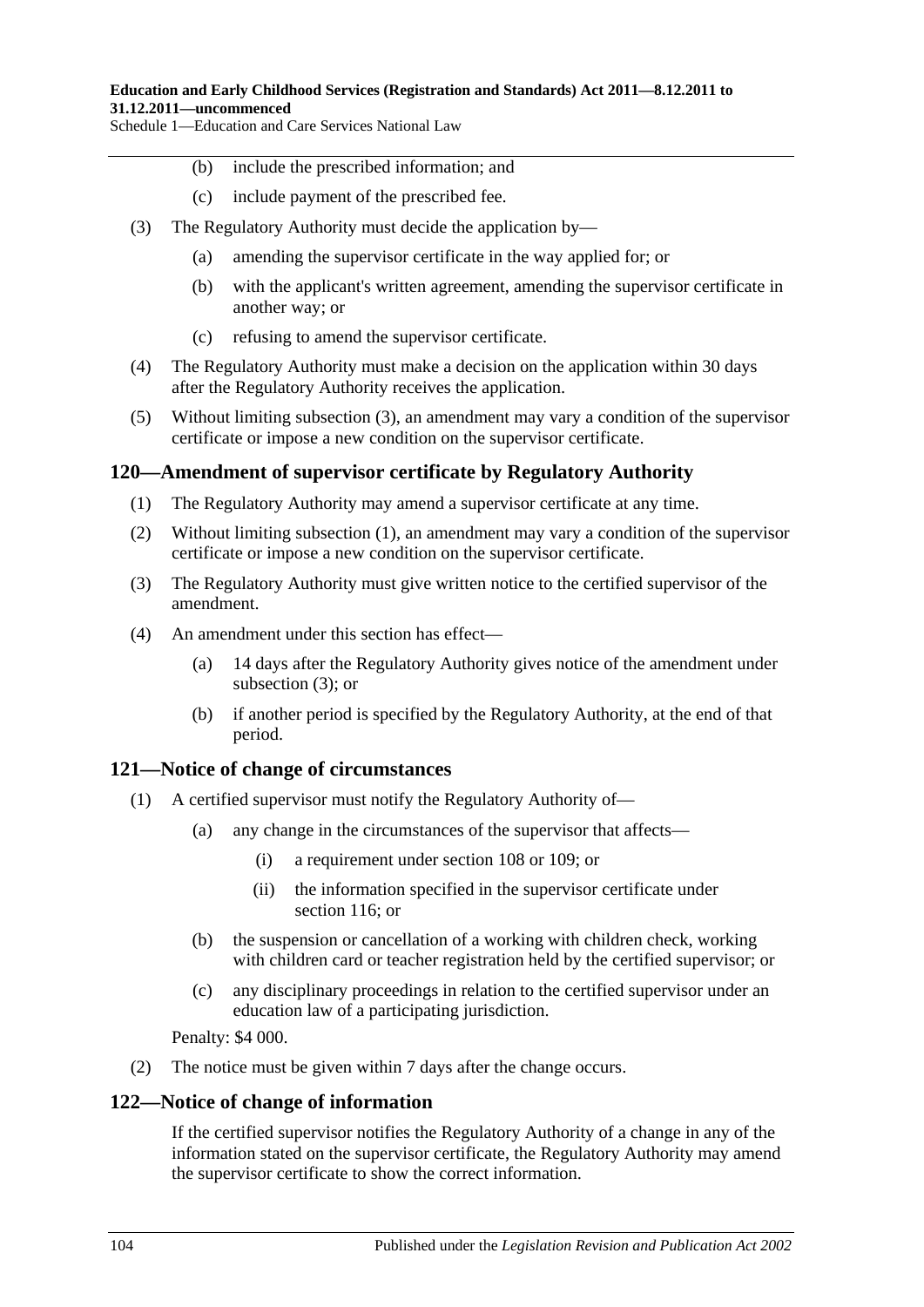# **Division 4—Suspension or cancellation of supervisor certificate**

# **123—Grounds for suspension or cancellation of supervisor certificate**

The Regulatory Authority may suspend or cancel a supervisor certificate—

- (a) if the Regulatory Authority is of the opinion that the certified supervisor is no longer a fit and proper person to be a supervisor of an education and care service; or
- (b) if the certified supervisor fails to comply with a condition of the supervisor certificate; or
- (c) if the certified supervisor fails to comply with a requirement of this Law as applying in any participating jurisdiction in relation to a matter within the certified supervisor's control.

# **124—Show cause notice before suspension or cancellation**

- (1) This section applies if the Regulatory Authority is considering the suspension or cancellation of a supervisor certificate under section 123.
- (2) The Regulatory Authority must first give the certified supervisor a notice (*show cause notice*) stating—
	- (a) that the Regulatory Authority intends to suspend or cancel the supervisor certificate; and
	- (b) the reasons for the proposed suspension or cancellation; and
	- (c) that the certified supervisor may, within 30 days after the notice is given, give the Regulatory Authority a written response to the proposed suspension or cancellation.

# <span id="page-104-0"></span>**125—Decision in relation to suspension or cancellation**

After considering any written response from the certified supervisor received within the time allowed by section [124\(2\)\(c\)](#page-104-0) (if applicable), the Regulatory Authority—

- $(a)$  may—
	- (i) suspend the supervisor certificate for a period not exceeding the prescribed period; or
	- (ii) cancel the supervisor certificate; or
	- (iii) decide not to suspend or cancel the supervisor certificate; and
- (b) must give the certified supervisor notice of the decision.

# **126—Suspension of supervisor certificate without show cause notice**

The Regulatory Authority may suspend the supervisor certificate on a ground referred to in section 123 without giving the supervisor a show cause notice under section 124 if the Regulatory Authority is satisfied that there is an immediate risk to the safety, health or wellbeing of a child or children.

# **127—Notice and taking effect of suspension or cancellation**

(1) The Regulatory Authority must give the certified supervisor written notice of the decision to suspend or cancel the supervisor certificate under section 125 or 126.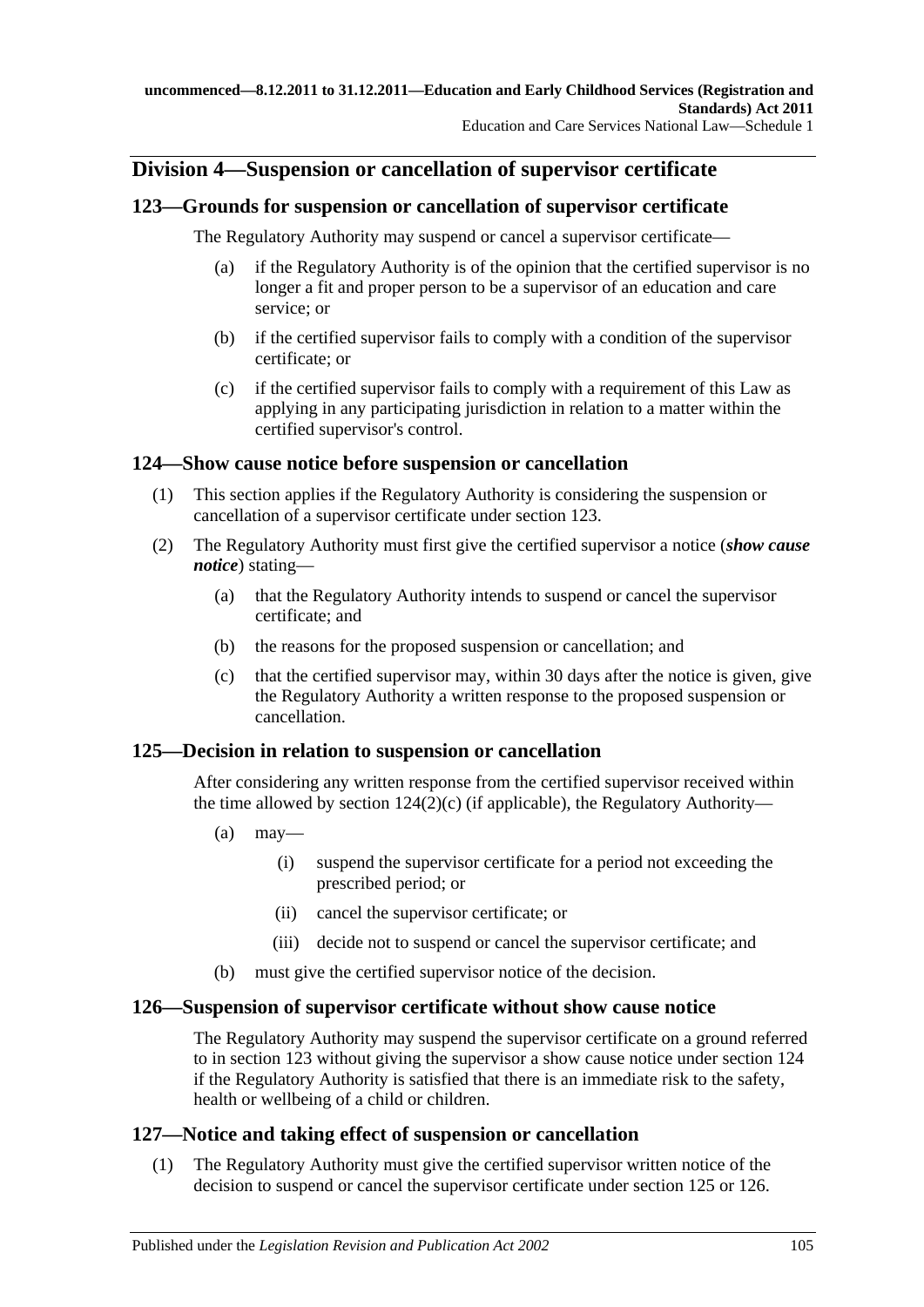- (2) The notice of a decision to suspend must set out—
	- (a) the period of suspension; and
	- (b) the date on which it takes effect.
- (3) The decision under section 125 to suspend or cancel takes effect at the end of 14 days after the date of the decision, or, if another period is specified by the Regulatory Authority, at the end of that period.
- (4) The decision to suspend under section 126 takes effect on the giving of the notice.

## **128—Suspension or cancellation of certain supervisor certificates**

- (1) If the teacher registration of a person is suspended, the supervisor certificate of that person is suspended at the end of 14 days after that suspension unless and until the Regulatory Authority has assessed the person under section 109 as being a fit and proper person.
- (2) If the teacher registration of a person is cancelled, the supervisor certificate of that person is cancelled at the end of 14 days after that cancellation unless the Regulatory Authority has assessed the person under section 109 as being a fit and proper person.
- (3) The supervisor certificate of a person is suspended immediately if the working with children card of that person is suspended.
- (4) The supervisor certificate of a person is cancelled immediately if the working with children card of that person is cancelled.

## **129—Voluntary suspension of supervisor certificate**

- (1) A certified supervisor may apply to the Regulatory Authority for a suspension of the supervisor certificate for a period of not more than 12 months.
- (2) An application must—
	- (a) be in writing; and
	- (b) include the prescribed information; and
	- (c) include payment of the prescribed fee.
- (3) The Regulatory Authority may, by written notice, agree to the suspension if the Authority is satisfied that it is reasonable in the circumstances.
- (4) The Regulatory Authority must, within 30 days after the application is made, decide whether or not to grant the application.
- (5) If the Regulatory Authority decides to grant the application, the suspension takes effect on a date agreed between the Regulatory Authority and the certified supervisor.

## **130—Surrender of a supervisor certificate by certified supervisor**

- (1) A certified supervisor may surrender the supervisor certificate by written notice to the Regulatory Authority.
- (2) On the surrender of the supervisor certificate, the certificate is cancelled.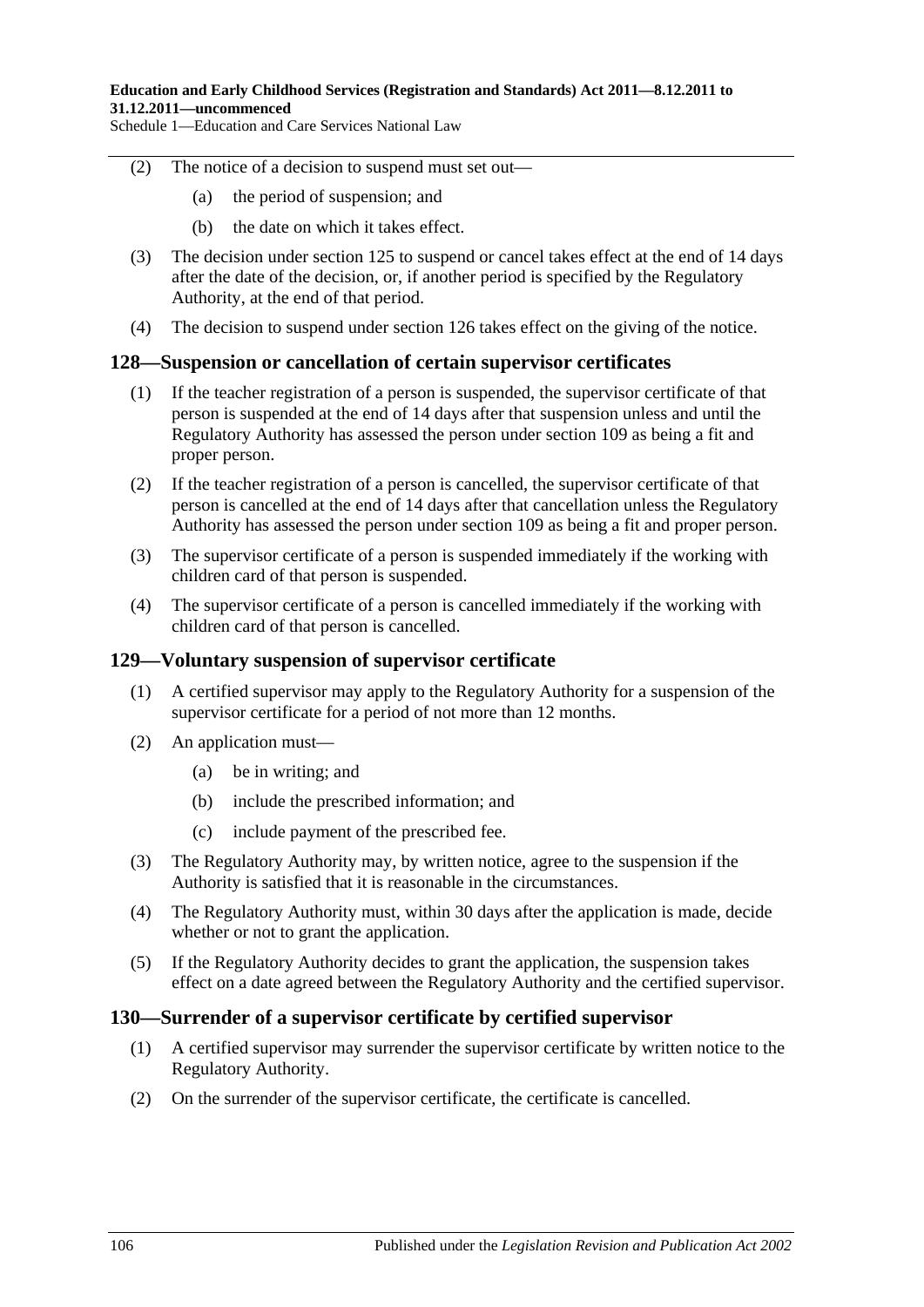# **Division 5—Exercise of powers by another Regulatory Authority**

# **131—Exercise of powers by another Regulatory Authority**

- (1) This section applies if the Regulatory Authority has granted a supervisor certificate under this Part.
- <span id="page-106-0"></span>(2) A Regulatory Authority of a participating jurisdiction may exercise all of the powers and perform all the functions of the Regulatory Authority under this Part in respect of the supervisor certificate if the certified supervisor works as a certified supervisor in that jurisdiction.
- <span id="page-106-1"></span>(3) A Regulatory Authority (including the Regulatory Authority of this jurisdiction) may only exercise a power referred to in [subsection](#page-106-0) (2) after consulting with the Regulatory Authority of each participating jurisdiction in which the certified supervisor is currently working as a nominated supervisor.
- (4) A failure by a Regulatory Authority to comply with [subsection](#page-106-1) (3) does not affect the validity of the exercise of the power.
- (5) A cancellation or suspension of a supervisor certificate in another participating jurisdiction has effect in this jurisdiction.

# **Division 6—Offence**

# **132—Offence to act as supervisor without supervisor certificate**

A person must not hold himself or herself out as being a certified supervisor unless the person holds a supervisor certificate.

Penalty: \$10 000.

# **Part 5—Assessments and ratings**

# **Division 1—Assessment and rating**

# **133—Assessment for rating purposes**

- (1) The Regulatory Authority that granted the service approval for an education and care service may at any time assess the service in accordance with the national regulations to determine whether and at what rating level the service meets the National Quality Standard and the requirements of the national regulations.
- (2) Until an approved education and care service is first assessed under this Part, it is taken to have the prescribed provisional rating.

# **134—Rating levels**

- (1) The rating levels for the purposes of this Law are the levels prescribed by the national regulations.
- (2) The highest rating level prescribed by the national regulations can only be given by the National Authority under this Part.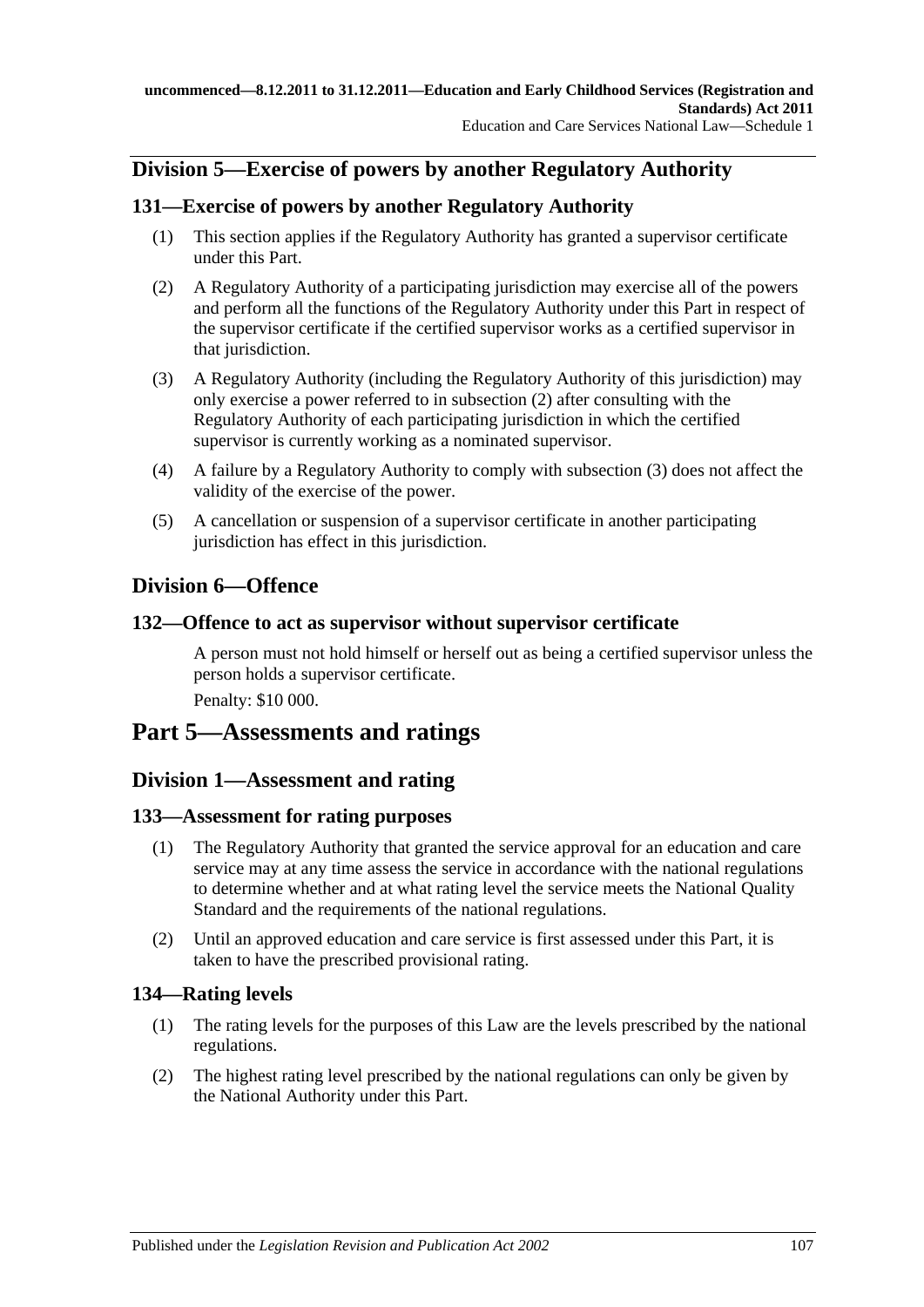## **135—Rating of approved education and care service**

- (1) After carrying out a rating assessment of an approved education and care service, the Regulatory Authority must determine the rating level (other than the highest rating level)—
	- (a) for each quality area stated in the National Quality Standard; and
	- (b) for the overall rating of the service.
- (2) In determining a rating level, the Regulatory Authority may have regard to—
	- (a) any information obtained in the rating assessment; and
	- (b) any information obtained in any monitoring or investigation of the service under this Law; and
	- (c) the service's history of compliance with this Law as applying in any participating jurisdiction; and
	- (d) any other prescribed information.

# <span id="page-107-0"></span>**136—Notice to approved education and care service of rating**

- (1) The Regulatory Authority must give written notice to the approved provider of an approved education and care service of the outcome of the rating assessment and the rating levels for that service determined under section 135.
- (2) The notice under [subsection](#page-107-0) (1) must be given within 60 days—
	- (a) after the completion of the assessment by an authorised officer under Part 9 of the premises of the approved education and care service for the purpose of the rating assessment; or
	- (b) if section 137 applies, after the end of the final period for review of the applicable decision or action referred to in [section](#page-107-1) 137(1).
- (3) A rating level set out in the notice is to be a rating level for the education and care service for the purposes of this Law unless a review of the rating level is sought under Division 3 or 4.

## <span id="page-107-1"></span>**137—Suspension of rating assessment**

- (1) This section applies in respect of a rating assessment of an approved education and care service if the assessment has not been completed and—
	- (a) the provider approval or the service approval for the service is suspended or cancelled; or
	- (b) a compliance notice has been given to the approved provider in respect of the service; or
	- (c) a notice has been given under section 179 in respect of the service; or
	- (d) an action has been taken under section 189 in respect of a child or children being educated and cared for by the service.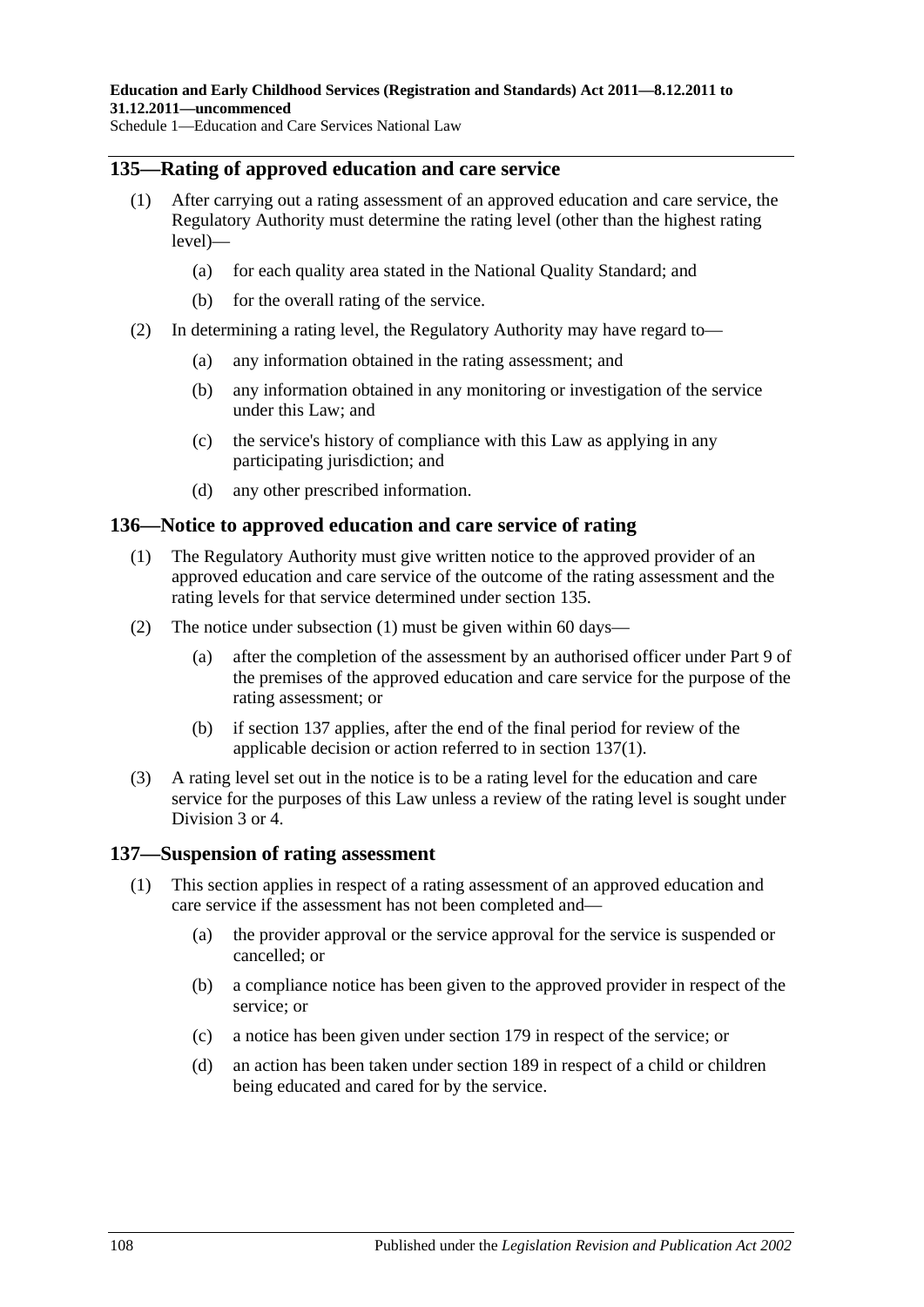- (2) The Regulatory Authority must give the approved provider a written notice stating that notice of the outcome of the rating assessment will be given under section 136 within 60 days after—
	- (a) the end of the final period for review of the decision or action referred to in [subsection](#page-107-0) (1); or
	- (b) if that review is sought, the determination of the review.

### **Division 2—Reassessment and re-rating**

### **138—Regulatory Authority may reassess and re-rate approved education and care service**

The Regulatory Authority may at any time reassess an approved education and care service or any aspect or element of an approved education and care service in accordance with the national regulations to determine whether and at what rating level it meets the National Quality Standard and the requirements of the national regulations for the purpose of rating that service.

### **139—Application for reassessment and re-rating by approved provider**

- (1) An approved provider may apply to the Regulatory Authority for a reassessment and re rating of an approved education and care service or any aspect or element of an approved education and care service which is rateable against the National Quality Standard or the national regulations.
- (2) An application must—
	- (a) be in writing; and
	- (b) include the prescribed information; and
	- (c) include payment of the prescribed fee.
- (3) An application under this section can only be made once in every 2 year period, unless the Regulatory Authority agrees otherwise.

### **140—Application of Division 1**

Division 1 applies (with any necessary changes) to a reassessment and re-rating of an approved education and care service or any aspect or element of an approved education and care service under this Division.

# **Division 3—Review by Regulatory Authority**

#### **141—Review by Regulatory Authority**

- (1) This section applies to an approved provider that is given a notice under section 136.
- (2) The approved provider may ask the Regulatory Authority that determined the rating levels to review the rating levels.
- (3) A request must be made within 14 days after the approved provider receives the notice.
- (4) A request must—
	- (a) be in writing; and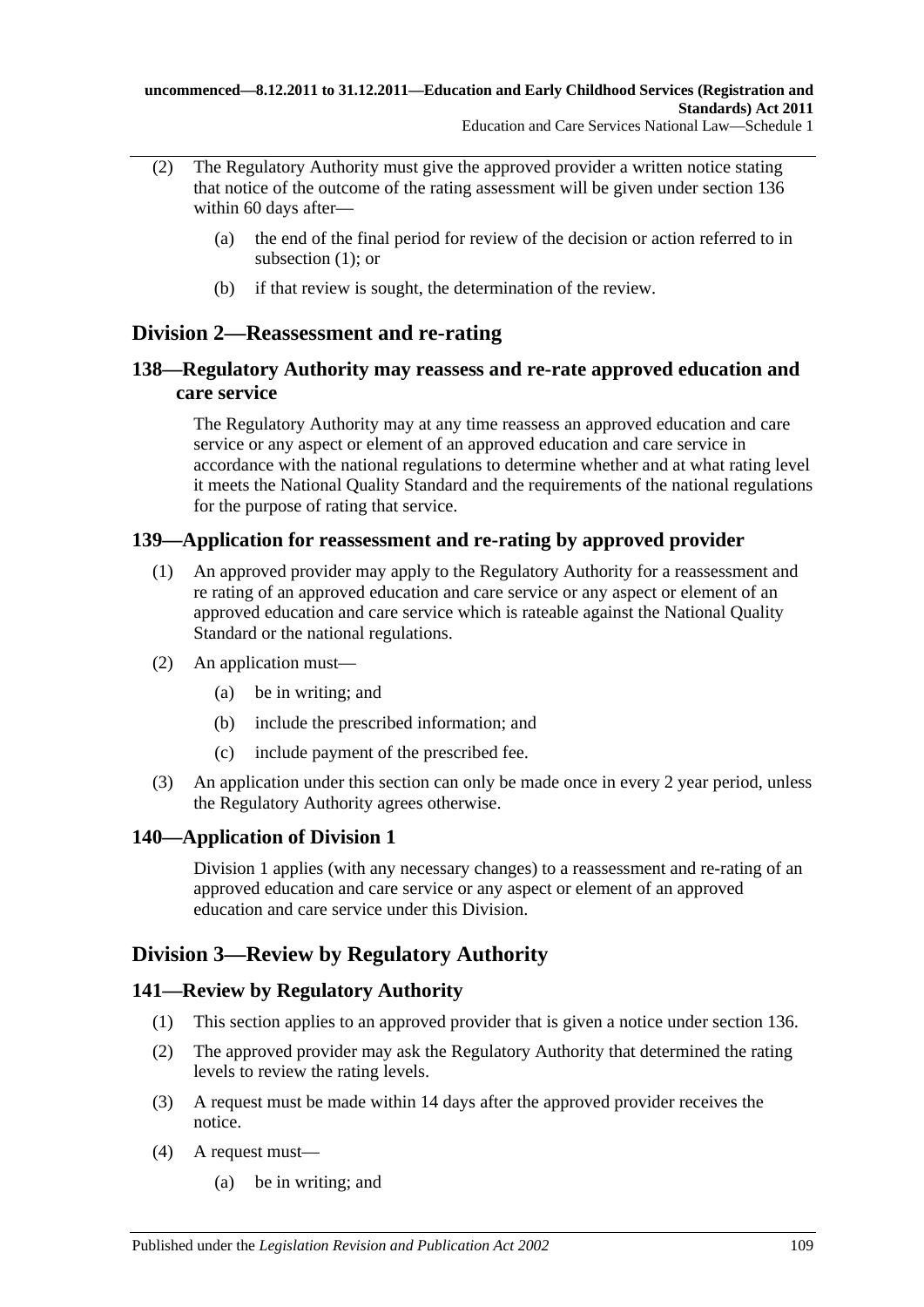- (b) set out the grounds on which review is sought; and
- (c) be accompanied by the prescribed information; and
- (d) include payment of the prescribed fee.

#### **142—Process for review**

- (1) The person who conducts a review of rating levels for an approved education and care service for the Regulatory Authority must not be a person who was involved in the assessment or rating of the service.
- <span id="page-109-1"></span>(2) The person conducting the review may ask the approved provider and any person who was involved in the assessment or rating of the service for further information.
- <span id="page-109-0"></span>(3) A review under this section must be conducted within 30 days after the application for review is received.
- (4) The period specified in [subsection](#page-109-0) (3) may be extended by up to 30 days—
	- (a) if a request for further information is made under [subsection](#page-109-1) (2); or
	- (b) by agreement between the approved provider and the Regulatory Authority.

#### **143—Outcome of review by Regulatory Authority**

- (1) Following a review under section 142, the Regulatory Authority may:
	- (a) confirm the specific rating levels or the overall rating or both; or
	- (b) amend the specific rating levels or the overall rating or both.
- (2) The Regulatory Authority must give the approved provider written notice of the decision on the review within 30 days after the decision is made.
- (3) The notice must set out—
	- (a) the rating levels and overall rating for the approved education and care service; and
	- (b) the reasons for the decision.
- (4) Unless an application is made under Division 4 for a review of the rating levels, the rating levels set out in the notice are the rating levels for the approved education and care service for the purposes of this Law.

### **Division 4—Review by Ratings Review Panel**

#### **Subdivision 1—Application for review**

#### **144—Application for further review by Ratings Review Panel**

- (1) This section applies if the Regulatory Authority has conducted a review of any rating levels of an approved education and care service under Division 3.
- (2) The approved provider may apply to the National Authority for a further review by a Ratings Review Panel of the rating levels confirmed or amended by the Regulatory Authority under Division 3.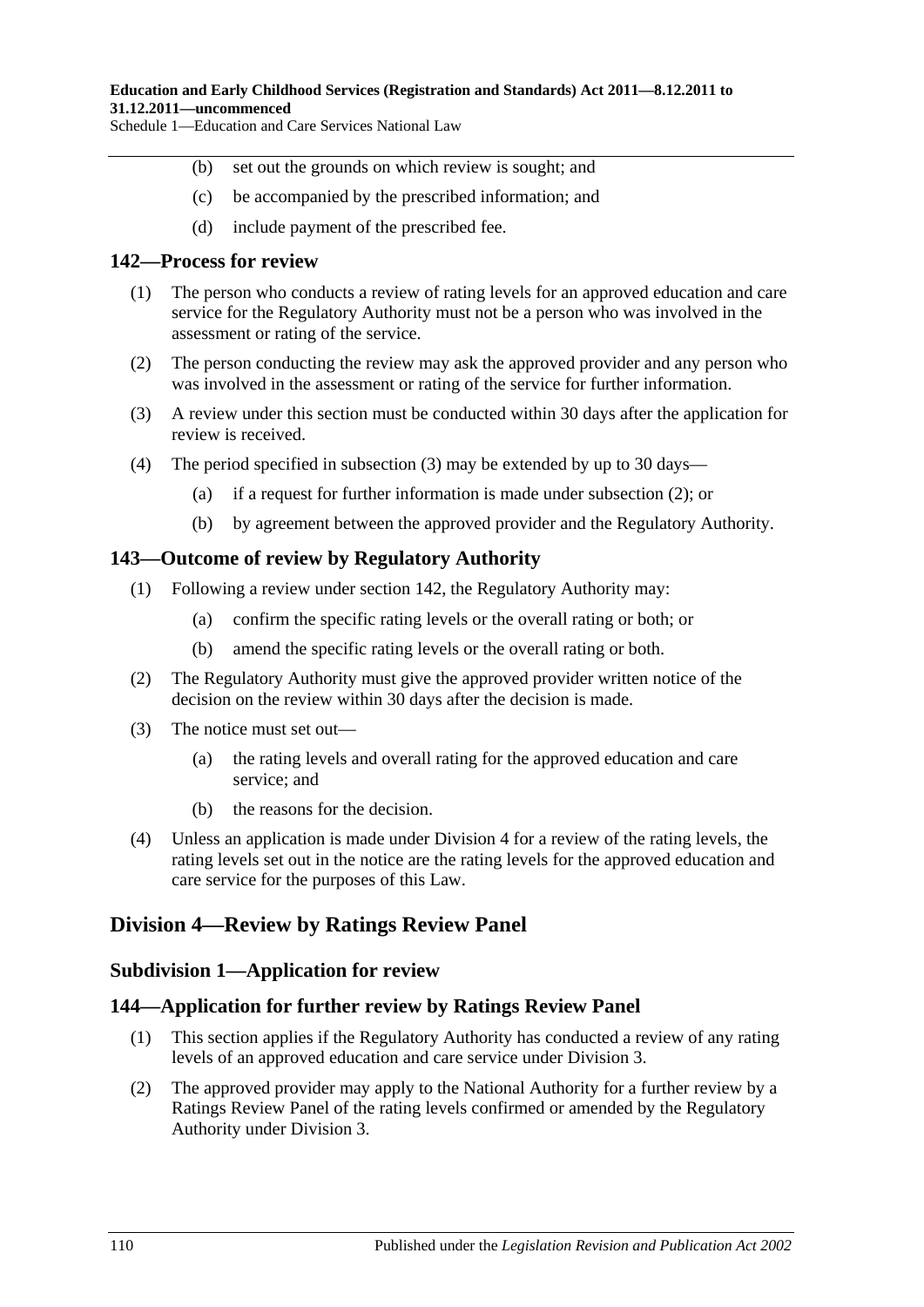- (3) An application may only be made on the ground that the Regulatory Authority—
	- (a) did not appropriately apply the prescribed processes for determining a rating level; or
	- (b) failed to take into account or give sufficient weight to special circumstances existing or facts existing at the time of the rating assessment.

### **145—Form and time of application**

- (1) An application must be made under section 144 within 14 days after the decision of the Regulatory Authority is received under Division 3.
- (2) An application must—
	- (a) be in writing; and
	- (b) include the prescribed information; and
	- (c) include payment of the prescribed fee.
- (3) An application must not include information or evidence that was not given to the Regulatory Authority for the purpose of a determination under Division 1, 2 or 3.
- (4) The National Authority must—
	- (a) within 7 days after receipt of the application, give written notice to the Regulatory Authority of an application under this Division to review a determination of the Regulatory Authority; and
	- (b) invite the Regulatory Authority to make submissions to the review.

### **Subdivision 2—Establishment of Ratings Review Panel**

#### **146—Establishment of Ratings Review Panel**

- (1) The Board must establish a Ratings Review Panel for the purposes of conducting a review under this Division.
- (2) The Panel is to consist of up to 3 members appointed by the Board.
- (3) One of the members is to be appointed as chairperson.
- (4) The members are to be appointed from the Review Panel pool established under section 147.

### **147—Review Panel pool**

- (1) The Board must establish a pool of persons to act as members of a Ratings Review Panel.
- (2) The pool may consist of persons nominated by the Regulatory Authorities of each participating jurisdiction and the Commonwealth Minister.
- (3) Subject to [subsection](#page-111-0) (4), the persons approved as members of the pool must have expertise or expert knowledge in one or more of the following areas:
	- (a) early learning and development research or practice;
	- (b) law;
	- (c) a prescribed area.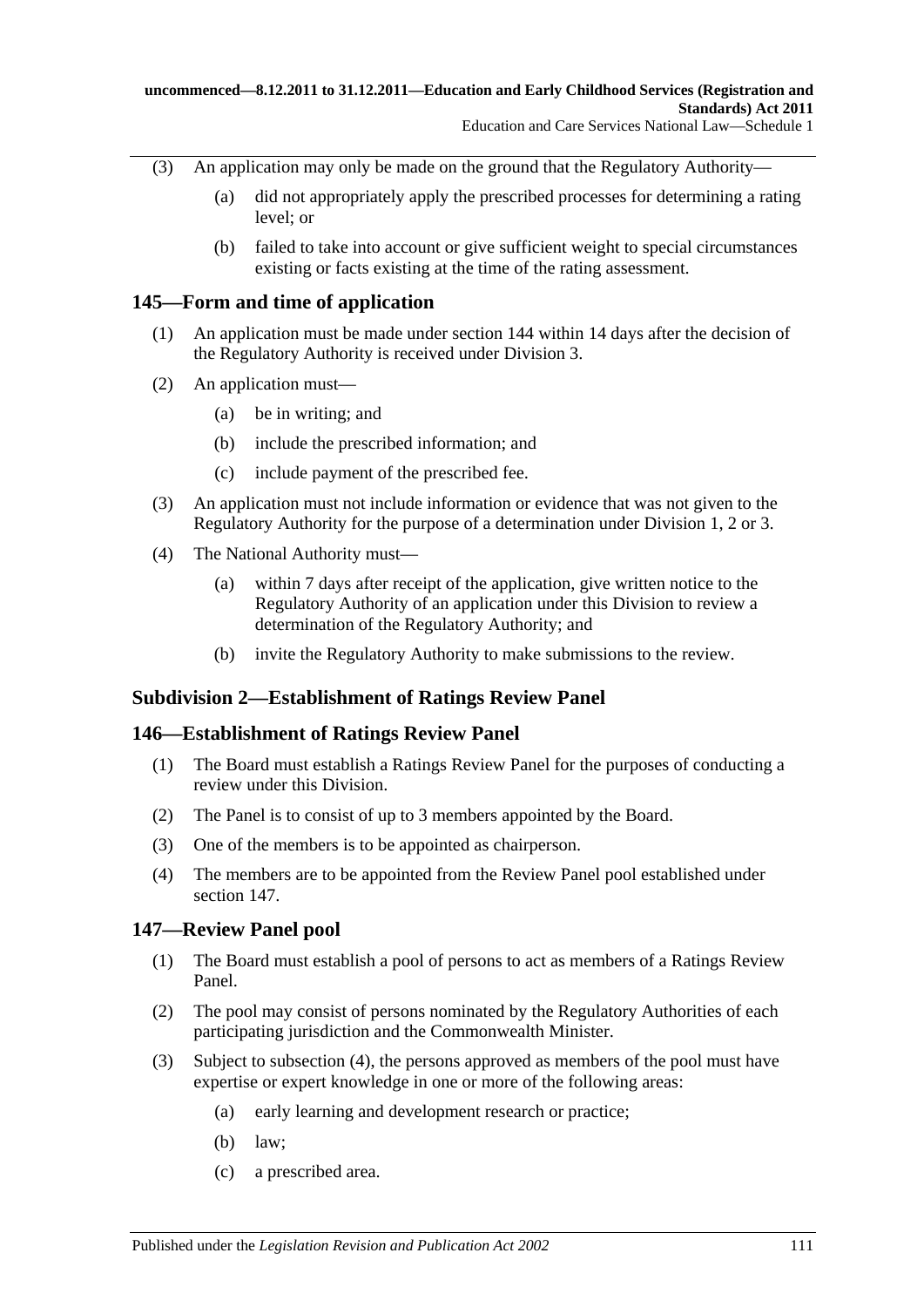#### **Education and Early Childhood Services (Registration and Standards) Act 2011—8.12.2011 to 31.12.2011—uncommenced**

Schedule 1—Education and Care Services National Law

<span id="page-111-0"></span>(4) A member of staff of the National Authority may be approved as a member of the pool.

#### **148—Procedure of Panel**

- (1) Subject to this Law, the procedure of a Ratings Review Panel is in its discretion.
- (2) The chairperson of a Panel must convene meetings of the Panel.
- (3) A Panel must keep minutes of its deliberations setting out—
	- (a) the dates and duration of its deliberations; and
	- (b) its decisions on the review.
- (4) The Panel must seek to make decisions by consensus.
- (5) In the absence of a consensus, a decision of the Panel is a decision of the majority of the members of the Panel.
- (6) If a majority decision is not reached, the Panel is taken to have confirmed the rating levels determined by the Regulatory Authority.

#### <span id="page-111-1"></span>**149—Transaction of business by alternative means**

- (1) A Ratings Review Panel may, if it thinks fit, transact any of its business by the circulation of papers among all the members of the Panel for the time being, and a resolution in writing approved in writing by a majority of those members is taken to be a decision of the Panel.
- (2) The Panel may, if it thinks fit, transact any of its business at a meeting at which members (or some members) participate by telephone, closed-circuit television or other means, but only if any member who speaks on a matter before the meeting can be heard by the other members.
- (3) Papers may be circulated among the members for the purposes of [subsection](#page-111-1) (1) by facsimile, email or other transmission of the information in the papers concerned.

#### **Subdivision 3—Conduct of review**

#### **150—Conduct of review**

- (1) In conducting a review, the Ratings Review Panel may consider—
	- (a) any documents or other information or plans, photographs or video or other evidence available to the Regulatory Authority in carrying out the rating assessment; and
	- (b) the approved provider's history of compliance with this Law as applying in any participating jurisdiction; and
	- (c) the approved education and care service's history of compliance with this Law as applying in any participating jurisdiction; and
	- (d) the application for review to the Regulatory Authority; and
	- (e) any submissions made by the approved provider to the review by the Regulatory Authority; and
	- (f) the written findings on the review by the Regulatory Authority; and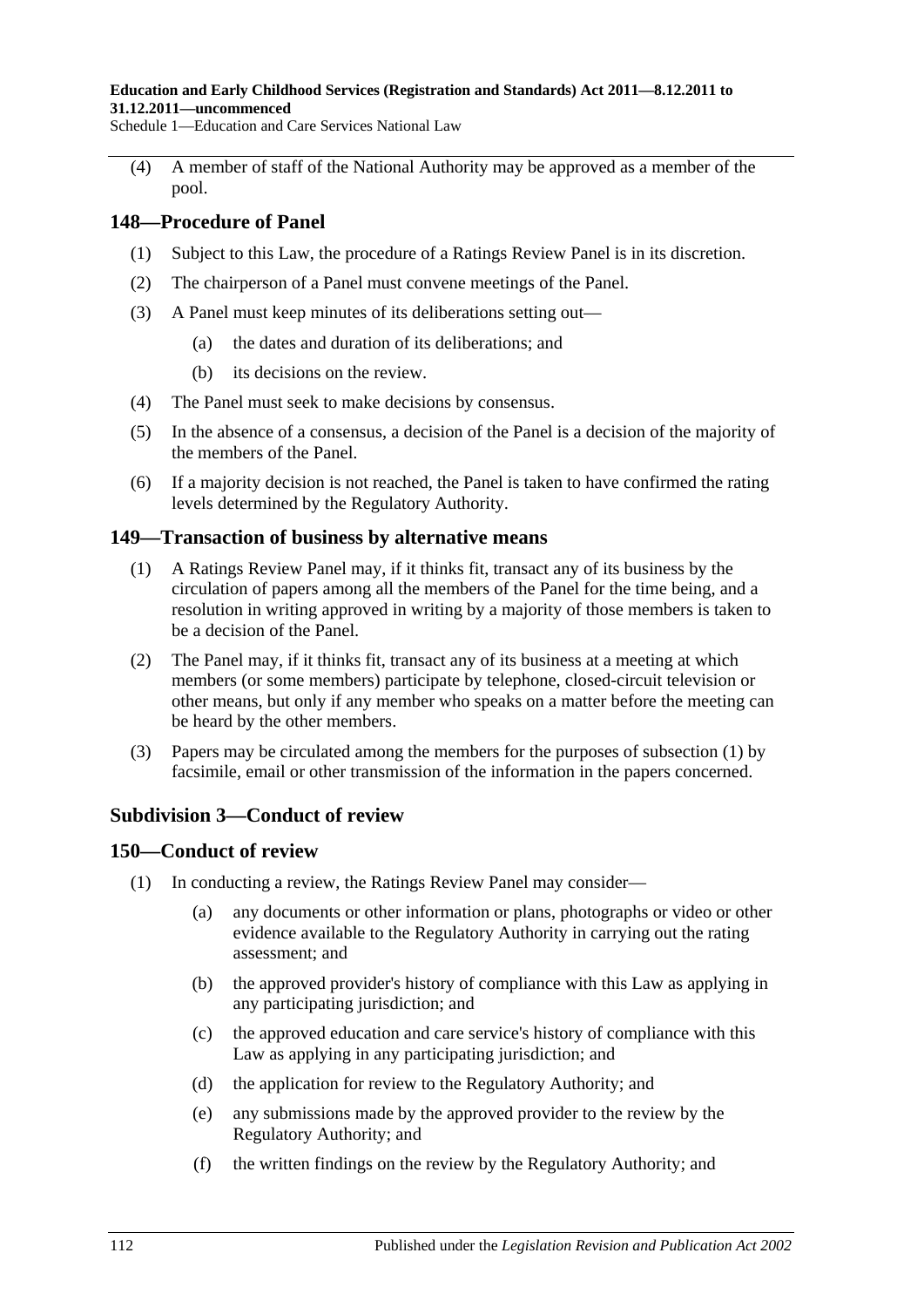- (g) the application for review to the Ratings Review Panel; and
- (h) any written submissions or responses made to the Ratings Review Panel by the approved provider; and
- (i) any written submissions or responses made to the Ratings Review Panel by the Regulatory Authority relating to the stated grounds for review; and
- (j) any advice received from the National Authority, at the request of the Ratings Review Panel, about how the prescribed processes for rating assessments are intended to be applied that is relevant to the review.
- (2) The Ratings Review Panel is not required to hold an oral hearing for a review.
- (3) The Ratings Review Panel may ask the Regulatory Authority to provide in writing any information in relation to the assessment.
- (4) The Ratings Review Panel may ask the approved provider for further written information in relation to its application.
- (5) The Ratings Review Panel must ensure that the approved provider is provided with a copy of, and an opportunity to respond in writing to, any documents, information or evidence provided to the Panel by the Regulatory Authority.

#### **151—Decision on review by Ratings Review Panel**

- (1) Following a review, the Ratings Review Panel may:
	- (a) confirm the rating levels determined by the Regulatory Authority; or
	- (b) amend the rating levels.
- (2) The Ratings Review Panel must make a decision on the review within 60 days after the application for review was made.
- (3) The chairperson of the Panel may extend the period for the making of a decision by a Ratings Review Panel if the chairperson considers there are special circumstances that warrant that extension.
- (4) The period for the making of a decision by a Ratings Review Panel may be extended by agreement between the chairperson of the Panel and the approved provider.
- (5) The Ratings Review Panel must give the approved provider, the Regulatory Authority and the National Authority written notice of the decision on the review within 14 days after the decision is made setting out its findings on each review ground.
- (6) A rating level confirmed or amended on a review under this Division by the Ratings Review Panel is the rating level for the approved education and care service for the purposes of this Law.

### **Division 5—Awarding of highest rating**

#### **152—Application for highest rating**

- (1) An approved provider may apply to the National Authority for an approved education and care service operated by that provider to be assessed for the highest rating level for the education and care service if the criteria determined by the National Authority are met.
- (2) The highest rating level is an overall rating of the education and care service.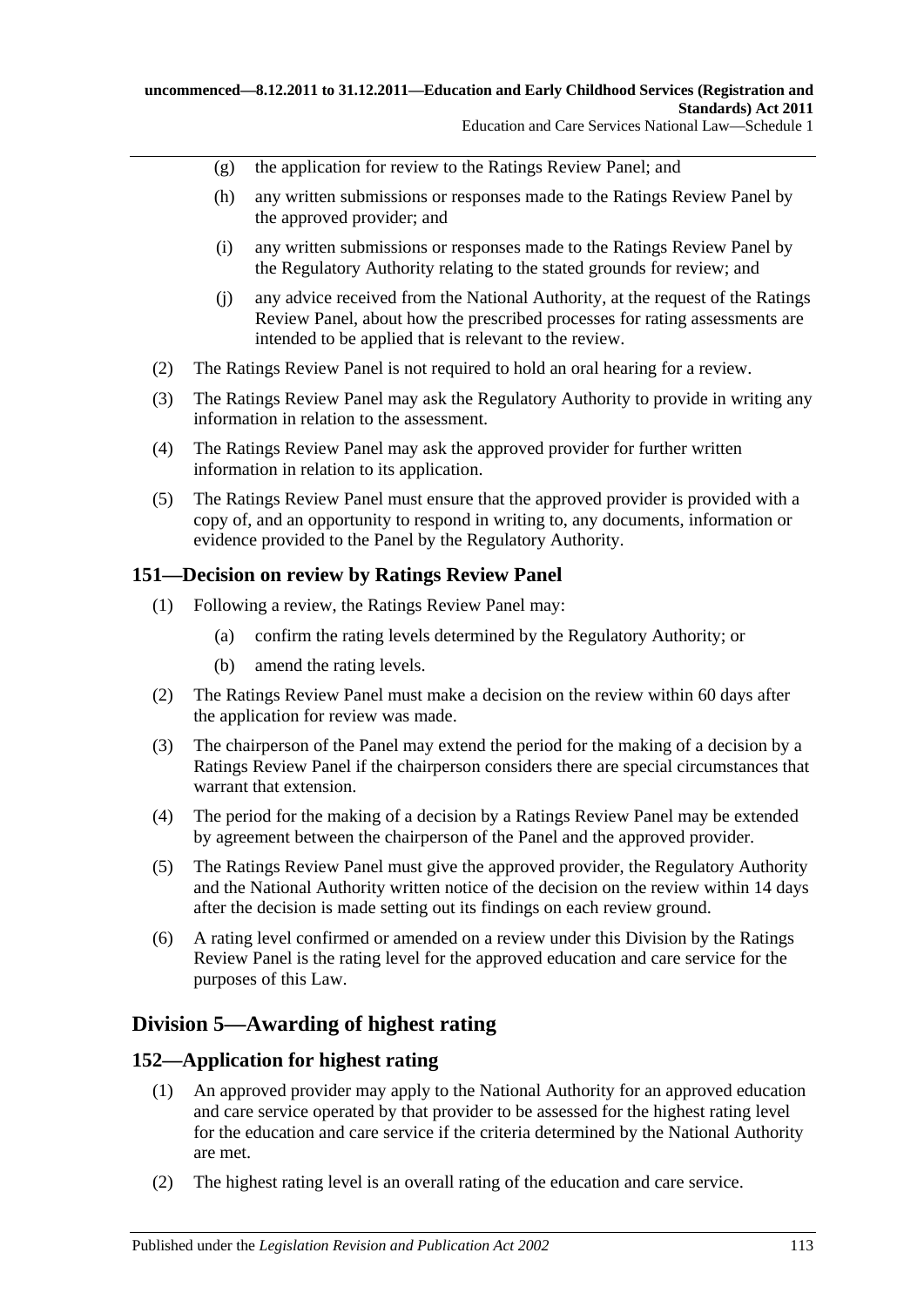#### (3) An application must—

- (a) be in writing; and
- (b) include the prescribed information; and
- (c) include payment of the prescribed fee.
- (4) An application may be made only once every 3 years, unless the National Authority determines otherwise in a particular case.
- (5) An application may be made for the highest rating level only if the current overall rating of the service is the second highest rating level.

#### <span id="page-113-0"></span>**153—Assessment of education and care service**

- (1) The National Authority may determine and publish criteria that must be met by approved education and care services in respect of the award of the highest rating level.
- (2) The Board must assess the approved education and care service in accordance with the criteria published under [subsection](#page-113-0) (1) to determine whether the service meets the highest rating level in meeting the National Quality Standard and the requirements of the national regulations.
- (3) The Board must ask for, and take into account, the advice of the Regulatory Authority in carrying out the assessment.
- (4) The advice of the Regulatory Authority may include—
	- (a) previous rating assessments and ratings for the education and care service; and
	- (b) information about the service's compliance history; and
	- (c) any other relevant information.

#### <span id="page-113-1"></span>**154—Board may seek information and documents**

- (1) The Board for the purposes of the rating assessment may—
	- (a) ask the approved provider of the approved education and care service for any information and documents; and
	- (b) make any inquiries it considers appropriate.
- (2) If the Board asks the approved provider for further information and documents under [subsection](#page-113-1) (1), the period from the making of the request until the provision of the further information and documents is not included in the period referred to in [section](#page-113-2) 155(2) for the Board to make a decision on the application.

#### **155—Decision on application**

- (1) After assessing the approved education and care service, the Board must—
	- (a) if it is satisfied that it is appropriate to do so, give the approved education and care service the highest rating level; or
	- (b) otherwise refuse to give that rating.
- <span id="page-113-2"></span>(2) The Board must make its decision within 60 days after the application is received.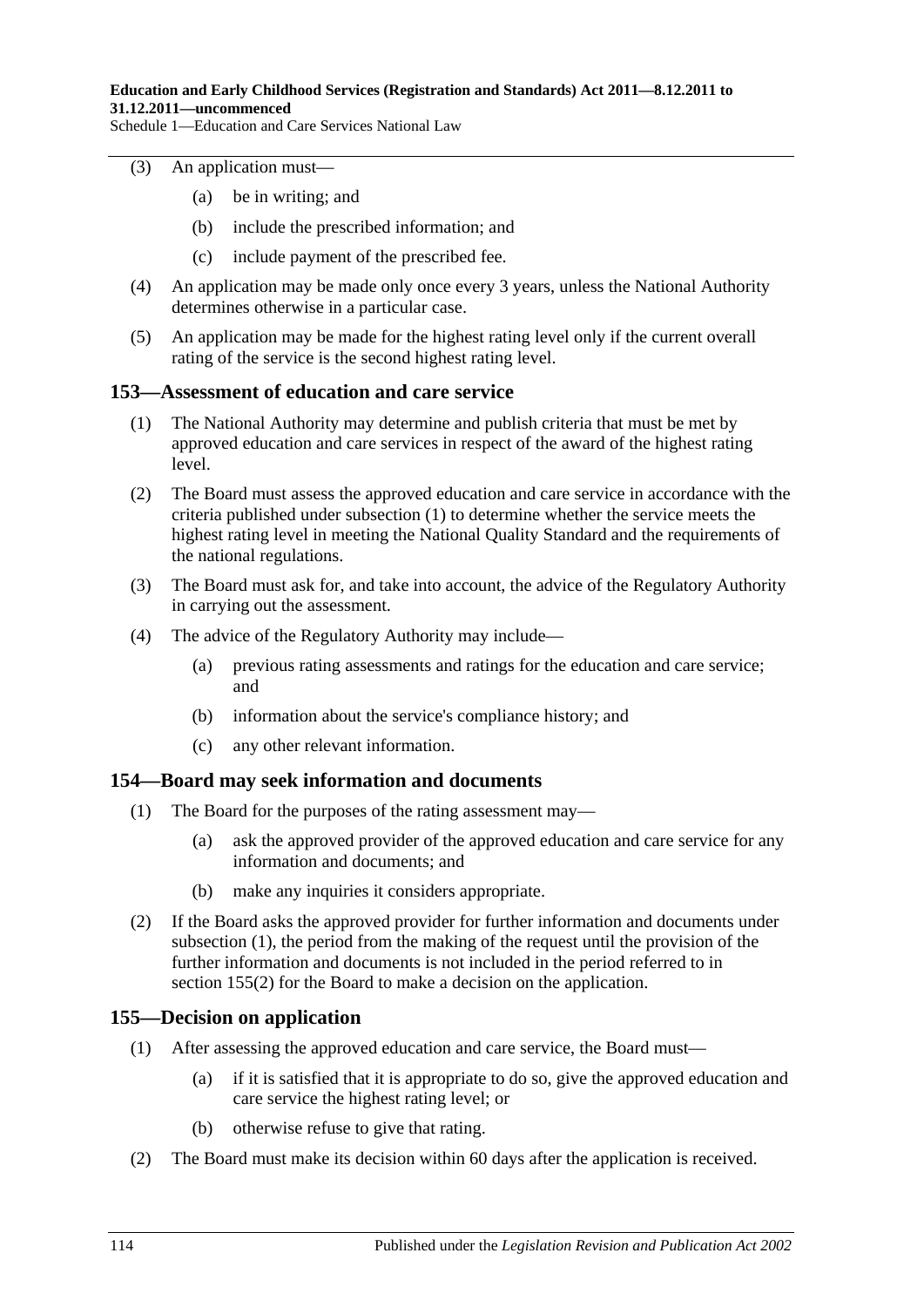- (3) The period specified in [subsection](#page-113-2) (2) may be extended by up to 30 days—
	- (a) if a request for information and documents is made under section 154; or
	- (b) by agreement between the approved provider and the Board.
- (4) If the Board gives the highest rating level to an approved education and care service, that rating becomes the rating level for that service.
- (5) The highest rating level awarded to an approved education and care service applies to that service for 3 years, unless sooner revoked.

#### **156—Notice of decision**

- (1) The Board must give written notice of its decision under section 155 in relation to an approved education and care service to—
	- (a) the approved provider; and
	- (b) the Regulatory Authority.
- (2) The notice must be given within 14 days of making the decision.

#### **157—Reassessment of highest rating level**

The Board may at any time reassess an approved education and care service in accordance with section 153.

#### **158—Revocation of highest rating level**

The Board must revoke the highest rating level of an approved education and care service if—

- (a) it determines that the service no longer meets the criteria for the highest rating level; or
- (b) the Regulatory Authority advises the Board that the overall rating level of the education and care service has been determined to be at a level that is lower than the second highest rating level.

#### **159—Re-application for highest rating level**

- (1) An approved provider of an approved education and care service that has been awarded the highest rating level may reapply for the award of the highest rating level for the service.
- (2) The application must be made within 90 days before the expiry of the existing highest rating level for the approved education and care service.
- (3) The application must—
	- (a) be in writing; and
	- (b) include the prescribed information; and
	- (c) include payment of the prescribed fee.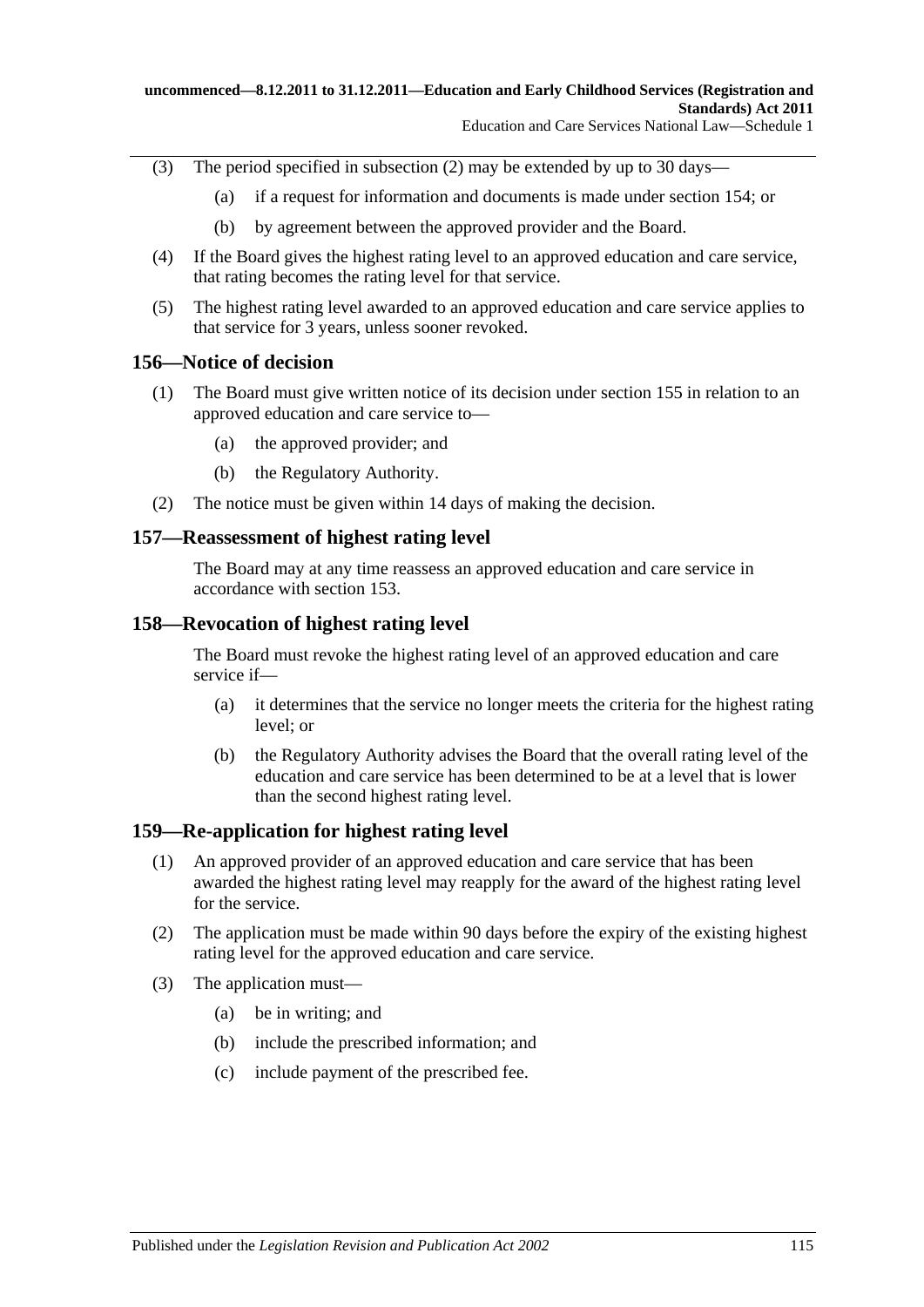### **Division 6—Publication of rating levels**

#### **160—Publication of ratings**

- (1) The National Authority must publish the rating levels for an approved education and care service in accordance with this section.
- (2) The National Authority must publish any rating levels determined under Division 1 or 2 at the end of the period for requesting a review of the rating levels under Division 3 if no request for review is received in that period.
- (3) If a review by the Regulatory Authority is requested under Division 3, the rating levels must be published at the end of the period for requesting a further review of the rating under Division 4 if no request for further review is received in that period.
- (4) If a further review is requested under Division 4, the rating levels must be published after the notification to the approved provider of the decision on the review.
- (5) The National Authority must publish notice of the giving of the highest rating level to an approved education and care service under Division 5, as soon as possible after the Regulatory Authority and the approved provider are notified of the decision of the Board under that Division.

# **Part 6—Operating an education and care service**

### **161—Offence to operate education and care service without nominated supervisor**

The approved provider of an education and care service must not operate the service unless there is a nominated supervisor for that service.

Penalty:

- (a) \$5 000, in the case of an individual.
- (b) \$25 000, in any other case.

#### **162—Offence to operate education and care service unless responsible person is present**

- (1) The approved provider of an education and care service must ensure that one of the following persons is present at all times that the service is educating and caring for children:
	- (a) the approved provider, if the approved provider is an individual or, in any other case, a person with management or control of an education and care service operated by the approved provider;
	- (b) the nominated supervisor of the service;
	- (c) a certified supervisor who has been placed in day to day charge of the service in accordance with the national regulations.

- (a) \$5 000, in the case of an individual.
- (b) \$25 000, in any other case.
- (2) This section does not apply to an approved family day care service.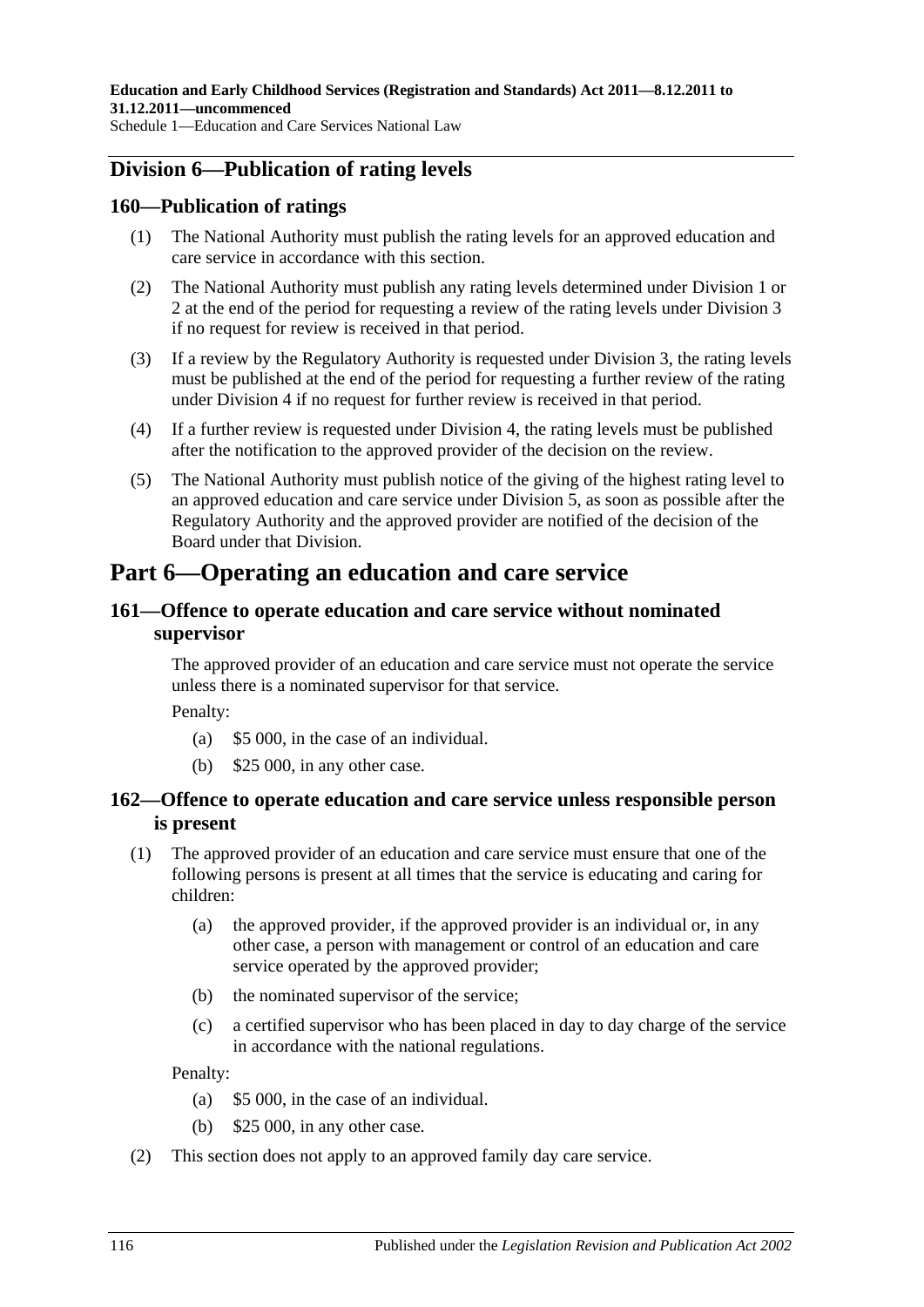### **163—Offence relating to appointment or engagement of family day care co-ordinators**

- (1) The approved provider of a family day care service must ensure that at all times one or more qualified persons are employed or engaged as family day care co-ordinators of the family day care service—
	- (a) to assist with the operation of the family day care service; and
	- (b) to support, monitor and train the family day care educators of that service.

Penalty:

- (a) \$5 000, in the case of an individual.
- (b) \$25 000, in any other case.
- (2) A person is a qualified person under this section if the person has the qualifications prescribed by the national regulations.

### **164—Offence relating to assistance to family day care educators**

- (1) The approved provider of a family day care service must ensure that, at all times that a family day care educator is educating and caring for a child as part of the service, one of the following persons is available to provide support to the family day care educator:
	- (a) the approved provider, if the approved provider is an individual, or a person with management or control of the family day care service, in any other case;
	- (b) the nominated supervisor of the service;
	- (c) a certified supervisor who has been placed in day to day charge of the family day care service in accordance with the national regulations.

Penalty:

- (a) \$5 000, in the case of an individual.
- (b) \$25 000, in any other case.
- (2) For the purposes of this section, the requirement to be available to provide support to a family day care educator includes being available to be contacted by telephone to provide advice and assistance to the family day care educator.

### **165—Offence to inadequately supervise children**

(1) The approved provider of an education and care service must ensure that all children being educated and cared for by the service are adequately supervised at all times that the children are in the care of that service.

Penalty:

- (a) \$10 000, in the case of an individual.
- (b) \$50 000, in any other case.
- (2) The nominated supervisor of an education and care service must ensure that all children being educated and cared for by the service are adequately supervised at all times that the children are in the care of that service.

Penalty: \$10 000.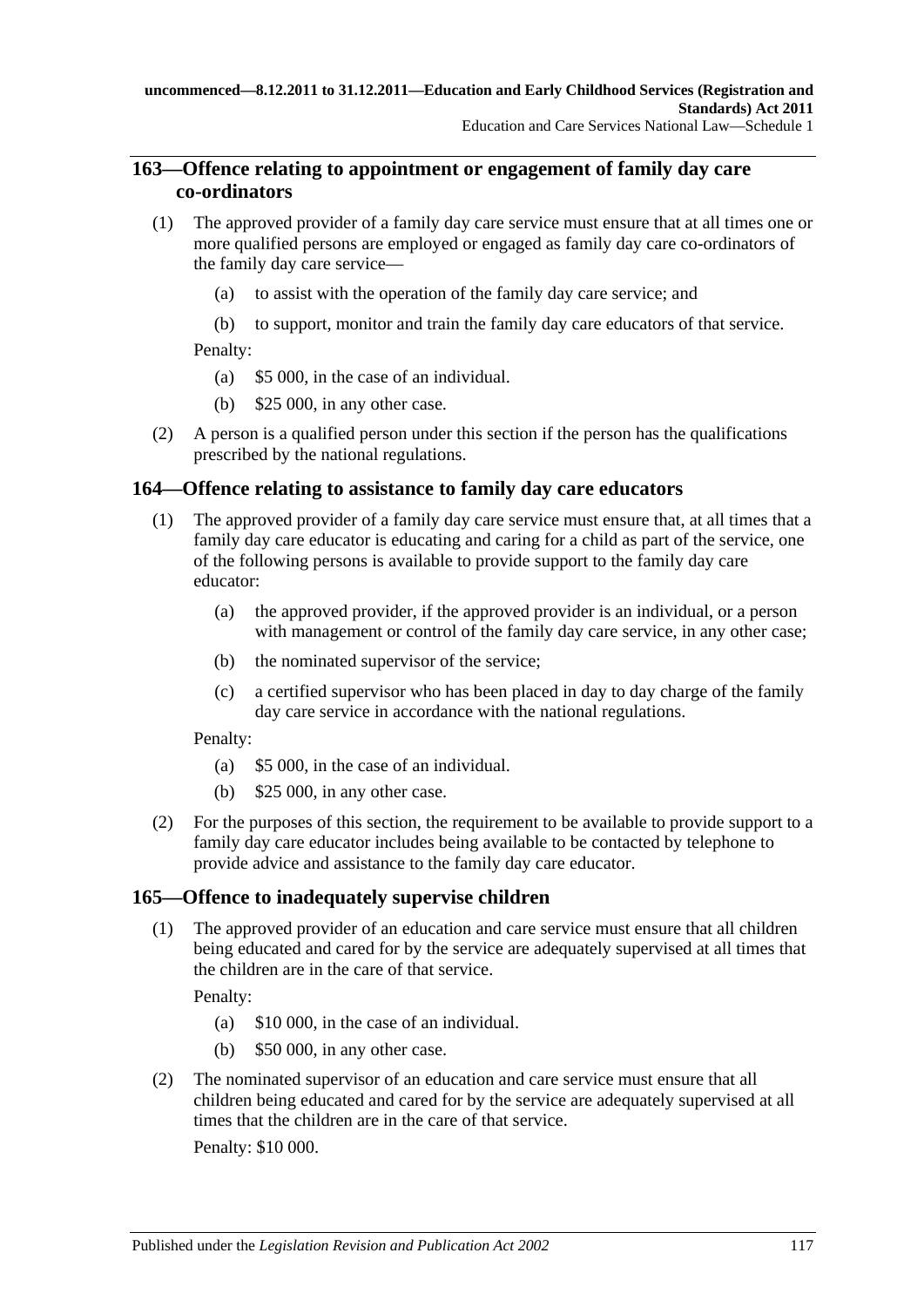**Education and Early Childhood Services (Registration and Standards) Act 2011—8.12.2011 to 31.12.2011—uncommenced**

Schedule 1—Education and Care Services National Law

(3) A family day care educator must ensure that any child being educated and cared for by the educator as a part of a family day care service is adequately supervised. Penalty: \$10 000.

#### **166—Offence to use inappropriate discipline**

- (1) The approved provider of an education and care service must ensure that no child being educated and cared for by the service is subjected to—
	- (a) any form of corporal punishment; or
	- (b) any discipline that is unreasonable in the circumstances.

Penalty:

- (a) \$10 000, in the case of an individual.
- (b) \$50 000, in any other case.
- (2) The nominated supervisor of an education and care service must ensure that no child being educated and cared for by the service is subjected to—
	- (a) any form of corporal punishment; or
	- (b) any discipline that is unreasonable in the circumstances.

Penalty: \$10 000.

- (3) A staff member of, or a volunteer at, an education and care service must not subject any child being educated and cared for by the service to—
	- (a) any form of corporal punishment; or
	- (b) any discipline that is unreasonable in the circumstances.

Penalty: \$10 000.

- (4) A family day care educator must not subject any child being educated and cared for by the educator as part of a family day care service to—
	- (a) any form of corporal punishment; or
	- (b) any discipline that is unreasonable in the circumstances.

Penalty: \$10 000.

#### **167—Offence relating to protection of children from harm and hazards**

(1) The approved provider of an education and care service must ensure that every reasonable precaution is taken to protect children being educated and cared for by the service from harm and from any hazard likely to cause injury.

Penalty:

- (a) \$10 000, in the case of an individual.
- (b) \$50 000, in any other case.
- (2) A nominated supervisor of an education and care service must ensure that every reasonable precaution is taken to protect children being educated and cared for by the service from harm and from any hazard likely to cause injury.

Penalty: \$10 000.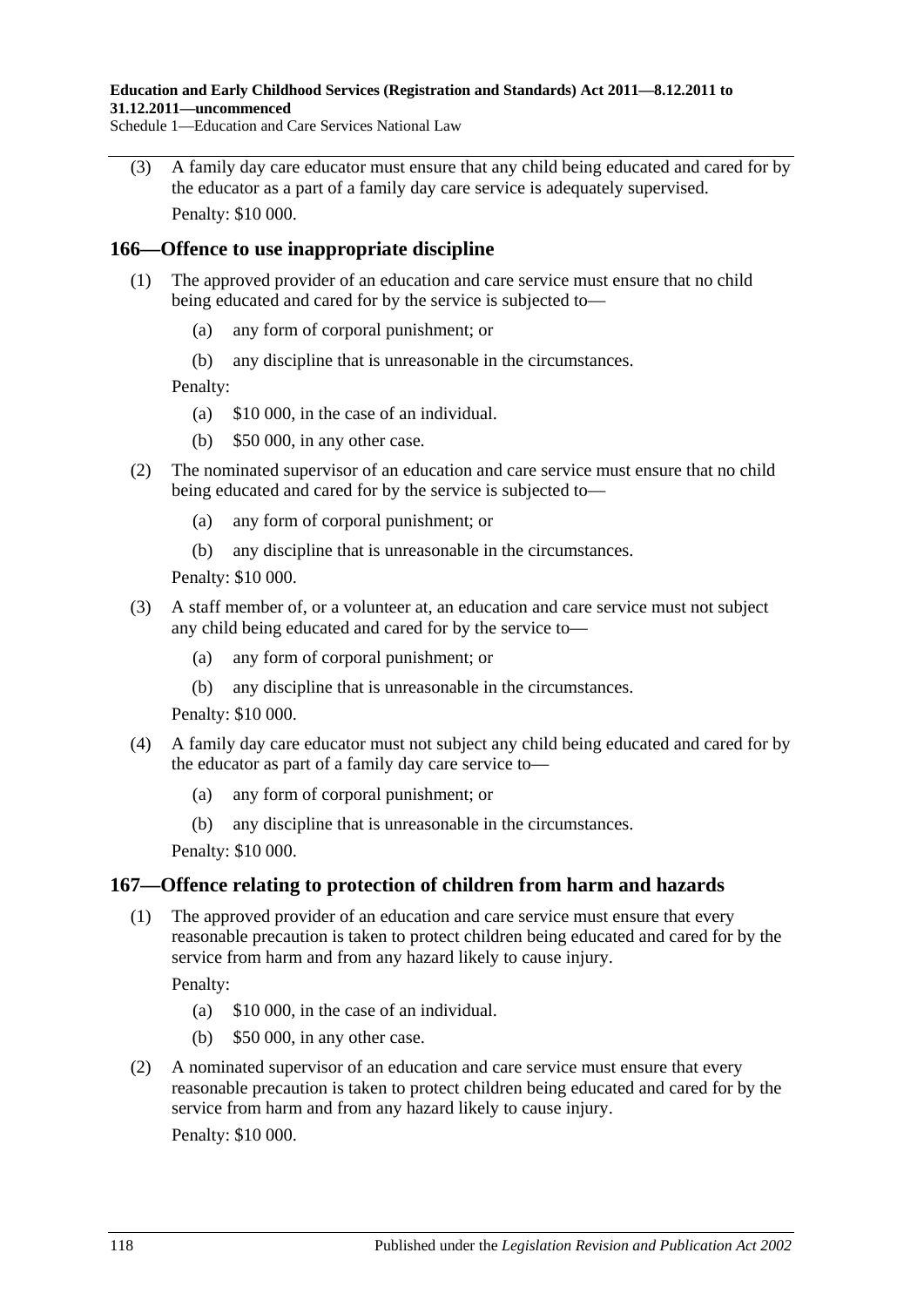(3) A family day care educator must ensure that every reasonable precaution is taken to protect a child being educated and cared for as part of a family day care service from harm and from any hazard likely to cause injury. Penalty: \$10 000.

## **168—Offence relating to required programs**

- (1) The approved provider of an education and care service must ensure that a program is delivered to all children being educated and cared for by the service that—
	- (a) is based on an approved learning framework; and
	- (b) is delivered in a manner that accords with the approved learning framework; and
	- (c) is based on the developmental needs, interests and experiences of each child; and
	- (d) is designed to take into account the individual differences of each child.

Penalty:

- (a) \$4 000, in the case of an individual.
- (b) \$20 000, in any other case.
- (2) A nominated supervisor of an education and care service must ensure that a program is delivered to all children being educated and cared for by the service that—
	- (a) is based on an approved learning framework; and
	- (b) is delivered in a manner that accords with the approved learning framework; and
	- (c) is based on the developmental needs, interests and experiences of each child; and
	- (d) is designed to take into account the individual differences of each child.

Penalty: \$4 000.

### <span id="page-118-0"></span>**169—Offence relating to staffing arrangements**

(1) An approved provider of an education and care service must ensure that, whenever children are being educated and cared for by the service, the relevant number of educators educating and caring for the children is no less than the number prescribed for this purpose.

Penalty:

- (a) \$10 000, in the case of an individual.
- (b) \$50 000, in any other case.
- <span id="page-118-1"></span>(2) An approved provider of an education and care service must ensure that each educator educating and caring for children for the service meets the qualification requirements relevant to the educator's role as prescribed by the national regulations.

- (a) \$10 000, in the case of an individual.
- (b) \$50 000, in any other case.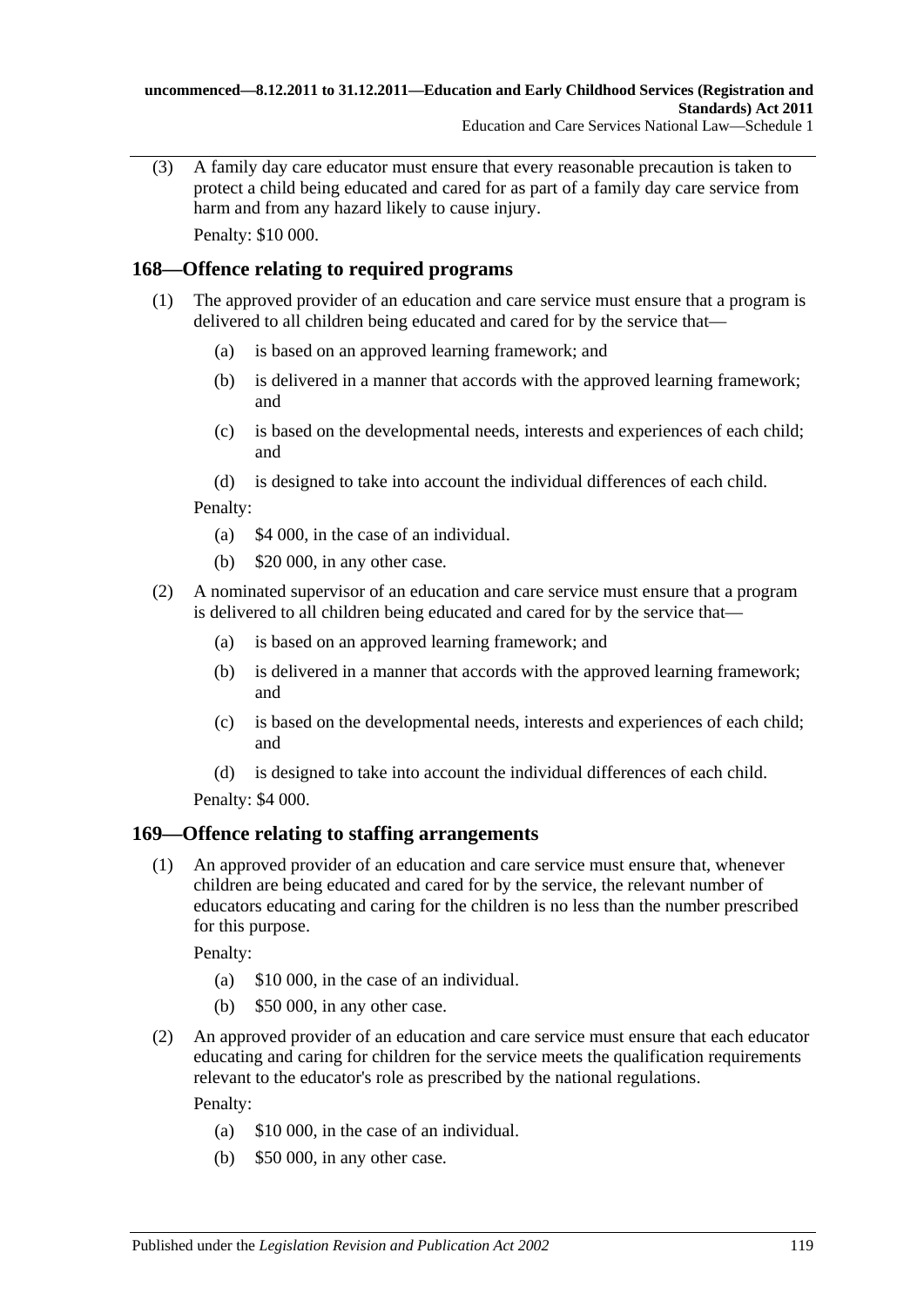<span id="page-119-0"></span>(3) A nominated supervisor of an education and care service must ensure that, whenever children are being educated and cared for by the service, the relevant number of educators educating and caring for the children is no less than the number prescribed for this purpose.

Penalty: \$10 000.

- <span id="page-119-1"></span>(4) A nominated supervisor of an education and care service must ensure that each educator educating and caring for children for the service meets the qualification requirements relevant to the educator's role as prescribed by the national regulations. Penalty: \$10 000.
- <span id="page-119-2"></span>(5) A family day care educator must ensure that the number of children being educated and cared for by the family day care educator at any one time is no more than the number prescribed for this purpose.

Penalty: \$10 000.

- (6) Subsections  $(1)$ ,  $(2)$ ,  $(3)$ ,  $(4)$  and  $(5)$  do not apply in respect of an education and care service—
	- (a) to the extent that it holds a temporary waiver under Division 6 of Part 3 in respect of this requirement; or
	- (b) to the extent that it holds a service waiver under Division 5 of Part 3 in respect of this requirement.
- <span id="page-119-3"></span>(7) The National Authority may, on application, determine qualifications, including foreign qualifications, to be equivalent to the qualifications required by the national regulations.
- (8) If a determination is made under [subsection](#page-119-3) (7), any person holding the qualification is to be taken to be qualified in accordance with the national regulations.

#### **170—Offence relating to unauthorised persons on education and care service premises**

- (1) This section applies to an education and care service operating in a participating jurisdiction that has a working with children law.
- (2) The approved provider of the education and care service must ensure that an unauthorised person does not remain at the education and care service premises while children are being educated and cared for at the premises unless the person is under the direct supervision of an educator or other staff member of the service. Penalty:
	- (a) \$1 000, in the case of an individual.
	- (b) \$5 000, in any other case.
- (3) The nominated supervisor of the education and care service must ensure that an unauthorised person does not remain at the education and care service premises while children are being educated and cared for at the premises unless the person is under the direct supervision of an educator or other staff member of the service. Penalty: \$1 000.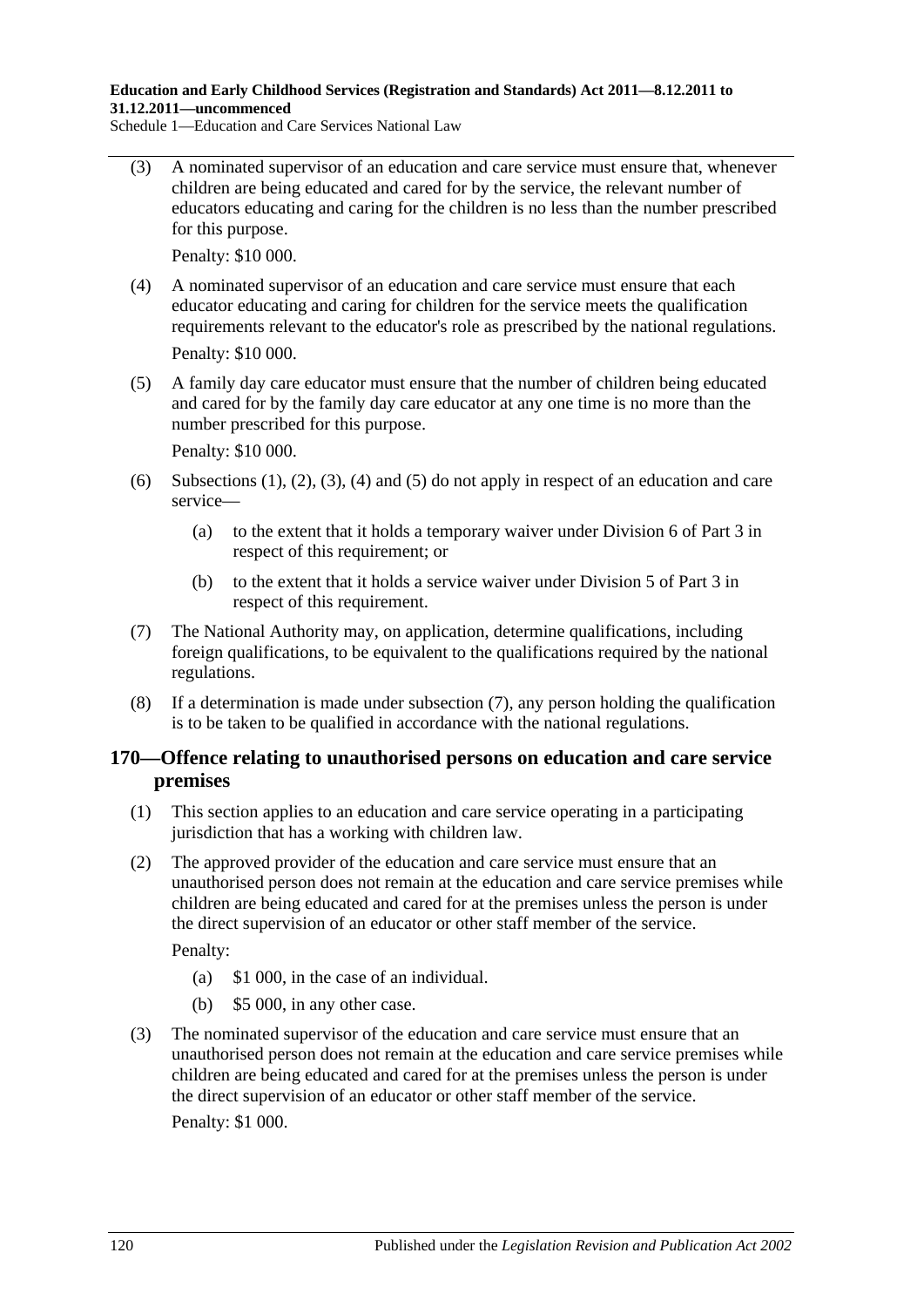(4) A family day care educator must ensure that an unauthorised person does not remain at the residence or approved family day care venue at which the educator is educating and caring for a child as part of a family day care service unless the unauthorised person is under the direct supervision of the educator.

Penalty: \$1 000.

<span id="page-120-0"></span>(5) In this section—

*authorised nominee*, in relation to a child, means a person who has been given permission by a parent or family member of the child to collect the child from the education and care service or the family day care educator;

*unauthorised person* means a person who is not—

- (a) a person who holds a current working with children check or working with children card; or
- (b) a parent or family member of a child who is being educated and cared for by the education and care service or the family day care educator; or
- (c) an authorised nominee of a parent or family member of a child who is being educated and cared for by the education and care service or the family day care educator; or
- (d) in the case of an emergency, medical personnel or emergency service personnel; or
- (e) a person who is permitted under the working with children law of this jurisdiction to remain at the education and care service premises without holding a working with children check or a working with children card.
- (6) A reference in [subsection](#page-120-0) (5) to a parent or family member of a child does not include a person—
	- (a) whose access to the child is prohibited or restricted by an order of a court or tribunal of which the approved provider, nominated supervisor or family day care educator (as the case requires) is aware; or
	- (b) who is an inappropriate person within the meaning of section 171.

### **171—Offence relating to direction to exclude inappropriate persons from education and care service premises**

- <span id="page-120-1"></span>(1) The Regulatory Authority may direct an approved provider, a nominated supervisor or a family day care educator to exclude a person whom the Authority is satisfied is an inappropriate person from the education and care service premises while children are being educated and cared for at the premises for such time as the Authority considers appropriate.
- (2) A person to whom a direction is given under [subsection](#page-120-1) (1) must comply with the direction.

- (a) \$10 000, in the case of an individual.
- (b) \$50 000, in any other case.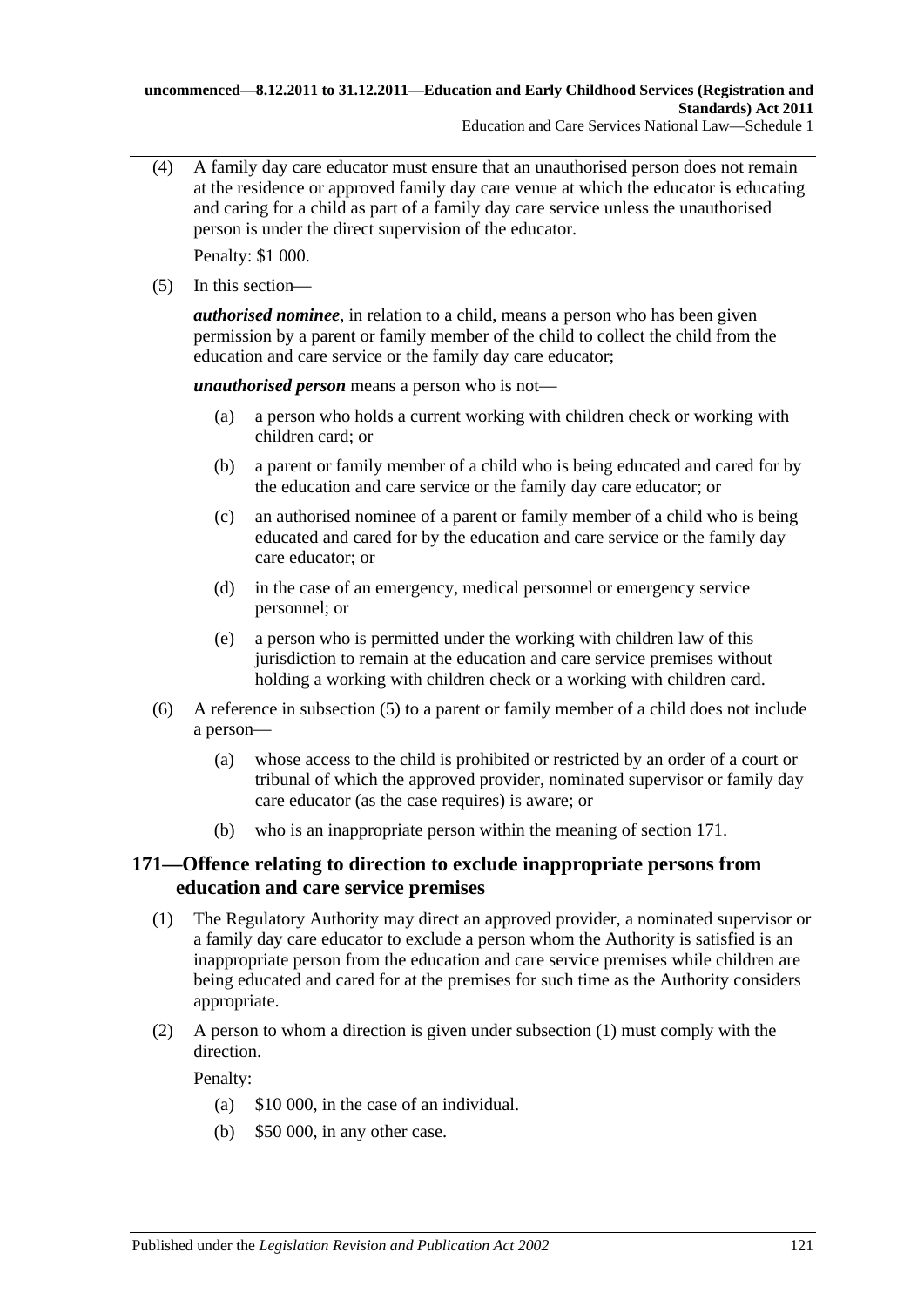#### (3) In this section—

#### *inappropriate person* means a person—

- (a) who may pose a risk to the safety, health or wellbeing of any child or children being educated and cared for by the education and care service; or
- (b) whose behaviour or state of mind or whose pattern of behaviour or common state of mind is such that it would be inappropriate for him or her to be on the education and care service premises while children are being educated and cared for by the education and care service.

#### **Example—**

A person who is under the influence of drugs or alcohol.

#### **172—Offence to fail to display prescribed information**

An approved provider of an education and care service must ensure that the prescribed information about the following is positioned so that it is clearly visible to anyone from the main entrance to the education and care service premises:

- (a) the provider approval;
- (b) the service approval;
- (c) the nominated supervisor or the prescribed class of persons to which the nominated supervisor belongs;
- (d) the rating of the service;
- (e) any service waivers or temporary waivers held by the service;
- (f) any other prescribed matters.

Penalty:

- (a) \$3 000, in the case of an individual.
- (b) \$15 000, in any other case.

#### <span id="page-121-0"></span>**173—Offence to fail to notify certain circumstances to Regulatory Authority**

- (1) An approved provider must notify the Regulatory Authority of the following in relation to the approved provider or each approved education and care service operated by the approved provider:
	- (a) a change in the name of the approved provider;
	- (b) any appointment or removal of a person with management or control of an education and care service operated by the approved provider;
	- (c) a failure to commence operating an education and care service within 6 months (or within the time agreed with the Regulatory Authority) after being granted a service approval for the service.

- (a) \$4 000, in the case of an individual.
- (b) \$20 000, in any other case.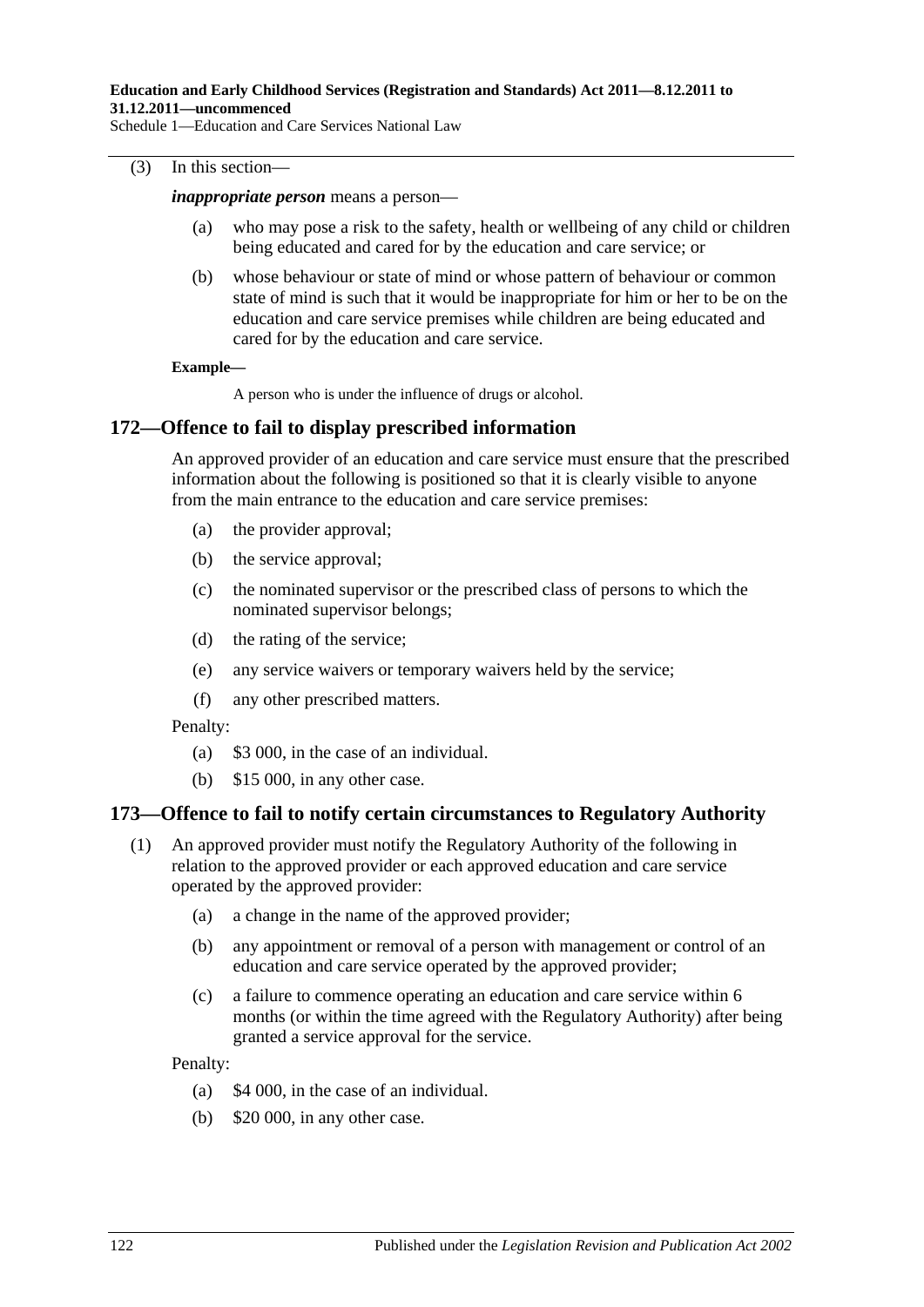- <span id="page-122-0"></span>(2) An approved provider must notify the Regulatory Authority of the following in relation to an approved education and care service operated by the approved provider:
	- (a) if the approved provider is notified of the suspension or cancellation of a working with children card or teacher registration of, or disciplinary proceedings under an education law of a participating jurisdiction in respect of, a nominated supervisor or certified supervisor engaged by the service;
	- (b) if a nominated supervisor of an approved education and care service ceases to be employed or engaged by the service or withdraws consent to the nomination;
	- (c) any proposed change to the education and care service premises of an approved education and care service (other than a family day care residence);
	- (d) ceasing to operate the education and care service;
	- (e) in the case of an approved family day care service, a change in the location of the principal office of the service;
	- (f) an intention to transfer a service approval, as required under section 59.

Penalty:

- (a) \$4 000, in the case of an individual.
- (b) \$20 000, in any other case.
- (3) A notice under [subsection](#page-121-0) (1) must be in writing and be provided within the relevant prescribed time to the Regulatory Authority that granted the provider approval.
- (4) A notice under [subsection](#page-122-0) (2) must be in writing and be provided within the relevant prescribed time to—
	- (a) the Regulatory Authority that granted the service approval for the education and care service to which the notice relates; and
	- (b) in the case of a family day care service, the Regulatory Authority in each participating jurisdiction in which the family day care service operates.

### <span id="page-122-1"></span>**174—Offence to fail to notify certain information to Regulatory Authority**

- (1) An approved provider must notify the Regulatory Authority of the following information in relation to the approved provider or each approved education and care service operated by the approved provider:
	- (a) any change relevant to whether the approved provider is a fit and proper person to be involved in the provision of an education and care service;
	- (b) information in respect of any other prescribed matters.

- (a) \$4 000, in the case of an individual.
- (b) \$20 000, in any other case.
- <span id="page-122-2"></span>(2) An approved provider must notify the Regulatory Authority of the following information in relation to an approved education and care service operated by the approved provider:
	- (a) any serious incident at the approved education and care service;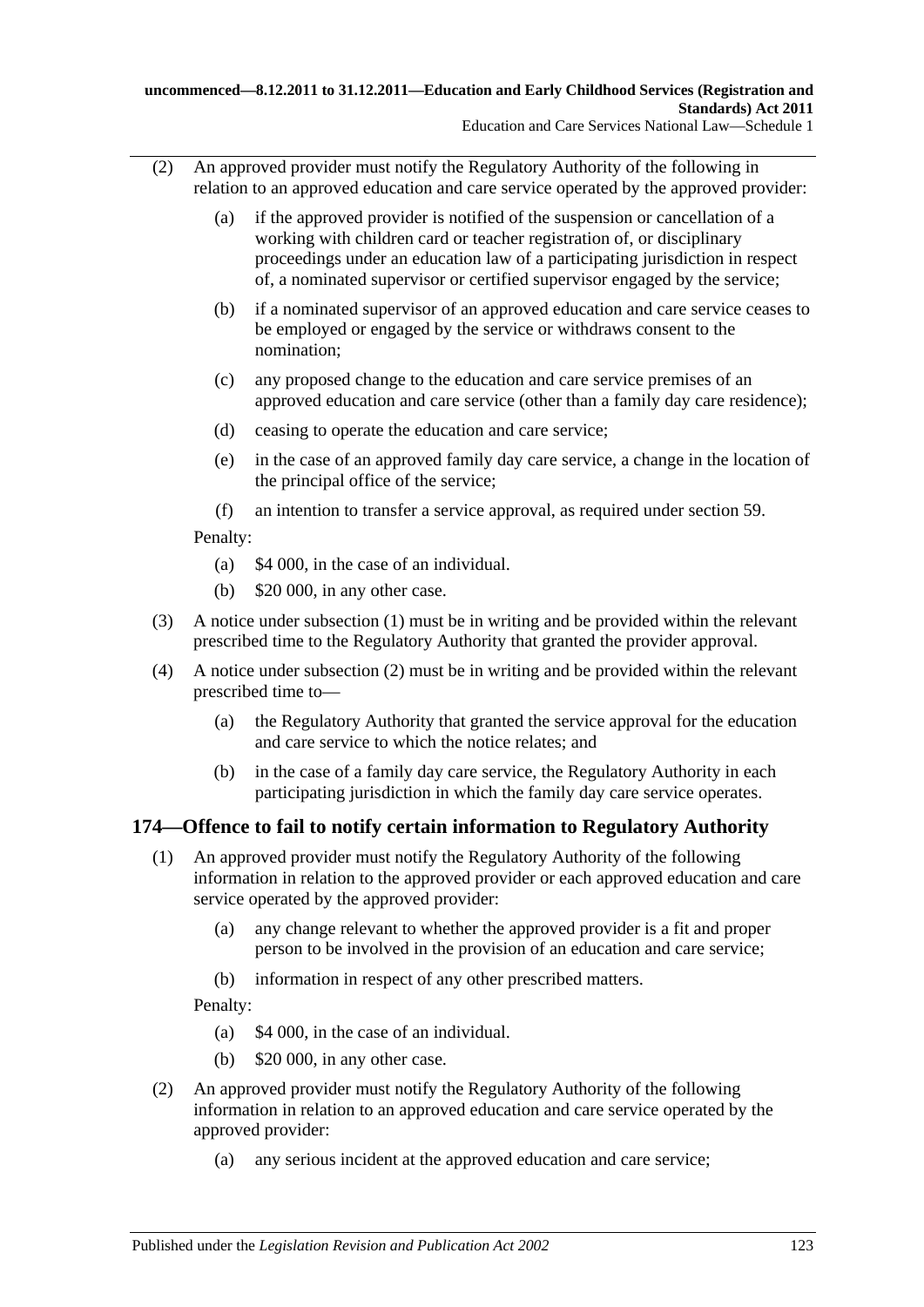- (b) complaints alleging—
	- (i) that the safety, health or wellbeing of a child or children was or is being compromised while that child or children is or are being educated and cared for by the approved education and care service; or
	- (ii) that this Law has been contravened;
- (c) information in respect of any other prescribed matters.

Penalty:

- (a) \$4 000, in the case of an individual.
- (b) \$20 000, in any other case.
- (3) A notice under [subsection](#page-122-1) (1) must be in writing and be provided within the relevant prescribed time to the Regulatory Authority that granted the provider approval.
- (4) A notice under [subsection](#page-122-2) (2) must be in writing and be provided within the relevant prescribed time to—
	- (a) the Regulatory Authority that granted the service approval for the education and care service to which the notice relates; and
	- (b) in the case of a family day care service, the Regulatory Authority in each participating jurisdiction in which the family day care service operates.
- (5) In this section—

*serious incident* means an incident or class of incidents prescribed by the national regulations as a serious incident.

#### <span id="page-123-0"></span>**175—Offence relating to requirement to keep enrolment and other documents**

(1) An approved provider of an education and care service must keep the prescribed documents available for inspection by an authorised officer in accordance with this section.

Penalty:

- (a) \$4 000, in the case of an individual.
- (b) \$20 000, in any other case.
- (2) Documents referred to in [subsection](#page-123-0) (1)—
	- (a) must, to the extent practicable, be kept at the education and care service premises if they relate to—
		- (i) the operation of the service; or
		- (ii) any staff member employed or engaged by the service; or
		- (iii) any child cared for, or educated at, those premises,

in the previous 12 months; and

(b) in any other case, must be kept at a place, and in a manner, that they are readily accessible by an authorised officer.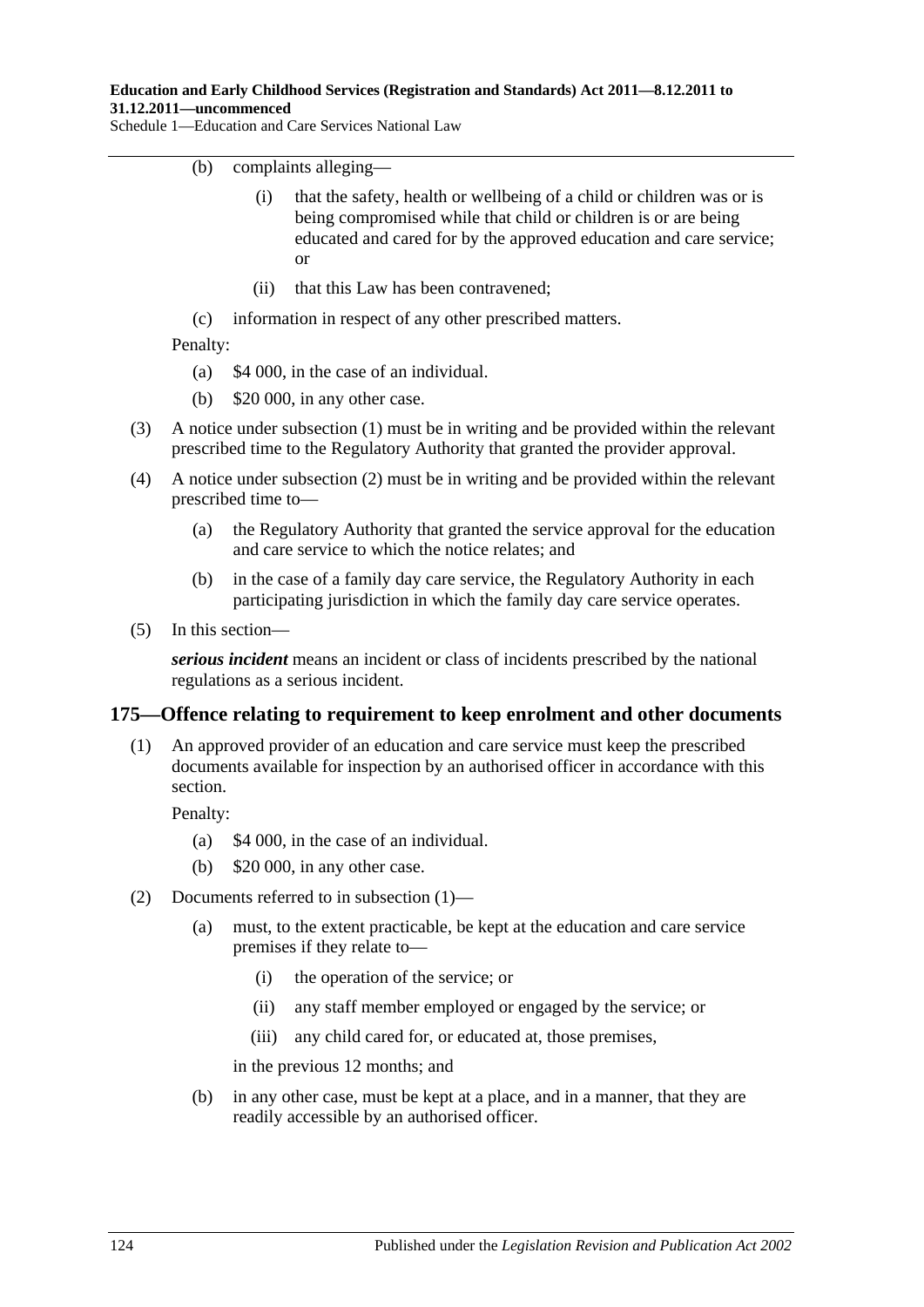(3) A family day care educator who educates and cares for a child at a residence or approved family day care venue, as part of a family day care service, must keep the prescribed documents available for inspection by an authorised officer at that residence or venue.

Penalty: \$4 000.

# **Part 7—Compliance with this Law**

# **Division 1—Notices**

### **176—Compliance directions**

- (1) This section applies if the Regulatory Authority is satisfied that an education and care service has not complied with a provision of this Law that is prescribed by the national regulations.
- <span id="page-124-0"></span>(2) The Regulatory Authority may give the approved provider a written direction (a *compliance direction*) requiring the approved provider to take the steps specified in the direction to comply with that provision.
- (3) An approved provider must comply with a direction under [subsection](#page-124-0) (2) within the period (being not less than 14 days) specified in the direction.

Penalty:

- (a) \$2 000, in the case of an individual.
- (b) \$10 000, in any other case.

#### **177—Compliance notices**

- (1) This section applies if the Regulatory Authority is satisfied that an education and care service is not complying with any provision of this Law.
- <span id="page-124-1"></span>(2) The Regulatory Authority may give the approved provider a notice (a *compliance notice*) requiring the approved provider to take the steps specified in the notice to comply with that provision.
- (3) An approved provider must comply with a compliance notice under [subsection](#page-124-1) (2) within the period (being not less than 14 days) specified in the notice.

Penalty:

- (a) \$6 000, in the case of an individual.
- (b) \$30 000, in any other case.

#### **178—Notice to suspend education and care by a family day care educator**

- (1) This section applies if the Regulatory Authority is satisfied that because of the conduct of, or the inadequacy of the service provided by, a family day care educator engaged by or registered with a family day care service—
	- (a) the approved provider or the nominated supervisor of an approved family day care service is not complying with any provision of this Law; or
	- (b) there is a risk to the safety, health or wellbeing of children being educated and cared for by the family day care educator.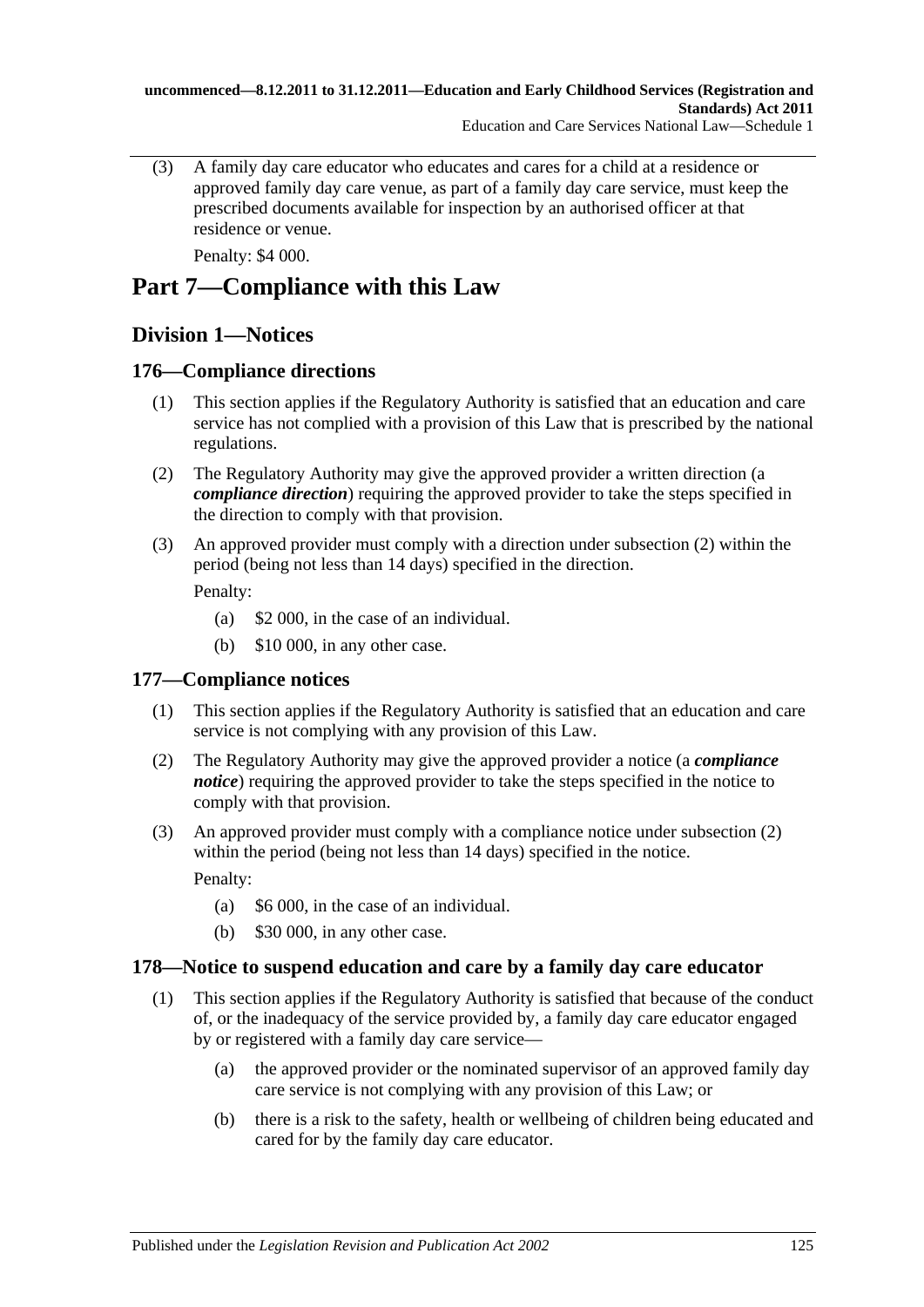- (2) The Regulatory Authority may give the approved provider, the nominated supervisor (if applicable) and the educator a notice (*show cause notice*) stating—
	- (a) that the Regulatory Authority intends to give the approved provider a notice directing the provider to suspend the provision of education and care by the educator; and
	- (b) the reasons for the proposed direction; and
	- (c) that the approved provider, nominated supervisor or educator, (as the case requires) may, within 14 days after the show cause notice is given, make submissions to the Regulatory Authority in respect of the proposed direction.
- <span id="page-125-0"></span>(3) The show cause notice must be served by delivering it personally to the family day care educator.
- <span id="page-125-1"></span>(4) The Regulatory Authority
	- must consider any submissions from the approved provider, the nominated supervisor and the family day care educator received within the time allowed by [subsection](#page-125-0)  $(2)(c)$ ; and
	- (b) may consider any other submissions and any matters the Regulatory Authority considers relevant; and
	- $\left( c \right)$  may—
		- (i) give the approved provider a notice directing the provider to suspend the provision of education and care of children by the family day care educator; or
		- (ii) decide not to give that direction.
- (5) The Regulatory Authority must give the family day care educator a notice of the decision under [subsection](#page-125-1) (4).
- (6) If the Regulatory Authority decides not to give the direction to suspend, the Regulatory Authority must give the approved provider notice of the decision.
- (7) A person must comply with a direction under [subsection](#page-125-1) (4).

Penalty:

- (a) \$6 000, in the case of an individual.
- (b) \$30 000, in any other case.

#### **179—Emergency action notices**

- (1) This section applies if the Regulatory Authority is satisfied that an education and care service is operating in a manner that poses, or is likely to pose, an immediate risk to the safety, health or wellbeing of a child or children being educated and cared for by the service.
- <span id="page-125-2"></span>(2) The Regulatory Authority may, by written notice, direct the approved provider of the education and care service to take the steps specified in the notice to remove or reduce the risk within the time (not more than 14 days) specified in the notice.
- (3) An approved provider must comply with a direction given under [subsection](#page-125-2) (2). Penalty:
	- (a) \$6 000, in the case of an individual.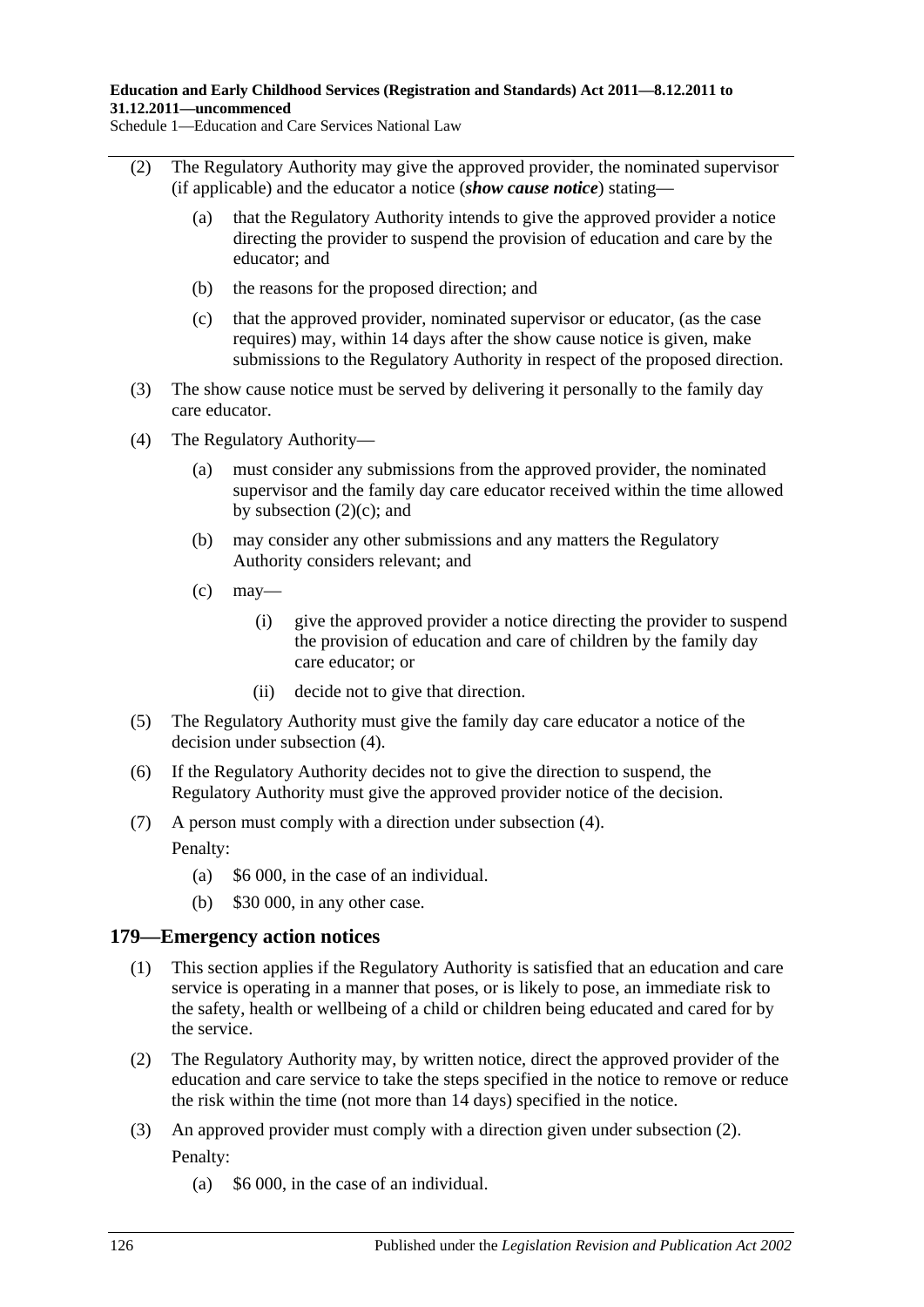(b) \$30 000, in any other case.

# **Division 2—Enforceable undertakings**

### **180—Enforceable undertakings**

- (1) This section applies if a person has contravened, or if the Regulatory Authority alleges a person has contravened, a provision of this Law.
- (2) The Regulatory Authority may accept a written undertaking from the person under which the person undertakes to take certain actions, or refrain from taking certain actions, to comply with this Law.
- (3) A person may with the consent of the Regulatory Authority withdraw or amend an undertaking.
- (4) The Regulatory Authority may withdraw its acceptance of the undertaking at any time and the undertaking ceases to be in force on that withdrawal.
- (5) While an undertaking is in force, proceedings may not be brought for any offence constituted by the contravention or alleged contravention in respect of which the undertaking is given.
- (6) If a person complies with the requirements of an undertaking, no further proceedings may be brought for any offence constituted by the contravention or alleged contravention in respect of which the undertaking was given.
- (7) The Regulatory Authority may publish on the Regulatory Authority's website an undertaking accepted under this section.

#### **181—Failure to comply with enforceable undertakings**

- (1) If the Regulatory Authority considers that the person who gave an undertaking under section 180 has failed to comply with any of its terms, the Regulatory Authority may apply to the relevant tribunal or court for an order under [subsection](#page-126-0) (2) to enforce the undertaking.
- <span id="page-126-0"></span>(2) If the relevant tribunal or court is satisfied that the person has failed to comply with a term of the undertaking, the relevant tribunal or court may make any of the following orders:
	- (a) an order directing the person to comply with that term of the undertaking;
	- (b) an order that the person take any specified action for the purpose of complying with the undertaking;
	- (c) any other order that the relevant tribunal or court considers appropriate in the circumstances.
- (3) If the relevant tribunal or court determines that the person has failed to comply with a term of the undertaking, proceedings may be brought for any offence constituted by the contravention or alleged contravention in respect of which the undertaking was given.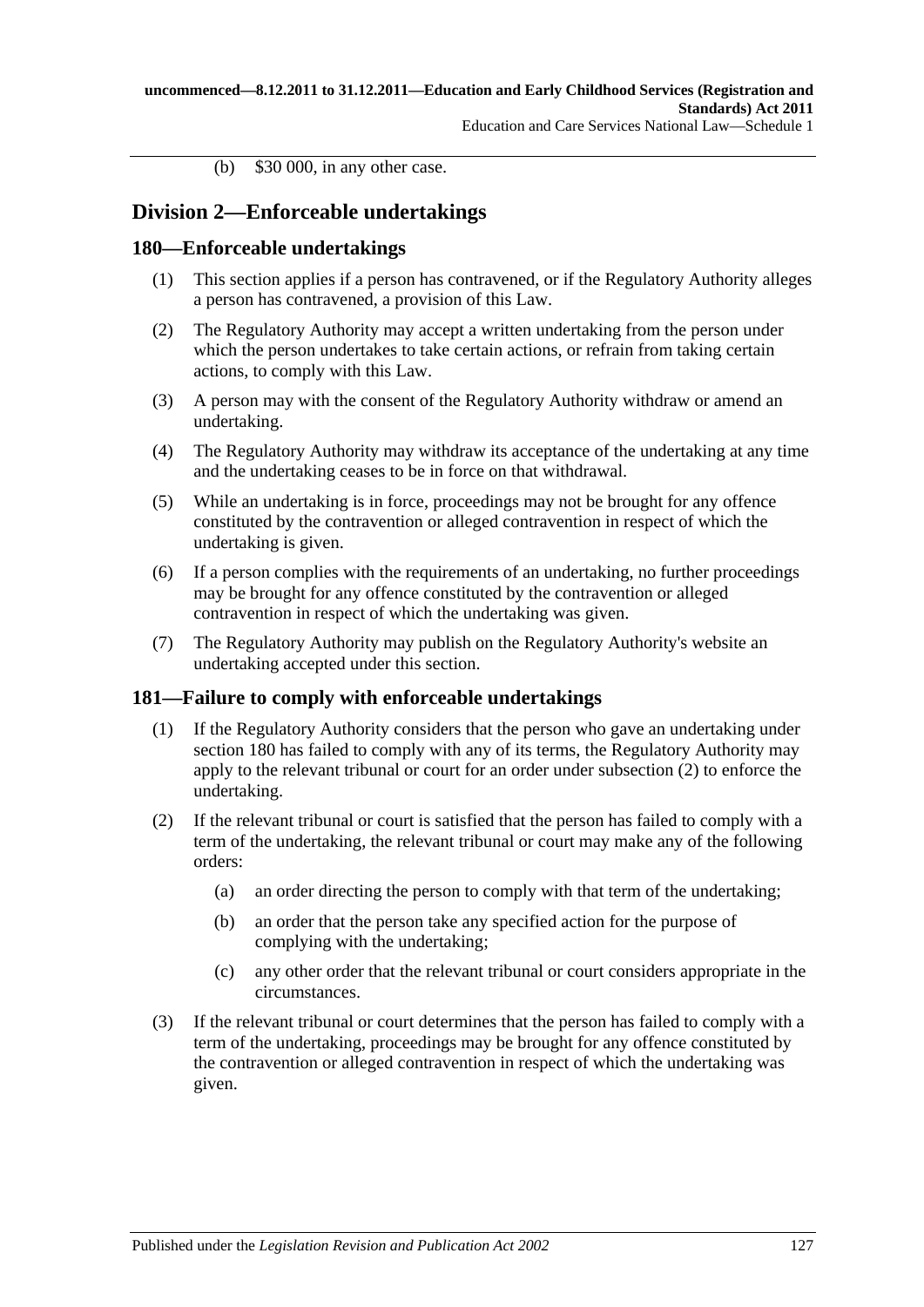### **Division 3—Prohibition notices**

#### <span id="page-127-0"></span>**182—Grounds for issuing prohibition notice**

- (1) The Regulatory Authority may give a prohibition notice to a person who is in any way involved in the provision of an approved education and care service if it considers that there may be an unacceptable risk of harm to a child or children if the person were allowed—
	- (a) to remain on the education and care service premises; or
	- (b) to provide education and care to children.
- (2) For the purposes of [subsection](#page-127-0) (1), a person may be involved in the provision of an approved education and care service as any of the following:
	- (a) an approved provider;
	- (b) a certified supervisor;
	- (c) an educator;
	- (d) a family day care educator;
	- (e) an employee;
	- (f) a contractor;
	- (g) a volunteer,

or in any other capacity.

#### <span id="page-127-1"></span>**183—Show cause notice to be given before prohibition notice**

- (1) Before giving a person a prohibition notice, the Regulatory Authority must give the person a notice (a *show cause notice*)—
	- (a) stating that the Regulatory Authority proposes to give the person a prohibition notice; and
	- (b) stating the reasons for the proposed prohibition; and
	- (c) inviting the person to make a written submission to the Regulatory Authority, within a stated time of at least 14 days, about the proposed prohibition.
- (2) [Subsection \(1\)](#page-127-1) does not apply if the Regulatory Authority is satisfied it is necessary, in the interests of the safety, health or wellbeing of a child or children, to immediately issue a prohibition notice to the person.

#### **184—Deciding whether to issue prohibition notice**

- (1) If the Regulatory Authority gives a show cause notice under section 183 to a person, the Regulatory Authority must have regard to any written submission received from the person within the time stated in the show cause notice before deciding whether to give the person a prohibition notice.
- (2) If the Regulatory Authority decides not to issue a prohibition notice to the person, the Regulatory Authority must give the person notice of the decision.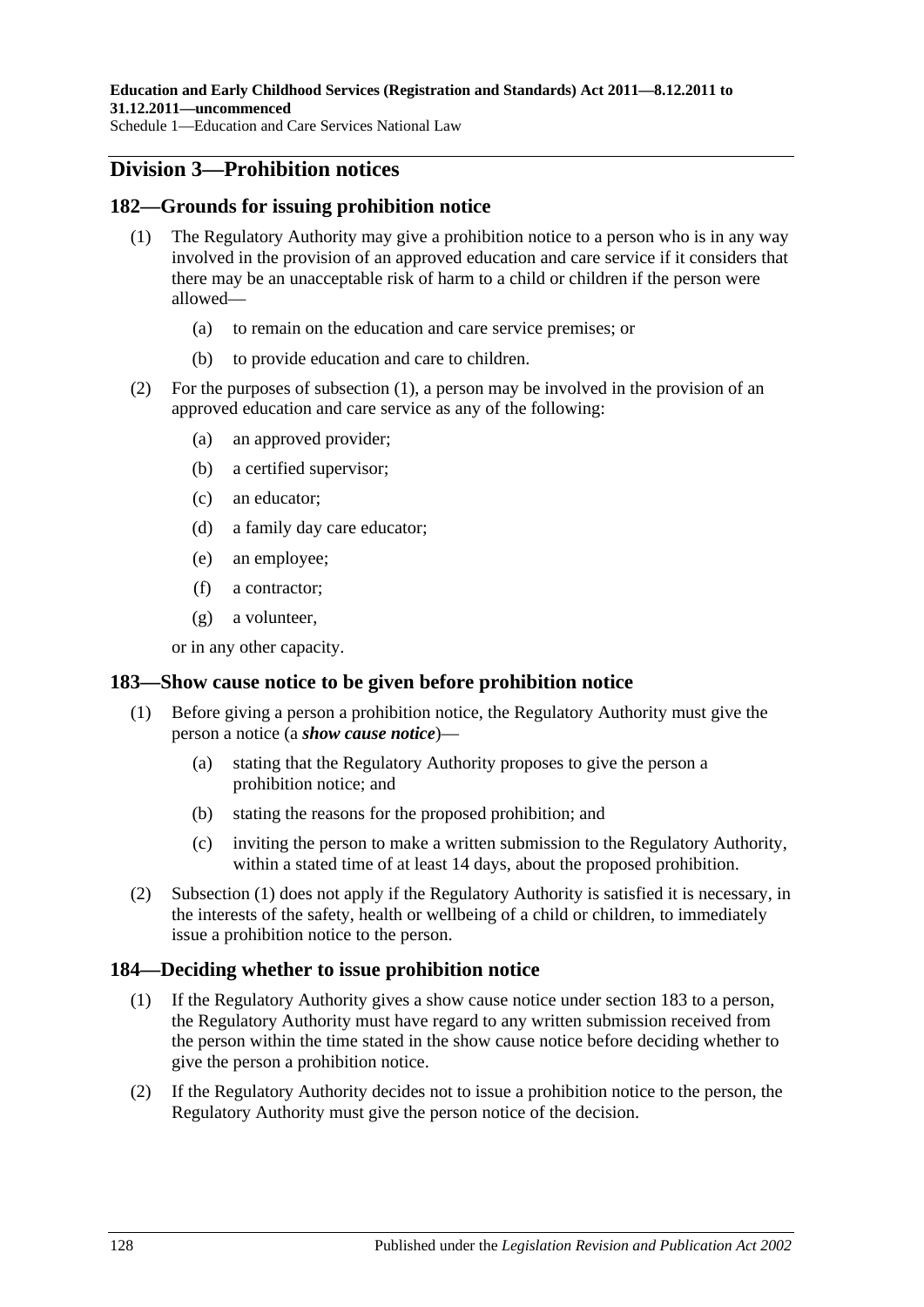### **185—Content of prohibition notice**

A prohibition notice given to a person must state—

- (a) that the person is prohibited from doing any of the following:
	- (i) providing education and care to children for an education and care service;
	- (ii) being engaged as a supervisor, educator, family day care educator, employee, contractor or staff member of, or being a volunteer at, an education and care service;
	- (iii) carrying out any other activity relating to education and care services; and
- (b) that the person may apply for cancellation of the notice; and
- (c) how an application for cancellation must be made.

#### **186—Cancellation of prohibition notice**

- (1) If the Regulatory Authority is satisfied there is not a sufficient reason for a prohibition notice to remain in force for a person, the Regulatory Authority must cancel the prohibition notice and give the person notice of the cancellation.
- (2) A person for whom a prohibition notice is in force may apply to the Regulatory Authority to cancel the notice.
- (3) The application must—
	- (a) be in writing; and
	- (b) include the prescribed information; and
	- (c) be signed by the person.
- (4) The person may state in the application anything the person considers relevant to the Regulatory Authority's decision about whether there would be an unacceptable risk of harm to children if the person were—
	- (a) to remain at the education and care service premises; or
	- (b) to provide education and care to children.
- (5) The application may include a statement setting out any change in the person's circumstances since the prohibition notice was given or since any previous application under this section that would warrant the cancellation of the notice.
- (6) The Regulatory Authority must decide the application as soon as practicable after its receipt.

#### **187—Person must not contravene prohibition notice**

While a prohibition notice is in force under this Law as applying in any participating jurisdiction for a person, the person must not—

- (a) provide education and care to children for an education and care service; or
- (b) be engaged as a supervisor, educator, family day care educator, employee, contractor or staff member of, or perform volunteer services for, an education and care service; or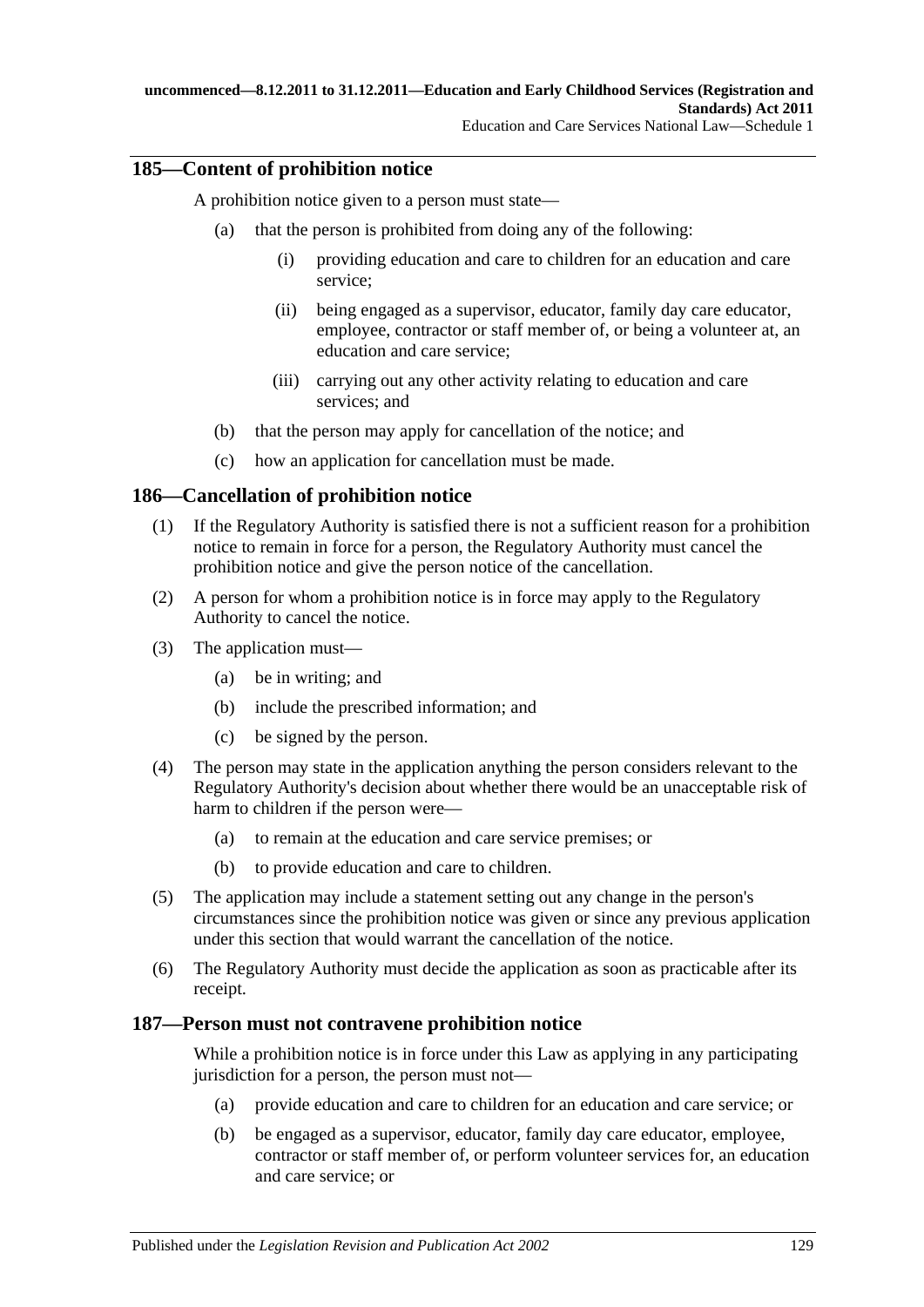#### **Education and Early Childhood Services (Registration and Standards) Act 2011—8.12.2011 to 31.12.2011—uncommenced**

Schedule 1—Education and Care Services National Law

(c) carry out any other activity relating to education and care services. Penalty: \$20 000.

#### **188—Offence to engage person to whom prohibition notice applies**

An approved provider must not engage a person as a supervisor, educator, family day care educator, employee, contractor or staff member of, or allow a person to perform volunteer services for, an education and care service if the provider knows, or ought reasonably to know, a prohibition notice is in force under this Law as applying in any participating jurisdiction in respect of the person.

Penalty:

- (a) \$20 000, in the case of an individual.
- (b) \$100 000, in any other case.

### **Division 4—Emergency removal of children**

#### **189—Emergency removal of children**

- (1) This section applies if the Regulatory Authority considers, on reasonable grounds, that there is an immediate danger to the safety or health of a child or children being educated and cared for by an education and care service.
- <span id="page-129-0"></span>(2) The Regulatory Authority may remove, or cause the removal of, the child or children from the education and care service premises.
- (3) In exercising a power under [subsection](#page-129-0) (2)—
	- (a) the Regulatory Authority may be given such assistance by other persons (including police officers) as is reasonably required; and
	- (b) the Regulatory Authority and any person assisting the Regulatory Authority may—
		- (i) enter the education and care service premises, without warrant; and
		- (ii) use reasonable force as necessary.
- (4) If a child is removed from the education and care service premises under [subsection](#page-129-0) (2), the Regulatory Authority must ensure that the child's parents are immediately notified of the situation and the child's current location.

# **Part 8—Review**

#### **Division 1—Internal review**

#### **190—Reviewable decision—internal review**

A reviewable decision for internal review is a decision of the Regulatory Authority under this Law as applying in any participating jurisdiction—

- (a) to refuse to grant a provider approval, a service approval or a supervisor certificate; or
- (b) to amend or refuse to amend a provider approval, a service approval or a supervisor certificate; or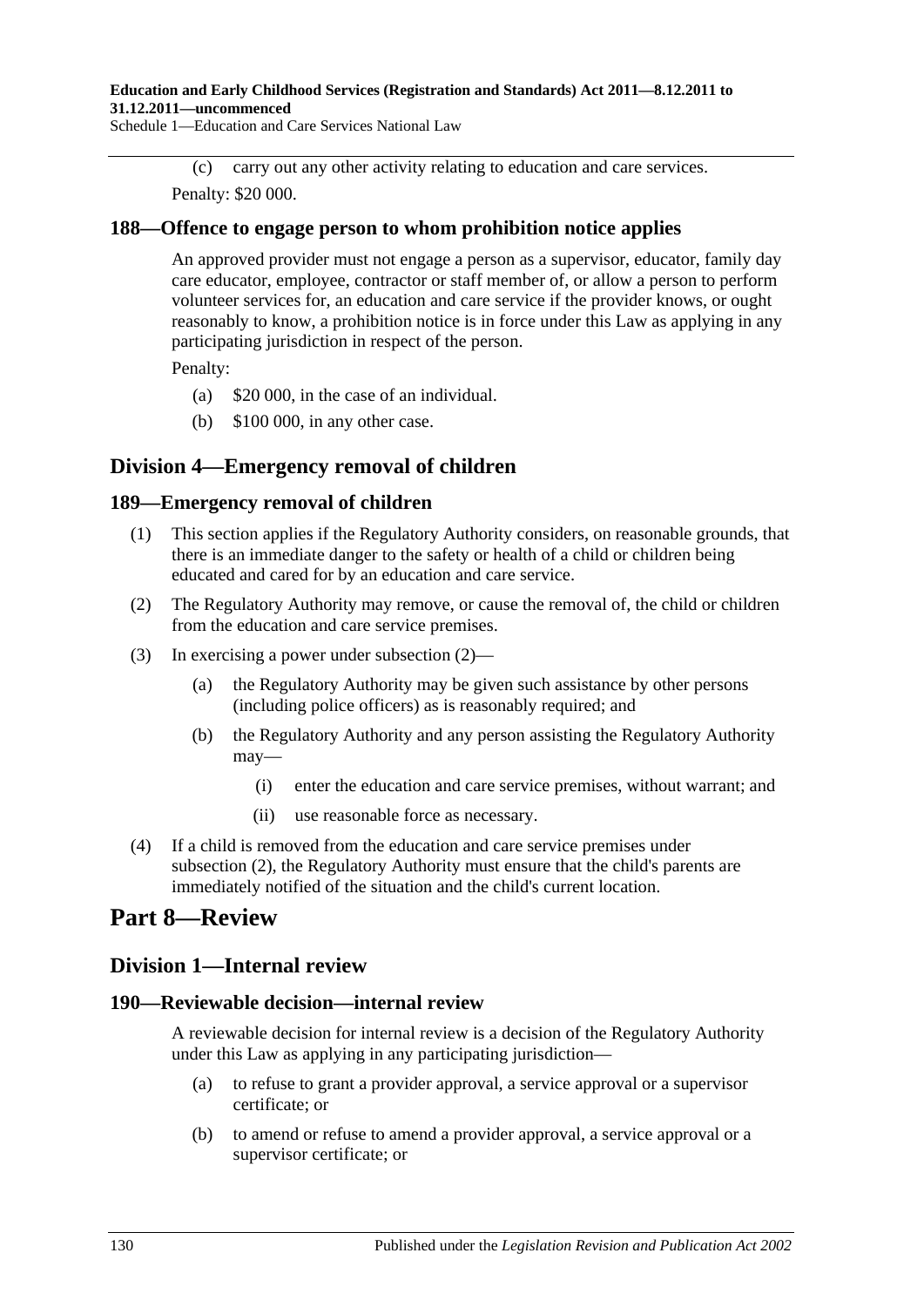- (c) to impose a condition on a provider approval, a service approval or a supervisor certificate; or
- (d) to suspend—
	- (i) a provider approval under section 28; or
	- (ii) a service approval under section 73; or
	- (iii) a supervisor certificate under section 126; or
- (e) to refuse to consent to the transfer of a service approval; or
- (f) to revoke a service waiver; or
- (g) to issue a compliance direction; or
- (h) to issue a compliance notice.

#### <span id="page-130-0"></span>**191—Internal review of reviewable decisions**

- (1) A person who is the subject of a reviewable decision for internal review may apply to the Regulatory Authority in writing for review of the decision.
- (2) An application under [subsection](#page-130-0) (1) must be made—
	- (a) within 14 days after the day on which the person is notified of the decision; or
	- (b) if the person is not notified of the decision, within 14 days after the person becomes aware of the decision.
- (3) The person who conducts the review for the Regulatory Authority must not be a person who was involved in the assessment or investigation of the person or service to whom or which the decision relates.
- <span id="page-130-2"></span>(4) The person conducting the review may ask the person who applied for the review for further information.
- <span id="page-130-1"></span>(5) A review under this section must be conducted within 30 days after the application is made.
- (6) The period specified in [subsection](#page-130-1) (5) may be extended by up to 30 days—
	- (a) if a request for further information is made under [subsection](#page-130-2) (4); or
	- (b) by agreement between the person who applied for the review and the Regulatory Authority.
- (7) The Regulatory Authority may, in relation to an application under [subsection](#page-130-0) (1)—
	- (a) confirm the decision; or
	- (b) make any other decision that the Regulatory Authority thinks appropriate.

#### **Division 2—External review**

#### **192—Reviewable decision—external review**

A reviewable decision for external review is—

(a) a decision of the Regulatory Authority made under section 191 (other than a decision in relation to the issue of a compliance direction or a compliance notice); or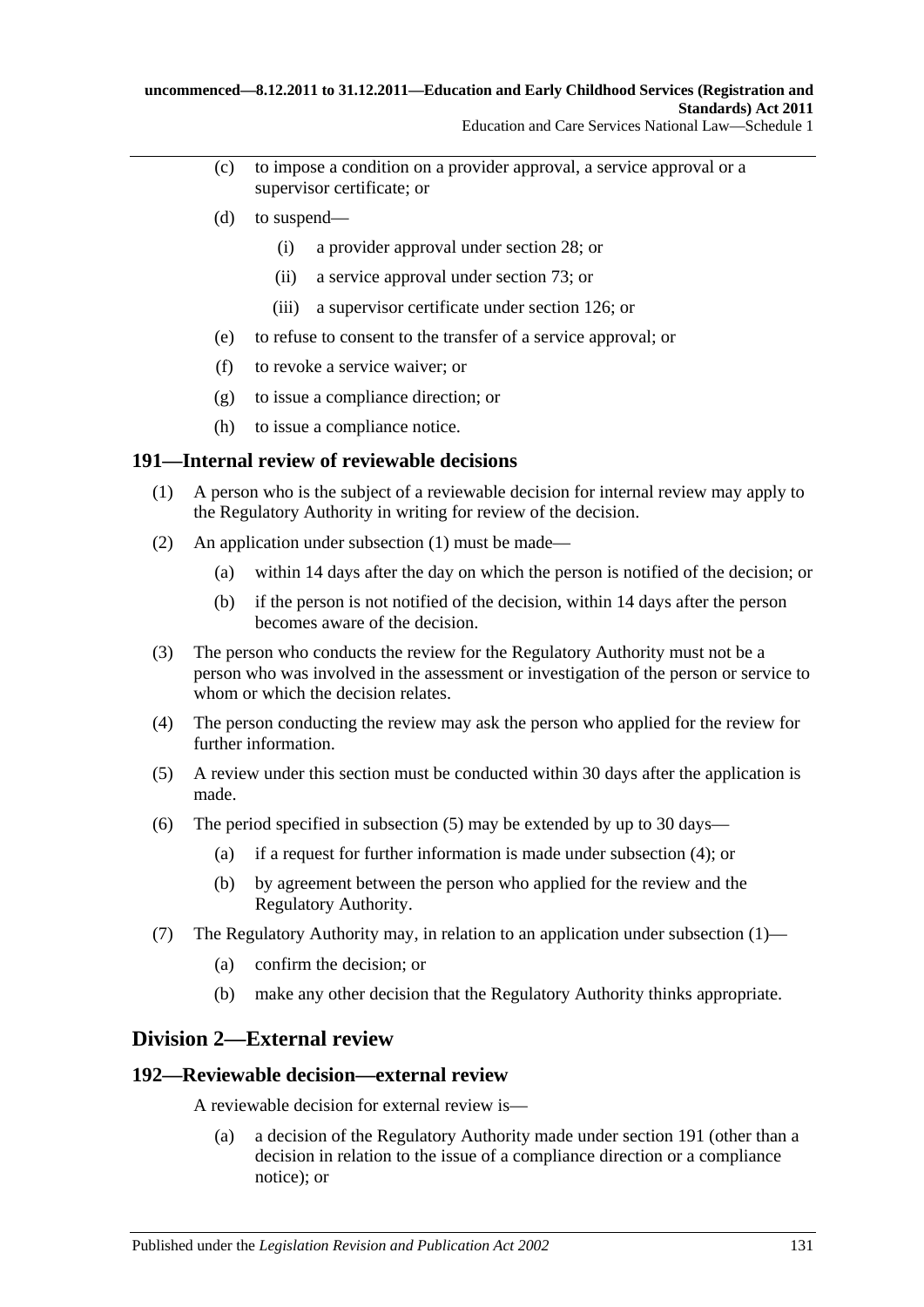#### **Education and Early Childhood Services (Registration and Standards) Act 2011—8.12.2011 to 31.12.2011—uncommenced**

Schedule 1—Education and Care Services National Law

- (b) a decision of the Regulatory Authority under this Law as applying in any participating jurisdiction—
	- (i) to suspend a provider approval under section 27; or
	- (ii) to cancel a provider approval under section 33; or
	- (iii) to suspend a service approval under section 72; or
	- (iv) to cancel a service approval under section 79 or 307; or
	- (v) to suspend or cancel a supervisor certificate under section 125; or
	- (vi) to direct the approved provider of a family day care service to suspend the care and education of children by a family day care educator; or
	- (vii) to give a prohibition notice or to refuse to cancel a prohibition notice.

**Note—**

A person is not entitled to a review under this section in respect of a suspension or cancellation of a service approval if that suspension or cancellation relates only to an associated children's service. Any right of review would be under the children's services law.

#### **193—Application for review of decision of the Regulatory Authority**

- (1) A person who is the subject of a reviewable decision for external review may apply to the relevant tribunal or court for a review of the decision.
- (2) An application must be made within 30 days after the day on which the applicant is notified of the decision that is to be reviewed.
- (3) After hearing the matter, the relevant tribunal or court may—
	- (a) confirm the decision of the Regulatory Authority; or
	- (b) amend the decision of the Regulatory Authority; or
	- (c) substitute another decision for the decision of the Regulatory Authority.
- (4) In determining any application under this section, the relevant tribunal or court may have regard to any decision under this Law as applying in another participating jurisdiction of a relevant tribunal or court of that jurisdiction.

### **Division 3—General**

#### **194—Relationship with Act establishing administrative body**

This Part applies despite any provision to the contrary in the Act that establishes the relevant tribunal or court but does not otherwise limit that Act.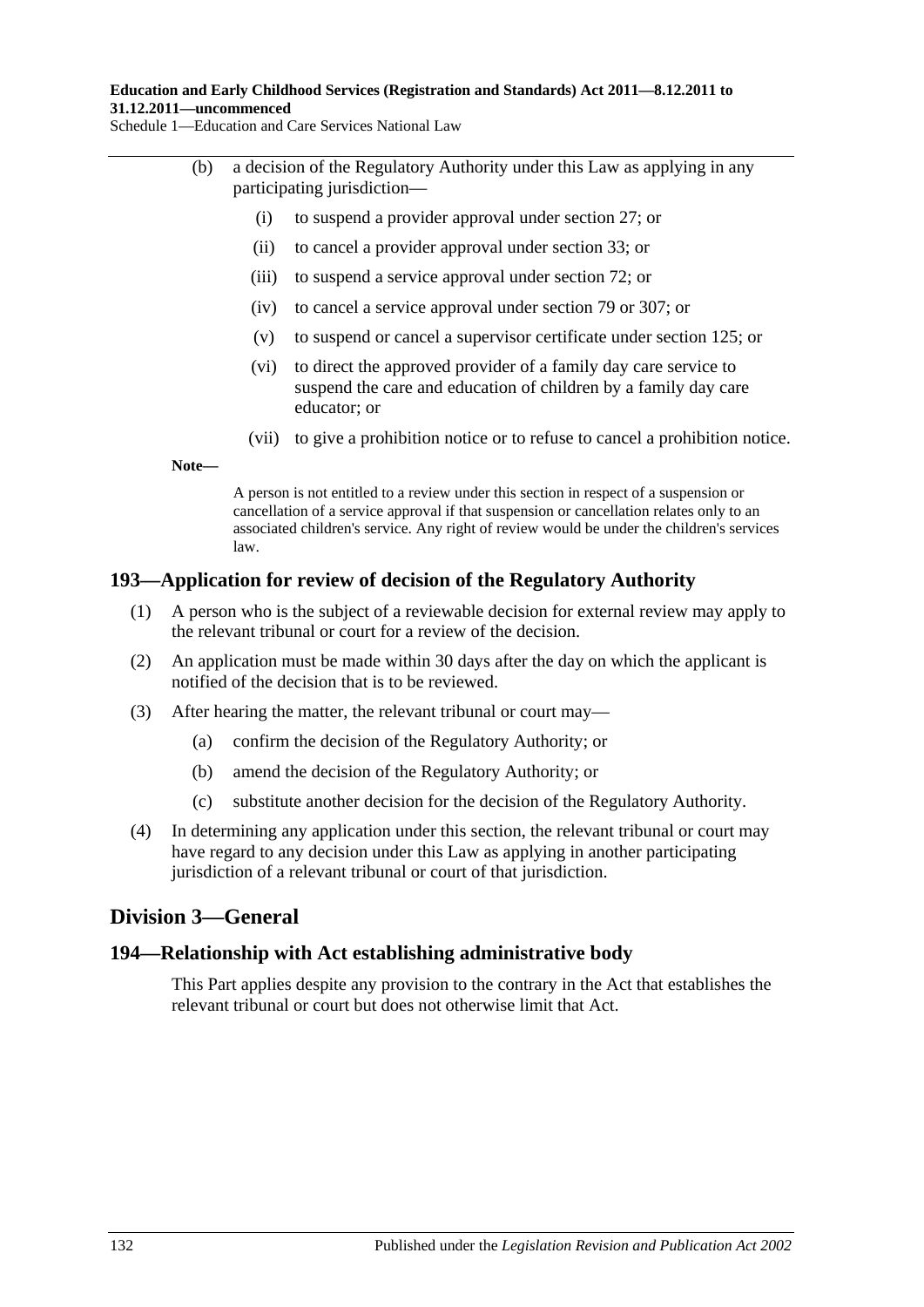# **Part 9—Monitoring and enforcement**

# **Division 1—Authorised officers**

### **195—Authorisation of authorised officers**

- (1) The Regulatory Authority may authorise any person who the Regulatory Authority is satisfied is an appropriate person to be an authorised officer for the purposes of this Law.
- (2) In considering whether a person is an appropriate person to be an authorised officer, the Regulatory Authority must take into account the requirements for the authorisation of authorised officers determined by the National Authority under [subsection](#page-132-0) (5).
- (3) An authorised officer holds office on any terms and conditions stated in the authorisation.
- (4) A defect in the authorisation of an authorised officer does not affect the validity of any action taken or decision made by the authorised officer under this Law.
- <span id="page-132-0"></span>(5) The National Authority may determine the requirements for the authorisation of authorised officers under this section.
- (6) A determination under [subsection](#page-132-0) (5) must be published on the website of the National Authority.

### **196—Identity card**

- (1) The Regulatory Authority must issue to each authorised officer an identity card in the form prescribed by the national regulations.
- (2) The identity card must identify the authorised officer as an authorised officer authorised by the Regulatory Authority under this Law.
- <span id="page-132-1"></span>(3) An authorised officer must—
	- (a) carry the identity card whenever the officer is exercising his or her functions under this Law; and
	- (b) show the identity card—
		- (i) before exercising a power of entry under this Law; and
		- (ii) at any time during the exercise of a power under this Law when asked to do so.

Penalty: \$1 000.

- (4) An authorised officer who fails to comply with [subsection](#page-132-1) (3)(b) in relation to the exercise of a power ceases to be authorised to exercise the power in relation to the matter.
- (5) An authorised officer must return his or her identity card to the Regulatory Authority on ceasing to be authorised as an authorised officer for the purposes of this Law. Penalty: \$1 000.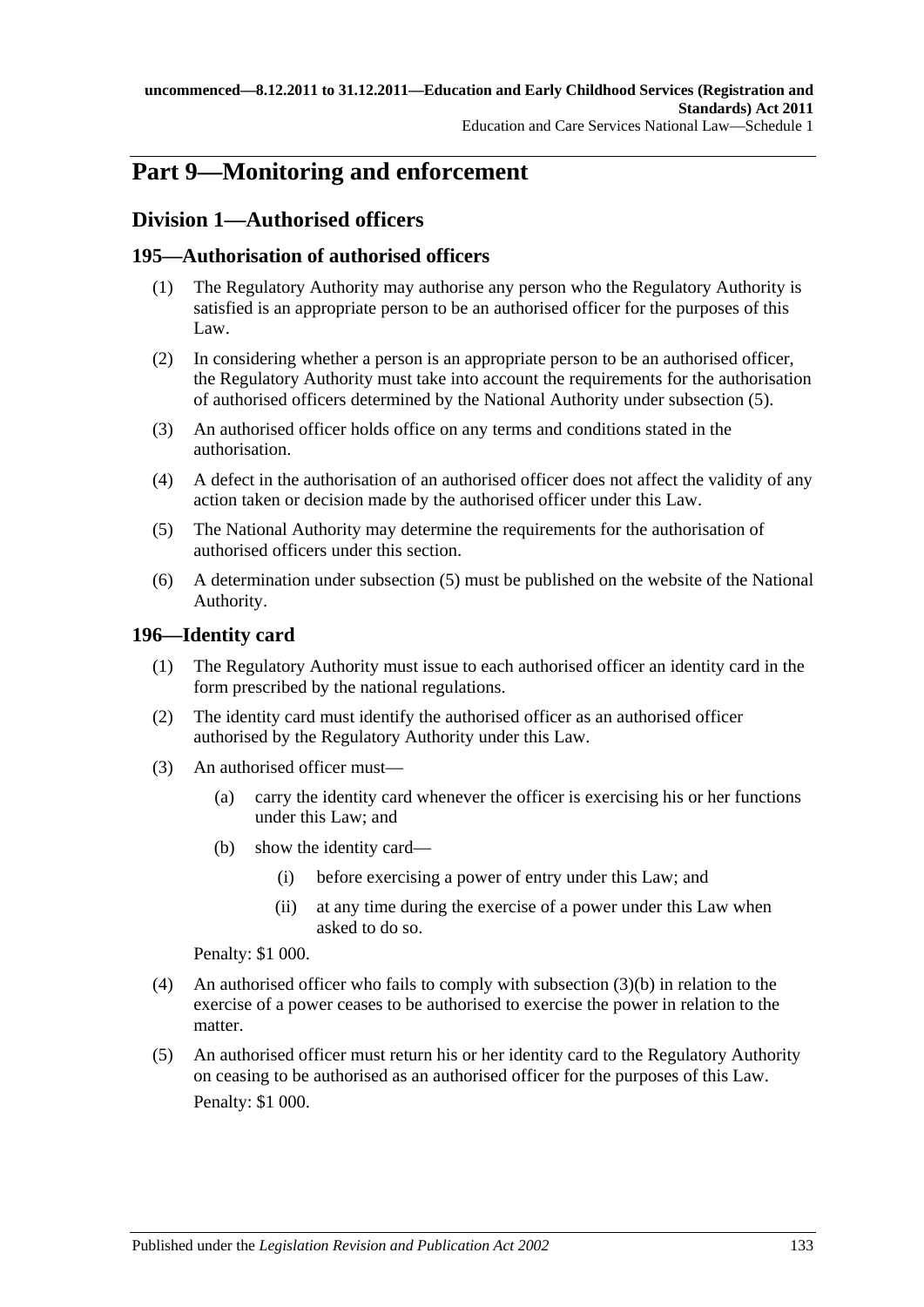### **Division 2—Powers of entry**

### **197—Powers of entry for assessing and monitoring approved education and care service**

- (1) An authorised officer may exercise a power under this section for any of the following purposes:
	- (a) monitoring compliance with this Law;
	- (b) a rating assessment of an approved education and care service under Part 5;
	- (c) obtaining information requested under section 35 or 83.
- <span id="page-133-2"></span><span id="page-133-0"></span>(2) An authorised officer may, at any reasonable time and with such assistants as may reasonably be required, enter any education and care service premises and do any of the following:
	- (a) inspect the premises and any plant, equipment, vehicle or other thing;
	- (b) photograph or film, or make audio recordings or make sketches of, any part of the premises or anything at the premises;
	- (c) inspect and make copies of, or take extracts from, any document kept at the premises;
	- (d) take any document or any other thing at the premises;
	- (e) ask a person at the premises—
		- (i) to answer a question to the best of that person's knowledge, information and belief; or
		- (ii) to take reasonable steps to provide information or produce a document.
- <span id="page-133-3"></span><span id="page-133-1"></span>(3) A power under [subsection](#page-133-0) (2)(a) to [\(d\)](#page-133-1) is limited to a document or thing that is used or likely to being used in the provision of the education and care service.
- (4) If the authorised officer takes any document or thing under [subsection](#page-133-2) (2), he or she must—
	- (a) give notice of the taking of the document or thing to the person apparently in charge of it or to an occupier of the premises; and
	- (b) return the document or thing to that person or the premises within 7 days after taking it.
- (5) An authorised officer may not, under this section, enter a residence unless—
	- (a) an approved education and care service is operating at the residence at the time of entry; or
	- (b) the occupier of the residence has consented in writing to the entry and the inspection.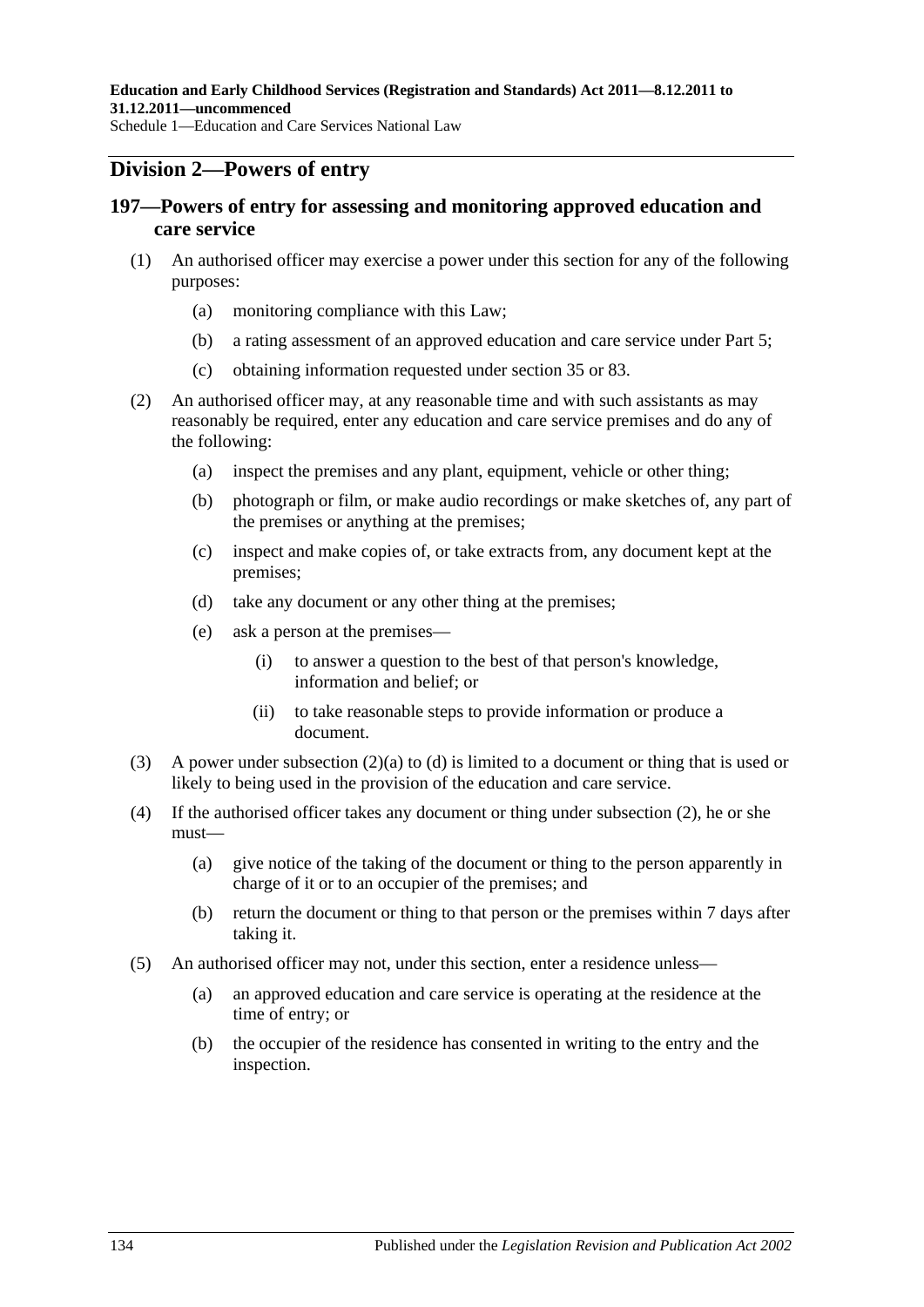### **198—National Authority representative may enter service premises in company with Regulatory Authority**

- (1) A person authorised by the National Authority, in company with an authorised officer, may enter premises used by an approved education and care service within the usual hours of operation of the service at those premises.
- (2) The entry by the person authorised by the National Authority is solely for the purpose of informing the National Authority of the rating assessment processes of the Regulatory Authority under Part 5 to assist the National Authority in promoting consistency across participating jurisdictions.

### **199—Powers of entry for investigating approved education and care service**

- (1) An authorised officer may exercise the powers under this section to investigate an approved education and care service if the authorised officer reasonably suspects that an offence may have been or may be being committed against this Law.
- <span id="page-134-0"></span>(2) The authorised officer, with any necessary assistants, may with or without the consent of the occupier of the premises, enter the education and care service premises at any reasonable time and do any of the following:
	- (a) search any part of the premises;
	- (b) inspect, measure, test, photograph or film, or make audio recordings of, any part of the premises or anything at the premises;
	- (c) take a thing, or a sample of or from a thing, at the premises for analysis, measurement or testing;
	- (d) copy, or take an extract from, a document, at the premises;
	- (e) take into or onto the premises any person, equipment and materials the authorised officer reasonably requires for exercising a power under this subsection;
	- (f) require the occupier of the premises, or a person at the premises, to give the authorised officer information to help the authorised officer in conducting the investigation.
- <span id="page-134-1"></span>(3) A power under [subsection](#page-134-0) (2)(b) to [\(d\)](#page-134-1) is limited to a document or thing that is used or likely to be used in the provision of the education and care service.
- (4) An authorised officer may not, under this section, enter a residence unless—
	- (a) an approved education and care service is operating at the residence at the time of entry; or
	- (b) the occupier of the residence has consented in writing to the entry and the inspection.

#### **200—Powers of entry to business premises**

(1) An authorised officer may exercise powers under this section if the authorised officer reasonably suspects that documents or other evidence relevant to the possible commission of an offence against this Law are present at the principal office or any other business premises of an approved provider.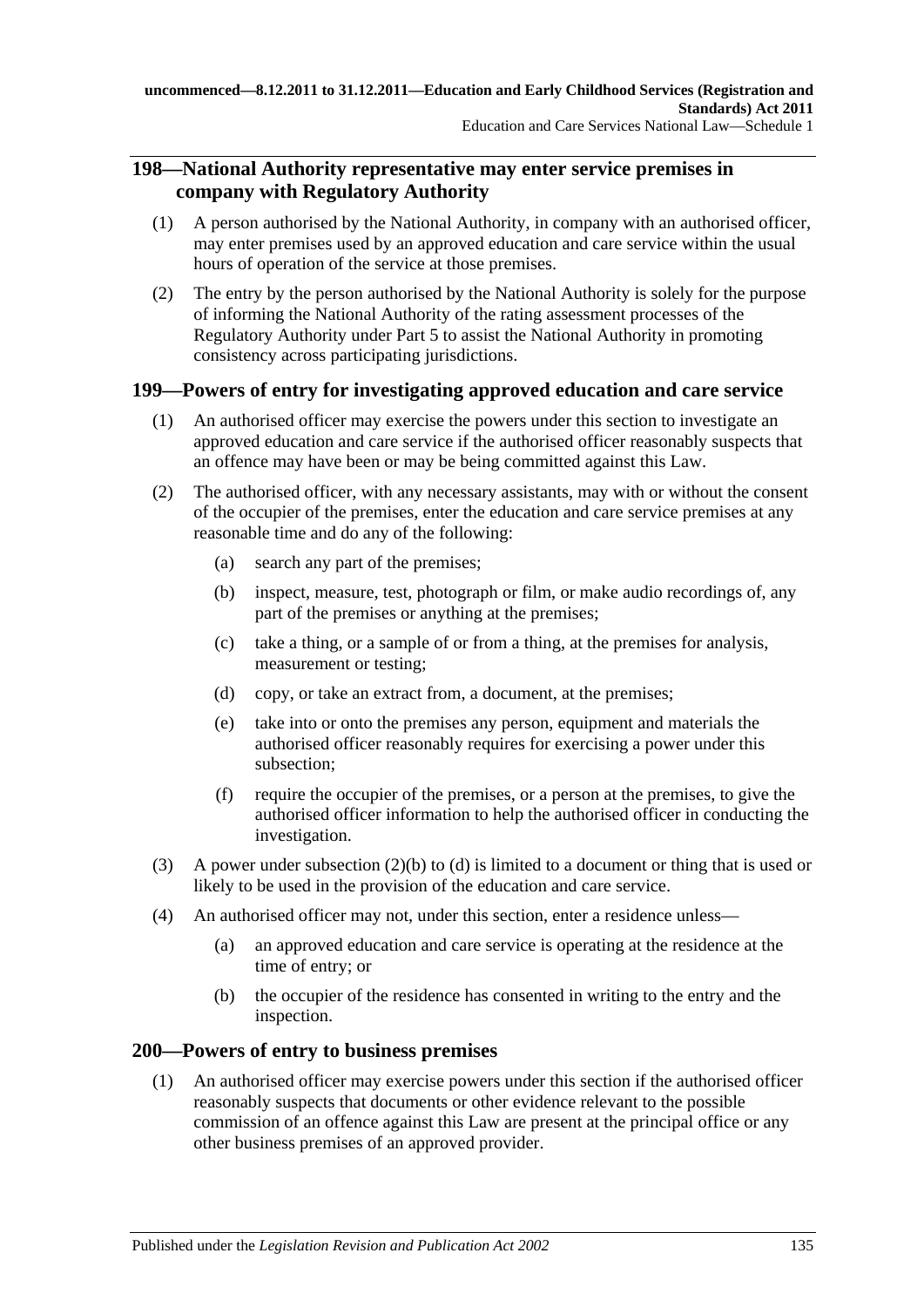- (2) The authorised officer, with the consent of the occupier of the premises, may enter the premises and do any of the following:
	- (a) search any part of the premises;
	- (b) inspect, measure, test, photograph or film, or make audio recordings of, any part of the premises or anything at the premises;
	- (c) take a thing, or a sample of or from a thing, at the premises for analysis, measurement or testing;
	- (d) copy, or take an extract from, a document, at the premises;
	- (e) take into or onto the premises any person, equipment and materials the authorised officer reasonably requires for exercising a power under this subsection;
	- (f) require the occupier of the premises, or a person at the premises, to give the authorised officer information to help the authorised officer in conducting the investigation.
- (3) An authorised officer must not enter and search the premises with the consent of the occupier unless, before the occupier consents to that entry, the authorised officer has—
	- (a) produced his or her identity card for inspection; and
	- (b) informed the occupier—
		- (i) of the purpose of the search and the powers that may be exercised; and
		- (ii) that the occupier may refuse to give consent to the entry and search or to the taking of anything found during the search; and
		- (iii) that the occupier may refuse to consent to the taking of any copy or extract from a document found on the premises during the search.

#### **201—Entry to premises with search warrant**

- (1) An authorised officer under the authority of a search warrant may enter premises if the authorised officer reasonably believes that a person is operating an education and care service in contravention of section 103 at or from the premises.
- (2) An authorised officer under the authority of a search warrant may enter any education and care service premises or any premises where the authorised officer reasonably believes that an approved education and care service is operating if the authorised officer reasonably believes that the education and care service is operating in contravention of this Law.
- (3) An authorised officer under the authority of a search warrant may enter the principal office or any other business premises of an approved provider if the authorised officer reasonably believes that documents or other evidence relevant to the possible commission of an offence against this Law are present at those premises.
- (4) Schedule 2 applies in relation to the issue of the search warrant and the powers of the authorised officer on entry.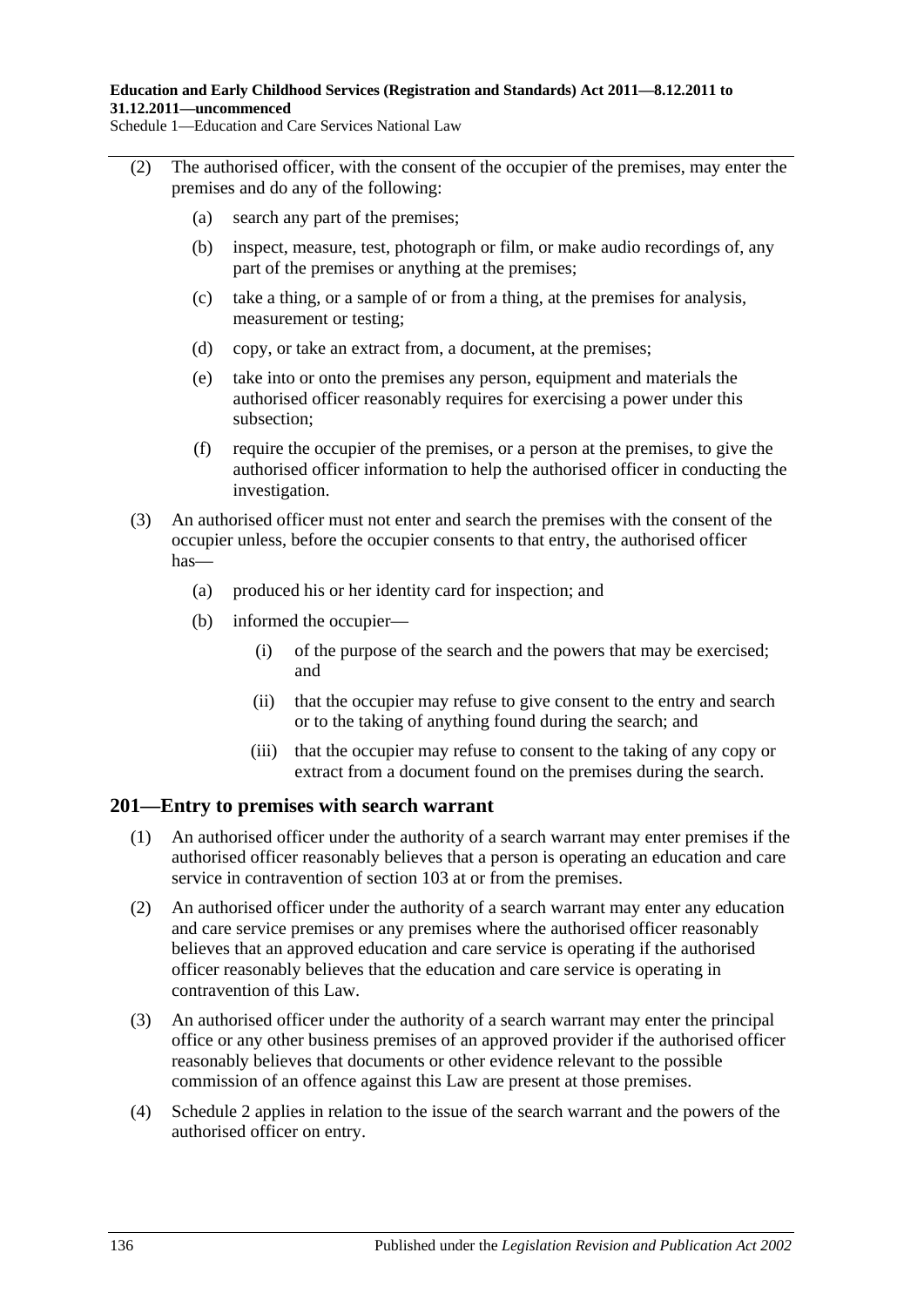### **202—Seized items**

- (1) If an authorised officer has taken a thing under section 199 or 200 or under a search warrant under section 201, the authorised officer must take reasonable steps to return the thing to the person from whom it was taken if the reason for the taking no longer exists.
- (2) If the thing has not been returned within 60 days after it was taken, the authorised officer must take reasonable steps to return it unless—
	- (a) proceedings have been commenced within the period of 60 days and those proceedings (including any appeal) have not been completed; or
	- (b) a court makes an order under section 203 extending the period the thing can be retained.
- (3) If an authorised officer has taken a thing under section 199 or 200 or under a search warrant under section 201, the authorised officer must provide the owner of the thing with reasonable access to the thing.

#### **203—Court may extend period**

- (1) An authorised officer may apply to a court within the period of 60 days referred to in section 202 or within a period extended by the court under this section for an extension of the period for which the thing can be held.
- (2) The court may order the extension if satisfied that retention of the thing is necessary—
	- (a) for the purposes of an investigation into whether an offence has been committed; or
	- (b) to enable evidence of an offence to be obtained for the purposes of a prosecution.
- (3) The court may adjourn an application to enable notice of the application to be given to any person.

### **Division 3—Other powers**

#### **204—Power to require name and address**

- (1) This section applies if—
	- (a) an authorised officer finds a person committing an offence against this Law; or
	- (b) an authorised officer finds a person in circumstances that lead, or the authorised officer has information that leads, the officer to reasonably suspect the person is committing, or has committed, an offence against this Law.
- (2) The authorised officer may require the person to state the person's name and residential address.
- (3) The authorised officer may require the person to give evidence of the correctness of the stated name or residential address if the officer reasonably suspects the stated name or address to be false.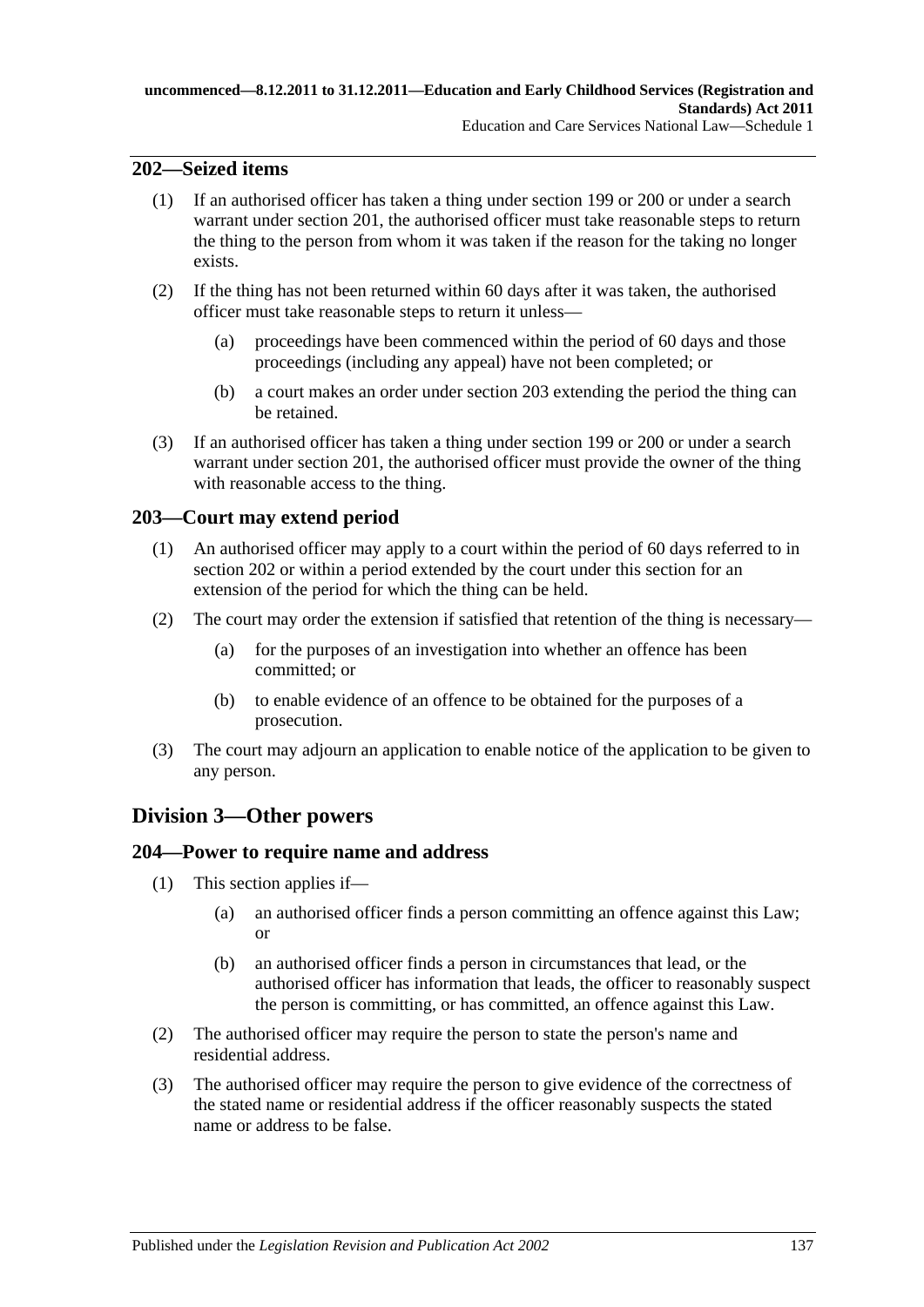#### **205—Power to require evidence of age, name and address of person**

- (1) This section applies if—
	- (a) the national regulations require a staff member, a family day care educator or a volunteer to have attained a prescribed minimum age; and
	- (b) an authorised officer reasonably suspects that a person—
		- (i) is employed or engaged as a staff member or a family day care educator by, or is a volunteer at, an education and care service; and
		- (ii) has not attained that prescribed minimum age.
- <span id="page-137-0"></span>(2) The authorised officer may require the person to state the person's correct date of birth, whether or not when requiring the person to state the person's correct name and address.
- <span id="page-137-1"></span>(3) Also, the authorised officer may require the person to provide evidence of the correctness of the stated date of birth—
	- (a) at the time of making the requirement under [subsection](#page-137-0) (2) if, in the circumstances, it would be reasonable to expect the person to be in possession of evidence of the correctness of the stated date of birth; or
	- (b) otherwise, within 14 days of making the requirement under [subsection](#page-137-0) (2).
- (4) The authorised officer may require the person to state the person's name and residential address if—
	- (a) the person refuses or is unable to comply with a requirement under [subsection](#page-137-0)  $(2)$  or  $(3)$ ; or
	- (b) according to the date of birth the person states, or the evidence of the person's age the person gives, the person has not attained the prescribed minimum age.

### **206—Power of authorised officers to obtain information documents and evidence**

- (1) An authorised officer may exercise a power under this section for any of the following purposes:
	- (a) monitoring compliance with this Law;
	- (b) a rating assessment of an approved education and care service under Part 5;
	- (c) obtaining information requested under section 35 or 83.
- (2) An authorised officer may, by written notice, require a specified person to provide to the authorised officer, by writing signed by that person or, if the person is not an individual, by a competent officer of that person, within the time and in the manner specified in the notice, any relevant information that is specified in the notice.
- (3) The time specified in the notice must not be less than 14 days from the date the notice is issued.
- <span id="page-137-2"></span>(4) In this section—

*specified person* means a person who is or has been—

(a) an approved provider, a certified supervisor or a staff member of, or a volunteer at, an approved education and care service; or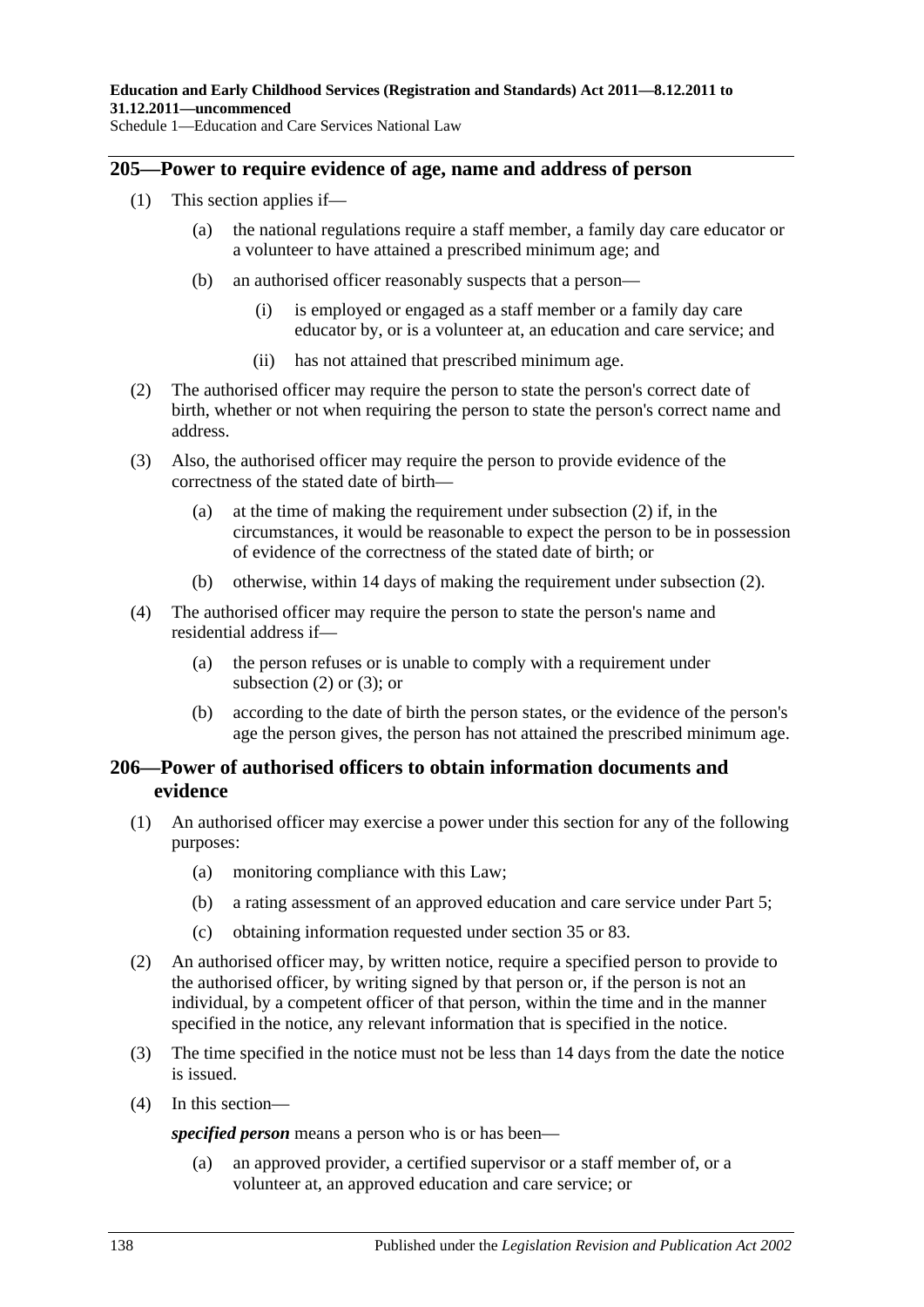(b) a family day care educator.

## **Division 4—Offences relating to enforcement**

### **207—Offence to obstruct authorised officer**

A person must not obstruct an authorised officer in exercising his or her powers under this Law.

Penalty:

- (a) \$8 000, in the case of an individual.
- (b) \$40 000, in any other case.

### **208—Offence to fail to assist authorised officer**

A person must not, without reasonable excuse—

- (a) refuse to answer a question lawfully asked by an authorised officer (other than a question asked under section  $197(2)(e)$ ; or
- (b) refuse to provide information or produce a document lawfully required by an authorised officer; or
- (c) fail to comply with a requirement made by an authorised officer under clause  $5(2)(f)$  or [\(g\)](#page-200-1) of Schedule 2.

#### Penalty:

- (a) \$8 000, in the case of an individual.
- (b) \$40 000, in any other case.

#### **209—Offence to destroy or damage notices or documents**

A person must not, without lawful authority, destroy or damage any notice or document given or prepared or kept under this Law.

Penalty:

- (a) \$8 000, in the case of an individual.
- (b) \$40 000, in any other case.

#### **210—Offence to impersonate authorised officer**

A person must not impersonate an authorised officer. Penalty: \$8 000.

#### <span id="page-138-0"></span>**211—Protection against self incrimination**

- (1) An individual may refuse or fail to give information or do any other thing that the individual is required to do by or under this Law if giving the information or doing the thing might incriminate the individual.
- <span id="page-138-1"></span>(2) However, [subsection](#page-138-0) (1) does not apply to—
	- (a) the production of a document or part of a document that is required to be kept under this Law; or
	- (b) the giving of the individual's name or address in accordance with this Law; or
	- (c) anything required to be done under section 215 or 216.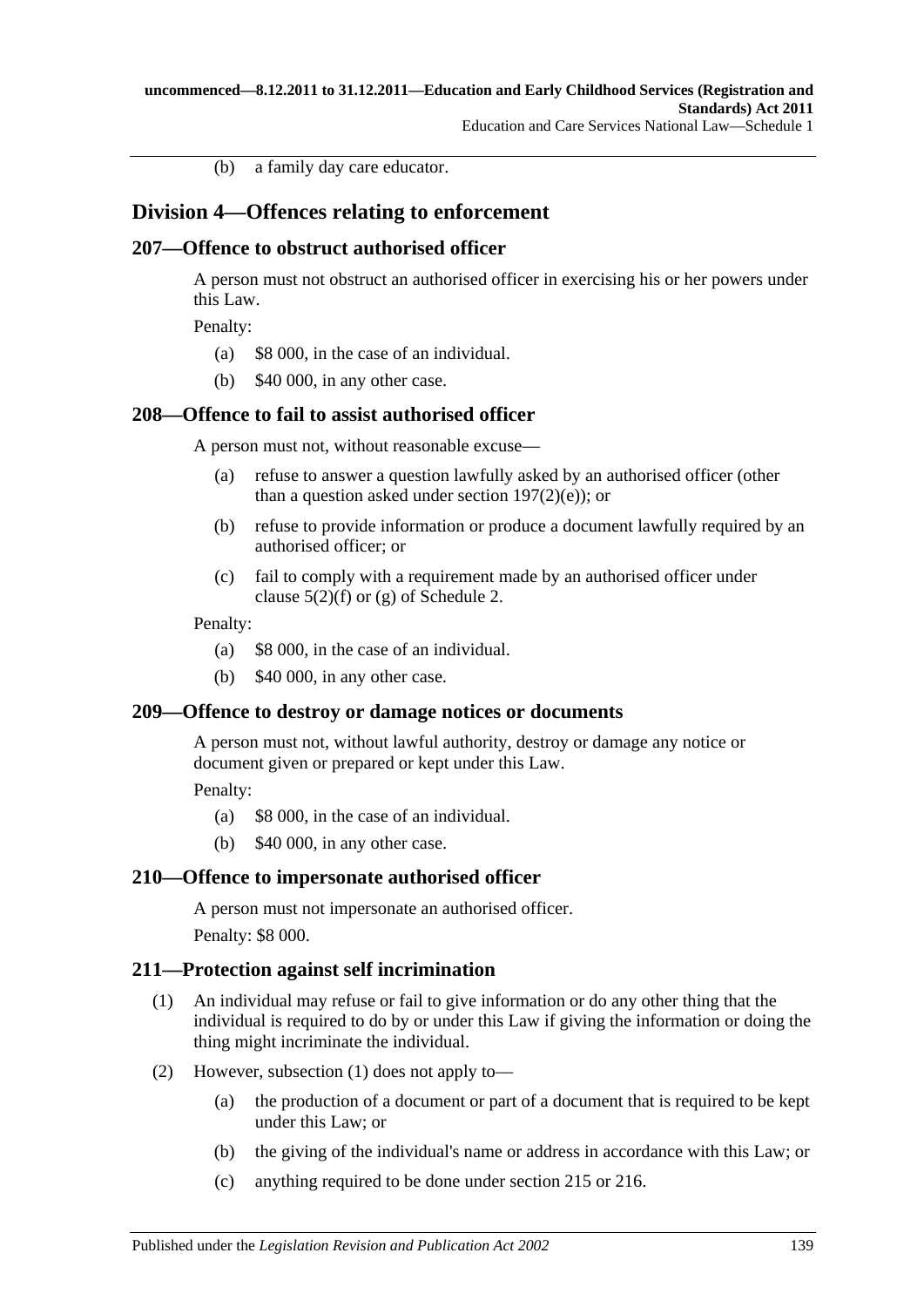**Education and Early Childhood Services (Registration and Standards) Act 2011—8.12.2011 to 31.12.2011—uncommenced**

Schedule 1—Education and Care Services National Law

(3) Any document referred to in [subsection](#page-138-1)  $(2)(a)$  that is produced by an individual or any information obtained directly or indirectly from that document produced by an individual is not admissible in evidence against the individual in any criminal proceedings (except for criminal proceedings under this Law) or in any civil proceedings.

### **212—Warning to be given**

- (1) Before requiring a person to answer a question or provide information or a document under this Part or Schedule 2, an authorised officer must—
	- (a) identify himself or herself to the person as an authorised officer by producing the officer's identity card; and
	- (b) warn the person that a failure to comply with the requirement or to answer the question, without reasonable excuse, would constitute an offence; and
	- (c) in the case of an individual, warn the person about the effect of section 211.
- (2) Nothing in this section prevents an authorised officer from obtaining and using evidence given to the authorised officer voluntarily by any person.
- (3) This section does not apply to a request made under section 197.

#### **213—Occupier's consent to search**

- (1) An occupier who consents in writing to the entry and inspection of his or her premises under Division 2 must be given a copy of the signed consent immediately.
- (2) If, in any proceeding, a written consent is not produced to the court, it must be presumed until the contrary is proved that the occupier did not consent to the entry and search.

# **Division 5—Powers of Regulatory Authority**

## **214—Powers of Regulatory Authority to obtain information for rating purposes**

The Regulatory Authority may, for the purpose of a rating assessment—

- (a) ask the approved provider of the approved education and care service for any information and documents; and
- (b) make any inquiries it considers appropriate.

#### **215—Power of Regulatory Authority to obtain information, documents and evidence by notice**

- (1) This section applies if the Regulatory Authority reasonably suspects that an offence has or may have been committed against this Law.
- (2) The Regulatory Authority may, by written notice, require a specified person—
	- (a) to provide to the Regulatory Authority, in writing signed by that person or, if the person is not an individual, by a competent officer of that person, within the time and in the manner specified in the notice, any relevant information that is specified in the notice; or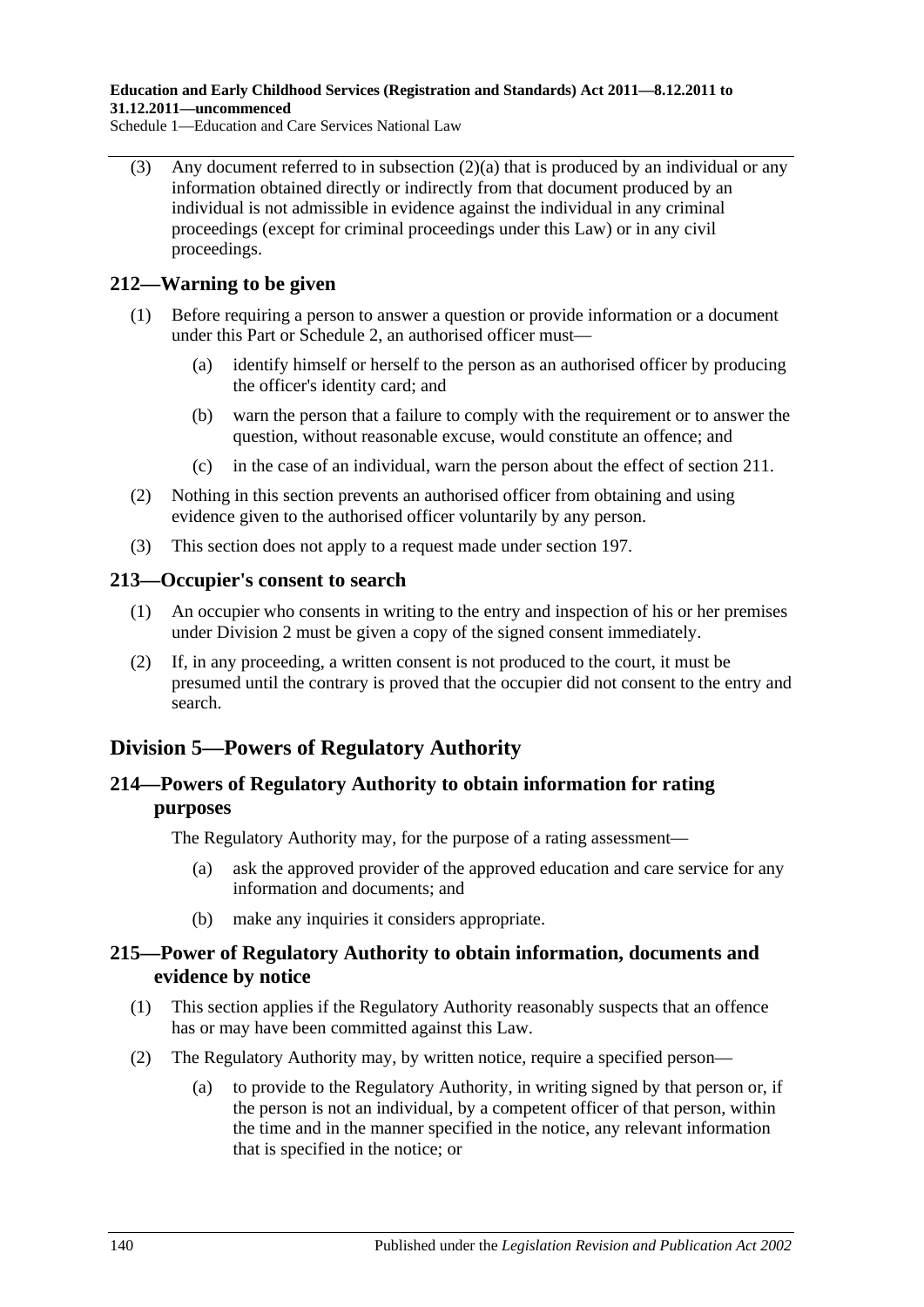- (b) to produce to the Regulatory Authority, or to a person specified in the notice acting on the Regulatory Authority's behalf, in accordance with the notice, any relevant document referred to in the notice; or
- <span id="page-140-0"></span>(c) to appear before the Regulatory Authority, or a person specified in the notice acting on the Regulatory Authority's behalf, at a time and place specified in the notice to give any evidence or to produce any relevant document specified in the notice.
- (3) The notice must—
	- (a) warn the person that failure or refusal to comply with the notice would constitute an offence; and
	- (b) warn the person about the effect of sections 217, 218 and 219.
- (4) The Regulatory Authority or the person specified in the notice acting on the Regulatory Authority's behalf may require the evidence referred to in [subsection](#page-140-0) (2)(c) to be given on oath or affirmation and for that purpose may administer an oath or affirmation.
- (5) The person may give evidence under [subsection](#page-140-0) (2)(c) by telephone or video conference or other electronic means unless the Regulatory Authority, on reasonable grounds, requires the person to give that evidence in person.
- (6) In this section, *specified person* has the meaning given in [section](#page-137-2) 206(4).

### **216—Power of Regulatory Authority to obtain information, documents and evidence at education and care service**

- (1) This section applies if the Regulatory Authority reasonably suspects that an offence has or may have been committed against this Law.
- <span id="page-140-1"></span>(2) The Regulatory Authority may require a specified person at an education and care service—
	- (a) to provide the Regulatory Authority, or a person acting on the Regulatory Authority's behalf, with any specified information that is relevant to the suspected offence; or
	- (b) to produce to the Regulatory Authority, or to a person acting on the Regulatory Authority's behalf, any specified document that is relevant to the suspected offence.
- (3) The Regulatory Authority must—
	- (a) warn the person that failure or refusal to comply with the requirement would constitute an offence; and
	- (b) warn the person about the effect of sections 217, 218 and 219.
- (4) The Regulatory Authority must not require a person to remain at the education and care service more than a reasonable time for the purposes of providing information or producing documents under [subsection](#page-140-1) (2).
- (5) In this section, *specified person* has the meaning given in [section](#page-137-2) 206(4).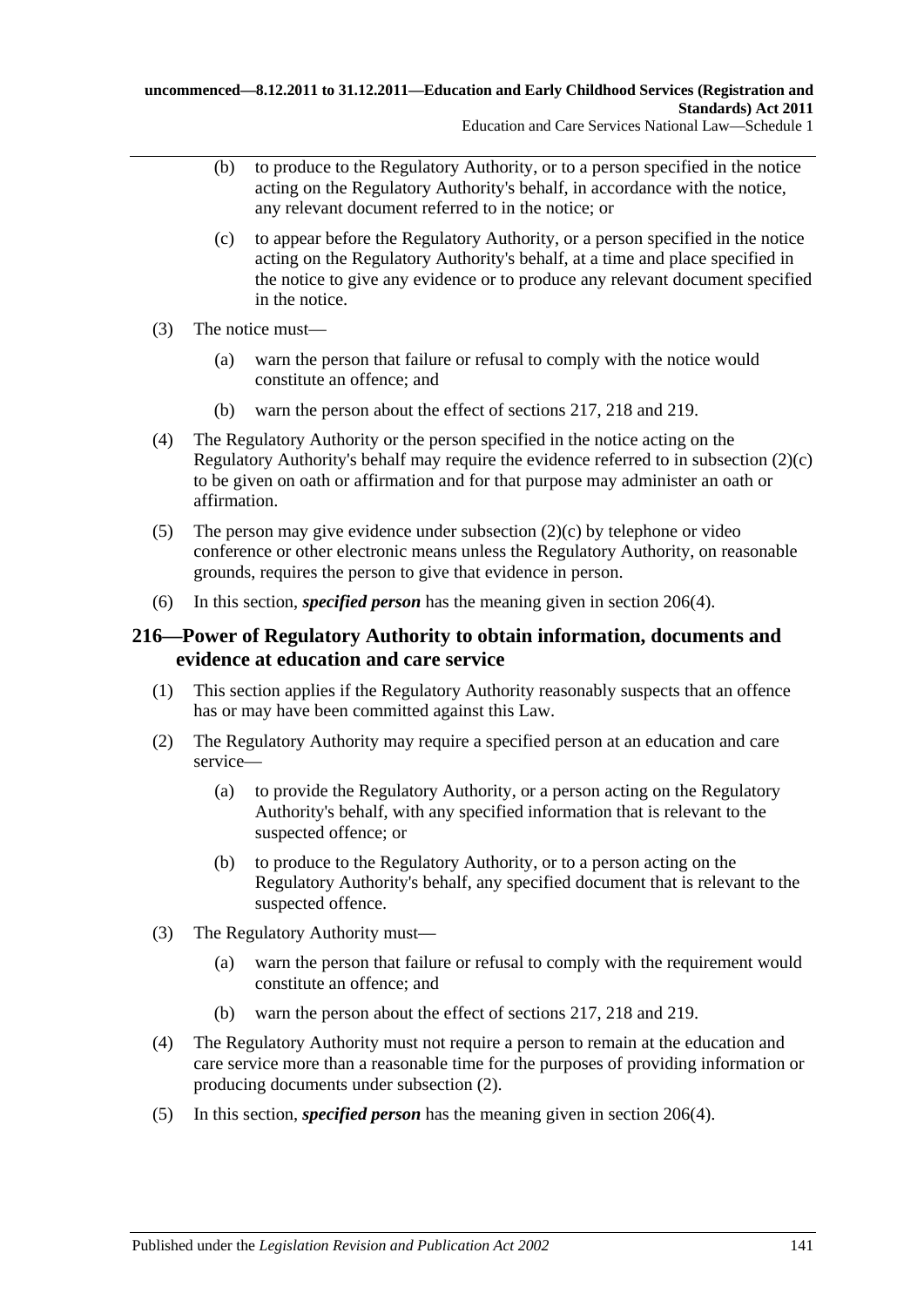### **217—Offence to fail to comply with notice or requirement**

A person must not refuse or fail to comply with a requirement under section 215 or 216 to the extent that the person is capable of complying with that requirement. Penalty:

- (a) \$8 000, in the case of an individual.
- (b) \$40 000, in any other case.

### **218—Offence to hinder or obstruct Regulatory Authority**

A person must not obstruct or hinder the Regulatory Authority in exercising a power under section 215 or 216.

Penalty:

- (a) \$8 000, in the case of an individual.
- (b) \$40 000, in any other case.

### **219—Self incrimination not an excuse**

- (1) A person is not excused from complying with a notice or requirement under section 215 or 216 on the ground that complying with the notice or requirement may result in information being provided that might tend to incriminate the person.
- <span id="page-141-1"></span>(2) Subject to [subsection](#page-141-0) (3), disclosed information is not admissible in evidence against the individual in any criminal proceedings (other than proceedings under section 218 or 295) or in any civil proceedings.
- <span id="page-141-0"></span>(3) Despite [subsection](#page-141-1) (2), any information obtained from a document or documents required to be kept under this Law that is produced by a person is admissible in evidence against the person in criminal proceedings under this Law.
- (4) In this section—

#### *disclosed information* means—

- (a) the answer by an individual to any question asked under section 215 or 216; or
- (b) the provision by an individual of any information in compliance with section 215 or 216; or
- (c) any information obtained directly or indirectly because of that answer or the provision of that information.

# **Part 10—Ministerial Council**

### **220—Functions of Ministerial Council**

- (1) The Ministerial Council has the following functions under this Law:
	- (a) to oversee the implementation and administration of the National Quality Framework;
	- (b) to promote uniformity in the application and enforcement of the National Quality Framework;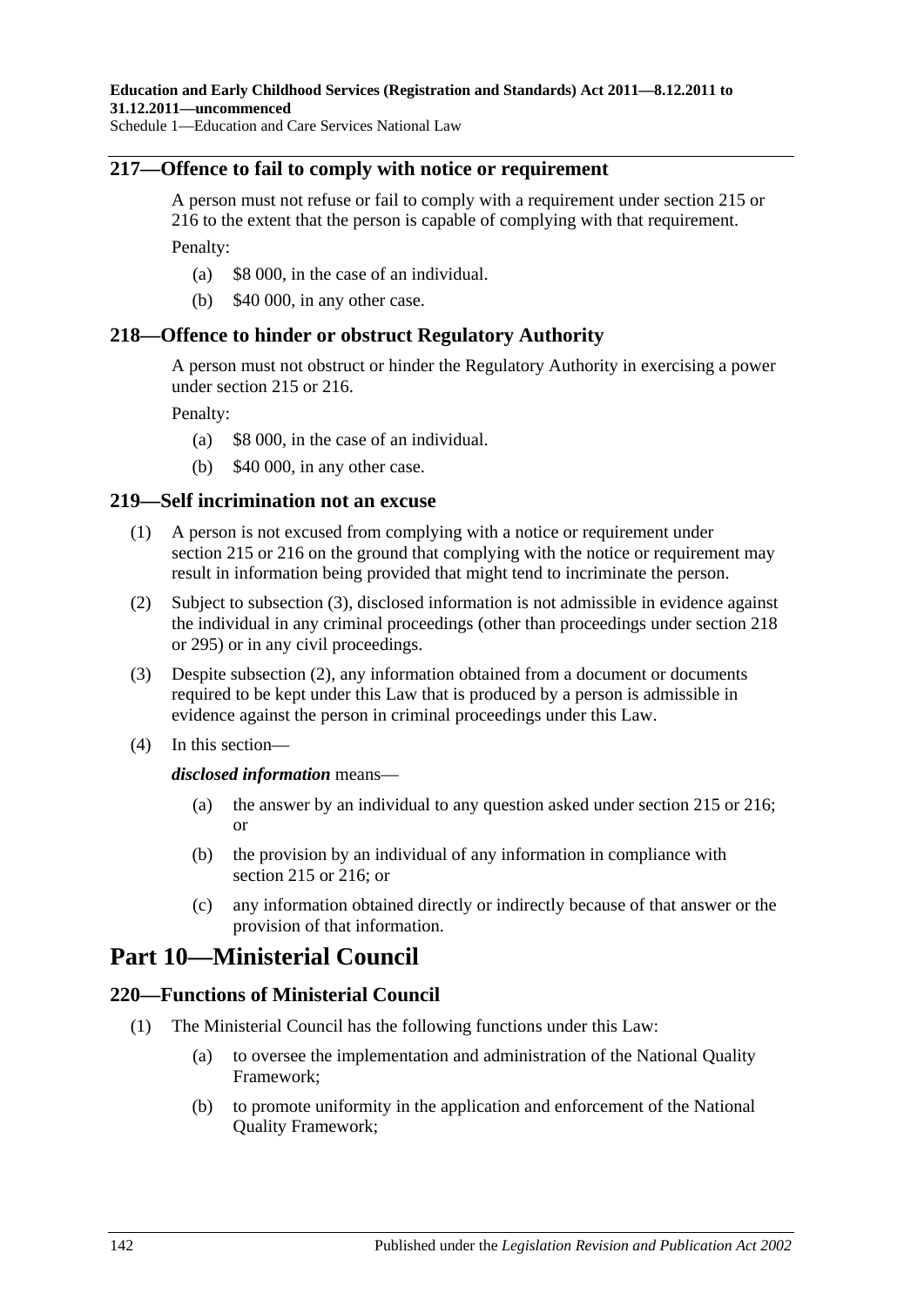- (c) to review and approve the National Quality Standard and set specific standards for education and care services and classes of education and care services;
- (d) to review and approve the rating level system to be used in rating education and care services;
- (e) to review and approve the fee structure under this Law;
- (f) to review and approve new learning frameworks for the purposes of this Law;
- (g) to monitor the implementation and operation of, and recommend or approve amendments to, this Law;
- (h) to monitor the implementation and operation of the national regulations;
- (i) to review the education and care services to which this Law applies and recommend, or amend the national regulations to provide for, the inclusion of new classes of education and care services under this Law;
- (j) to appoint the members of the Board;
- (k) to monitor and review the performance of the National Authority;
- (l) any other functions given to the Ministerial Council by or under this Law.
- (2) The Ministerial Council must have regard to the objectives and guiding principles of the National Quality Framework in carrying out its functions.

### **221—Powers of Ministerial Council**

The Ministerial Council may—

- (a) make recommendations to the Board in relation to the exercise of the National Authority's functions under this Law; and
- (b) refer any matter to the Board for consideration and advice; and
- (c) make regulations in accordance with this Law; and
- (d) do anything necessary or convenient to be done in carrying out its functions.

### **222—Directions**

- (1) The Ministerial Council may give directions to the Board in relation to the carrying out of the National Authority's functions under this Law, including the following:
	- (a) reporting and accountability to the Ministerial Council and Regulatory Authorities;
	- (b) the application of the National Quality Framework;
	- (c) the rating level system to be used in rating education and care services;
	- (d) the collection and use of information.
- (2) The Ministerial Council may give directions to a Regulatory Authority with respect to the administration of the National Quality Framework.
- (3) A direction under this section cannot be about—
	- (a) a particular person or education and care service; or
	- (b) a particular application, approval, notification, assessment or proceeding; or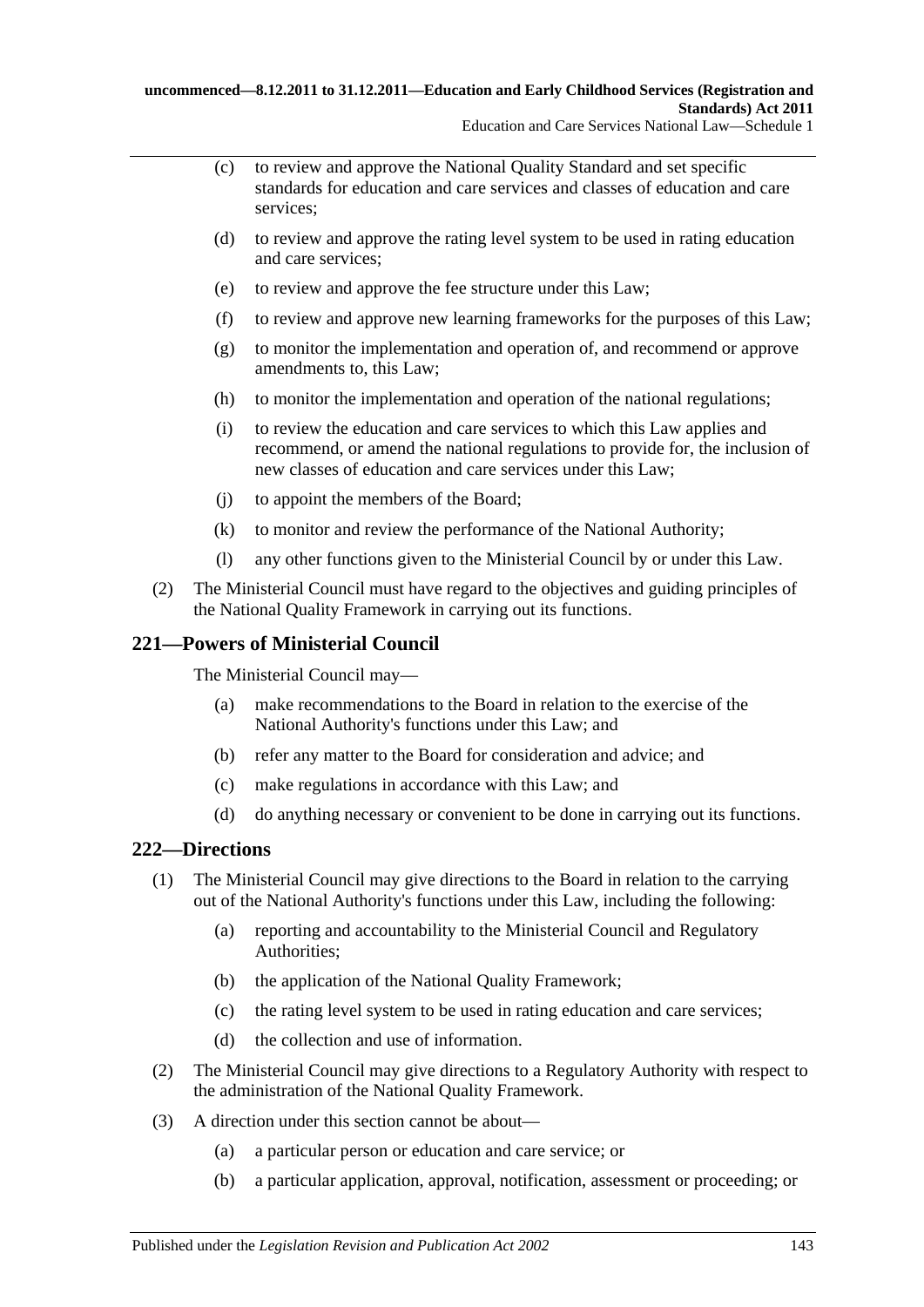#### **Education and Early Childhood Services (Registration and Standards) Act 2011—8.12.2011 to 31.12.2011—uncommenced**

Schedule 1—Education and Care Services National Law

- (c) the determination of a rating for a particular education and care service.
- (4) A direction must be in writing.
- (5) A direction must not be inconsistent with this Law.
- (6) A direction is not a legislative instrument or an instrument of a legislative character.
- (7) A direction to the Board under this section must be given to the Chairperson of the Board.
- (8) The Board or a Regulatory Authority must comply with a direction given to the Board or the Authority by the Ministerial Council under this section.

#### **223—How Ministerial Council exercises powers**

- (1) The Ministerial Council is to give a direction for the purposes of this Law by resolution of the Council passed in accordance with procedures determined by the Council.
- (2) An act or thing done by the Ministerial Council (whether by resolution, instrument or otherwise) does not cease to have effect merely because of a change in the Council's membership.

# **Part 11—Australian Children's Education and Care Quality Authority**

#### **Division 1—The National Authority**

#### **224—National Authority**

- (1) The Australian Children's Education and Care Quality Authority is established.
- (2) The National Authority—
	- (a) is a body corporate with perpetual succession; and
	- (b) has a common seal; and
	- (c) may sue and be sued in its corporate name.
- (3) The National Authority represents the State.

#### **225—Functions of National Authority**

- (1) The functions of the National Authority are as follows—
	- (a) to guide the implementation and administration of the National Quality Framework and to monitor and promote consistency in its implementation and administration;
	- (b) to report to and advise the Ministerial Council on the National Quality Framework;
	- (c) to report to the Regulatory Authorities and the relevant Commonwealth Department in relation to the following:
		- (i) the collection of information under this Law;
		- (ii) the evaluation of the National Quality Framework;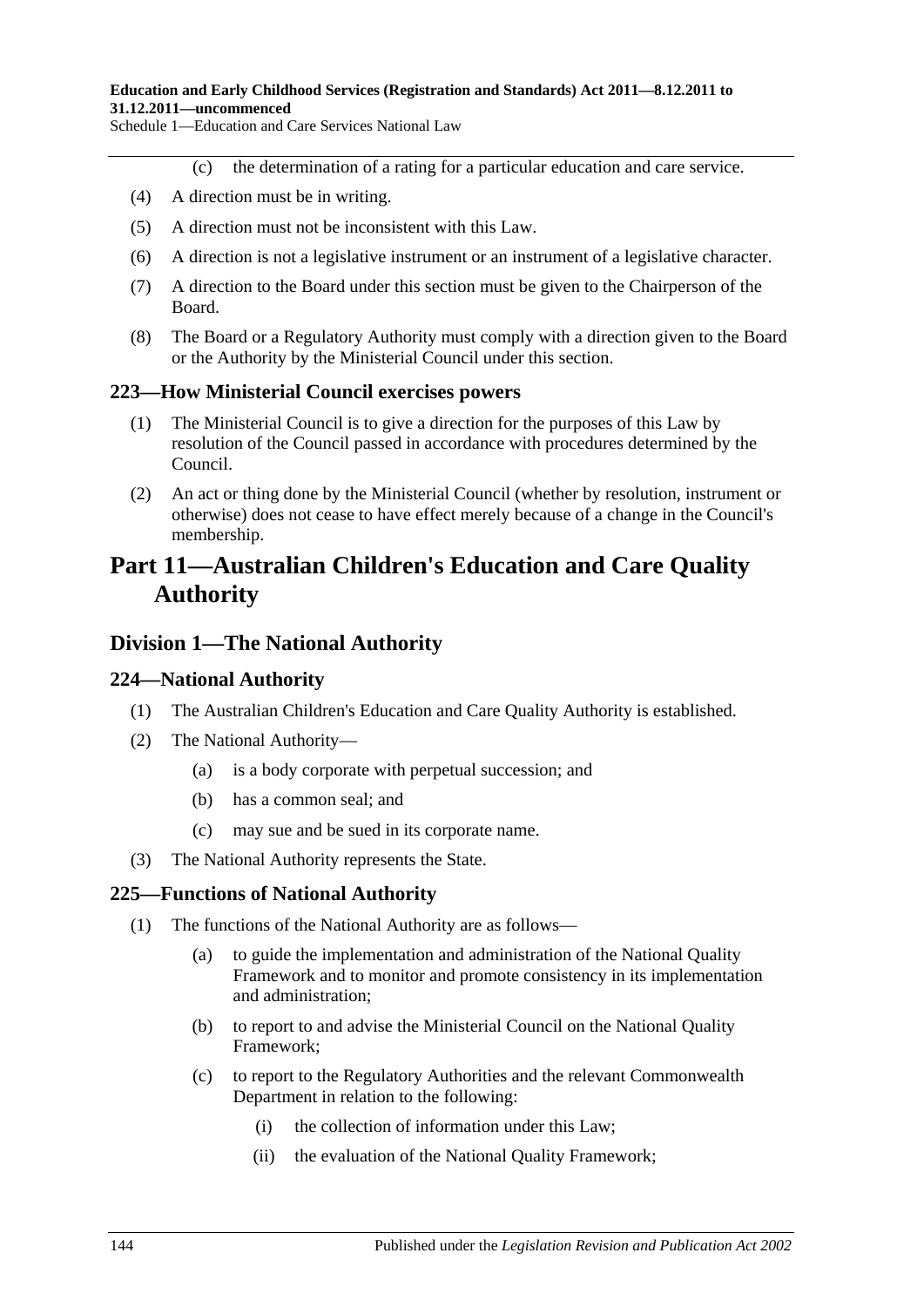- (d) to establish consistent, effective and efficient procedures for the operation of the National Quality Framework;
- (e) to determine the arrangements for national auditing for the purposes of this Law;
- (f) to keep national information on the assessment, rating and regulation of education and care services;
- (g) to establish and maintain national registers of approved providers, approved education and care services and certified supervisors and to publish those registers;
- (h) to promote and foster continuous quality improvement by approved education and care services;
- (i) to publish, monitor and review ratings of approved education and care services;
- (j) to make determinations with respect to the highest level of rating for approved education and care services;
- (k) in conjunction with the Regulatory Authorities, to educate and inform education and care services and the community about the National Quality Framework;
- (l) to publish guides and resources—
	- (i) to support parents and the community in understanding quality in relation to education and care services; and
	- (ii) to support the education and care services sector in understanding the National Quality Framework;
- (m) to publish information about the implementation and administration of the National Quality Framework and its effect on developmental and educational outcomes for children;
- (n) to publish practice notes and guidelines for the application of this Law;
- (o) to determine the qualifications for authorised officers and to provide support and training for staff of Regulatory Authorities;
- (p) to determine the qualifications required to be held by educators, including the assessment of equivalent qualifications;
- (q) any other function given to the National Authority by or under this Law.
- (2) In carrying out its functions, the National Authority must ensure that the regulatory burden on education and care services is minimised as far as possible.
- (3) In carrying out its functions, the National Authority must have regard to the objectives and guiding principles of the National Quality Framework.

# **226—National Authority may advise and seek guidance of Ministerial Council**

The National Authority may provide advice to and seek the guidance of the Ministerial Council if the National Authority considers it necessary in carrying out its functions under this Law.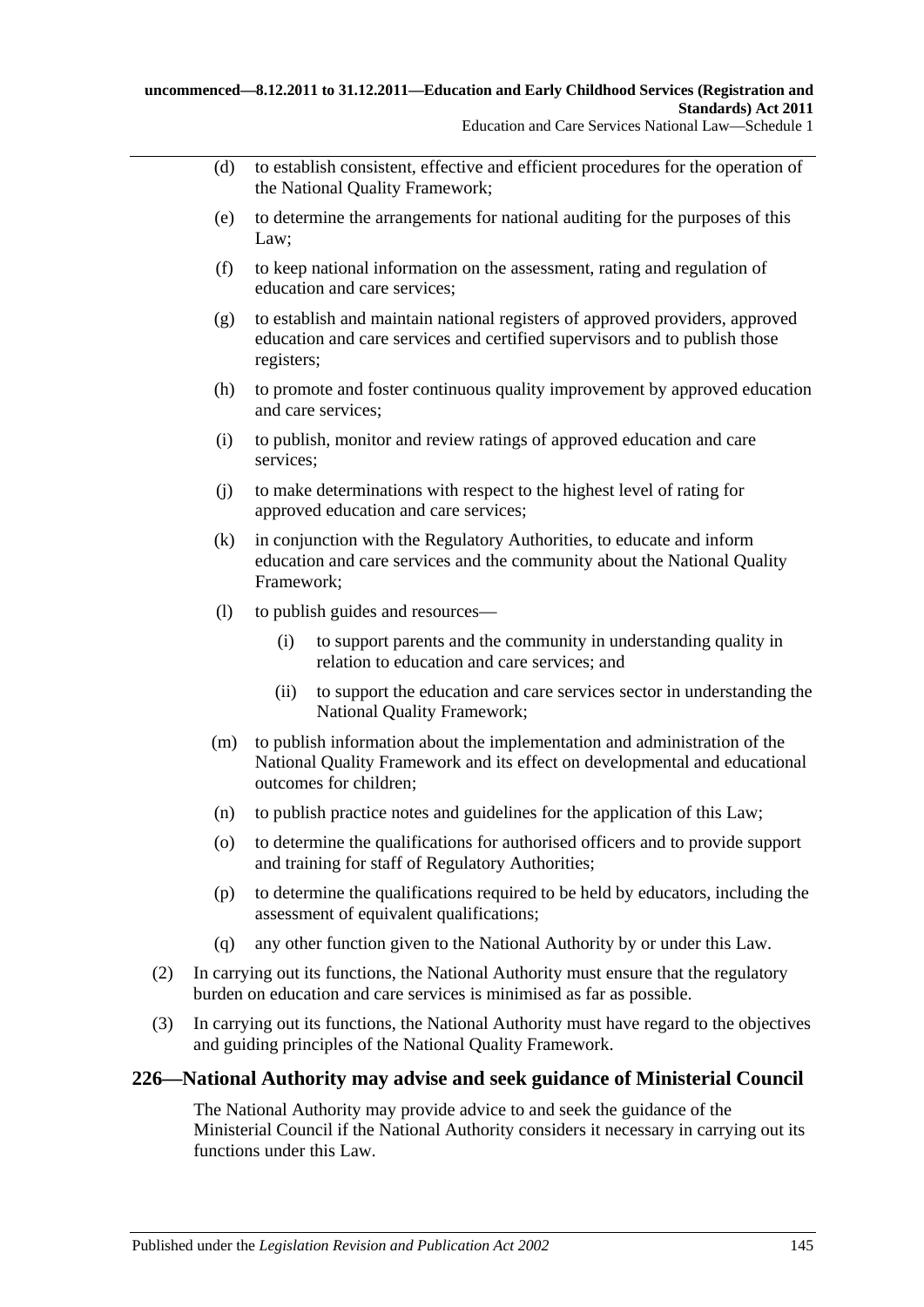# <span id="page-145-0"></span>**227—Powers of National Authority**

- (1) The National Authority has all the powers of an individual and, in particular, may—
	- (a) enter into contracts; and
	- (b) acquire, hold, dispose of, and deal with, real and personal property; and
	- (c) borrow and invest money; and
	- (d) develop and supply resources and consultancy services to the education and care sector on a commercial basis; and
	- (e) do anything necessary or convenient to be done in carrying out its functions.
- (2) Without limiting [subsection](#page-145-0) (1), the National Authority may—
	- (a) collect, hold and use information obtained under this Law by the National Authority or a Regulatory Authority about the provision of education and care to children including information about outcomes for children and about providers of education and care services in each participating jurisdiction; and

**Note—**

See section 270, which provides for the National Authority to publish information about approved providers.

- (b) develop protocols for communication and dispute resolution among the National Authority, the Regulatory Authorities and the relevant Commonwealth Department to provide for consistency in the implementation and administration of the National Quality Framework; and
- (c) collect, waive, reduce, defer and refund fees and enter into agreements in relation to fees in accordance with the national regulations; and
- (d) enter into agreements in relation to fees and funding with the Regulatory Authorities; and
- (e) undertake research and evaluation activities for the purpose of its functions under this Law.

# <span id="page-145-1"></span>**228—Co-operation with participating jurisdictions and Commonwealth**

- (1) The National Authority may exercise any of its functions in co-operation with or with the assistance of a participating jurisdiction or the Commonwealth, including in co-operation with or with the assistance of any of the following:
	- (a) a government agency of a participating jurisdiction or of the Commonwealth; or
	- (b) an educational body or other body established by or under a law of a participating jurisdiction or the Commonwealth; or
	- (c) a prescribed body or body in a prescribed class of bodies.
- (2) In particular, the National Authority may—
	- (a) ask a person or body referred to in [subsection](#page-145-1) (1) for information that the Authority requires to carry out its functions under this Law; and
	- (b) use the information to carry out its functions under this Law.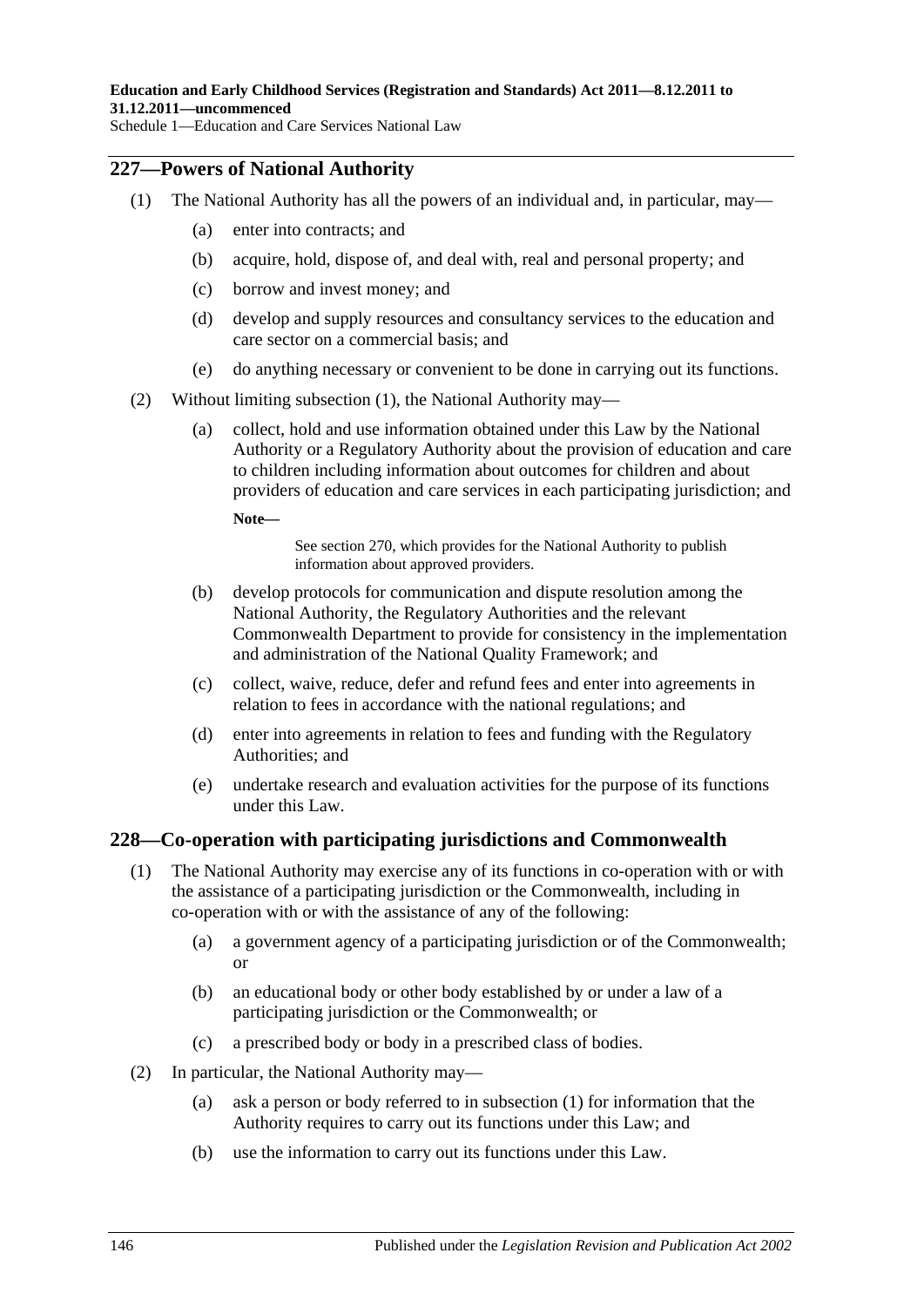(3) A person or body referred to in [subsection](#page-145-1) (1) that receives a request for information from the National Authority is authorised to give the information to the National Authority.

# **229—National audit functions**

- (1) The National Authority is to undertake national audits of the administration of the National Quality Framework and—
	- (a) review the findings of the national audit processes; and
	- (b) evaluate trends in the administration of the National Quality Framework across participating jurisdictions; and
	- (c) advise the Regulatory Authorities about the outcomes of the national audit processes and its evaluations; and
	- (d) report to the Ministerial Council on the outcomes of the national audit and evaluation processes.
- (2) The audits are to be undertaken at the intervals, and by the means, determined by the National Authority.

# **Division 2—The Board of the National Authority**

# **Subdivision 1—Establishment and responsibilities**

# **230—National Authority Board**

The National Authority has a governing body known as the Australian Children's Education and Care Quality Authority Board.

# **231—Responsibilities of Board**

- (1) The affairs of the National Authority are to be controlled by the Board.
- (2) The Board has all the powers and duties and all the functions of the National Authority.
- (3) All acts and things done in the name of, or on behalf of, the National Authority by or with the authority of the Board are taken to have been done by the National Authority.
- (4) The Board must ensure that the National Authority carries out its functions and duties and exercises its powers in a proper, effective and efficient way.
- (5) The Board has any other functions given to it under this Law.
- (6) Any report to the Ministerial Council under this Law is to be made by or through the Board.
- (7) The Board must act in accordance with any directions given to the National Authority by the Ministerial Council under section 222.
- (8) The Board must work collaboratively with the Regulatory Authorities and the relevant Commonwealth Department to support and promote the National Quality Framework.

# **232—Membership of Board**

(1) The Board consists of up to 13 members appointed by consensus of the Ministerial Council.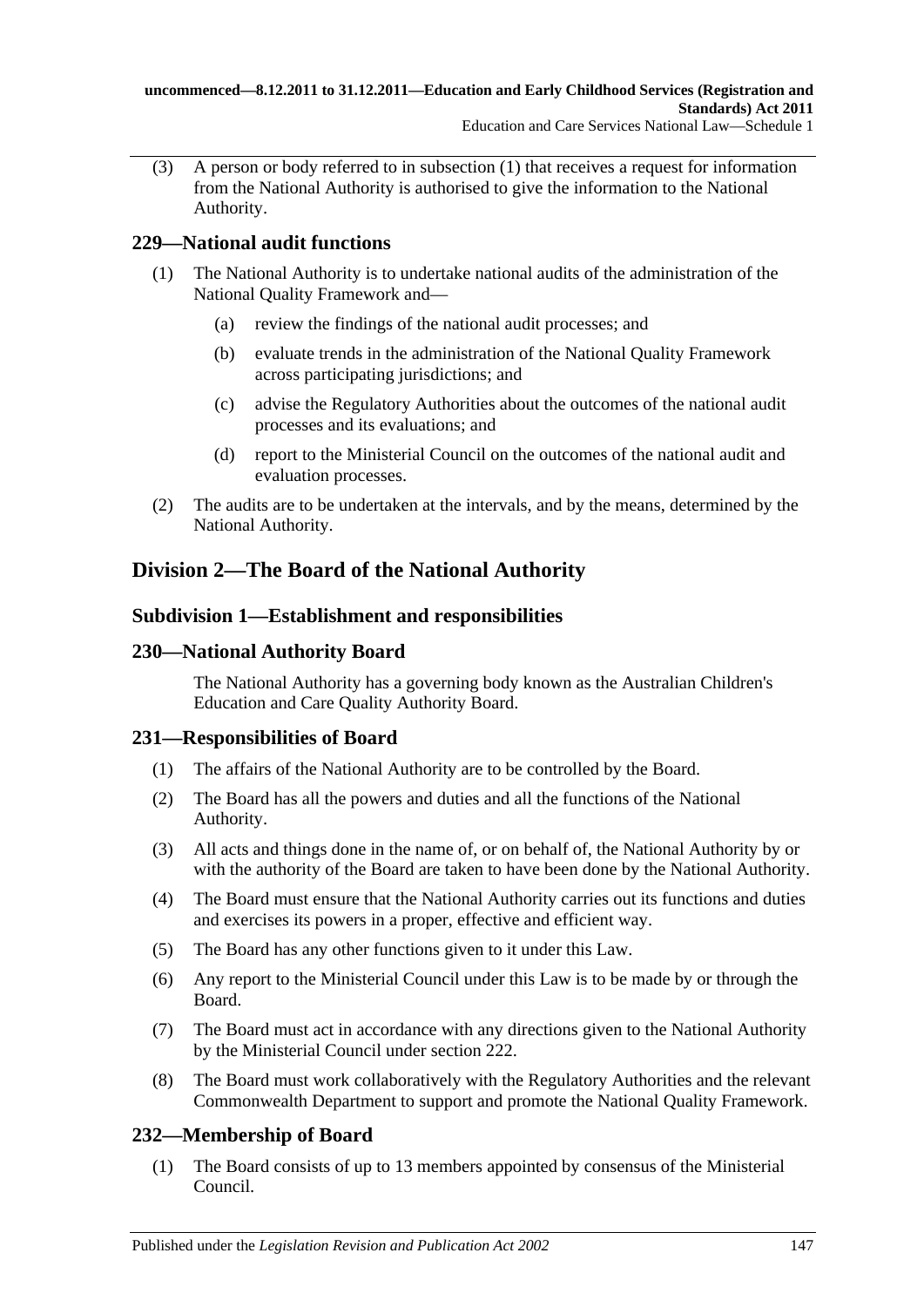- (2) The Ministerial Council must appoint by consensus one person to be the Chairperson of the Board.
- <span id="page-147-1"></span>(3) One member is to be appointed for each State and Territory from 2 persons nominated by each State or Territory Minister on the Ministerial Council.
- <span id="page-147-0"></span>(4) The Commonwealth Minister may nominate up to 8 persons for appointment to the Board.
- <span id="page-147-2"></span>(5) Four of the persons nominated under [subsection](#page-147-0) (4) must be appointed to the Board.
- (6) The Ministerial Council must appoint by consensus one of the members referred to in [subsection](#page-147-1) (3) or [\(5\)](#page-147-2) to be the Deputy Chairperson of the Board.
- (7) The members appointed to the Board must have professional skills and expertise in one or more of the following areas:
	- (a) assessment of quality in education and care services or other relevant services;
	- (b) early childhood development;
	- (c) labour market and workforce participation and development;
	- (d) best practice regulation;
	- (e) financial management and corporate governance;
	- (f) research, evaluation and performance;
	- (g) any other areas of skill determined by the Ministerial Council.
- (8) In appointing members of the Board, the Ministerial Council must have regard to the need for the Board to have an appropriate balance of skills and expertise among its members.

# **Subdivision 2—Members**

# **233—Terms of office of members**

- (1) Subject to this Subdivision, members of the Board hold office on the terms and conditions determined by the Ministerial Council.
- (2) Subject to this Subdivision, a member of the Board holds office for a period, being not more than 3 years, specified in the member's appointment.
- (3) A member may be reappointed for a further period of not more than 3 years.
- (4) The maximum consecutive period of appointment of a member is 2 terms.

# **234—Remuneration**

The remuneration and allowances (if any) to be paid to members of the Board are to be determined from time to time by the Ministerial Council.

# **235—Vacancy in the office of member**

- (1) The office of a member of the Board becomes vacant if the member—
	- (a) completes a term of office; or
	- (b) resigns the office by instrument addressed to the Chairperson of the Board; or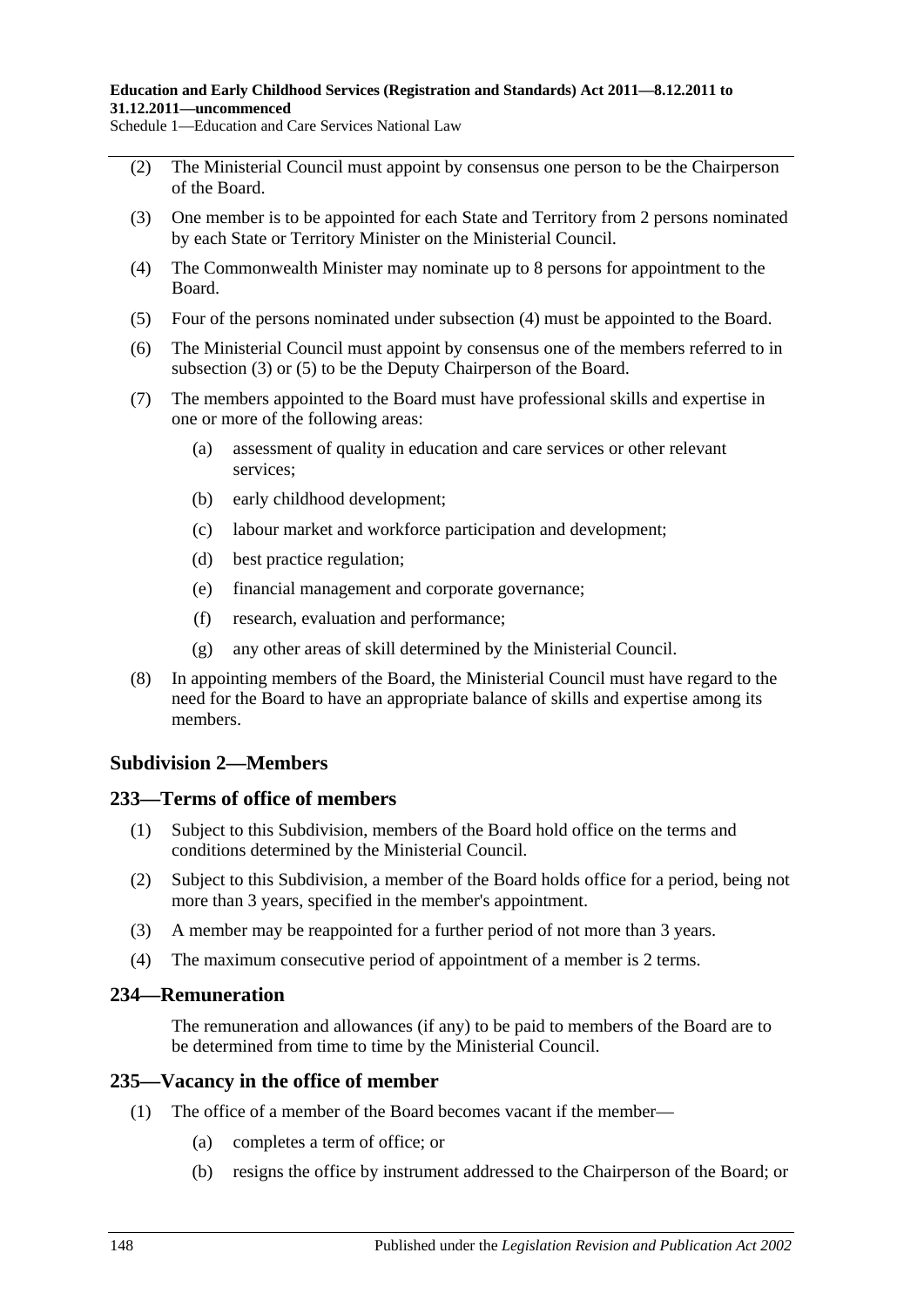- (c) is removed from office by the Ministerial Council under this section; or
- (d) in the case of the Chairperson of the Board, is absent, without leave first being granted by the Chairperson of the Ministerial Council, from 3 or more consecutive meetings of the Board; or
- (e) in the case of any other member, is absent, without leave first being granted by the Chairperson of the Board, from 3 or more consecutive meetings of the Board of which reasonable notice has been given to the member personally or by post; or
- (f) dies.
- (2) The Chairperson of the Ministerial Council may remove a member of the Board from office if—
	- (a) the member has been found guilty of an offence (whether in a participating jurisdiction or elsewhere) that, in the opinion of the Chairperson of the Ministerial Council, renders the member unfit to continue to hold the office of member; or
	- (b) the member becomes bankrupt, applies to take the benefit of any law for the relief of bankrupt or insolvent debtors, compounds with the member's creditors or makes an assignment of the member's remuneration for their benefit; or
	- (c) the Board recommends the removal of the member, on the basis that the member has engaged in misconduct or has failed, or is unable, to properly carry out the member's functions as a member.
- (3) The Chairperson of the Board may resign by written notice addressed to the Chairperson of the Ministerial Council.
- (4) A resignation takes effect on the day that it is received by the Chairperson of the Board or the Chairperson of the Ministerial Council (as the case requires) or a later day specified in the notice of resignation.
- (5) If the office of a member of the Board becomes vacant, the Chairperson of the Board must notify the Chairperson of the Ministerial Council of the vacancy.
- (6) If the office of the Chairperson of the Board becomes vacant, the Deputy Chairperson of the Board must notify the Chairperson of the Ministerial Council of the vacancy.

# **236—Acting positions**

- (1) The Deputy Chairperson of the Board is to act as the Chairperson of the Board—
	- (a) during a vacancy in the office of Chairperson; or
	- (b) during any period that the Chairperson—
		- (i) is absent from duty; or
		- (ii) is, for any reason, unable to carry out the duties of that office.
- (2) While the Deputy Chairperson of the Board is acting in the office of Chairperson—
	- (a) he or she has all the powers and functions of the Chairperson; and
	- (b) this Law and other laws apply to the Deputy Chairperson as if he or she were Chairperson.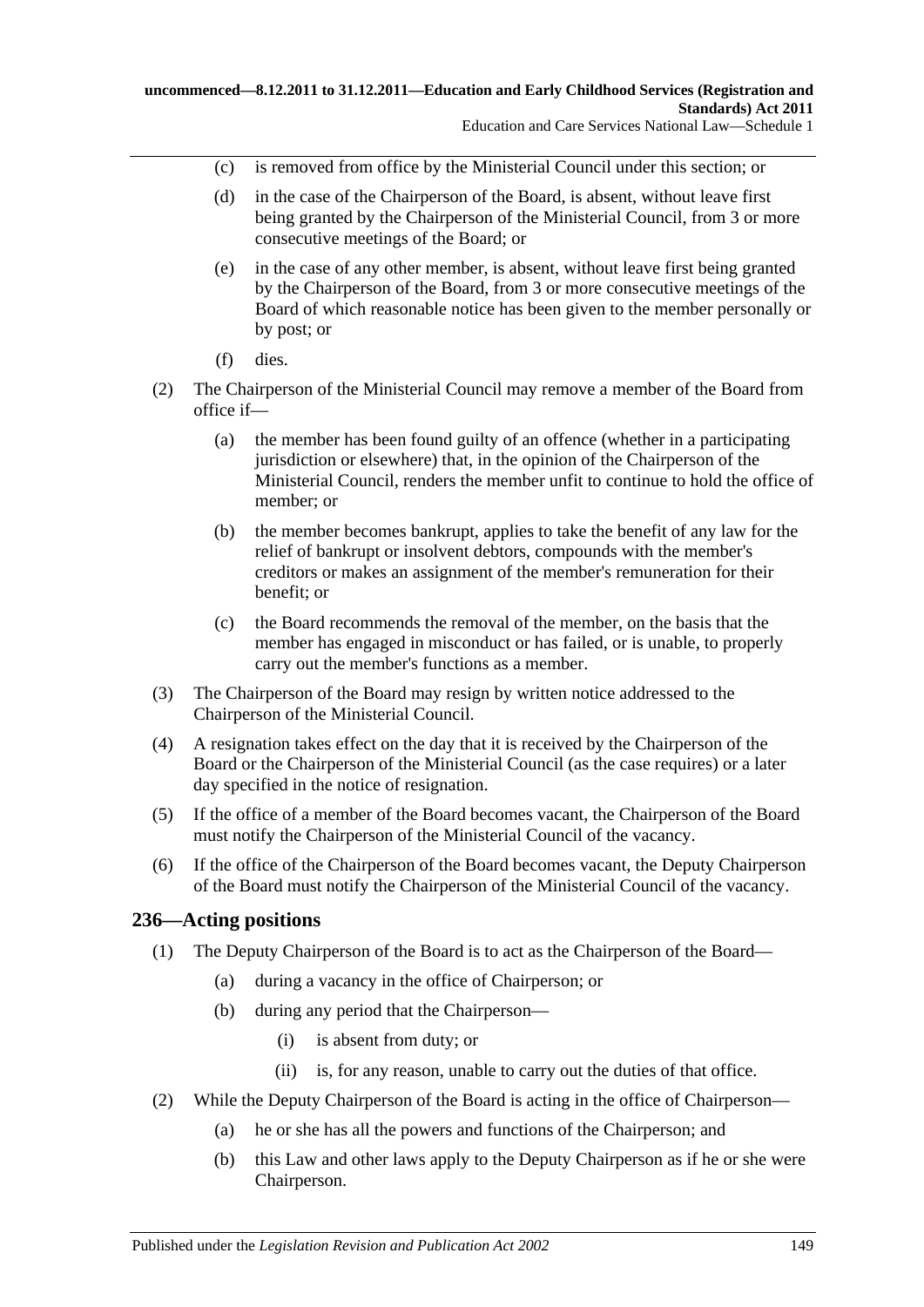- (3) Anything done by or in relation to the Deputy Chairperson when purporting to act in the office of Chairperson is not invalid merely because the occasion for the Deputy Chairperson to act had not arisen or had ceased.
- (4) The Ministerial Council may, by consensus, appoint a member of the Board to be the Deputy Chairperson of the Board—
	- (a) during a vacancy in the office of Deputy Chairperson; or
	- (b) during any period that the Deputy Chairperson—
		- (i) is acting as the Chairperson; or
		- (ii) is absent from duty; or
		- (iii) is, for any reason, unable to carry out the duties of that office.
- (5) A person nominated by a Minister on the Ministerial Council may, with the approval of the Chairperson of the Board, act as a member of the Board in the place of the member appointed on the nomination of that Minister if that member is unable to attend a meeting of the Board.

# **237—Leave of absence**

- (1) The Chairperson of the Ministerial Council may grant the Chairperson of the Board a leave of absence on the terms and conditions determined by the Chairperson of the Ministerial Council.
- (2) The Chairperson of the Board may grant leave of absence to any other member of the Board on the terms and conditions determined by the Chairperson of the Board.
- (3) The Chairperson of the Board must notify the Chairperson of the Ministerial Council if the Chairperson of the Board grants to a member a leave of absence of more than 6 months.
- (4) If a member of the Board has been granted a leave of absence of 3 months or more, the Ministerial Council may appoint a person nominated by the Minister who nominated the member to act as a member of the Board in the place of the member during that leave of absence.

# <span id="page-149-0"></span>**238—Disclosure of conflict of interest**

- $(1)$  If—
	- (a) a member of the Board has a direct or indirect pecuniary or other interest in a matter being considered or about to be considered at a meeting of the Board; and
	- (b) the interest appears to raise a conflict with the proper performance of the member's duties in relation to the consideration of the matter,

the member must, as soon as possible after the relevant facts have come to the member's knowledge, disclose the nature of the interest at a meeting of the Board.

- (2) Particulars of any disclosure made under [subsection](#page-149-0) (1) must be recorded by the Board.
- <span id="page-149-1"></span>(3) After a member has disclosed the nature of an interest in any matter, the member must not, unless the Ministerial Council or the Board otherwise determines—
	- (a) be present during any deliberation of the Board with respect to the matter; or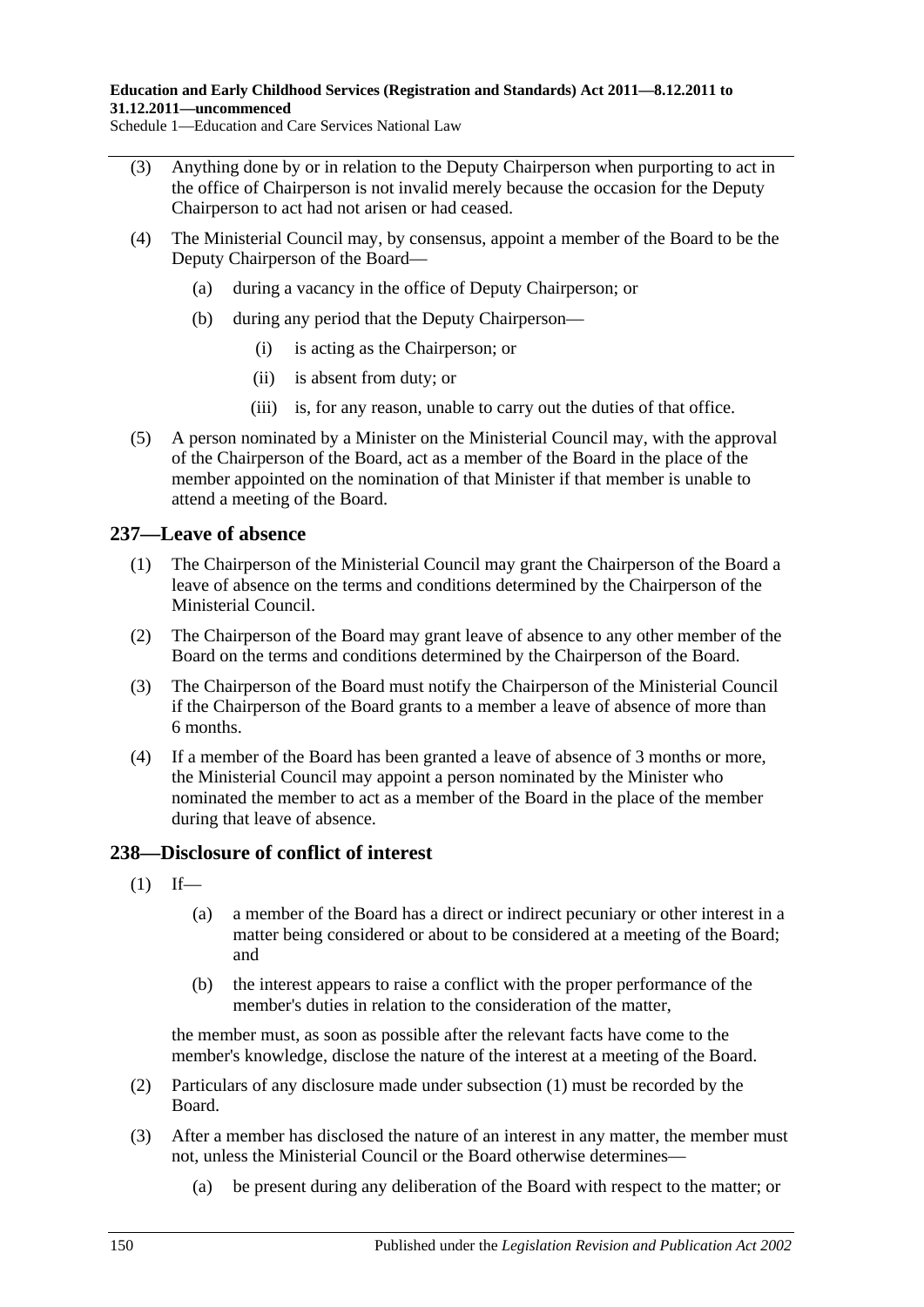- (b) take part in any decision of the Board with respect to the matter; or
- (c) be provided with any written material in relation to the matter.
- (4) For the purposes of the making of a determination by the Board under [subsection](#page-149-1) (3), a member who has a direct or indirect pecuniary or other interest in a matter to which the disclosure relates must not—
	- (a) be present during any deliberation of the Board for the purpose of making the determination; or
	- (b) take part in the making of the determination by the Board.
- (5) A contravention of this section does not invalidate any decision of the Board.

### **Subdivision 3—Procedure of Board**

#### **239—General procedure**

- (1) The Board must hold such meetings as are necessary for it to perform its functions.
- (2) Subject to this Law, the procedure for the calling of meetings of the Board and for the conduct of business at those meetings is to be as determined by the Board.
- (3) The Chairperson of the Board may convene any meetings of the Board that are, in his or her opinion, necessary for the efficient performance of the functions of the Board.
- (4) The Chairperson of the Board must convene a meeting of the Board at the written request of the Ministerial Council.
- (5) The Board must keep minutes of its meetings.

#### **240—Quorum**

The quorum for a meeting of the Board is 9 members of whom—

- (a) one must be the Chairperson or Deputy Chairperson; and
- (b) five must be members appointed on the nomination of State and Territory Ministers; and
- (c) one may be a member appointed on the nomination of the Commonwealth Minister.

#### **241—Chief executive officer may attend meetings of the Board**

- (1) The chief executive officer of the National Authority, subject to the policies and procedures of the Board, may attend meetings of the Board and participate in its deliberations but—
	- (a) is not a member of the Board; and
	- (b) is not entitled to vote at a meeting of the Board.
- (2) Section 238 applies to the chief executive officer in relation to attendance at meetings of the Board as if the chief executive officer were a member of the Board.

#### **242—Presiding member**

The Chairperson (or, in the absence of the Chairperson, the Deputy Chairperson) is to preside at a meeting of the Board.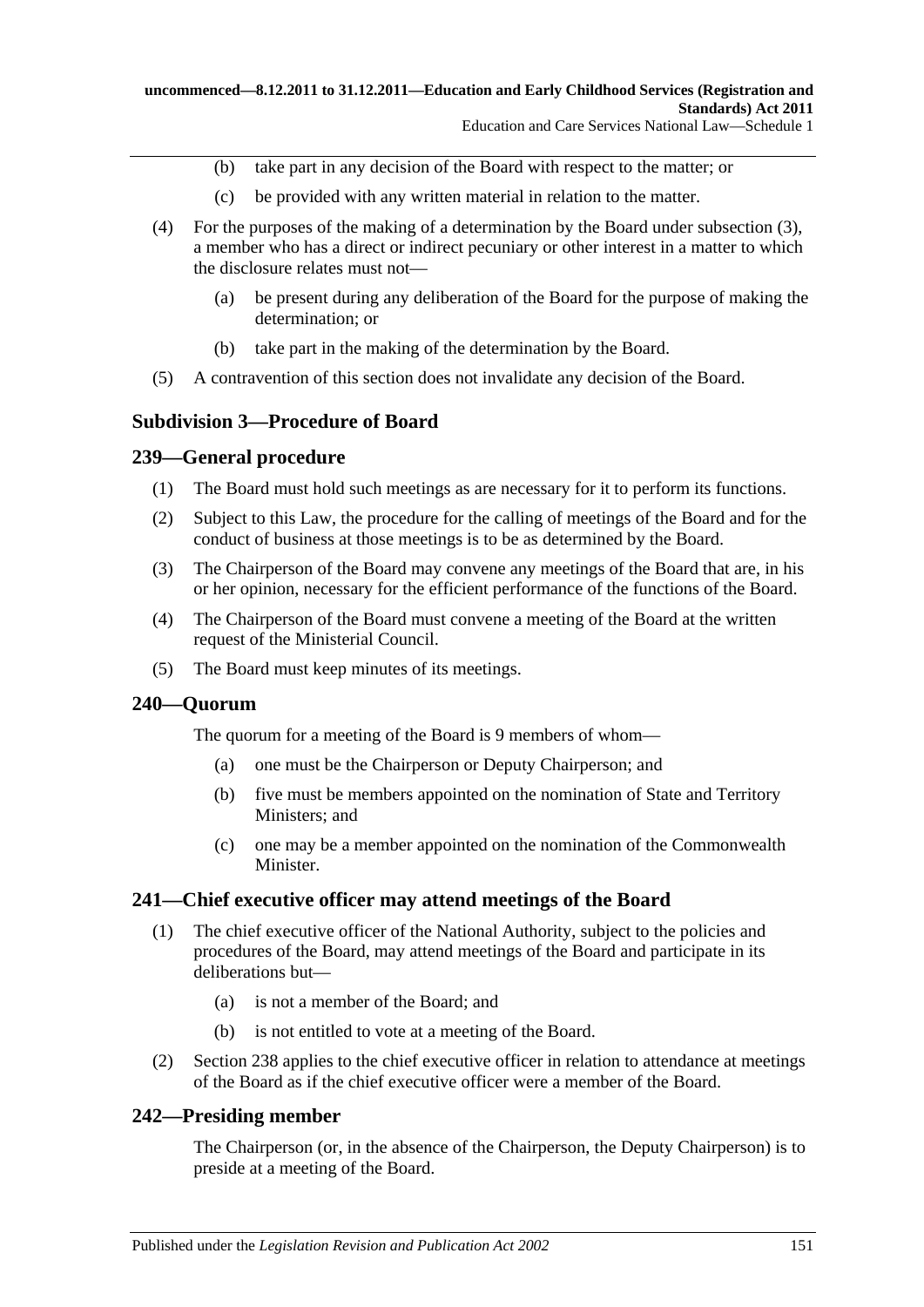### **243—Voting**

- (1) At a meeting of the Board each member will have a deliberative vote.
- (2) A decision supported by a majority of the votes cast at the meeting of the Board at which a quorum is present is the decision of the Board.
- (3) In the event of an equality of votes the Chairperson (or the Deputy Chairperson if the Chairperson is not present), will have a second or casting vote.
- (4) The Board must keep a record of all decisions made at a meeting.
- (5) If a decision of the Board to recommend a matter to the Ministerial Council is not arrived at unanimously, the Chairperson of the Board must advise the Ministerial Council of the reasons for and extent of the minority opinions.

#### **244—Defects in appointment of members**

A decision of the Board is not invalidated by any defect or irregularity in the appointment of any member (or acting member) of the Board.

#### <span id="page-151-0"></span>**245—Transaction of business by alternative means**

- (1) The Board may, if it thinks fit, transact any of its business by the provision of papers to all the members of the Board for the time being, and a resolution in writing approved in writing by a majority of the members constituting a quorum of the Board is taken to be a decision of the Board.
- <span id="page-151-1"></span>(2) The Board may, if it thinks fit, transact any of its business at a meeting at which members (or some members) participate by telephone, closed-circuit television or other means, but only if any member who speaks on a matter before the meeting can be heard by the other members.
- (3) For the purposes of—
	- (a) the approval of a resolution under [subsection](#page-151-0) (1); or
	- (b) a meeting held in accordance with [subsection](#page-151-1) (2),

the Chairperson and each member have the same voting rights as they have at an ordinary meeting of the Board.

(4) Papers may be circulated among the members for the purposes of [subsection](#page-151-0) (1) by facsimile, email or other transmission of the information in the papers concerned.

# <span id="page-151-2"></span>**246—Delegation by Board**

- (1) The Board may, in writing, delegate any of its functions, powers or duties to—
	- (a) a Regulatory Authority; or
	- (b) the chief executive of an entity or the head of a government department of a participating jurisdiction nominated by the member of the Ministerial Council who represents that jurisdiction; or
	- (c) the chief executive officer of the National Authority; or
	- (d) a committee established by the Board; or
	- (e) any other entity with the approval of the Ministerial Council.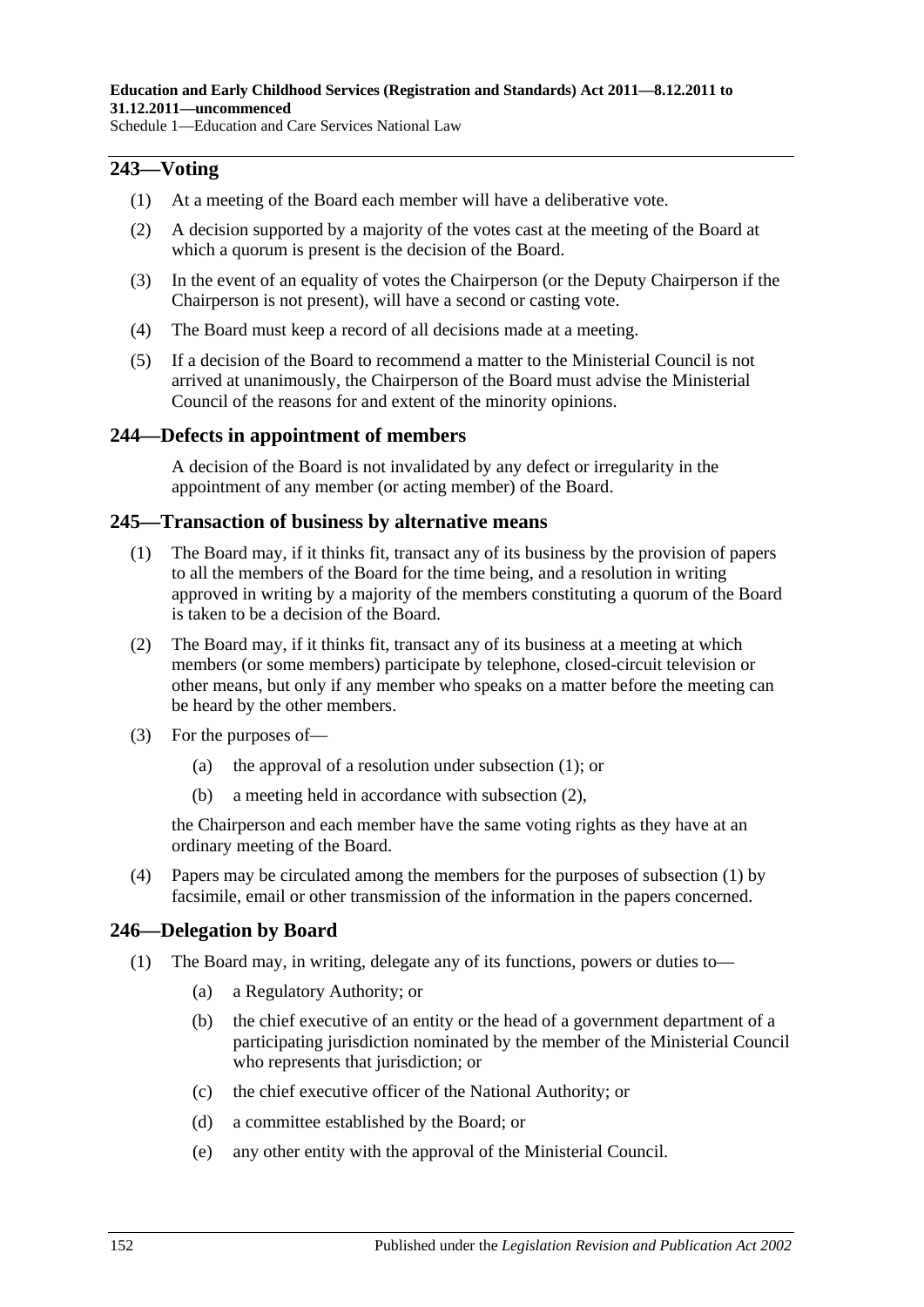- (2) Subject to the delegation under [subsection](#page-151-2) (1), a chief executive of an entity or head of a government department may subdelegate a delegated function, power or duty to a member of staff of the entity or department.
- (3) The chief executive officer of the National Authority may subdelegate a delegated power, function or duty to a member of the staff of the National Authority.

# **247—Committees**

- (1) The Board may establish committees to assist it in carrying out its functions.
- (2) The Board must determine—
	- (a) the membership and functions of a committee; and
	- (b) the procedure at or in relation to meetings of the committee including—
		- (i) the convening of meetings; and
		- (ii) the quorum for meetings; and
		- (iii) the selection of a committee member to be the chairperson of the committee; and
		- (iv) the manner in which questions arising at meetings of the committee are to be decided; and
	- (c) the procedures for reporting to the Board.
- (3) A committee must give the Board any reports, documents and information relating to the committee's functions and activities that the Board requests.
- (4) The Board must report to the Ministerial Council on any committees it establishes.

# **Subdivision 4—Chief executive officer of the National Authority**

# **248—Chief executive officer**

- (1) Subject to this section, the Chairperson of the Board is to appoint a person as chief executive officer of the National Authority.
- (2) The appointment may only be made after the Ministerial Council has first endorsed the appointment on the recommendation of the Board.

# **249—Functions of chief executive officer**

- (1) The chief executive officer is responsible for the day to day management of the affairs of the National Authority.
- (2) The chief executive officer has any other functions given to him or her or delegated to him or her under this Law.
- (3) Subject to this Law, the chief executive officer must comply with the directions and policies of the Board in carrying out his or her functions.
- (4) The chief executive officer is to report to the Board.
- (5) The chief executive officer must manage the affairs of the National Authority in a way that—
	- (a) promotes the effective use of the resources of the National Authority; and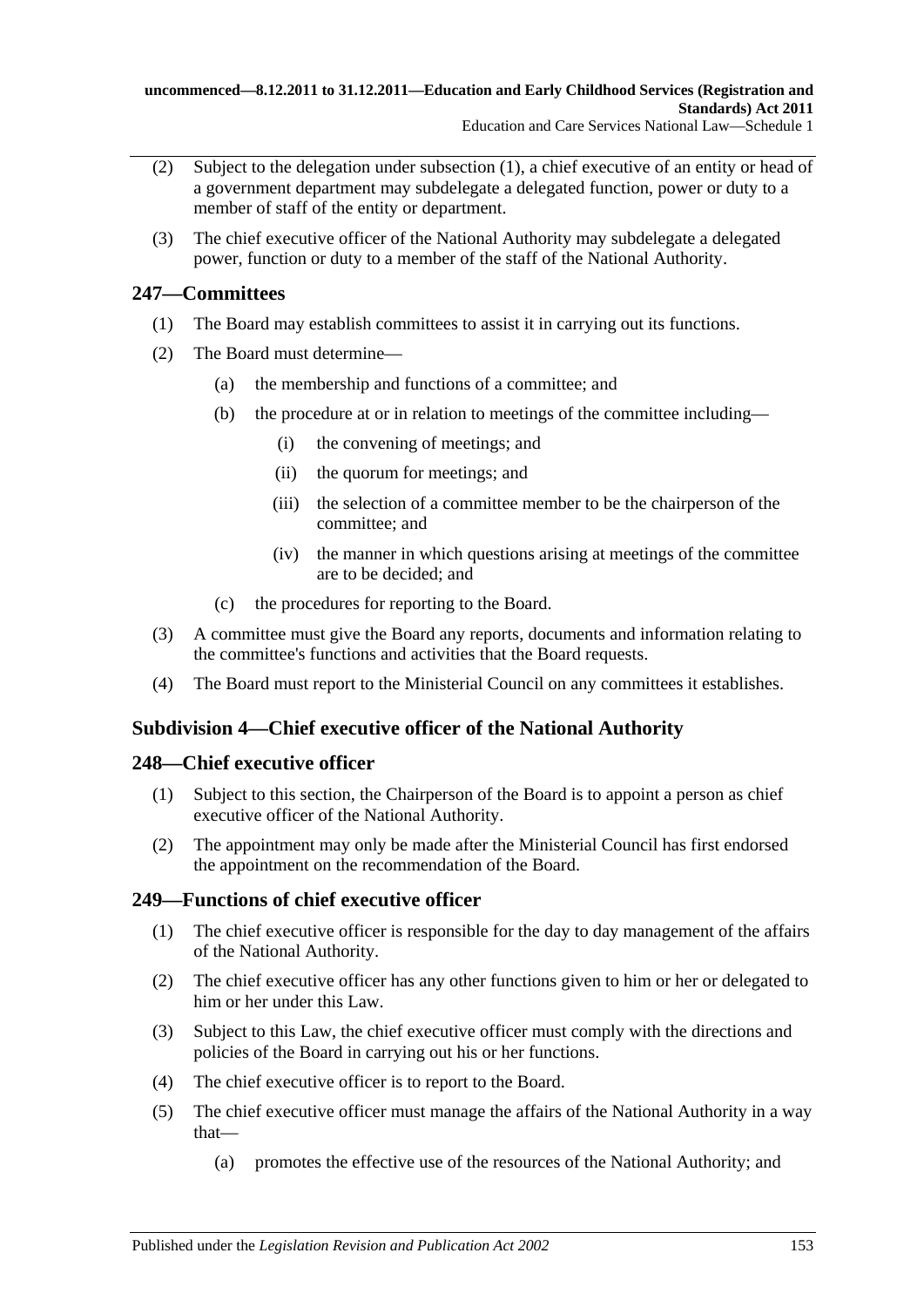- (b) is consistent with this Law.
- (6) The chief executive officer must work collaboratively with the Regulatory Authorities and the relevant Commonwealth Department to support and promote the National Quality Framework.

# **250—Terms and conditions of appointment**

- (1) The chief executive officer of the National Authority is to be appointed for a period, not more than 3 years, specified in the officer's appointment, but is eligible for reappointment.
- (2) A member of the Board cannot be appointed as chief executive officer.
- (3) Subject to this Law, the chief executive officer holds office subject to any terms and conditions that are decided by the Board.
- <span id="page-153-0"></span>(4) The chief executive officer must not engage in paid employment outside the duties of his or her office without the approval of the Chairperson of the Board.
- (5) The Chairperson of the Board must notify the Chairperson of the Ministerial Council of any approval given under [subsection](#page-153-0) (4).
- (6) The chief executive officer of the National Authority is taken, while holding that office, to be a member of the staff of the National Authority.

# **251—Remuneration**

The chief executive officer is to be paid the remuneration and allowances decided by the Board.

# **252—Vacancy in office**

The office of the chief executive officer of the National Authority becomes vacant if—

- (a) the chief executive officer resigns from office by written notice addressed to the Chairperson of the Board; or
- (b) the appointment of the chief executive officer is terminated by the Board under this Law; or
- (c) the chief executive officer dies.

# **253—Resignation**

- (1) The chief executive officer may resign the office by written notice addressed to the Chairperson of the Board.
- (2) The resignation takes effect on the day that it is received by the Chairperson of the Board or a later day specified in the notice of resignation.
- (3) The Chairperson of the Board must notify the Ministerial Council of that resignation.

# **254—Termination of appointment**

- (1) The Board may terminate the appointment of the chief executive officer—
	- (a) for misconduct or for physical or mental incapacity that significantly impacts on the ability of the chief executive officer to perform the role; or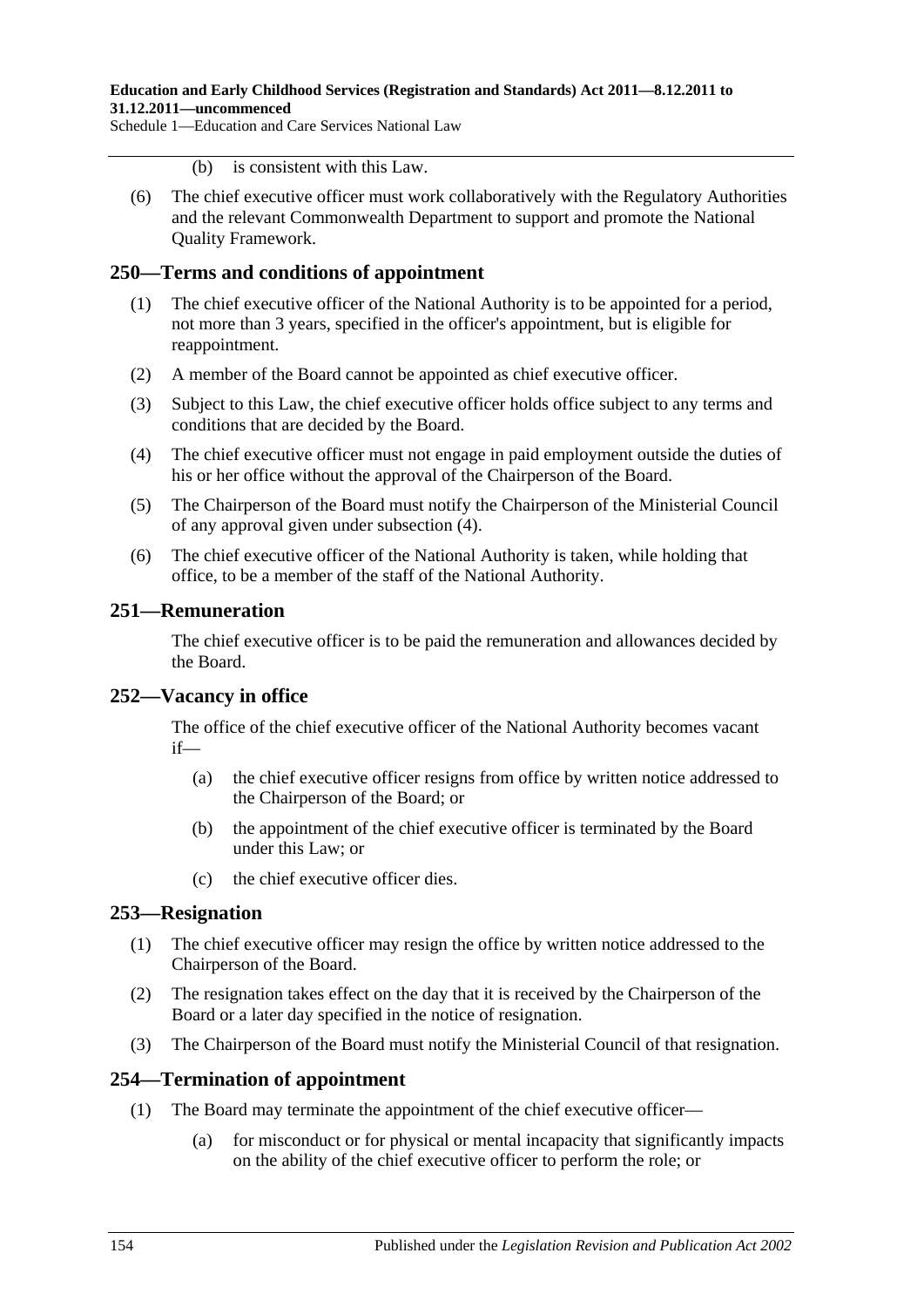- (b) if the Board is satisfied that the performance of the chief executive officer has been unsatisfactory; or
- (c) if the chief executive officer engages in paid employment outside the duties of his or office without the approval of the Chairperson of the Board; or
- (d) if the chief executive officer has been found guilty of an offence (whether in a participating jurisdiction or elsewhere) that, in the opinion of the Board, makes the chief executive officer unfit to continue to be appointed.
- (2) The Board must terminate the appointment of the chief executive officer if the chief executive officer—
	- (a) becomes bankrupt, applies to take the benefit of any law for the relief of bankrupt or insolvent debtors, compounds with the chief executive officer's creditors or makes an assignment of the chief executive officer's remuneration for their benefit; or
	- (b) is absent, except on a leave of absence approved by the Chairperson of the Board, for 14 consecutive days or for 28 days in any period of 12 months; or
	- (c) fails, without reasonable excuse, to comply with section 256.
- (3) The Chairperson of the Board must notify the Chairperson of the Ministerial Council of the termination of the appointment of the chief executive officer.

# **255—Acting chief executive officer**

- (1) The Board may appoint a person to act as the chief executive officer—
	- (a) during any vacancy in the office of chief executive officer; or
	- (b) during any period that the chief executive officer—
		- (i) is absent from duty; or
		- (ii) is, for any reason, unable to perform the duties of that office.
- (2) The period of the acting appointment must not exceed 6 months.

#### **256—Disclosure of interests**

The chief executive officer must give written notice to the Chairperson of the Board as soon as possible of any direct or indirect personal or pecuniary interest that the chief executive officer has, or acquires, or may acquire, that conflicts or could conflict with the proper carrying out of the chief executive officer's functions.

# **Subdivision 5—Staff, consultants and contractors**

#### **257—Staff of National Authority**

- (1) The National Authority may, for the purpose of carrying out its functions, employ staff.
- <span id="page-154-0"></span>(2) The staff of the National Authority are to be employed on the terms and conditions determined by the National Authority from time to time.
- (3) [Subsection \(2\)](#page-154-0) is subject to any relevant industrial award or agreement that applies to the staff.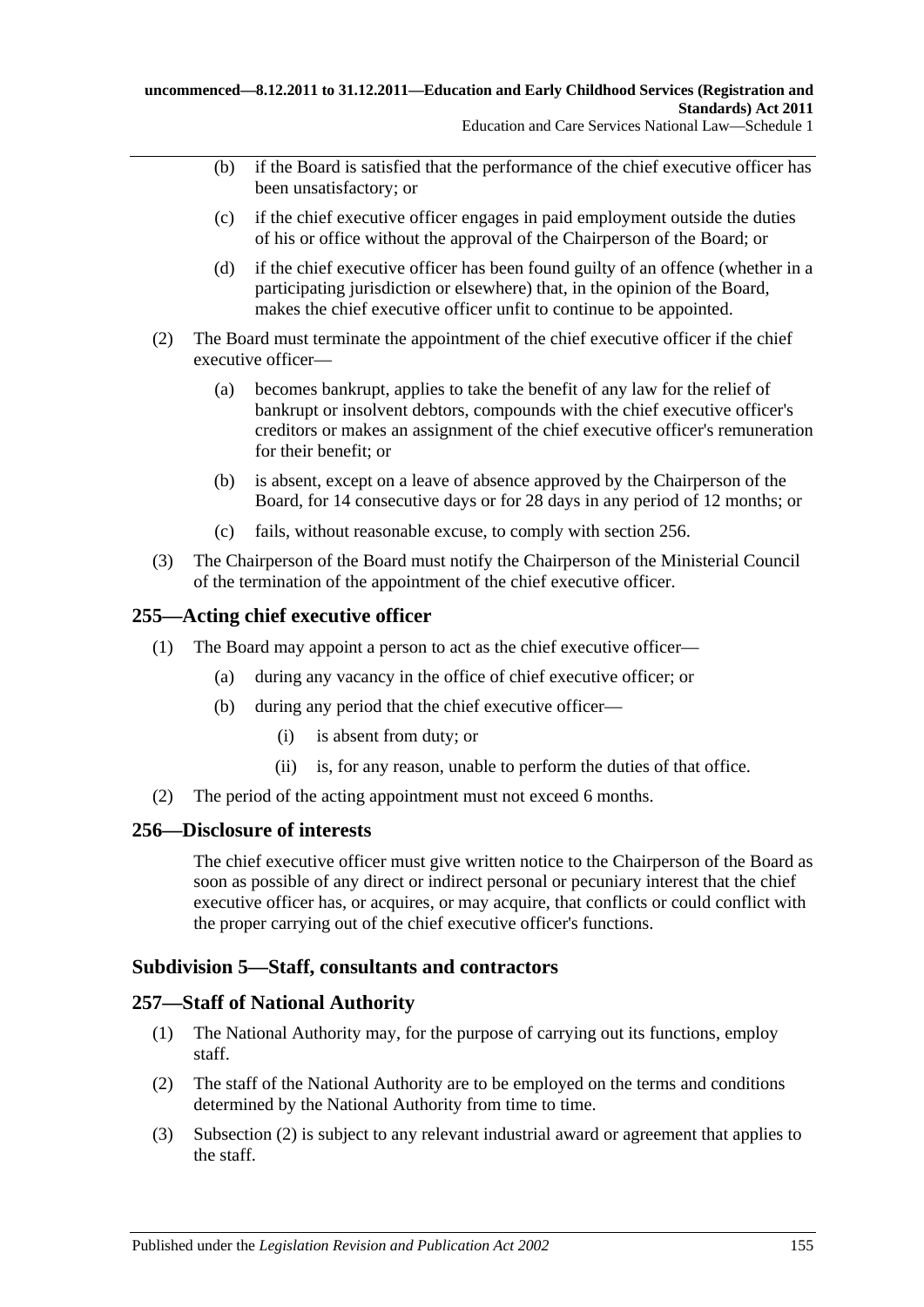### **258—Staff seconded to National Authority**

The National Authority may, in consultation with the relevant Regulatory Authority or the relevant Commonwealth Department, make arrangements for the secondment of staff.

#### **259—Consultants and contractors**

- (1) The National Authority may engage persons with suitable qualifications and experience as consultants or contractors.
- (2) The terms and conditions of engagement of consultants or contractors are as decided by the National Authority from time to time.

# **Part 12—Regulatory Authority**

# **260—Functions of Regulatory Authority**

The Regulatory Authority has the following functions under this Law in relation to this jurisdiction:

- (a) to administer the National Quality Framework;
- (b) to assess approved education and care services against the National Quality Standard and the national regulations and determine the ratings of those services;
- (c) to monitor and enforce compliance with this Law;
- (d) to receive and investigate complaints arising under this Law;
- (e) in conjunction with the National Authority and the relevant Commonwealth Department, to educate and inform education and care services and the community in relation to the National Quality Framework;
- (f) to work in collaboration with the National Authority to support and promote continuous quality improvements in education and care services;
- (g) to undertake information collection, review and reporting for the purposes of—
	- (i) the regulation of education and care services; and
	- (ii) reporting on the administration of the National Quality Framework; and
	- (iii) the sharing of information under this Law;
- (h) any other functions conferred on the Regulatory Authority under this Law.

# <span id="page-155-0"></span>**261—Powers of Regulatory Authority**

(1) The Regulatory Authority has the power to do all things that are necessary or convenient to be done for, or in connection with, or that are incidental to the carrying out of its functions under this Law.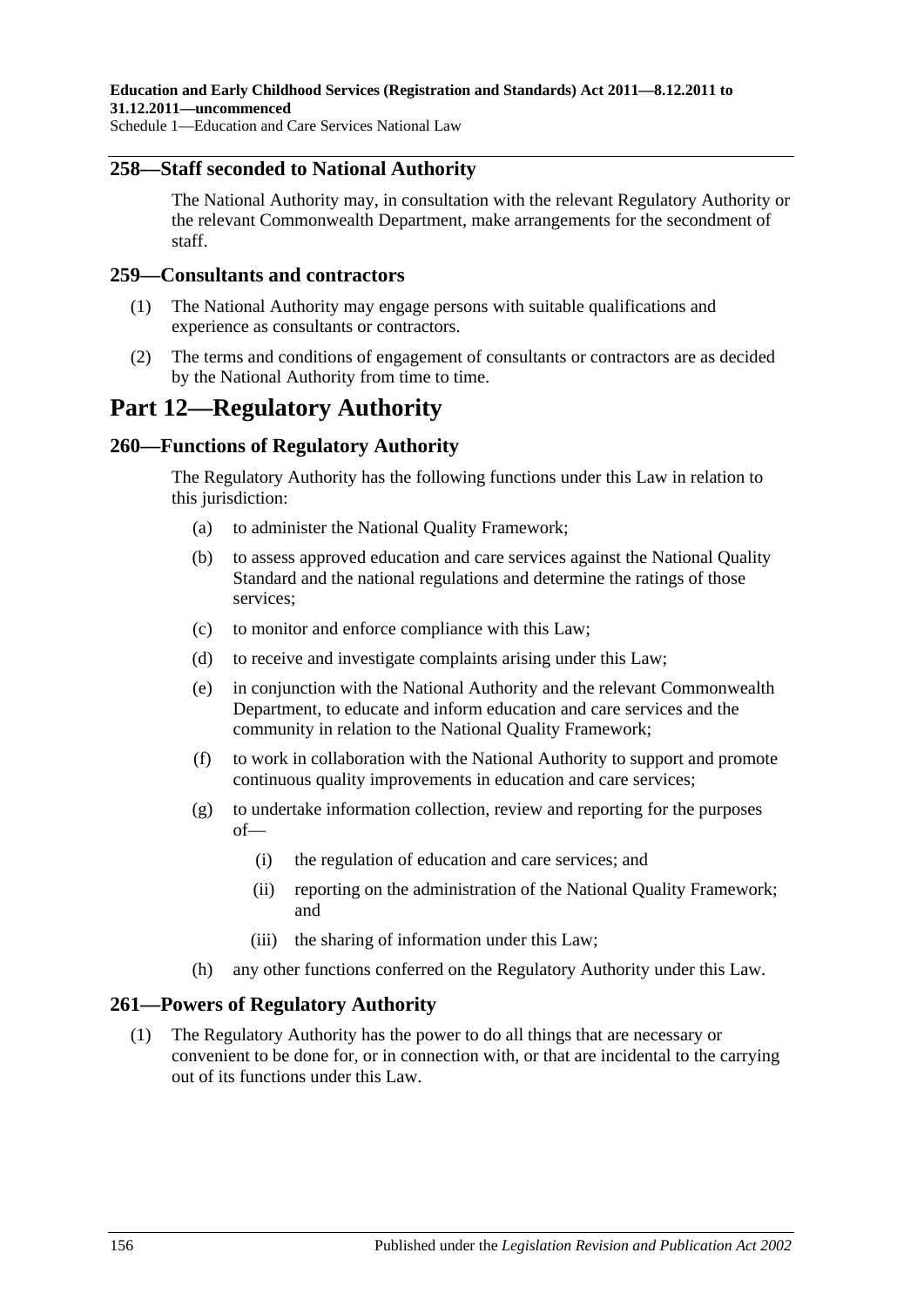- (2) Without limiting [subsection](#page-155-0) (1), the Regulatory Authority has the following powers under this Law in relation to this jurisdiction:
	- (a) to collect, hold and use information obtained under this Law by the Regulatory Authority or the National Authority about the provision of education and care to children including information about outcomes for children and information about providers of education and care services in each participating jurisdiction;
	- (b) subject to the *Privacy Act 1988* of the Commonwealth, to collect, hold and use information about providers of education and care services, family day care educators and certified supervisors;
	- (c) to maintain and publish registers of approved providers, approved education and care services and certified supervisors;
	- (d) to publish information about the National Quality Framework, including ratings and prescribed information about compliance with this Law;
	- (e) to collect, waive, reduce, defer and refund fees (including late payment fees) and enter into agreements in relation to fees;
	- (f) to enter into agreements relating to fees and funding with the National Authority;
	- (g) to exercise any other powers conferred on it by this Law.

# **262—Delegations**

- (1) The Regulatory Authority may in writing delegate any of its functions and powers under this Law (other than this power of delegation) to—
	- (a) any person employed under a public sector law of this jurisdiction; or
	- (b) a prescribed person or a person in a prescribed class of persons.
- (2) A delegate of the Regulatory Authority must disclose to the Regulatory Authority, at the request of the Authority, any direct or indirect personal or pecuniary interest the delegate may have in relation to the delegated functions and powers.

# **Part 13—Information, records and privacy**

# **Division 1—Privacy**

# <span id="page-156-0"></span>**263—Application of Commonwealth Privacy Act**

- (1) The Privacy Act applies as a law of a participating jurisdiction for the purposes of the National Quality Framework.
- <span id="page-156-1"></span>(2) For the purposes of [subsection](#page-156-0) (1), the Privacy Act applies—
	- (a) as if a reference to the Office of the Privacy Commissioner were a reference to the Office of the National Education and Care Services Privacy Commissioner; and
	- (b) as if a reference to the Privacy Commissioner were a reference to the National Education and Care Services Privacy Commissioner; and
	- (c) with any other modifications made by the national regulations.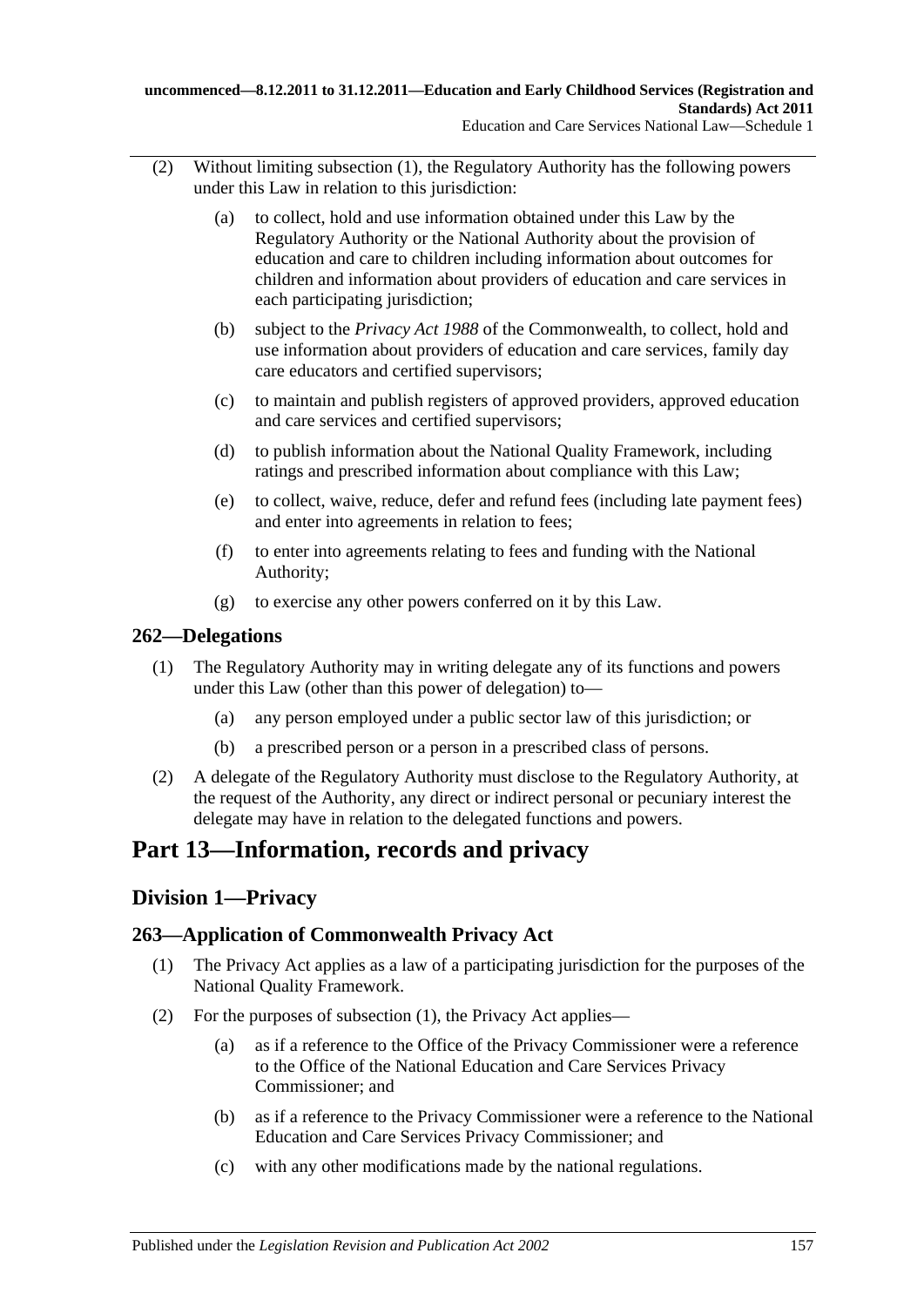- (3) Without limiting [subsection](#page-156-1)  $(2)(c)$ , the national regulations may—
	- (a) provide that the Privacy Act applies under [subsection](#page-156-0) (1) as if a provision of the Privacy Act specified in the national regulations were omitted; or
	- (b) provide that the Privacy Act applies under [subsection](#page-156-0) (1) as if an amendment to the Privacy Act made by a law of the Commonwealth, and specified in the national regulations, had not taken effect; or
	- (c) confer jurisdiction on a tribunal or court of a participating jurisdiction.
- (4) In this section—

*Privacy Act* means the *Privacy Act 1988* of the Commonwealth, as in force from time to time.

# **Division 2—Application of Commonwealth FOI Act**

# <span id="page-157-0"></span>**264—Application of Commonwealth FOI Act**

- (1) The FOI Act applies as a law of a participating jurisdiction for the purposes of the National Quality Framework.
- <span id="page-157-1"></span>(2) For the purposes of [subsection](#page-157-0) (1), the FOI Act applies—
	- (a) as if a reference to the Office of the Freedom of Information Commissioner were a reference to the Office of the National Education and Care Services Freedom of Information Commissioner; and
	- (b) as if a reference to the Freedom of Information Commissioner were a reference to the National Education and Care Services Freedom of Information Commissioner; and
	- (c) with any other modifications made by the national regulations.
- (3) Without limiting [subsection](#page-157-1) (2), the national regulations may—
	- (a) provide that the FOI Act applies under [subsection](#page-157-0) (1) as if a provision of the FOI Act specified in the national regulations were omitted; or
	- (b) provide that the FOI Act applies under [subsection](#page-157-0) (1) as if an amendment to the FOI Act made by a law of the Commonwealth, and specified in the national regulations, had not taken effect; or
	- (c) confer jurisdiction on a tribunal or court of a participating jurisdiction.
- (4) In this section—

*FOI Act* means the *Freedom of Information Act 1982* of the Commonwealth, as in force from time to time.

# **Division 3—Application of New South Wales State Records Act**

# <span id="page-157-2"></span>**265—Application of State Records Act**

(1) The State Records Act applies as a law of a participating jurisdiction for the purposes of the National Quality Framework except to the extent that this Law applies to a Regulatory Authority and the records of a Regulatory Authority.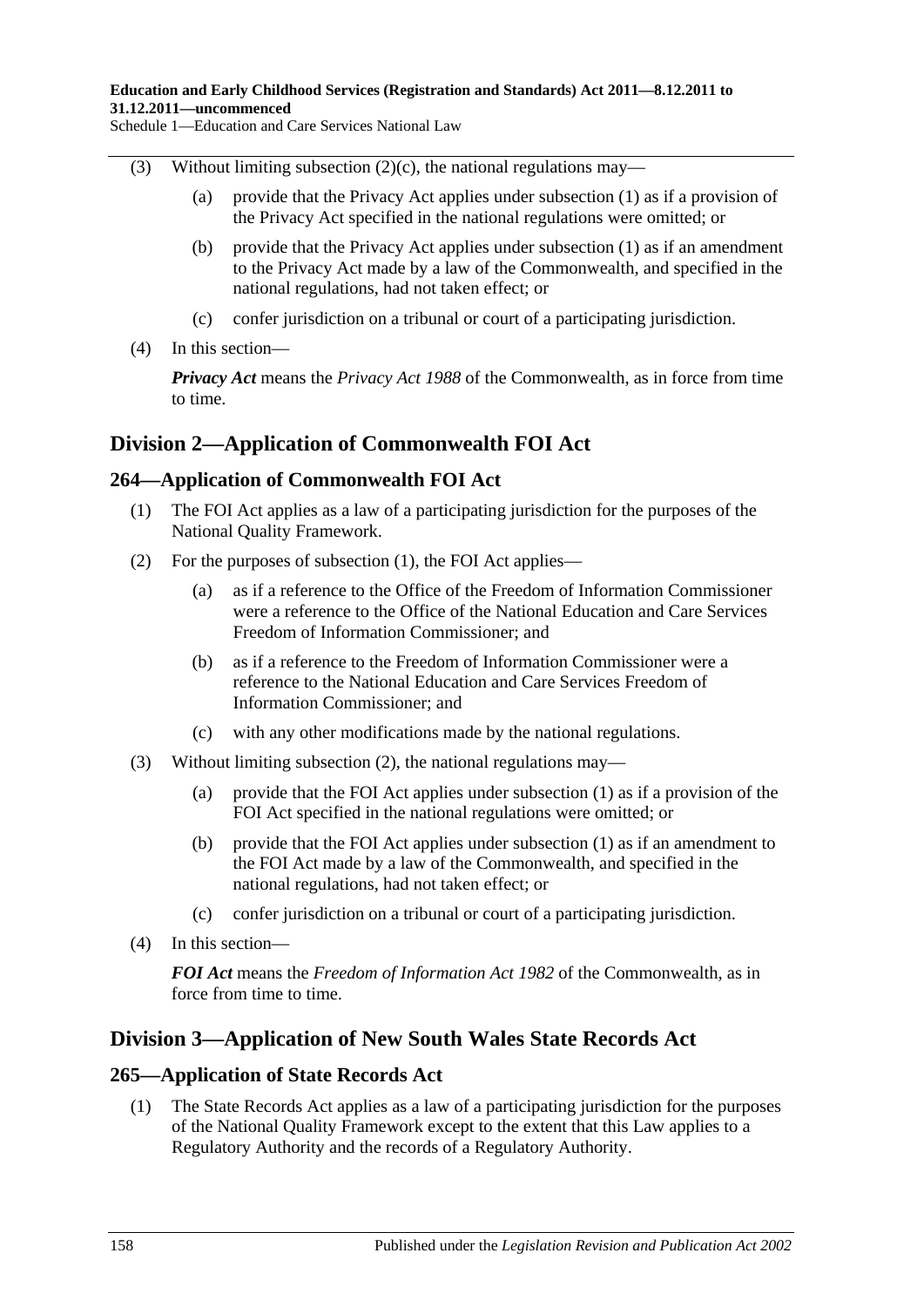- <span id="page-158-0"></span>(2) The national regulations may modify the State Records Act for the purposes of this Law.
- (3) Without limiting [subsection](#page-158-0) (2), the national regulations may—
	- (a) provide that the State Records Act applies under [subsection](#page-157-2) (1) as if a provision of the State Records Act specified in the national regulations were omitted; or
	- (b) provide that the State Records Act applies under [subsection](#page-157-2) (1) as if an amendment to the State Records Act made by a law of New South Wales, and specified in the national regulations, had not taken effect; or
	- (c) confer jurisdiction on a tribunal or court of a participating jurisdiction.
- (4) In this section—

*State Records Act* means the *State Records Act 1998* of New South Wales, as in force from time to time.

# **Division 4—Registers**

# **266—Register of approved providers**

- (1) The National Authority must keep a register of approved providers.
- (2) The register must contain—
	- (a) the name of each approved provider; and
	- (b) any other prescribed information.
- (3) The register of approved providers may be inspected at the office of the National Authority during normal office hours without charge.
- (4) A person may obtain a copy of, or extract from, the register of approved providers on payment of the prescribed fee.

# **267—Register of education and care services**

- (1) The Regulatory Authority must keep a register of approved education and care services operating in the participating jurisdiction.
- (2) The register of approved education and care services must contain the following information:
	- (a) the name of each service;
	- (b) the name of the approved provider of each service;
	- (c) except in the case of a family day care service, the address of each education and care service premises;
	- (d) in the case of an approved family day care service, the address of the principal office of the service;
	- (e) the rating levels for each service;
	- (f) any other prescribed information.
- (3) The register of approved education and care services may be inspected at the office of the Regulatory Authority during normal office hours without charge.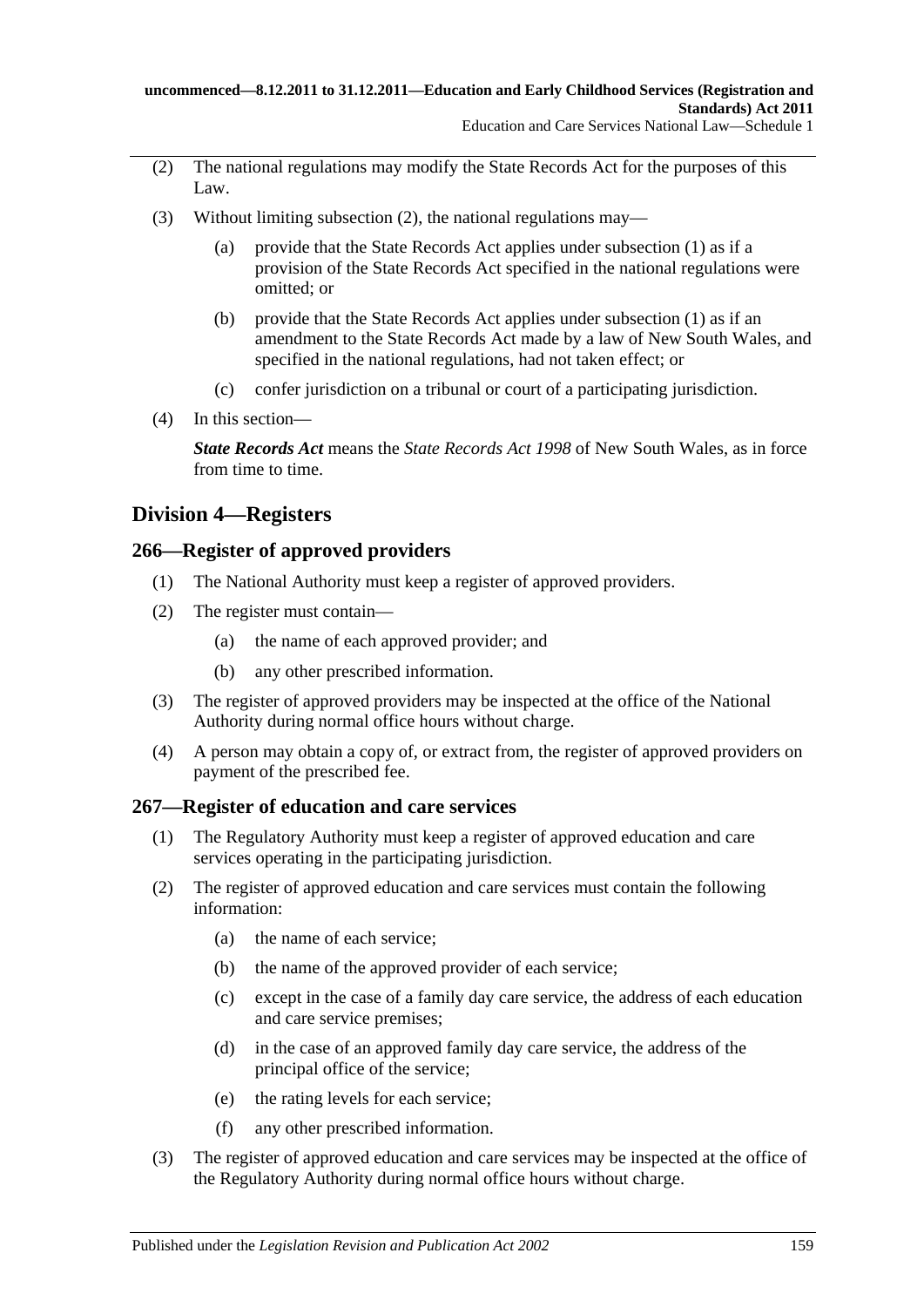- (4) A person may obtain a copy of, or extract from, the register of approved education and care services on payment of the prescribed fee.
- (5) The Regulatory Authority must provide a copy of the register of approved education and care services (as updated from time to time) to the National Authority and the relevant Commonwealth Department.

### **268—Register of certified supervisors**

- (1) The National Authority must keep a register of certified supervisors.
- (2) The register of certified supervisors must contain the following information:
	- (a) the name of each certified supervisor or the prescribed class of person to which the supervisor belongs:
	- (b) any other prescribed information.
- (3) The register of certified supervisors may be inspected at the office of the National Authority during normal office hours without charge.
- (4) A person may obtain a copy of, or extract from, the register of certified supervisors on payment of the prescribed fee.

### **269—Register of family day care educators**

- (1) The approved provider of a family day care service must keep at its principal office a register of each family day care educator and any other person engaged by or registered with a family day care service to educate and care for a child.
- (2) The register must contain the prescribed information in respect of each family day care educator engaged by or registered with a family day care service to educate and care for children.
- (3) The approved provider must provide any information on the register of family day care educators and any changes to that information to the Regulatory Authority on request.

# **Division 5—Publication of information**

#### **270—Publication of information**

- (1) The National Authority and the Regulatory Authority may publish the following information about approved providers, approved education and care services and certified supervisors:
	- (a) the name of each provider, service or supervisor;
	- (b) except in the case of approved family day care services, the address of each education and care service premises;
	- (c) in the case of approved family day care services, the address of the principal office of each service;
	- (d) the rating levels of each approved education and care service;
	- (e) other prescribed information in respect of approved education and care services.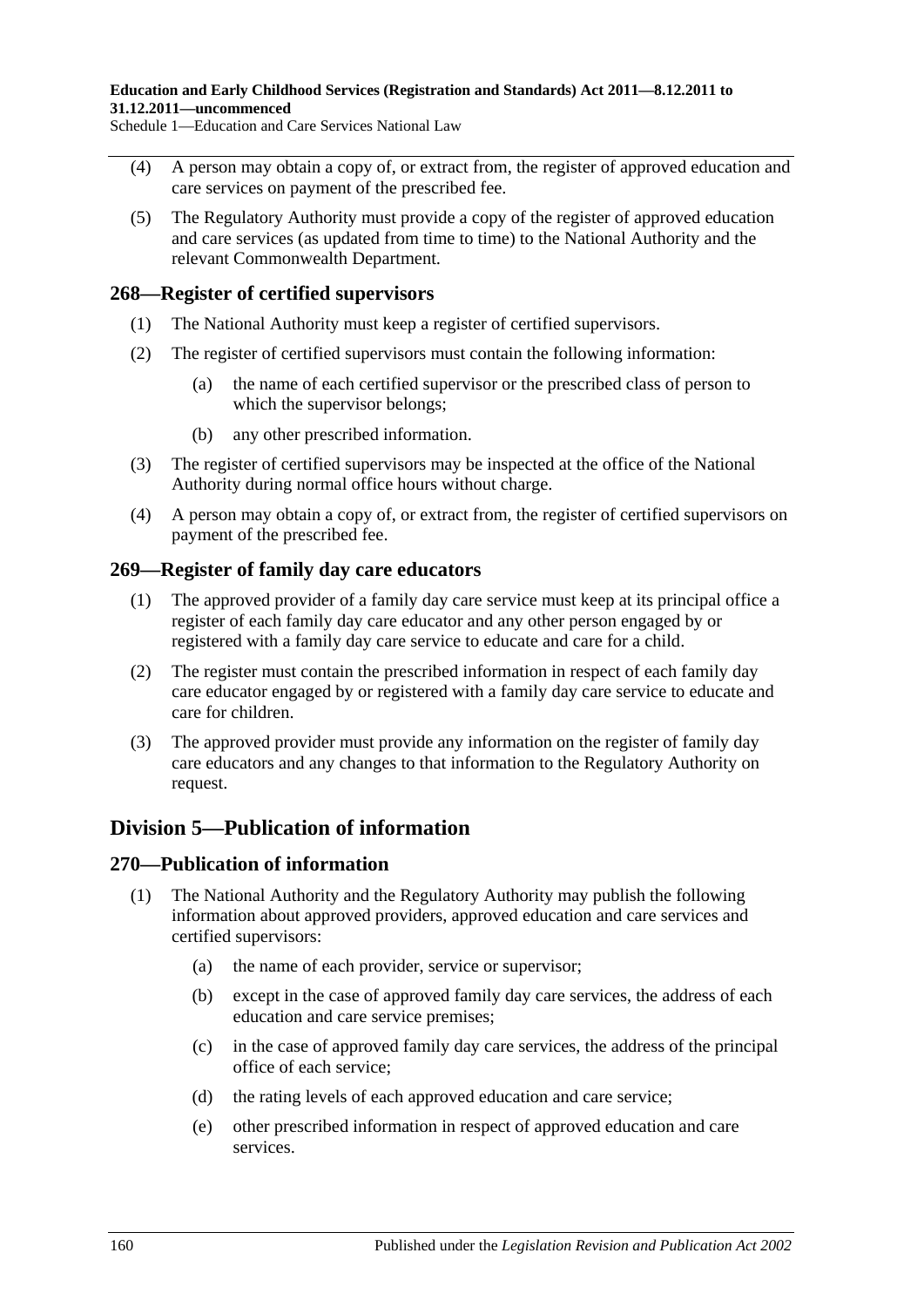(2) The National Authority—

- (a) must publish on its website—
	- (i) the register of approved providers; and
	- (ii) the register of certified supervisors; and
- (b) may publish on its website the register of approved education and care services as kept by a Regulatory Authority.
- (3) The Regulatory Authority must publish on its website the register of approved education and care services kept by the Regulatory Authority.
- (4) The relevant Commonwealth Department is authorised to publish the register of approved education and care services on a website kept by that department.
- (5) The Regulatory Authority may publish the prescribed information about—
	- (a) enforcement actions taken under this Law, including information about compliance notices, prosecutions, enforceable undertakings, suspension or cancellation of approvals or certificates; and
	- (b) any prescribed matters.
- (6) Information published under this section must not include information that could identify or lead to the identification of an individual other than—
	- (a) an approved provider or certified supervisor; or
	- (b) a person who is being prosecuted for an offence against this Law.

# **Division 6—Disclosure of information**

# **271—Disclosure of information to other authorities**

- (1) The Regulatory Authority and any government department, public authority and local authority may disclose information in respect of education and care services to each other for the purposes of this Law.
- (2) The Regulatory Authority may disclose information in respect of education and care services to the National Authority or a Regulatory Authority of a participating jurisdiction or a person acting for that Authority—
	- (a) for the purposes of this Law; or
	- (b) for the purposes of research and the development of national policy with respect to education and care services.
- (3) The Regulatory Authority may disclose information in respect of education and care services to the relevant Commonwealth Department or a person acting for the relevant Commonwealth Department—
	- (a) for the purposes of this Law; or
	- (b) for the purposes of research and the development of national policy with respect to education and care services; or
	- (c) for a purpose relating to the funding of education and care services; or
	- (d) for a purpose relating to the payment of benefits or allowances to persons using education and care services.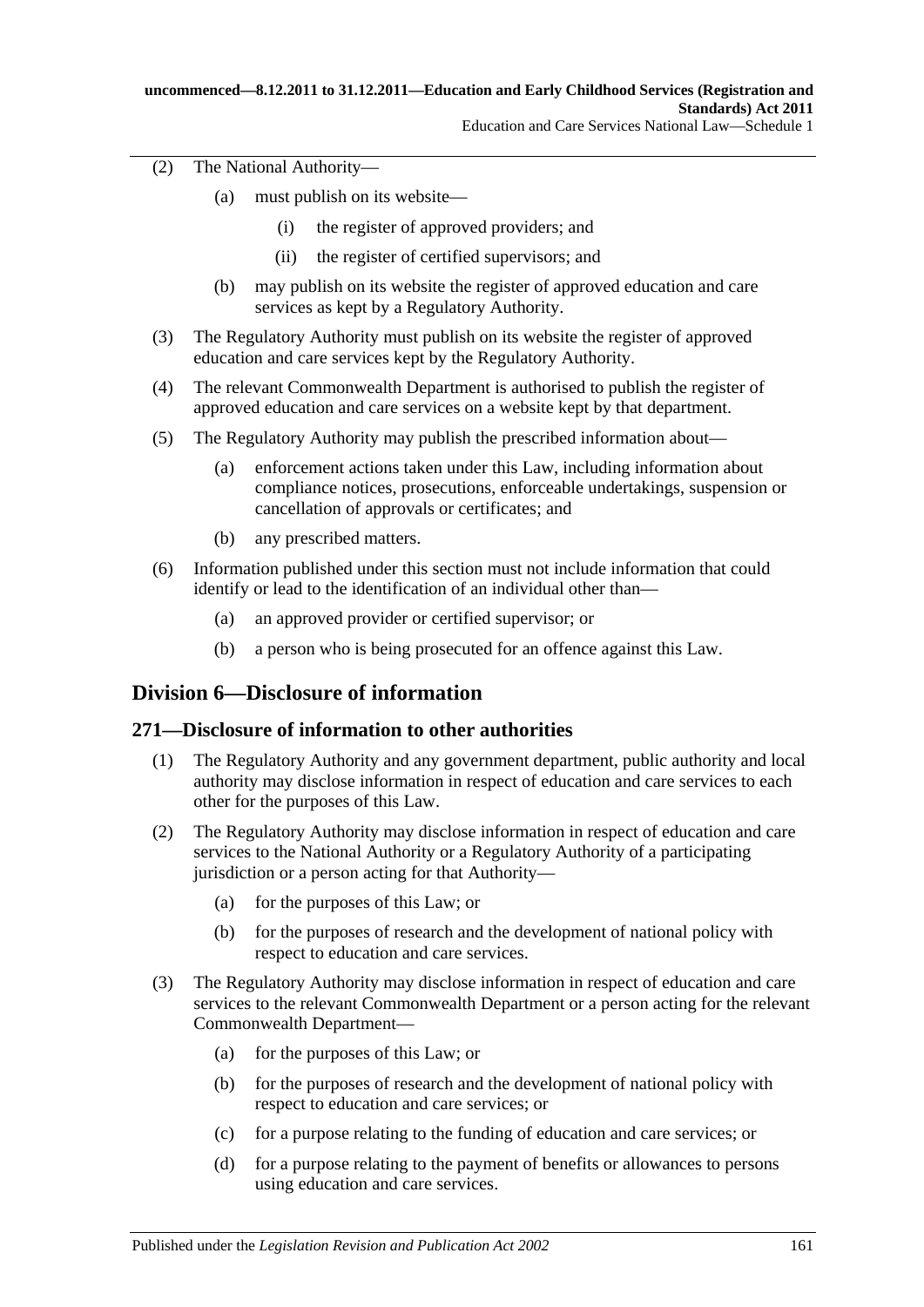**Education and Early Childhood Services (Registration and Standards) Act 2011—8.12.2011 to 31.12.2011—uncommenced**

Schedule 1—Education and Care Services National Law

- (4) The Regulatory Authority must disclose to the Regulatory Authorities of other participating jurisdictions the suspension or cancellation of a working with children check, working with children card or teacher registration of a nominated supervisor or certified supervisor of which it is notified under this Law.
- (5) The Regulatory Authority may disclose to the head of the government department responsible for the administration of a working with children law, any prohibition notice issued under this Law as applying in any participating jurisdiction in respect of the person.
- (6) A disclosure of information under this section is subject to—
	- (a) Division 1; and
	- (b) any protocol approved by the National Authority for the purposes of this section.
- (7) Information provided under this section must not include information that could identify or lead to the identification of an individual other than—
	- (a) an approved provider or a certified supervisor; or
	- (b) a family day care educator who has been suspended from providing education and care to children as part of a family day care service; or
	- (c) a person to whom a prohibition notice applies; or
	- (d) a person who is being prosecuted for an offence against this Law.

#### **272—Disclosure of information to education and care services**

- (1) If requested by an approved provider, the Regulatory Authority may disclose the following information:
	- (a) whether a person named in the request is subject to a prohibition notice issued under this Law as applying in any participating jurisdiction;
	- (b) whether a family day care educator named in the request has been suspended from providing education and care to children as part of a family day care service.
- (2) A disclosure of information under this section is subject to—
	- (a) Division 1; and
	- (b) any protocol approved by the National Authority for the purposes of this section.

#### <span id="page-161-0"></span>**273—Duty of confidentiality**

- (1) An individual who is, or who has been, a person exercising functions under this Law must not disclose to another person protected information. Penalty: \$5 000.
- (2) However, [subsection](#page-161-0) (1) does not apply if—
	- (a) the information is disclosed in the exercise of a function under, or for the purposes of, or in accordance with, this Law; or
	- (b) the disclosure is authorised or required by any law of a participating jurisdiction, or is otherwise required or permitted by law; or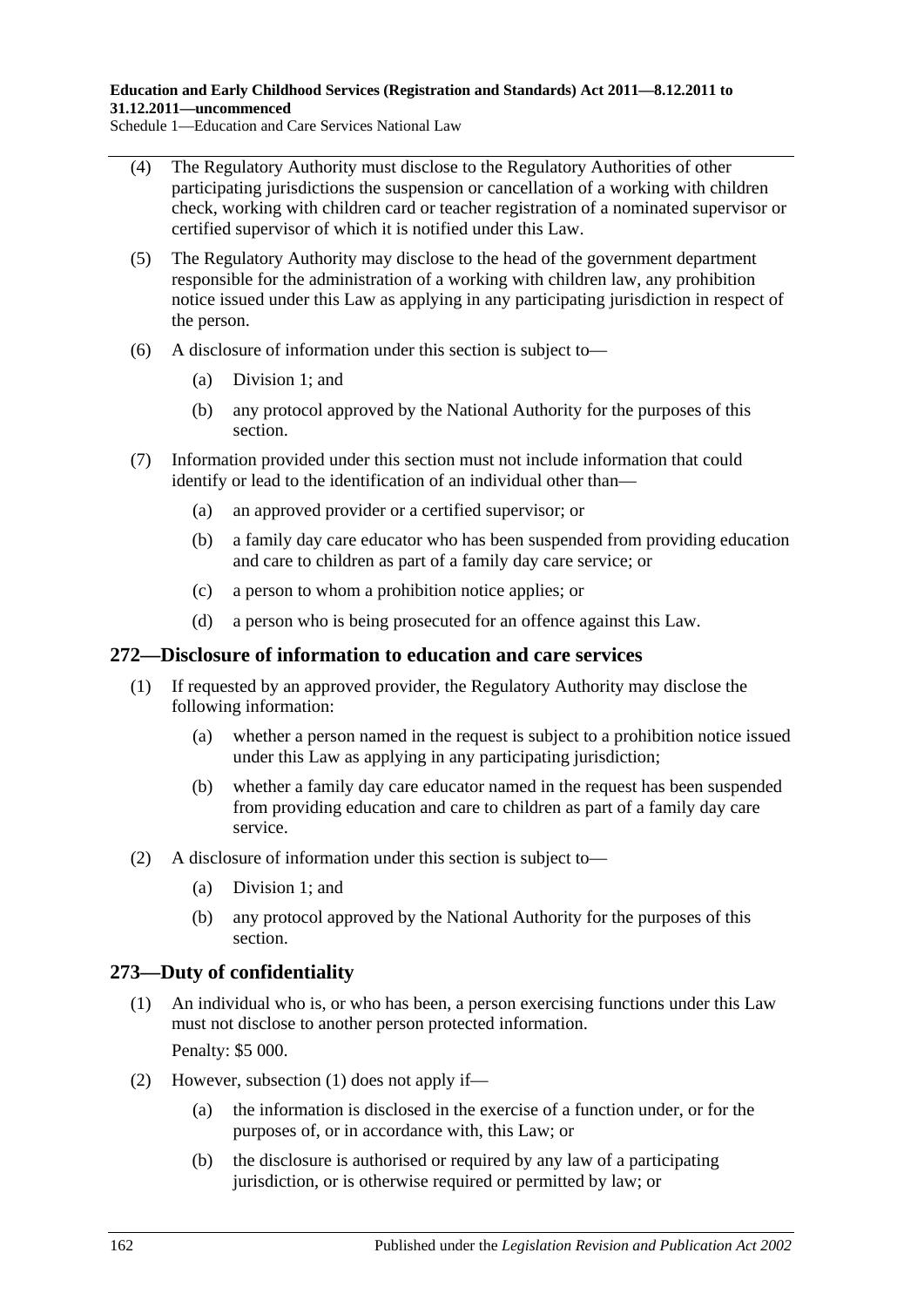- (c) the disclosure is with the agreement of the person to whom the information relates; or
- (d) the information relates to proceedings before a court or tribunal and the proceedings are or were open to the public; or
- (e) the information is, or has been accessible to the public, including because it was published for the purposes of, or in accordance with, this Law; or
- (f) the disclosure is otherwise authorised by the Ministerial Council.
- (3) In this section—

*protected information* means information—

- (a) that is personal to a particular individual and that identifies or could lead to the identification of the individual; and
- (b) that comes to a person's knowledge in the course of, or because of, the person exercising functions under this Law.

# **Part 14—Miscellaneous**

# **Division 1—Finance**

# **274—Australian Children's Education and Care Quality Authority Fund**

- (1) The Australian Children's Education and Care Quality Authority Fund is established.
- (2) The Authority Fund is a fund to be administered by the National Authority.
- (3) The National Authority may establish accounts with any financial institution for money in the Authority Fund.
- (4) The Authority Fund does not form part of the consolidated fund or consolidated account of a participating jurisdiction or the Commonwealth.

# **275—Payments into Authority Fund**

There is payable into the Authority Fund—

- (a) all money provided by a participating jurisdiction or the Commonwealth for the purposes of the Fund; and
- (b) the proceeds of the investment of money in the Fund; and
- (c) all grants, gifts and donations made to the National Authority, but subject to any trusts declared in relation to the grants, gifts or donations; and
- (d) all money directed or authorised to be paid into the Fund by or under this Law, any law of a participating jurisdiction or any law of the Commonwealth; and
- (e) any other money and property prescribed by the national regulations; and
- (f) any other money or property received by the National Authority in connection with the exercise of its functions.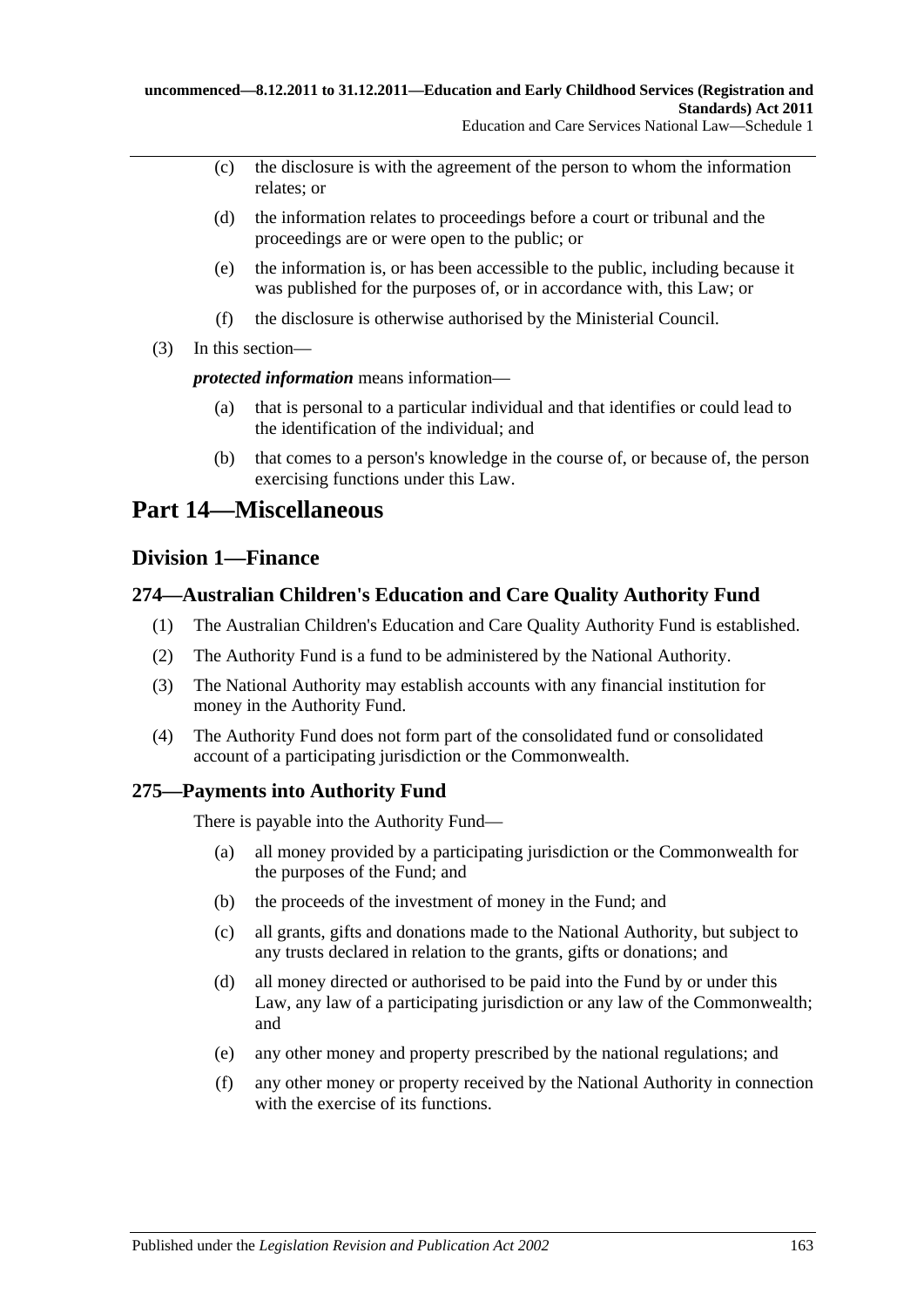### **276—Payments out of Authority Fund**

Payments may be made from the Authority Fund for the purpose of—

- (a) paying any costs or expenses, or discharging any liabilities, incurred by the National Authority in the administration or enforcement of this Law or in the performance of its functions or duties or the exercise of its powers; and
- (b) paying any remuneration or allowances payable under this Law by the National Authority; and
- (c) allocating, transferring or reimbursing money to a participating jurisdiction in accordance with the national regulations; and
- (d) any other payments recommended by the National Authority and approved by the Ministerial Council.

### **277—Investment of money in Authority Fund**

The National Authority may invest money in the Authority Fund in accordance with the national regulations.

### **278—Financial management duties of National Authority**

The National Authority must—

- (a) ensure that its operations are carried out efficiently, effectively and economically; and
- (b) keep proper books and records in relation to the Authority Fund; and
- (c) ensure that expenditure is made from the Authority Fund for lawful purposes only and, as far as possible, reasonable value is obtained for money expended from the Fund; and
- (d) ensure that its procedures, including internal control procedures, afford adequate safeguards with respect to—
	- (i) the correctness, regularity and propriety of payments made from the Authority Fund; and
	- (ii) receiving and accounting for payments made to the Authority Fund; and
	- (iii) prevention of fraud or mistake; and
- (e) take any action necessary to ensure the preparation of accurate financial statements in accordance with Australian Accounting Standards for inclusion in its annual report; and
- (f) take any action necessary to facilitate the audit of those financial statements in accordance with this Law; and
- (g) arrange for any further audit by a qualified person of the books and records kept by the National Authority in relation to the Authority Fund, if directed to do so by the Ministerial Council.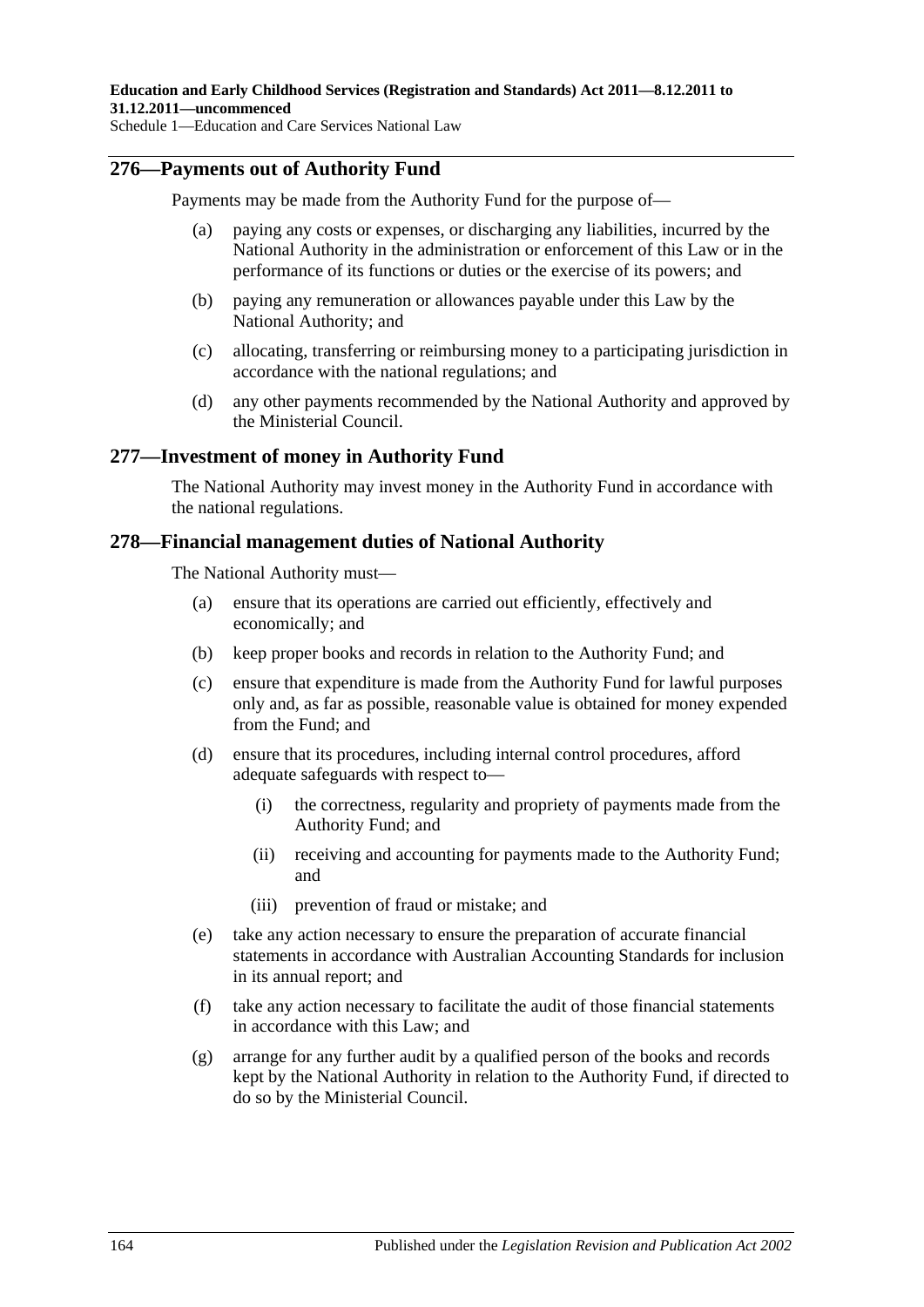# **Division 2—Reporting**

### **279—Annual report**

- (1) The Board must, within 4 months after the end of each financial year, submit an annual report of the National Authority for the financial year to the Ministerial Council.
- (2) The annual report must include—
	- (a) an audited financial statement for the period to which the report relates; and
	- (b) a report about the National Authority's performance of its functions under this Law during the period to which the annual report relates; and
	- (c) an assessment of the implementation and administration of the National Quality Framework; and
	- (d) all directions given to the National Authority by the Ministerial Council and the Authority's response; and
	- (e) all directions given to the Regulatory Authorities by the Ministerial Council and the Regulatory Authorities' responses; and
	- (f) a report on any committees established by the Board; and
	- (g) any other matter determined by the Ministerial Council.
- (3) The financial statement is to be prepared in accordance with Australian Accounting Standards.
- (4) The financial statement is to be audited by a public sector auditor and a report is to be provided by the auditor.
- (5) The Ministerial Council may extend, or further extend, the period for submission of an annual report to the Council by a total period of up to 3 months.
- (6) In this section—

*public sector auditor* means—

- (a) the Auditor-General (however described) of a participating jurisdiction or the Commonwealth; or
- (b) an auditor employed, appointed or otherwise engaged by an Auditor-General of a participating jurisdiction or the Commonwealth.

# <span id="page-164-0"></span>**280—Tabling and publication of annual report**

- (1) The Ministerial Council must make arrangements for the tabling of the annual report of the National Authority, and the report of the public sector auditor with respect to the financial statement in the report, in the Parliament of a participating jurisdiction determined by the Ministerial Council.
- (2) As soon as practicable after the annual report has been tabled in the Parliament determined under [subsection](#page-164-0) (1), the National Authority must publish a copy of the report on its website.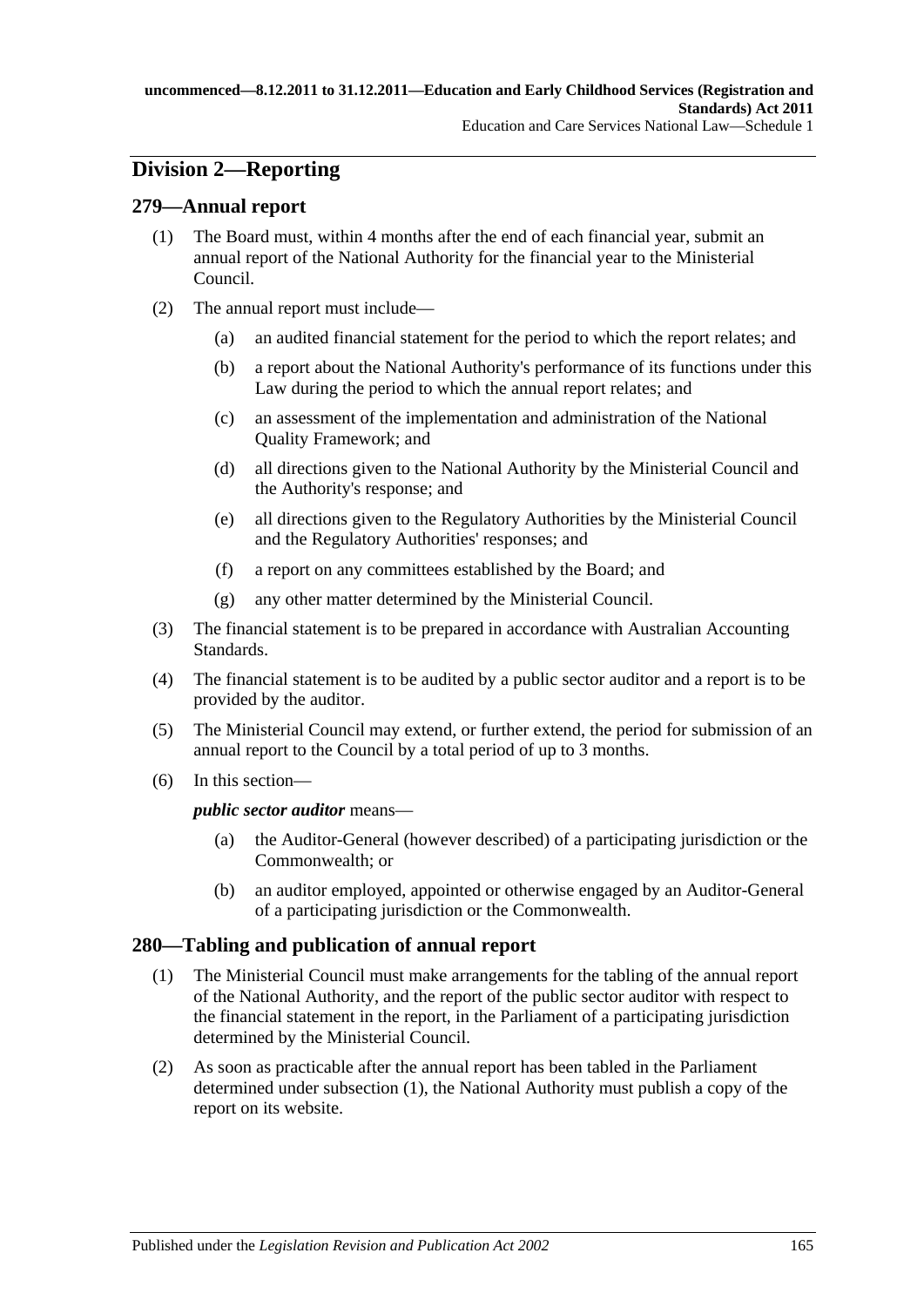# **281—Other reporting**

- (1) The National Authority may make any reports to the Ministerial Council that it considers necessary in the performance of its functions.
- <span id="page-165-0"></span>(2) The Chairperson of the Board must provide to the Ministerial Council any other reports and documents and information relating to the operations of the National Authority that the Ministerial Council requires.
- (3) The Chairperson of the Board may provide to the responsible Minister of a participating jurisdiction and the Commonwealth Minister any reports and documents and information relating to the operations of the National Authority that the responsible Minister requires.
- (4) The reports, documents and information referred to in [subsection](#page-165-0) (2) must be provided within the time set by the Ministerial Council.

# **Division 3—Application of Commonwealth Ombudsman Act**

# <span id="page-165-1"></span>**282—Application of Commonwealth Ombudsman Act**

- (1) The Ombudsman Act applies as a law of a participating jurisdiction for the purposes of this Law except to the extent that this Law applies to a Regulatory Authority and the employees, decisions, actions and records of a Regulatory Authority.
- <span id="page-165-2"></span>(2) For the purposes of [subsection](#page-165-1) (1), the Ombudsman Act applies—
	- (a) as if a reference to the Commonwealth Ombudsman were a reference to the Education and Care Services Ombudsman; and
	- (b) with any other modifications made by the national regulations.
- (3) Without limiting [subsection](#page-165-2) (2), the national regulations may—
	- (a) provide that the Ombudsman Act applies under [subsection](#page-165-1) (1) as if a provision of the Ombudsman Act specified in the regulations were omitted; or
	- (b) provide that the Ombudsman Act applies under [subsection](#page-165-1) (1) as if an amendment to the Ombudsman Act made by a law of the Commonwealth, and specified in the regulations, had not taken effect; or
	- (c) confer jurisdiction on a tribunal or court of a participating jurisdiction.
- (4) In this section—

*Ombudsman Act* means the *Ombudsman Act 1976* of the Commonwealth, as in force from time to time.

# **Division 4—Legal proceedings**

#### **283—Who may bring proceedings for an offence?**

- (1) The following persons may bring proceedings for an offence under this Law:
	- (a) the Regulatory Authority;
	- (b) a person authorised by the Regulatory Authority;
	- (c) a police officer.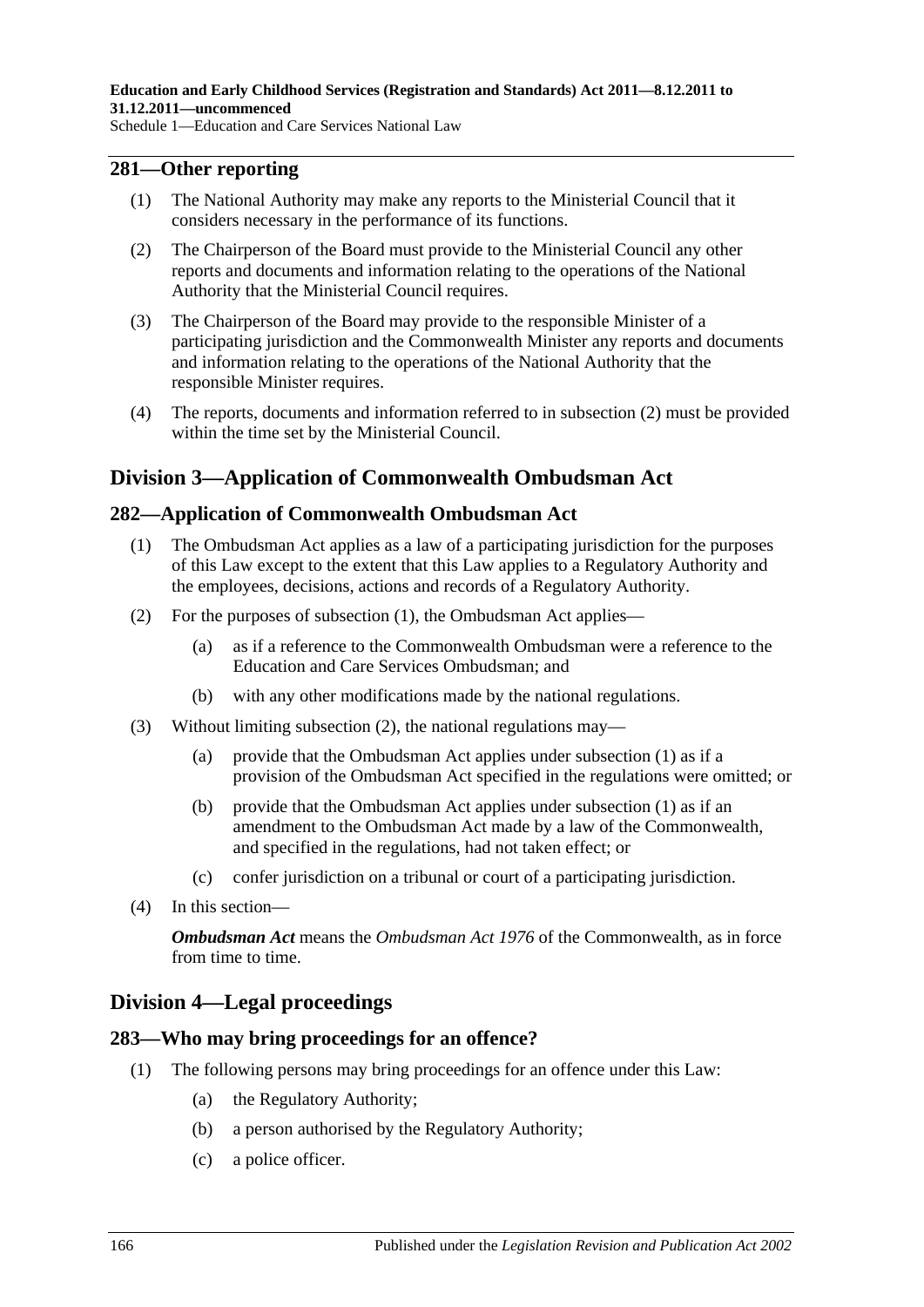(2) In a proceeding for an offence against this Law or the regulations it must be presumed, in the absence of evidence to the contrary, that the person bringing the proceeding was authorised to bring it.

# **284—When proceedings may be brought**

Proceedings for an offence under this Law must be commenced within 2 years of the date of the alleged offence.

# **285—Offences by bodies corporate**

- (1) If a body corporate commits an offence against this Law, any person with management or control of the body corporate who failed to exercise due diligence to prevent the contravention that is the subject of the offence also commits that offence and is liable to the penalty for that offence.
- (2) The penalty for an offence referred to in this section is the penalty applicable to an individual.

# **286—Application of Law to partnerships and eligible associations and other entities**

- (1) If this Law would otherwise require or permit something to be done by a partnership, the thing may be done by one or more of the partners on behalf of the partnership.
- (2) If this Law would otherwise require or permit something to be done by an eligible association, the thing may be done by one or more of the members of the executive committee on behalf of the association.
- (3) If this Law would otherwise require or permit something to be done by a prescribed entity, the thing may be done by one or more of the persons with management or control of the entity on behalf of the entity.
- (4) An offence against this Law that would otherwise be committed by the partnership is taken to have been committed by each partner who is a person with management or control of the partnership.
- (5) An offence against this Law that would otherwise be committed by an eligible association is taken to have been committed by each person who is a person with management or control of the association.
- (6) An offence against this Law that would otherwise be committed by a prescribed entity is taken to have been committed by each person who is a person with management or control of that entity.
- (7) The penalty for an offence that is taken to be committed under this section is the penalty applicable to an individual.

# **287—Multiple holders of an approval**

If more than one person holds a provider approval or service approval under this Law each holder of the approval is jointly and severally responsible for compliance with this Law.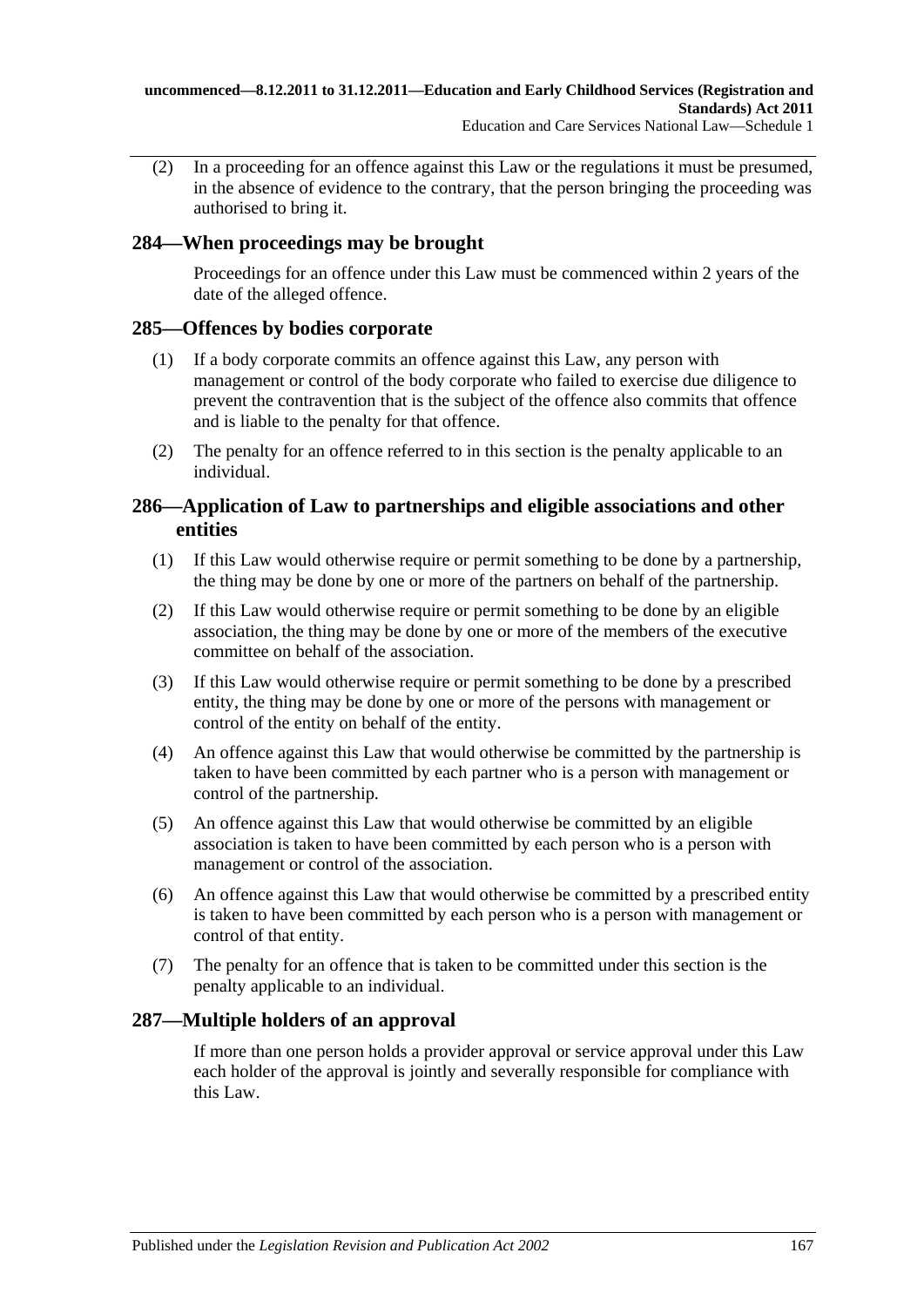### **288—Double jeopardy**

If a person has been convicted or found guilty in another participating jurisdiction for an offence against this Law as it applies in that jurisdiction, proceedings cannot be brought in this jurisdiction against the same person in respect of an offence concerning the same subject-matter.

#### <span id="page-167-0"></span>**289—Immunity**

- (1) A member of the Board of the National Authority, a committee of the Board or a Ratings Review Panel is not personally liable for anything done or omitted to be done in good faith—
	- (a) in the exercise of a power or the performance of a function under this Law; or
	- (b) in the reasonable belief that the action or omission was in the exercise of the power or the performance of the function under this Law.
- (2) Any liability resulting from an act or omission that would, but for [subsection](#page-167-0) (1), attach to an individual referred to in that subsection attaches instead to the National Authority.
- <span id="page-167-1"></span>(3) The Regulatory Authority (if an individual) or a member of the governing body of the Regulatory Authority is not personally liable for anything done or omitted to be done in good faith—
	- (a) in the exercise of a power or the performance of a function under this Law; or
	- (b) in the reasonable belief that the action or omission was in the exercise of the power or the performance of the function under this Law.
- (4) Any liability resulting from an act or omission that would, but for [subsection](#page-167-1) (3), attach to an individual referred to in that subsection attaches instead to the State.

#### **290—Immunity—education law**

- (1) This section applies if the Regulatory Authority becomes aware of misconduct by a registered teacher or other person who could be subject to disciplinary action under an education law of a participating jurisdiction.
- <span id="page-167-2"></span>(2) The Regulatory Authority may refer the matter to the relevant disciplinary body under the education law.
- (3) If the Regulatory Authority refers a matter under [subsection](#page-167-2) (2), a prosecution cannot be brought under this Law for an offence in relation to that matter.

#### **291—Infringement offences**

- (1) An authorised officer or other person authorised by the Regulatory Authority may serve an infringement notice on a person for a contravention of—
	- (a) section 172, 173 or 176; or
	- (b) offences against the national regulations that are prescribed for the purposes of this section.
- (2) The infringement penalty for an offence for which an infringement notice may be served on a person is the amount which is 10 per cent of the maximum penalty that could be imposed on the person in respect of that offence.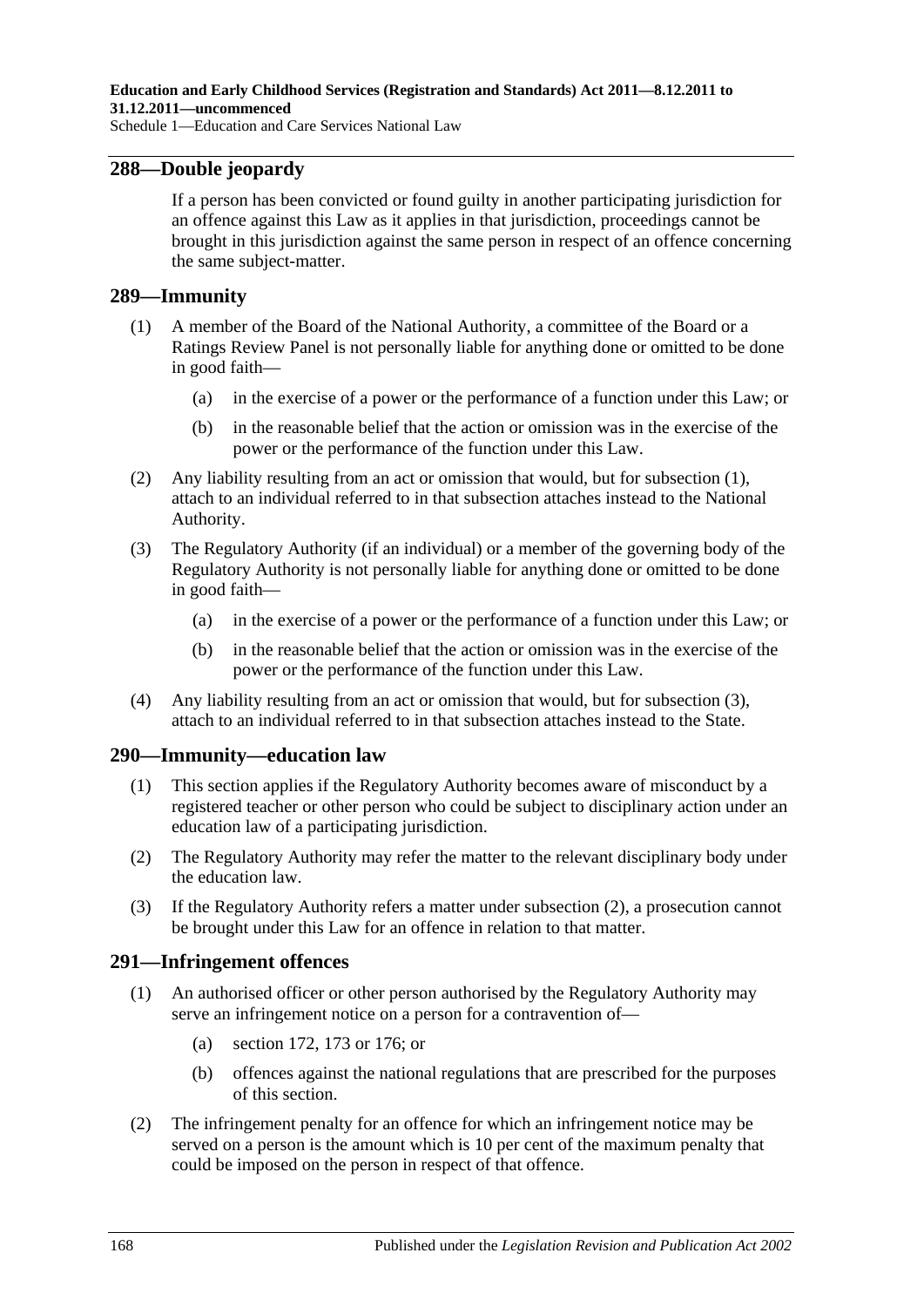- (3) An infringement notice must be in the form prescribed or contain the information prescribed by the infringements law of this jurisdiction.
- (4) Subject to this section, the infringements law of this jurisdiction applies to infringement notices served under this section in this jurisdiction.
- (5) The payment of an infringement penalty expiates the offence and is not to be considered in—
	- (a) assessing whether a person is a fit and proper person to be involved in the provision of, or to be a supervisor of, an education and care service; or
	- (b) assessing an approved education and care service under Part 5.

# **292—Evidentiary certificates**

A certificate purporting to be signed by the chief executive officer of the National Authority or by a Regulatory Authority and stating any of the following matters is prima facie evidence of the matter:

- <span id="page-168-0"></span>(a) a stated document is one of the following things made, given, issued or kept under this Law:
	- (i) an appointment, approval or decision;
	- (ii) a notice, direction or requirement;
	- (iii) a supervisor certificate;
	- (iv) a register, or an extract from a register;
	- (v) a record, or an extract from a record;
- <span id="page-168-1"></span>(b) a stated document is another document kept under this Law;
- (c) a stated document is a copy of a document mentioned in [paragraph](#page-168-0) (a) or [\(b\);](#page-168-1)
- (d) on a stated day, or during a stated period, a stated person was or was not an approved provider or a certified supervisor;
- (e) on a stated day, or during a stated period, an education and care service was or was not an approved education and care service;
- (f) on a stated day, or during a stated period, an approval was or was not subject to a stated condition;
- (g) on a stated day, an approval or supervisor certificate was suspended or cancelled;
- (h) on a stated day, or during a stated period, an appointment as authorised officer was, or was not, in force for a stated person;
- (i) on a stated day, a stated person was given a stated notice or direction under this Law;
- (j) on a stated day, a stated requirement was made of a stated person.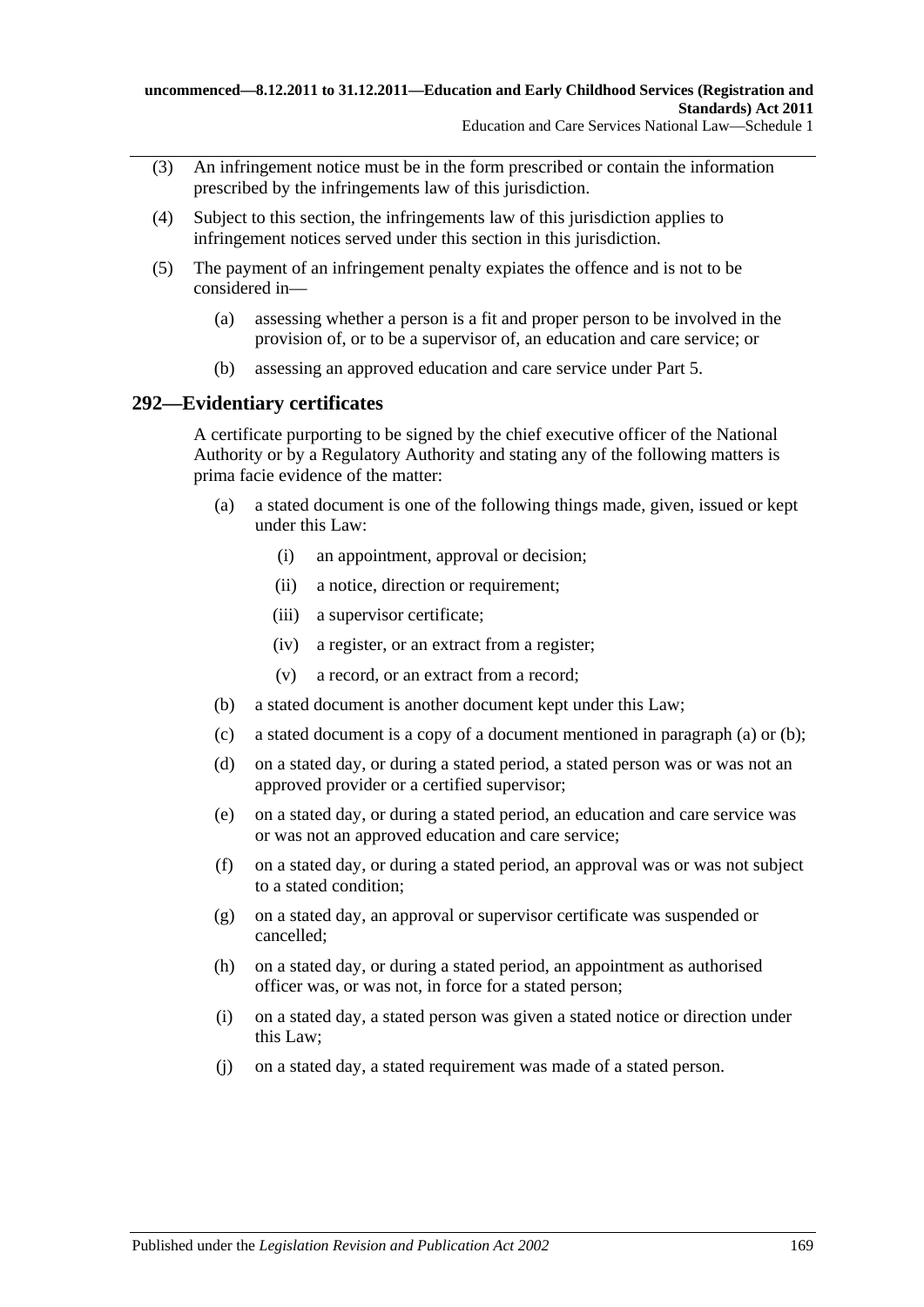# **Division 5—Service of notices**

#### <span id="page-169-0"></span>**293—Service of notices**

- (1) If this Law requires or permits a notice to be served on a person, the notice may be served—
	- (a) on an individual by—
		- (i) delivering it to the individual personally; or
		- (ii) leaving it at, or by sending it by post to, the address notified to the sender by the individual as an address at which service of notices under this Law will be accepted or otherwise the address of the place of residence or business of the individual last known to the person serving the document; or
		- (iii) sending it by facsimile transmission to a facsimile number notified to the sender by the individual as an address at which service of notices under this Law will be accepted; or
		- (iv) sending it by email to an internet address notified to the sender by the individual as an address at which service of notices under this Law will be accepted; or
	- (b) on a person other than an individual by—
		- (i) leaving it at, or by sending it by post to, the address notified to the sender by the person as an address at which service of notices under this Law will be accepted or otherwise the address of the head office, a registered office or the principal place of business of the person; or
		- (ii) sending it by facsimile transmission to a facsimile number notified to the sender by the person as an address at which service of notices under this Law will be accepted; or
		- (iii) sending it by email to an internet address notified to the sender by the person as an address at which service of notices under this Law will be accepted.
- (2) [Subsection](#page-169-0) (1) applies whether the word "deliver", "give", "notify", "send" or "serve" or another expression is used.
- (3) [Subsection \(1\)](#page-169-0) does not affect the power of a court or tribunal to authorise service of a notice otherwise than as provided in that subsection.

# **294—Service by post**

If a notice authorised or required to be served (whether the word "deliver", "give", "notify", "send" or "serve" or another expression is used) on a person is served by post, service of the notice—

- (a) may be effected by properly addressing, prepaying and posting a letter containing the document; and
- (b) in Australia or in an external Territory—is, unless evidence sufficient to raise doubt is adduced to the contrary, taken to have been effected on the fourth day after the letter was posted; and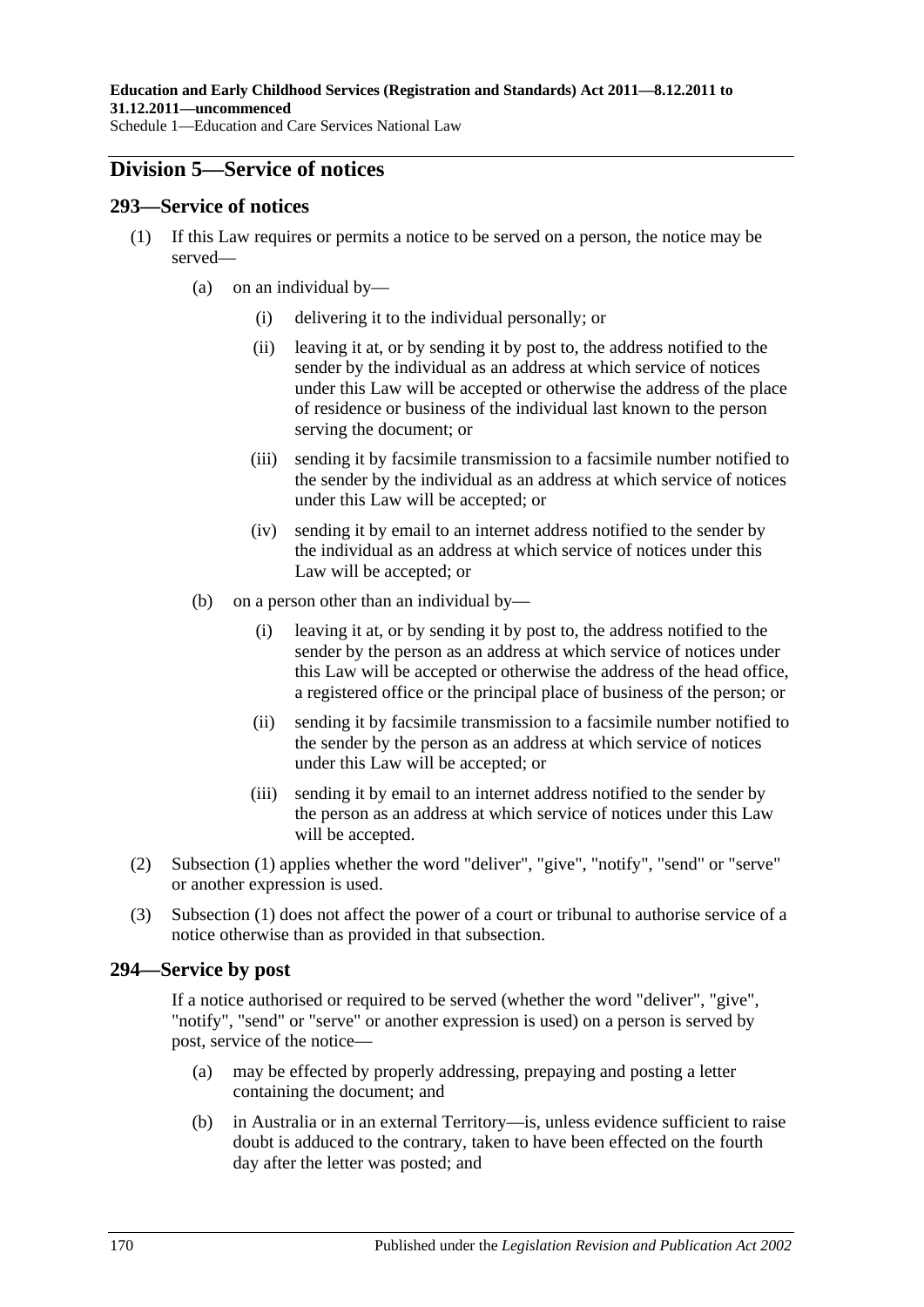(c) in another place—is, unless evidence sufficient to raise doubt is adduced to the contrary, taken to have been effected at the time when the letter would have been delivered in the ordinary course of the post.

# **Division 6—False or misleading information**

# <span id="page-170-0"></span>**295—False or misleading information or documents**

(1) A person must not give the Regulatory Authority or an authorised officer under this Law any information or document that the person knows is false or misleading in a material particular.

Penalty:

- (a) \$6 000, in the case of an individual.
- (b) \$30 000, in any other case.
- (2) [Subsection \(1\)](#page-170-0) does not apply in respect of the giving of a document, if the person when giving the document—
	- (a) informs the Regulatory Authority or authorised officer, to the best of the person's ability, how it is false or misleading; and
	- (b) gives the correct information to the Regulatory Authority or authorised officer if the person has, or can reasonably obtain, the correct information.

# **Division 7—Protection from reprisal**

# **296—Definitions**

In this Division—

*protected disclosure* means a disclosure of information or provision of documents to the Regulatory Authority—

- (a) pursuant to a request under this Law; or
- (b) where the person making the disclosure has a reasonable belief that—
	- (i) an offence against this Law has been or is being committed; or
	- (ii) the safety, health or wellbeing of a child or children being educated and cared for by an education and care service is at risk;

*serious detrimental action* includes dismissal, involuntary transfer, loss of promotion and demotion.

# **297—Protection from reprisal**

(1) A person must not take serious detrimental action against a person in reprisal for a protected disclosure.

Penalty:

- (a) \$10 000 in the case of an individual.
- (b) \$50 000 in any other case.
- <span id="page-170-1"></span>(2) A person takes serious detrimental action in reprisal for a protected disclosure if—
	- (a) the person takes or threatens to take the action because—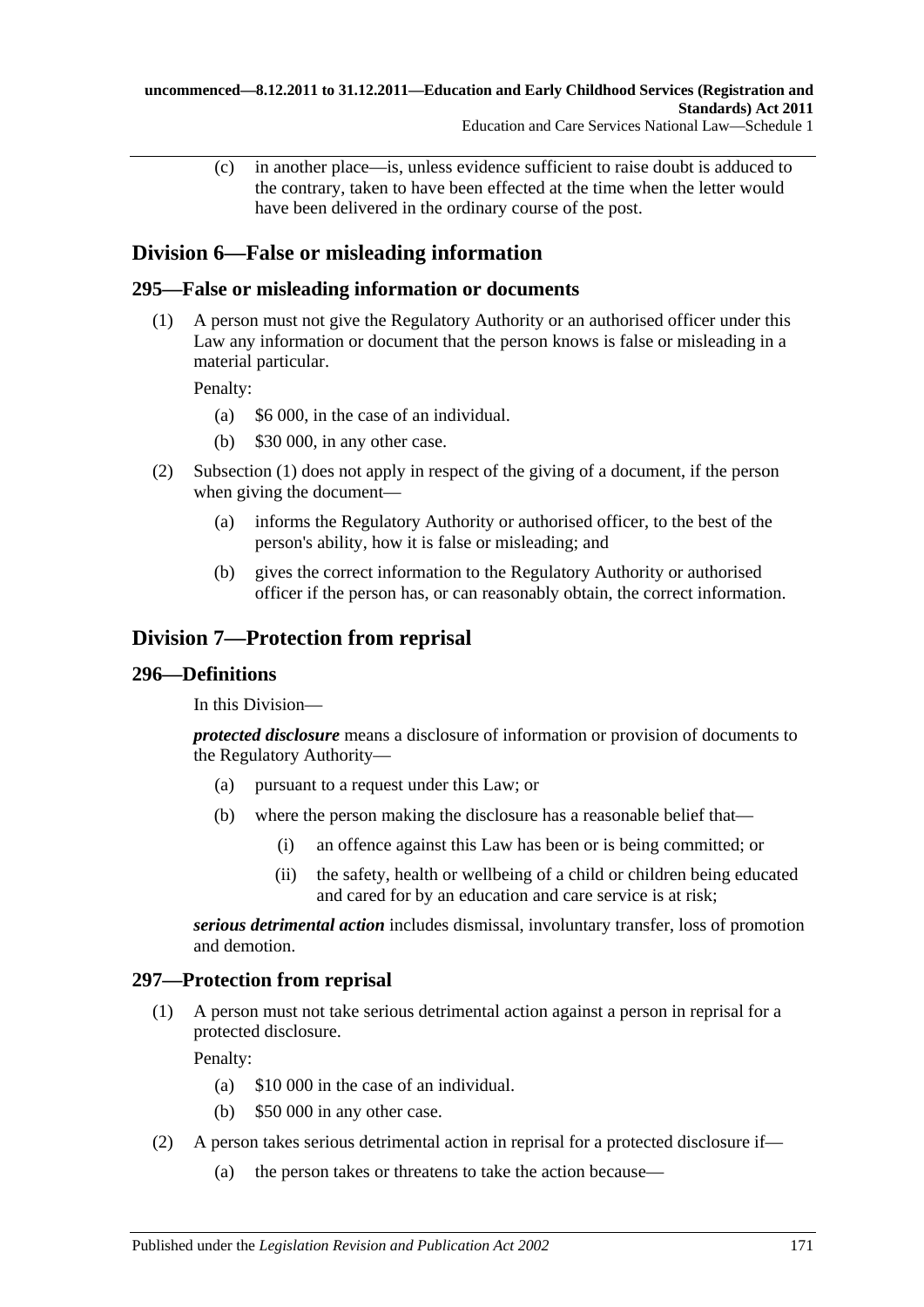- (i) a person has made, or intends to make, a protected disclosure; or
- (ii) the person believes that a person has made or intends to make the protected disclosure; or
- (b) the person incites or permits another person to take or threaten to take the action for either of those reasons.
- (3) In determining whether a person takes serious detrimental action in reprisal, it is irrelevant whether or not a reason referred to in [subsection](#page-170-1) (2) is the only or dominant reason as long as it is a substantial reason.

# **298—Proceedings for damages for reprisal**

- (1) A person who takes serious detrimental action against a person in reprisal for a protected disclosure is liable in damages to that person.
- (2) The damages may be recovered in proceedings as for a tort in any court of competent jurisdiction.
- (3) Any remedy that may be granted by a court with respect to a tort, including exemplary damages, may be granted by a court in proceedings under this section.
- (4) The right of a person to bring proceedings for damages does not affect any other right or remedy available to the person arising from the serious detrimental action.

### **299—Application for injunction or order**

A person who believes that serious detrimental action has been taken or may be taken against him or her in reprisal for a protected disclosure may apply to the superior court for—

- (a) an order requiring the person who has taken the serious detrimental action to remedy that action; or
- (b) an injunction.

#### **300—Injunction or order**

- <span id="page-171-0"></span>(1) If, on receipt of an application under section 299, the superior court is satisfied that a person has taken or intends to take serious detrimental action against a person in reprisal for a protected disclosure, the court may—
	- (a) order the person who took the serious detrimental action to remedy that action; or
	- (b) grant an injunction in any terms the court considers appropriate.
- (2) The superior court, pending the final determination of an application under section 299, may
	- (a) make an interim order in the terms of [subsection](#page-171-0)  $(1)(a)$ ; or
	- (b) grant an interim injunction.

# **Division 8—National regulations**

#### <span id="page-171-1"></span>**301—National regulations**

(1) The Ministerial Council may make regulations for the purposes of this Law.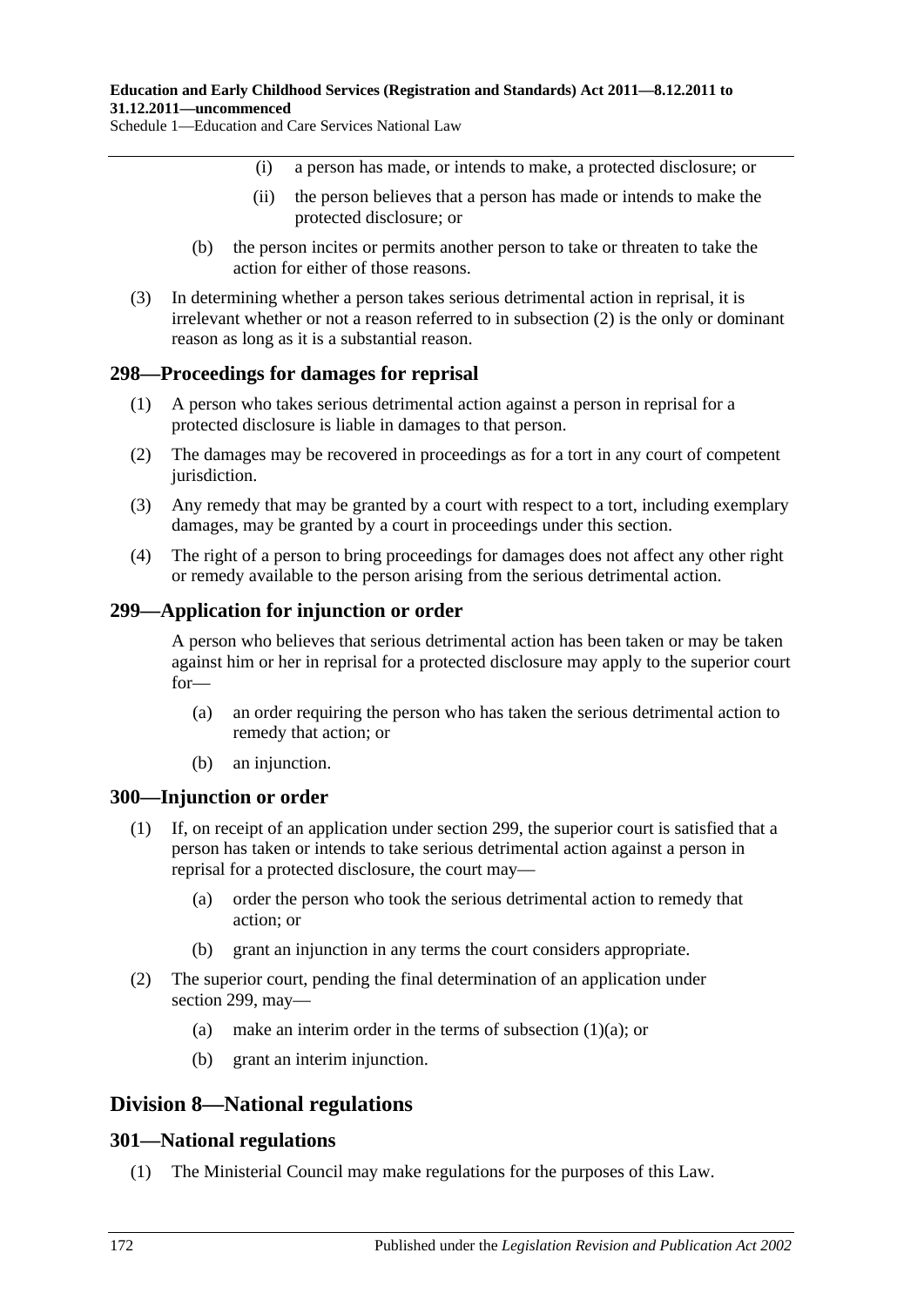- (2) The national regulations may provide for any matter that is required or permitted to be prescribed or necessary or convenient to be prescribed for carrying out or giving effect to this Law.
- (3) Without limiting [subsection](#page-171-1) (1), the national regulations may provide for the following:
	- (a) fees (including application fees and annual fees) for approvals and certificates and other things done under this Law;
	- (b) the indexation of fees;
	- (c) standards for education and care services;
	- (d) requirements for educational programs, including the quality of those programs and their development, documentation and delivery;
	- (e) requirements and standards to be complied with for the safety, health and wellbeing of children being educated and cared for by an education and care service;
	- (f) requirements and standards to be complied with for safety, security, cleanliness, comfort, hygiene and repair of premises, outdoor spaces, fencing, gates, resources and equipment used for providing education and care services;
	- (g) requirements and standards about the premises to be used to provide an education and care service including siting, design, layout, space, security and entitlement to occupy;
	- (h) requirements and standards for the staffing of education and care services including the recruitment (and conduct of criminal history or other security checks) and the appointment of staff, performance improvement, professional standards, professional development, numbers and qualifications of educators (including minimum age and requirements concerning groups of children of different ages and composition) and staffing rosters and arrangements;
	- (i) requirements and standards about educators' relationships with children, interactions and behaviour guidance and inclusion policies and practice for education and care services;
	- (j) requirements and standards for partnerships between education and care services and the community in which they are located and the families of children being educated and cared for by education and care services, including requirements for services to link to other support services for children and families;
	- (k) requirements and standards as to the leadership and management of education and care services including governance and fitness and propriety of all staff members and volunteers, management of grievances and complaints and the provision of information to families;
	- (l) the records, policies and procedures to be kept by approved providers and family day care educators including enrolment and attendance information;
	- (m) requirements and standards about first aid and management of children's medical conditions including—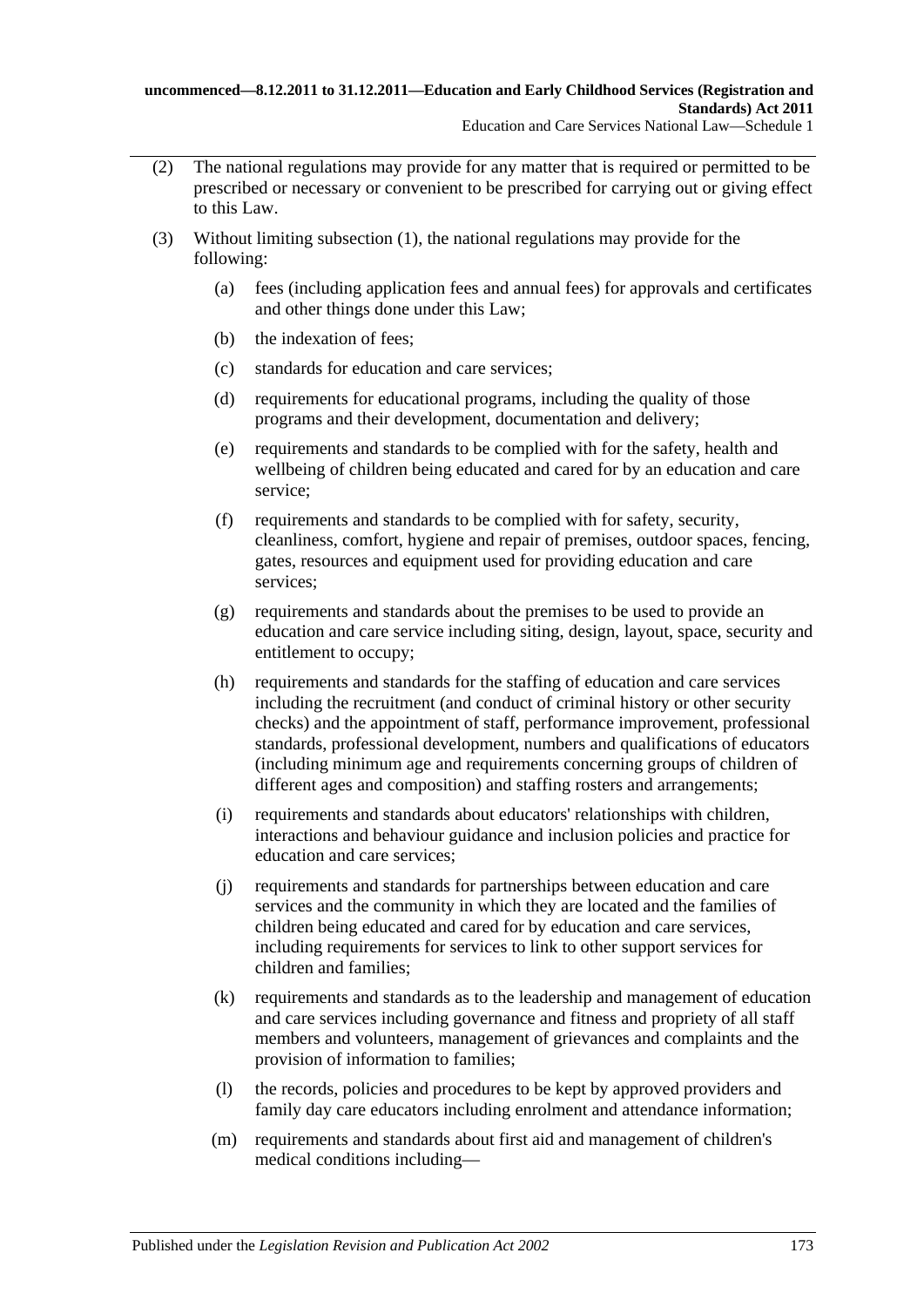#### **Education and Early Childhood Services (Registration and Standards) Act 2011—8.12.2011 to 31.12.2011—uncommenced**

Schedule 1—Education and Care Services National Law

- (i) the training of educators and staff members; and
- (ii) plans, policies and procedures used to manage medical conditions and first aid; and
- (iii) the keeping and storage of first aid kits and medications;
- (n) information required to be submitted for applications made under this Law;
- (o) requirements and standards for the provision and display of information by approved providers;
- (p) the publication of information about enforcement actions taken under this Law, including notice and review of proposals to publish information;
- (q) matters relating to the application of this Law to partnerships, eligible associations or prescribed entities;
- (r) requirements relating to the receipt and payment and distribution of fees and monetary penalties payable under this Law.
- (4) The national regulations—
	- (a) may be of a general or limited application; and
	- (b) may differ according to differences in time, place (including jurisdiction) or circumstances; and
	- (c) may differ according to the type or class of education and care service and the ages of children being educated and cared for by a service; and
	- (d) may exempt any education and care service or any type or class of education and care service from complying with all or any of the regulations; and
	- (e) may leave any matter or thing to be from time to time determined, applied, dispensed with or regulated by a Regulatory Authority; and
	- (f) may apply, adopt or incorporate by reference any document either—
		- (i) as in force at the date the national regulations come into operation or at any date before then; or
		- (ii) wholly or in part or as amended by the national regulations; and
	- (g) may impose penalties not exceeding \$2000 for offences against the national regulations.

#### **302—Publication of national regulations**

- (1) The national regulations are to be published on the NSW Legislation website in accordance with Part 6A of the *Interpretation Act 1987* of New South Wales.
- (2) A regulation commences on the day or days specified in the regulation for its commencement (being not earlier than the date it is published).

#### **303—Parliamentary scrutiny of national regulations**

(1) The member of the Ministerial Council representing a participating jurisdiction is to make arrangements for the tabling of a regulation made under this Law in each House of the Parliament of the participating jurisdiction.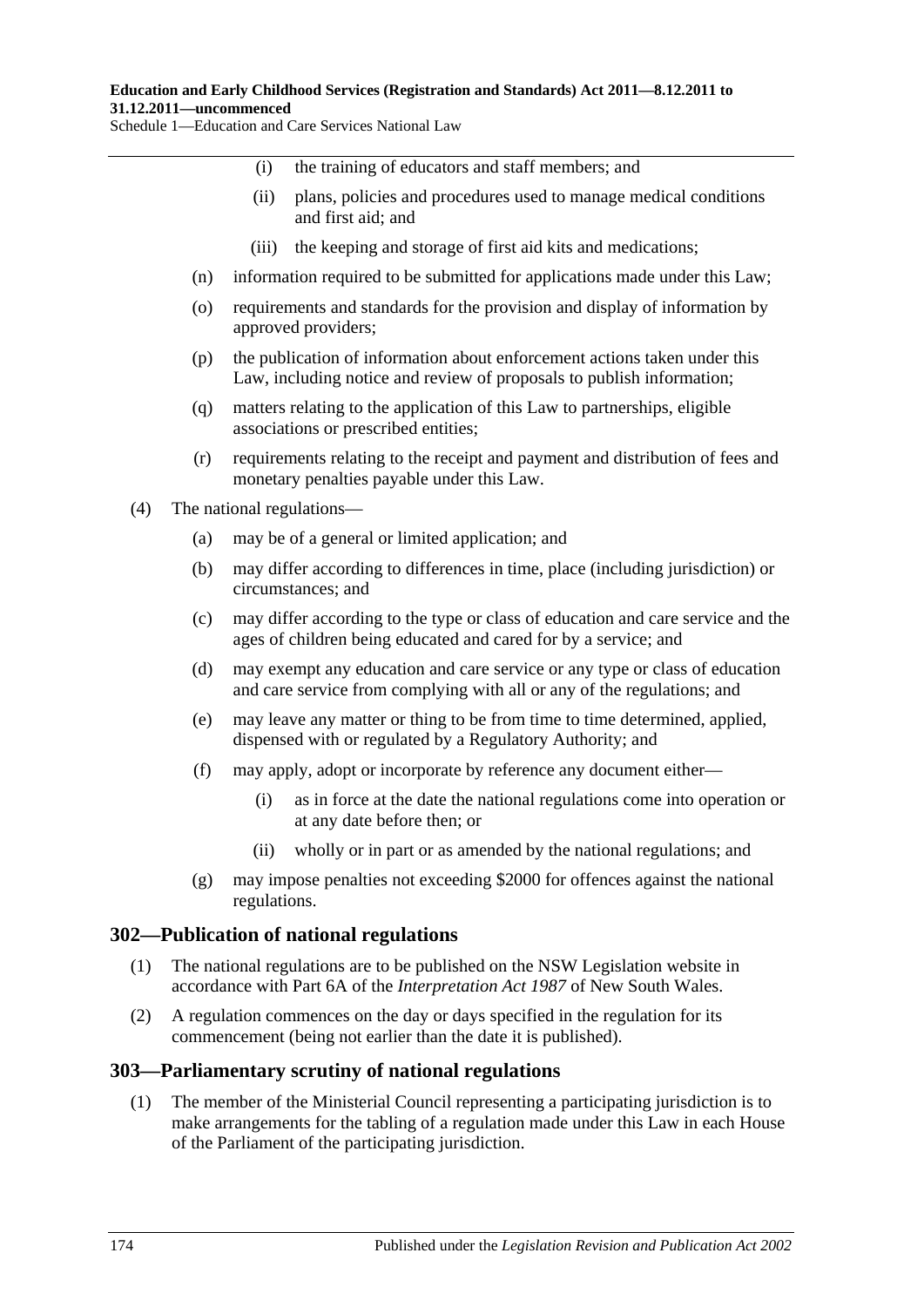- (2) A committee of the Parliament of a participating jurisdiction may consider, and report to the Parliament about, the regulation in the same way the committee may consider and report to the Parliament about regulations made under Acts of that jurisdiction.
- (3) A regulation made under this Law may be disallowed in a participating jurisdiction by a House of the Parliament of that jurisdiction in the same way, and within the same period, that a regulation made under an Act of that jurisdiction may be disallowed.

# <span id="page-174-0"></span>**304—Effect of disallowance of national regulation**

- (1) If a regulation ceases to have effect under section 303 any law or provision of a law repealed or amended by the regulation is revived as if the disallowed regulation had not been made.
- (2) The restoration or revival of a law under [subsection](#page-174-0) (1) takes effect at the beginning of the day on which the disallowed regulation by which it was amended or repealed ceases to have effect.
- (3) A reference in this section to the repeal or amendment of a law or a provision of a law extends to the revocation or variation of a regulation or a provision of a regulation.

# **Part 15—Transitional provisions**

# **Division 1—Introductory**

# **305—Definitions**

In this Part—

*declared approved family day care service*, in relation to a participating jurisdiction, means an education and care service that is declared by a law of that jurisdiction to be a declared approved family day care service for the purposes of this Law;

*declared approved family day care venue*, in relation to a participating jurisdiction, means a place other than a residence that is declared by a law of that jurisdiction to be a declared approved family day care venue for the purposes of this Law;

*declared approved provider*, in relation to a participating jurisdiction, means a person or a person in a class of persons declared by a law of that jurisdiction to be a declared approved provider for the purposes of this Law;

*declared approved service*, in relation to a participating jurisdiction, means an education and care service that is declared by a law of that jurisdiction to be a declared approved service for the purposes of this Law;

*declared certified supervisor*, in relation to a participating jurisdiction, means a person or a person in a class of persons declared by a law of that jurisdiction to be a declared certified supervisor for the purposes of this Law;

*declared compliance notice*, in relation to a participating jurisdiction, means an order or notice under a former education and care services law that is declared by a law of that jurisdiction to be a declared compliance notice for the purposes of this Law;

*declared enforceable undertaking*, in relation to a participating jurisdiction, means an undertaking entered into under a former education and care services law that is declared by a law of that jurisdiction to be a declared enforceable undertaking under this Law;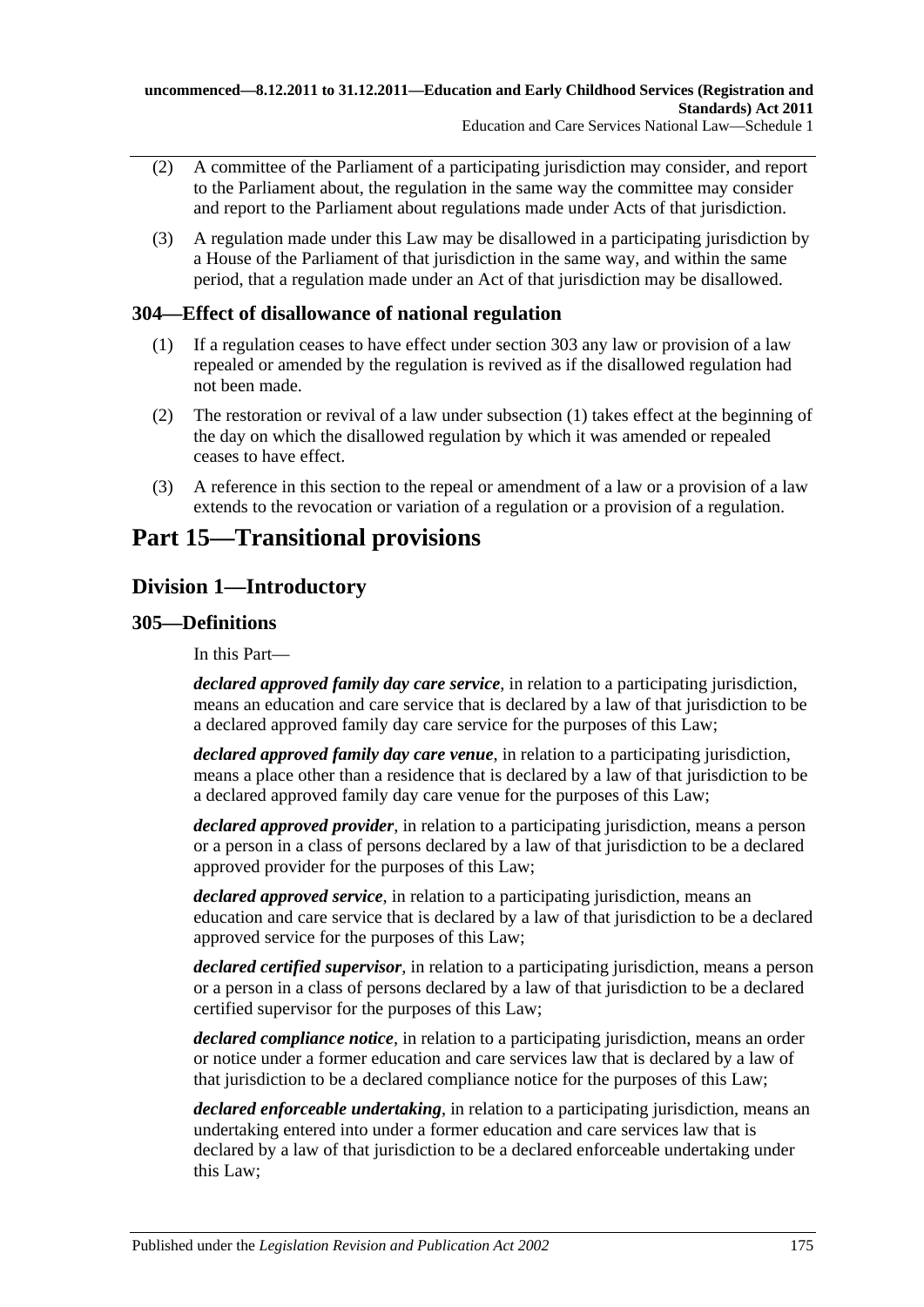*declared nominated supervisor*, in relation to a participating jurisdiction, means a person or a person in a class of persons declared by a law of that jurisdiction to be a declared nominated supervisor for the purposes of this Law;

*declared out of scope service*, in relation to a participating jurisdiction, means an education and care service—

- (a) for which a former approval was not required under a former education and care services law; and
- (b) that is declared by a law of that jurisdiction to be a declared out of scope service for the purposes of this Law;

*former approval*, in relation to a participating jurisdiction, means an approval, licence or other authorisation under a former education and care services law that is declared by a law of that jurisdiction to be a former approval for the purposes of this Law;

*scheme commencement day* means the day on which Part 2, 3 and 4 of this Law commence.

# **Division 2—Education and care services**

# <span id="page-175-0"></span>**306—Approved provider**

- (1) Any person who immediately before the scheme commencement day was a declared approved provider is taken to be an approved provider under this Law.
- (2) [Subsection \(1\)](#page-175-0) does not apply if the declared approved provider is a prescribed ineligible person.
- (3) [Subsection \(1\)](#page-175-0) does not apply to a declared approved provider whose former approval was suspended under the former education and care services law immediately before the scheme commencement day because the provider was not a fit and proper person (however described) to operate the declared approved service.
- (4) If a declared approved provider is a trust, the trustee or trustees of the trust are taken to be an approved provider under this Law.
- <span id="page-175-1"></span>(5) The trust must, within 30 days after the scheme commencement day, notify the Regulatory Authority of the identity of the trustees of the trust.
- (6) If a notice is not given under [subsection](#page-175-1) (5) within the required period, each trustee of the trust ceases to be an approved provider under this Law at the end of that period.
- (7) If a person is taken under this section to be an approved provider, the person is taken to be the holder of a provider approval for the purposes of this Law.
- (8) If a person is taken under this section to hold a provider approval, any conditions of the former approval relating to that person are taken to be conditions of the provider approval unless they are inconsistent with this Law.
- (9) The Regulatory Authority must, on or before 30 June 2012, provide each person who is taken under this section to be the holder of a provider approval with a copy of the provider approval setting out the relevant matters in section 20.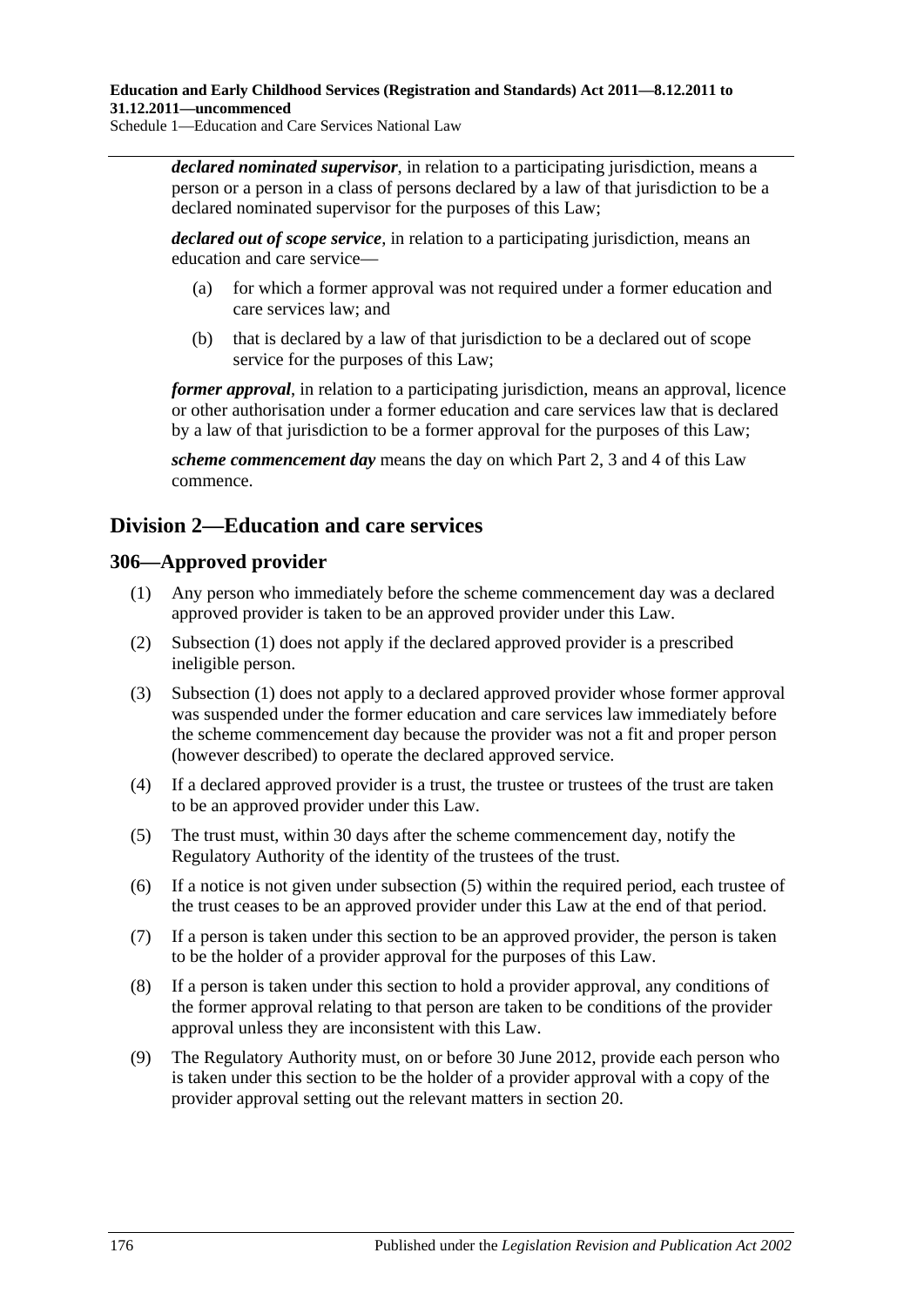# <span id="page-176-0"></span>**307—Service approvals**

- (1) Any person who immediately before the scheme commencement day held a former approval in respect of a declared approved service (other than a declared approved family day care service) is taken to hold a service approval in respect of that service under this Law.
- <span id="page-176-1"></span>(2) Any person who immediately before the scheme commencement day held a former approval with respect to a declared approved family day care service is taken to hold a service approval for that family day care service under this Law.
- (3) [Subsections \(1\)](#page-176-0) and [\(2\)](#page-176-1) do not apply if the person is a prescribed ineligible person.
- (4) If [subsection](#page-176-0) (1) or [\(2\)](#page-176-1) applies, the declared approved service is taken from the scheme commencement day to be an approved education and care service.
- <span id="page-176-2"></span>(5) This section does not apply to a former approval that was under suspension under the former education and care services law immediately before the scheme commencement day because the person who held that approval was not a fit and proper person (however described) to operate the declared approved service.
- <span id="page-176-3"></span>(6) If a former approval was under suspension under the former education and care services law immediately before the scheme commencement day for a reason other than the reason in [subsection](#page-176-2) (5), the service approval for the education and care service under this Law is taken to be suspended under this Law for the period of the suspension.
- (7) The Regulatory Authority must determine before the expiry of the period of suspension referred to in [subsection](#page-176-3) (6) (other than for a voluntary suspension) whether—
	- (a) the suspension should be cancelled or a further period of suspension should be imposed; or
	- (b) the service approval should be cancelled.
- (8) Any conditions imposed on the former approval under the former education and care services law are taken to be conditions on the service approval unless the conditions are inconsistent with this Law.
- (9) The Regulatory Authority must, on or before 30 June 2012, provide each person who is taken under this section to hold a former approval in respect of a declared approved service with a copy of the service approval for the service setting out the relevant matters in section 52.

# **308—Approved family day care venues**

A declared approved family day care venue existing under a former education and care services law immediately before the scheme commencement day is taken on and after the scheme commencement day to be an approved family day care venue under this Law.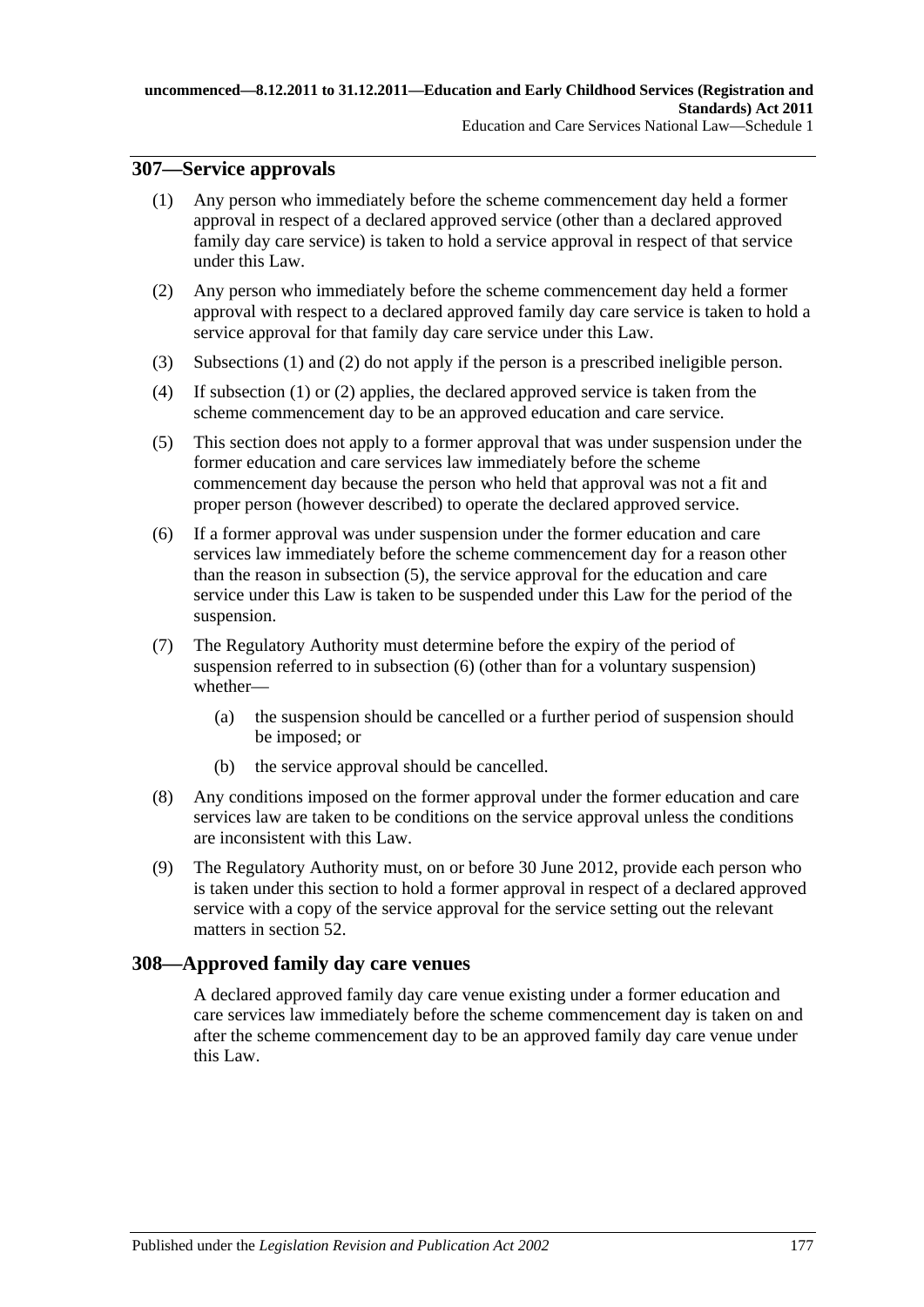# **309—Approval of declared out of scope services**

A person who operated a declared out of scope service immediately before the scheme commencement day is taken under this Law to hold a provider approval and a service approval for the declared out of scope service for the period from and including 1 January 2012—

- (a) to 30 June 2012, unless [paragraph](#page-177-0) (b) applies; or
- <span id="page-177-0"></span>(b) if the person applies under this Law to the Regulatory Authority for a provider approval and for a service approval and the applications are received by the Regulatory Authority on or before 30 June 2012, to the date on which those applications are finally determined under this Law.

# **310—Application for service waiver or temporary waiver**

- (1) This section applies to an education and care service that was exempt under a former education and care services law from a requirement of that law.
- <span id="page-177-1"></span>(2) The education and care service is taken to comply with an equivalent requirement under this Law for the period from and including 1 January 2012—
	- (a) to 31 March 2012, unless [paragraph](#page-177-1) (b) applies; or
	- (b) if the provider of the education and care service applies to the Regulatory Authority under this Law for a temporary waiver or service waiver under this Law in respect of that requirement and the application is received by the Regulatory Authority on or before 31 March 2012, to the date on which the application is finally determined under this Law.

# **311—Existing applicants**

- (1) This section applies if a person has made an application for a former approval under a former education and care services law in respect of an education and care service before the scheme commencement day.
- (2) The applicant is taken to be an applicant for a provider approval and a service approval under this Law.
- (3) The Regulatory Authority may—
	- (a) ask the applicant for more information; and
	- (b) inspect—
		- (i) the premises of the service and the offices of the applicant; and
		- (ii) any documents relating to the applicant; and
	- (c) exercise any power under section 14 or section 46 in relation to the application.
- (4) This section does not apply if the applicant is a prescribed ineligible person.

#### **312—Existing multiple approvals to merge**

- (1) If the holder of a former approval held more than one former approval in respect of the same premises, the former approvals are taken to be one service approval in respect of those premises for the purposes of this Law.
- (2) This section does not apply to a former approval for a family day care service.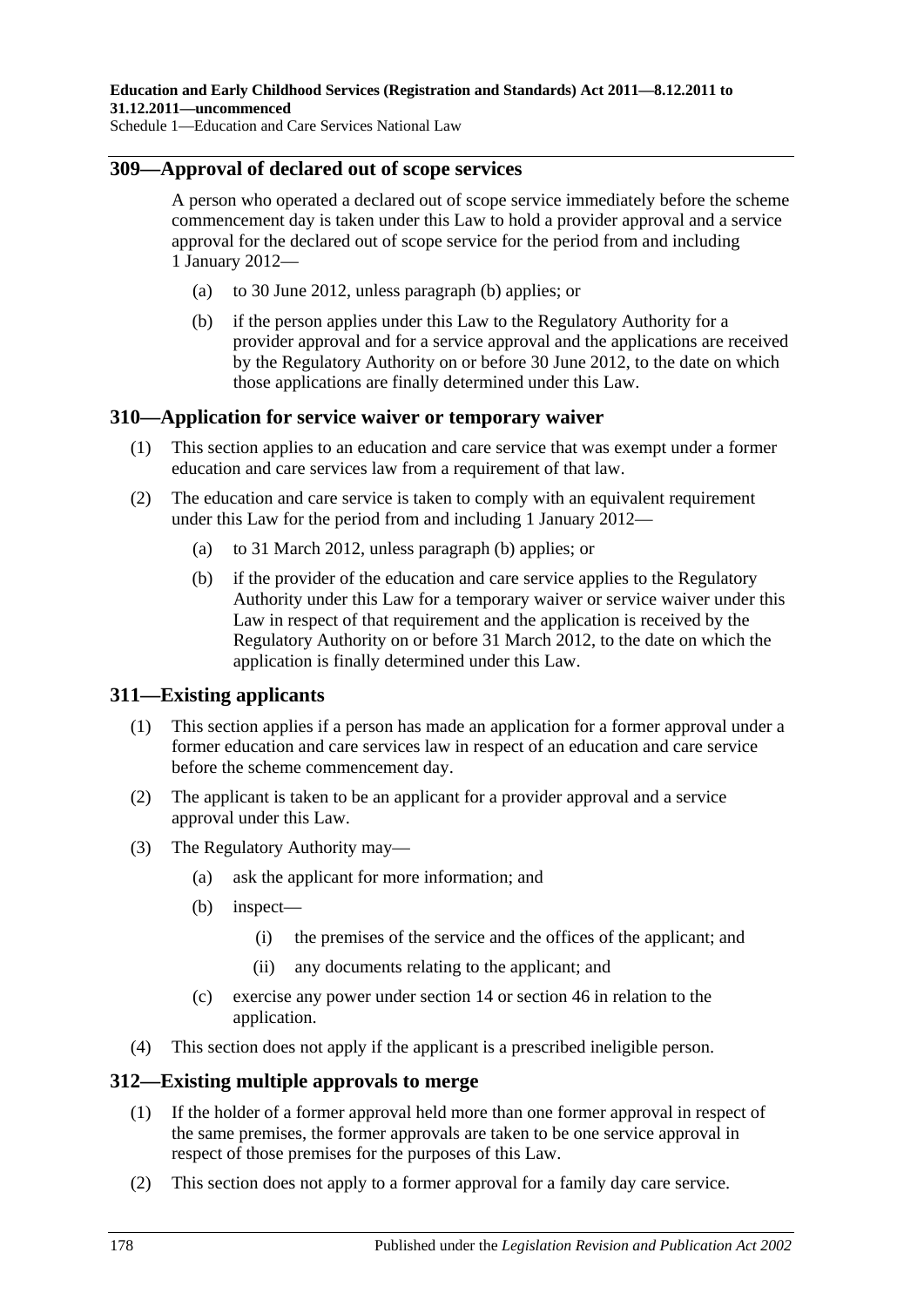(3) This section does not apply to a former approval to which section 311 applies.

# **313—Display of accreditation and rating**

- (1) This section applies to a declared approved service that is taken under this Part to be an approved education and care service.
- (2) The approved provider must display the provisional rating of that approved education and care service in accordance with section 172 until a first rating assessment is completed and a rating level given to the service after that assessment is published under Part 5.
- (3) If the education and care service was accredited by the National Child Care Accreditation Council before the scheme commencement day, the approved provider of the education and care service must continue to display that accreditation at the service together with the provisional rating until a first rating assessment is completed and a rating (other than a provisional rating) given to the service after that assessment is published under Part 5.

# **314—Effect of non-compliance in 3 years before scheme commencement day**

- (1) In determining whether to suspend or cancel under Part 2 a provider approval referred to in section 306, the Regulatory Authority—
	- (a) may take into account any non-compliance by the approved provider with a former education and care services law that occurred in the period of 3 years immediately preceding the scheme commencement day; but
	- (b) must not suspend or cancel the provider approval solely on the basis of that non-compliance.
- (2) In determining whether to suspend or cancel under Part 3 a service approval referred to in [section](#page-176-0) 307(1), the Regulatory Authority—
	- (a) may take into account any non-compliance by the approved provider with a former education and care services law that occurred in the period of 3 years immediately preceding the scheme commencement day; but
	- (b) must not suspend or cancel the service approval solely on the basis of that non-compliance.

# <span id="page-178-0"></span>**315—Certified supervisors**

- (1) A person who was a declared certified supervisor immediately before the scheme commencement day is taken to be a certified supervisor under this Law.
- (2) The Regulatory Authority must, on or before 30 June 2012, provide each person who is taken under this section to be a certified supervisor with a copy of the supervisor certificate setting out the relevant matters in section 116.
- (3) [Subsection \(1\)](#page-178-0) applies even if the declared certified supervisor was suspended immediately before the scheme commencement day but the person's supervisor certificate under this Law is taken to be suspended for the remaining period that the person was suspended as a declared certified supervisor.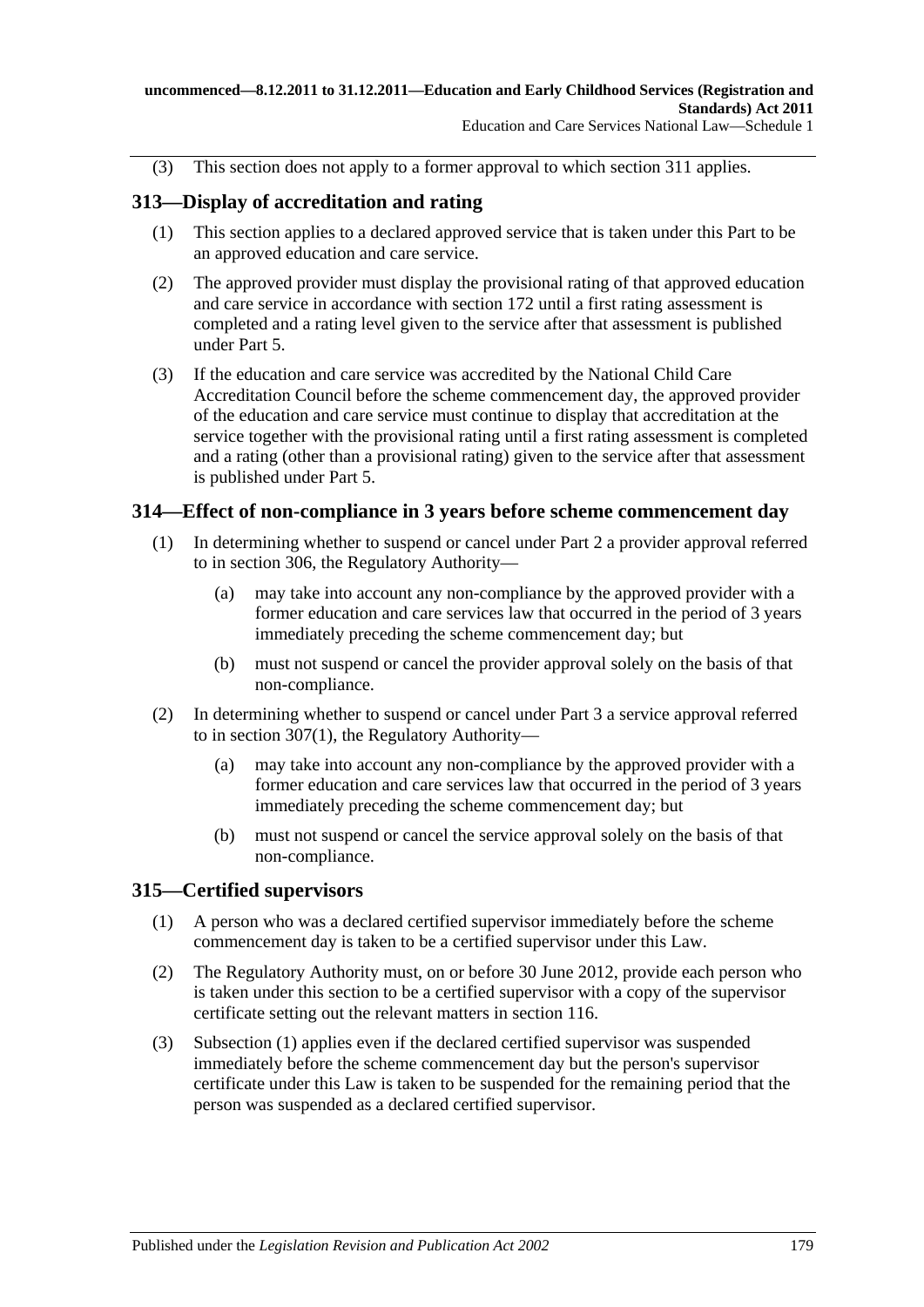### <span id="page-179-0"></span>**316—Nominated supervisors**

- (1) A person who immediately before the scheme commencement day was a declared nominated supervisor for a declared approved service that is taken under section 307 to be an approved education and care service is taken to be the nominated supervisor for that approved education and care service.
- (2) [Subsection \(1\)](#page-179-0) ceases to apply if—
	- (a) the approved provider does not confirm the nomination within a time specified by the Regulatory Authority after being requested in writing to do so by the Regulatory Authority; or
	- (b) the person advises the Regulatory Authority in writing that the person does not consent to being the nominated supervisor of the education and care service.

# **317—Notices and undertakings**

- (1) A declared compliance notice in force under a former education and care services law immediately before the scheme commencement day is taken on and after the scheme commencement day to be a compliance notice under this Law.
- (2) A declared enforceable undertaking in force under a former education and care services law immediately before the scheme commencement day is taken on and after the scheme commencement day to be an enforceable undertaking under this Law.

#### **318—Offences**

The Regulatory Authority may bring or continue a prosecution for any offence under a former education and care services law in relation to a service that is taken to be an education and care service.

# **Division 3—National Authority**

# **319—First meeting of National Authority**

Despite section 239, the Ministerial Council is to convene the first meeting of the Board of the National Authority.

# **320—First chief executive officer of National Authority**

- (1) Despite section 248, the first chief executive officer of the National Authority is to be appointed by the Chairperson of the Ministerial Council on the basis of a consensus recommendation of the Ministerial Council.
- (2) The appointment is to be on the remuneration and other terms and conditions set out in the appointment.
- (3) Any amount payable to the first chief executive officer under the appointment is payable from the Authority Fund.

# **321—First annual report of National Authority**

Despite section 279, the first annual report of the National Authority—

(a) is to be made within 4 months after the end of the financial year ending 30 June 2012; and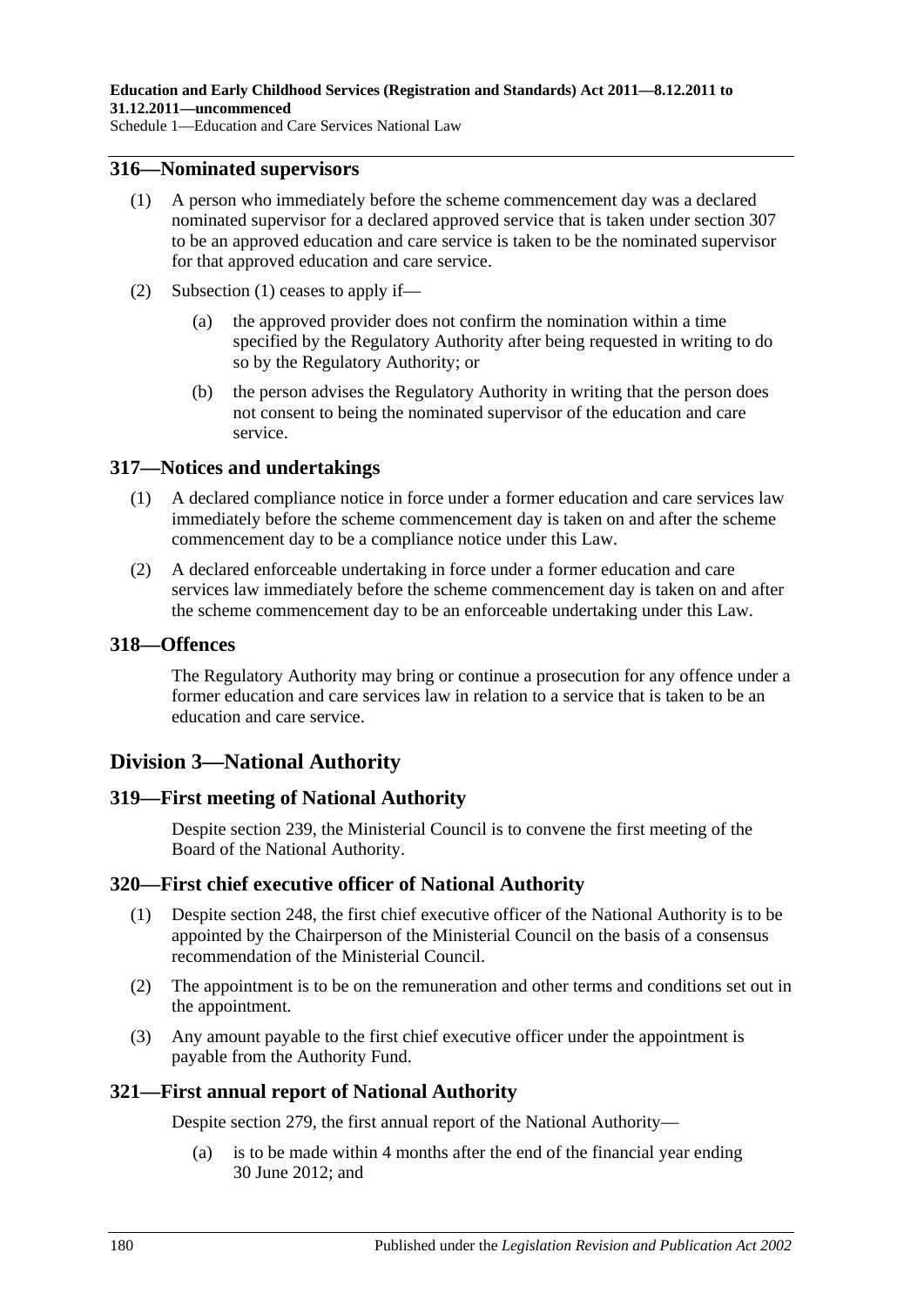(b) is to cover the period from the first meeting of the National Authority until 30 June 2012.

# **Division 4—General**

### <span id="page-180-0"></span>**322—Information retention and sharing**

- (1) The Regulatory Authority must, in accordance with the national regulations, keep all prescribed information held by the Regulatory Authority (or any regulatory body under the former education and care services law) in relation to—
	- (a) the licensing or approval of education and care services under the former education and care services law; and
	- (b) the monitoring and enforcement of the former education and care services law in relation to education and care services.
- (2) Information referred to in [subsection](#page-180-0) (1) may be—
	- (a) used for information purposes under this Law; and
	- (b) held by the Regulatory Authority in any form; and
	- (c) made available to the Regulatory Authorities of other participating jurisdictions and the National Authority.
- (3) A provider of an education and care service existing immediately before the scheme commencement day must, in accordance with the national regulations—
	- (a) continue to keep all documents required under the former education and care services law to be kept in respect of the service; and
	- (b) make those documents available to the Regulatory Authority on request.

Penalty:

- (a) \$4 000 in the case of an individual.
- (b) \$20 000 in any other case.

## **323—Approved learning framework**

A declared approved learning framework is taken to be an approved learning framework under this Law.

### **324—Savings and transitional regulations**

- (1) The national regulations may contain provisions (*savings and transitional provisions*) of a savings or transitional nature—
	- (a) consequential on the enactment of this Law in a participating jurisdiction; or
	- (b) to otherwise allow or facilitate the change from the operation of a former education and care services law of a participating jurisdiction to the operation of this Law.
- (2) Savings and transitional regulations may have retrospective operation to a day not earlier than the day on which section 1 of this Law commences.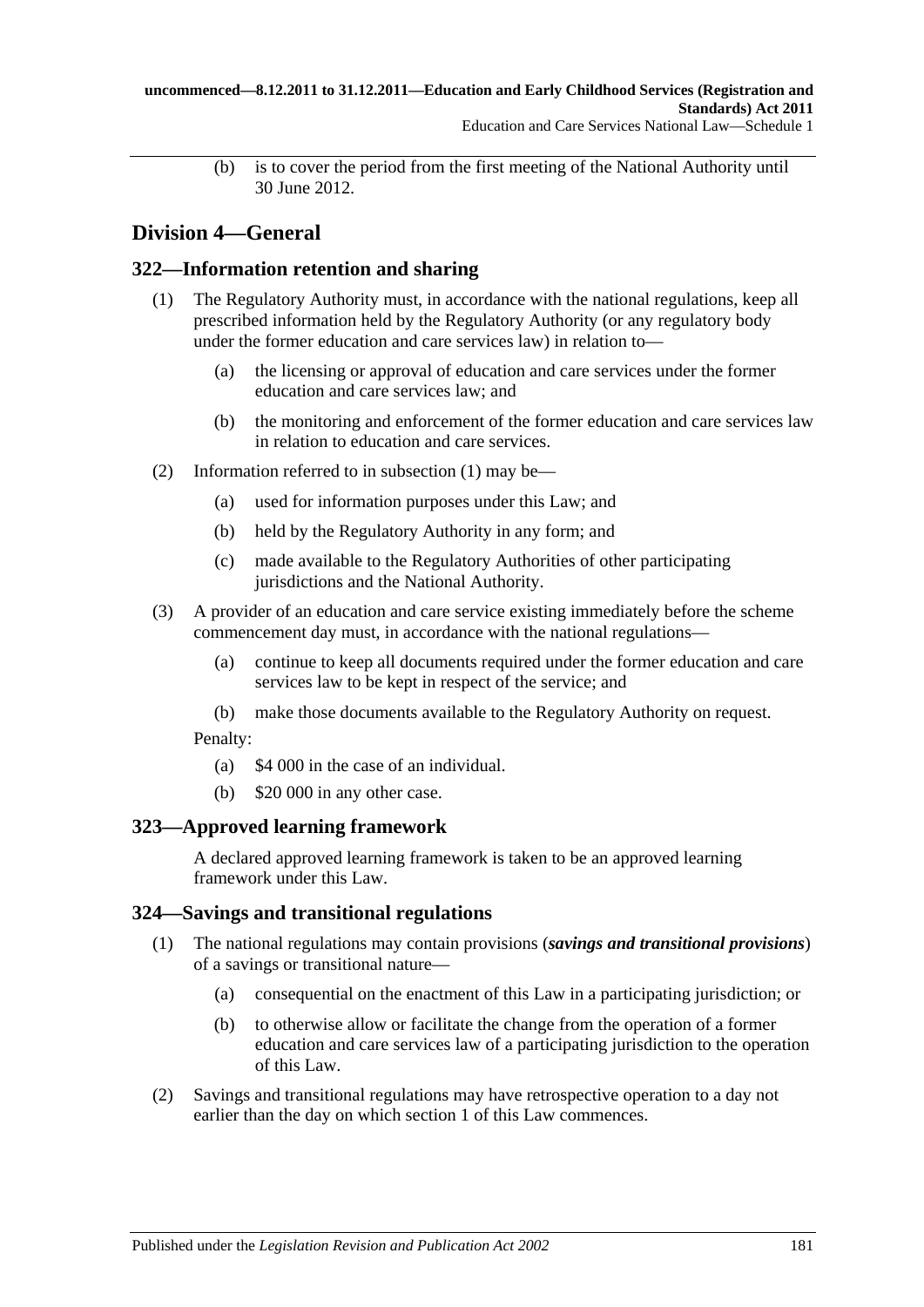# **Schedule 1—Miscellaneous provision relating to interpretation**

(section 6)

# **Part 1—Preliminary**

### **1—Displacement of Schedule by contrary intention**

The application of this Schedule may be displaced, wholly or partly, by a contrary intention appearing in this Law.

## **Part 2—General**

### **2—Law to be construed not to exceed legislative power of Legislature**

- (1) This Law is to be construed as operating to the full extent of, but so as not to exceed, the legislative power of the Legislature of this jurisdiction.
- (2) If a provision of this Law, or the application of a provision of this Law to a person, subject matter or circumstance, would, but for this clause, be construed as being in excess of the legislative power of the Legislature of this jurisdiction—
	- (a) it is a valid provision to the extent to which it is not in excess of the power; and
	- (b) the remainder of this Law, and the application of the provision to other persons, subject matters or circumstances, is not affected.
- (3) This clause applies to this Law in addition to, and without limiting the effect of, any provision of this Law.

### **3—Every section to be a substantive enactment**

Every section of this Law has effect as a substantive enactment without introductory words.

### **4—Material that is, and is not, part of this Law**

- (1) The heading to a Part, Division or Subdivision into which this Law is divided is part of this Law.
- (2) A Schedule to this Law is part of this Law.
- (3) Punctuation in this Law is part of this Law.
- (4) A heading to a section or subsection of this Law does not form part of this Law.
- (5) Notes included in this Law (including footnotes and endnotes) do not form part of this Law.

### **5—References to particular Acts and to enactments**

In this Law—

- (a) an Act of this jurisdiction may be cited—
	- (i) by its short title; or
	- (ii) by reference to the year in which it was passed and its number; and
- (b) a Commonwealth Act may be cited—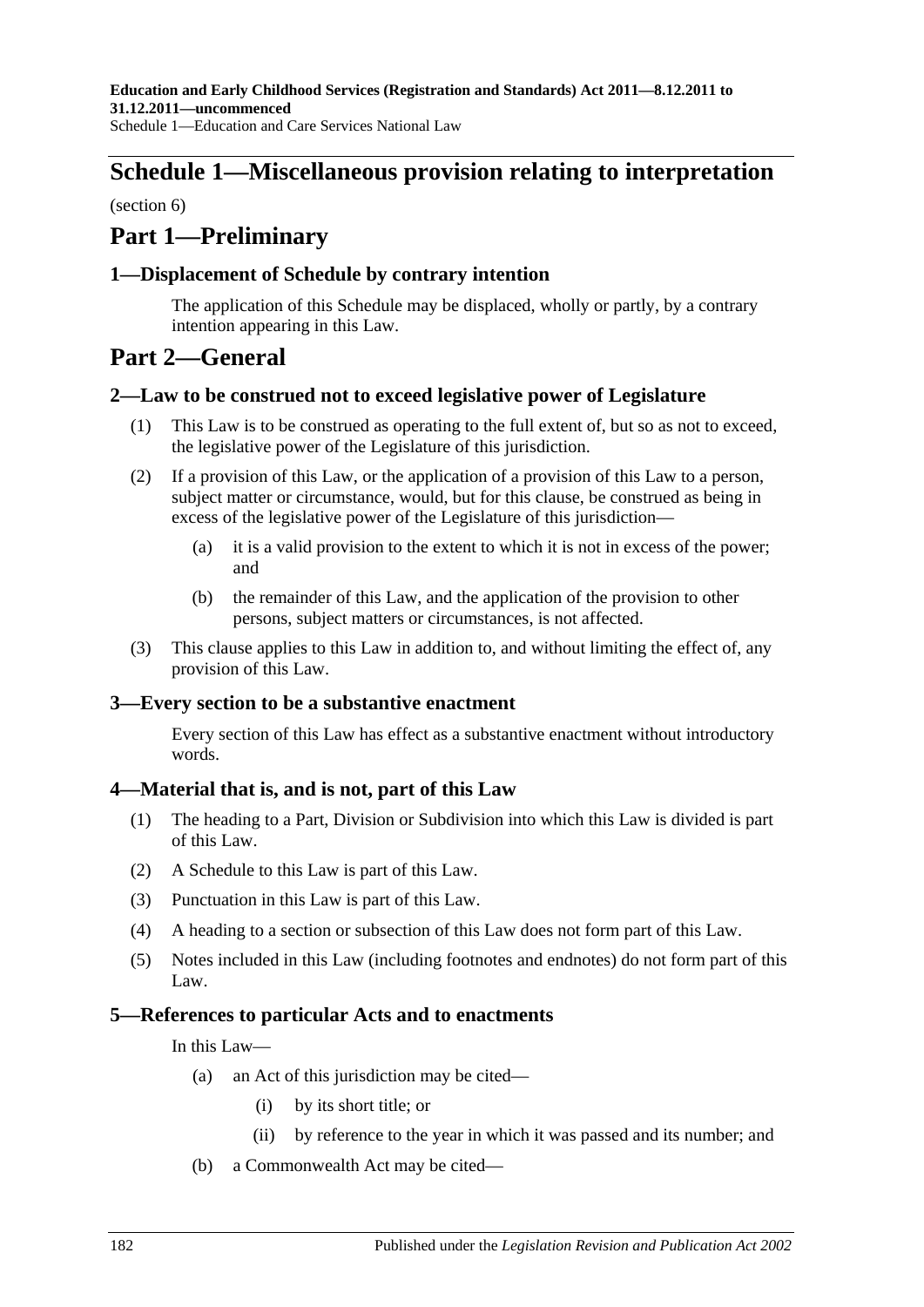- (i) by its short title; or
- (ii) in another way sufficient in a Commonwealth Act for the citation of such an Act;

together with a reference to the Commonwealth; and

- (c) an Act of another jurisdiction may be cited—
	- (i) by its short title; or
	- (ii) in another way sufficient in an Act of the jurisdiction for the citation of such an Act,

together with a reference to the jurisdiction.

### <span id="page-182-0"></span>**6—References taken to be included in Act or Law citation etc**

- (1) A reference in this Law to an Act includes a reference to—
	- (a) the Act as originally enacted, and as amended from time to time since its original enactment; and
	- (b) if the Act has been repealed and re-enacted (with or without modification) since the enactment of the reference—the Act as re-enacted, and as amended from time to time since its re-enactment.
- <span id="page-182-1"></span>(2) A reference in this Law to a provision of this Law or of an Act includes a reference  $to$ —
	- (a) the provision as originally enacted, and as amended from time to time since its original enactment; and
	- (b) if the provision has been omitted and re-enacted (with or without modification) since the enactment of the reference—the provision as re-enacted, and as amended from time to time since its re-enactment.
- (3) [Subclauses](#page-182-0) (1) and [\(2\)](#page-182-1) apply to a reference in this Law to a law of the Commonwealth or another jurisdiction as they apply to a reference in this Law to an Act and to a provision of an Act.

### <span id="page-182-2"></span>**7—Interpretation best achieving Law's purpose**

- (1) In the interpretation of a provision of this Law, the interpretation that will best achieve the purpose or object of this Law is to be preferred to any other interpretation.
- (2) [Subclause](#page-182-2) (1) applies whether or not the purpose is expressly stated in this Law.

### **8—Use of extrinsic material in interpretation**

(1) In this clause—

*extrinsic material* means relevant material not forming part of this Law, including, for example—

(a) material that is set out in the document containing the text of this Law as printed by the Government Printer; and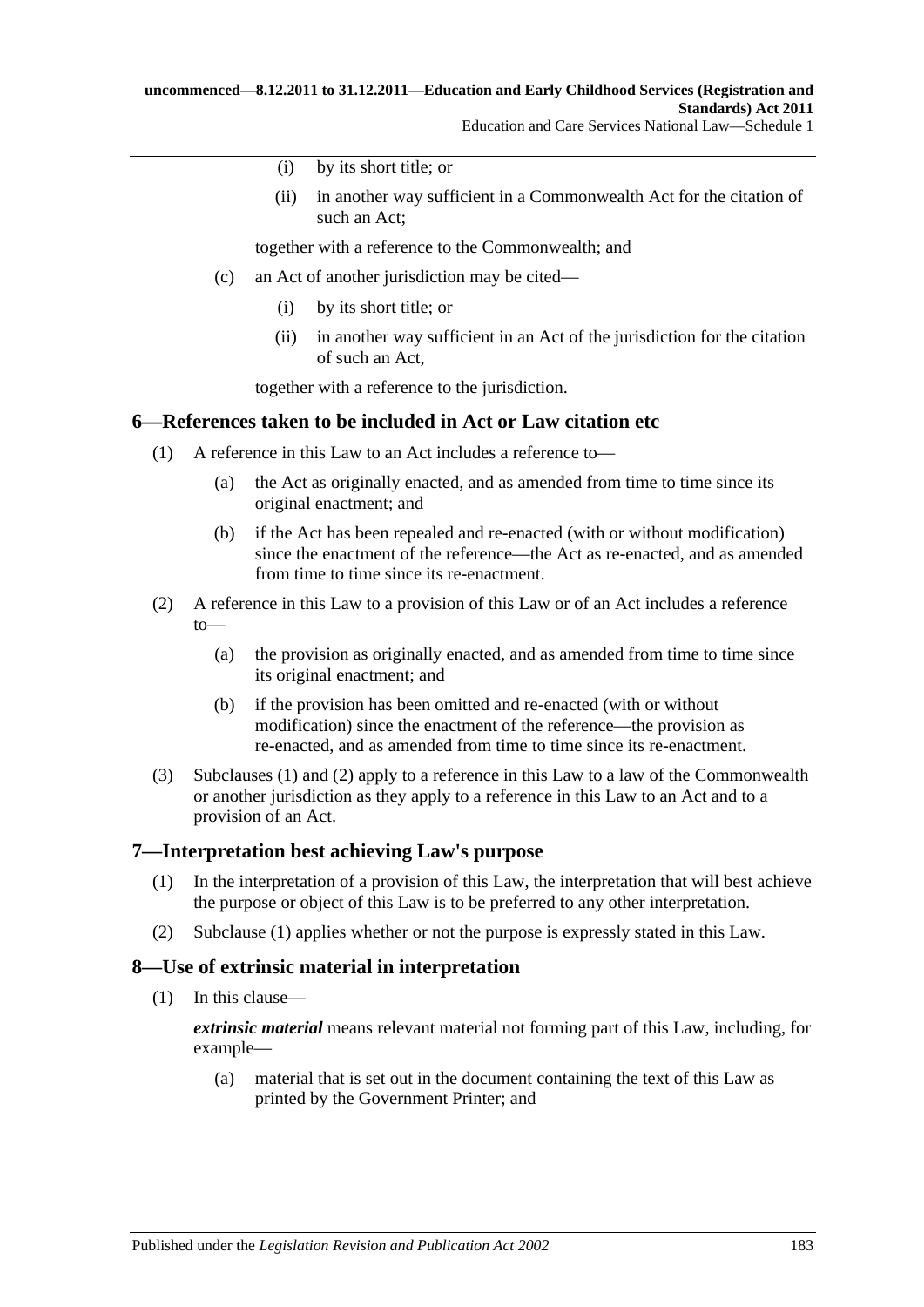**Education and Early Childhood Services (Registration and Standards) Act 2011—8.12.2011 to 31.12.2011—uncommenced**

Schedule 1—Education and Care Services National Law

- (b) a relevant report of a Royal Commission, Law Reform Commission, commission or committee of inquiry, or a similar body, that was laid before the Parliament of this jurisdiction before the provision concerned was enacted; and
- (c) a relevant report of a committee of the Parliament of this jurisdiction that was made to the Parliament before the provision was enacted; and
- (d) a treaty or other international agreement that is mentioned in this Law; and
- (e) an explanatory note or memorandum relating to the Bill that contained the provision, or any relevant document, that was laid before, or given to the members of, the Parliament of this jurisdiction by the member bringing in the Bill before the provision was enacted; and
- (f) the speech made to the Parliament of this jurisdiction by the member in moving a motion that the Bill be read a second time; and
- (g) material in the Votes and Proceedings of the Parliament of this jurisdiction or in any official record of debates in the Parliament of this jurisdiction; and
- (h) a document that is declared by this Law to be a relevant document for the purposes of this clause;

*ordinary meaning* means the ordinary meaning conveyed by a provision having regard to its context in this Law and to the purpose of this Law.

- (2) Subject to [subclause](#page-183-0) (3), in the interpretation of a provision of this Law, consideration may be given to extrinsic material capable of assisting in the interpretation—
	- (a) if the provision is ambiguous or obscure—to provide an interpretation of it; or
	- (b) if the ordinary meaning of the provision leads to a result that is manifestly absurd or is unreasonable—to provide an interpretation that avoids such a result; or
	- (c) in any other case—to confirm the interpretation conveyed by the ordinary meaning of the provision.
- <span id="page-183-0"></span>(3) In determining whether consideration should be given to extrinsic material, and in determining the weight to be given to extrinsic material, regard is to be had to—
	- (a) the desirability of a provision being interpreted as having its ordinary meaning; and
	- (b) the undesirability of prolonging proceedings without compensating advantage; and
	- (c) other relevant matters.

### **9—Effect of change of drafting practice and use of examples**

If—

- (a) a provision of this Law expresses an idea in particular words; and
- (b) a provision enacted later appears to express the same idea in different words for the purpose of implementing a different legislative drafting practice, including, for example—
	- (i) the use of a clearer or simpler style; or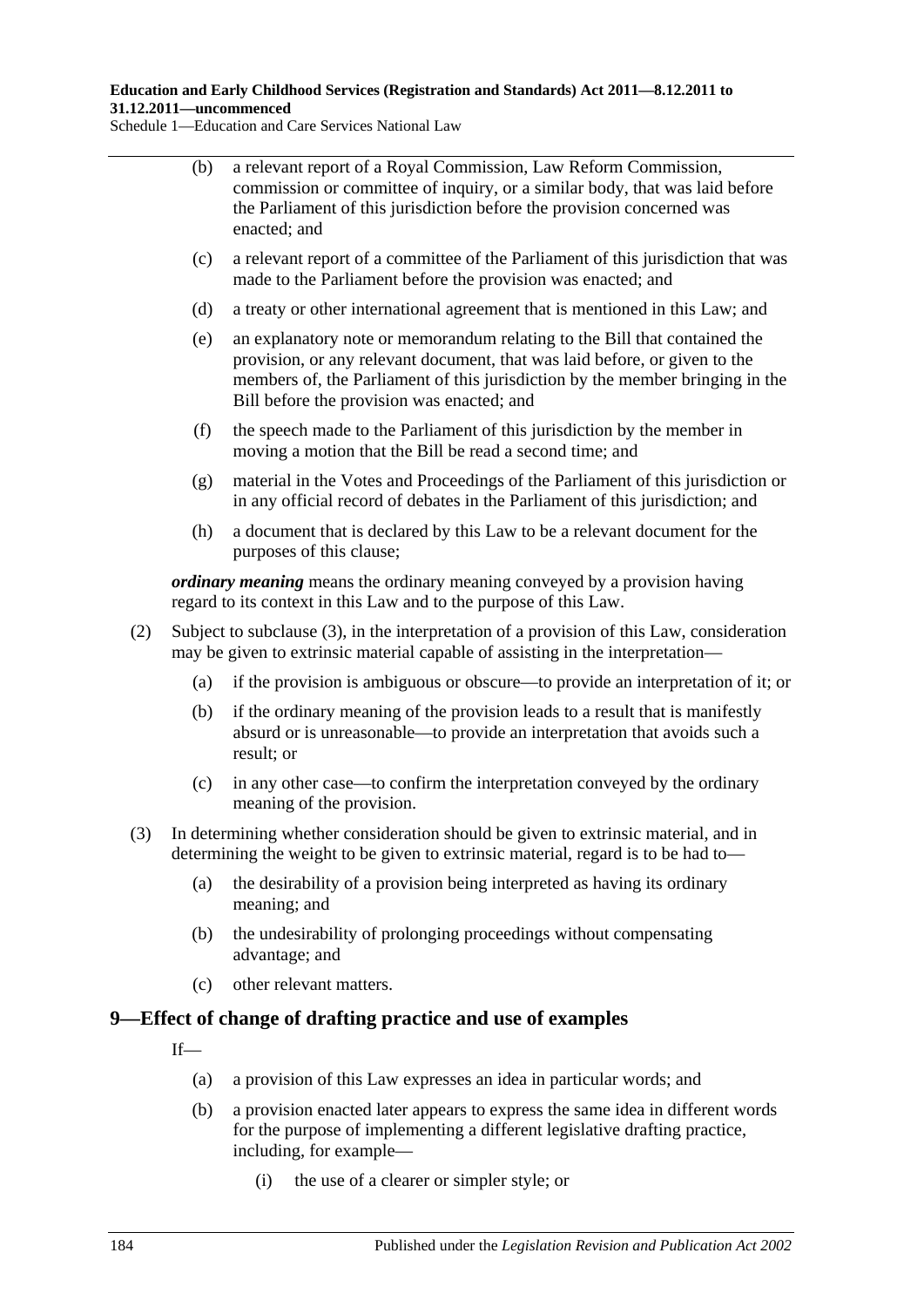(ii) the use of gender-neutral language;

the ideas must not be taken to be different merely because different words are used.

### **10—Use of examples**

If this Law includes an example of the operation of a provision—

- (a) the example is not exhaustive; and
- (b) the example does not limit, but may extend, the meaning of the provision; and
- (c) the example and the provision are to be read in the context of each other and the other provisions of this Law, but, if the example and the provision so read are inconsistent, the provision prevails.

### **11—Compliance with forms**

- (1) If a form is prescribed or approved by or for the purpose of this Law, strict compliance with the form is not necessary and substantial compliance is sufficient.
- (2) If a form prescribed or approved by or for the purpose of this Law requires—
	- (a) the form to be completed in a specified way; or
	- (b) specified information or documents to be included in, attached to or given with the form; or
	- (c) the form, or information or documents included in, attached to or given with the form, to be verified in a specified way,

the form is not properly completed unless the requirement is complied with.

# **Part 3—Terms and references**

### **12—Definitions**

(1) In this Law—

*Act* means an Act of the Legislature of this jurisdiction;

*adult* means an individual who is 18 or more;

*affidavit*, in relation to a person allowed by law to affirm, declare or promise, includes affirmation, declaration and promise;

### *amend* includes—

- (a) omit or omit and substitute; or
- (b) alter or vary; or
- (c) amend by implication;

*appoint* includes reappoint;

*Australia* means the Commonwealth of Australia but, when used in a geographical sense, does not include an external Territory;

*business day* means a day that is not—

(a) a Saturday or Sunday; or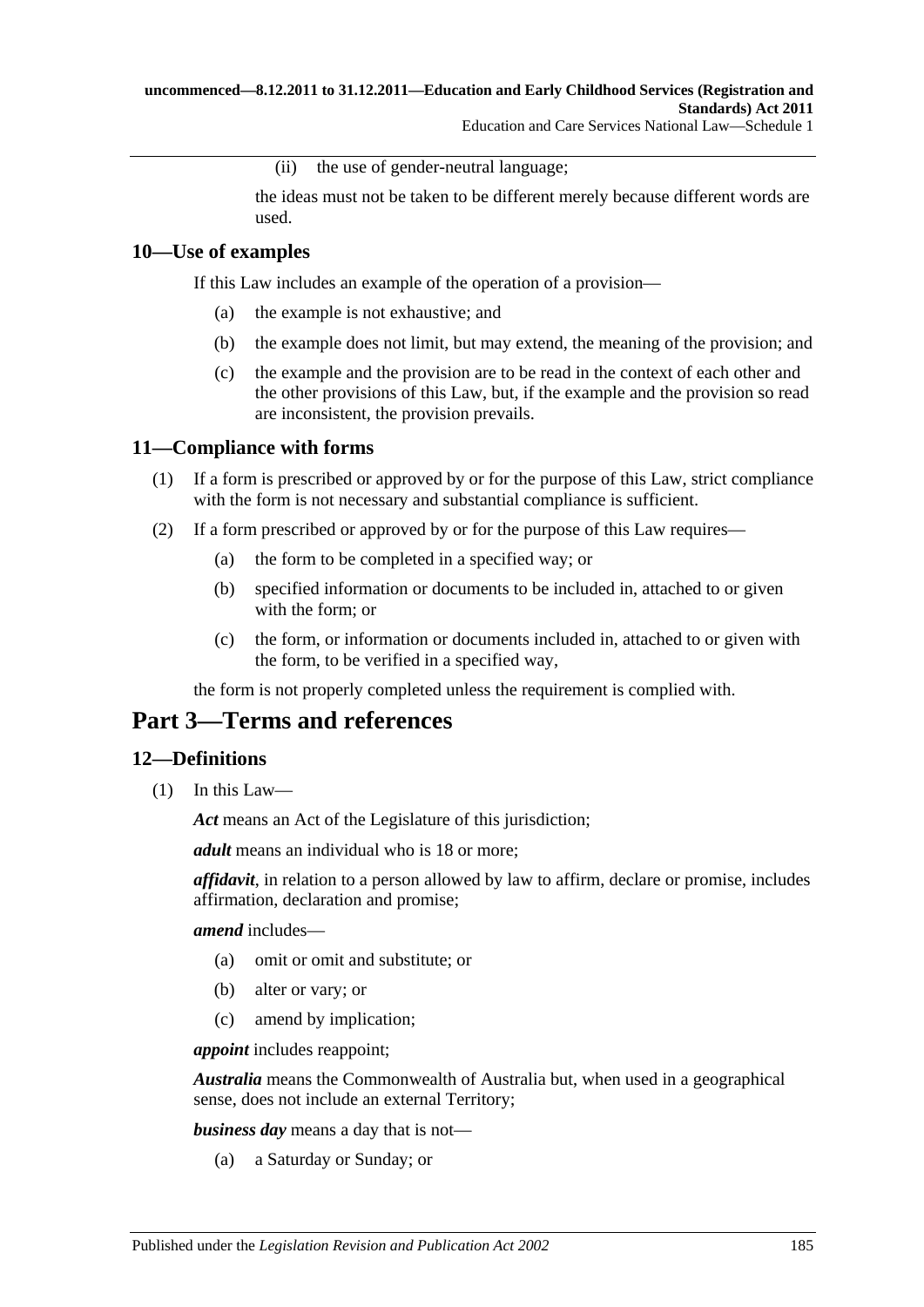(b) a public holiday, special holiday or bank holiday in the place in which any relevant act is to be or may be done;

*calendar month* means a period starting at the beginning of any day of one of the 12 named months and ending—

- (a) immediately before the beginning of the corresponding day of the next named month; or
- (b) if there is no such corresponding day—at the end of the next named month;

*calendar year* means a period of 12 months beginning on 1 January;

*commencement*, in relation to this Law or an Act or a provision of this Law or an Act, means the time at which this Law, the Act or provision comes into operation;

*Commonwealth* means the Commonwealth of Australia but, when used in a geographical sense, does not include an external Territory;

*confer*, in relation to a function, includes impose;

*contravene* includes fail to comply with;

*country* includes—

- (a) a federation; or
- (b) a state, province or other part of a federation;

*date of assent*, in relation to an Act, means the day on which the Act receives the Royal Assent;

*definition* means a provision of this Law (however expressed) that—

- (a) gives a meaning to a word or expression; or
- (b) limits or extends the meaning of a word or expression;

#### *document* includes—

- (a) any paper or other material on which there is writing; or
- (b) any paper or other material on which there are marks, figures, symbols or perforations having a meaning for a person qualified to interpret them; or
- (c) any disc, tape or other article or any material from which sounds, images, writings or messages are capable of being reproduced (with or without the aid of another article or device);

#### *electronic communication* means—

- (a) a communication of information in the form of data, text or images by means of guided or unguided electromagnetic energy, or both; or
- (b) a communication of information in the form of sound by means of guided or unguided electromagnetic energy, or both, where the sound is processed at its destination by an automated voice recognition system;

*estate* includes easement, charge, right, title, claim, demand, lien or encumbrance, whether at law or in equity;

*expire* includes lapse or otherwise cease to have effect: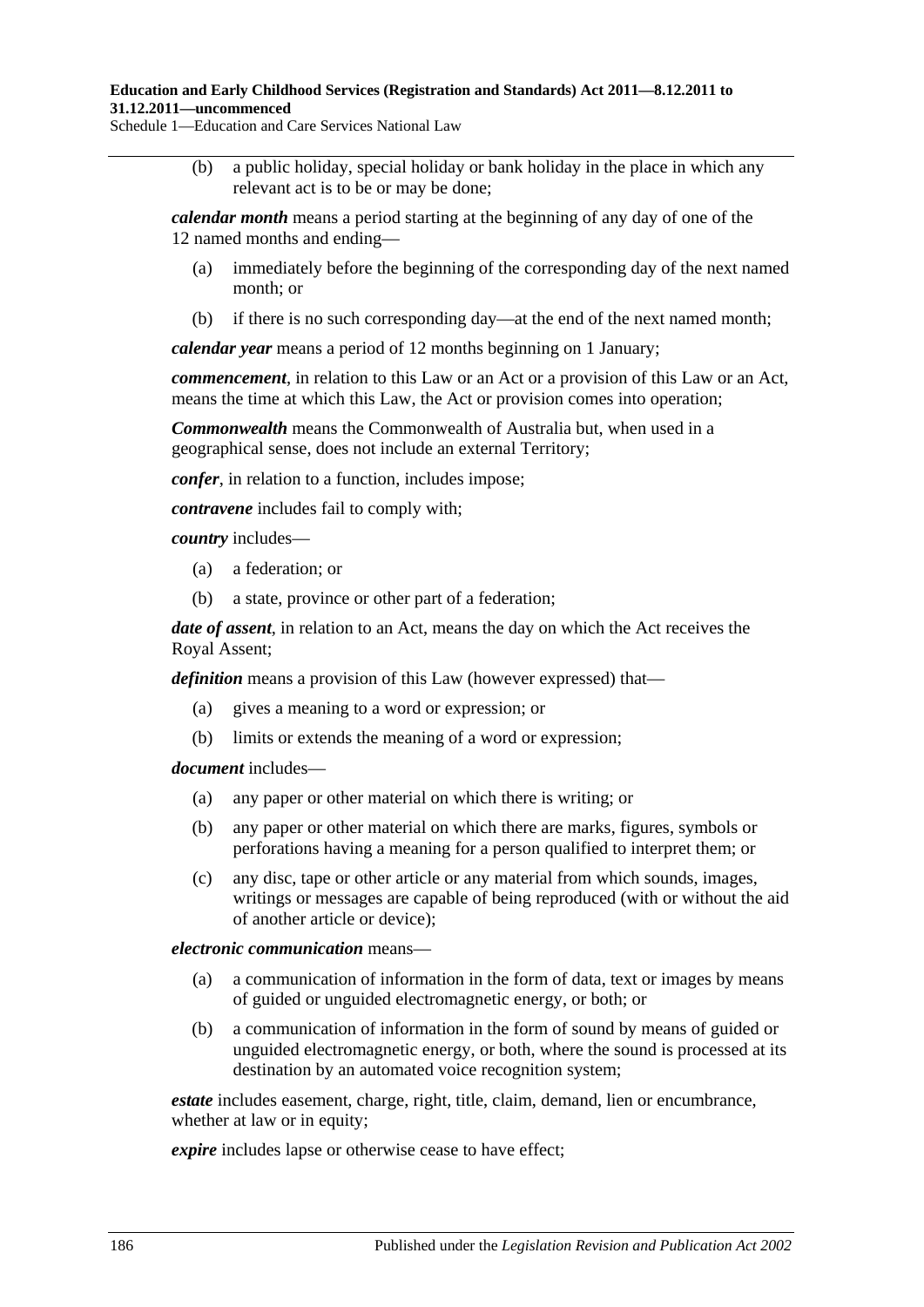*external Territory* means a Territory, other than an internal Territory, for the government of which as a Territory provision is made by a Commonwealth Act;

*fail* includes refuse;

*financial year* means a period of 12 months beginning on 1 July;

*foreign country* means a country (whether or not an independent sovereign State) outside Australia and the external Territories;

*function* includes a power, authority or duty;

*Gazette* means the Government Gazette of this jurisdiction;

*gazetted* means published in the Gazette;

*Gazette notice* means notice published in the Gazette;

*Government Printer* means the Government Printer of this jurisdiction, and includes any other person authorised by the Government of this jurisdiction to print an Act or instrument;

*individual* means a natural person;

*information system* means a system for generating, sending, receiving, storing or otherwise processing electronic communications;

*insert*, in relation to a provision of this Law, includes substitute;

*instrument* includes a statutory instrument;

*interest*, in relation to land or other property, means—

- (a) a legal or equitable estate in the land or other property; or
- (b) a right, power or privilege over, or in relation to, the land or other property;

*internal Territory* means the Australian Capital Territory, the Jervis Bay Territory or the Northern Territory;

*Jervis Bay Territory* means the Territory mentioned in the *Jervis Bay Territory Acceptance Act 1915* of the Commonwealth;

*make* includes issue or grant;

*minor* means an individual who is under 18:

*modification* includes addition, omission or substitution;

*month* means a calendar month;

*named month* means 1 of the 12 months of the year;

*Northern Territory* means the Northern Territory of Australia;

*number* means—

- (a) a number expressed in figures or words; or
- (b) a letter; or
- (c) a combination of a number so expressed and a letter;

*oath*, in relation to a person allowed by law to affirm, declare or promise, includes affirmation, declaration or promise;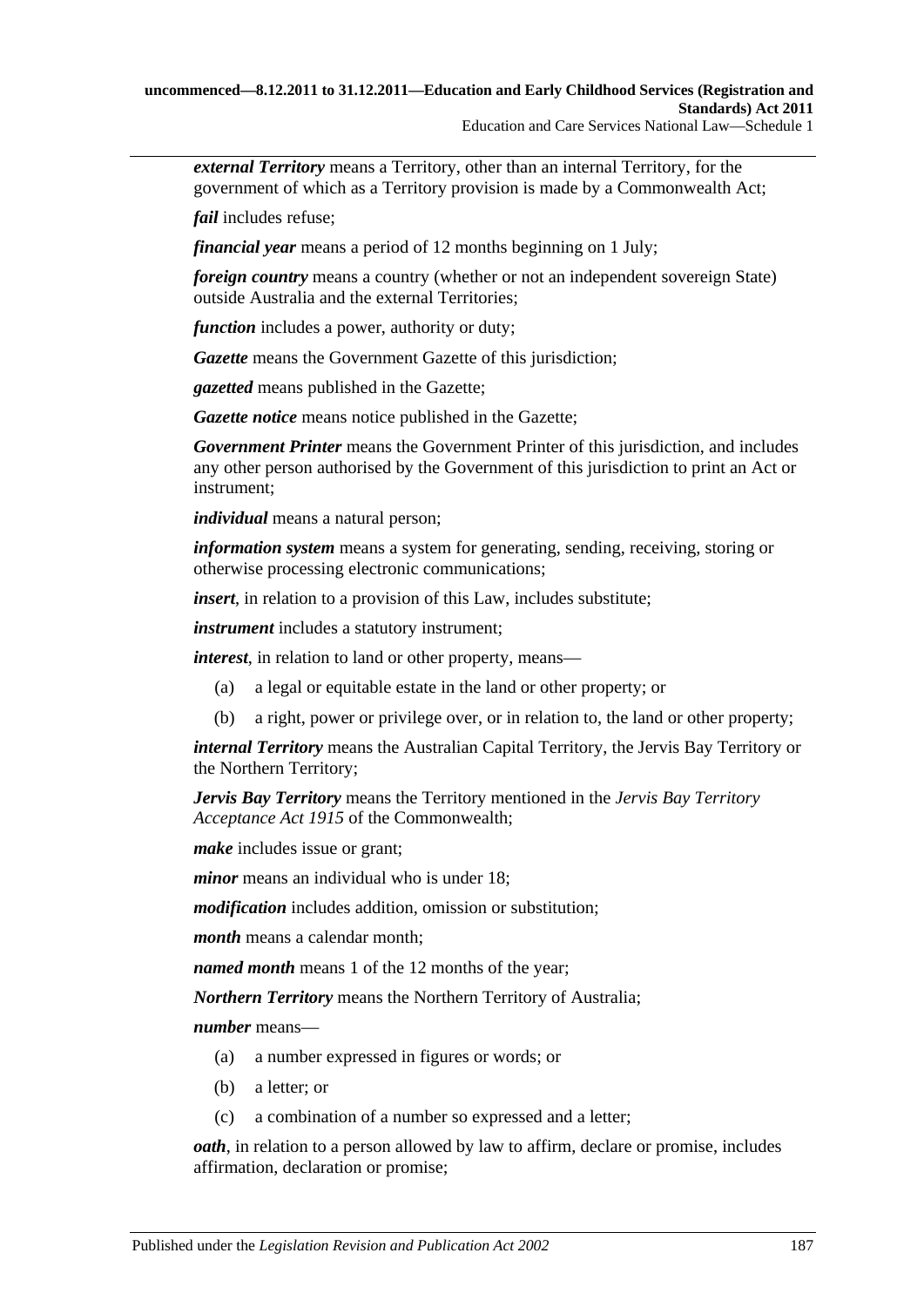*office* includes position;

*omit*, in relation to a provision of this Law or an Act, includes repeal;

*party* includes an individual or a body politic or corporate;

*penalty* includes forfeiture or punishment;

*power* includes authority;

*prescribed* means prescribed by, or by regulations made or in force for the purposes of or under, this Law;

*printed* includes typewritten, lithographed or reproduced by any mechanical means;

*proceeding* means a legal or other action or proceeding;

*property* means any legal or equitable estate or interest (whether present or future, vested or contingent, or tangible or intangible) in real or personal property of any description (including money), and includes things in action;

*provision*, in relation to this Law or an Act, means words or other matter that form or forms part of this Law or the Act, and includes—

- (a) a Chapter, Part, Division, Subdivision, section, subsection, paragraph, subparagraph, subsubparagraph or Schedule of or to this Law or the Act; or
- (b) a section, clause, subclause, item, column, table or form of or in a Schedule to this Law or the Act; or
- (c) the long title and any preamble to the Act;

*record* includes information stored or recorded by means of a computer;

*repeal* includes—

- (a) revoke or rescind; or
- (b) repeal by implication; or
- (c) abrogate or limit the effect of this Law or instrument concerned; or
- (d) exclude from, or include in, the application of this Law or instrument concerned any person, subject matter or circumstance;

*sign* includes the affixing of a seal or the making of a mark;

*statutory declaration* means a declaration made under an Act, or under a Commonwealth Act or an Act of another jurisdiction, that authorises a declaration to be made otherwise than in the course of a judicial proceeding;

*statutory instrument* means an instrument (including a regulation) made or in force under or for the purposes of this Law, and includes an instrument made or in force under any such instrument;

*swear*, in relation to a person allowed by law to affirm, declare or promise, includes affirm, declare or promise;

*word* includes any symbol, figure or drawing;

*writing* includes any mode of representing or reproducing words in a visible form.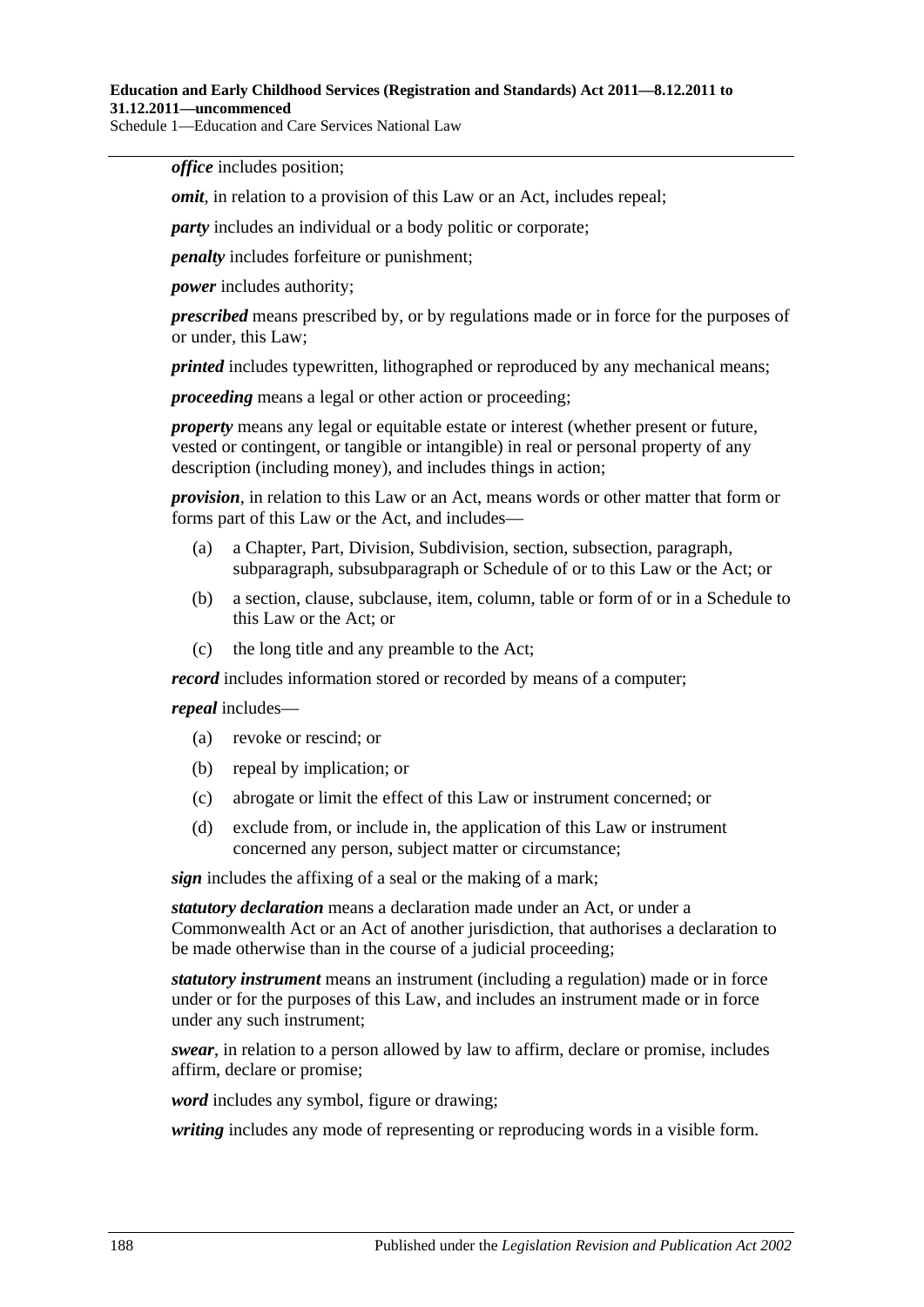(2) In a statutory instrument—

*the Law* means this Law.

### **13—Provisions relating to defined terms and gender and number**

- (1) If this Law defines a word or expression, other parts of speech and grammatical forms of the word or expression have corresponding meanings.
- (2) Definitions in or applicable to this Law apply except so far as the context or subject matter otherwise indicates or requires.
- (3) In this Law, words indicating a gender include each other gender.
- (4) In this Law—
	- (a) words in the singular include the plural; and
	- (b) words in the plural include the singular.

### **14—Meaning of "may" and "must" etc**

- (1) In this Law, the word *may*, or a similar word or expression, used in relation to a power indicates that the power may be exercised or not exercised, at discretion.
- (2) In this Law, the word *must*, or a similar word or expression, used in relation to a power indicates that the power is required to be exercised.
- (3) This clause has effect despite any rule of construction to the contrary.

### **15—Words and expressions used in statutory instruments**

- (1) Words and expressions used in a statutory instrument have the same meanings as they have, from time to time, in this Law, or relevant provisions of this Law, under or for the purposes of which the instrument is made or in force.
- (2) This clause has effect in relation to an instrument except so far as the contrary intention appears in the instrument.

### **16—Effect of express references to bodies corporate and individuals**

In this Law, a reference to a person generally (whether the expression "person", "party", "someone", "anyone", "no-one", "one", "another" or "whoever" or another expression is used)—

- (a) does not exclude a reference to a body corporate or an individual merely because elsewhere in this Law there is particular reference to a body corporate (however expressed); and
- (b) does not exclude a reference to a body corporate or an individual merely because elsewhere in this Law there is particular reference to an individual (however expressed).

### **17—Production of records kept in computers etc**

If a person who keeps a record of information by means of a mechanical, electronic or other device is required by or under this Law—

(a) to produce the information or a document containing the information to a court, tribunal or person; or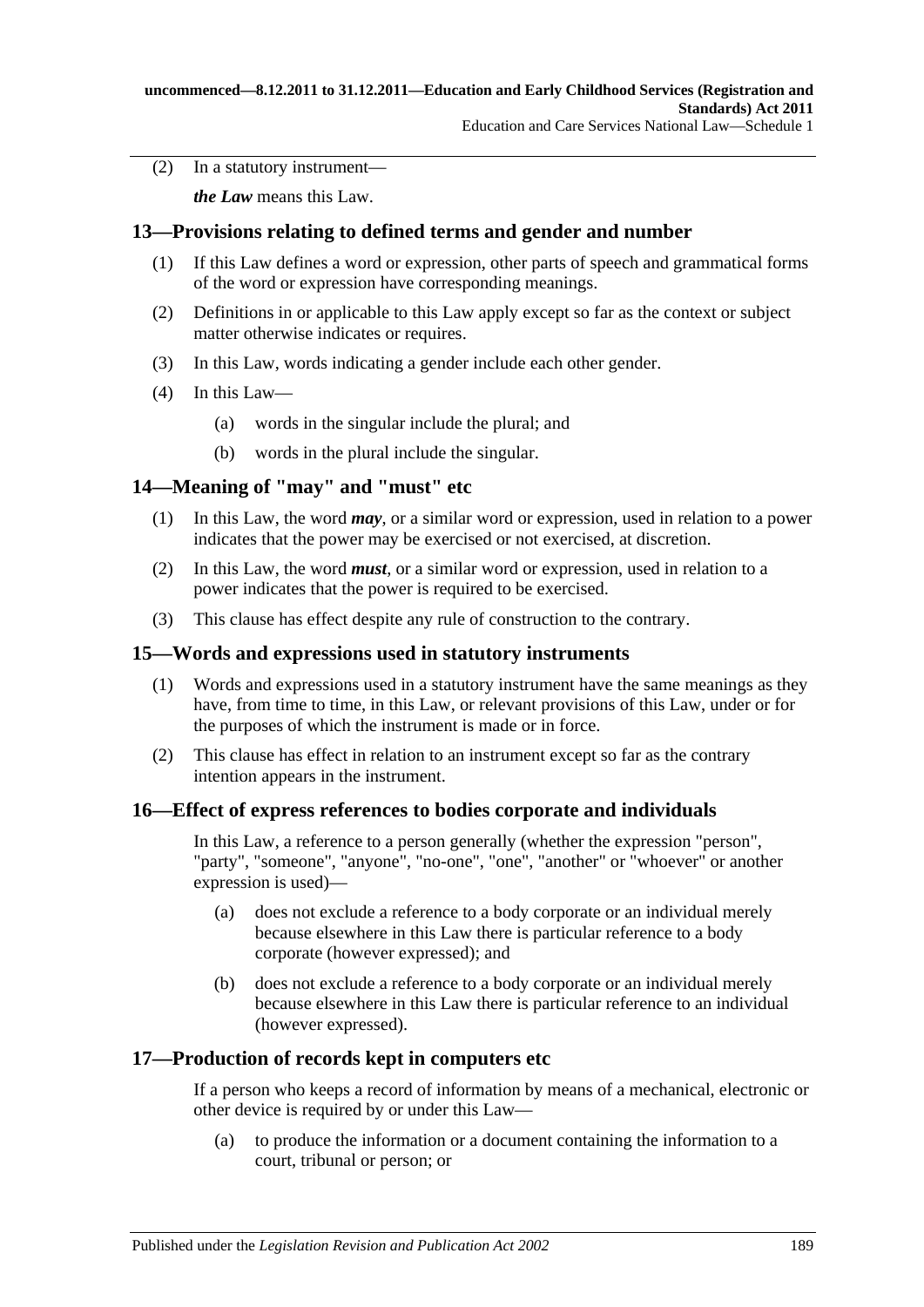**Education and Early Childhood Services (Registration and Standards) Act 2011—8.12.2011 to 31.12.2011—uncommenced**

Schedule 1—Education and Care Services National Law

(b) to make a document containing the information available for inspection by a court, tribunal or person,

then, unless the court, tribunal or person otherwise directs—

- (c) the requirement obliges the person to produce or make available for inspection, as the case may be, a document that reproduces the information in a form capable of being understood by the court, tribunal or person; and
- (d) the production to the court, tribunal or person of the document in that form complies with the requirement.

### **18—References to this jurisdiction to be implied**

In this Law—

- (a) a reference to an officer, office or statutory body is a reference to such an officer, office or statutory body in and for this jurisdiction; and
- (b) a reference to a locality or other matter or thing is a reference to such a locality or other matter or thing in and of this jurisdiction.

### **19—References to officers and holders of offices**

In this Law, a reference to a particular officer, or to the holder of a particular office, includes a reference to the person for the time being occupying or acting in the office concerned.

#### **20—Reference to certain provisions of Law**

If a provision of this Law refers—

- (a) to a Part, section or Schedule by a number and without reference to this Law—the reference is a reference to the Part, section or Schedule, designated by the number, of or to this Law; or
- (b) to a Schedule without reference to it by a number and without reference to this Law—the reference, if there is only one Schedule to this Law, is a reference to the Schedule; or
- (c) to a Division, Subdivision, subsection, paragraph, subparagraph, subsubparagraph, clause, subclause, item, column, table or form by a number and without reference to this Law—the reference is a reference to—
	- (i) the Division, designated by the number, of the Part in which the reference occurs; and
	- (ii) the Subdivision, designated by the number, of the Division in which the reference occurs; and
	- (iii) the subsection, designated by the number, of the section in which the reference occurs; and
	- (iv) the paragraph, designated by the number, of the section, subsection, Schedule or other provision in which the reference occurs; and
	- (v) the paragraph, designated by the number, of the clause, subclause, item, column, table or form of or in the Schedule in which the reference occurs; and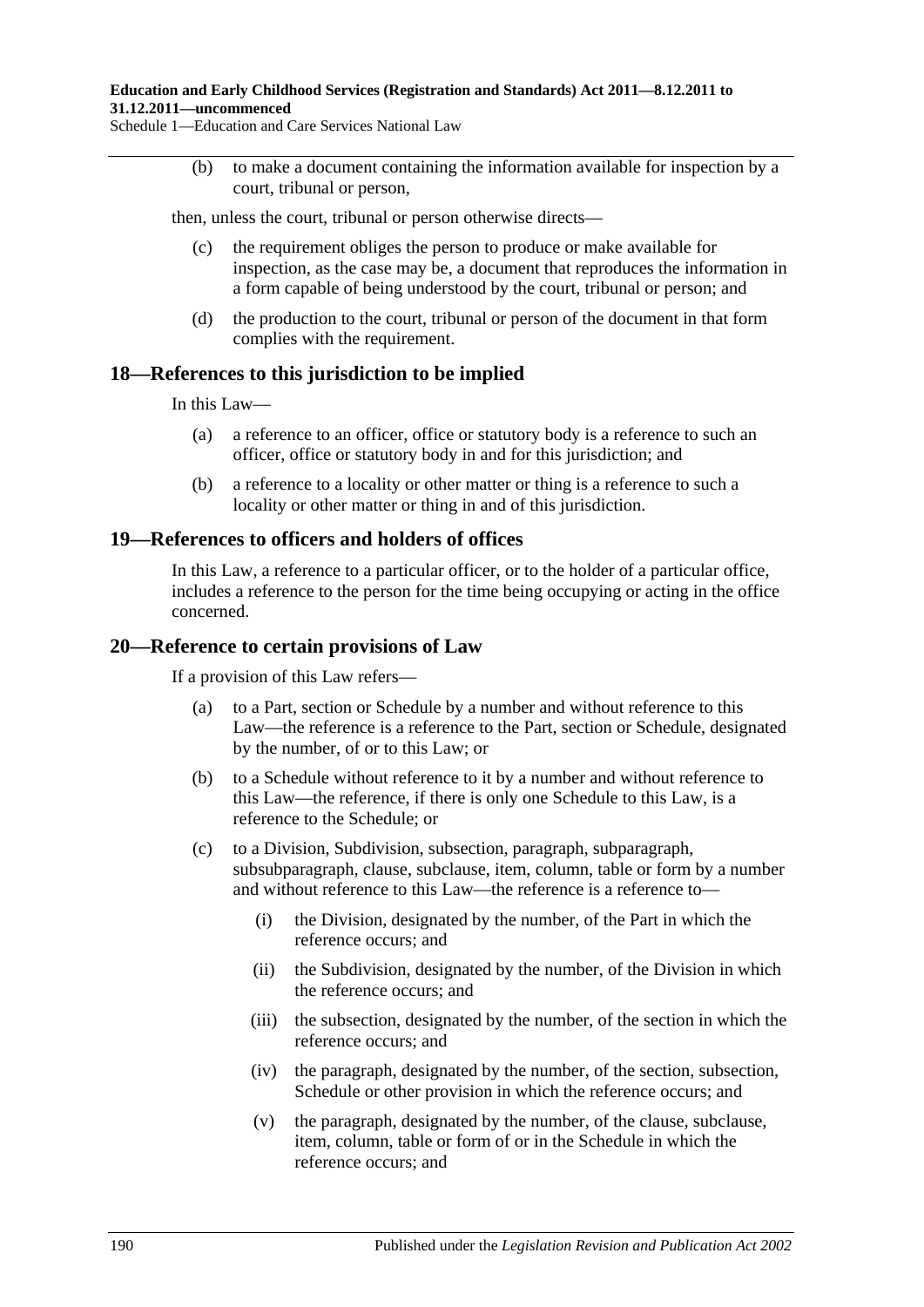- (vi) the subparagraph, designated by the number, of the paragraph in which the reference occurs; and
- (vii) the subsubparagraph, designated by the number, of the subparagraph in which the reference occurs; and
- (viii) the section, clause, subclause, item, column, table or form, designated by the number, of or in the Schedule in which the reference occurs,

as the case requires.

### **21—Reference to provisions of this Law or an Act is inclusive**

In this Law, a reference to a portion of this Law or an Act includes—

- (a) a reference to the Chapter, Part, Division, Subdivision, section, subsection or other provision of this Law or the Act referred to that forms the beginning of the portion; and
- (b) a reference to the Chapter, Part, Division, Subdivision, section, subsection or other provision of this Law or the Act referred to that forms the end of the portion.

#### **Example—**

A reference to "sections 5 to 9" includes both section 5 and 9.

It is not necessary to refer to "sections 5 to 9 (both inclusive)" to ensure that the reference is given an inclusive interpretation.

# **Part 4—Functions and powers**

### **22—Performance of statutory functions**

- (1) If this Law confers a function or power on a person or body, the function may be performed, or the power may be exercised, from time to time as occasion requires.
- (2) If this Law confers a function or power on a particular officer or the holder of a particular office, the function may be performed, or the power may be exercised, by the person for the time being occupying or acting in the office concerned.
- (3) If this Law confers a function or power on a body (whether or not incorporated), the performance of the function, or the exercise of the power, is not affected merely because of vacancies in the membership of the body.

### **23—Power to make instrument or decision includes power to amend or repeal**

If this Law authorises or requires the making of an instrument or decision—

- (a) the power includes power to amend or repeal the instrument or decision; and
- (b) the power to amend or repeal the instrument or decision is exercisable in the same way, and subject to the same conditions, as the power to make the instrument or decision.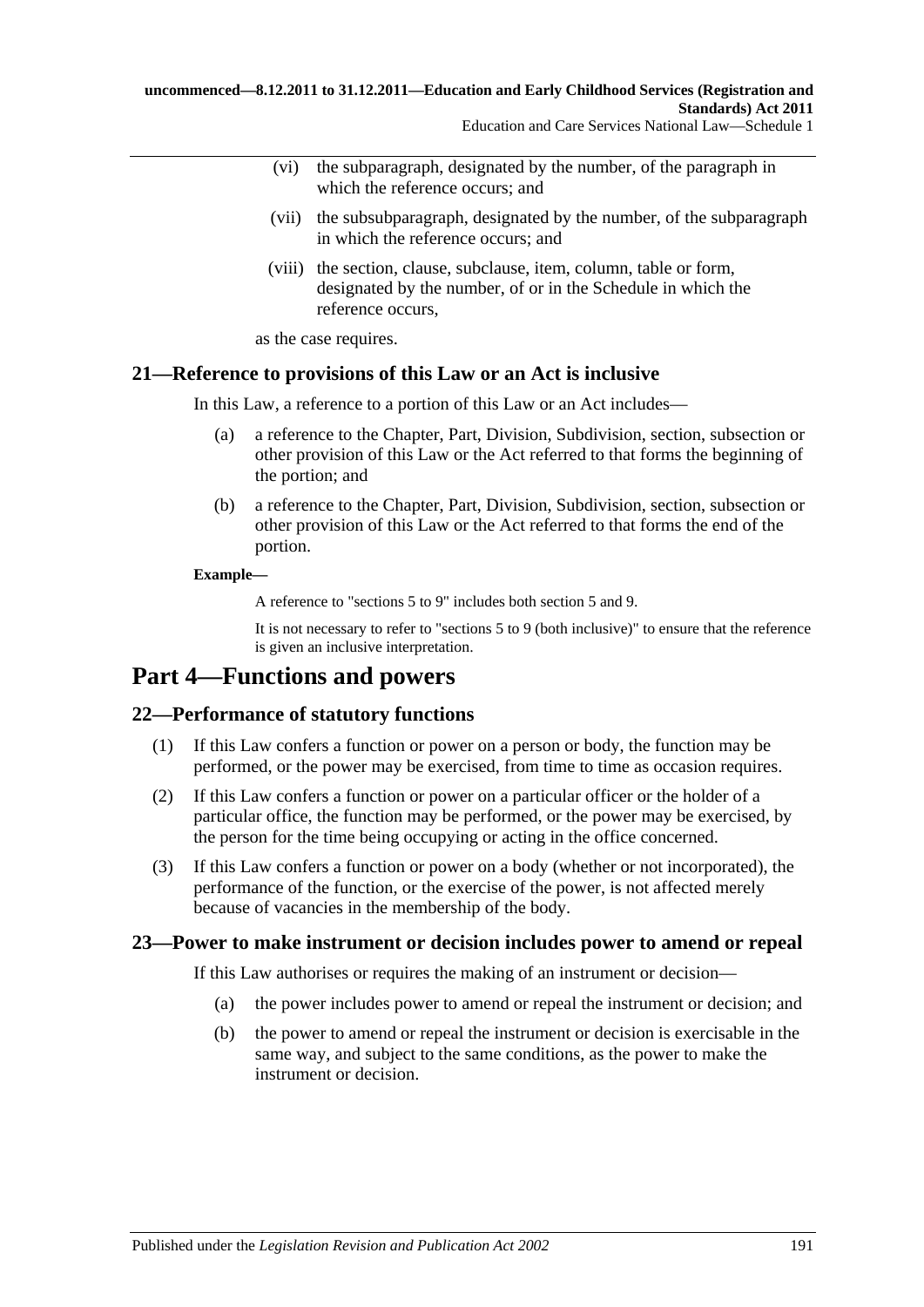### **24—Matters for which statutory instruments may make provision**

- (1) If this Law authorises or requires the making of a statutory instrument in relation to a matter, a statutory instrument made under this Law may make provision for the matter by applying, adopting or incorporating (with or without modification) the provisions of—
	- (a) an Act or statutory instrument; or
	- (b) another document (whether of the same or a different kind),

as in force at a particular time or as in force from time to time.

- (2) If a statutory instrument applies, adopts or incorporates the provisions of a document, the statutory instrument applies, adopts or incorporates the provisions as in force from time to time, unless the statutory instrument otherwise expressly provides.
- (3) A statutory instrument may—
	- (a) apply generally throughout this jurisdiction or be limited in its application to a particular part of this jurisdiction; or
	- (b) apply generally to all persons, matters or things or be limited in its application to—
		- (i) particular persons, matters or things; or
		- (ii) particular classes of persons, matters or things; or
	- (c) otherwise apply generally or be limited in its application by reference to specified exceptions or factors.
- (4) A statutory instrument may—
	- (a) apply differently according to different specified factors; or
	- (b) otherwise make different provision in relation to—
		- (i) different persons, matters or things; or
		- (ii) different classes of persons, matters or things.
- (5) A statutory instrument may authorise a matter or thing to be from time to time determined, applied or regulated by a specified person or body.
- (6) If this Law authorises or requires a matter to be regulated by statutory instrument, the power may be exercised by prohibiting by statutory instrument the matter or any aspect of the matter.
- (7) If this Law authorises or requires provision to be made with respect to a matter by statutory instrument, a statutory instrument made under this Law may make provision with respect to a particular aspect of the matter despite the fact that provision is made by this Law in relation to another aspect of the matter or in relation to another matter.
- (8) A statutory instrument may provide for the review of, or a right of appeal against, a decision made under the statutory instrument, or this Law, and may, for that purpose, confer jurisdiction on any court, tribunal, person or body.
- (9) A statutory instrument may require a form prescribed by or under the statutory instrument, or information or documents included in, attached to or given with the form, to be verified by statutory declaration.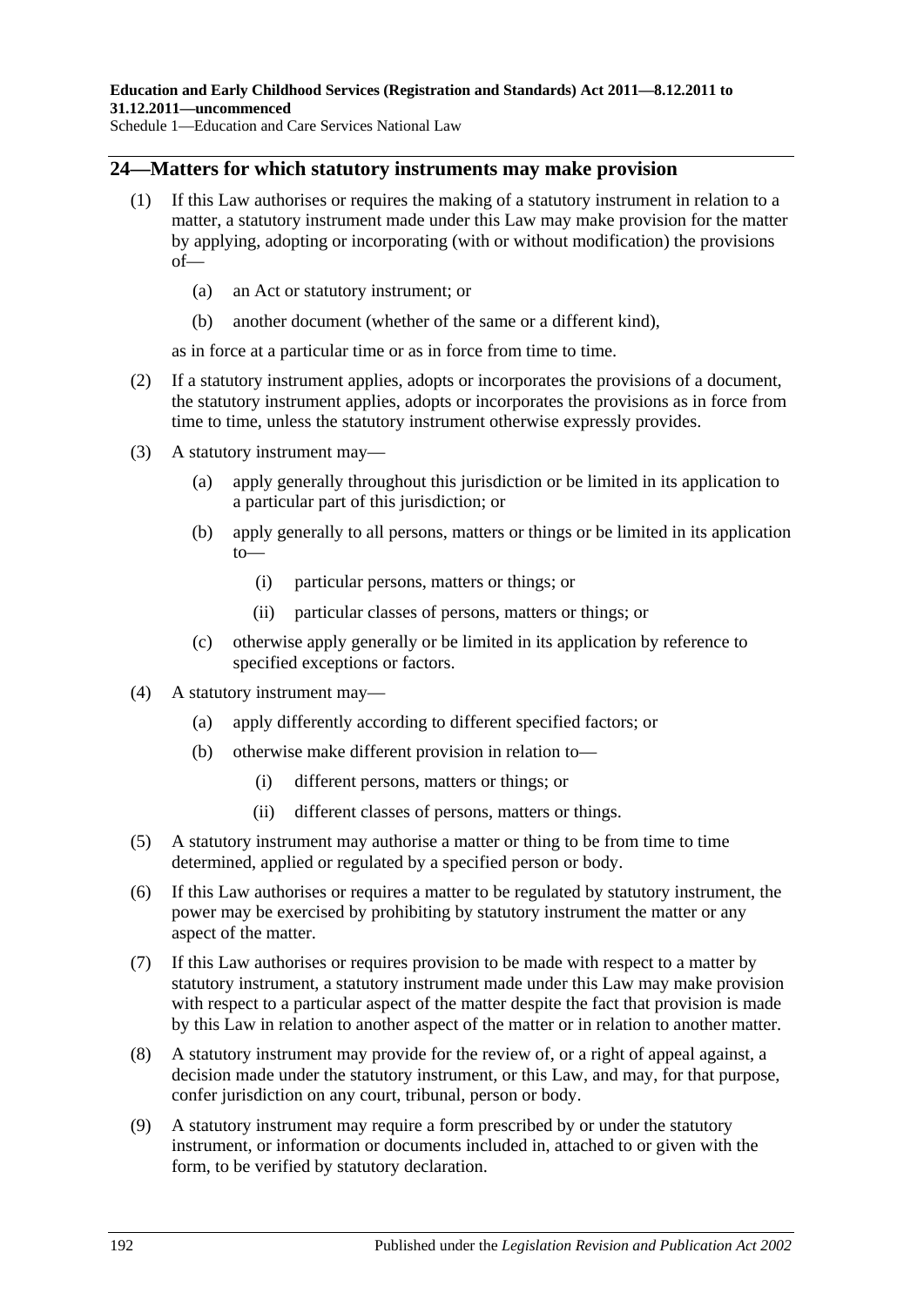### **25—Presumption of validity and power to make**

- (1) All conditions and preliminary steps required for the making of a statutory instrument are presumed to have been satisfied and performed in the absence of evidence to the contrary.
- (2) A statutory instrument is taken to be made under all powers under which it may be made, even though it purports to be made under this Law or a particular provision of this Law.

### **26—Appointments may be made by name or office**

- (1) If this Law authorises or requires a person or body—
	- (a) to appoint a person to an office; or
	- (b) to appoint a person or body to exercise a power; or
	- (c) to appoint a person or body to do another thing,

the person or body may make the appointment by—

- (d) appointing a person or body by name; or
- (e) appointing a particular officer, or the holder of a particular office, by reference to the title of the office concerned.
- (2) An appointment of a particular officer, or the holder of a particular office, is taken to be the appointment of the person for the time being occupying or acting in the office concerned.

### **27—Acting appointments**

- (1) If this Law authorises a person or body to appoint a person to act in an office, the person or body may, in accordance with this Law, appoint—
	- (a) a person by name; or
	- (b) a particular officer, or the holder of a particular office, by reference to the title of the office concerned,

to act in the office.

- <span id="page-192-0"></span>(2) The appointment may be expressed to have effect only in the circumstances specified in the instrument of appointment.
- (3) The appointer may—
	- (a) determine the terms and conditions of the appointment, including remuneration and allowances; and
	- (b) terminate the appointment at any time.
- (4) The appointment, or the termination of the appointment, must be in, or evidenced by, writing signed by the appointer.
- (5) The appointee must not act for more than 1 year during a vacancy in the office.
- (6) If the appointee is acting in the office otherwise than because of a vacancy in the office and the office becomes vacant, then, subject to [subclause](#page-192-0) (2), the appointee may continue to act until—
	- (a) the appointer otherwise directs; or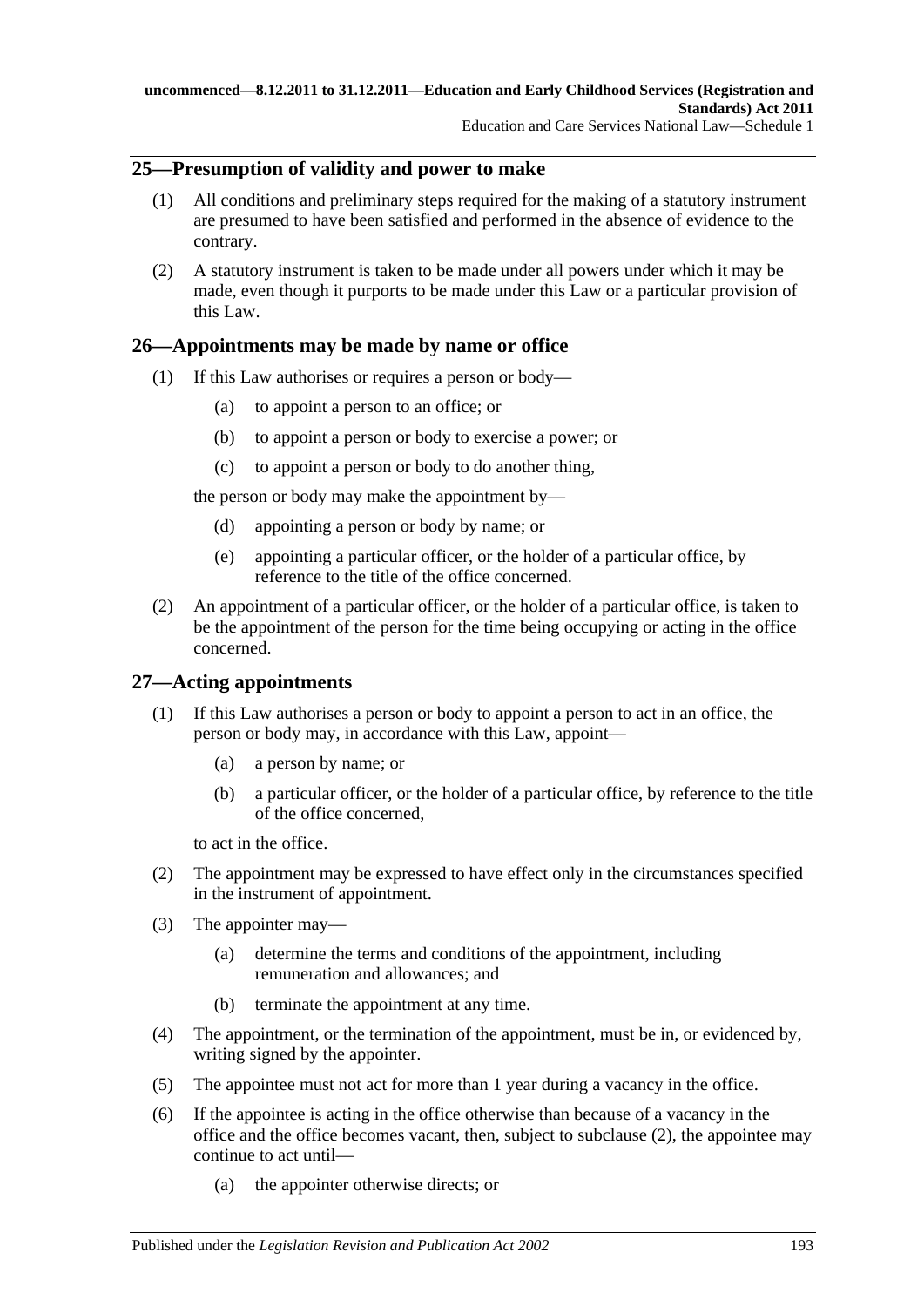- (b) the vacancy is filled; or
- (c) the end of a year from the day of the vacancy,

whichever happens first.

- (7) The appointment ceases to have effect if the appointee resigns by writing signed and delivered to the appointer.
- (8) While the appointee is acting in the office—
	- (a) the appointee has all the powers and functions of the holder of the office; and
	- (b) this Law and other laws apply to the appointee as if the appointee were the holder of the office.
- (9) Anything done by or in relation to a person purporting to act in the office is not invalid merely because—
	- (a) the occasion for the appointment had not arisen; or
	- (b) the appointment had ceased to have effect; or
	- (c) the occasion for the person to act had not arisen or had ceased.
- (10) If this Law authorises the appointer to appoint a person to act during a vacancy in the office, an appointment to act in the office may be made by the appointer whether or not an appointment has previously been made to the office.

### **28—Powers of appointment imply certain incidental powers**

- <span id="page-193-0"></span>(1) If this Law authorises or requires a person or body to appoint a person to an office—
	- (a) the power may be exercised from time to time as occasion requires; and
	- (b) the power includes—
		- (i) power to remove or suspend, at any time, a person appointed to the office; and
		- (ii) power to appoint another person to act in the office if a person appointed to the office is removed or suspended; and
		- (iii) power to reinstate or reappoint a person removed or suspended; and
		- (iv) power to appoint a person to act in the office if it is vacant (whether or not the office has ever been filled); and
		- (v) power to appoint a person to act in the office if the person appointed to the office is absent or is unable to discharge the functions of the office (whether because of illness or otherwise).
- (2) The power to remove or suspend a person under [subclause](#page-193-0)  $(1)(b)$  may be exercised even if this Law provides that the holder of the office to which the person was appointed is to hold office for a specified period.
- (3) The power to make an appointment under [subclause](#page-193-0)  $(1)(b)$  may be exercised from time to time as occasion requires.
- (4) An appointment under [subclause](#page-193-0) (1)(b) may be expressed to have effect only in the circumstances specified in the instrument of appointment.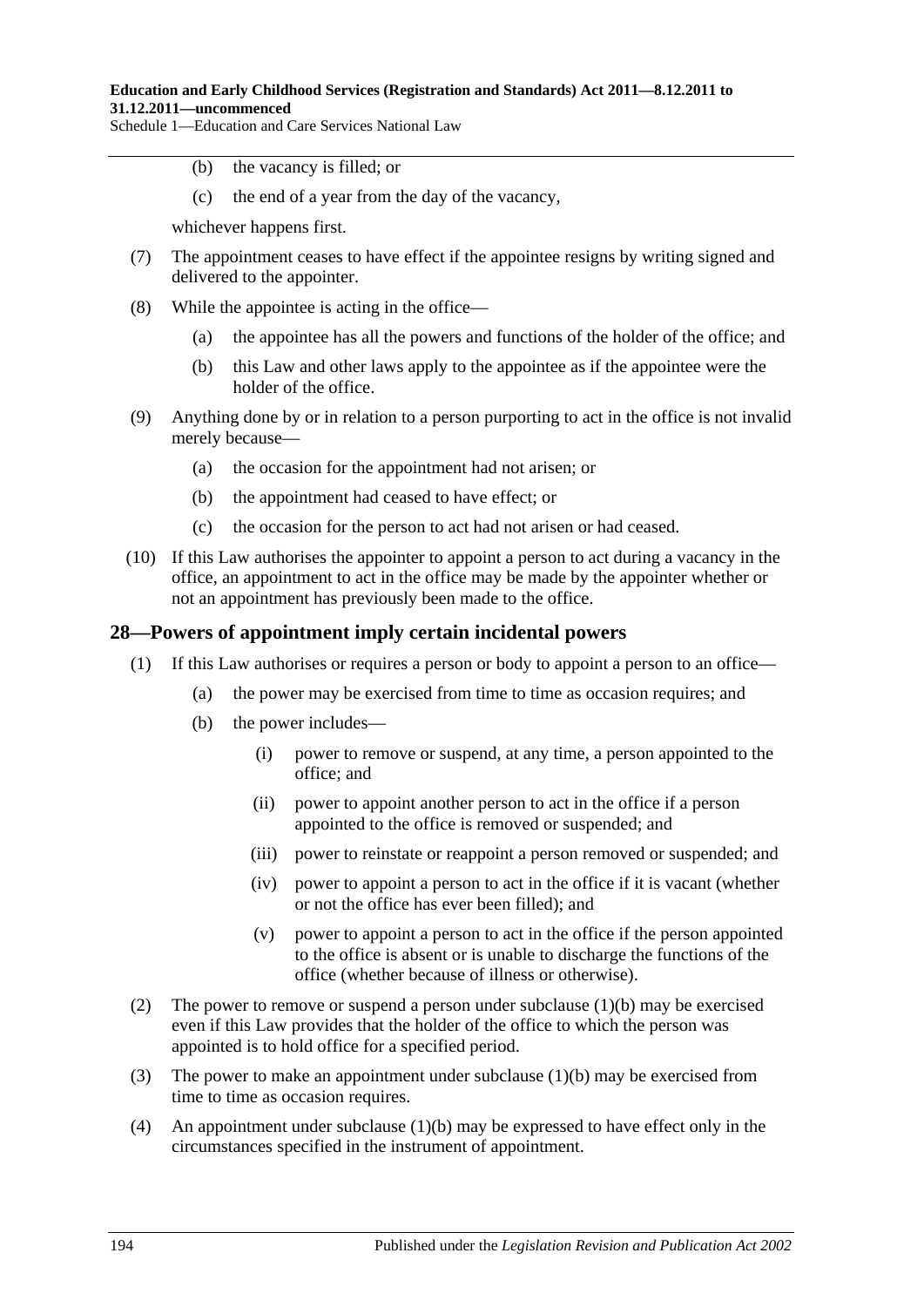### **29—Delegation of functions**

- (1) If this Law authorises a person or body to delegate a function, the person or body may, in accordance with this Law and any other applicable law, delegate the function to—
	- (a) a person or body by name; or
	- (b) a specified officer, or the holder of a specified office, by reference to the title of the office concerned.
- (2) The delegation may be—
	- (a) general or limited; and
	- (b) made from time to time; and
	- (c) revoked, wholly or partly, by the delegator.
- (3) The delegation, or a revocation of the delegation, must be in, or evidenced by, writing signed by the delegator or, if the delegator is a body, by a person authorised by the body for the purpose.
- (4) A delegated function may be exercised only in accordance with any conditions to which the delegation is subject.
- (5) The delegate may, in the performance of a delegated function, do anything that is incidental to the delegated function.
- (6) A delegated function that purports to have been exercised by the delegate is taken to have been properly exercised by the delegate unless the contrary is proved.
- (7) A delegated function that is properly exercised by the delegate is taken to have been exercised by the delegator.
- (8) If, when exercised by the delegator, a function is dependent on the delegator's opinion, belief or state of mind, then, when exercised by the delegate, the function is dependent on the delegate's opinion, belief or state of mind.
- $(9)$  If—
	- (a) the delegator is a specified officer or the holder of a specified office; and
	- (b) the person who was the specified officer or holder of the specified office when the delegation was made ceases to be the holder of the office,

then—

- (c) the delegation continues in force; and
- (d) the person for the time being occupying or acting in the office concerned is taken to be the delegator for the purposes of this clause.
- $(10)$  If—
	- (a) the delegator is a body; and
	- (b) there is a change in the membership of the body,

then—

- (c) the delegation continues in force; and
- (d) the body as constituted for the time being is taken to be the delegator for the purposes of this clause.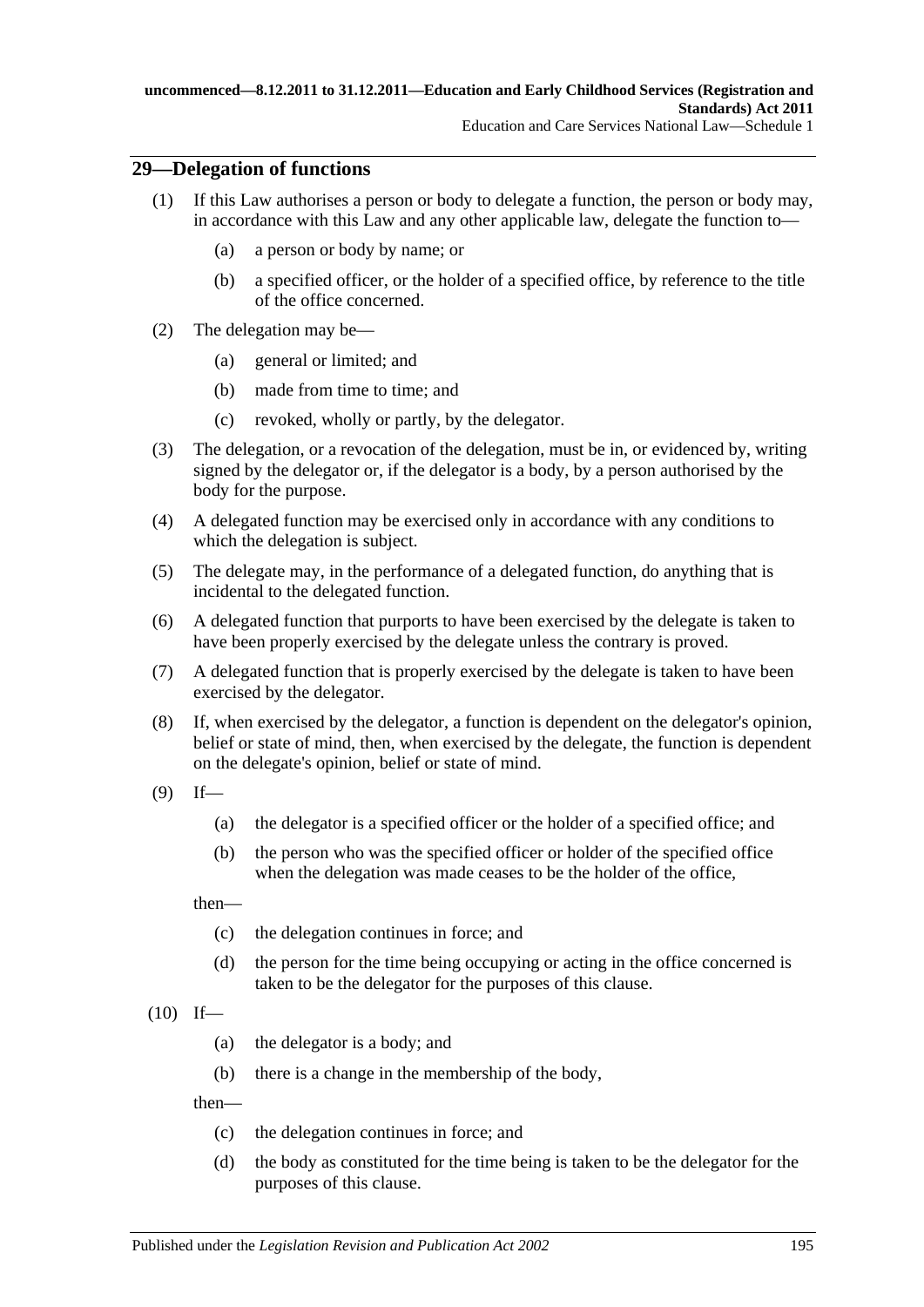- (11) If a function is delegated to a specified officer or the holder of a specified office—
	- (a) the delegation does not cease to have effect merely because the person who was the specified officer or the holder of the specified office when the function was delegated ceases to be the officer or the holder of the office; and
	- (b) the function may be exercised by the person for the time being occupying or acting in the office concerned.
- (12) A function that has been delegated may, despite the delegation, be exercised by the delegator.
- (13) The delegation of a function does not relieve the delegator of the delegator's obligation to ensure that the function is properly exercised.
- (14) Subject to [subclause](#page-195-0) (15), this clause applies to a subdelegation of a function in the same way as it applies to a delegation of a function.
- <span id="page-195-0"></span>(15) If this Law authorises the delegation of a function, the function may be subdelegated only if the Law expressly authorises the function to be subdelegated.

### <span id="page-195-1"></span>**30—Exercise of powers between enactment and commencement**

- (1) If a provision of this Law (the *empowering provision*) that does not commence on its enactment would, had it commenced, confer a power—
	- (a) to make an appointment; or
	- (b) to make a statutory instrument of a legislative or administrative character; or
	- (c) to do another thing,

then—

- (d) the power may be exercised; and
- (e) anything may be done for the purpose of enabling the exercise of the power or of bringing the appointment, instrument or other thing into effect;

before the empowering provision commences.

- <span id="page-195-2"></span>(2) If an instrument, or a provision of an instrument, is made under [subclause](#page-195-1) (1) that is necessary for the purpose of—
	- (a) enabling the exercise of a power mentioned in the subclause; or
	- (b) bringing an appointment, instrument or other thing made or done under such a power into effect,

the instrument or provision takes effect—

- (c) on the making of the instrument; or
- (d) on such later day (if any) on which, or at such later time (if any) at which, the instrument or provision is expressed to take effect.
- $(3)$  If—
	- (a) an appointment is made under [subclause](#page-195-1) (1); or
	- (b) an instrument, or a provision of an instrument, made under [subclause](#page-195-1) (1) is not necessary for a purpose mentioned in [subclause](#page-195-2) (2),

the appointment, instrument or provision takes effect—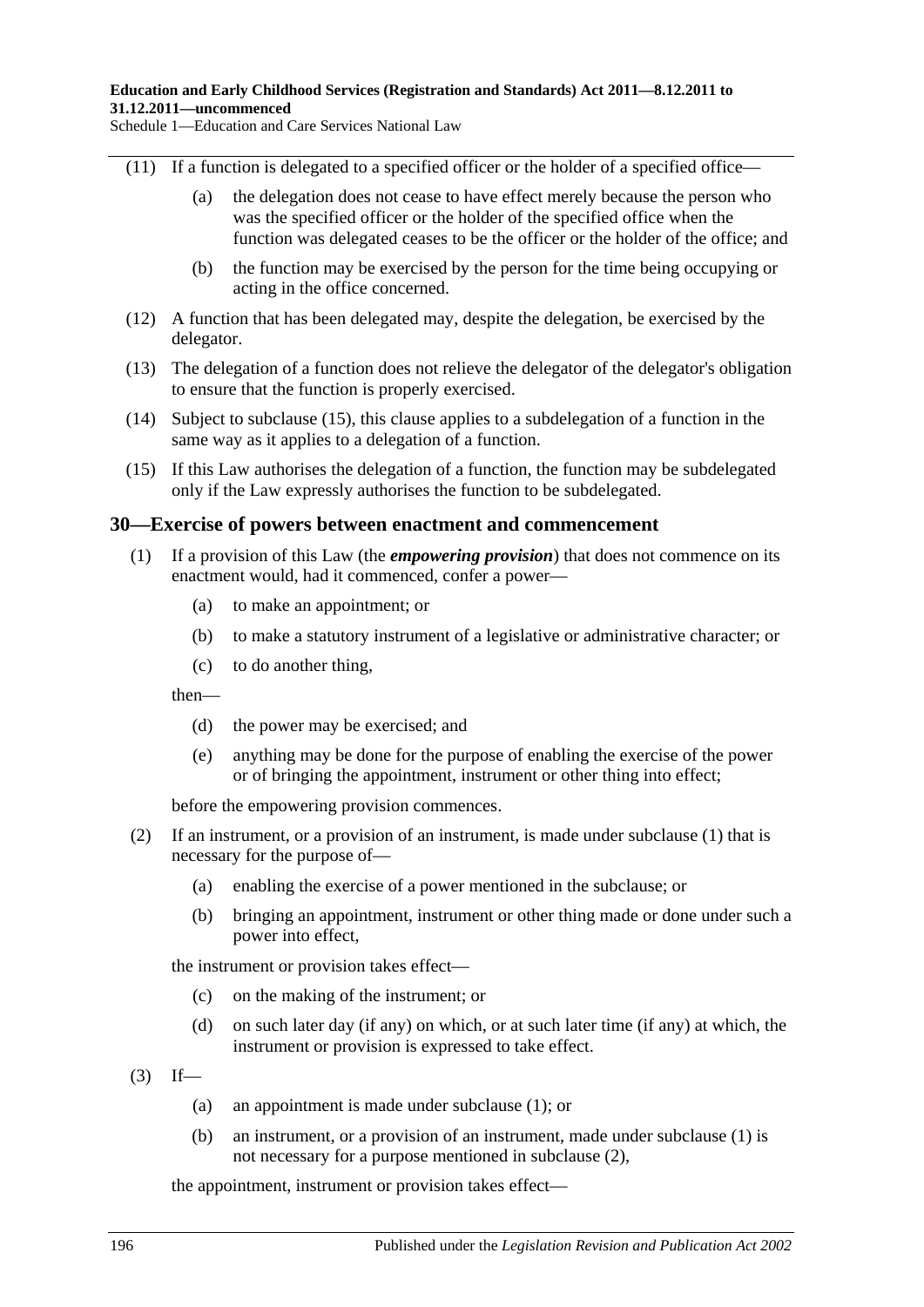- (c) on the commencement of the relevant empowering provision; or
- (d) on such later day (if any) on which, or at such later time (if any) at which, the appointment, instrument or provision is expressed to take effect.
- (4) Anything done under [subclause](#page-195-1) (1) does not confer a right, or impose a liability, on a person before the relevant empowering provision commences.
- (5) In the application of this clause to a statutory instrument, a reference to the enactment of the instrument is a reference to the making of the instrument.

# **Part 5—Distance, time and age**

### **31—Matters relating to distance, time and age**

- (1) In the measurement of distance for the purposes of this Law, the distance is to be measured along the shortest road ordinarily used for travelling.
- (2) If a period beginning on a given day, act or event is provided or allowed for a purpose by this Law, the period is to be calculated by excluding the day, or the day of the act or event, and—
	- (a) if the period is expressed to be a specified number of clear days or at least a specified number of days—by excluding the day on which the purpose is to be fulfilled; and
	- (b) in any other case—by including the day on which the purpose is to be fulfilled.
- (3) If the last day of a period provided or allowed by this Law for doing anything is not a business day in the place in which the thing is to be or may be done, the thing may be done on the next business day in the place.
- (4) If the last day of a period provided or allowed by this Law for the filing or registration of a document is a day on which the office is closed where the filing or registration is to be or may be done, the document may be filed or registered at the office on the next day that the office is open.
- (5) If no time is provided or allowed for doing anything, the thing is to be done as soon as possible, and as often as the prescribed occasion happens.
- (6) If, in this Law, there is a reference to time, the reference is, in relation to the doing of anything in a jurisdiction, a reference to the legal time in the jurisdiction.
- (7) For the purposes of this Law, a person attains an age in years at the beginning of the person's birthday for the age.

## **Part 6—Effect of repeal, amendment or expiration**

### **32—Time of Law ceasing to have effect**

If a provision of this Law is expressed—

- (a) to expire on a specified day; or
- (b) to remain or continue in force, or otherwise have effect, until a specified day,

this provision has effect until the last moment of the specified day.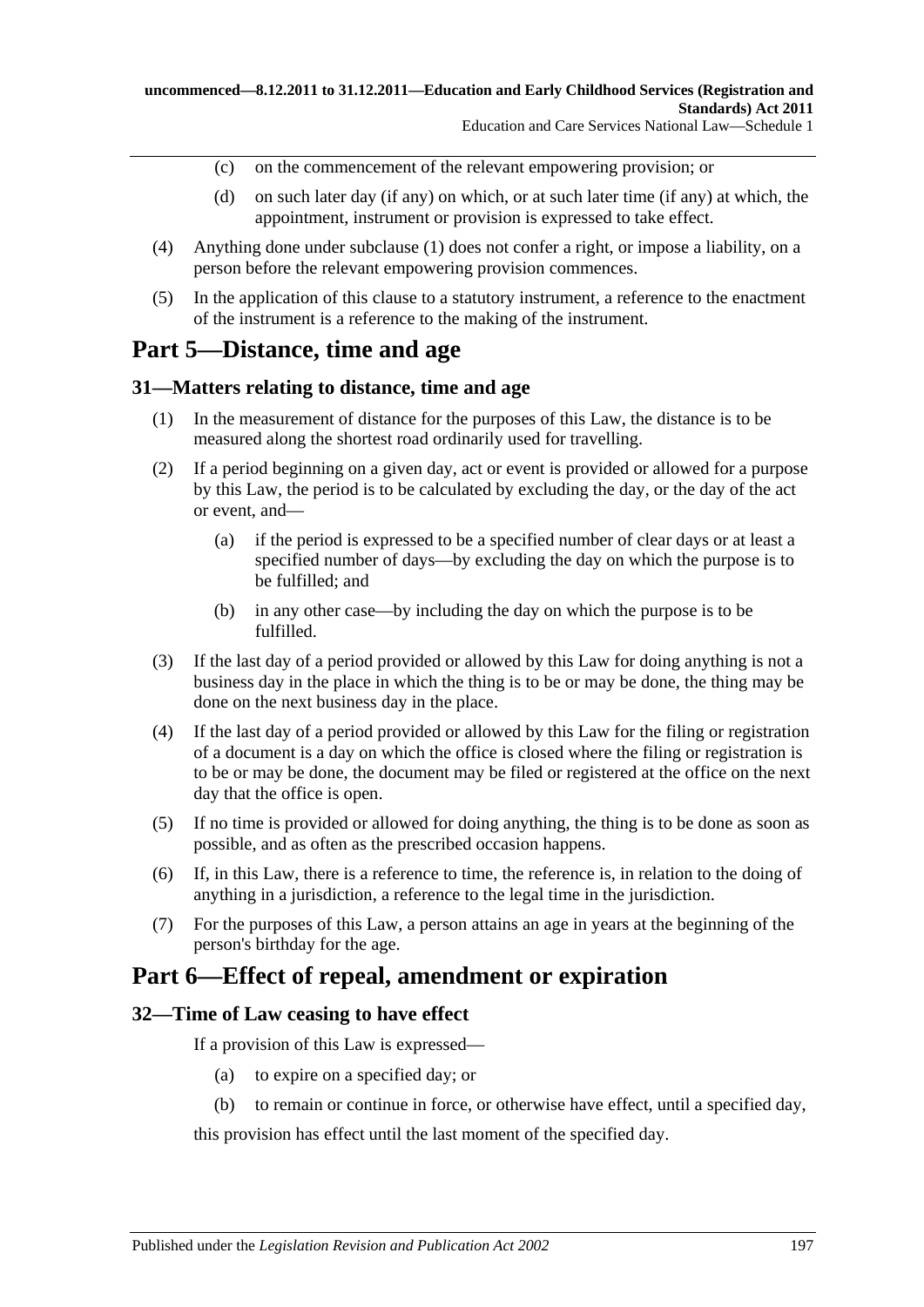### **33—Repealed Law provisions not revived**

If a provision of this Law is repealed or amended by an Act, or a provision of an Act, the provision is not revived merely because the Act or the provision of the Act—

- (a) is later repealed or amended; or
- (b) later expires.

### **34—Saving of operation of repealed Law provisions**

- (1) The repeal, amendment or expiry of a provision of this Law does not—
	- (a) revive anything not in force or existing at the time the repeal, amendment or expiry takes effect; or
	- (b) affect the previous operation of the provision or anything suffered, done or begun under the provision; or
	- (c) affect a right, privilege or liability acquired, accrued or incurred under the provision; or
	- (d) affect a penalty incurred in relation to an offence arising under the provision; or
	- (e) affect an investigation, proceeding or remedy in relation to such a right, privilege, liability or penalty.
- (2) Any such penalty may be imposed and enforced, and any such investigation, proceeding or remedy may be begun, continued or enforced, as if the provision had not been repealed or amended or had not expired.

### **35—Continuance of repealed provisions**

If an Act repeals some provisions of this Law and enacts new provisions in substitution for the repealed provisions, the repealed provisions continue in force until the new provisions commence.

### **36—Law and amending Acts to be read as one**

This Law and all Acts amending this Law are to be read as one.

## **Part 7—Instruments under Law**

### **37—Schedule applies to statutory instruments**

- (1) This Schedule applies to a statutory instrument, and to things that may be done or are required to be done under a statutory instrument, in the same way as it applies to this Law, and things that may be done or are required to be done under this Law, except so far as the context or subject matter otherwise indicates or requires.
- (2) The fact that a provision of this Schedule refers to this Law and not also to a statutory instrument does not, by itself, indicate that the provision is intended to apply only to this Law.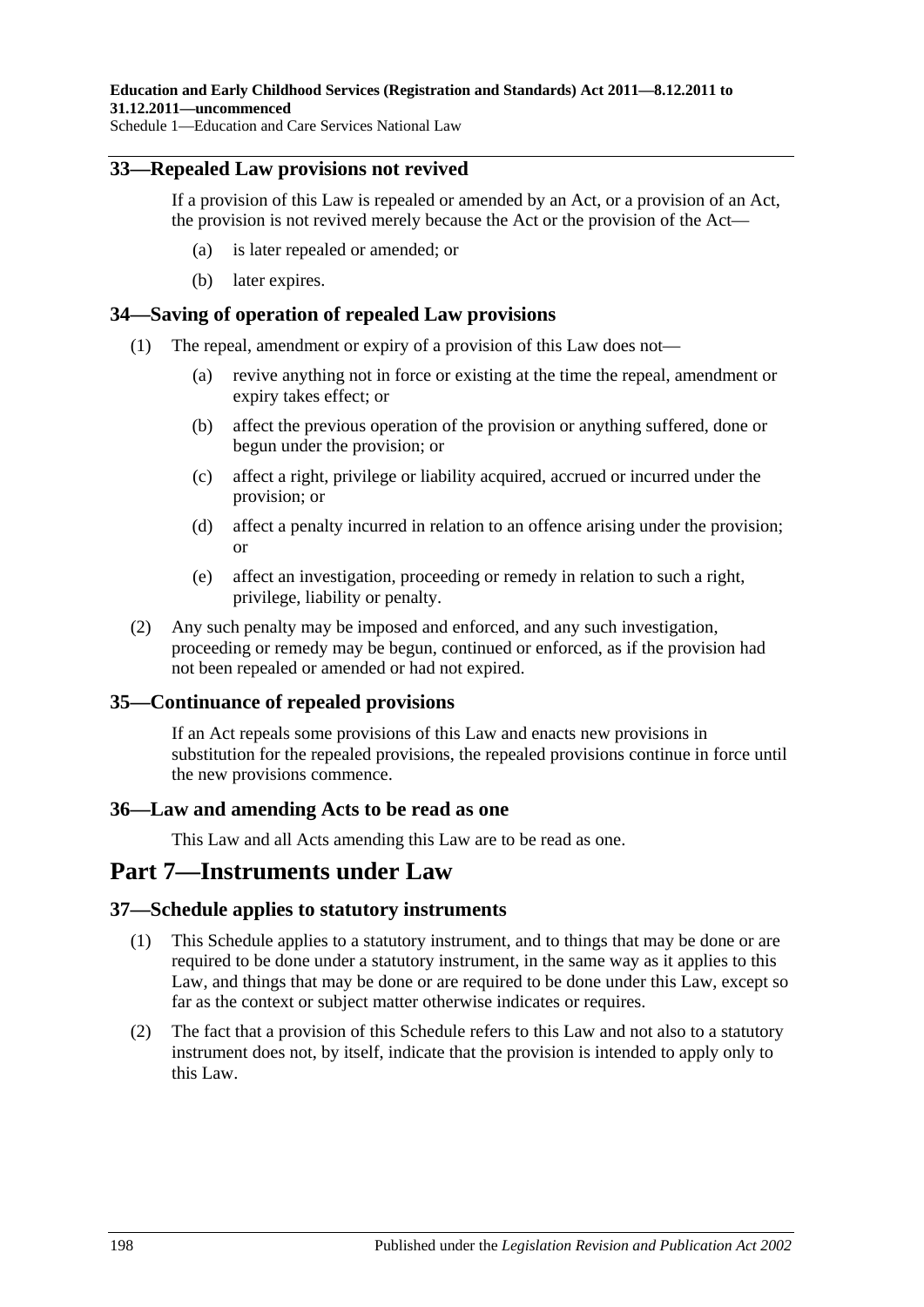# **Part 8—Application to coastal sea**

### **38—Application**

This Law has effect in and relation to the coastal sea of this jurisdiction as if that coastal sea were part of this jurisdiction.

# **Schedule 2—Powers of entry by search warrant**

### **1—Application for warrant**

- (1) An authorised officer may apply to a magistrate of a participating jurisdiction for a search warrant in relation to premises if the officer believes on reasonable grounds that—
	- (a) a person is or has been operating an education and care service at the premises in contravention of this Law; or
	- (b) documents or other evidence relevant to the possible commission of an offence against this Law are present at the premises.
- <span id="page-198-0"></span>(2) The authorised officer must prepare a written application that states the grounds on which the warrant is sought.
- <span id="page-198-1"></span>(3) The written application must be sworn.
- (4) The magistrate may refuse to consider the application until the authorised officer gives the magistrate all the information the magistrate requires about the application in the way the magistrate requires.

### **2—Issue of warrant**

- (1) The magistrate may issue the warrant in respect of premises only if the magistrate is satisfied there are reasonable grounds to believe that—
	- (a) a person is operating an education and care service at the premises in contravention of this Law; or
	- (b) documents or other evidence relevant to the possible commission of an offence against this Law are present at the premises.
- (2) The warrant must state—
	- (a) that a stated authorised officer may, with necessary and reasonable help and force—
		- (i) enter the premises and any other premises necessary for entry; and
		- (ii) exercise the authorised officer's powers under this Schedule; and
	- (b) the matter for which the warrant is sought; and
	- (c) the evidence that may be seized under the warrant; and
	- (d) the hours of the day or night when the premises may be entered; and
	- (e) the date, within 14 days after the warrant's issue, the warrant ends.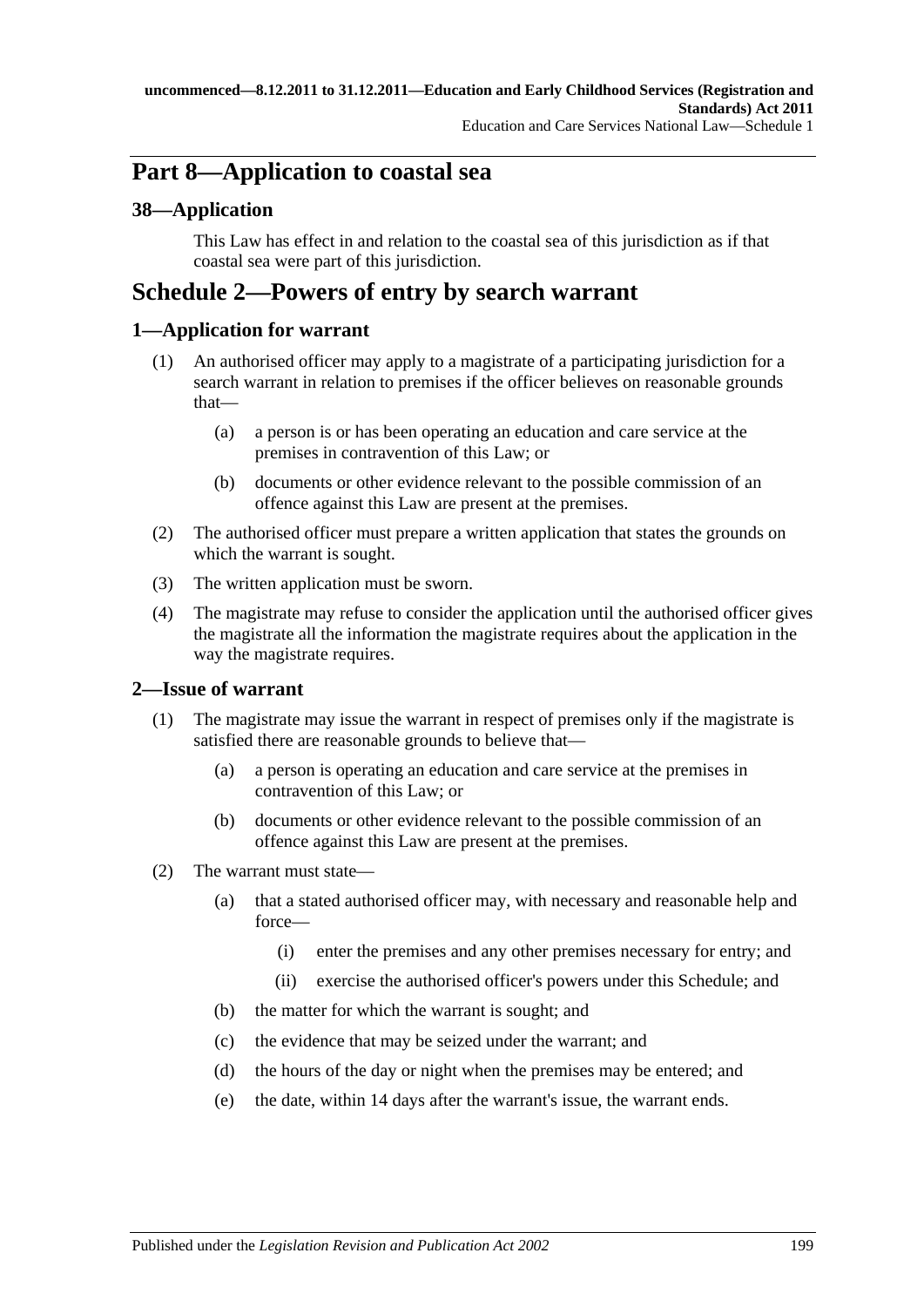### <span id="page-199-0"></span>**3—Application by electronic communication**

- (1) An authorised officer may apply for a warrant by phone, facsimile, email, radio, video conferencing or another form of communication if the authorised officer considers it necessary because of—
	- (a) urgent circumstances; or
	- (b) other special circumstances, including the authorised officer's remote location.
- (2) The application—
	- (a) may not be made before the authorised officer prepares the written application under [clause](#page-198-0) 1(2); but
	- (b) may be made before the written application is sworn.
- (3) The magistrate may issue the warrant (the *original warrant*) only if the magistrate is satisfied—
	- (a) it was necessary to make the application under [subclause](#page-199-0) (1); and
	- (b) the way the application was made under [subclause](#page-199-0) (1) was appropriate.
- <span id="page-199-2"></span><span id="page-199-1"></span>(4) After the magistrate issues the original warrant—
	- (a) if there is a reasonably practicable way of immediately giving a copy of the warrant to the authorised officer, for example, by sending a copy by fax or email, the magistrate must immediately give a copy of the warrant to the authorised officer; or
	- (b) otherwise—
		- (i) the magistrate must tell the authorised officer the date and time the warrant is issued and the other terms of the warrant; and
		- (ii) the authorised officer must complete a form of warrant including by writing on it—
			- (A) the magistrate's name; and
			- (B) the date and time the magistrate issued the warrant; and
			- (C) the other terms of the warrant.
- <span id="page-199-4"></span>(5) The copy of the warrant referred to in [subclause](#page-199-1)  $(4)(a)$ , or the form of warrant completed under [subclause](#page-199-2) (4)(b) (in either case the *duplicate warrant*), is a duplicate of, and as effectual as, the original warrant.
- <span id="page-199-3"></span>(6) The authorised officer must, at the first reasonable opportunity, send to the magistrate
	- (a) the written application complying with [clause](#page-198-0)  $1(2)$  and  $(3)$ ; and
	- (b) if the authorised officer completed a form of warrant under [subclause](#page-199-2) (4)(b), the completed form of warrant.
- (7) The magistrate must keep the original warrant and, on receiving the documents under [subclause](#page-199-3) (6), file the original warrant and documents in the court.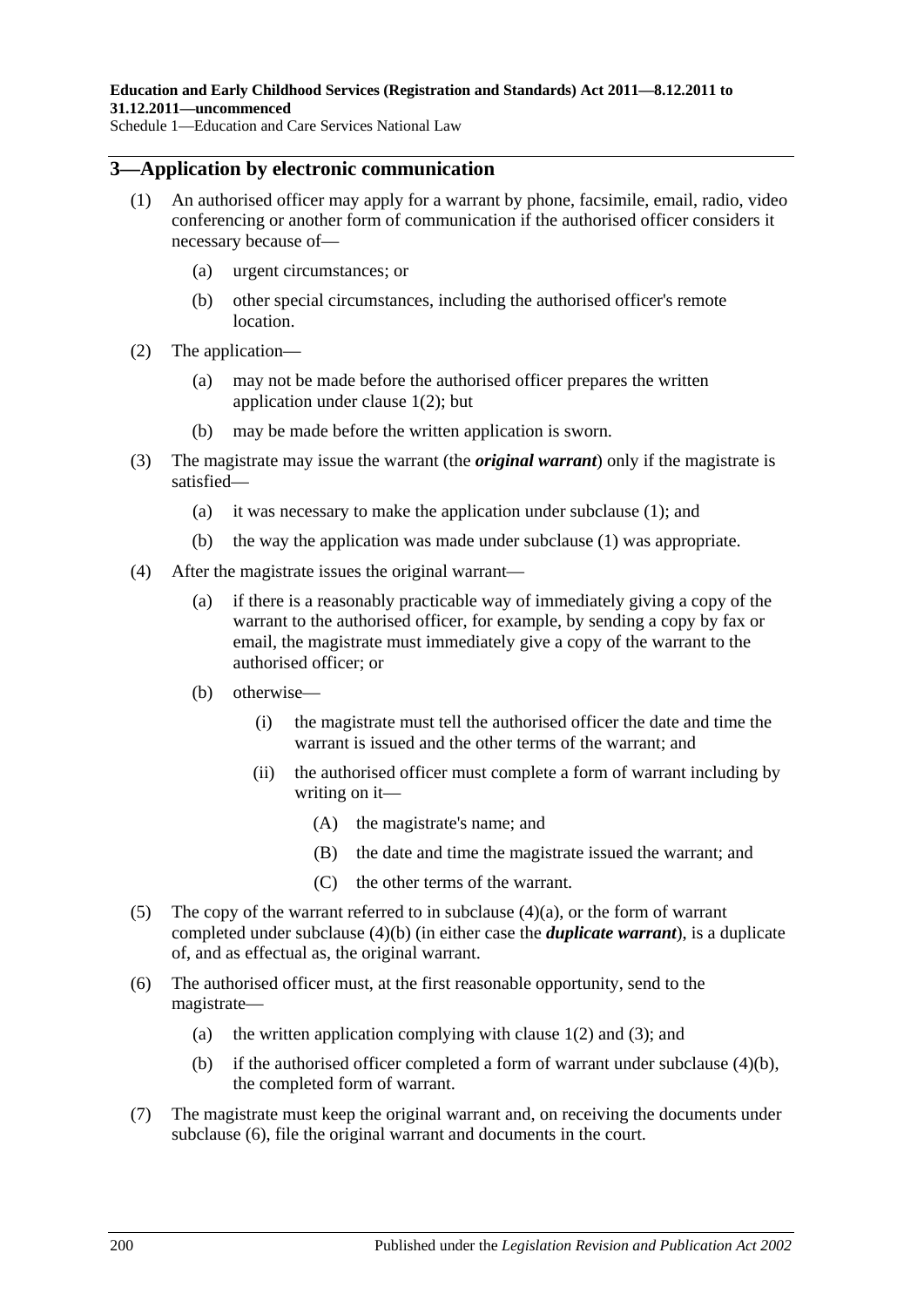#### (8) Despite [subclause](#page-199-4) (5), if—

- (a) an issue arises in a proceeding about whether an exercise of a power was authorised by a warrant issued under this clause; and
- (b) the original warrant is not produced in evidence,

the onus of proof is on the person relying on the lawfulness of the exercise of the power to prove a warrant authorised the exercise of the power.

(9) This clause does not limit clause 1.

### <span id="page-200-0"></span>**4—Procedure before entry under warrant**

- (1) Before entering premises under a warrant, an authorised officer must do or make a reasonable attempt to do the following:
	- (a) identify himself or herself to a person present at the premises who is an occupier of the premises by producing the authorised officer's identity card;
	- (b) give the person a copy of the warrant;
	- (c) tell the person the authorised officer is permitted by the warrant to enter the premises;
	- (d) give the person an opportunity to allow the authorised officer immediate entry to the premises without using force.
- (2) However, the authorised officer need not comply with [subclause](#page-200-0) (1) if the authorised officer reasonably believes that immediate entry to the premises is required to ensure the effective execution of the warrant is not frustrated.

### **5—Powers after entering premises**

- (1) This clause applies if an authorised officer enters premises under clause 4.
- <span id="page-200-2"></span><span id="page-200-1"></span>(2) The authorised officer may for the purposes of the investigation do the following:
	- (a) search any part of the premises;
	- (b) inspect, measure, test, photograph or film, or make audio recordings of, any part of the premises or anything at the premises;
	- (c) take a thing, or a sample of or from a thing, at the premises for analysis, measurement or testing;
	- (d) copy, or take an extract from, a document, at the premises;
	- (e) take into or onto the premises any person, equipment and materials the authorised officer reasonably requires for exercising a power under this Schedule;
	- (f) require the occupier of the premises, or a person at the premises, to give the authorised officer reasonable help to exercise the authorised officer's powers under [paragraphs \(a\)](#page-200-1) to [\(e\);](#page-200-2)
	- (g) require the occupier of the premises, or a person at the premises, to give the authorised officer information to help the authorised officer in conducting the investigation.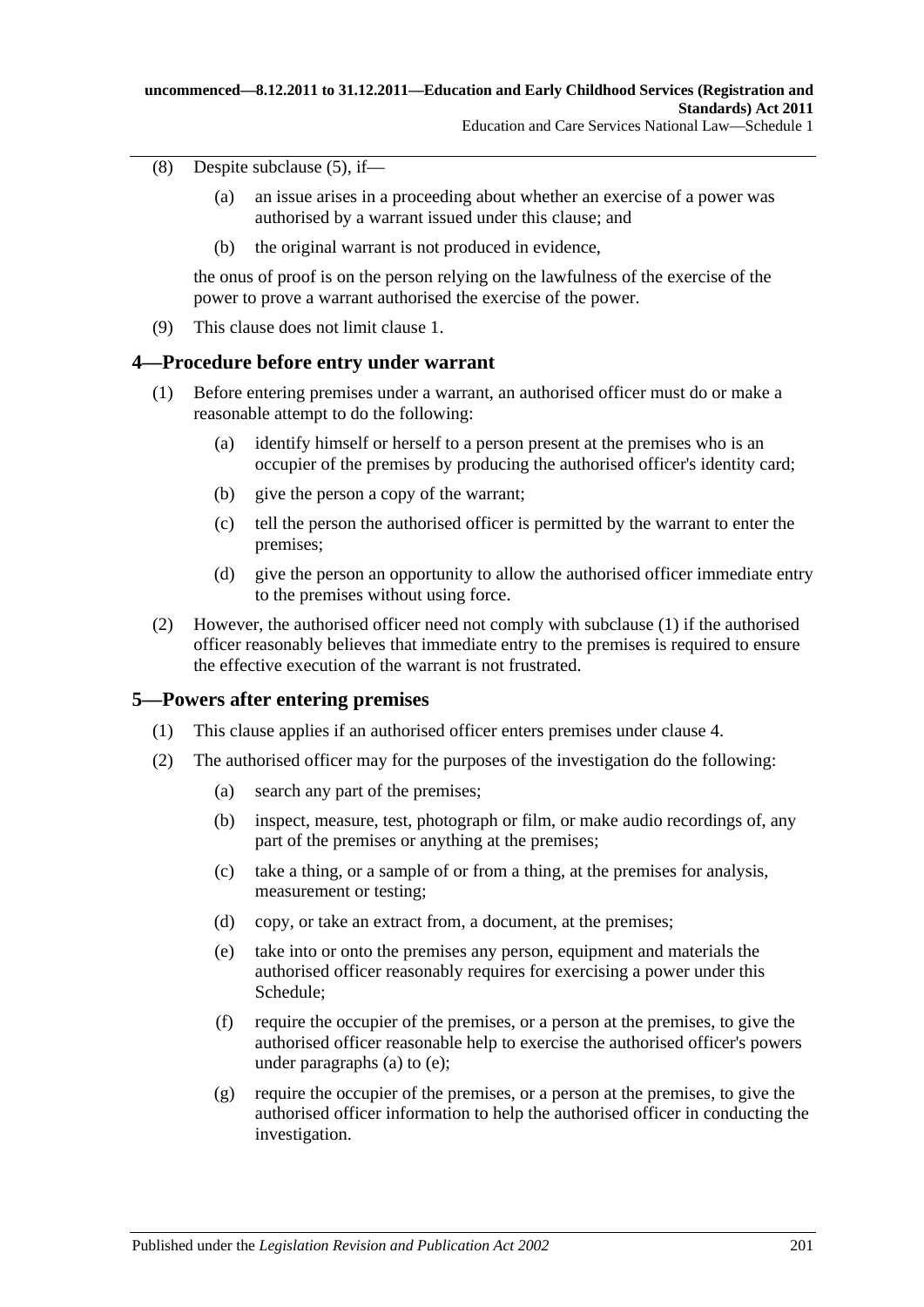**Education and Early Childhood Services (Registration and Standards) Act 2011—8.12.2011 to 31.12.2011—uncommenced**

Schedule 2—Modifications to *Education and Care Services National Law (South Australia)* for purposes of Part 3

# **Schedule 2—Modifications to** *Education and Care Services National Law (South Australia)* **for purposes of Part 3**

### **1—Interpretation**

In this Schedule—

*national regulations* has the same meaning as in the *Education and Care Services National Law (South Australia)*;

*residual early childhood service* has the same meaning as in [section](#page-28-0) 16.

### **2—Exclusion of certain provisions**

- (1) The following provisions of the *Education and Care Services National Law (South Australia)* do not apply to, or in relation to, a residual early childhood service:
	- (a) section 42;
	- (b) Part 3 Divisions 5 to 8 (inclusive);
	- (c) section 131;
	- (d) Part 5;
	- (e) sections 168 and 169;
	- (f) section 198;
	- $(g)$  Part 10;
	- (h) Part 11;
	- (i) section 266;
	- (j) Part 14 Divisions 1, 2 and 8;
	- (k) Part 15 (other than sections 314 and 322).
- (2) A provision of the *Education and Care Services National Law (South Australia)*, to the extent that it applies to an associated children's service (within the meaning of that Law), does not apply to, or in relation to, a residual early childhood service.
- (3) A provision of the *Education and Care Services National Law (South Australia)*, to the extent that it relates to rating an education and care service (including a provisional rating), does not apply to, or in relation to, a residual early childhood service.
- (4) A provision of the *Education and Care Services National Law (South Australia)*, to the extent that it imposes a fee (however described), does not apply to, or in relation to, a residual early childhood service.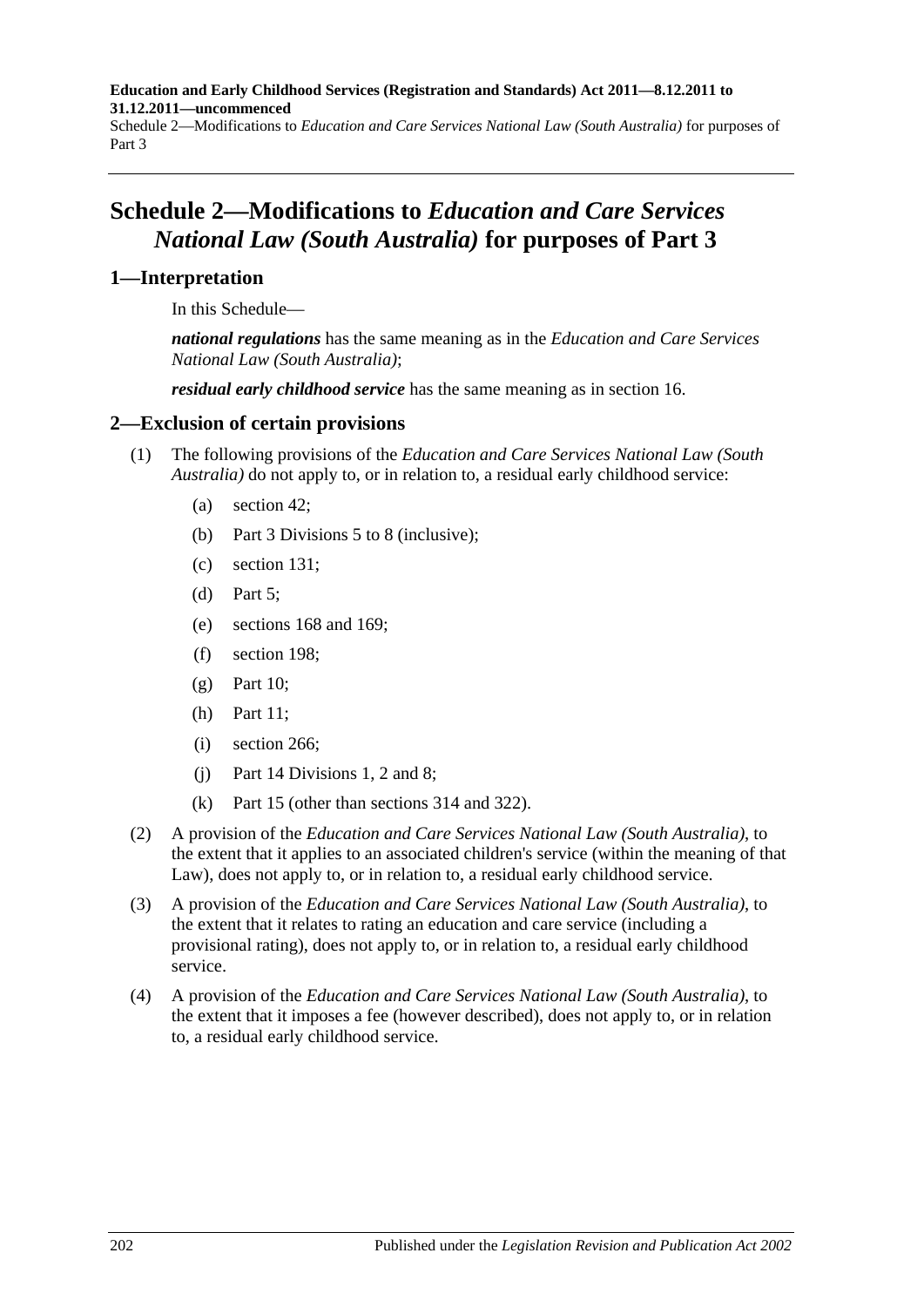### **3—Certain provisions to apply as modified**

- (1) The following provisions of the *Education and Care Services National Law (South Australia)* apply to, or in relation to, a residual early childhood service as modified by this clause:
	- (a) [Section](#page-62-0) 5(1), definition of *national education and care services quality framework*, (d)—delete paragraph (d)
	- (b) [Section](#page-72-0) 19(1)—delete "that are prescribed in the national regulations or"
	- (c) Section [47\(1\)\(a\)](#page-82-0) and [\(g\)—](#page-82-1)delete paragraphs (a) and (g)
	- (d) [Section](#page-84-0) 51(5)—delete "prescribed in the national regulations or"
	- (e) [Section](#page-101-0) 112(c)—delete "prescribed minimum requirements for qualifications, experience and management capability" and substitute:

the minimum requirements (if any) set out in the regulations for a supervisor of a residual early childhood service

(f) [Section](#page-101-1) 114(1)—delete "prescribed class of persons" and substitute:

belonging to a class of persons prescribed by the regulations for the purposes of this subsection

- (g) [Section](#page-121-0) 172(e) and [\(f\)—](#page-121-1)delete paragraphs (e) and (f)
- (h) [Section](#page-123-0) 175(1)—delete "the prescribed documents" and substitute: the documents specified by the regulations
- (i) [Section](#page-155-0) 260(e)—delete paragraph (e)
- (i) Section  $261(2)(d)$  and [\(f\)—](#page-156-1)delete paragraphs (d) and (f)
- (k) Section 268—delete "National Authority" wherever occurring and substitute in each case:

Regulatory Authority

- (l) [Section](#page-159-0) 270(1)—delete "National Authority and the"
- (m) [Section](#page-160-0) 270(2)—delete "National Authority" and substitute: Regulatory Authority
- (n) Section [270\(2\)\(b\)—](#page-160-1)delete paragraph (b)
- (o) [Section](#page-160-2) 270(4)—delete subsection (4)
- (p) Section [273\(2\)\(f\)—](#page-162-0)delete paragraph (f)
- (q) [Section](#page-178-0) 314(1)—delete "section 306" and substitute:

clause 29 of Schedule 2 of the *[Education and Early Childhood](http://www.legislation.sa.gov.au/index.aspx?action=legref&type=act&legtitle=Education%20and%20Early%20Childhood%20Services%20(Registration%20and%20Standards)%20Act%202011)  [Services \(Registration and Standards\) Act](http://www.legislation.sa.gov.au/index.aspx?action=legref&type=act&legtitle=Education%20and%20Early%20Childhood%20Services%20(Registration%20and%20Standards)%20Act%202011) 2011*

(r) [Section](#page-178-1) 314(2)—delete "section 307(1)" and substitute:

clause 30 of Schedule 2 of the *[Education and Early Childhood](http://www.legislation.sa.gov.au/index.aspx?action=legref&type=act&legtitle=Education%20and%20Early%20Childhood%20Services%20(Registration%20and%20Standards)%20Act%202011)  [Services \(Registration](http://www.legislation.sa.gov.au/index.aspx?action=legref&type=act&legtitle=Education%20and%20Early%20Childhood%20Services%20(Registration%20and%20Standards)%20Act%202011) and Standards) Act 2011*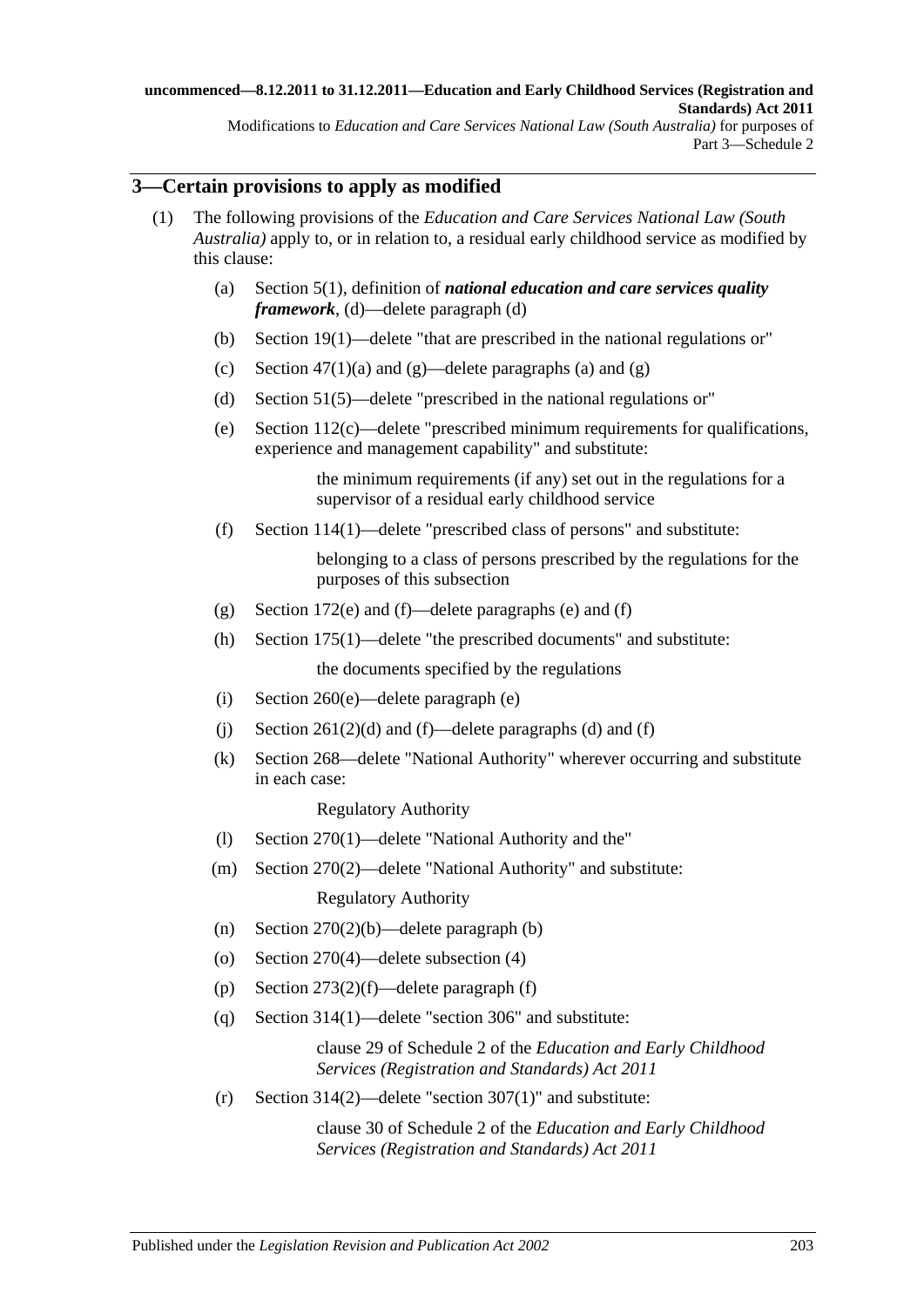#### **Education and Early Childhood Services (Registration and Standards) Act 2011—8.12.2011 to 31.12.2011—uncommenced**

Schedule 2—Modifications to *Education and Care Services National Law (South Australia)* for purposes of Part 3

- <span id="page-203-0"></span>(2) A reference in the *Education and Care Services National Law (South Australia)* to the National Quality Standard will, to the extent that it applies to, or in relation to, a residual early childhood service, be taken to be a reference to the standard prescribed by the regulations for the purposes of this subclause.
- (3) A reference in the *Education and Care Services National Law (South Australia)* to a prescribed element or elements of the National Quality Standard will be taken to be a reference to the corresponding provision (if any) of the standard applying to, or in relation to, residual early childhood services pursuant to [subclause](#page-203-0) (2).
- (4) A reference in the *Education and Care Services National Law (South Australia)* to a service waiver or temporary waiver will be taken to be a reference to an exemption under [section](#page-28-1) 17 of this Act.

## **4—National regulations not to apply**

- (1) The national regulations do not apply to, or in relation to, a residual early childhood service.
- (2) A reference in the *Education and Care Services National Law (South Australia)* to the national regulations will be taken to be a reference to regulations made by the Governor under this Act.

# **Schedule 3—Related amendments, repeal and transitional provisions**

# **Part 1—Preliminary**

## **1—Amendment provisions**

In this Schedule, a provision under a heading referring to the amendment of a specified Act amends the Act so specified.

# **Part 2—Amendment of** *Child Sex Offenders Registration Act 2006*

## **2—Amendment of section 64—Interpretation**

Section 64(1), definition of *educational institutions for children*—delete "Government schools within the meaning of the *[Education Act](http://www.legislation.sa.gov.au/index.aspx?action=legref&type=act&legtitle=Education%20Act%201972) 1972* and non-Government schools registered under Part 5 of that Act" and substitute:

> Government and non-Government schools within the meaning of the *[Education and Early Childhood Services \(Registration and Standards\)](http://www.legislation.sa.gov.au/index.aspx?action=legref&type=act&legtitle=Education%20and%20Early%20Childhood%20Services%20(Registration%20and%20Standards)%20Act%202011)  Act [2011](http://www.legislation.sa.gov.au/index.aspx?action=legref&type=act&legtitle=Education%20and%20Early%20Childhood%20Services%20(Registration%20and%20Standards)%20Act%202011)*

## **Part 3—Amendment of** *Children's Protection Act 1993*

## **3—Amendment of section 31—Constitution of family care meeting**

Section 31(d)(i)—delete "*[Education Act](http://www.legislation.sa.gov.au/index.aspx?action=legref&type=act&legtitle=Education%20Act%201972) 1972*" and substitute:

*[Education and Early Childhood Services \(Registration and Standards\)](http://www.legislation.sa.gov.au/index.aspx?action=legref&type=act&legtitle=Education%20and%20Early%20Childhood%20Services%20(Registration%20and%20Standards)%20Act%202011)  Act [2011](http://www.legislation.sa.gov.au/index.aspx?action=legref&type=act&legtitle=Education%20and%20Early%20Childhood%20Services%20(Registration%20and%20Standards)%20Act%202011)*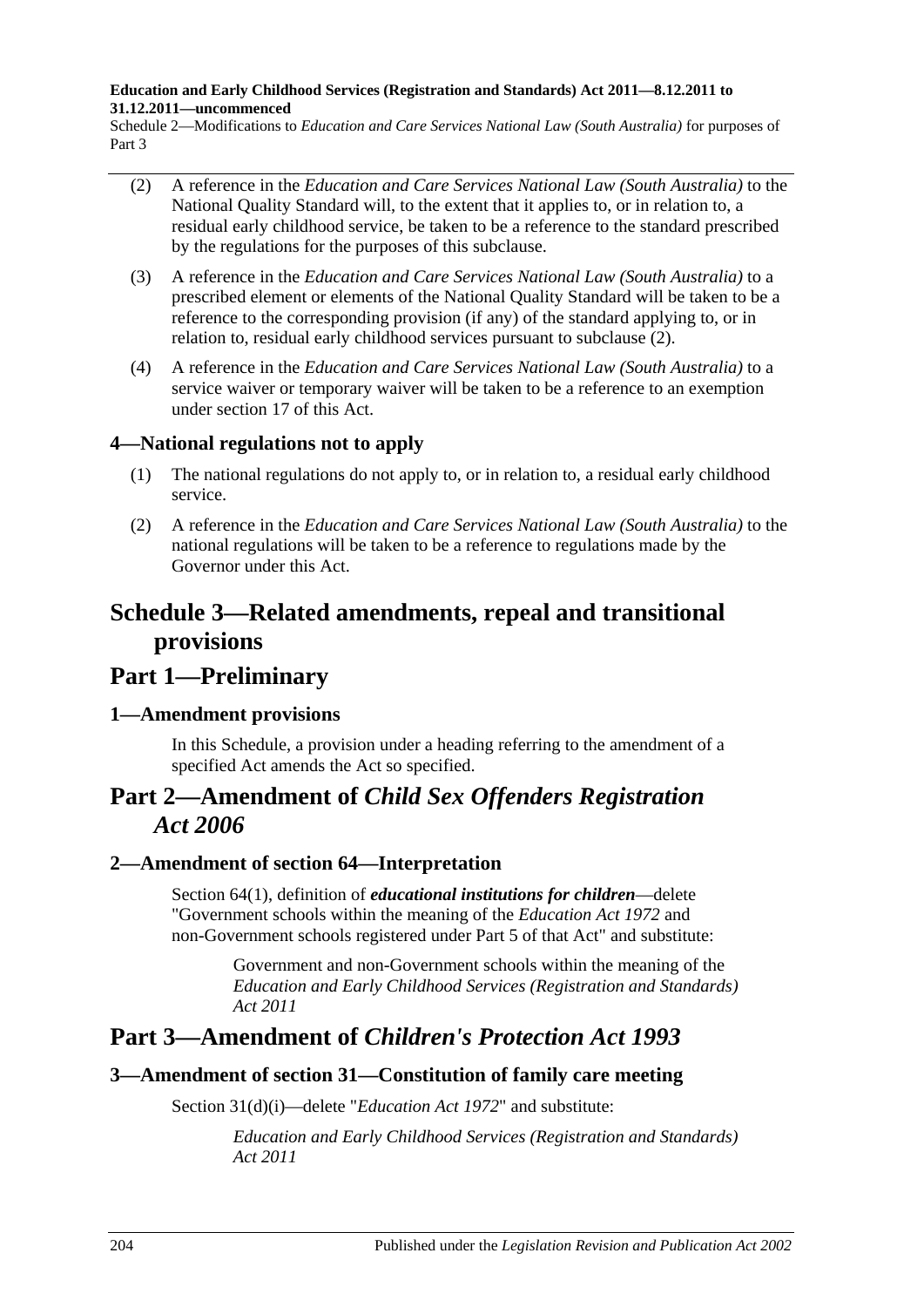# **Part 4—Amendment of** *Children's Services Act 1985*

## **4—Amendment of section 3—Interpretation**

- (1) Section 3(1), definition of *baby sitting agency*—delete the definition
- (2) Section 3(1), definition of *child*—delete the definition
- (3) Section 3(1), definition of *children's services*—delete the definition
- (4) Section 3(1), definition of *the Committee*—delete the definition
- (5) Section 3(1), definition of *family day care agency*—delete the definition
- (6) Section 3(1), definition of *guardian*—delete the definition
- (7) Section 3(1), definition of *parent*—delete the definition
- (8) Section 3(1), definition of *regional advisory committee*—delete the definition
- (9) Section 3(1), definition of *young child*—delete the definition

## **5—Repeal of sections 7 and 8**

Sections 7 and 8—delete the sections

## **6—Repeal of Part 2 Divisions 3 and 4**

Part 2 Divisions 3 and 4—delete Divisions 3 and 4

## **7—Repeal of Part 3 Divisions 1, 2 and 3**

Part 3 Divisions 1, 2 and 3—delete Divisions 1, 2 and 3

## **8—Repeal of section 41**

Section 41—delete the section

## **9—Amendment of section 42—Registration**

Section 42(1) and (2)—delete subsections (1) and (2) and substitute:

(1) Subject to this Act, the registration of a Children's Services Centre in force immediately before the commencement of this subsection continues in force.

## **10—Amendment of section 46—Appeal against decisions of the Director**

- (1) Section 46(1)(a)—delete paragraph (a)
- (2) Section 46(1)(b)—delete "licence or"

## **11—Repeal of Part 3 Division 6**

Part 3 Division 6—delete Division 6

## **12—Repeal of section 49**

Section 49—delete the section

## **13—Repeal of sections 54, 55 and 56**

Sections 54, 55 and 56—delete sections 54, 55 and 56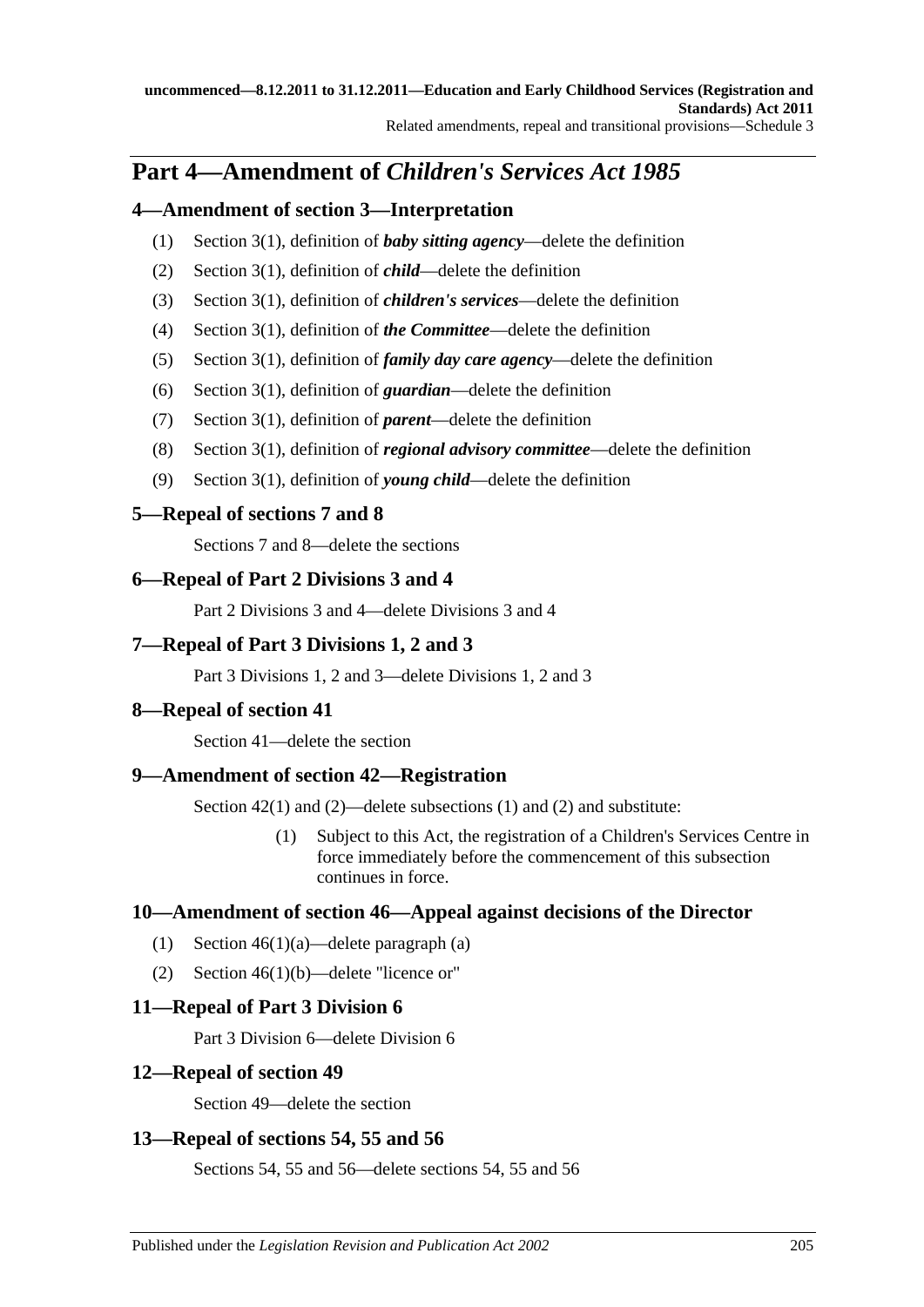Schedule 3—Related amendments, repeal and transitional provisions

### **14—Amendment of section 57—Regulations**

- (1) Section  $57(2)$ (e) and (f)—delete paragraphs (e) and (f)
- (2) Section 57(2)(d)—delete "licence,"

## **Part 5—Amendment of** *Criminal Law Consolidation Act 1935*

### **15—Amendment of section 49—Unlawful sexual intercourse**

Section 49(5a)(a)—delete "*[Education Act](http://www.legislation.sa.gov.au/index.aspx?action=legref&type=act&legtitle=Education%20Act%201972) 1972*" and substitute:

*[Education and Early Childhood Services \(Registration and Standards\)](http://www.legislation.sa.gov.au/index.aspx?action=legref&type=act&legtitle=Education%20and%20Early%20Childhood%20Services%20(Registration%20and%20Standards)%20Act%202011)  Act [2011](http://www.legislation.sa.gov.au/index.aspx?action=legref&type=act&legtitle=Education%20and%20Early%20Childhood%20Services%20(Registration%20and%20Standards)%20Act%202011)*

### **16—Amendment of section 50—Persistent sexual exploitation of a child**

Section 50(8)(a)—delete "*[Education Act](http://www.legislation.sa.gov.au/index.aspx?action=legref&type=act&legtitle=Education%20Act%201972) 1972*" and substitute:

*[Education and Early Childhood Services \(Registration and Standards\)](http://www.legislation.sa.gov.au/index.aspx?action=legref&type=act&legtitle=Education%20and%20Early%20Childhood%20Services%20(Registration%20and%20Standards)%20Act%202011)  Act [2011](http://www.legislation.sa.gov.au/index.aspx?action=legref&type=act&legtitle=Education%20and%20Early%20Childhood%20Services%20(Registration%20and%20Standards)%20Act%202011)*

### **17—Amendment of section 57—Consent no defence in certain cases**

Section 57(4)(a)—delete "*[Education Act](http://www.legislation.sa.gov.au/index.aspx?action=legref&type=act&legtitle=Education%20Act%201972) 1972*" and substitute:

*[Education and Early Childhood Services \(Registration and Standards\)](http://www.legislation.sa.gov.au/index.aspx?action=legref&type=act&legtitle=Education%20and%20Early%20Childhood%20Services%20(Registration%20and%20Standards)%20Act%202011)  Act [2011](http://www.legislation.sa.gov.au/index.aspx?action=legref&type=act&legtitle=Education%20and%20Early%20Childhood%20Services%20(Registration%20and%20Standards)%20Act%202011)*

## **Part 6—Amendment of** *Education Act 1972*

### **18—Amendment of section 5—Interpretation**

(1) Section 5(1), definition of *Government school*—delete the definition and substitute:

*Government school* has the same meaning as in the *[Education and Early](http://www.legislation.sa.gov.au/index.aspx?action=legref&type=act&legtitle=Education%20and%20Early%20Childhood%20Services%20(Registration%20and%20Standards)%20Act%202011)  [Childhood Services \(Registration and Standards\) Act](http://www.legislation.sa.gov.au/index.aspx?action=legref&type=act&legtitle=Education%20and%20Early%20Childhood%20Services%20(Registration%20and%20Standards)%20Act%202011) 2011*;

(2) Section 5(1), definition of *non-Government school*—delete the definition and substitute:

> *non-Government school* has the same meaning as in the *[Education and Early](http://www.legislation.sa.gov.au/index.aspx?action=legref&type=act&legtitle=Education%20and%20Early%20Childhood%20Services%20(Registration%20and%20Standards)%20Act%202011)  [Childhood Services \(Registration and Standards\) Act](http://www.legislation.sa.gov.au/index.aspx?action=legref&type=act&legtitle=Education%20and%20Early%20Childhood%20Services%20(Registration%20and%20Standards)%20Act%202011) 2011*;

- (3) Section 5(1), definition of *recognised kindergarten*—delete the definition
- (4) Section 5(1), definition of *registered non-Government school*—delete the definition and substitute:

*registered school* means a school registered under the *[Education and Early](http://www.legislation.sa.gov.au/index.aspx?action=legref&type=act&legtitle=Education%20and%20Early%20Childhood%20Services%20(Registration%20and%20Standards)%20Act%202011)  [Childhood Services \(Registration and Standards\) Act](http://www.legislation.sa.gov.au/index.aspx?action=legref&type=act&legtitle=Education%20and%20Early%20Childhood%20Services%20(Registration%20and%20Standards)%20Act%202011) 2011*;

(5) Section 5(1), definition of *school*—delete the definition and substitute:

*school* has the same meaning as in the *[Education and Early Childhood](http://www.legislation.sa.gov.au/index.aspx?action=legref&type=act&legtitle=Education%20and%20Early%20Childhood%20Services%20(Registration%20and%20Standards)%20Act%202011)  [Services \(Registration and Standards\) Act](http://www.legislation.sa.gov.au/index.aspx?action=legref&type=act&legtitle=Education%20and%20Early%20Childhood%20Services%20(Registration%20and%20Standards)%20Act%202011) 2011*;

### **19—Repeal of Part 5**

Part 5—delete the Part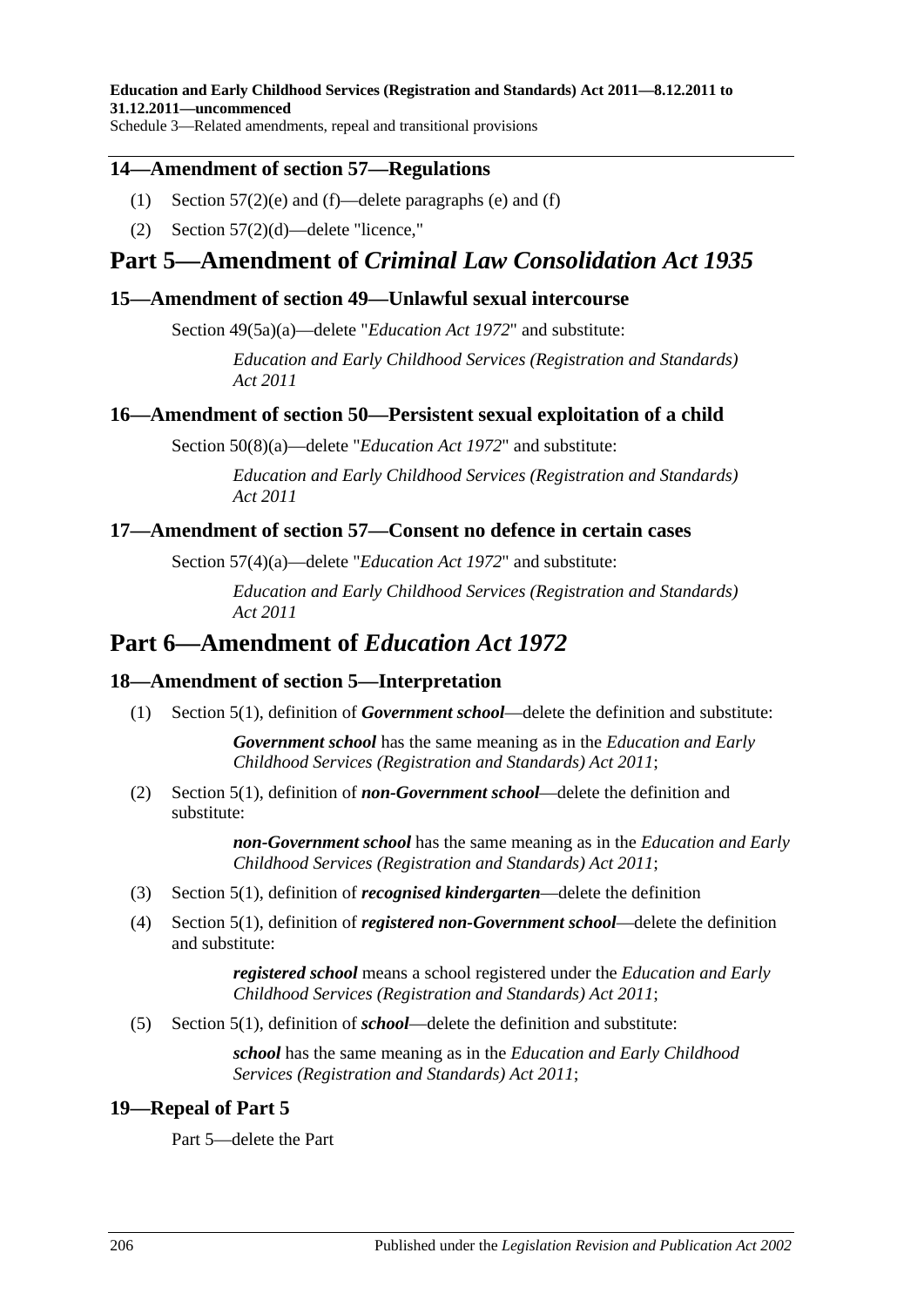# **Part 7—Amendment of** *Intervention Orders (Prevention of Abuse) Act 2009*

## **20—Amendment of section 3—Interpretation**

Section 3(1), definition of *relevant public sector agency*, (b)—delete "*[Education](http://www.legislation.sa.gov.au/index.aspx?action=legref&type=act&legtitle=Education%20Act%201972)  Act [1972](http://www.legislation.sa.gov.au/index.aspx?action=legref&type=act&legtitle=Education%20Act%201972)*" and substitute:

> *[Education and Early Childhood Services \(Registration and Standards\)](http://www.legislation.sa.gov.au/index.aspx?action=legref&type=act&legtitle=Education%20and%20Early%20Childhood%20Services%20(Registration%20and%20Standards)%20Act%202011)  Act [2011](http://www.legislation.sa.gov.au/index.aspx?action=legref&type=act&legtitle=Education%20and%20Early%20Childhood%20Services%20(Registration%20and%20Standards)%20Act%202011)*

# **Part 8—Amendment of** *Local Government Act 1999*

### **21—Amendment of section 165—Rebate of rates—educational purposes**

Section 165(1)—delete "Part 5 of the *[Education Act](http://www.legislation.sa.gov.au/index.aspx?action=legref&type=act&legtitle=Education%20Act%201972) 1972*" and substitute:

the *[Education and Early Childhood Services \(Registration and Standards\)](http://www.legislation.sa.gov.au/index.aspx?action=legref&type=act&legtitle=Education%20and%20Early%20Childhood%20Services%20(Registration%20and%20Standards)%20Act%202011)  Act [2011](http://www.legislation.sa.gov.au/index.aspx?action=legref&type=act&legtitle=Education%20and%20Early%20Childhood%20Services%20(Registration%20and%20Standards)%20Act%202011)*

# **Part 9—Amendment of** *SACE Board of South Australia Act 1983*

## **22—Amendment of Schedule 1—Designated entities**

Schedule 1 clause 1(a)—delete "*[Education Act](http://www.legislation.sa.gov.au/index.aspx?action=legref&type=act&legtitle=Education%20Act%201972) 1972*" and substitute:

*[Education and Early Childhood Services \(Registration and Standards\)](http://www.legislation.sa.gov.au/index.aspx?action=legref&type=act&legtitle=Education%20and%20Early%20Childhood%20Services%20(Registration%20and%20Standards)%20Act%202011)  Act [2011](http://www.legislation.sa.gov.au/index.aspx?action=legref&type=act&legtitle=Education%20and%20Early%20Childhood%20Services%20(Registration%20and%20Standards)%20Act%202011)*

# **Part 10—Amendment of** *Sewerage Act 1929*

## **23—Amendment of section 66—Government lands to be assessed**

Section 66(1)—delete ''consisting of schoolhouses situated within the drainage area which are used pursuant to the *[Education Act](http://www.legislation.sa.gov.au/index.aspx?action=legref&type=act&legtitle=Education%20Act%201972) 1972*, as amended, or pursuant to any corresponding previous enactment, as Government schools or public schools" and substitute:

> within the drainage area used as Government schools (within the meaning of the *[Education and Early Childhood Services \(Registration and Standards\)](http://www.legislation.sa.gov.au/index.aspx?action=legref&type=act&legtitle=Education%20and%20Early%20Childhood%20Services%20(Registration%20and%20Standards)%20Act%202011)  Act [2011](http://www.legislation.sa.gov.au/index.aspx?action=legref&type=act&legtitle=Education%20and%20Early%20Childhood%20Services%20(Registration%20and%20Standards)%20Act%202011)*)

# **Part 11—Amendment of** *Summary Offences Act 1953*

## **24—Amendment of section 38A—Sale of books and educational matter**

(1) Section 38A(1)—before "*[Education Act](http://www.legislation.sa.gov.au/index.aspx?action=legref&type=act&legtitle=Education%20Act%201972) 1972*" insert:

*[Education and Early Childhood Services \(Registration and Standards\)](http://www.legislation.sa.gov.au/index.aspx?action=legref&type=act&legtitle=Education%20and%20Early%20Childhood%20Services%20(Registration%20and%20Standards)%20Act%202011)  Act [2011](http://www.legislation.sa.gov.au/index.aspx?action=legref&type=act&legtitle=Education%20and%20Early%20Childhood%20Services%20(Registration%20and%20Standards)%20Act%202011)* or the

(2) Section 38A(1)—delete "that Act" and substitute:

those Acts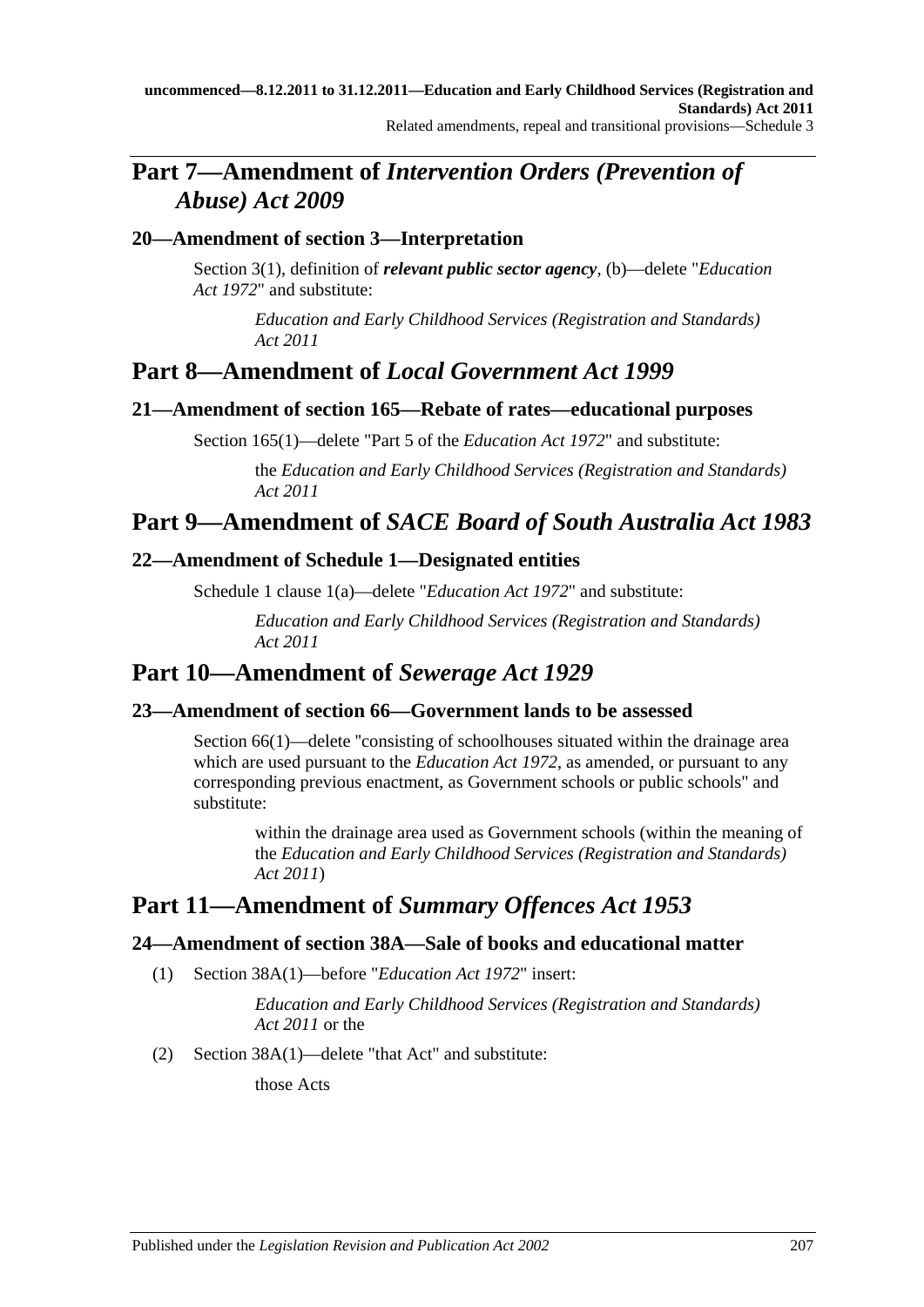**Education and Early Childhood Services (Registration and Standards) Act 2011—8.12.2011 to 31.12.2011—uncommenced**

Schedule 3—Related amendments, repeal and transitional provisions

# **Part 12—Amendment of** *Teachers Registration and Standards Act 2004*

### **25—Amendment of section 3—Interpretation**

(1) Section 3, definition of *director*—delete the definition and substitute:

*director*, of a prescribed service, means the person responsible for providing educational leadership in, and managing the day-to-day operations of, the prescribed service;

(2) Section 3—after the definition of *practising teacher* insert:

#### *prescribed service* means—

- (a) a kindergarten registered as a Children's Services Centre under Part 3 Division 4 of the *[Children's Services Act](http://www.legislation.sa.gov.au/index.aspx?action=legref&type=act&legtitle=Childrens%20Services%20Act%201985) 1985*; or
- (b) a pre-school education centre established by the Minister under the *[Education Act](http://www.legislation.sa.gov.au/index.aspx?action=legref&type=act&legtitle=Education%20Act%201972) 1972*; or
- (c) an education and care service under the *Education and Care Services National Law (South Australia)* consisting of or including pre-school education; or
- (d) any other service of a kind prescribed by the regulations for the purposes of this definition;
- (3) Section 3, definition of *recognised kindergarten*—delete the definition

### **26—Amendment of section 20—Requirement to be registered**

Section 20—delete "recognised kindergarten" wherever occurring and substitute in each case:

prescribed service

# **Part 13—Amendment of** *Technical and Further Education Act 1975*

### **27—Amendment of section 5—Application of Act**

Section 5(a)—delete "maintained by the Minister under the *[Education Act](http://www.legislation.sa.gov.au/index.aspx?action=legref&type=act&legtitle=Education%20Act%201972) 1972*" and substitute:

(within the meaning of the *[Education and Early Childhood Services](http://www.legislation.sa.gov.au/index.aspx?action=legref&type=act&legtitle=Education%20and%20Early%20Childhood%20Services%20(Registration%20and%20Standards)%20Act%202011)  [\(Registration and Standards\) Act](http://www.legislation.sa.gov.au/index.aspx?action=legref&type=act&legtitle=Education%20and%20Early%20Childhood%20Services%20(Registration%20and%20Standards)%20Act%202011) 2011*)

## **Part 14—Transitional provisions**

## **Division 1—Transitional provisions related to [Part](#page-28-2) 3 of Act (residual early childhood services)**

### **28—Interpretation**

In this Division—

*residual early childhood service* has the same meaning as in [section](#page-28-0) 16 of this Act.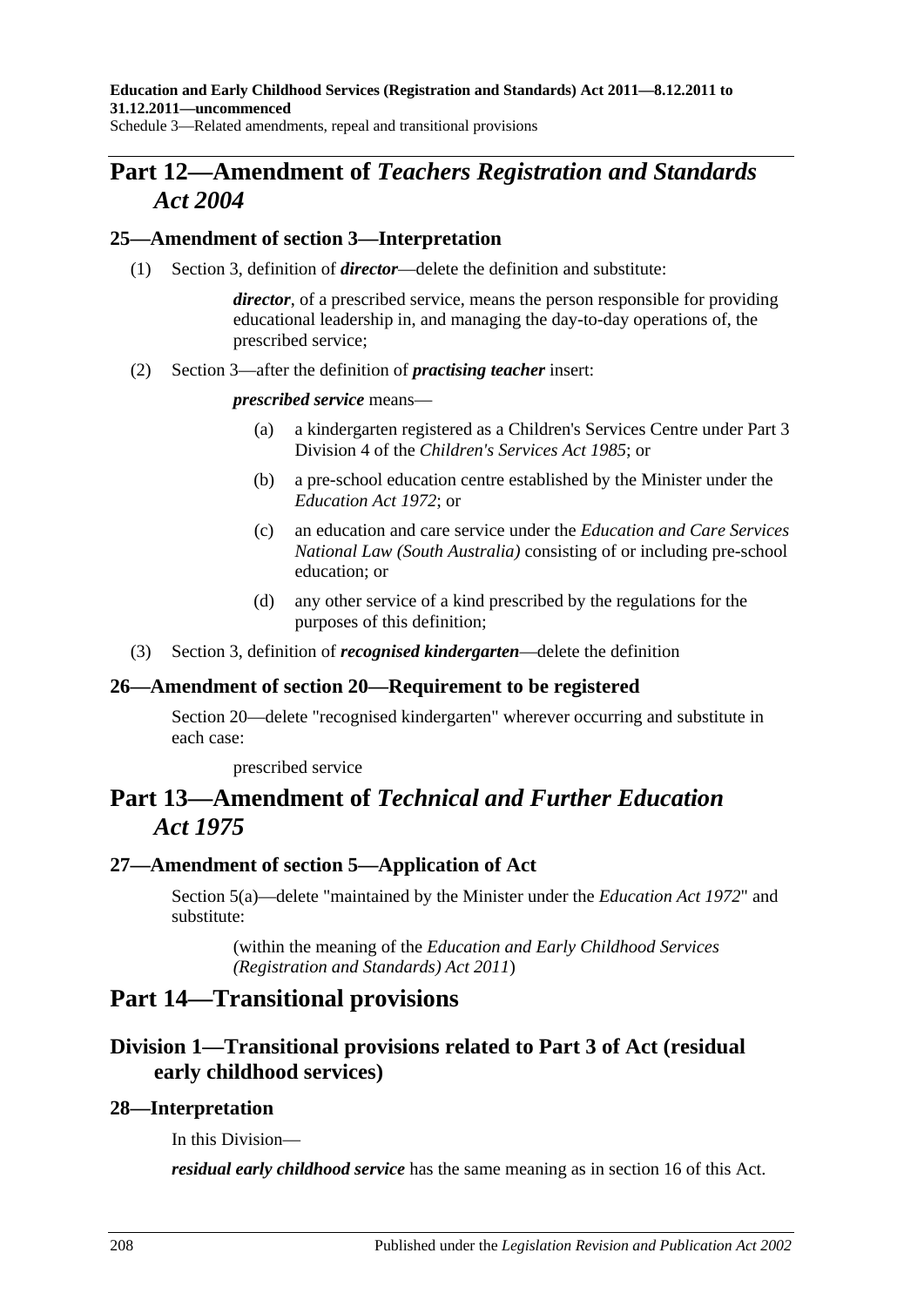### **29—Certain persons etc taken to be approved providers**

The following persons or bodies will be taken to be approved providers for the purposes of the *Education and Care Services National Law (South Australia)* as it applies to residual early childhood services:

- (a) the administrative unit of the Public Service responsible under the Minister for the administration of the *[Children's Services Act](http://www.legislation.sa.gov.au/index.aspx?action=legref&type=act&legtitle=Childrens%20Services%20Act%201985) 1985*;
- (b) a person or body who, immediately before the scheme commencement day, held a licence to conduct or control a child care centre under the *[Children's](http://www.legislation.sa.gov.au/index.aspx?action=legref&type=act&legtitle=Childrens%20Services%20Act%201985)  [Services Act](http://www.legislation.sa.gov.au/index.aspx?action=legref&type=act&legtitle=Childrens%20Services%20Act%201985) 1985*;
- (c) a person or body who, immediately before the scheme commencement day, held a licence to carry on the business of a baby sitting agency under the *[Children's Services Act](http://www.legislation.sa.gov.au/index.aspx?action=legref&type=act&legtitle=Childrens%20Services%20Act%201985) 1985*;
- (d) a person or body who, immediately before the scheme commencement day, operated an out of school hours care service that was registered with the National Childcare Accreditation Council of Australia;
- (e) a person or body who, immediately before the scheme commencement day, operated a pre-school education service on the premises of, or in relation to, a non-Government school registered under the *[Education Act](http://www.legislation.sa.gov.au/index.aspx?action=legref&type=act&legtitle=Education%20Act%201972) 1972*;
- (f) a person or body who, immediately before the scheme commencement day, operated an out of school hours care service on the premises of, or in relation to, a non-Government school registered under the *[Education Act](http://www.legislation.sa.gov.au/index.aspx?action=legref&type=act&legtitle=Education%20Act%201972) 1972*;
- (g) any other person or body declared by the regulations to be included in the ambit of this clause.

### <span id="page-208-0"></span>**30—Certain residual early childhood services taken to hold service approval**

- (1) The following residual early childhood services will be taken to hold a service approval for that service for the purposes of the *Education and Care Services National Law (South Australia)* as it applies to residual early childhood services:
	- (a) a rural and mobile care service (however described) provided immediately before the scheme commencement day—
		- (i) by the administrative unit of the Public Service responsible under the Minister for the administration of the *[Children's Services Act](http://www.legislation.sa.gov.au/index.aspx?action=legref&type=act&legtitle=Childrens%20Services%20Act%201985) 1985*; or
		- (ii) that was wholly or partly funded by the Commonwealth Government through its Budget Based Funding program;
	- (b) an occasional care service (however described) provided immediately before the scheme commencement day by the administrative unit of the Public Service responsible under the Minister for the administration of the *[Children's Services Act](http://www.legislation.sa.gov.au/index.aspx?action=legref&type=act&legtitle=Childrens%20Services%20Act%201985) 1985*;
	- (c) an occasional care service (however described) provided immediately before the scheme commencement day pursuant to a licence under the *[Children's](http://www.legislation.sa.gov.au/index.aspx?action=legref&type=act&legtitle=Childrens%20Services%20Act%201985)  [Services Act](http://www.legislation.sa.gov.au/index.aspx?action=legref&type=act&legtitle=Childrens%20Services%20Act%201985) 1985*;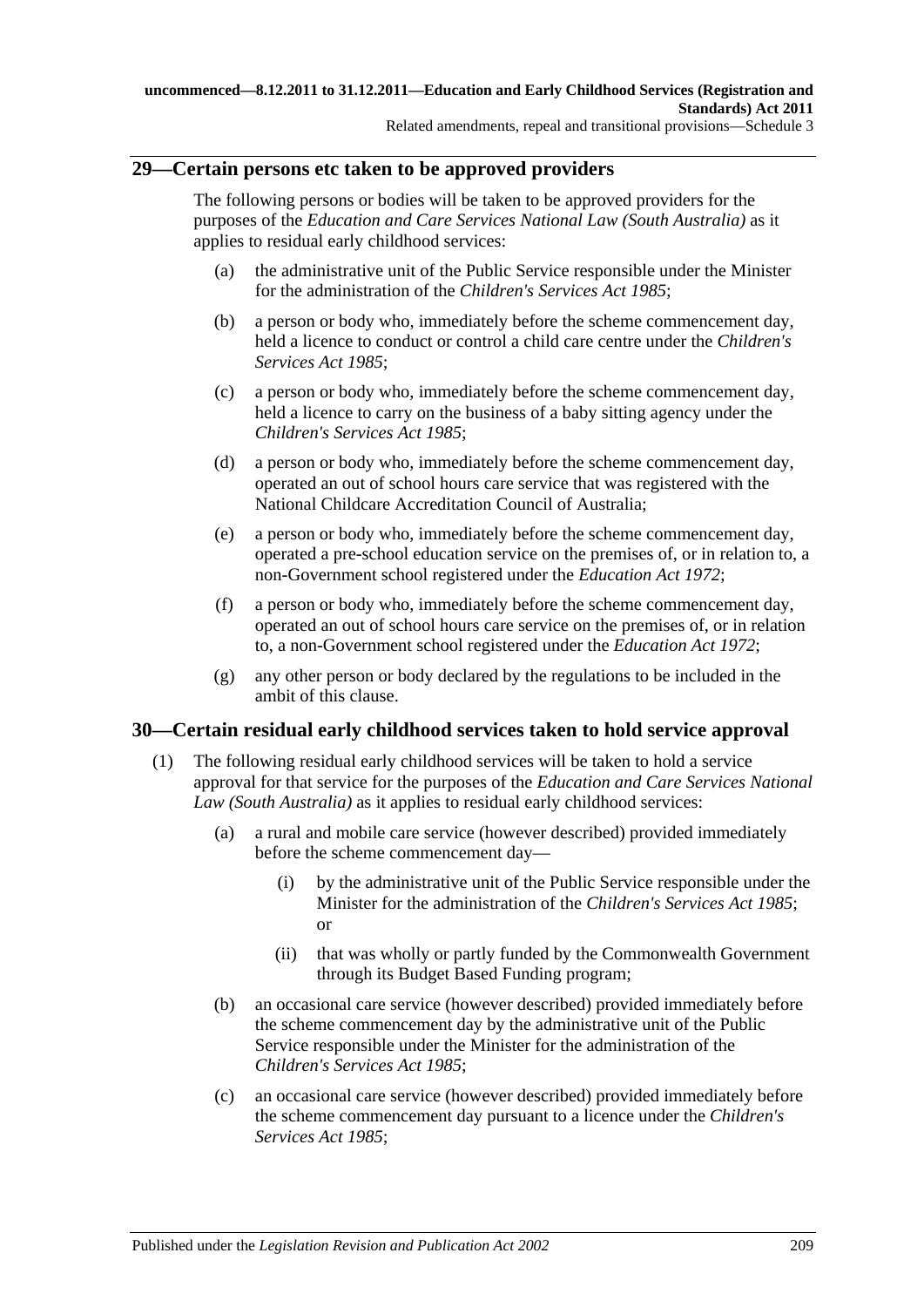Schedule 3—Related amendments, repeal and transitional provisions

- (d) an in-home care service (however described) provided immediately before the scheme commencement day by, or on behalf of, a baby-sitting agency licensed under Part 3 Division 2 of the *[Children's Services Act](http://www.legislation.sa.gov.au/index.aspx?action=legref&type=act&legtitle=Childrens%20Services%20Act%201985) 1985*;
- (e) any other service declared by the regulations to be included in the ambit of this clause.
- (2) In this section, *in-home care service*, *occasional care service* and *rural and mobile care service* have the same meanings as in [section](#page-19-0) 4 of this Act.

### **31—Certain persons taken to be certified supervisors**

- (1) The following persons will be taken to be certified supervisors for the purposes of the *Education and Care Services National Law (South Australia)* as it applies to residual early childhood services:
	- (a) a natural person who was, immediately before the scheme commencement day and in accordance with regulation 18(1) of the *[Children's Services \(Child](http://www.legislation.sa.gov.au/index.aspx?action=legref&type=subordleg&legtitle=Childrens%20Services%20(Child%20Care%20Centre)%20Regulations%201998)  [Care Centre\) Regulations](http://www.legislation.sa.gov.au/index.aspx?action=legref&type=subordleg&legtitle=Childrens%20Services%20(Child%20Care%20Centre)%20Regulations%201998) 1998*, a manager of a child care centre;
	- (b) a person who was, immediately before the scheme commencement day, a qualified contact staff member (within the meaning of the *[Children's Services](http://www.legislation.sa.gov.au/index.aspx?action=legref&type=subordleg&legtitle=Childrens%20Services%20(Child%20Care%20Centre)%20Regulations%201998)  [\(Child Care Centre\) Regulations](http://www.legislation.sa.gov.au/index.aspx?action=legref&type=subordleg&legtitle=Childrens%20Services%20(Child%20Care%20Centre)%20Regulations%201998) 1998*) in relation to a child care centre;
	- (c) an approved provider under the *Education and Care Services National Law (South Australia)* or under a corresponding law;
	- (d) a person who holds a supervisor certificate under the *Education and Care Services National Law (South Australia)* or under a corresponding law;
	- (e) a teacher who was, at any time in the 2 years immediately preceding the scheme commencement day, employed in relation to the provision of an education and care service of a kind contemplated by [clause](#page-208-0) 30;
	- (f) any other person, or class of person, declared by the regulations to be included within the ambit of this subsection.
- (2) In this clause—

*corresponding law* means a law of another State or Territory that applies in that jurisdiction the *Education and Care Services National Law*, as in force from time to time, set out in the schedule to the *Education and Care Services National Law Act 2010* of Victoria.

### **32—Certain persons taken to be nominated supervisors**

A person authorised in writing by the Minister for the purposes of this clause will be taken to be a nominated supervisor for the purposes of the *Education and Care Services National Law (South Australia)* as it applies to residual early childhood services.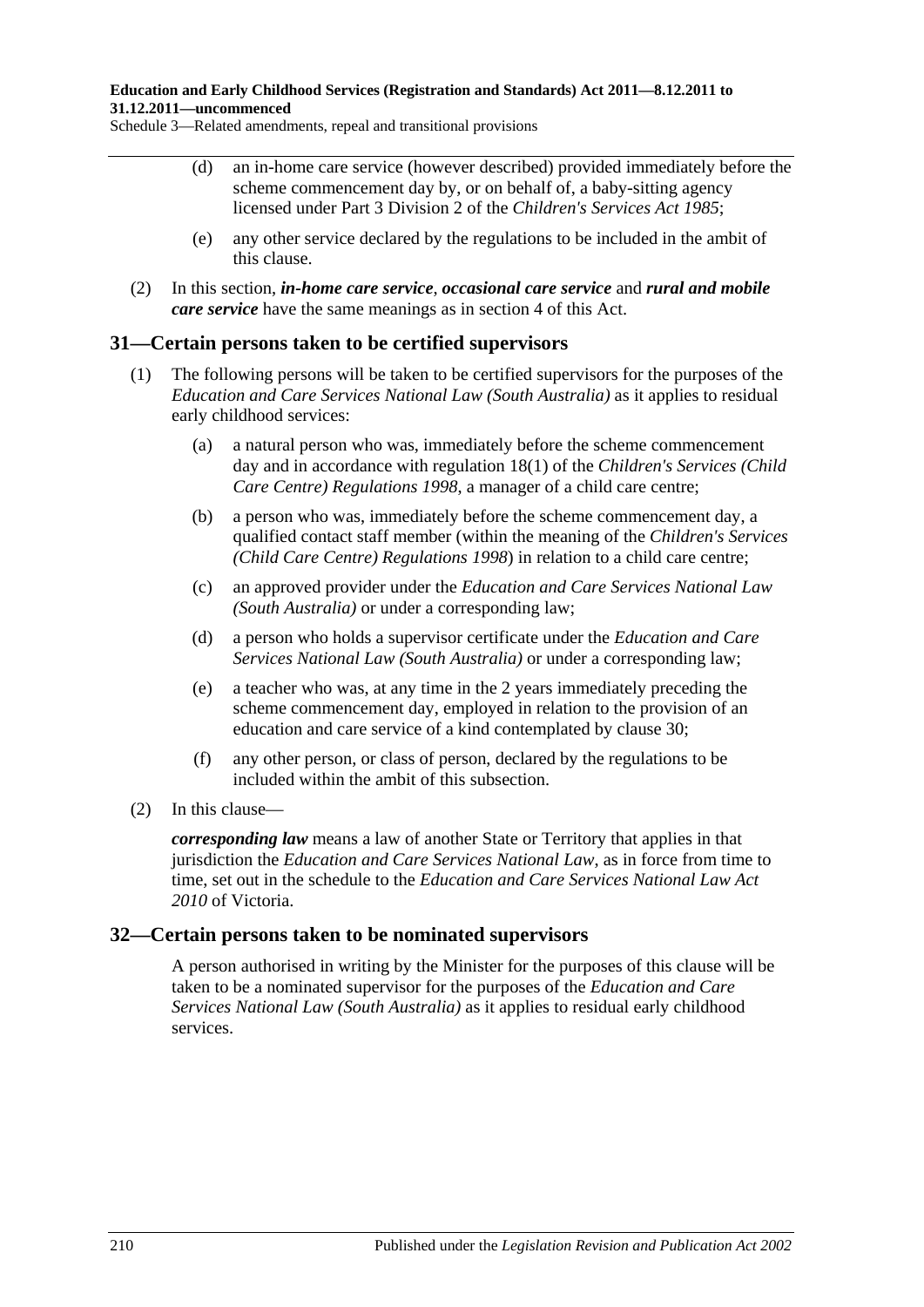## **Division 2—Transitional provisions related to [Part](#page-39-0) 5 of Act (registration of schools)**

### **33—Government schools taken to be registered under Part [5 Division](#page-40-0) 2 of Act**

- (1) Subject to this Act, each Government school at which education services were being provided, or at which students were enrolled, immediately before the commencement of this clause will be taken to be registered under Part [5 Division](#page-40-0) 2 of this Act.
- (2) Subject to this Act, the registration of each Government school will be taken to be endorsed under [section](#page-42-0) 49 of this Act if that school was, immediately before the commencement of this clause, authorised by the Department (within the meaning of the *[Education Act](http://www.legislation.sa.gov.au/index.aspx?action=legref&type=act&legtitle=Education%20Act%201972) 1972*) to enrol full fee paying overseas students.
- (3) Subject to this Act, the endorsement of registration of a Government school pursuant to this clause will be taken to be subject to any condition that applied in relation to the authorisation to enrol full fee paying overseas students immediately before the commencement of this clause.

### **34—Certain non-Government schools taken to be registered under [Part](#page-40-0) 5 [Division](#page-40-0) 2 of Act**

- (1) Subject to this Act, each non-Government school that was registered under Part 5 of the *[Education Act](http://www.legislation.sa.gov.au/index.aspx?action=legref&type=act&legtitle=Education%20Act%201972) 1972* (as in force immediately before the commencement of this clause) and at which education services were being provided, or at which students were enrolled, immediately before the commencement of this clause will be taken to be registered under Part [5 Division](#page-40-0) 2 of this Act.
- (2) If the registration of a non-Government school was, immediately before the commencement of this clause, endorsed with an approval to enrol full fee paying overseas students under the *[Education Act](http://www.legislation.sa.gov.au/index.aspx?action=legref&type=act&legtitle=Education%20Act%201972) 1972*, then the registration of the school pursuant to this clause will, subject to this Act, be taken to be endorsed under [section](#page-42-0) 49.
- (3) Subject to this Act, the registration, or endorsement of registration, of a non-Government school pursuant to this clause will be taken to be subject to any condition that applied in relation to the registration, or endorsement of registration, of the school under the *[Education Act](http://www.legislation.sa.gov.au/index.aspx?action=legref&type=act&legtitle=Education%20Act%201972) 1972* immediately before the commencement of this clause.

### **35—Exemptions**

An exemption under section 81A of the *[Education Act](http://www.legislation.sa.gov.au/index.aspx?action=legref&type=act&legtitle=Education%20Act%201972) 1972* in force immediately before the commencement of this clause and relating to a provision of that Act repealed by Part 6 of this Schedule—

- (a) will be taken to be an exemption under [section](#page-54-0) 74 of this Act; and
- (b) will continue in force according to its terms.